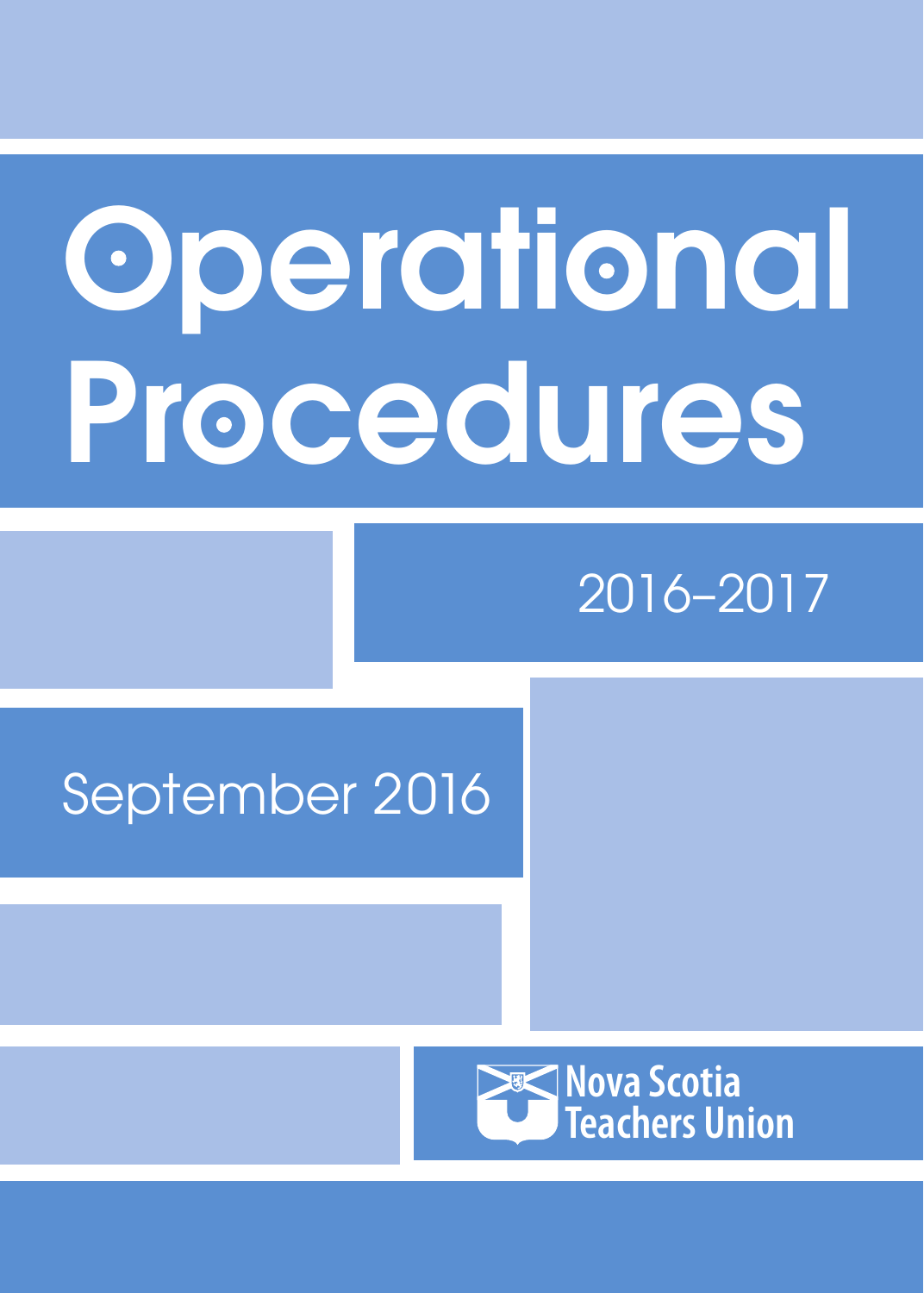

# NOVA SCOTIA TEACHERS UNION CODE OF ETHICS

This Code of Ethics is a guide to members in maintaining at all times the high integrity of their profession including professional conduct in relation to all communication whether verbal, written or via social media.

#### I. MEMBER AND PUPIL

- (a) The member regards as confidential, and does not divulge other than through professional channels any information of a personal or domestic nature, concerning either pupils or home, obtained through the course of professional duties.
- (b) The member should be just, equitable and fair in all relationships with pupils.
- (c) The member should assume responsibility for the safety and welfare of pupils, especially under conditions of emergency.
- (d) The member should avoid giving offence to the moral principles of pupils and/or their parents/guardians.
- (e) The member should be as objective and respectful as possible in dealing with controversial matters.

#### II. MEMBER AND MEMBER

- (a) The member should not make defamatory, disparaging, condescending, embarrassing, or offensive comments concerning another member.
- (b) The member shall not make derogatory remarks about the professional competence of another member.
- (c) The member shall not accept a position arising out of the unsettled dispute between members, and their employers.
- (d) The member shall not sexually, physically or emotionally harass another member. Sexual harassment shall mean any unsolicited and unwanted sexual comments, suggestions or physical contact directed to a specific member which that member finds objectionable or offensive and which causes the member discomfort on the job. As defined in the Canadian Human Rights Act harassment is a form of discrimination. It involves any unwanted physical or verbal behaviour that offends or humiliates you. Generally, harassment is a behaviour that persists over time. Serious one-time incidents can also sometimes be considered harassment. Harassment occurs when someone:
	- makes unwelcome remarks or jokes about your race, religion, sex, age, disability or any other of the grounds of discrimination as defined by current language in the Nova Scotia Human Rights Act.
	- threatens or intimidates you.
	- makes unwelcome physical contact with you, such as touching, patting, pinching or punching, which can also be considered assault.

The accused member must be made aware of the nature of the objection prior to action being taken.

#### III. MEMBER AND INTERNAL ADMINISTRATION

- (a) The member should maintain a reasonable and professional level of support to internal administration of the school/educational site.
- (b) The member responsible for internal administration should maintain a reasonable and professional level of support to the members of the staff.
- (c) The member responsible for internal administration should not make any detrimental report, oral or written, on a member's performance without first discussing the matter with the member.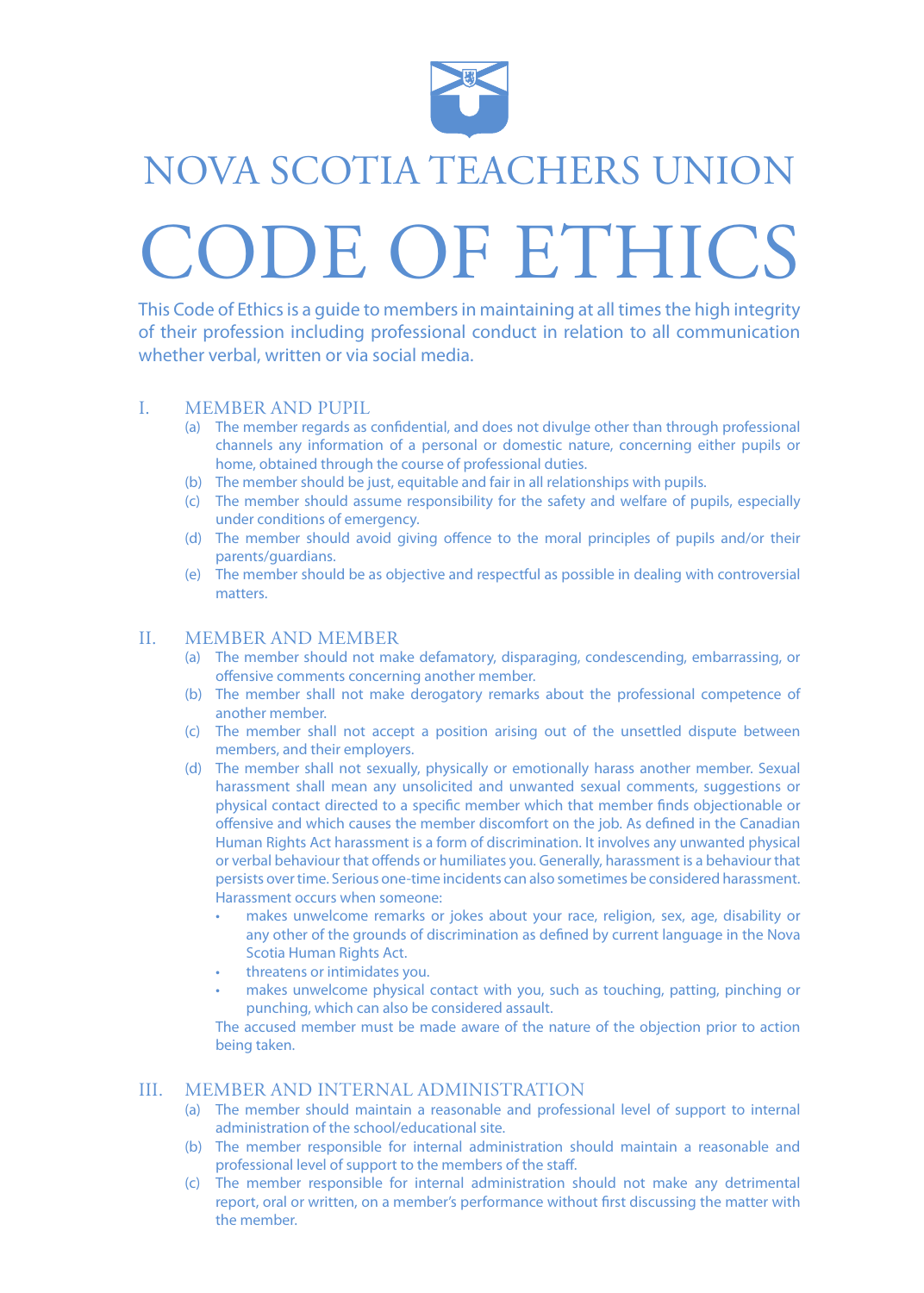### **TABLE OF CONTENTS**

| 1.  |                                            |  |
|-----|--------------------------------------------|--|
| 2.  |                                            |  |
| 3.  |                                            |  |
|     |                                            |  |
|     |                                            |  |
| 4.  |                                            |  |
|     |                                            |  |
|     |                                            |  |
|     |                                            |  |
|     |                                            |  |
|     |                                            |  |
|     |                                            |  |
|     |                                            |  |
|     |                                            |  |
|     |                                            |  |
|     |                                            |  |
|     |                                            |  |
|     |                                            |  |
|     |                                            |  |
|     |                                            |  |
|     |                                            |  |
|     |                                            |  |
|     |                                            |  |
|     |                                            |  |
|     |                                            |  |
|     |                                            |  |
|     |                                            |  |
| 5.  |                                            |  |
|     |                                            |  |
|     |                                            |  |
|     |                                            |  |
|     |                                            |  |
|     |                                            |  |
|     |                                            |  |
|     |                                            |  |
|     |                                            |  |
|     |                                            |  |
| 6.  |                                            |  |
| 7.  |                                            |  |
| 8.  |                                            |  |
|     | (a)                                        |  |
|     | (b) Electronic Voting Procedures           |  |
|     |                                            |  |
|     | (c)<br><b>Electronic Voting Procedures</b> |  |
|     |                                            |  |
| 9.  | (a)                                        |  |
|     |                                            |  |
| 10. |                                            |  |
| 11. |                                            |  |
| 12. |                                            |  |
| 13. |                                            |  |
| 14. |                                            |  |
| 15. |                                            |  |
| 16. |                                            |  |
| 17. |                                            |  |
| 18. |                                            |  |

### $\overline{I}$ **TABLE OF CONTENTS**

Nova Scotia Teachers Union Operational Procedures

2016-2017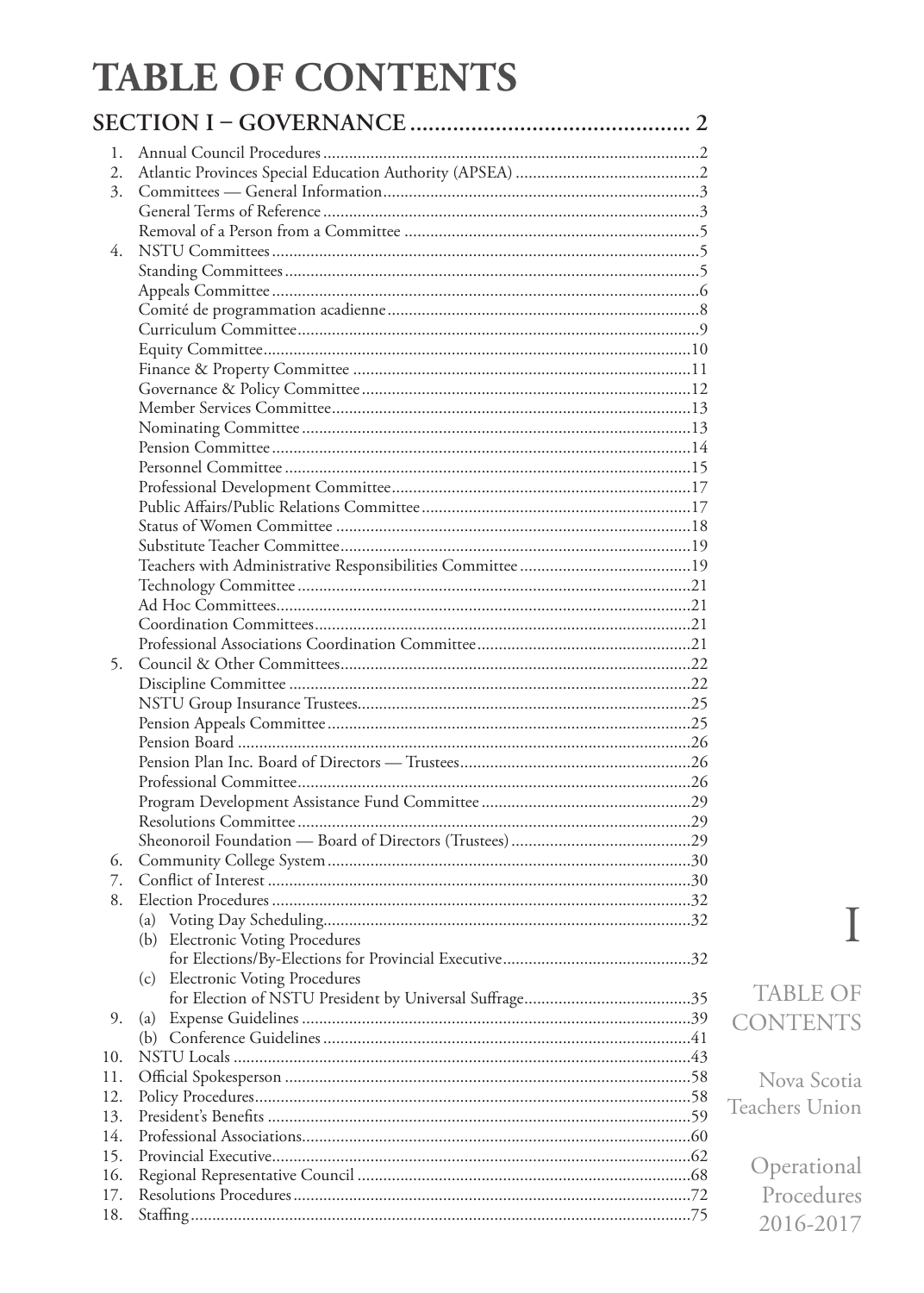|            | SECTION III - ECONOMIC WELFARE & WORKING                          |  |
|------------|-------------------------------------------------------------------|--|
| 19.        |                                                                   |  |
| 20.        |                                                                   |  |
| 21.        |                                                                   |  |
| 22.        |                                                                   |  |
|            |                                                                   |  |
|            |                                                                   |  |
|            |                                                                   |  |
| 23.        |                                                                   |  |
|            |                                                                   |  |
|            | SECTION V - PROFESSIONAL DEVELOPMENT101                           |  |
| 24.        |                                                                   |  |
|            |                                                                   |  |
|            |                                                                   |  |
|            |                                                                   |  |
| 25.        |                                                                   |  |
| 26.        |                                                                   |  |
| 27.        |                                                                   |  |
| 28.        |                                                                   |  |
|            |                                                                   |  |
|            |                                                                   |  |
|            |                                                                   |  |
|            |                                                                   |  |
|            |                                                                   |  |
|            |                                                                   |  |
|            |                                                                   |  |
|            |                                                                   |  |
|            |                                                                   |  |
|            |                                                                   |  |
|            |                                                                   |  |
| 30.        |                                                                   |  |
| 31.<br>32. | Educational Site Facilities - Physical Plant Closing & Opening109 |  |
| 33.        |                                                                   |  |
| 34.        |                                                                   |  |
| 35.        |                                                                   |  |
| 36.        |                                                                   |  |
| 37.<br>38. |                                                                   |  |
| 39.        |                                                                   |  |
|            |                                                                   |  |
| 40.        |                                                                   |  |
| 41.        |                                                                   |  |
| 42.        |                                                                   |  |

# $\prod$

#### **TABLE OF CONTEN**

Nova Scotia Teachers Un

Operationa Procedures 2016-2017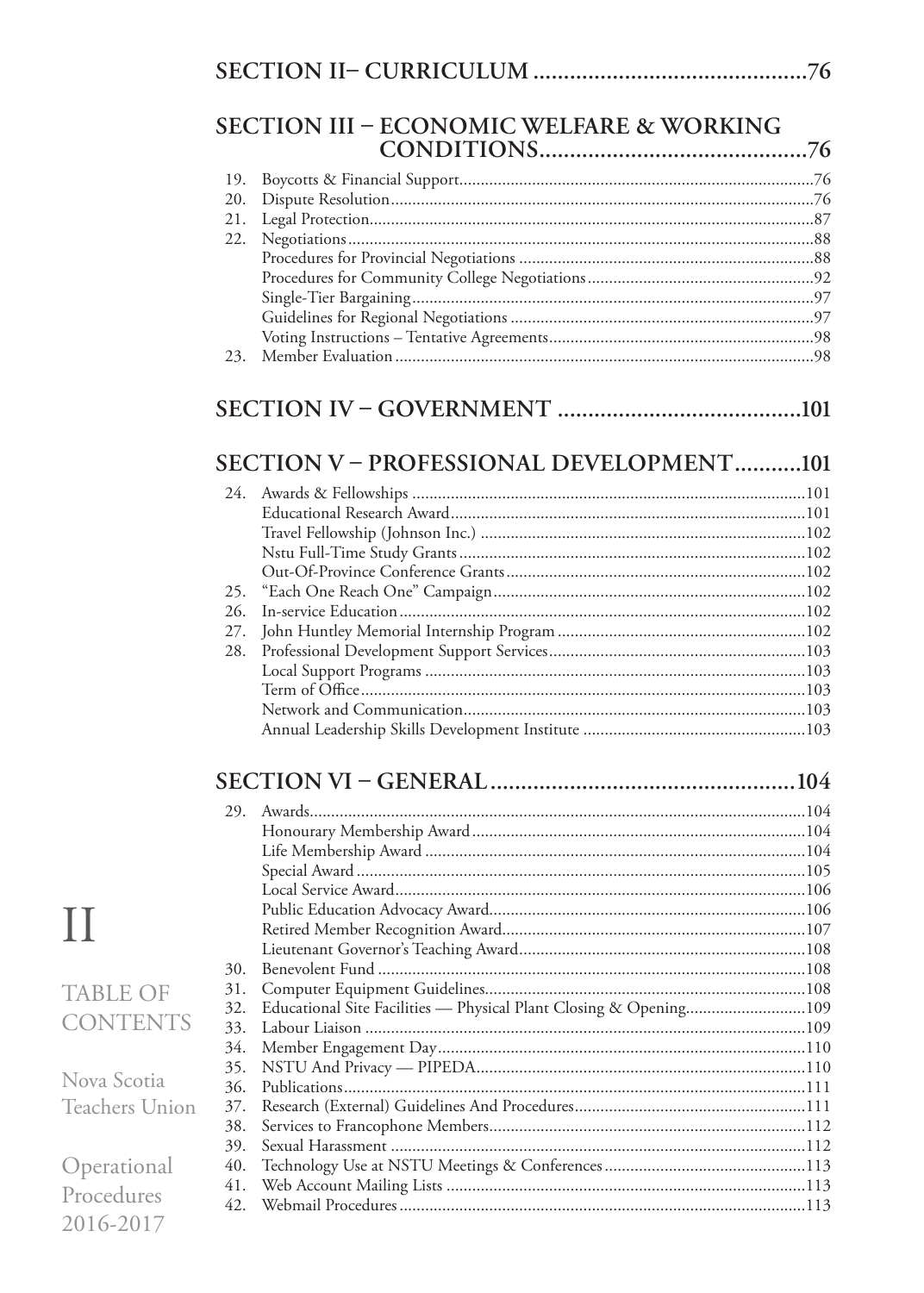### **APPENDICES**

### III

TABLE OF **CONTENTS** 

Nova Scotia Teachers Union

> Operational Procedures 2016-2017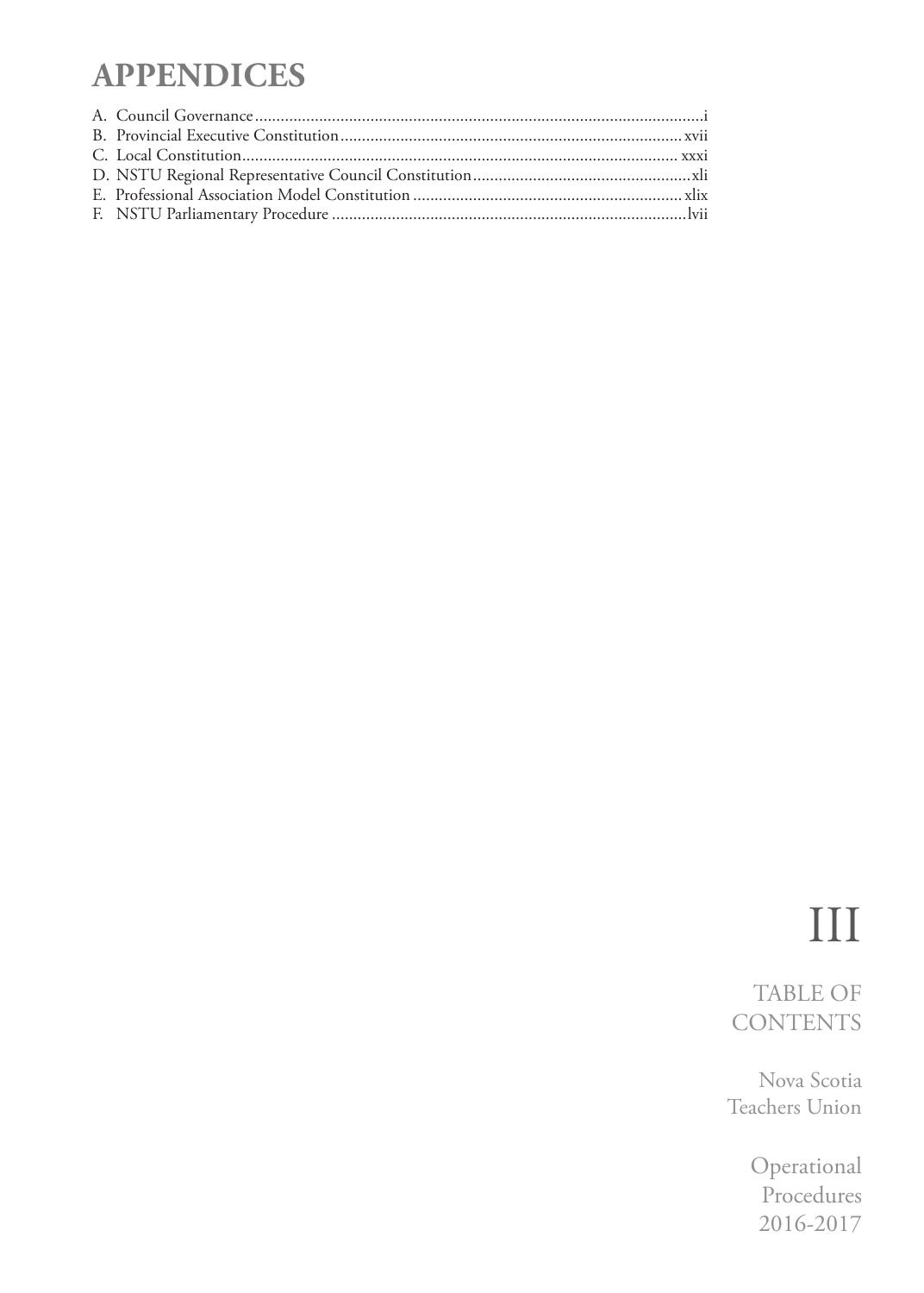# IV

TABLE OF **CONTENTS** 

Nova Scotia Teachers Union

**Operational** Procedures 2016-2017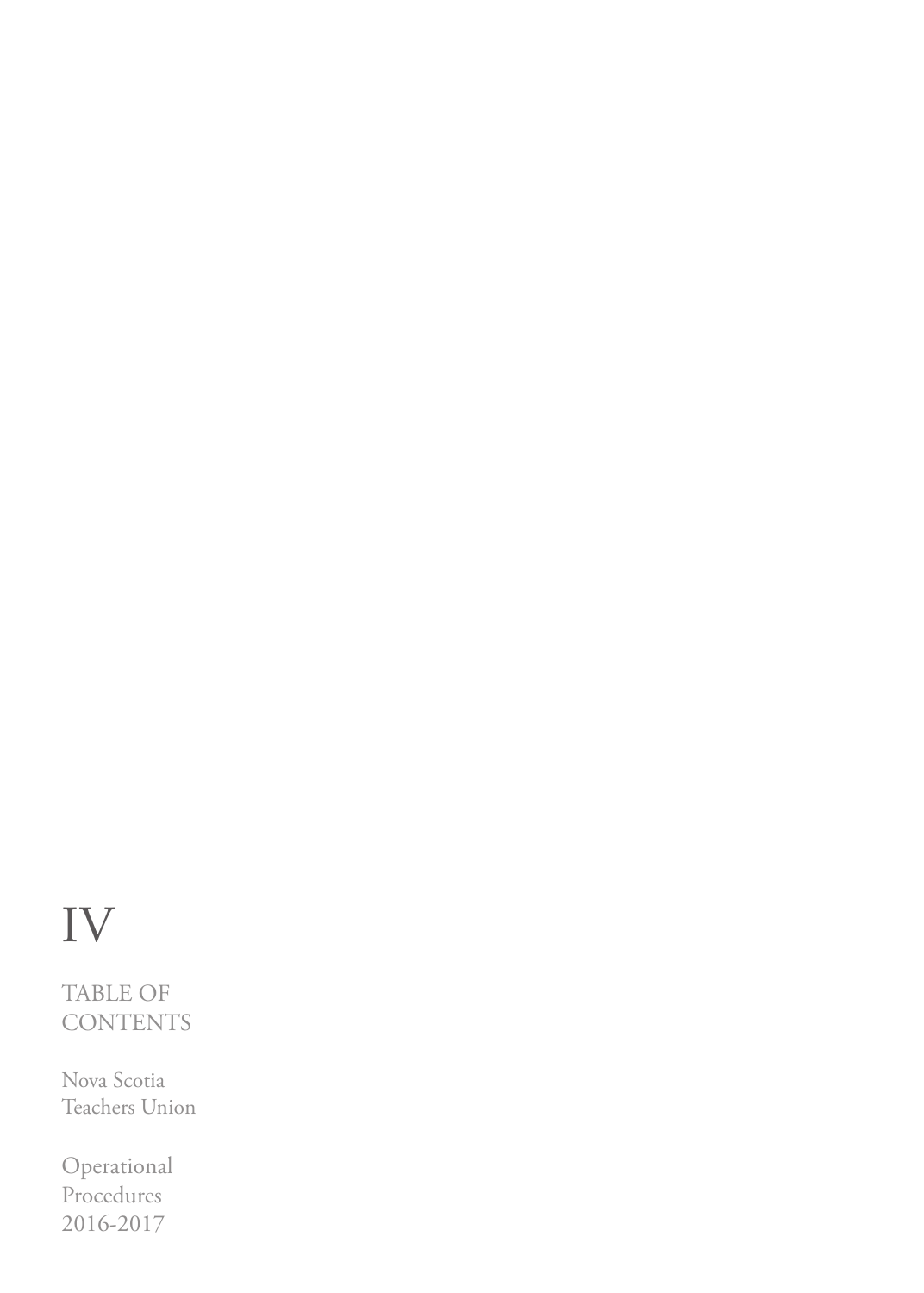# **NSTU OPERATIONAL PROCEDURES**

# September 2016



# Introduction

The NSTU Operational Procedures is the official document of the NSTU that contains the organizations operational directives for policy implementation.

NSTU Operational Procedures are characterized as flexible, detailed statements of how the organization conducts its activities.

NSTU Operational Procedures are under the jurisdiction of the Provincial Executive and require Provincial Executive approval for revision. This document contains the following notations:

*Reference: the date a motion was adopted, and the date(s) of any amendment(s).*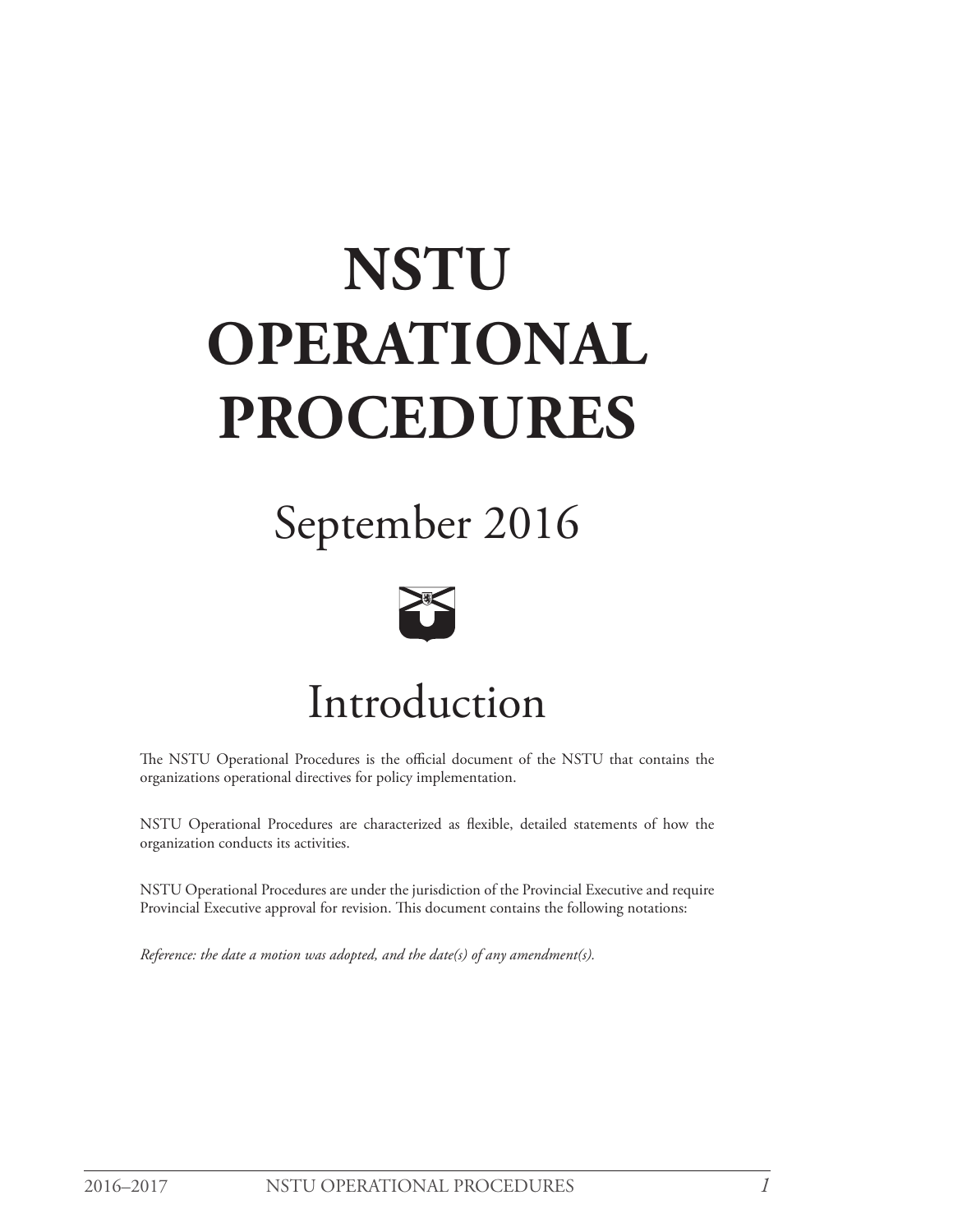#### <span id="page-7-0"></span>**Section I**

### **GOVERNANCE**

#### **1. ANNUAL COUNCIL PROCEDURES**

- (a) Annual Council Resolutions shall be published in both of Canada's official languages.
- (b) Council Chambers shall be designated a scent sensitive environment.
- (c) At Annual Council, the Provincial Executive, other than the Table Officers (President, Secretary-Treasurer, two Vice-Presidents, and Past President) are excused from sitting at the head table. The Executive Director will also sit at the head table during Annual Council.
- (d) An electronic copy of the Council Minutes can be found on the NSTU website.
- (e) An electronic copy of the Annual Council Workbook will be created to complement the paper copy, and made available to delegates. *(2014-42)*
- (f) Delegates to Council shall observe a standard of conduct in all activities of Council, including business and social functions that inspires the respect of colleagues and reflects positively on the NSTU and the teaching profession in the community.
- (g) A range of options will be considered when determining social events during Annual Council.
- (h) The national anthem shall recognize both official languages.
- (i) The Provincial Executive shall annually appoint an independent Chairperson for Annual Council following criteria outlined in the Standing Orders.
- (j) The Executive Director in consultation with the NSTU President shall annually appoint a Council Parliamentarian.
- (k) The Secretary-Treasurer shall be responsible for presenting audited Financial Statements to Council.
- (l) Where possible, each Local send at least one new member to Annual Council each year. *(2014-3)*
- (m) A Local may sponsor one Observer to Council. The Local Observer elected must not have attended a previous Annual Council. Expenses incurred are the sole responsibility of the Local.

Permission to send additional observers at the Local's expense may be requested through the Provincial Executive.

*Reference: Provincial Executive, Dec. 1975; 1994; 1995; 1997, November 2002; February 2003; Structure Review Report – Council 2004; January 2005; Recommendations #46 & #47 Structure Review Report, May, 2005; February, 2007, March 2007; April 3, 2009; January 2013; June 2014; 2014-3; 2014-42, March 2016*

#### **2. ATLANTIC PROVINCES SPECIAL EDUCATION AUTHORITY (APSEA)**

#### A. APSEA Local

- (i) A Local structure for APSEA members was established as of August 1, 2012 subject to By-Laws Article II.
- (ii) Negotiations for APSEA shall be handled through the APSEA Coordinators and NSTU central office.
- (iii) A staff person shall continue to be appointed to liaise with APSEA.
- B. APSEA Representatives
	- (i) Each region shall be represented by a minimum of one NSTU representative. Regions shall be defined as outlined in the APSEA Constitution.

*Reference: Provincial Executive, September, 1982, Amended December, 2012*

#### **Governance**

Curriculum

Economic Welfare &

Working Conditions

Government

Professional

Development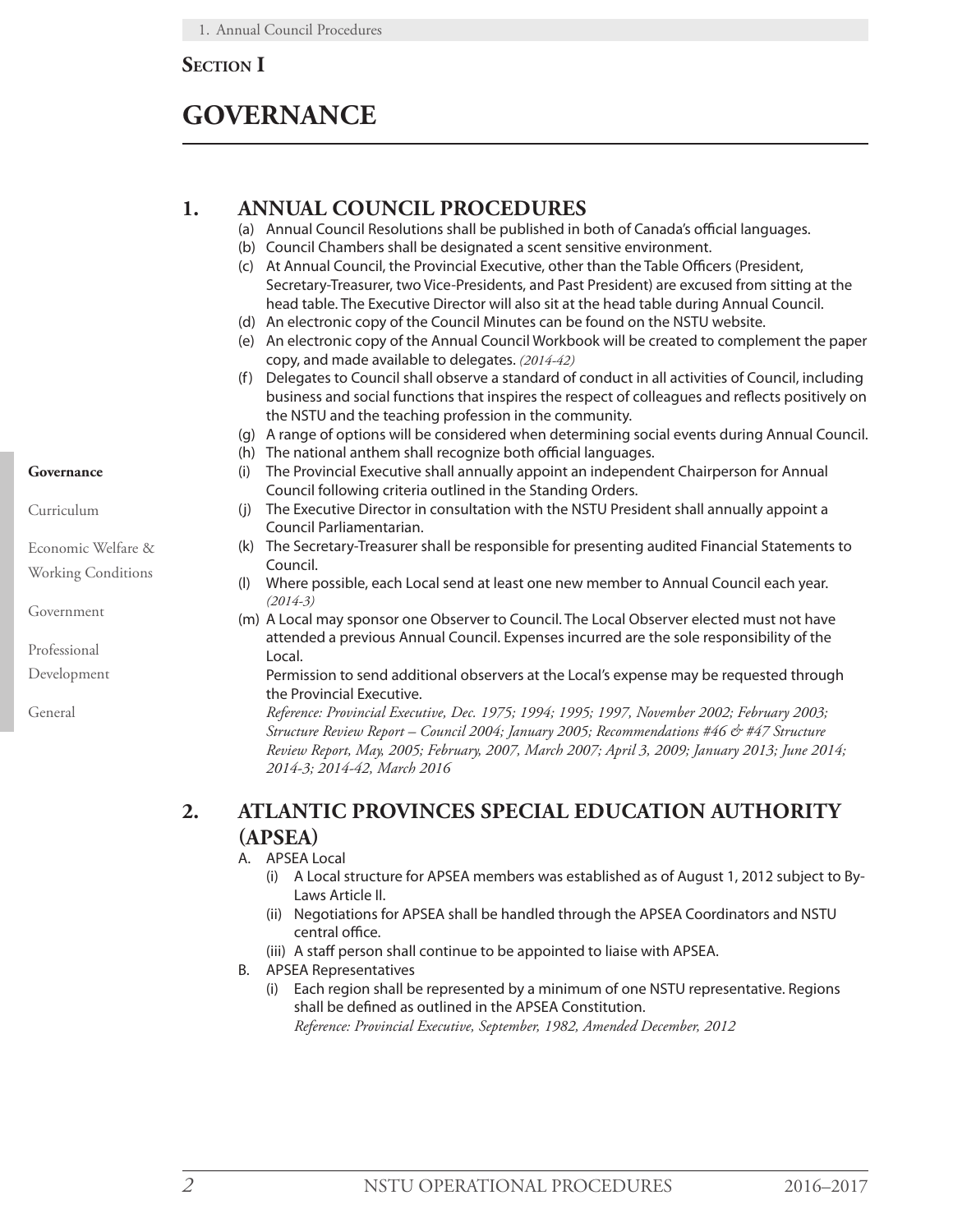#### <span id="page-8-0"></span>**3. COMMITTEES — GENERAL INFORMATION**

#### **(a) GENERAL TERMS OF REFERENCE**

#### **(i) Selection Criteria**

- a. Standing Committee appointments should be staggered to ensure that all committees have members with experience as well as new members to the Committee.
- b. Unless explicitly stipulated, the Provincial Executive should endeavour to appoint only one Executive member to each Standing Committee.
- c. Restriction to a committee in any particular year shall be made known during the advertisement stage.
- d. The advertising for committee members shall allow applicants an opportunity to indicate general areas of interest as well as naming Standing Committees of interest. The information requested should be relevant and include activities other than NSTU involvement, which might show aptitude, or experience that would be useful for a specific committee.
- e. The NSTU should actively promote the importance of committees and of member participation to the membership at large.
- f. Each member selected to serve on NSTU Standing and/or Ad Hoc Committees established by Annual Council and/or the Provincial Executive shall receive a copy of NSTU Operational Procedures 9 (a) Expense Guidelines with their letter of congratulations.
- g. A list of committees, the membership of each committee, along with the members' Locals, should be published.

*Reference: June, 2001; December, 2004, February, 2007, January 2012*

#### **(ii) Meeting Protocols**

- a. Committees shall hold one of their meetings for the purpose of reviewing the resolutions to be presented to Annual Council. Committees should be prepared to make recommendations to Annual Council concerning the reviewed resolutions.
- b. Committees are not authorized to spend money or to commit the NSTU to the expenditure of monies, acts, or engagements except as authorized by the Executive.
- c. Requests from committees to meet outside of Halifax shall be considered on their own merits and the request shall be approved or denied by the President in consultation with the Executive Director.
- d. All Standing Committees and/or ad hoc committees established by Annual Council and/or the Provincial Executive, when practical, should commence their meetings not earlier than 2:00 p.m.
- e. All committees will include a Restorative (Relational) Approach philosophy when conducting meetings. *Reference: February 2007, January, 2012, Resolution 2015-1*

#### **(iii) Term of Office**

- a. Appointment to a committee will be for one defined term of two years. In extraordinary circumstances, an extension of one year is permissible. The exception would be that the Insurance Trustees are appointed to five (5) year terms, the Pension Committee are appointed to three (3) years terms, and the Comité de programmation acadienne are appointed to three (3) year terms.
- b. Standing Committees of the Executive shall serve from August 1 to July 31 unless otherwise directed by the Executive. *Reference: April 3, June 5, 2009, January 2012, September 2012*

#### **(iv) Designation of Chairpersons**

The Provincial Executive shall designate the chair of all Standing Committees. The criteria for selecting the committee chair should be:

- a. Union involvement
- b. Area of expertise
- c. In the second year of the member's term

**Governance**

Curriculum

Economic Welfare &

Working Conditions

Government

Professional

Development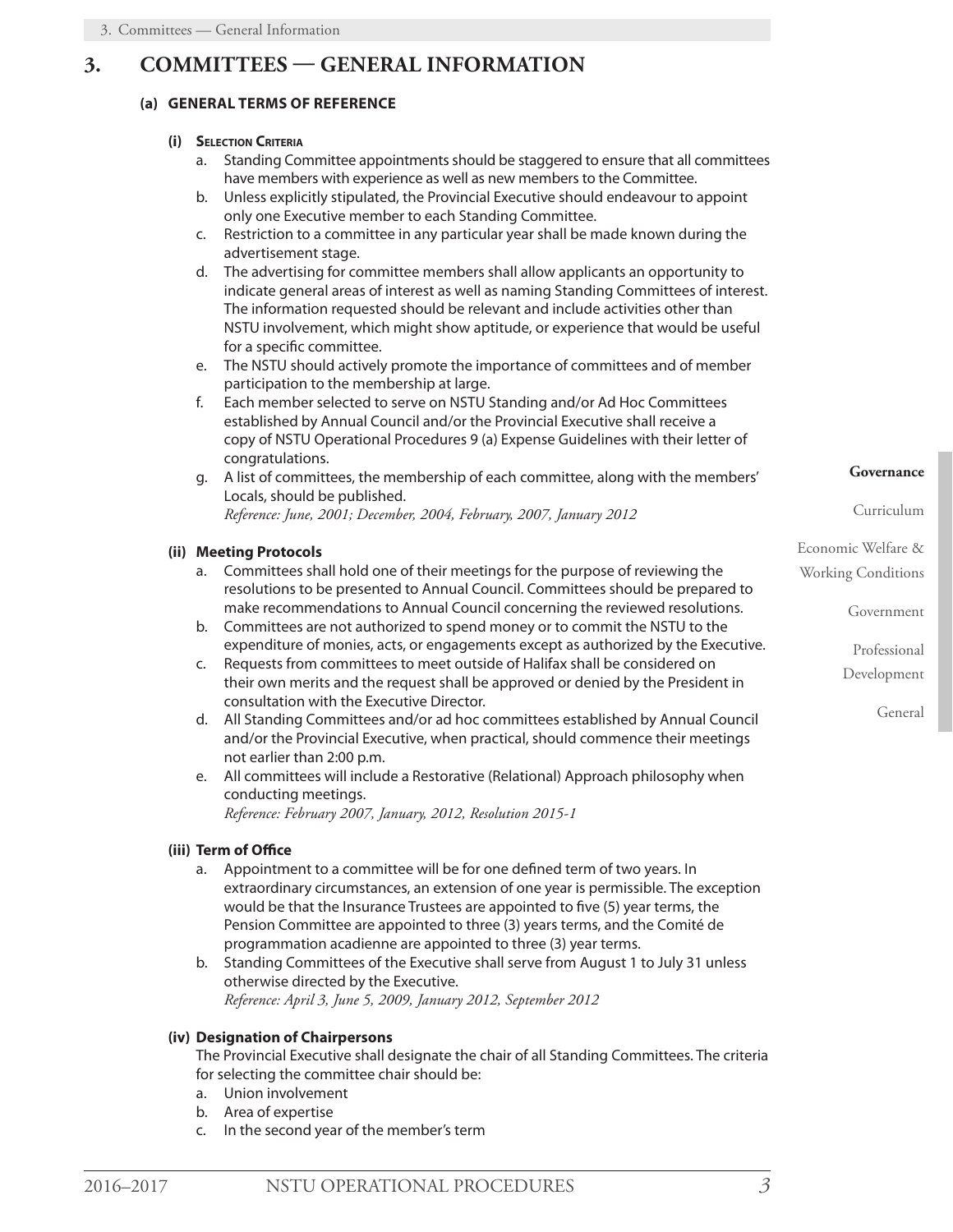- d. Recommendation of the Standing Committee
- e. Additional criteria as determined by the Nominating Committee. *Reference: Provincial Executive, December 2-3, 2004*

#### **(v) Responsibilities**

- a. Before the commencement of the meeting of Annual Council, a Standing Committee will have the opportunity to recommend a chair for the following year selected from their returning members.
- b. Chairpersons of all provincial Program and Coordinating Committees of the NSTU are responsible for submitting a detailed end of the year report outlining their year's activities, accomplishments and recommendations for the incoming committee and, if necessary, committee recommendations to the Provincial Executive. The Provincial Executive will review any recommendations and act as it deems appropriate.

#### **Template for Program & Coordinating Committees:**

- 1. Chairpersons of all provincial program and coordinating committees of the NSTU are responsible for submitting a detailed annual report to the Provincial Executive. The deadline for receipt of reports is July 31.
- 2. As a guideline, these reports should be a minimum of 300 words in length and a maximum of 750 words.
- 3. Annual provincial program and coordinating committee reports should concisely state the mandate of the committee.
- 4. Reports should list the members of the committee, as well as the frequency and dates of all meetings held during the program year.
- 5. Reports should summarize the activities and accomplishments of the committee and highlight any major initiatives undertaken.
- 6. Recommendations included in annual reports must be endorsed by the committee.
- 7. Reports should summarize committee recommendations, if any, as adopted by the NSTU Provincial Executive.
- 8. Reports should summarize recommendations, if any, made to the incoming committee.
- 9. Reports may, at the chairperson's discretion, reference external consultations undertaken during the year, conferences organized by the committee or attended by its members, and studies or reports issued during the year.
- 10. Reports should reference the annual amount budgeted for the committee and the actual amount spent.
- c. Chairpersons of all provincial Administrative Committees of the NSTU are responsible for submitting a detailed end of the year report outlining their year's activities and accomplishments.

#### **Template for Administrative Committees:**

- 1. Chairpersons of the Finance and Property Committee, the Nominating Committee, the Personnel Committee and the Governance & Policy Committee are responsible for submitting an annual report to the Provincial Executive. The deadline for receipt of reports is July 31.
- 2. As a guideline, these reports should be a minimum of 300 words in length and a maximum of 750 words.
- 3. Annual administrative committee reports should concisely state the mandate of the committee.
- 4. Reports should list the members of the committee, as well as the frequency and dates of all meetings held during the program year.
- 5. Reports should summarize the activities and accomplishments of the committee and highlight any major initiatives undertaken, while omitting all confidential details of the committees' proceedings and any recommendations made to the NSTU Provincial Executive.
- 6. Reports should reference the annual amount budgeted for the committee and the actual amount spent.

#### **Governance**

Curriculum

- Economic Welfare &
- Working Conditions

Government

Professional

Development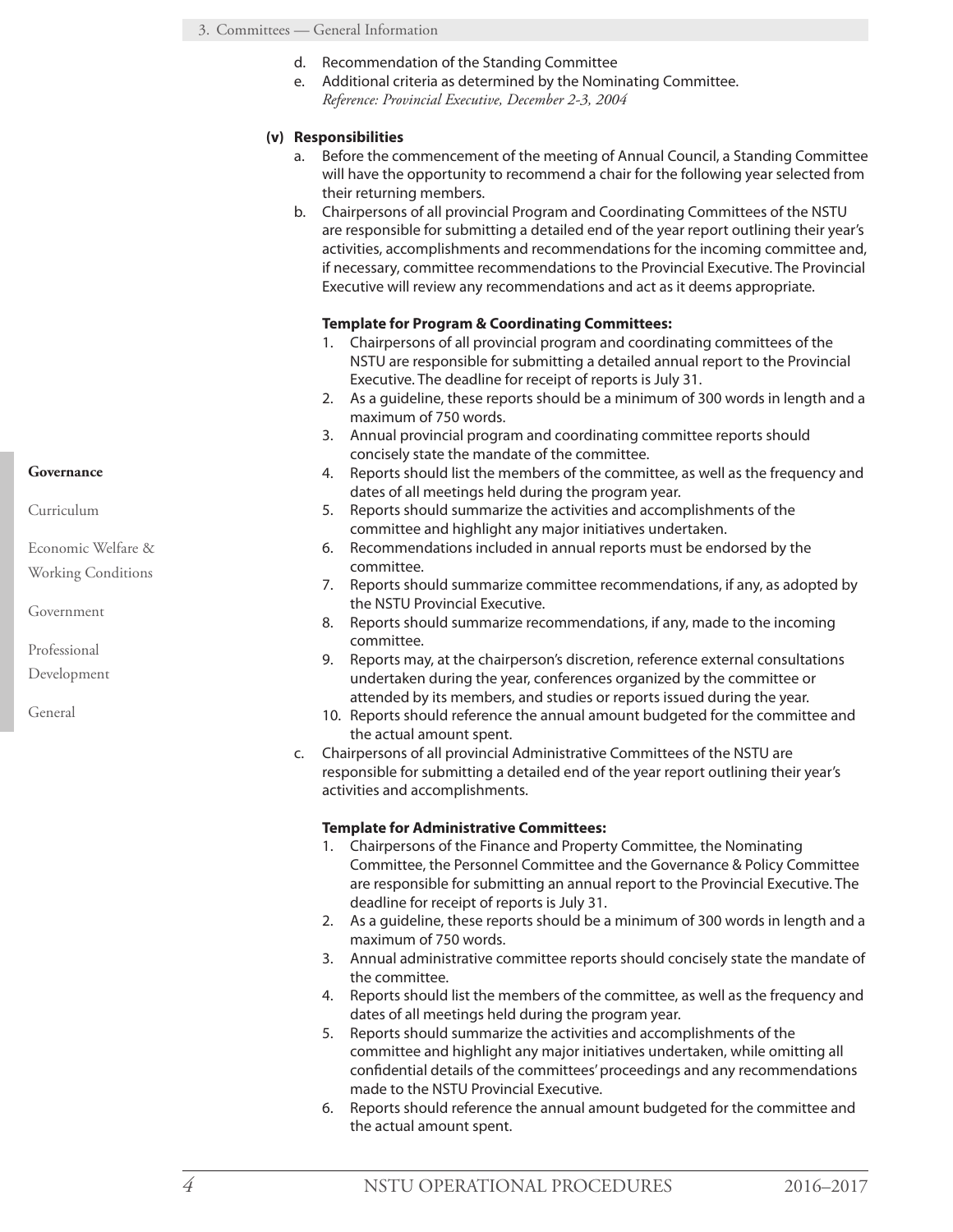- <span id="page-10-0"></span>d. This report is due in time for mailing for the September Provincial Executive meeting, and shall be kept on file with the NSTU.
- e. The Annual Reports will be posted to the NSTU website. *Reference: May, 1974; June, 1985, 1986, 1988, 1994, 1995, 2001; September 2004; October 2004; December 2004; January 2006*

#### **(b) REMOVAL OF A PERSON FROM A COMMITTEE**

#### **Preamble**

Removing, or impeaching, a committee member is a very serious action and should never be approached lightly. Due process must always be followed.

#### **(i) Grounds for removing <sup>a</sup> committee member**

- a. Disruption of committee efforts This is not to be considered the same as strenuous, spirited debate and such provision should never be used to stifle debate.
- b. Inappropriate behaviour
	- i. Consumption of drugs or alcohol prior to or during a committee meeting;
	- ii. Abuse of other committee members;
	- *Note: the standard of proof, even to begin such an inquiry, should be very high.*
	- iii. Failure to attend three (3) consecutive committee meetings without valid reasons.

#### **(ii) Procedures**

- a. A complaint may be made by:
	- i. The chairperson of the committee
	- ii. The Provincial Executive liaison
	- iii. The Secretary-Treasurer
- b. The complaint shall be made in writing to the President.
- c. If possible, the President should attempt to resolve the situation.
- d. If the complaint cannot be resolved through the informal intervention of the President, the Nominating Committee in consultation with both the President and the Executive Director will investigate the complaint.
- e. If the complaint is found to be valid and of such a nature to warrant removal from the committee, the Nominating Committee will present its recommendation to the Provincial Executive in closed session. The Nominating Committee will present the results of its investigation to the Provincial Executive. The Nominating Committee chairperson should move a motion that its recommendation be adopted.
- f. If the motion passes, the member will be informed that he or she is no longer serving on the committee.
- g. The Nominating Committee will propose a candidate to replace the removed member for the remainder of that person's term. The completion of this term will not count as part of the term of appointment of the newly named member, irrespective of where in the original member's term the appointment occurs. *Reference: September 2001*

#### **4. NSTU COMMITTEES**

#### **(a) STANDING COMMITTEES**

Standing Committees of the NSTU are divided into Administrative, Program and Statutory Committees.

Administrative Committees

- **Personnel**
- **Nominating**
- Finance & Property
- Governance & Policy Committee

**Governance**

Curriculum

Government

Professional Development

General

Economic Welfare & Working Conditions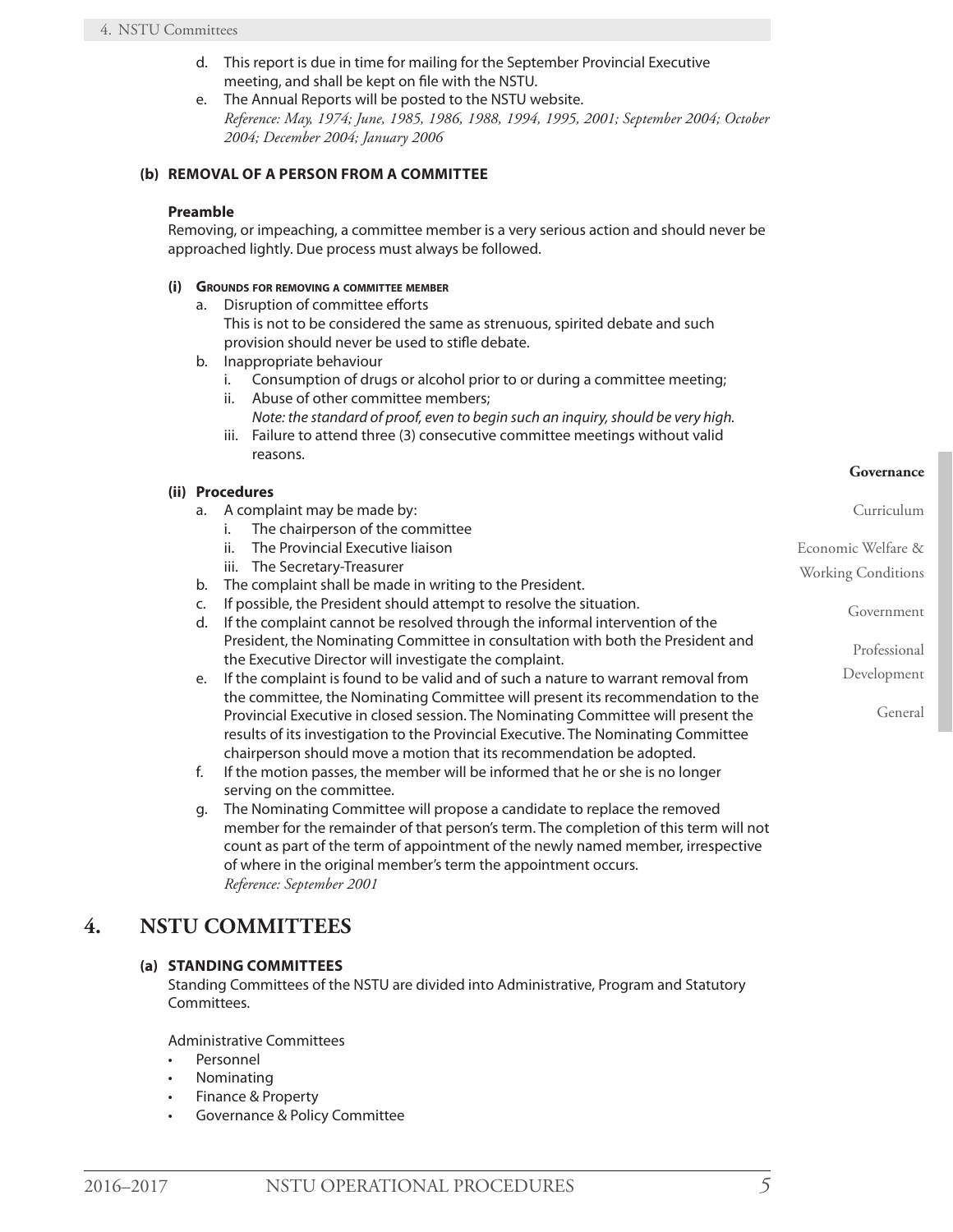<span id="page-11-0"></span>Program Committees

- Comité de programmation acadienne
- Curriculum
- **Equity**
- **Member Services**
- **Pension**
- Professional Development
- Public Affairs/Public Relations
- Status of Women
- Substitute Teacher
- Teachers With Administrative Responsibilities
- Technology Committee

#### Statutory Committees

**Appeals** 

*Reference: 99-36; June 4, 2004; January 19, 2006, February 2011, January 2012, January 2013, March 2015, Resolution 2016-25*

#### **(i) APPEALS COMMITTEE**

#### **a. Authority**

The Provincial Executive of the Nova Scotia Teachers Union shall appoint a committee of seven (7) persons representing the membership to be called the Appeals Committee, which, subject to the general policy of the Union and with due attention to any particular policies of the Union that may be appropriate, shall hear any teacher in respect of an appeal under Section 36 of the *Education Act* and after doing so, shall authorize the assistance, if any, to be accorded the teacher in respect of an appeal under Section 36 of the *Education Act* and report to the Provincial Executive.

#### **b. Hearing Process**

- i. No statements are made under oath.
- ii. The Committee shall be satisfied that there is a clear statement of charges against the member.
- iii. The individual must have the right to attend in person or be represented by counsel, or be present with the assistance of counsel.
- iv. The individual must have the right to convert the evidence against him/her by means of contrary statements or cross-examination.
- v. The failure of one party or the other to appear before the Committee will not relieve the Committee of its duty to make the best assessment of the facts possible under the circumstances.
- vi. The right of either party to withhold information, as parties deem necessary will be respected by the Committee.

#### **c. Quorum**

In approving assistance, the Committee shall be satisfied that a reasonable doubt exists that a member has been appropriately treated in respect of the law, or professional practice taking into account prevailing concepts of employer-employee relationships. For these purposes, a quorum of the Committee shall consist of five (5) members.

- **d. Quasi-Judicial Guidelines**
	- i. It is a fundamental principle of quasi-judicial procedure that all who decide, must hear. A Committee member who, for whatever reason, cannot hear all the evidence and argument on which he/she must base his/her decision, should disqualify himself/herself from deciding.

#### **Governance**

Curriculum

Economic Welfare & Working Conditions

Government

Professional

Development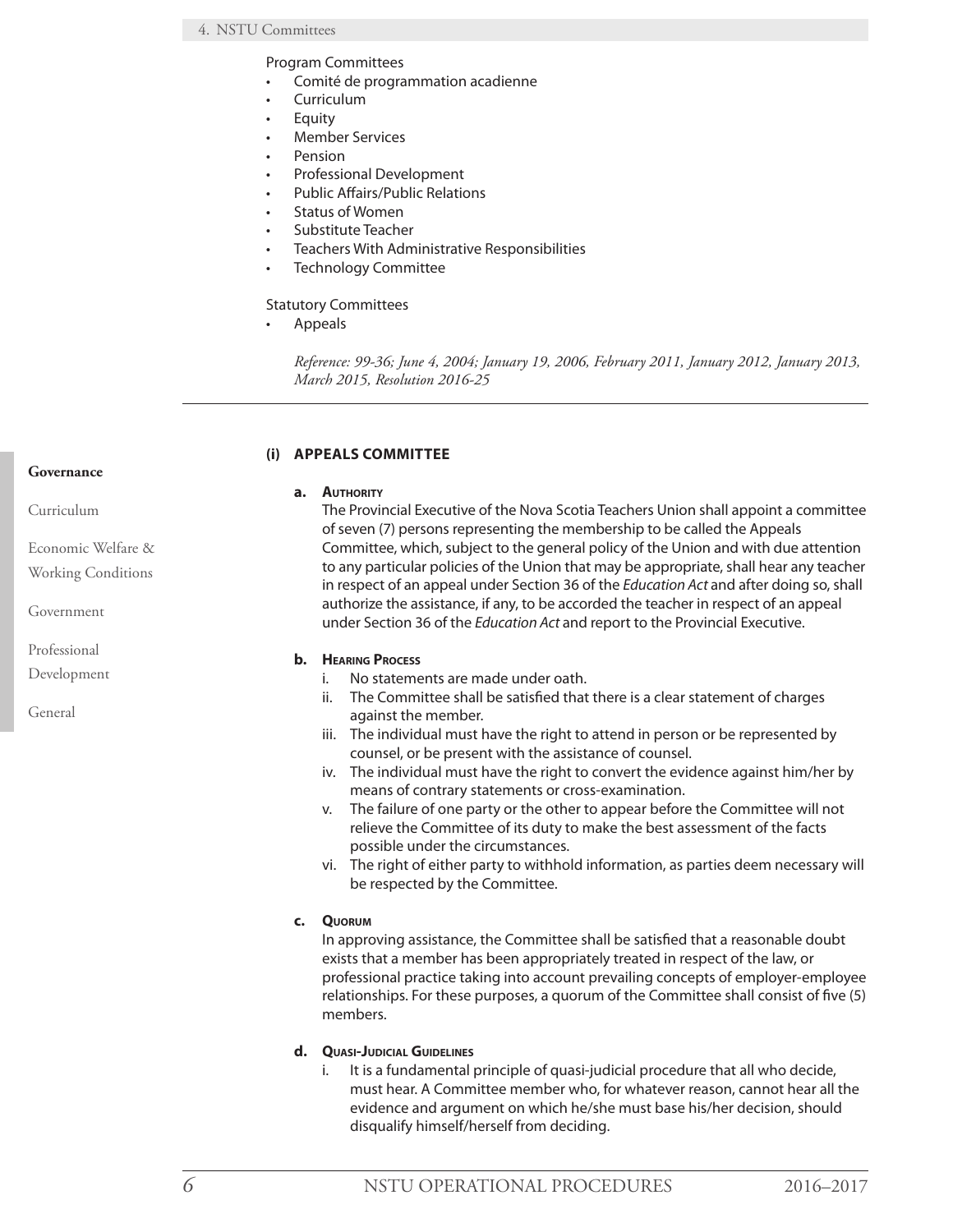- ii. It does not follow from the above that all who hear must decide. In other words, abstentions are possible.
- iii. From time to time, affairs may come before the Committee in which a member is personally involved. The Committee should expect that the member disqualify himself/herself. A member who considers himself/herself interested to a very minor degree might declare his/her interest to the Committee for a decision.

#### **e. Finance**

Subject to the approval of the NSTU Finance Committee, the Appeals Committee may authorize payment of expenses incurred by interested parties in attending hearings.

#### **f. Staff Involvement**

- i. A staff investigation into matters brought before the Committee will be made prior to the meeting of the Committee.
- ii. The staff report will be made available to the Committee on a confidential basis.

#### **g. Legal Counsel**

- i. The advice of the NSTU solicitor may be available to the Committee.
- ii. Legal counsel is available to the Committee through the NSTU solicitors. It is recommended that the attendance and opinion of the solicitor be available to the Committee as a matter of routine.

#### **h. New Information to Committee**

- i. Where the Committee decides not to authorize assistance for a member, the member may, prior to commencement of the hearing before the Board of Appeal, present to the Committee information which is new or additional to that previously presented to the Committee. The Committee may, in its discretion, decline to receive or act upon the new or additional information unless the member can show that the information was not reasonably available to the member for presentation to the Committee at the time of the first hearing of the member's application for assistance.
- ii. The Committee shall consider any such new or additional information, and shall, as it considers appropriate in the light of such information, confirm, vary or revoke its decision.

#### **i. Appeal Process**

- i. A member may appeal to the Provincial Executive from a decision of the Committee (or from a confirmation, variation or revocation of such a decision), solely on the ground that there has been a material failure by the Committee to conform to the procedures applicable to the conduct of its hearings and meetings. There shall be no appeal from a decision of the Committee (or a confirmation, variation or revocation of such a decision) on any other ground. In particular there shall be no appeal on the ground that the Committee has erred in determining whether there is reasonable doubt that a member has been appropriately treated by his/her employer.
- ii. If, upon the hearing of such an appeal, the Provincial Executive concludes that there has been a material failure by the Committee to conform to the procedures, it shall set aside the decision of the Committee and refer the matter to the officers of the Union, consisting of the President, Vice-Presidents, Secretary/Treasurer, and Immediate Past President (Table Officers).

#### **j. Appeal Standard**

i. The terms of reference for the Committee clearly indicate that a fairly low level test is to be applied in deciding to support an appeal.

#### **Governance**

Curriculum

Economic Welfare & Working Conditions

Government

Professional

Development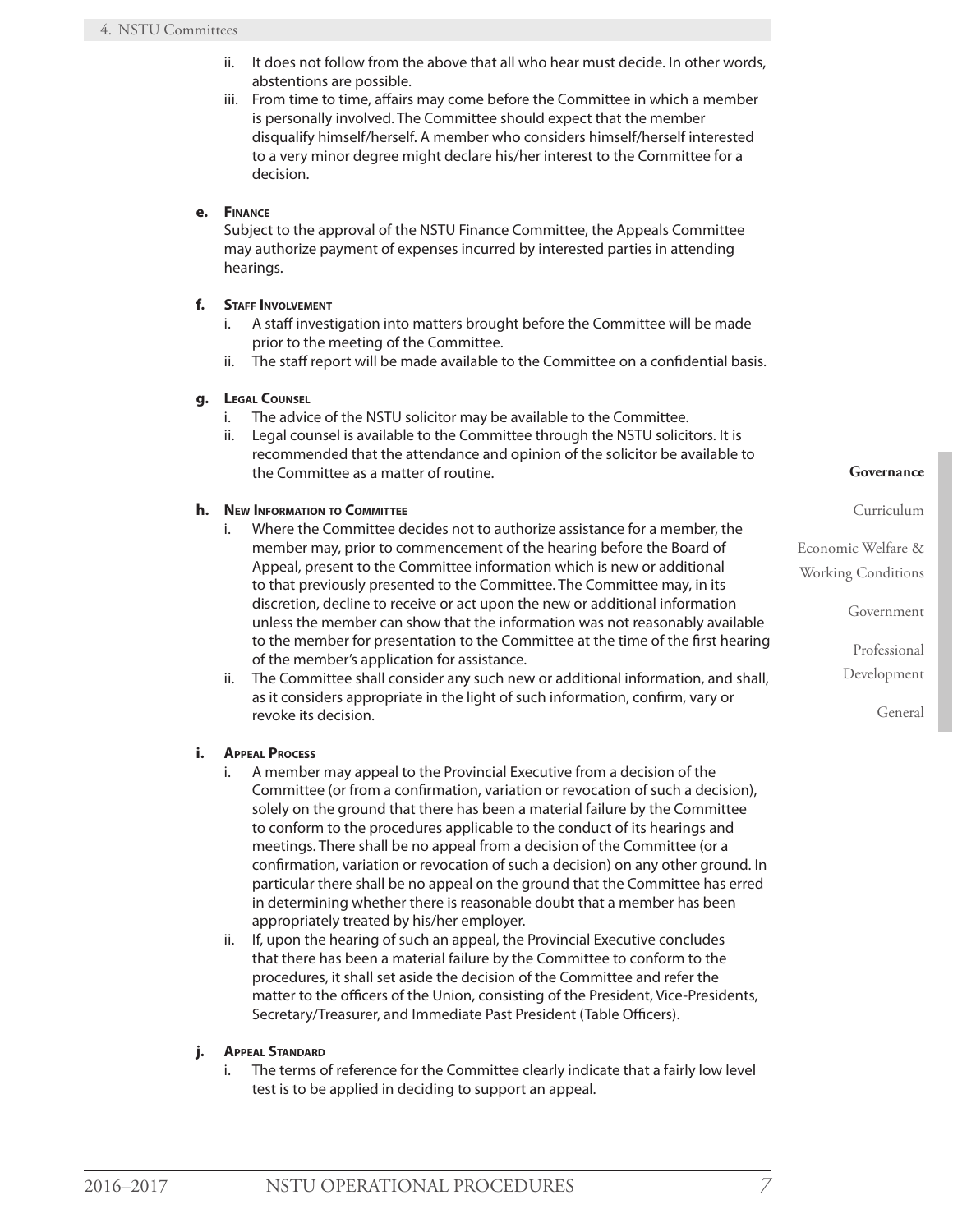<span id="page-13-0"></span>

|                           | ii. | The standard to be applied by the Committee is whether there is a reasonable<br>doubt that the member has been appropriately treated, taking into account the<br>following factors:                                                                                                                                                                                                                                                                                                                               |
|---------------------------|-----|-------------------------------------------------------------------------------------------------------------------------------------------------------------------------------------------------------------------------------------------------------------------------------------------------------------------------------------------------------------------------------------------------------------------------------------------------------------------------------------------------------------------|
|                           |     | A. Procedural Law/Procedural Fairness<br>Difficulties in this area will normally centre on procedures established by<br>Sections 33 and 34 of the Education Act. In addition, general procedures<br>established by common law may be considered by the Committee.<br><b>B.</b> Professional Practices and Standards<br>Difficulty in this area can normally be tested against accepted professional<br>practices and standards, such as those evidenced by:<br><b>NSTU Supervisory Practices Guidelines</b><br>i. |
|                           |     | and/or<br><b>NSTU Code of Ethics</b><br>ii.<br>C. Labour Jurisprudence                                                                                                                                                                                                                                                                                                                                                                                                                                            |
|                           |     | These are the prevailing concepts of employer-employee relationships,<br>based on trends established in arbitral law respecting just cause for<br>discipline. Infrequently, a unique case will be presented which will break<br>new ground and the Committee will be left to its own best estimate of the<br>course to follow.                                                                                                                                                                                    |
| Governance                |     | iii. Reasonable doubt of appropriate treatment does not necessarily<br>require the member to show that the case will succeed before a Board<br>of Appeal. It does mean, however, that there must be a real doubt as<br>to whether appropriate treatment has been accorded to the member,                                                                                                                                                                                                                          |
| Curriculum                |     | having regard to the factors identified above.<br>iv. The Appeals Committee will also:<br>a. Consider such resolutions as may be referred by Annual Council                                                                                                                                                                                                                                                                                                                                                       |
| Economic Welfare &        |     | and make appropriate recommendations.                                                                                                                                                                                                                                                                                                                                                                                                                                                                             |
| <b>Working Conditions</b> |     | Participate as required in the NSTU Policy Review Process by<br>b.<br>providing recommendations for the Provincial Executive's<br>consideration.                                                                                                                                                                                                                                                                                                                                                                  |
| Government                |     | Reference: July, 1980; Amended April, 1982; Nov. 1986; May 1987, Oct.                                                                                                                                                                                                                                                                                                                                                                                                                                             |
| Professional              |     | 17, 2002, December 2, 3, 2004                                                                                                                                                                                                                                                                                                                                                                                                                                                                                     |

#### **(ii) COMITÉ DE PROGRAMMATION ACADIENNE**

#### **a. Mandate**

- i. The Comité de programmation acadienne shall:
	- A. study the curriculum and all proposed changes in it as it relates to Acadian educational sites under the direction of CSAP.
	- B. report its findings and make recommendations to the Provincial Executive
	- C. inform CSANE members of trends and developments in curriculum
	- D. consider such resolutions as may be referred by Annual Council and make appropriate recommendations
	- E. participate as required in the NSTU Policy Review Process by providing recommendations for the Provincial Executive's consideration
- ii. The Comité should divide its areas of activities into:
	- **A. Curriculum Monitoring** The NSTU Comité de programmation acadienne must critically evaluate proposed changes in the curriculum and it must make recommendations to the Provincial Executive based upon its evaluations.
	- **B. Development of Policy** Basic curriculum policy should be a matter of continuing study by the Comité de programmation acadienne and the Comité should be recommending policy on basic curriculum matters to the Provincial Executive of the NSTU.

Development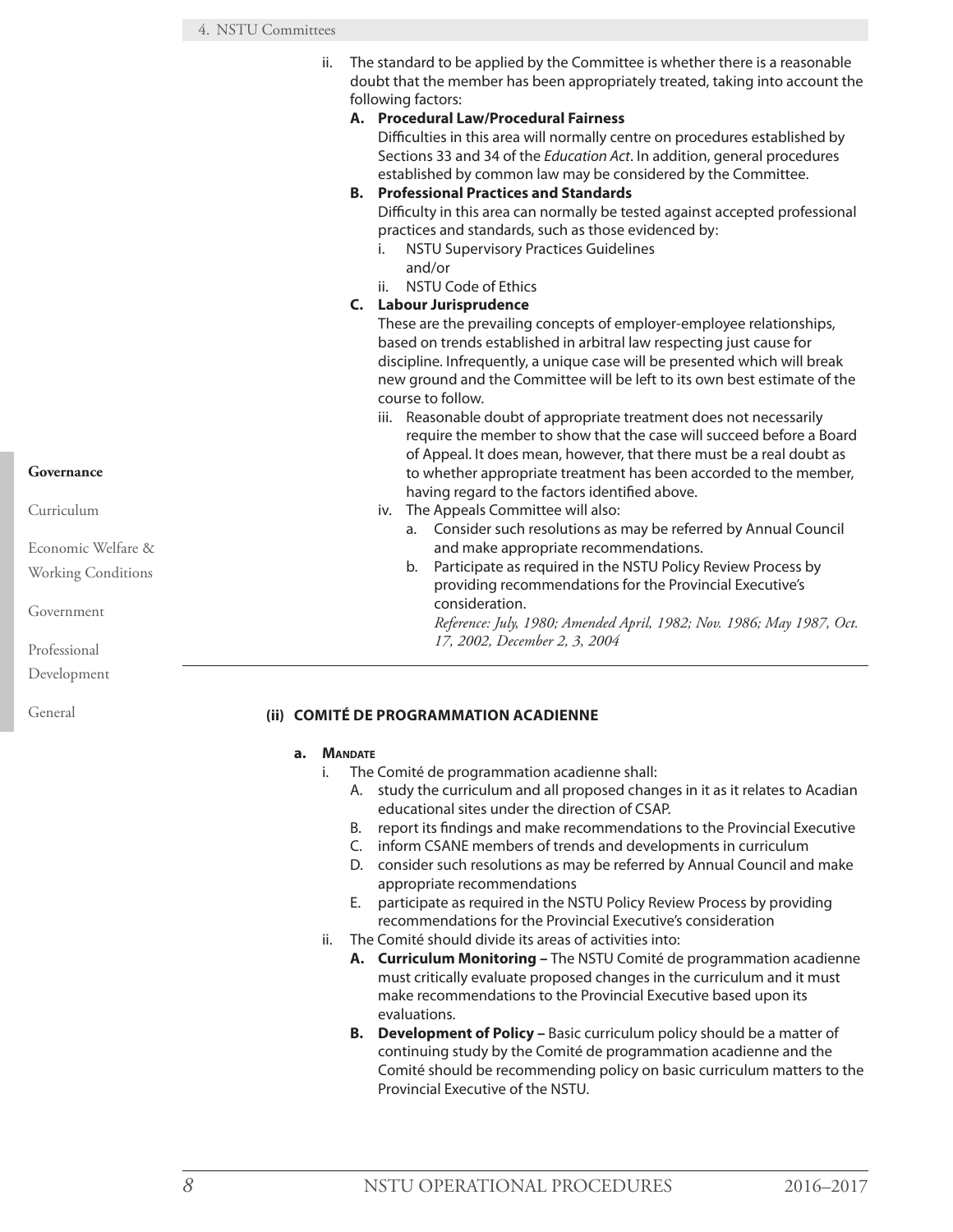- <span id="page-14-0"></span>**C. Study and Research –** The Comité de programmation acadienne should initiate from time to time special projects related to matters of current importance in the area of curriculum and its implementation.
- **D. Communication** It is essential that the Comité be aware of all significant activities being sponsored by the Department of Education (Section francaise) the Programmes éducatifs division of the CSAP, member and teacher organizations, school boards and universities so that the Comité de programmation acadienne can make recommendations with full knowledge of the situation. It is important for the Comité de programmation acadienne to inform CSANE members of trends and developments in curriculum as well as specific programs.

#### **b. Composition**

The NSTU shall appoint a seven member Comité de programmation acadienne representing the three Acadian regions of the province: Southwest, Central and Northeast.

All members appointed to the Comité de programmation acadienne shall serve three (3) year terms. No site will have more than one member on the Comité. At least:

- i. One (1) elementary school teacher
- ii. One (1) middle level/junior high school teacher
- iii. One (1) senior high school teacher
- iv. One (1) administrator
- v. One (1) Provincial Executive member from CSANE
- vi. One (1) CSANE Executive member.

#### **c. Meeting Frequency**

It is anticipated that the Comité de programmation acadienne can fulfill its mandate through three meetings per year.

*Reference: Provincial Executive May, 1996; Feb., 2002, Oct., 2002; March 26-27, 2004; March 25 & 26, 2010; December 2010; March 2011, September 2012; June 2015*

#### **(iii) CURRICULUM COMMITTEE**

#### **a. Mandate**

- i. The Curriculum Committee shall:
	- A. study the curriculum and all proposed changes in it
	- B. report its findings and make recommendations to the Provincial Executive
	- C. inform members of trends and developments in curriculum.
	- D. consider such resolutions as may be referred by Annual Council and make appropriate recommendations
	- E. participate as required in the NSTU Policy Review Process by providing recommendations for the Provincial Executive's consideration.
- ii. The Committee should divide its areas of activities into:
	- A. Curriculum Monitoring The NSTU Curriculum Committee must critically evaluate proposed changes in the curriculum and it must make recommendations to the Provincial Executive based upon its evaluations.
	- B. Development of Policy Basic curriculum policy should be a matter of continuing study by the Curriculum Committee and the Committee should be recommending policy on basic curriculum matters to the Provincial Executive of the NSTU.
	- C. Study and Research The Curriculum Committee should initiate from time to time special projects related to matters of current importance in the area of curriculum.
	- D. Communication It is essential that the Committee be aware of all significant activities being sponsored by the Department of Education,

**Governance**

Curriculum

Economic Welfare &

Working Conditions

Government

Professional

Development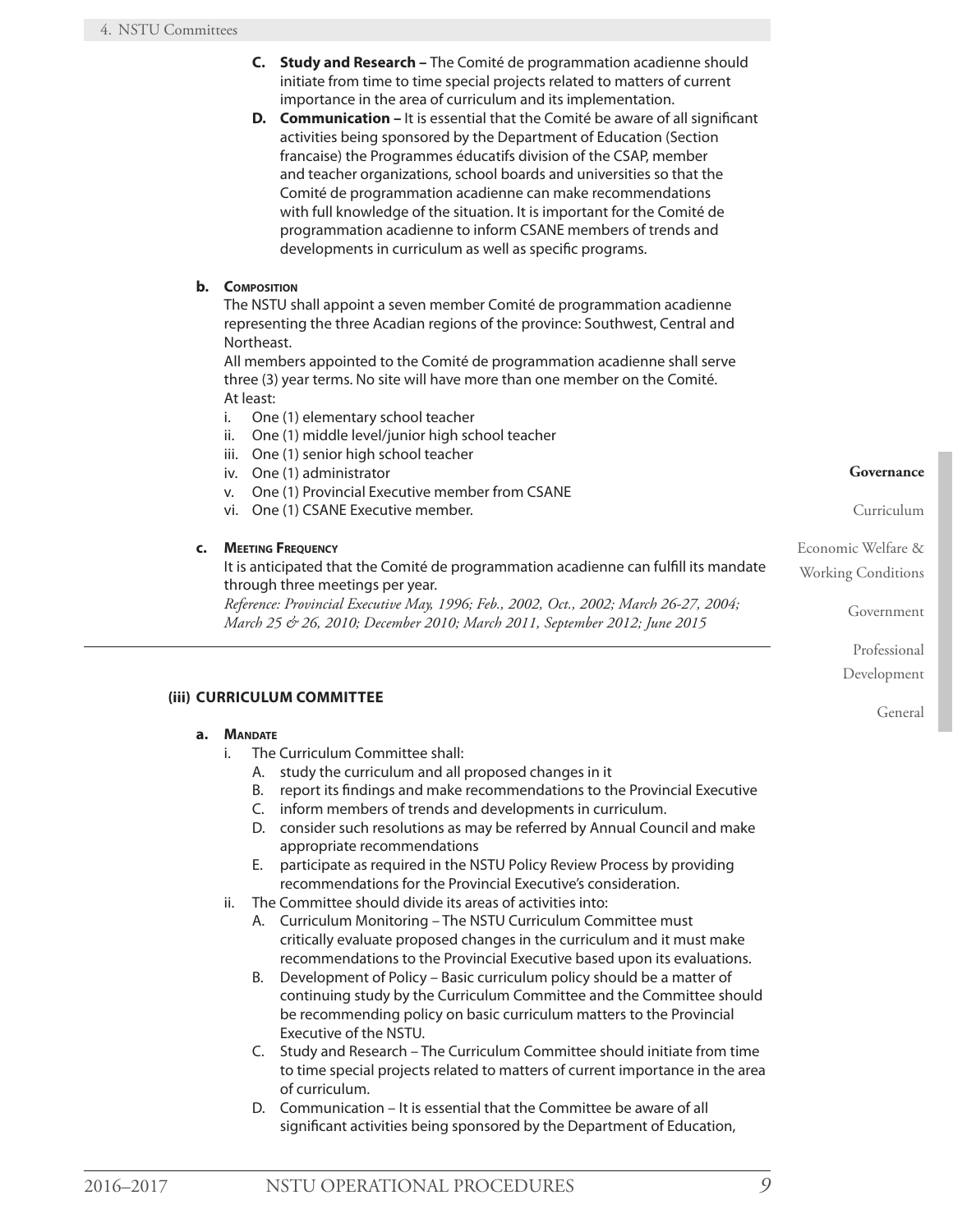teachers and teacher organizations, school boards and universities so that members can be informed and so that the Committee can make recommendations with full knowledge of the situation. It is important for the Curriculum Committee to inform members of trends and developments in curriculum as well as specific programs.

#### <span id="page-15-0"></span>**b. Composition**

- i. The NSTU shall appoint an eight member Curriculum Committee. Every reasonable effort will be made to ensure the Committee consists of:
	- A. Two (2) elementary school teachers
	- B. Two (2) middle level/Junior high school teachers
	- C. Two (2) senior high school teachers
	- D. One member from CSANE
	- E. One (1) Provincial Executive liaison
- ii. Of the seven members, two are to be administrators.

#### **c. Meeting Frequency**

It is anticipated that the Curriculum Committee can fulfill its mandate through three meetings per year.

*Reference: Provincial Executive, May, 1981, October, 2002, March 26-27, 2004, December 2, 3, 2004, May 5, 2005*

#### **Governance**

Curriculum

Government

Professional Development

General

Economic Welfare & Working Conditions

|    |                | (iv) EQUITY COMMITTEE                                                                                                                                                    |  |  |  |  |  |
|----|----------------|--------------------------------------------------------------------------------------------------------------------------------------------------------------------------|--|--|--|--|--|
| a. | <b>MANDATE</b> |                                                                                                                                                                          |  |  |  |  |  |
|    | i.             | The Committee shall:                                                                                                                                                     |  |  |  |  |  |
|    |                | A. Explore current practices, attitudes and research regarding diversity, equity<br>and social justice.                                                                  |  |  |  |  |  |
|    | В.             | Promote professional development workshops to assist members<br>with equity and diversity issues such as cyberbullying, homophobia,<br>transphobia, racism, sexism, etc. |  |  |  |  |  |
|    |                | C. Examine trends and issues with regard to equity in the teaching profession.                                                                                           |  |  |  |  |  |
|    | D.             | Provide information and support to Local Equity Committees or contact<br>persons.                                                                                        |  |  |  |  |  |
|    | Е.             | Formulate recommendations, as appropriate, dealing specifically with<br>equity and diversity interests.                                                                  |  |  |  |  |  |
|    | F.             | Consider such resolutions as may be referred by Annual Council and make<br>appropriate recommendations.                                                                  |  |  |  |  |  |
|    |                | G. Participate as required in the NSTU Policy Review Process by providing<br>recommendations for the Provincial Executive's consideration.                               |  |  |  |  |  |
|    | ii.            | The NSTU shall take the following steps to encourage the equitable involvement                                                                                           |  |  |  |  |  |
|    |                | of all NSTU members in leadership roles within the education system:                                                                                                     |  |  |  |  |  |
|    |                | A. Encourage and support members of equity-seeking groups in the pursuit of<br>leadership positions                                                                      |  |  |  |  |  |
|    | В.             | Encourage and support equity-seeking groups to seek positions on the<br>Provincial Executive and professional executive staff.                                           |  |  |  |  |  |
|    |                | C. Encourage the Minister of Education to continue the practice of supporting<br>and promoting equity-seeking groups in roles of leadership in education.                |  |  |  |  |  |
|    | D.             | Encourage the School Administrators Association to hold in-services on<br>gender stereotyping in education.                                                              |  |  |  |  |  |
|    | Е.             | Encourage and support each Professional Association to sponsor a<br>workshop on equity and diversity as it relates to its specialty.                                     |  |  |  |  |  |
|    |                | Reference: Resolution 99-41; Reaffirmed 2002-33; Amended 2004-12; Resolution 2005-34                                                                                     |  |  |  |  |  |
|    |                | moved to Operational Procedures; October 2014                                                                                                                            |  |  |  |  |  |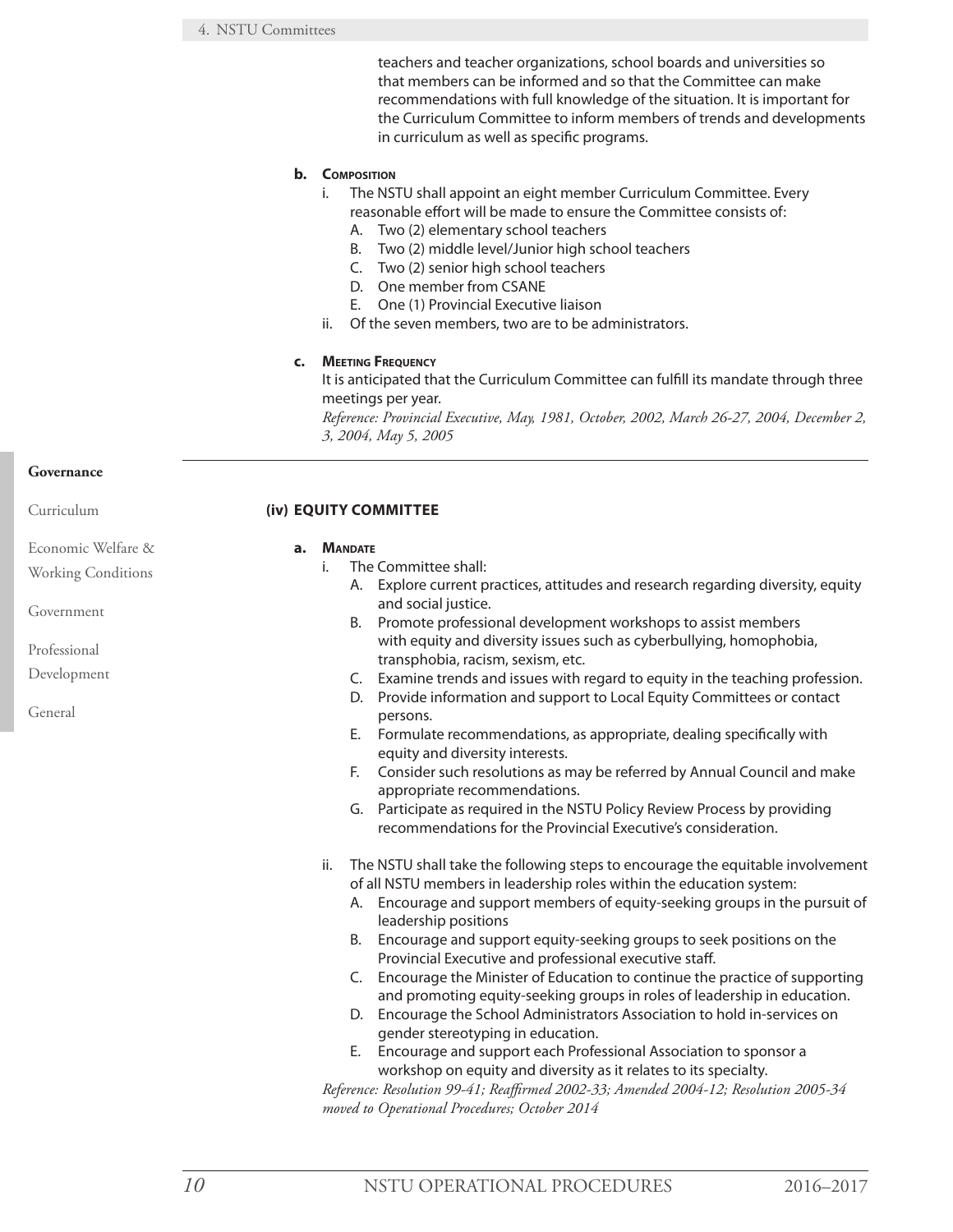#### <span id="page-16-0"></span>**b. Composition**

The Equity Committee shall consist of six (6) members plus a Provincial Executive member.

#### **c. Meeting Frequency**

It is anticipated that the Equity Committee will be able to accomplish the mandated tasks through three meetings per year.

*Reference: Provincial Executive, April, 1981; June, 1983; Oct. 1985; 2002-29; Oct., 2002; June, 2003; May 5, 2005; 2005-37; October 2014*

#### **(v) FINANCE & PROPERTY COMMITTEE**

#### **a. Mandate**

- i. Prepare an annual budget:
	- A. Present draft budget to Provincial Executive;
	- B. Cost all resolutions to Annual Council.
	- C. Provide a schedule detailing budget items titled Programs and Services in the Annual Council Workbook. *(2014-41)*
- ii. Exercise control over the finances of the NSTU:
	- A. Monitor all expenditures of the NSTU;
	- B. Ensure checks and balances are in place for NSTU funds (see Treasurers' Guide on the NSTU website);
	- C. Receive regular reports on income, expenditures, investments and loans;
	- D. Ensure audits are conducted on a yearly basis;
	- E. Receive and examine the internally reviewed reports of Locals, RRC's and Professional Associations;
	- F. Present regular financial statements to the Provincial Executive;
	- G. Determine interest rates on repayment of money borrowed from the Reserve Fund;
	- H. Receive reports from the Executive Director regarding unanticipated expenditures.
- iii. Make recommendations to the Provincial Executive on the provision of financial and management services:
	- A. Meet with current providers annually to ensure quality services;
	- B. Review proposals of service providers as required;
	- C. Provide recommendations to the Provincial Executive on contracts with service providers every three (3) years.
- iv. Provide leadership, guidance and training for Local, RRC and Professional Association Treasurers:
	- A. Ensure a handbook is prepared and updated for Treasurers;
	- B. Arrange for meetings and/or conferences for Treasurers on a regular basis.
- v. Exercise oversight and control of properties held or leased by the NSTU.
- vi. Provide recommendations to the Provincial Executive on matters referred to the Committee by the Provincial Executive.
- vii. Consider resolutions referred by Annual Council and make appropriate recommendations.
- viii. Participate as required in the NSTU Policy Review process by providing recommendations for the Provincial Executive's consideration.
- ix. Provide advice to and representation on NSTU Employee Pension Plan Advisory Committee.

#### **b. Composition**

i. The Finance and Property Committee shall consist of five (5) members, one of whom shall be the Secretary-Treasurer, who shall also function as Chair, plus one other Executive member, and three members at large.

**Governance**

Curriculum

Government

Professional Development

General

Economic Welfare & Working Conditions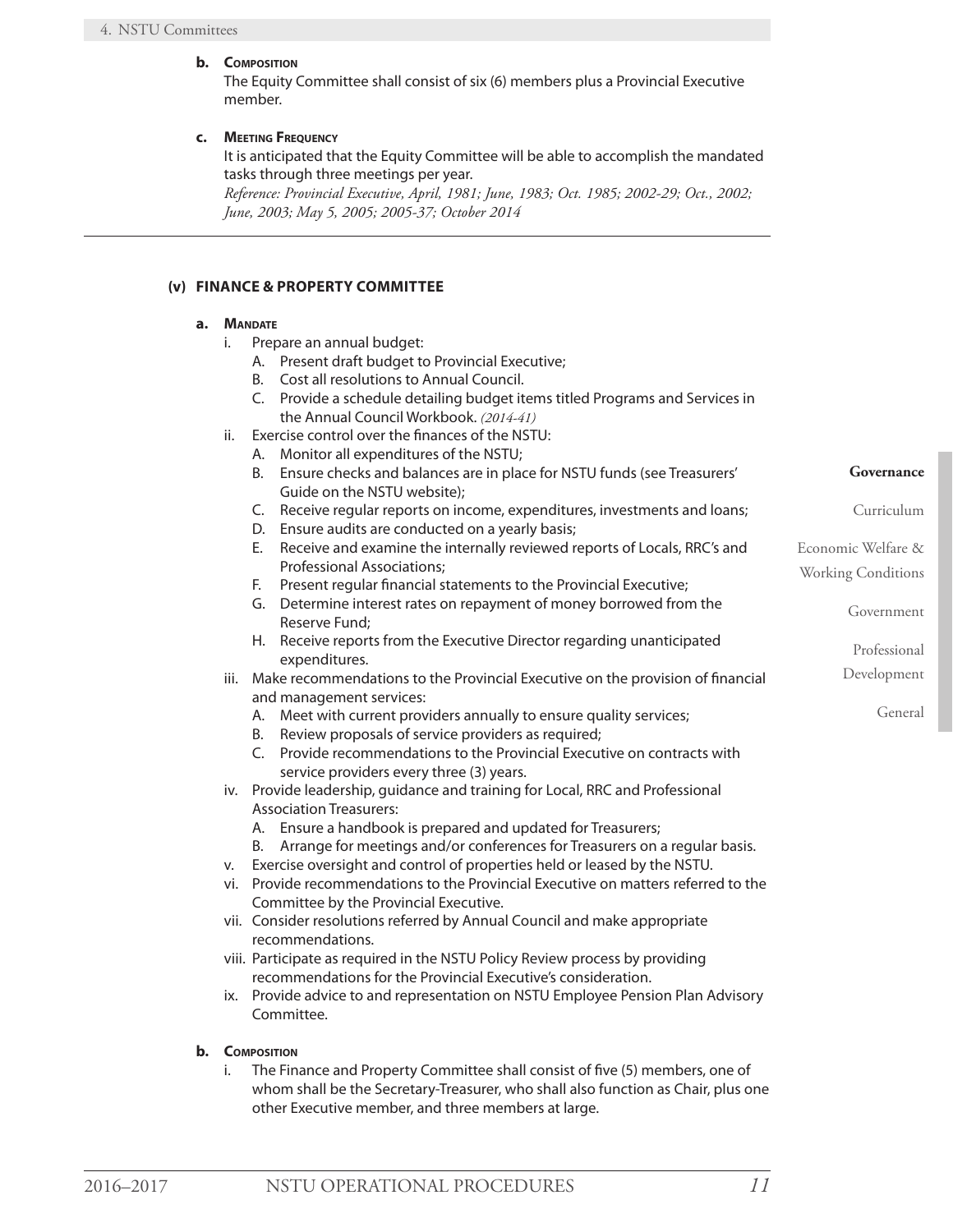- <span id="page-17-0"></span>ii. Committee members shall be elected/appointed annually at the August Executive Meeting.
- iii. In no circumstance will the number of sitting members exceed five (5).
- iv. The Finance & Property Committee shall be represented at Annual Council by the NSTU Secretary-Treasurer and the Provincial Executive member on the Committee.

#### **c. Meeting Frequency**

The Committee shall meet on a regular basis and report in a timely fashion to the Provincial Executive.

*Reference: Provincial Executive, June, 1985, December 1989, April, 1999; Sept., 2001, October, 2002; January 20-22, 2005; June 29, 2005; October 19, 2006; April 3, 2009; October 2011; 2014-41*

#### **(vi) GOVERNANCE & POLICY COMMITTEE**

#### **Mandate**

The mandate of the Governance and Policy Committee is to develop and maintain an ongoing consciousness of, commitment to, and practice of all aspects of good governance with the Provincial Executive and within the Nova Scotia Teachers Union as a whole.

- To that end, the Governance and Policy Committee shall:
- 1. Develop and review policy with a view to authority, responsibility and accountability;
- 2. Regularly review the governance relationships between and amongst the
	- (a) Individual members
	- (b) Annual Council
	- (c) Provincial Executive
	- (d) Locals
	- (e) Regional Representative Councils
	- (f) Standing Committees
	- (g) Professional Associations, and
	- (h) Staff of the Nova Scotia Teachers Union.
- 3. Study the principles and practices of good governance;
- 4. Regularly review the terms of references for this Committee;
- 5. Set out annual priorities for the work of this Committee;
- 6. Make recommendations for the consideration of the Provincial Executive;
- 7. Consider such matters as referred by the Provincial Executive.

#### **Composition & Meeting Frequency**

The work of the Governance and Policy Committee will be strengthened by:

- Having one member of the Provincial Executive representing each region;
	- Having one or two member(s) of Staff attend the meetings to assist the Committee;
- Holding regularly scheduled meetings with dates to be determined annually by the Committee; and
- Ensuring that meeting structures and processes are reviewed annually.

*Reference: Provincial Executive, April 28, 2011*

#### **Governance**

Curriculum

Economic Welfare &

Working Conditions

Government

Professional

Development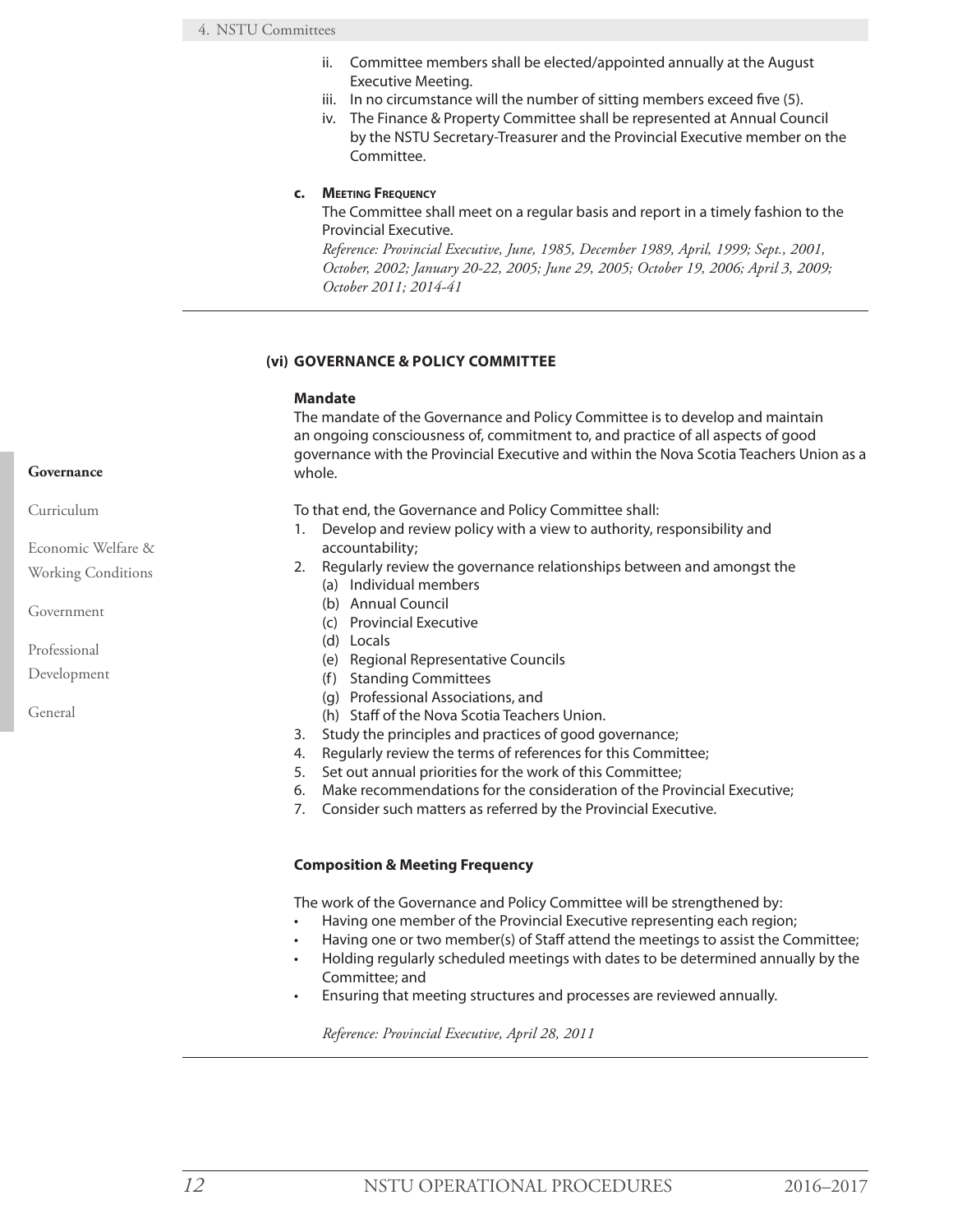#### <span id="page-18-0"></span>**(vii)MEMBER SERVICES COMMITTEE**

#### **a. Mandate**

The mandate of the Committee is to:

- i. identify bargainable items;
- ii. prepare background information related to the merits of negotiable items;
- iii. identify trends and developments in teacher bargaining across Canada with special emphasis on the Atlantic Provinces;
- iv. review economic forecasts;
- v. forward recommendations to appropriate Union committees;
- vi. plan appropriate workshops for local negotiators;
- vii. review the results of the most recent provincial and local contract bargaining;
- viii. consider such resolutions as may be referred by Annual Council and make appropriate recommendations.
- ix. participate as required in the NSTU Policy Review Process by providing recommendations for the Provincial Executive's consideration.

#### **b. Composition**

The Member Services Committee shall consist of eight (8) members as follows:

- i. The First Vice President of the NSTU who shall be Chair;
- ii. one member representing APSEA;
- iii. one member representing Community College members;
- iv. a Community College representative from the Provincial Executive;
- v. one member who is currently serving as a Local First Vice-President; and
- vi. three members at large.

#### **c. Meeting Frequency**

It is anticipated that the Member Services Committee can fulfill its mandate through three meetings per year.

*Reference: Provincial Executive, January 1993, October, 2002; June 2011*

#### **(viii) NOMINATING COMMITTEE**

#### **a. Guidelines**

- i. The existing Nominating Committee shall review the applications of all eligible candidates for committees.
- ii. From the complete list of candidates submitted, the Nominating Committee shall select candidates to present to the Executive for appointment.
- iii. Executive members shall receive a list of all applicants prior to the selection.
- iv. Replacements to committees shall be recommended from the list of eligible candidates.
- v. No candidate shall serve on more than one Standing Committee. Standing Committees do not include the Provincial Economic Welfare Committee or the Community College Economic Welfare Committee.
- vi. All NSTU members shall be informed of the opportunity to serve on NSTU committees.
- vii No applications received after the Friday following Annual Council will be considered by the Committee except in exceptional circumstances. Exceptional circumstances would include situations where there is a reasonable explanation for the lateness or where no other eligible application has been received for the vacancy to be filled and where to readvertise would cause an unnecessary delay for the relevant committee to complete its work.

*Reference: Provincial Executive, January, 1973, April, 1986; Dec. 2005, December 2011, January 2012; March 2015*

Economic Welfare & Working Conditions

Government

Professional

Development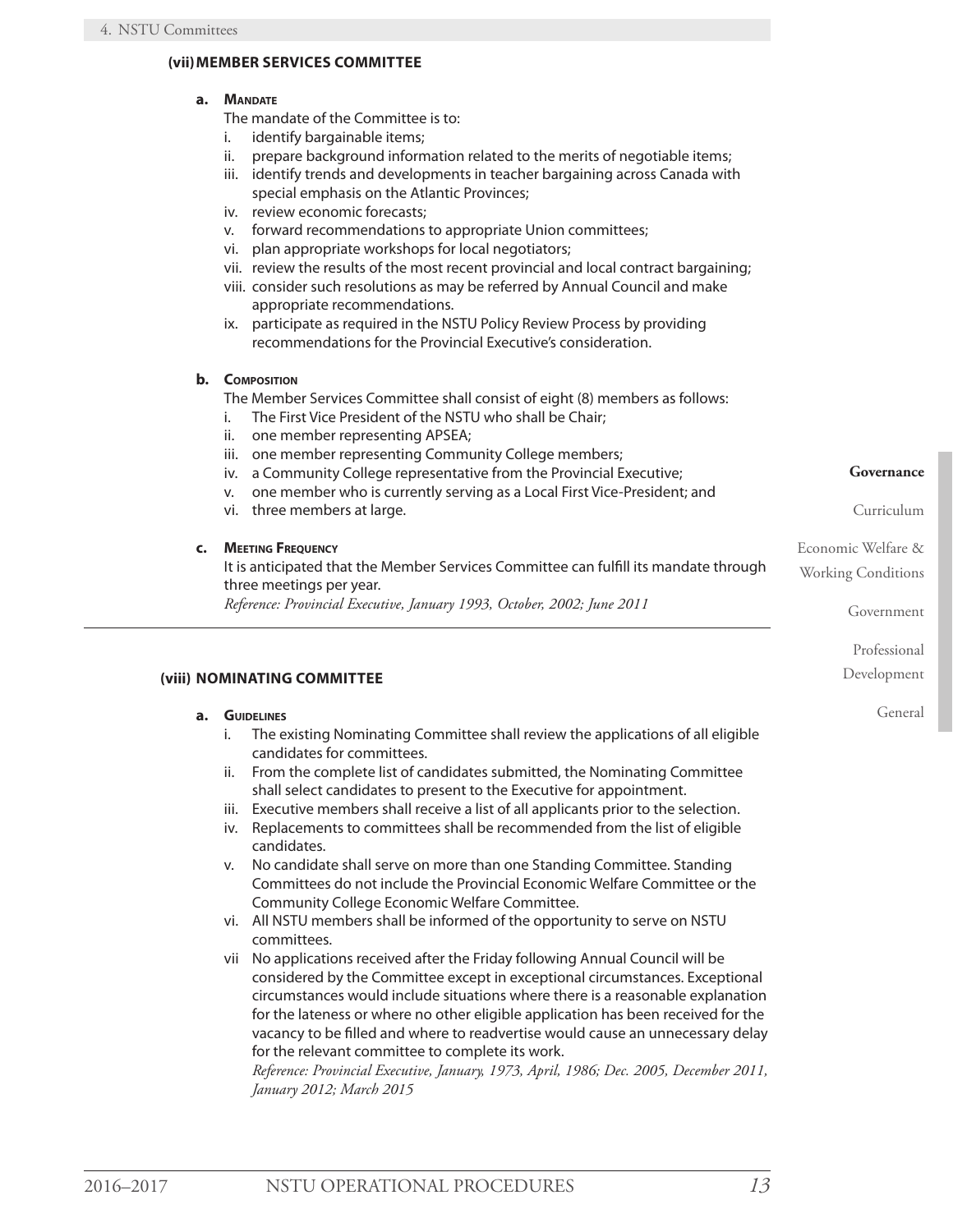#### <span id="page-19-0"></span>**b. Process**

- i. The goal of the NSTU is that committee appointments accurately reflect the diversity of the membership.
- ii. There should be a break of at least one year immediately following the last year on a committee before a person may be reappointed to a Standing Committee. *Reference: Provincial Executive, June, 2001, October 2004, January 2012*
- iii. Presentation to the Provincial Executive
	- a. The Nominating Committee will circulate the name(s) it is recommending to the Executive prior to the start of the Executive Meeting at which the appointment will take place. The list of applicants and nominees will be made available only at the Provincial Executive meeting at which the decision is to be made Representation to the Nominating Committee concerning a candidate outside the context of a Provincial Executive meeting or a meeting of the Nominating Committee should be deemed inappropriate.
	- b. For each individual Committee, the Nominating Committee will place in nomination the name(s) is recommending for appointment.
	- c. The appointment of committee members to the Substitute Teacher Committee shall be at the October meeting of the Provincial Executive. *Reference: Provincial Executive, Nov. 2000; June, 2001; Feb. 2005; April 3, June 5, 2009, January 2012*
- iv. Selection of the Provincial Economic Welfare Committee and the Negotiating Team

The two provincial Executive members of the Provincial Economic Welfare Committee and the 1<sup>st</sup> Vice-President will be invited to attend the Nominating Committee meeting when the two nominees of the Provincial Negotiating Team are chosen. Their attendance would be in an advisory non-voting capacity. *Reference: Provincial Executive, November 2001; February 2005 Reference: Provincial Executive, May, 2002, April 22, 2004, June, 2010 (2010-NB3), January 2012*

#### **(ix) PENSION COMMITTEE**

#### **a. Mandate**

The Pension Committee shall:

- i. identify pension issues to Provincial Executive as required;
- ii. recommend to the Provincial Executive pension resolutions for Annual Council;
- iii. consider such resolutions as may be referred by Annual Council and make appropriate recommendations;
- iv. participate as required in the NSTU Policy Review Process by providing recommendations for the Provincial Executive's consideration;
- v. be educated on the basics of the pension plan; understand and be updated on valuation of the plan and the investment portfolio;
- vi. facilitate sessions for Locals or regions or educational sites on pension in geographic regions by staff liaison officer with Pension Committee member in attendance.

#### **b. Composition**

The Pension Committee shall consist of:

- i. One member appointed to the six (6) geographic regions in the province for a three (3) year term;
- ii. One Provincial Executive member for Committee business only;
- iii. One retired member for Committee business only who shall be elected by the Retired Teachers Organization at its Annual General Meeting for a term oftwo (2) years;

Curriculum

Economic Welfare & Working Conditions

Government

Professional

Development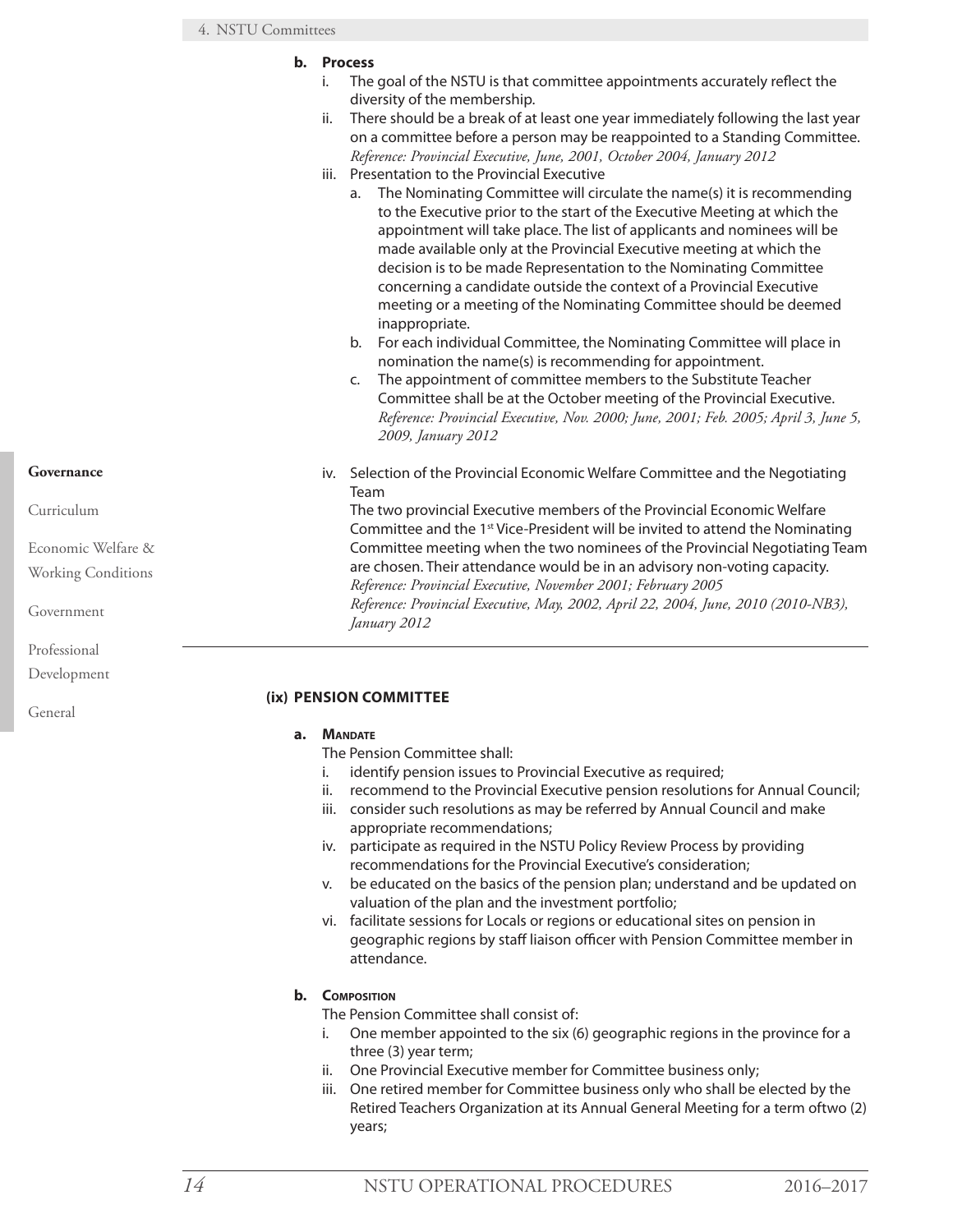iv. Two (2) staff liaison officers responsible for pension matters one of whom shall act as the liaison between the Pension Board and the Pension Committee.

#### <span id="page-20-0"></span>**c. Meeting Frequency**

Three meetings per year for Committee business. Two full day training sessions at the beginning of each year for all members. *Reference: Provincial Executive, Nov., 1987, June, 1995, Oct., 2002, March 26-27, 2004; February 24-26, 2005; Amended February 2009; June 5, 2009, April 25, 2013*

#### **(x) PERSONNEL COMMITTEE**

#### **a. Mandate**

#### **i. General Guidelines**

It is intended that this Committee will:

- A. Focus executive responsibility in program planning and evaluation and be a source of feedback to the whole executive;
- B. Serve as a small, functional group to work with the Executive Director as a two-way sounding board;
- C. Exist as an identifiable structure, visible to all NSTU employees, which will maintain a continuity of involvement in the administrative area;
- D. Provide a more informed base for the achievement of mutually satisfactory negotiation.

#### **ii. Terms of Reference**

- A. The Committee shall develop appropriate details of its own operation, subject to Executive approval, as time and experience may suggest.
- B. The Committee shall, with and through the Executive Director in support of his/her current responsibilities assess and evaluate on this matter to the Executive.

#### **iii. Staffing**

- A. The Committee shall assume all previously ad hoc duties related to staffing. Among the duties shall be the task of screening, interviewing and recommending to the Executive for ratification one or more candidates for any position. A report summarizing the elimination process shall be submitted with any recommendation.
- B. In the event of a vacancy in executive staff, a minimum of five candidates will be short-listed.
- C. In the event there are not five qualified candidates from the original advertisement, a second advertisement shall take place at a provincial and national level.
- D. All résumés of short-listed candidates shall be sent to Executive members as soon as possible before the next Executive meeting.
- E. The Committee will develop and share the set procedures for the interview process to all members.
- F. When developing a rubric for short-listing, the Committee will take into consideration the credentials/experience, leadership experience, volunteer experience, and skill set specific to the posting.
- G. Every reasonable effort shall be made to maintain two bilingual staff officers, one to work in Professional Development and the other to work in Member Services.
- H. Hirings for replacement staff positions should occur three to six months before the current staff officer is due to leave, when possible and/or necessary.
- I. Successful candidates for staff positions will be given appropriate job training experiences and opportunities before assuming full job responsibilities when possible and/or necessary.

#### **Governance**

Curriculum

Economic Welfare &

Working Conditions

Government

Professional

Development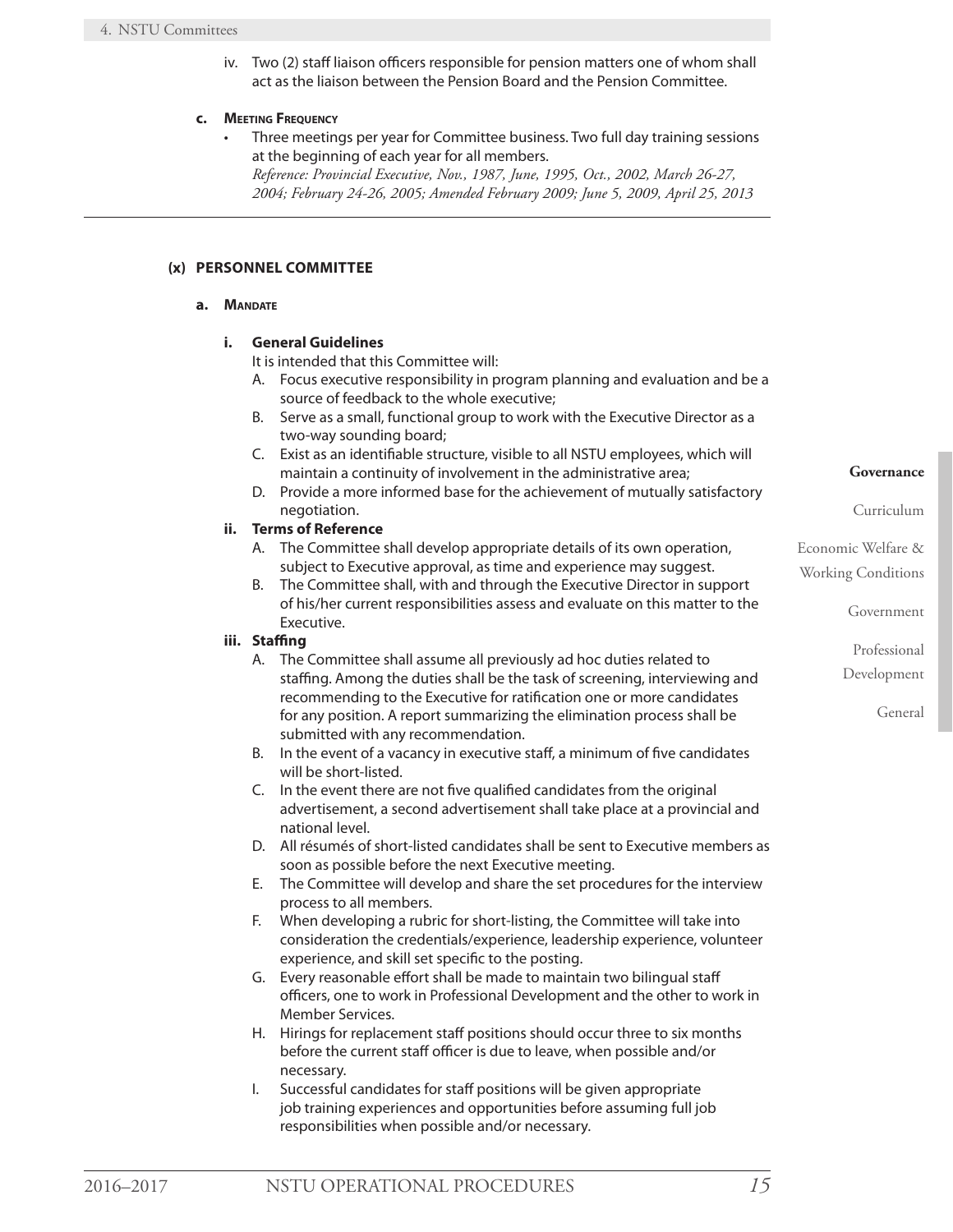#### **iv. Program Reviews**

A. The Committee shall conduct a regular, ongoing review of program area requirements, aims and objectives, and in particular, examine staff deployment and relative workload.

*(It is understood that this task could be accomplished on a rotational basis over several years. It is to be emphasized that the function of the Executive Director includes these things. The Committee should serve to initiate, receive and convey to the Executive the results of such reviews. The active role in administration is solely that of the Executive Director. The Committee should complement his/her efforts without becoming personally involved, and should therefore be able to serve in a bargaining capacity in the normal manner.)*

- B. Complaints pertaining to specific job performance of members of executive staff shall, in the first instance, be handled as an administrative procedure:
	- i. except in unusual circumstances, a complaint should first be made in writing to the individual staff member affected.
	- ii. if the complainant is not satisfied with the response of the individual staff member, then the complainant may refer the complaint, in writing, to the Executive Director. If the complaint is not resolved to the satisfaction of the complainant by the Executive Director, it shall be referred to the Personnel Committee for its consideration with an explanation of the action taken.
	- iii. if an unresolved complaint is brought to the attention of the Personnel Committee, the Committee may suggest further course of action be taken by the Executive Director.
	- iv. Any complaint that cannot be resolved by the Executive Director, in concert with the Personnel Committee, will be brought to the Provincial Executive for its consideration.

#### **b. Composition**

- i. The Committee shall consist of four (4) Executive members, one of whom shall be the Second Vice-President. The Second Vice-President shall chair the Committee. The Provincial Executive shall consider balance in the composition of the Committee.
- ii. A quorum of the Committee shall be three (3) members;
- iii. The Provincial Executive should make every reasonable attempt to ensure a carry-over of at least one member from year to year.
- iv. The President should exercise ex officio power and participate as regularly as possible.
- v. The Executive Director shall serve as advisor, consistent with his/her responsibilities to the Executive *(see the Constitution)*.

#### **c. Meeting Frequency**

The Committee shall meet regularly and report at least semi-annually to the Executive.

#### **d. Training**

Members of the Personnel Committee will get specific training on interviewing techniques and staffing issues each year.

*Reference: Provincial Executive, January 1978; April 1982; December 1986; February 2004; January 20-22, 2005; April 1, 2006; April 27, 2006, March 2007; March 2015*

#### **Governance**

Curriculum

Economic Welfare & Working Conditions

Government

Professional

Development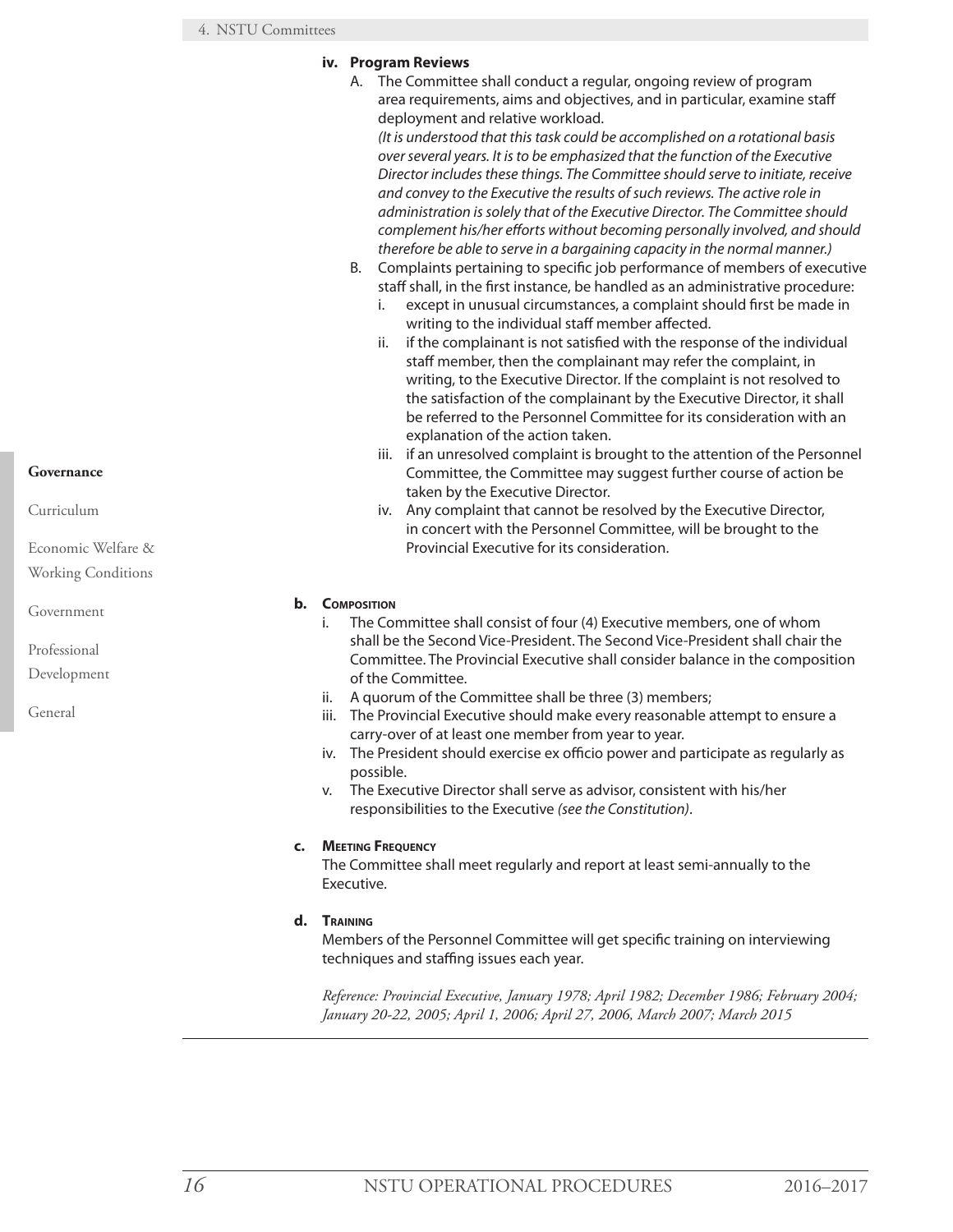#### <span id="page-22-0"></span>**(xi) PROFESSIONAL DEVELOPMENT COMMITTEE**

- **a. Mandate**
	- **i. The mandate of the Professional Development Committee is:**
		- A. to support and develop strategies and programs to promote professional development for the membership of the Nova Scotia Teachers Union at the individual, educational site, Local, and provincial levels;
		- B. to provide advice to the Provincial Executive on matters relating to professional development and in-service education;
		- C. to monitor the professional development needs of the membership;
		- D. to liaise with the Local Professional Development Committees;
		- E. to meet annually to identify themes and topics for future issues of *AVISO;*
			- I. to set editorial policy;
			- II. to set advertising policy;
			- III. to evaluate issues of *AVISO;*
		- F. to make recommendations with regard to future directions for the publication; and to prepare recommendations for the Provincial Executive;
		- G. to consider such resolutions as may be referred by Annual Council and make appropriate recommendations;
		- H. to participate as required in the NSTU Policy Review Process by providing recommendations for the Provincial Executive's consideration.

#### **ii. Activities of the PD Committee include:**

- A. Administering the following Programs:
	- **NSTU Full Time Study Grant**
	- • Out-of-Province Study Grant
	- Travel Fellowship, and the Educational Research Award Program
- B. Supporting and assisting Local PD Committees
- C. Offering professional development opportunities, in cooperation with Local PD Committees, to enhance skills at the Local PD Committee level
- D. recommending policy to the Provincial Executive on matters relating to the professional development needs of the membership

#### **b. Composition**

The Professional Development Committee is not to exceed seven (7) members.

#### **c. Meeting Frequency**

It is anticipated that the Professional Development Committee can fulfill its mandate through three meetings per year.

*Reference: Provincial Executive, September, 1991; May, 1995; May, 2002, October, 2002, March 27-28, 2004, June 4-5, 2004 (Editorial Advisory Committee disbanded; February 2009*

#### **(xii)PUBLIC AFFAIRS/PUBLIC RELATIONS COMMITTEE**

#### **ROLE:**

- Promotes the involvement in public affairs by encouraging NSTU members to take an active part in government affairs pertaining to education while maintaining the NSTU's historical position of not attaching itself to any political party.
- • Examines and reviews NSTU public relations and communication programs.

#### **a. MANDATE**

#### **I. Political Action**

- A. The Committee shall maintain contact with all major provincial political parties.
- B. The Committee shall monitor the policies and practices of the major provincial political parties for the purpose of identifying issues impacting

**Governance**

Curriculum

Economic Welfare &

Working Conditions

Government

Professional

Development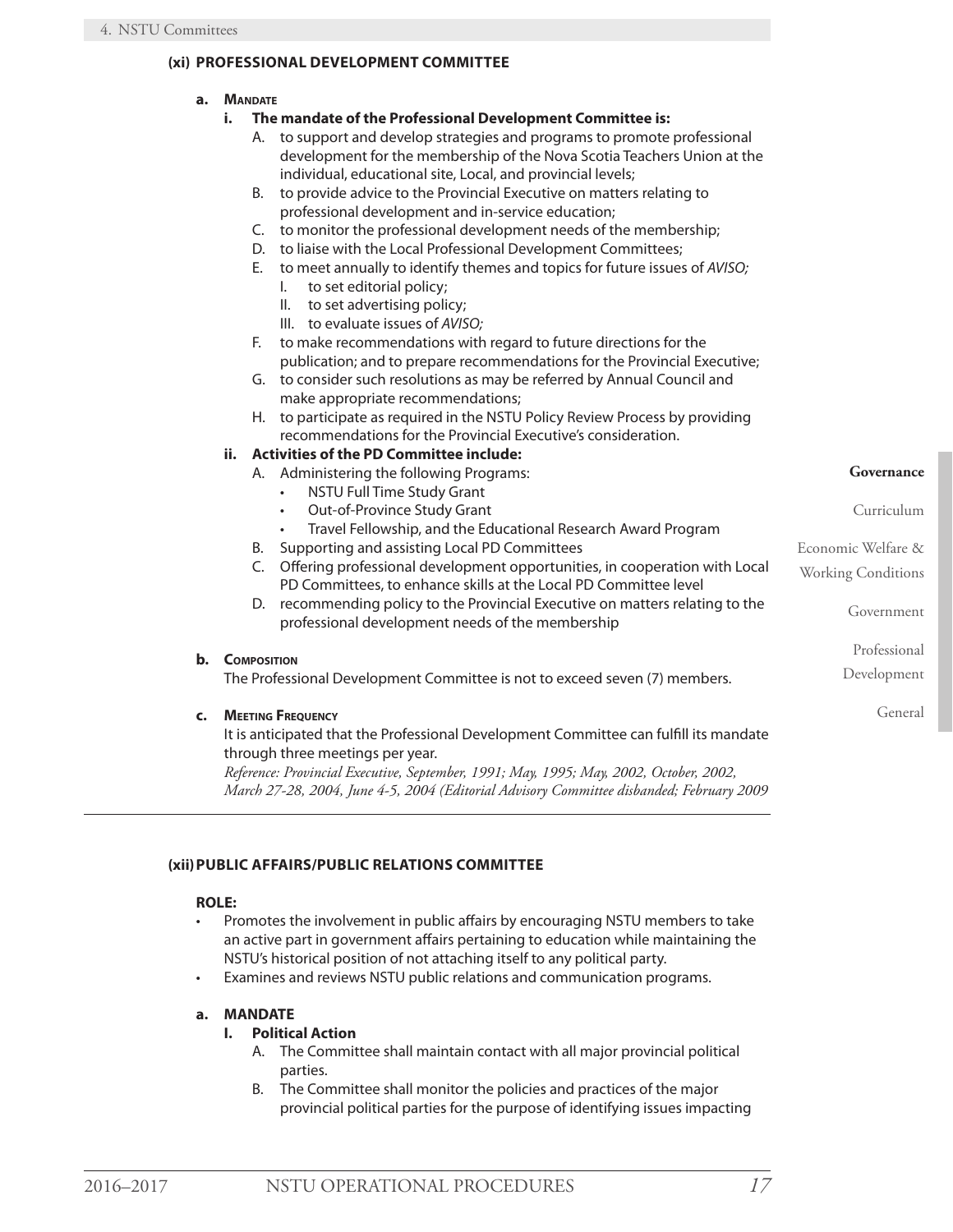on education. The Committee shall then advise the President and Provincial Executive of these issues.

- <span id="page-23-0"></span>C. During provincial elections, the Committee will inform members of any public education platforms and policies that political parties put forward.
- D. The Committee shall develop NSTU member awareness and urge member involvement in the political process.
- E. The Committee shall identify educational issues for consideration by the Provincial Executive for political action.
- F. The Committee shall encourage NSTU members to take an active role in the election process and exercise their democratic right to vote.

#### **II. Local Public Affairs/Public Relations Committee**

- A. The Committee shall review resource material to assist Local committees in carrying out their mandate.
- B. The Committee shall provide opportunities for Local leaders of Public Affairs/Public Relations to meet and network through a biennial conference.

#### **III. General**

- A. Consider such resolutions as may be referred by Annual Council and make appropriate recommendations.
- B. Participate as required in the NSTU Policy Review Process by providing recommendations for the Provincial Executive's consideration.
- C. The NSTU maintains its historical position of not attaching itself to any political party.

#### **b. Composition**

The Committee shall consist of two (2) Provincial Executive members selected by the Provincial Executive and five (5) NSTU active members chosen through the Nominating Committee process.

#### **c. Meeting Frequency**

It is anticipated that the Public Affairs/Public Relations Committee will be able to accomplish the mandated tasks through three meetings per year.

*Reference: January 2013 – combined the two committees with a new mandate; February 2014, September 2015, June 2016*

#### **(xiii) STATUS OF WOMEN COMMITTEE**

#### **a. MANDATE**

- i. The Committee shall:
	- A. Advise the Provincial Executive on ways of enhancing the status of women in the teaching profession and in society.
	- B. Develop policy recommendations for the Provincial Executive to support policies of the employer that are relevant to women's issues.
	- C. Provide advice on the content, delivery, and design of status of women programs.
	- D. Make recommendations to the Provincial Executive for possible action on issues related to the status of women.
	- E. Make recommendations to the Provincial Executive on outreach to community-based women's organizations.
	- F. Advise the Provincial Executive on how to include women members in all aspects of the NSTU organization and programs.
	- G. Advise the Provincial Executive on how to promote opportunities for networking, leadership, and professional development for women members.

**Governance**

Curriculum

Economic Welfare & Working Conditions

Government

Professional

Development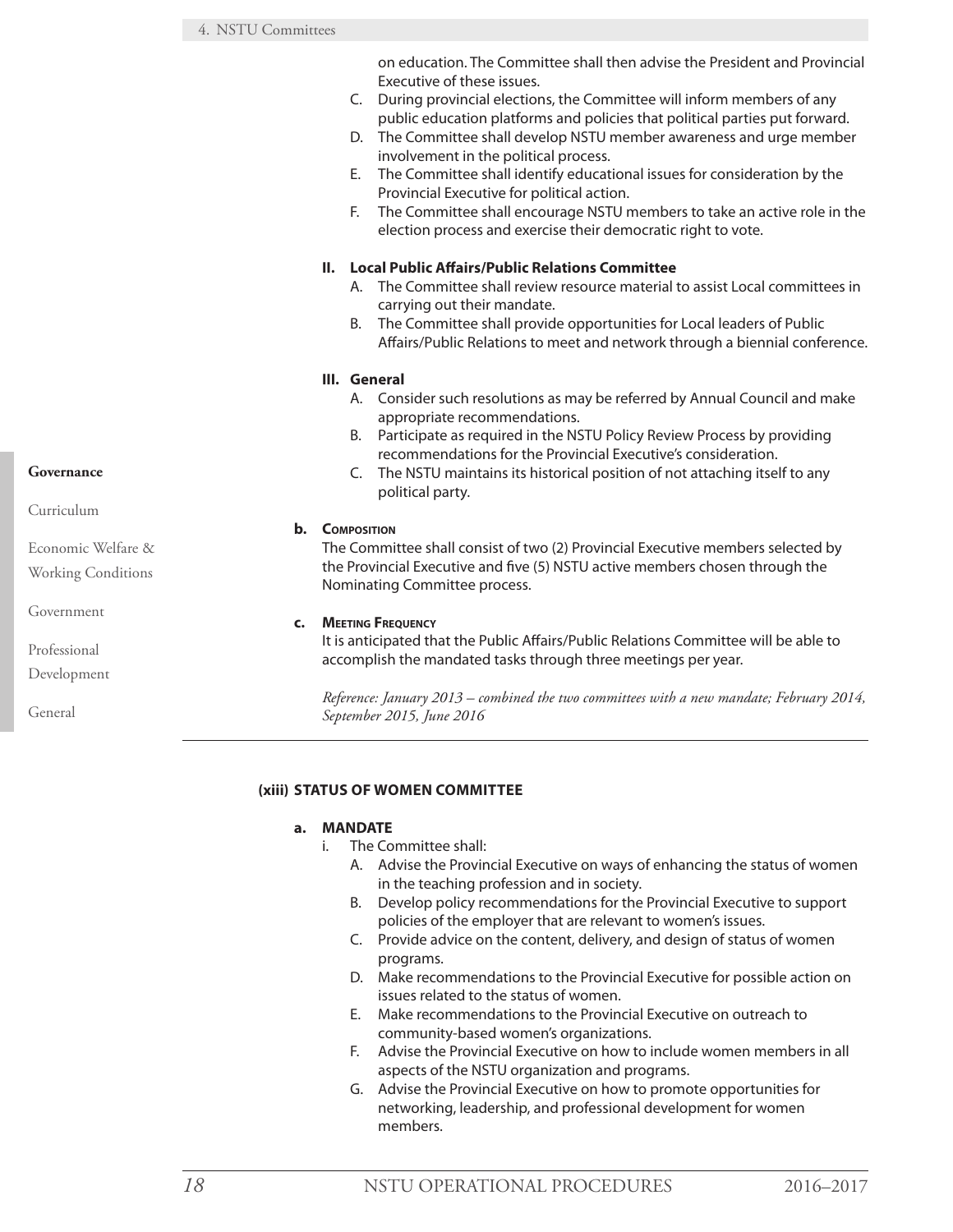- H. Consider such resolutions as may be referred by Annual Council and make appropriate recommendations.
- I. Participate as required in the NSTU Policy Review Process by providing recommendations for the Provincial Executive's consideration.

#### <span id="page-24-0"></span>**b. Composition**

The Status of Women Committee shall consist of six (6) members plus a Provincial Executive member.

#### **c. Meeting Frequency**

It is anticipated that the Status of Women Committee will be able to accomplish the mandated tasks through three meetings per year. *Reference: March 2015, December 2015*

#### **(xiv) SUBSTITUTE TEACHER COMMITTEE**

#### **a. Mandate**

The mandate of the Substitute Teacher Committee shall be:

- i. to advise the Provincial Executive on issues affecting and of concern to substitute teachers;
- ii. to consider such resolutions as may be referred by Annual Council and make appropriate recommendations;
- iii. to participate as required in the NSTU Policy Review Process by providing recommendations for the Provincial Executive's consideration;
- iv. to organize aprovincially-sponsored conference for Local substitute liaisons.

#### **b. Composition**

- i. The Committee shall consist of five Active and/or Active Reserve members with preference where possible for Active Reserve members.
- ii. The Committee shall also include one member from the Provincial Executive as the Executive representative.
- iii. Appointment to this Committee shall be for a one-year renewable term with consideration given to continuity.
- iv. The appointment of committee members to the Substitute Teacher Committee shall be at the October meeting of the Provincial Executive.
- v. The annual report of the Committee shall be distributed to substitute teachers following approval by the Provincial Executive.

#### **c. Meeting Frequency**

The Committee shall meet three times a year. *Reference: October 29, 1999; March 31, 2000; February 2002; Feb., 2003; June 5, 2004; Aug.13, 2004; February 24-26, 2005; April 1, 2006, Budget, May 2013*

#### **(xv)TEACHERS WITH ADMINISTRATIVE RESPONSIBILITIES COMMITTEE**

#### **a. Mandate**

The mandate of the Teachers with Administrative Responsibilities Committee is to provide a voice for teachers in administrative positions.

#### **b. Terms of Reference**

i. Examine and report to the Provincial Executive on matters affecting teachers with administrative responsibilities.

**Governance**

Curriculum

Government

Professional Development

General

Economic Welfare & Working Conditions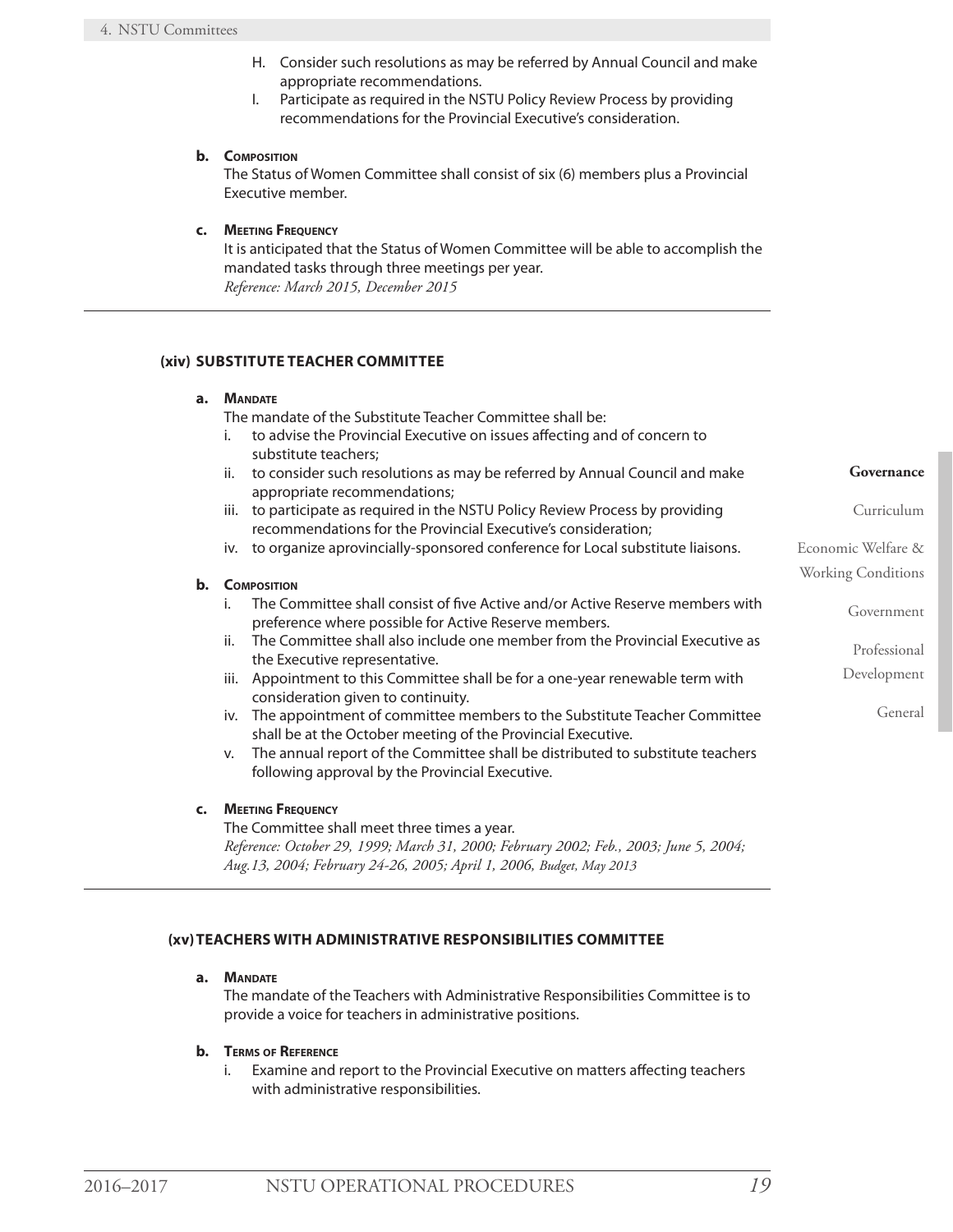- ii. Make a recommendation to the Provincial Executive, through the Nominating Committee, for the administrative member on the Provincial Economic Welfare Committee.
- iii. Make submissions on Economic Welfare to the Provincial Economic Welfare Committee.
- iv. Examine and make recommendations to Provincial Executive on each of the following administrative areas:
	- A. Communication
	- B. Professional Development
	- C. Recruitment/Selection and Retention
	- D. Collegial Model
	- E. Issues and Trends
	- F. Such other issues as directed or approved by the Provincial Executive.
- v. Facilitate communication with the Regional Representative Councils and the Locals with a view to gather and share information on relevant topics in support of public education.
- vi. Consider such resolutions as may be referred by Annual Council and make appropriate recommendations.
- vii. Participate as required in the NSTU Policy Review Process by providing recommendations for the Provincial Executive's consideration.

#### **c. Structure**

- i. The Standing Committee would draw its membership from teachers who hold administrative responsibilities.
- ii. There shall be six members on the Standing Committee.
- iii. When possible, one member would be selected from each of the following areas:
	- A. Senior Administration;
	- B. High School;
	- C. Junior High or Middle;
	- D. Elementary; and
	- E. Department Head.
- iv. The Provincial School Administrators' Association would be invited to put forward a nominee to fill the sixth position (through the Nominating Committee to the Provincial Executive)
- v. Each member would be assigned one RRC (including CSANE) with the purpose of communicating with these Locals in the Region to share and gather information.
- vi. The Committee encourages the SAA to focus on their primary objectives. See Constitution – Article 2: Objectives:
	- actively recruit new members for Local SAA
	- identify needs at the Local/Regional/Provincial Level and seek support
	- create effective lines of communication with Local Executives
	- identify items for Provincial Asking Package
	- identify programs and services which would enhance the role of administrators
	- • advise Standing Committee on relevant topics.

#### **d. Meeting Frequency**

It is anticipated that the Teachers with Administrative Responsibilities Committee will be able to accomplish the mandated tasks through three meetings per year. *Reference: September 20, 2002; October, 2002; March 25-26, 2004*

#### **Governance**

Curriculum

Economic Welfare &

Working Conditions

Government

Professional

Development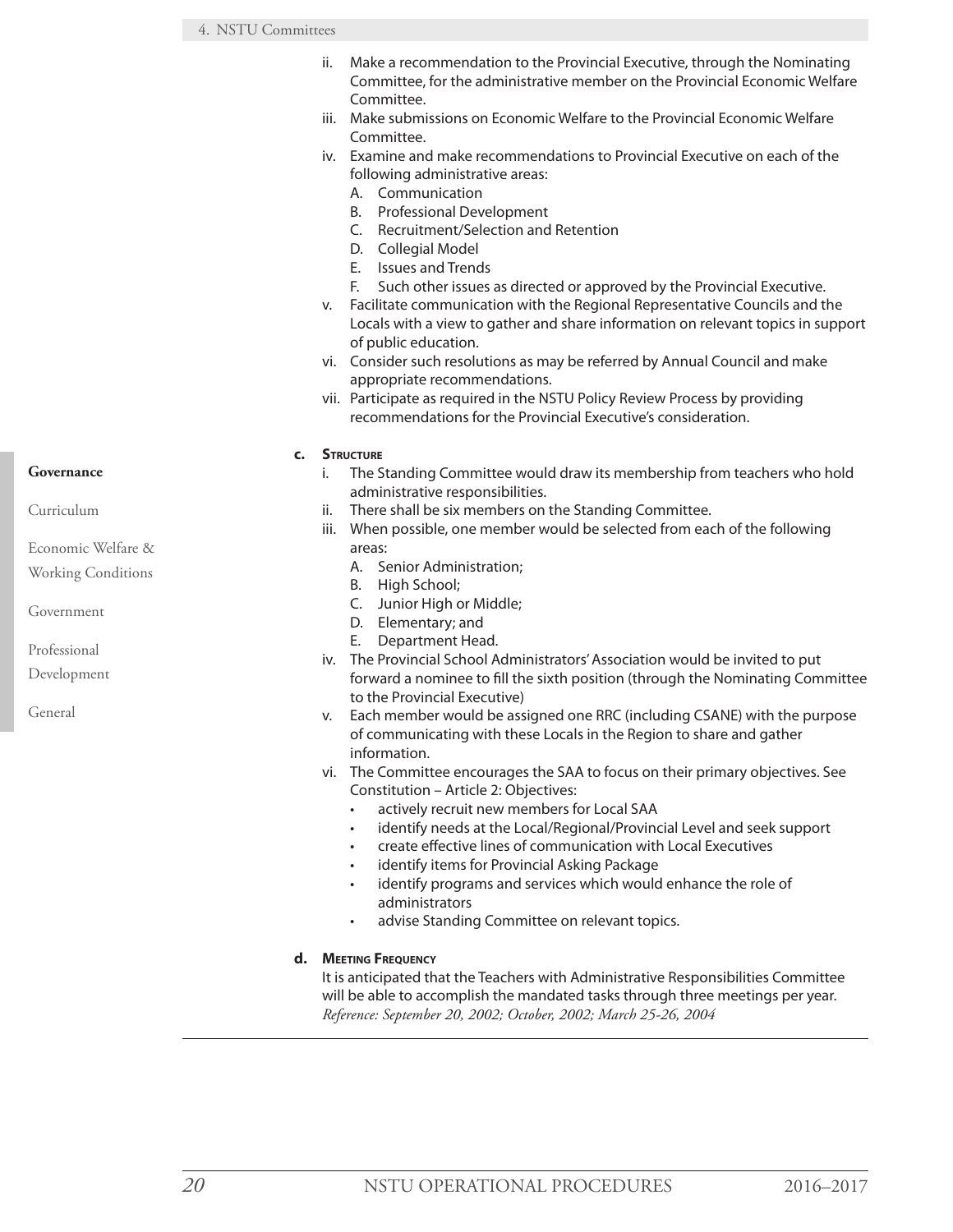#### <span id="page-26-0"></span>**(xvi) TECHNOLOGY COMMITTEE**

#### **a. Mandate**

- i. to ensure that the NSTU technology integration principles are being upheld
- ii. to explore how technology is used in the schools and how it affects teacher workplace environment
- iii. to develop policy and recommendations for Provincial Executive to support the policies of the employer that are relevant to technology issues
- iv. to provide advice on the content, delivery and design of technology
- v. to make recommendations to the Provincial Executive for possible action on issues related to technology
- vi. to explore equity issues relating to technology for both teachers and students
- vii. to inform members of trends and developments in technology
- viii. to consider such resolutions as may be referred by Annual Council and make appropriate recommendations
- ix. to participate as required in the NSTU Policy Review process by providing recommendations for the Provincial Executive's consideration

#### **b. Composition**

The Technology Committee shall consist of 6 members plus a Provincial Executive member and a staff officer.

#### **c. Meeting Frequency**

It is anticipated that the Technology Committee will be able to accomplish the mandated tasks through three meetings per year. *Reference: Resolution 2016-25, September 2016*

#### **(b) AD HOC COMMITTEES**

- (i) Whenever possible and practical, the Nominating Committee shall make recommendations to the Provincial Executive for appointments to Ad Hoc committees.
- (ii) Ad Hoc committees will normally be expected to complete their task in no more than three meetings. Should additional meetings be required, the chairperson and the Executive Staff Officer will seek authorization from the President and the Executive Director.
- (iii) Should consultation with members of the NSTU be required through questionnaires or similar instruments, these instruments will be approved by the President and the Executive Director.
- (iv) Prior to the establishment of an Ad Hoc Committee appointed by the Provincial Executive, a clear mandate must be outlined so as to determine whether an existing Standing Committee could take on the required task. *Reference: February, 1985; October, 1989; September, 1990, February, 2007, January 2012*

#### **(c) COORDINATION COMMITTEES**

#### **PROFESSIONAL ASSOCIATIONS COORDINATION COMMITTEE**

#### **(i) Mandate**

- a. to review resolutions forwarded by Professional Associations prior to submission to the Provincial Executive;
- b. to recommend policy to the Provincial Executive with regard to the operation of Professional Associations;
- c. to make recommendations to the Provincial Executive regarding the formation or disbandment of Professional Associations;
- d. to advise the Provincial Executive on Professional Association matters;
- e. to monitor the financial status of Professional Associations;
- f. to circulate PACC Minutes to PA Presidents once approved by the Provincial Executive;

Economic Welfare & Working Conditions

Government

Professional

Development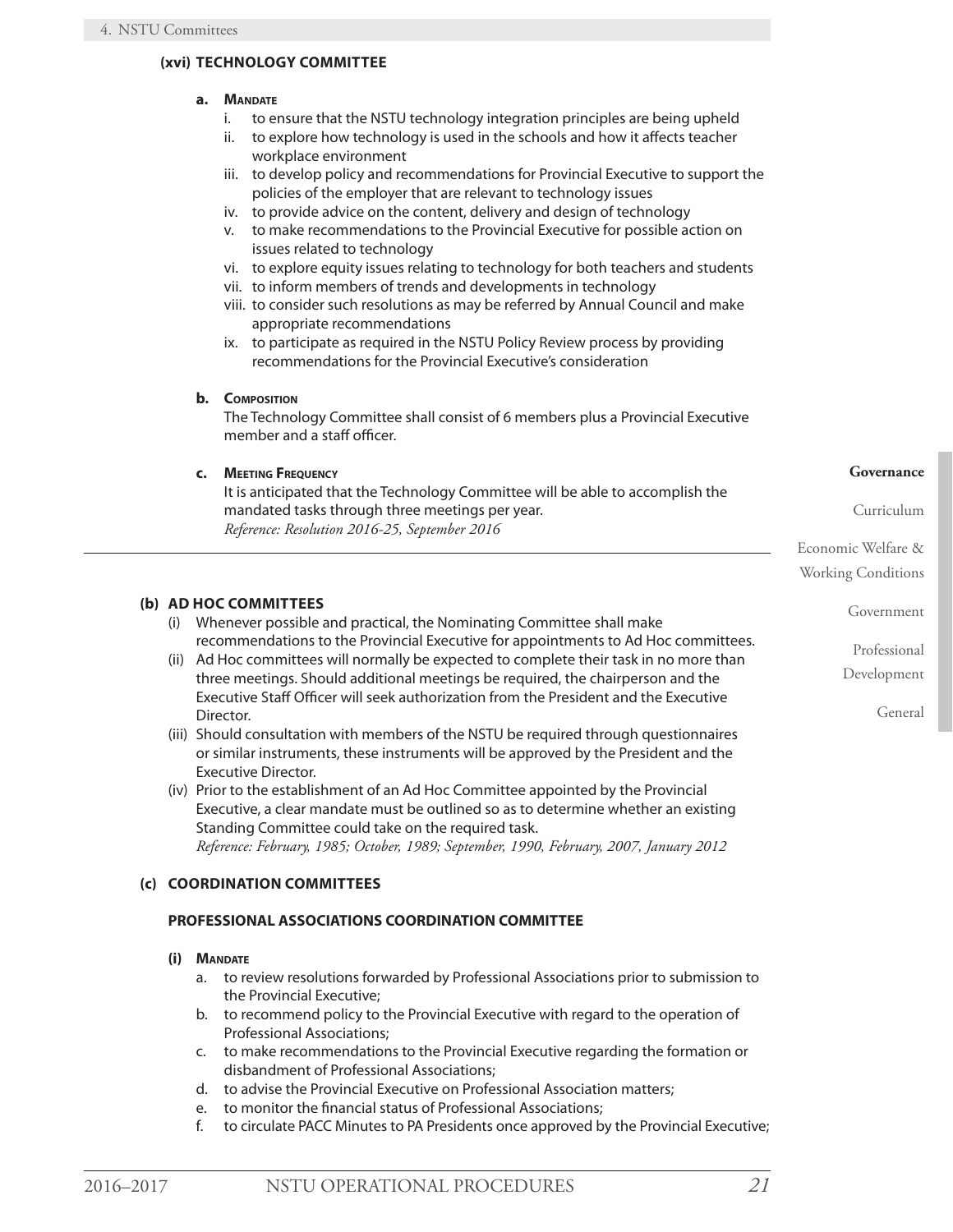- <span id="page-27-0"></span>g. to assist the officers of Professional Associations in organizing managing and directing the business and affairs of their respective Associations;
- h. to receive the annual reports of Professional Associations;
- i. to organize and facilitate an annual Professional Associations Conference.
	- j. such other functions or tasks as assigned by the Provincial Executive of the NSTU. *Reference: Amended: April 27, 2006; February 2009*

#### **(ii) Composition**

- a. A Provincial Executive member shall be appointed yearly by the Provincial Executive to serve as liaison between the Professional Associations Coordination Committee and the Provincial Executive.
	- *Reference: Provincial Executive, October, 2001*
- b. Composition should consist of seven (7) members.
- c. Representatives of the participating associations shall be chosen by lottery to serve on the Committee.
- d. Interested associations shall submit their names to the Chairperson of the Coordination Committee.
- e. The Chairperson shall be chosen by the members of the Committee on an annual basis.
- f. Any associations having a member on the current Coordination Committee must withdraw from the lottery for a two-year period following their term of office.
- g. A committee member's term of office shall be two years beginning August 1<sup>st</sup> on a rotation basis.
- h. Should a vacancy occur on the Committee as a result of a member being absent for two consecutive meetings, the Professional Association which that member represents shall be asked to name a replacement.
- i. The Chair of the Professional Associations Coordination Committee has the right to attend Annual Council as an observer. Authorized expenses will be covered by the NSTU.

#### **(iii) Meeting Frequency**

The PACC will normally meet three (3) times per year.

#### **(iv) Annual Report**

The PACC shall submit to the Provincial Executive an annual report of its programs, activities and finances for the preceding year.

*Reference: Provincial Executive, November 23, 2000; Oct., 2001; (Professional Services Committee disbanded, September, 2001, Council 2002); February 2012*

#### **5. COUNCIL & OTHER COMMITTEES**

#### **(a) DISCIPLINE COMMITTEE**

#### **(i) Authority**

Pursuant to the *Teaching Profession Act*, Section 10(1) (d) the NSTU makes reference to the composition and mandate of the Discipline Committee in Article VI. 3. of its By-Laws.

**(ii) Mandate**

Issues to be dealt with by the Discipline Committee (the "Committee") include conduct inimical to the interests of the Union, which would not come before the Professional Committee.

#### **(iii) Due Process**

The concept of due process requires that the Committee must ensure that all who appear before it are fairly heard. The process of hearing fairly must involve the following principles:

#### **Governance**

Curriculum

Economic Welfare & Working Conditions

Government

Professional

Development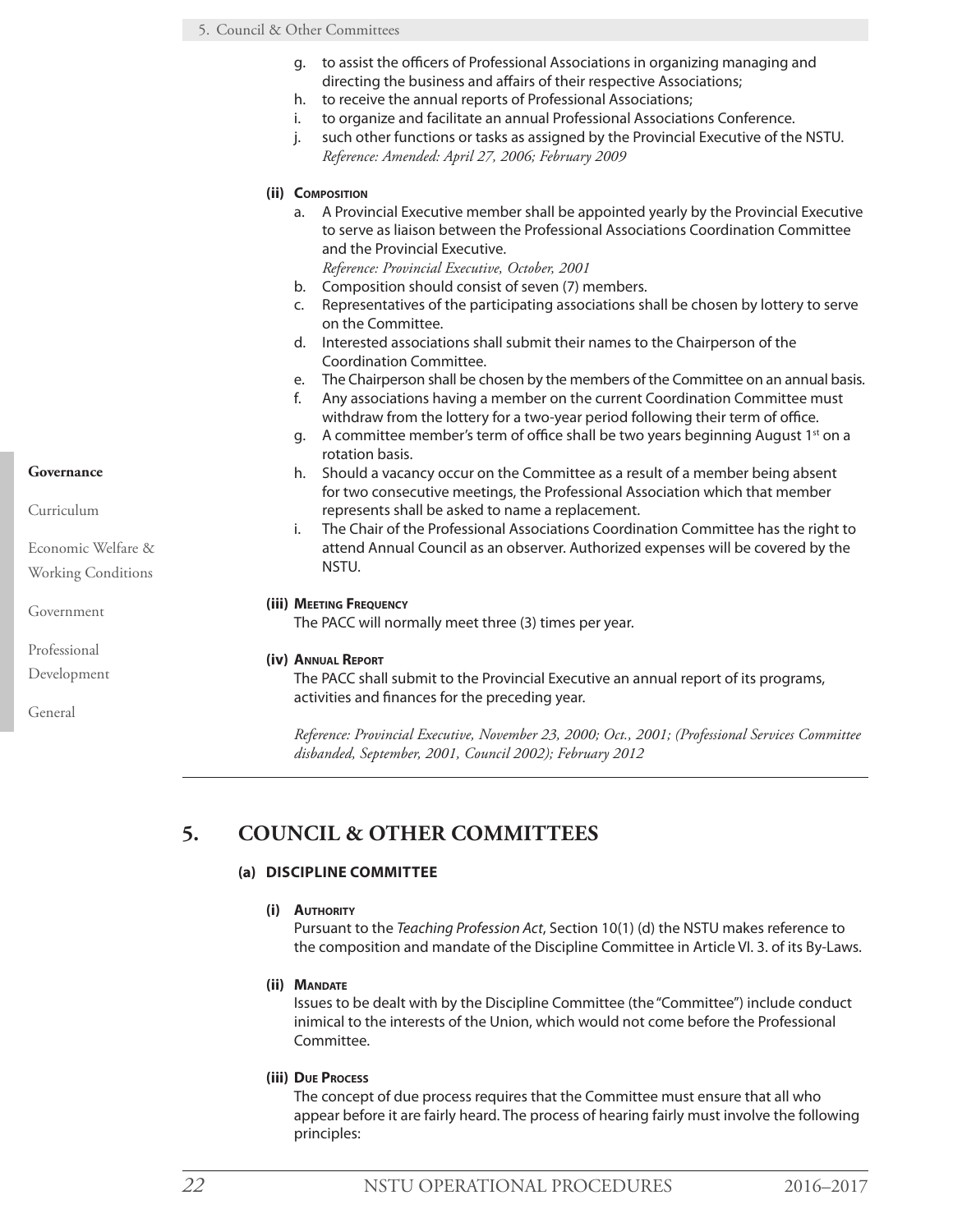- a. An individual must have a clear statement of the complaint against him/her.
- b. The individual must have the right to attend in person and be represented by counsel.
- c. An individual must have the right to contradict the evidence against him/her by means of contrary statements or cross-examination.

#### **(iv) Attendance by Committee Members**

It is a fundamental principle of quasi-judicial procedure that all who decide, must hear. A Committee member, who, for whatever reason, cannot hear all the evidence and argument upon which he/she must base his/her decision should disqualify him/herself from deciding.

#### **(v) Interest of Committee Members**

From time to time affairs may come before the Committee in which a member is personally involved. The Committee should expect that the member disqualify him/ herself. A member who considers him/herself interested to a very minor degree might declare his/her interest to the Committee for a decision.

#### **(vi) Counsel**

Legal counsel is available to the Committee through the NSTU solicitors. It is recommended that the attendance and opinion of the solicitors be available to the Committee as a matter of routine.

#### **(vii) NSTU Staff**

At the request of the Executive Director or the Committee a staff investigation may be made with respect to the complaint, which investigation will be presented to the Committee. If at any time during an investigation, the staff member concludes that the complaint is frivolous or vexatious or does not raise issues which lie within the mandate of the Committee, the staff member shall report that conclusion to the Committee. The Committee may at any time require that a complainant show cause for the continuance of any proceeding. If cause is not shown to the satisfaction of the Committee, the Committee may dismiss the complaint.

#### **(viii) Procedure**

- a. A quorum of the Committee consists of a majority of members of the Committee.
- b. All decisions, rules and direction of the Committee shall be by way of majority vote.
- c. At the commencement of a hearing, the Committee shall elect one of its members to act as chair for the purpose of hearing and disposing of the complaint.

#### **(ix) Notice**

- a. A complaint filed pursuant to Article VI, clause 3.(c) of the By-Laws shall be in writing, shall identify the member, shall identify the conduct complained of, shall be sufficiently detailed to allow a reasonable individual or his or her solicitor an opportunity to prepare an adequate response and shall be filed with the Executive Director.
- b. i. Upon receipt of a complaint the Executive Director shall, as soon as practicable,
	- A. Advise the member that the complaint has been filed and provide a copy of the complaint;
	- B. Refer the matter to the Discipline Committee.
	- ii. The Executive Director, after consulting the members of the Discipline Committee, shall set a hearing date and shall, not less than 30 days before the hearing date, cause to be served on the member, a notice of the hearing date stating the date, time and place at which the Committee will hold the hearing. The notice shall further advise the member of the right to appear in person, with or without counsel, and that the Committee may proceed at the hearing and dispose of the complaint in the absence of the member complained of, in the event of that member's failure to appear at the hearing.

#### **Governance**

Curriculum

Economic Welfare & Working Conditions

Government

Professional Development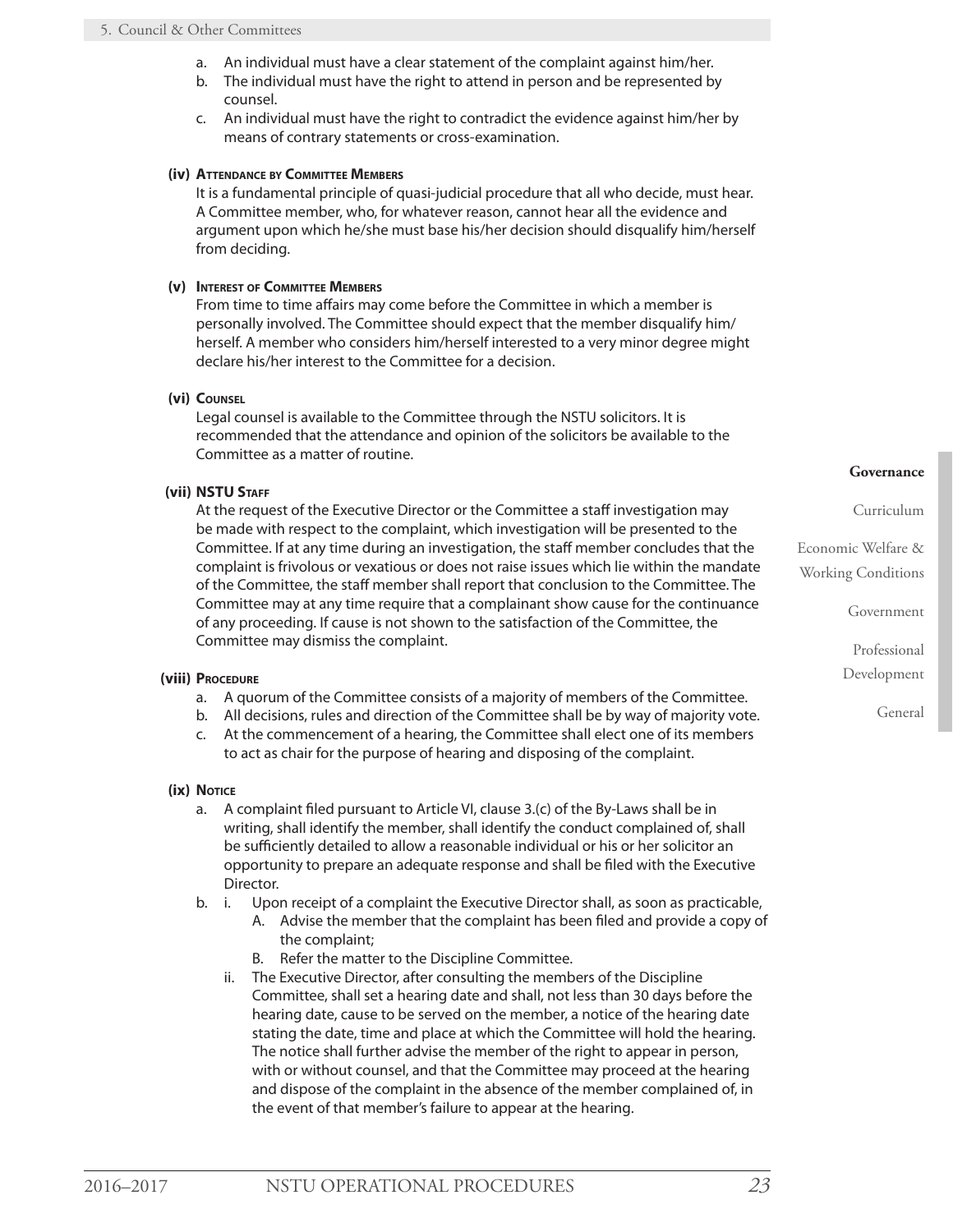- **(x) Action Open to the Committee**
	- a. If the complaint is not proved in the opinion of the Committee, the Committee may dismiss the complaint.
	- b. If the Committee is satisfied that the complaint is proven:
		- i. The Committee may decide that the member be reprimanded.
		- ii. The Committee may decide that the membership of the member in the NSTU be suspended for a stated term of time.
		- iii. The Committee may decide that the member be expelled.

#### **(xi) The Conduct of Hearings**

- a. If the member complained of fails to appear at a hearing, the Committee may proceed with the hearing and deal with the complaint in the absence of the member, upon being satisfied that the member was served with notice of hearing as provided herein.
- b. Evidence may be given before the Committee in any manner that the Committee considers appropriate and the Committee is not bound by the rules of law respecting evidence applicable to judicial proceedings.
- c. Except as provided herein, the Committee may determine its own procedure.
- d. All proceedings before the Committee shall be conducted "in-camera" unless the Committee, the complainant and the member complained of agree otherwise.
- e. Where a proceeding is commenced before the Committee pursuant to these regulations, and the term of office on the Committee of a member sitting for a hearing expires or is terminated, other than for cause, before the proceeding is disposed of but after evidence has been heard, the member shall be deemed to remain a member of the Committee for the purpose of completing the disposition of the proceeding in the same manner as if the term of office of the member had not expired or had not been terminated.
- f. The Chair of the Committee may from time to time adjourn a hearing.
- g. The complainant, either the Local or the Provincial Executive or an individual acting on behalf of either, will present its case first.
- h. An opportunity for the member, his/her representative or members of the Committee to examine the evidence presented, must then be provided.
- i. The member will present his/her case second.
- j. An opportunity for the complainant, its representative or Committee members, to examine the evidence of the member, shall be provided.
- k. An opportunity to make a statement in summary in rebuttal will be given first to the member.
- l. An opportunity to make a statement in summary in rebuttal will be given second to the complainant.
- m. No statements are made under oath.
- n. The failure of one party or the other to appear before the Committee will not relieve the Committee of its responsibility to make the best assessment of the facts possible under those circumstances.
- o. The decision of the Committee will consist in one part of a simple statement of its decision and in the second part of reasons leading to its decision.
- p. The Committee shall notify the member and the complainant of its decision by prepaid, registered letter to his/her or their last recorded address and will also file copies of the decision with the Provincial Executive.

#### **(xii) Implementation**

Upon filing of the decision with the Provincial Executive, it shall be the responsibility of the Provincial Executive to implement the decision.

#### **(xiii) Member Politicians**

The Discipline Committee of the NSTU may review actions and initiatives taken by members-turned-politicians that are inimical to the interests of the Union, in order to develop suitable sanctions against these individuals.

*Reference: Provincial Executive, Jan., 1976; July, 1995; 97-92*

#### **Governance**

Curriculum

Economic Welfare &

Working Conditions

Government

Professional

Development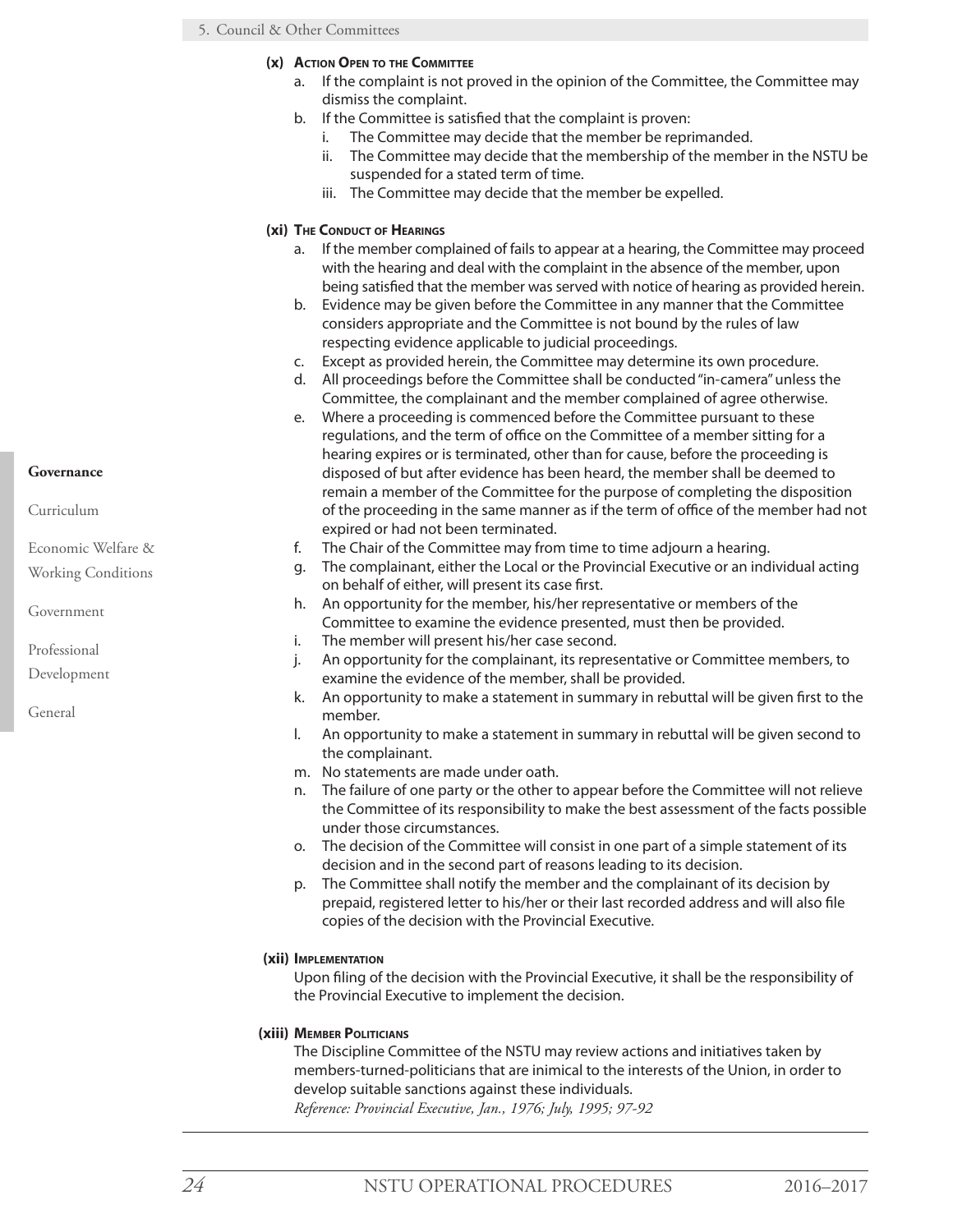#### <span id="page-30-0"></span>**(b) NSTU GROUP INSURANCE TRUSTEES**

#### **(i) Mandate**

The mandate of the Insurance Trustees is to manage the NSTU Group Insurance plans as defined by the Trust Deed between the NSTU and the Trustees of the Nova Scotia Teachers Union Group Insurance Trust Fund.

- a. The replacements on the Insurance Trustees shall be representative of various geographical areas throughout the province.
- b. The Insurance Trustees shall submit an audited annual financial report to the Provincial Executive.
- c. An Insurance Trustee shall not hold or run for any elected office in the NSTU while serving as a Trustee.
- d. Insurance Trustees may be eligible to be elected by their Local as a delegate to Annual Council. *(January 2015)*
- e. The Insurance Trustees shall consider such resolutions as may be referred by Annual Council and make appropriate recommendations.
- f. The Insurance Trustees shall participate as required in the NSTU Policy Review Process by providing recommendations for the Provincial Executive's consideration.

#### **(ii) Composition**

- a. The maximum number of Trustees shall be six.
- b. Trustees shall serve a term of five years and are not eligible for reappointment.
- c. Where any Trustee has died, resigned or been removed, the Provincial Executive shall appoint a successor for such Trustee and the new Trustee shall serve a term of five years.
- d. When the vacancy occurs after the first Trustee's meeting of the school year, the new Trustee will complete that year and the five-year term will begin at the end of that school year.
- e. Every effort shall be made to provide that at least one of the Trustees be fluent in both official languages.
- f. No term, probationary or permanent NSTU staff member shall be eligible to serve as an Insurance Trustee.

#### **(iii) Meeting Frequency**

The Insurance Trustees typically meet ten times per academic year. The Trust Deed stipulates that the Trustees determine their rules of procedure. *Reference: Provincial Executive, January, 1986, October, 2002, January, 2003; February 24, 2005; December 1-2, 2005; January 19-20, 2006; April 1, 2006, December 2011; October 2012;* 

*January 2015*

#### **(c) PENSION APPEALS COMMITTEE**

#### **(i) Authority**

The Teachers' Pension Act and the NSTU Constitution Standing Order 6(b)(ii).

**(ii) Appointment**

The appointment to the Nova Scotia Teachers' Pension Appeals Committee shall be elected at Annual Council for a period of two (2) years to coincide with the *Teachers' Pension Act*.

*Reference: Provincial Executive, November, 1996; June, 2002*

#### **Governance**

Curriculum

Economic Welfare &

Working Conditions

Government

Professional

Development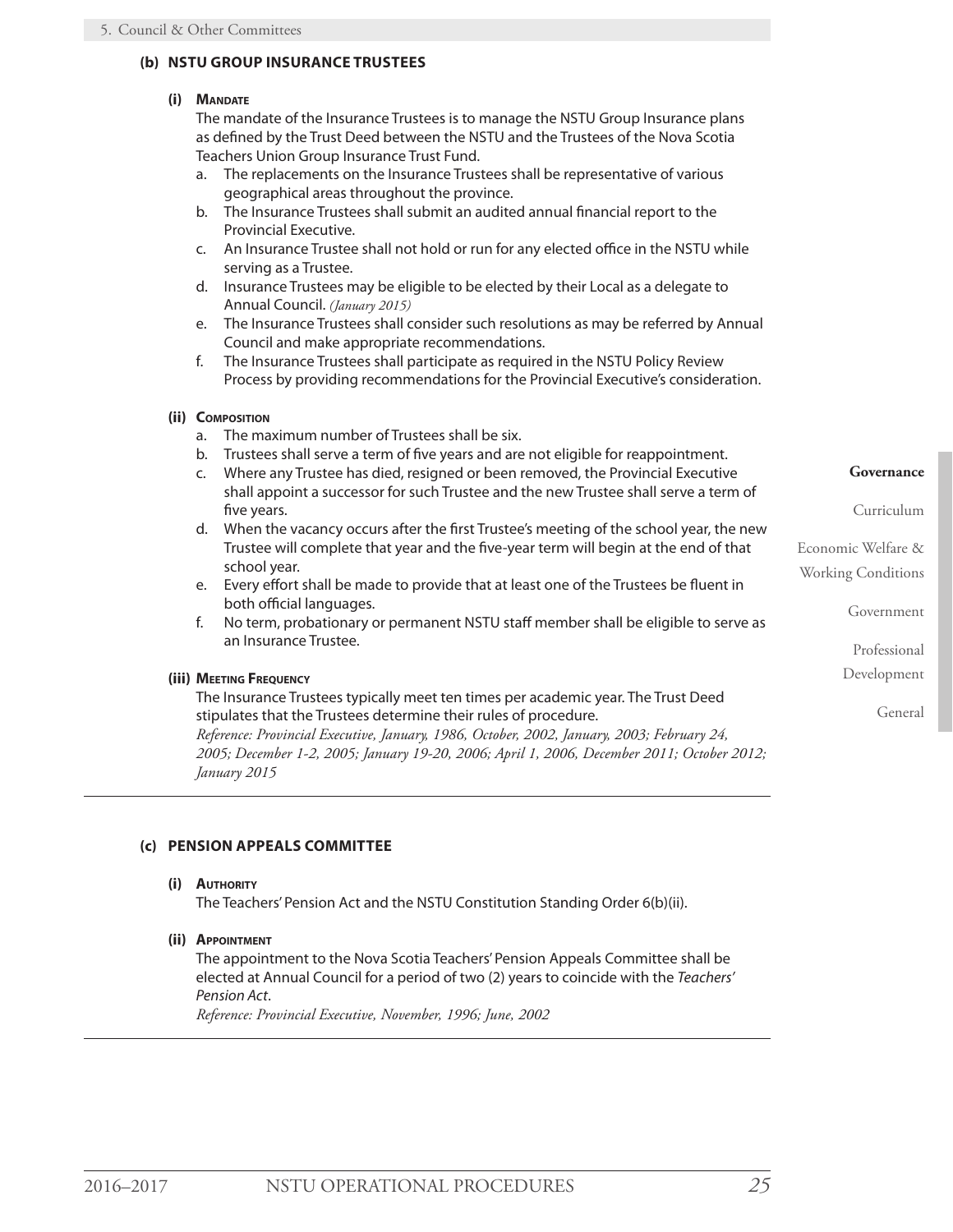#### <span id="page-31-0"></span>**(d) PENSION BOARD**

- (i) The NSTU representatives on the Nova Scotia Teachers' Pension Board consist of: a. the NSTU President;
	- b. the Immediate Past President, or person designated by the Provincial Executive;
	- c. the Executive Director;
	- d. a staff officer responsible for pension matters.
	- e. In the event that a Pension Board member named for office is unable to serve, then the NSTU shall appoint a replacement on a temporary or permanent basis. *Reference: October 2007*

#### (ii) **Pension Board Representation**

The staff liaison to the Pension Board is named designate to the Pension Committee. *Reference: Provincial Executive, September, 1998; amended February 24-26, 2005*

#### **(e) PENSION PLAN INC. BOARD OF DIRECTORS — TRUSTEES**

The Board of Directors, Pension Plan Inc. are appointed by the Provincial Executive upon recommendation of the NSTU Table Officers.

#### **(a) Mandate**

This Board oversees the investment and administration of the Teachers' Pension Fund.

#### **(b) Composition**

- i. One retired member, for a three-year term, renewable for a second three-year term.
- ii. One active member, for a two-year term, renewable for a second three-year term.
- iii. An NSTU Staff Officer, three-year term, indefinite renewals.
- iv. One person whose professional background involves actual experience managing/ overseeing the investments of a pension/insurance fund(s), preferably with a CFA or CFP designation (or equivalent). Their term would be a three-year term, renewable for a second three-year term.

#### **Criteria for selection:**

- (a) Person(s) have considerable knowledge about the Teachers' Plan;
- (b) Person(s) have experience in and/or knowledge about investments particularly the investments of pension funds; and
- (c) Person(s) have experience as a Trustee or has a working knowledge of Trusts. Application for these positions will be through The Teacher and the NSTU website.

*Reference: September 16-17, 2005; replaces the Minister of Finance's Pension Investment Advisory Committee; amended October 2011.*

#### **(f) PROFESSIONAL COMMITTEE**

#### **(i) Authority**

Pursuant to the *Teaching Profession Act*, Section 11(1), there shall be a Professional Committee. The composition and term of office of its members are outlined in the NSTU By-Laws, Article VI 2.

#### **(ii) Mandate**

Issues to be dealt with by the Professional Committee (the "Committee") are those matters stated in the *Teaching Profession Act.*

#### **Governance**

Curriculum

Economic Welfare & Working Conditions

Government

Professional

Development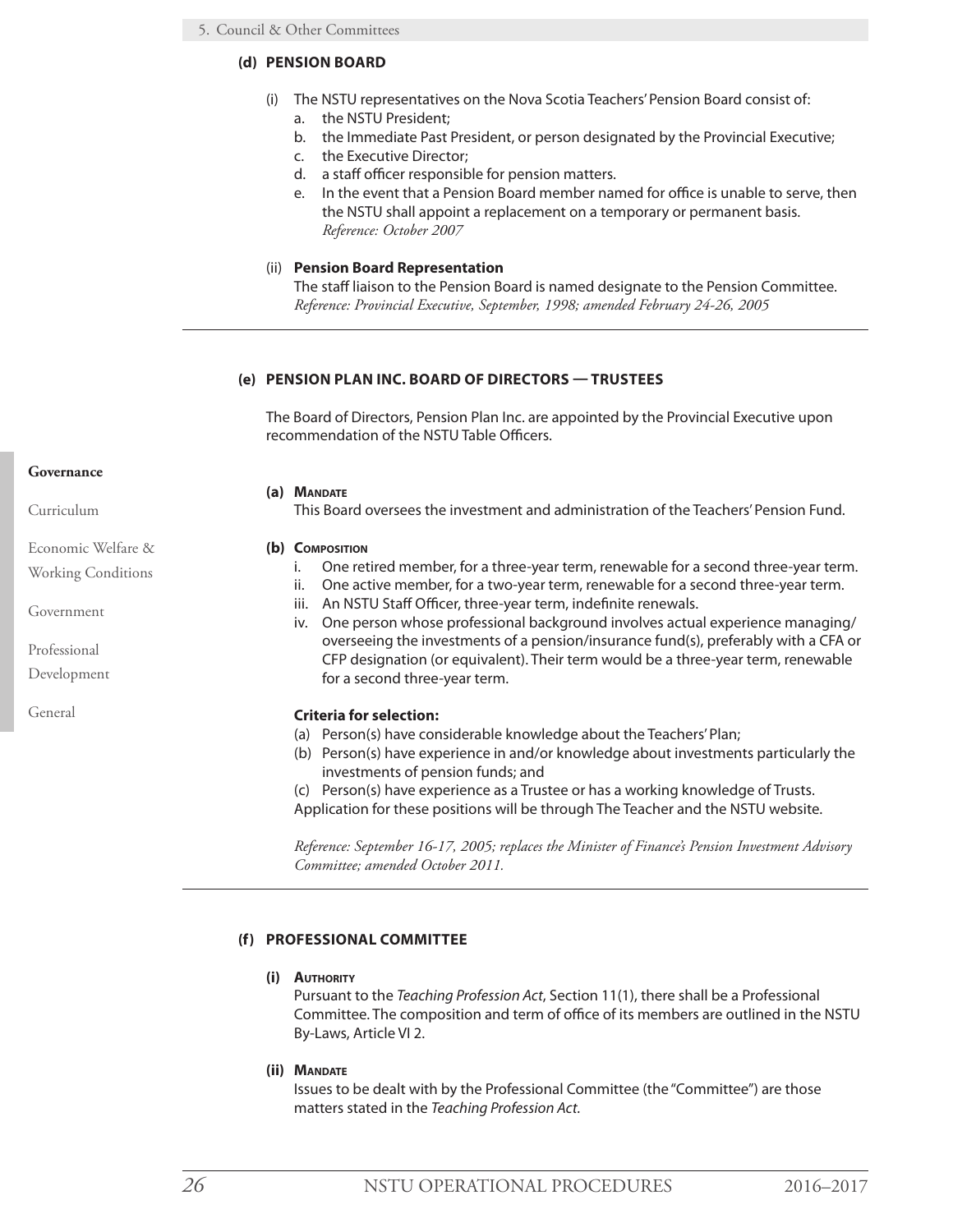#### **(iii) Due Process**

The concept of due process requires that the Committee must ensure that all who appear before it are fairly heard. The process of hearing fairly must involve the following principles:

- a. An individual must have a clear statement of the complaint against him/her.
- b. The individual must have the right to attend in person and be represented by counsel.
- c. An individual must have the right to contradict the evidence against him/her by means of contrary statements or cross-examinations.

#### **(iv) Attendance by Committee Members**

It is a fundamental principle of quasi-judicial procedure that all who decide, must hear. A Committee member, who, for whatever reason, cannot hear all the evidence and argument upon which he/she must base his/her decision should disqualify him/herself from deciding.

#### **(v) Interest of Committee Members**

From time to time affairs may come before the Committee in which a member is personally involved. The Committee should expect that the member disqualify him/ herself. A member who considers him/herself interested to a very minor degree might declare his/her interest to the Committee for a decision.

#### **(vi) Counsel**

Legal counsel is available to the Committee through the NSTU solicitors. It is recommended that the attendance and opinion of the solicitors be available to the Committee as a matter of routine.

#### **(vii) NSTU Staff**

At the request of the Executive Director or the Committee a staff investigation may be made with respect to the charge, which investigation will be presented to the Committee. If at any time during an investigation, the staff member concludes that the charge is frivolous or vexatious or does not raise issues which lie within the mandate of the Committee, the staff member shall report that conclusion to the Committee. The Committee may at any time require that a complainant show cause for the continuance of any proceeding. If cause is not shown to the satisfaction of the Committee, the Committee may dismiss the charge.

#### **(viii) Procedure**

- a. A quorum of the Committee consists of a majority of members of the Committee.
- b. All decisions, rules and direction of the Committee shall be by way of majority vote.
- c. At the commencement of a hearing, the Committee shall elect one of its members to act as chair for the purpose of hearing and disposing of the charge.

#### **(ix) Notice**

- a. A charge filed pursuant to Section 11 of the *Teaching Profession Act*
	- i. shall be made to the Committee;
	- ii. shall identify the member;
	- iii. shall identify the conduct complained of;
	- iv. shall be sufficiently detailed to allow a reasonable individual or his or her solicitor an opportunity to prepare an adequate response; and
	- v. a copy of the charge shall be filed with the Provincial Executive and the Executive Director.
- b. Upon receipt of a charge the Executive Director shall, as soon as practicable,
	- i. Advise the member that the charge has been filed and provide a copy of the charge;
	- ii. Provide copies to all members of the Professional Committee.
	- iii. The Executive Director, after consulting the members of the Professional Committee, shall set a hearing date and shall, not less than 30 days before the

Economic Welfare & Working Conditions

Government

Professional Development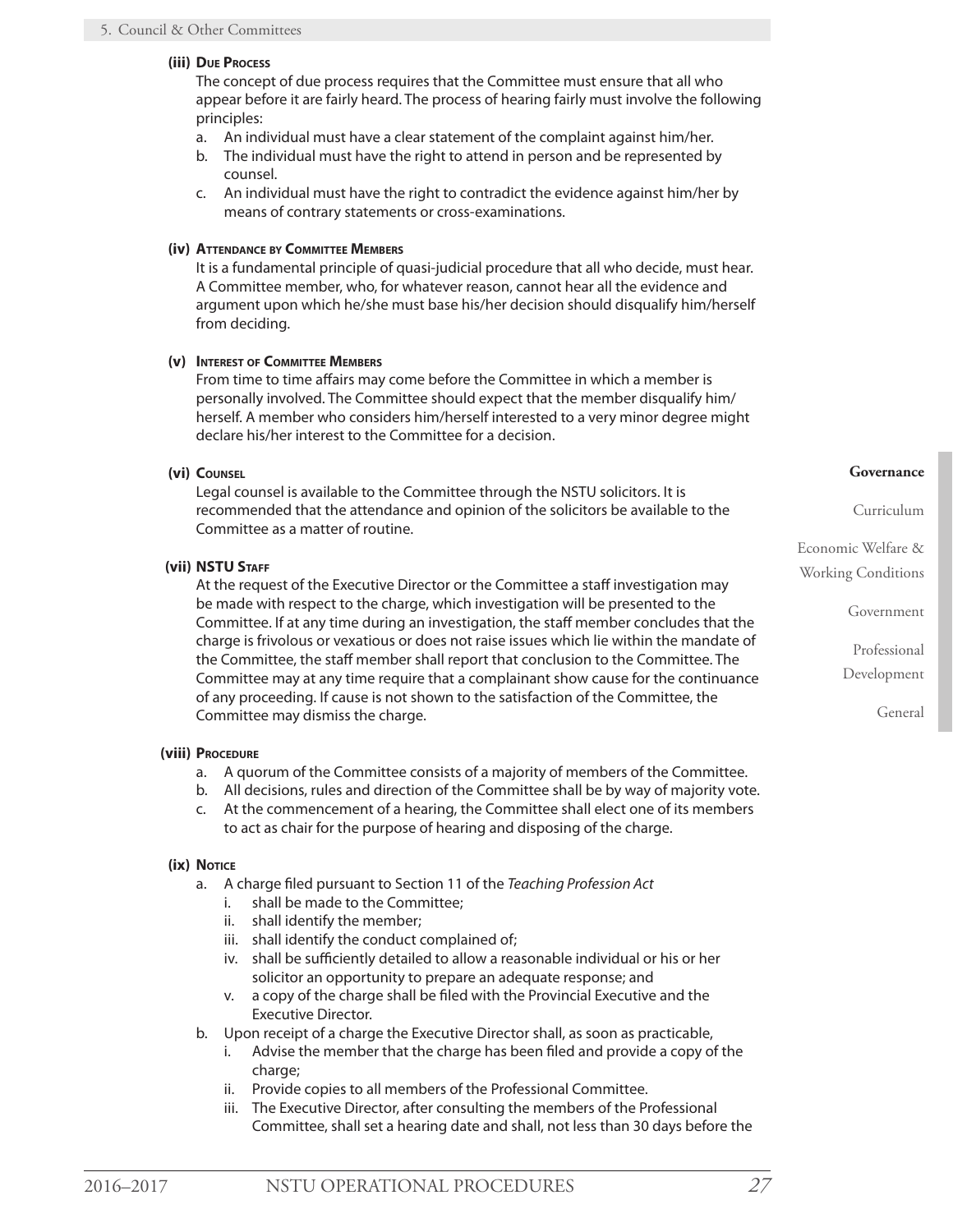hearing date, cause to be served on the member, a notice of the hearing date, stating the date, time and place at which the Committee will hold the hearing. The notice shall further advise the member of the right to appear in person, with or without counsel, and that the Committee may proceed at the hearing and dispose of the charge in the absence of the member complained of, in the event of that member's failure to appear at the hearing.

#### **(x) Matters to be Proved**

The *Teaching Profession Act* indicates that the complainant must prove that the teacher charged is "guilty of conduct unbecoming a member of the teaching profession." The term "unbecoming conduct" may include:

- a. violation of the Code of Ethics;
- b. infamous conduct which is conduct likely to scandalize the community with which the profession must deal.

#### **(xi) Action Open to the Committee**

- a. If the charge is not proved in the opinion of the Committee, the Committee may dismiss the charge.
- b. The Committee may apply either internal or external sanctions:
	- **i. Internal:**
		- A. The Committee may decide that the member be reprimanded.
		- B. The Committee may decide that the membership of the member in the NSTU be suspended for a stated term of time.
		- C. The Committee may decide that the member be expelled.
	- **ii. External:**
		- A. The Committee may decide to recommend to the Minister that the member's license be suspended for a term of time.
		- B. The Committee may decide to recommend to the Minister that the member's certificate be cancelled.

#### **(xii) The Conduct of Hearings**

- a. If the member charged fails to appear at a hearing, the Committee may proceed with the hearing and deal with the charge in the absence of the member, upon being satisfied, that the member was served with notice of hearing as provided herein.
- b. Evidence may be given before the Committee in any manner that the Committee considers appropriate and the Committee is not bound by the rules of law respecting evidence applicable to judicial proceedings.
- c. Except as provided herein, the Committee may determine its own procedure.
- d. All proceedings before the Committee shall be conducted "in-camera" unless the Committee, the complainant and the member complained of agree otherwise.
- e. Where a proceeding is commenced before the Committee pursuant to these regulations, and the term of office on the Committee of a member sitting for a hearing expires or is terminated, other than for cause, before the proceeding is disposed of but after evidence has been heard, the member shall be deemed to remain a member of the Committee for the purpose of completing the disposition of the proceeding in the same manner as if the term of office of the member had not expired or had not been terminated.
- f. The Chair of the Committee may from time to time adjourn a hearing.
- g. The complainant, either the Local, the Executive of a Local or the Provincial Executive or an individual acting on behalf of either, will present its case first.
- h. An opportunity for the member, his/her representative or members of the Committee to examine the evidence presented, must then be provided.
- i. The member will present his/her case second.
- j. An opportunity for the complainant, its representative or Committee members, to examine the evidence of the member, shall be provided.
- k. An opportunity to make a statement in summary in rebuttal will be given first to the member.

**Governance**

Curriculum

Economic Welfare &

Working Conditions

Government

Professional

Development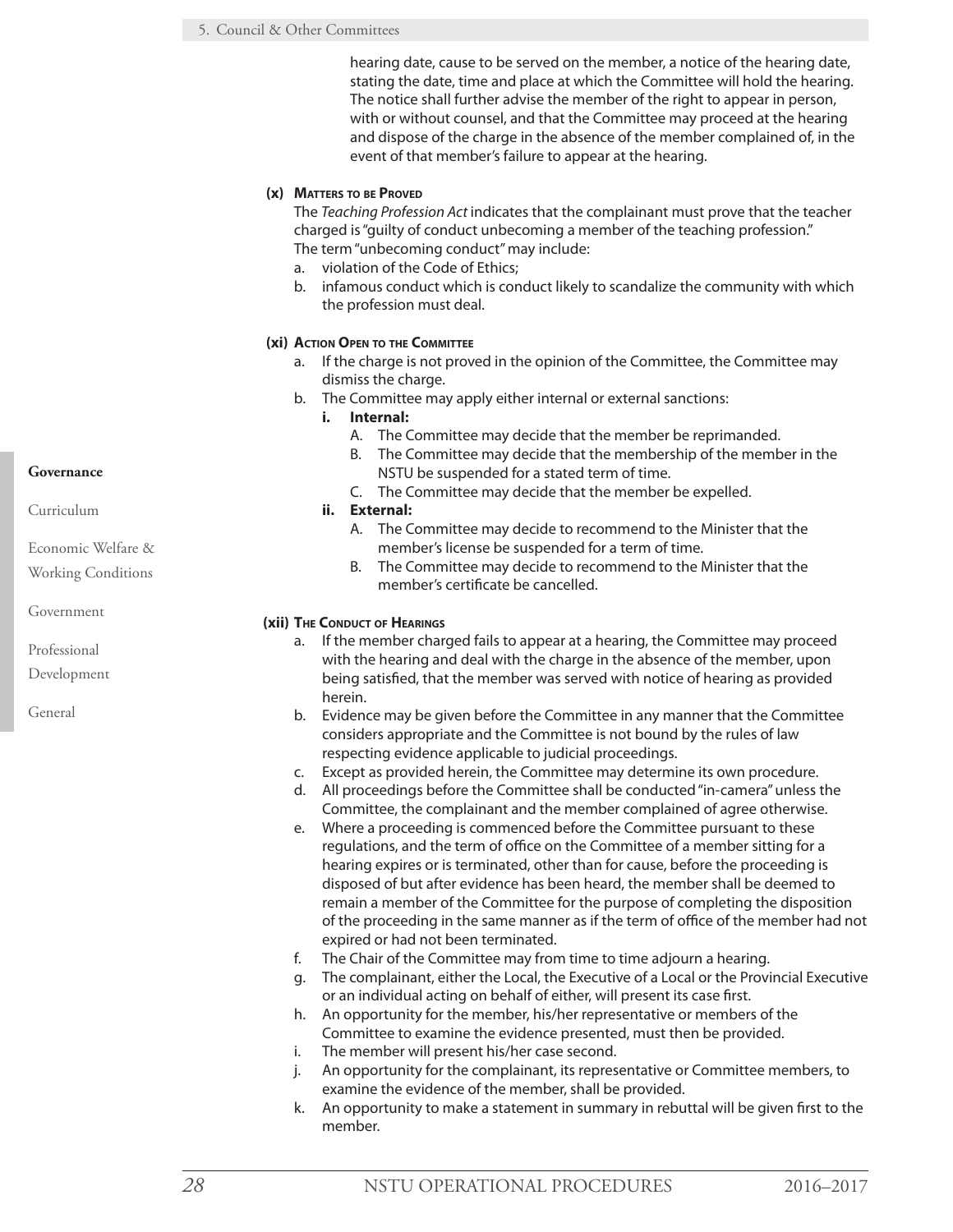- <span id="page-34-0"></span>l. An opportunity to make a statement in summary in rebuttal will be given second to the complainant.
- m. No statements are made under oath.
- n. The failure of one party or the other to appear before the Committee will not relieve the Committee of its responsibility to make the best assessment of the facts possible under those circumstances.
- o. The decision of the Committee will consist in one part of a simple statement of its decision and in the second part of reasons leading to its decision and the Committee will file a copy of the decision with the Provincial Executive.
- p. The Provincial Executive shall notify the member and the complainant of the decision by prepaid, registered letter to his/her or their last recorded address and shall transmit to the Minister of Education such recommendations concerning the certification of the member as the Committee may make.

#### **(xiii) Implementation**

Upon filing of the decision with the Provincial Executive, it shall be the responsibility of the Provincial Executive to implement the decision. *Reference: Provincial Executive, January 1976, July 1995*

#### **(g) PROGRAM DEVELOPMENT ASSISTANCE FUND COMMITTEE**

#### **(i) Authority**

*Teachers' Provincial Agreement* Article 14 The appointment of NSTU members to the PDAF Committee shall be done by the Nominating Committee. Appointments will be for a three-year term and be appropriately staggered. *Reference: Provincial Executive, January 1997*

#### **(h) RESOLUTIONS COMMITTEE**

The Resolutions Committee administers the resolutions process for Annual Council. For composition and mandate of the Committee, see Standing Order 6 (c) Committees of Council.

#### **(i) SHEONOROIL FOUNDATION — BOARD OF DIRECTORS (TRUSTEES)**

The Sheonoroil Foundation is an arms-length charitable agency created to fund school and campus-based projects and research directed at reducing violence in schools and community college campuses. The Board of Directors is the governing body of the Foundation; it develops Foundation policy, mandates Foundation initiatives and approves project funding.

The objects of the Sheonoroil Foundation are:

- (a) to engage in or support research and investigation into the effects of educational site violence on the physical and emotional health and welfare of teachers, faculty, professional support and other stakeholders in the public education and community college systems, and the corresponding impact upon the ability of individuals to perform their roles in the system and otherwise support the education process;
- (b) to develop and support appropriate intervention strategies to deal with issues of violence in the public school and community college systems, and
- (c) to serve as a central repository for the preparation, collection, and distribution of resources on school and campus violence

#### **Governance**

Curriculum

Economic Welfare & Working Conditions Government

Professional

Development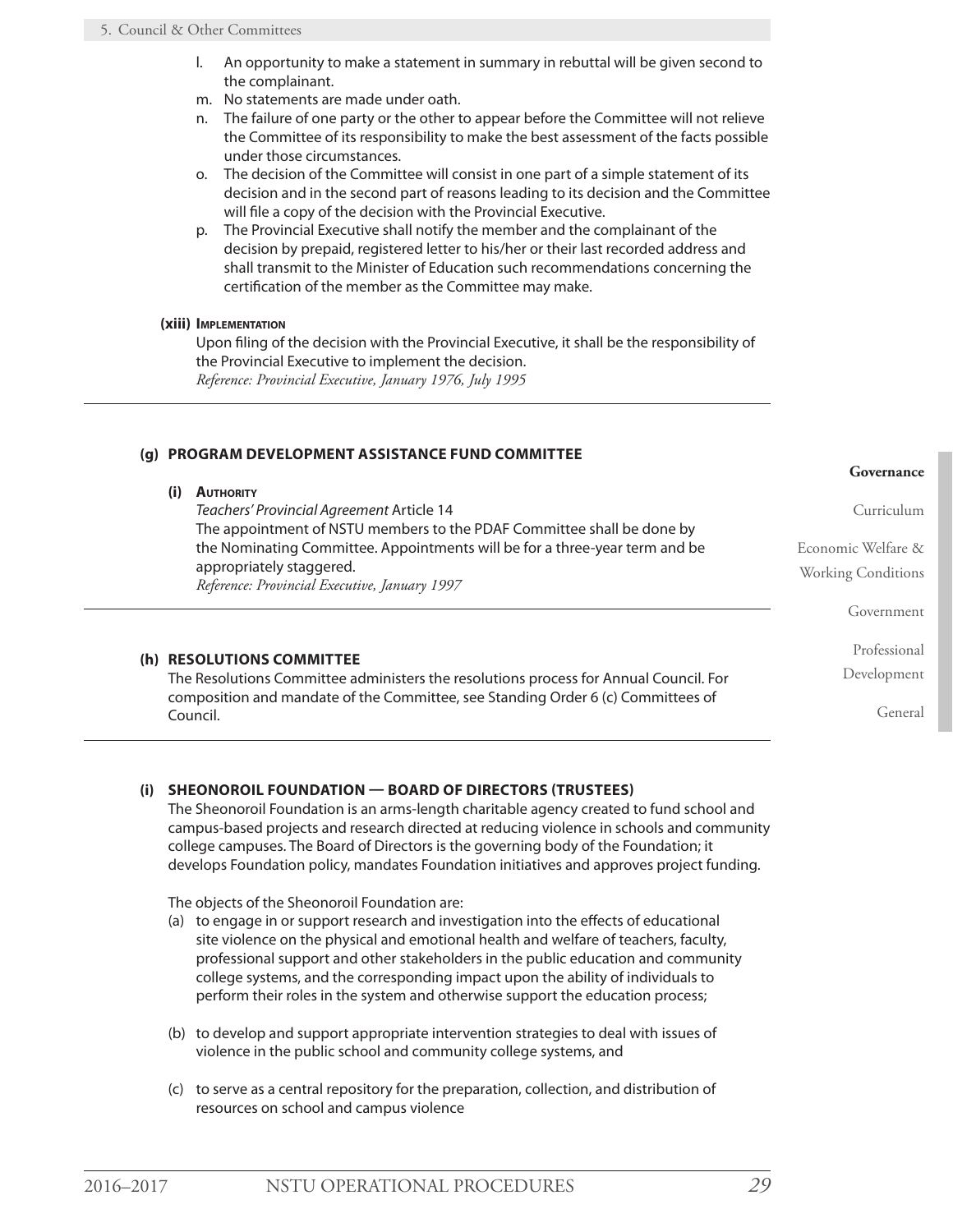#### <span id="page-35-0"></span>**Composition**

- (d) There shall be six (6) persons appointed as Trustees for terms of three (3) years, with one such Trustee to be a Retired Teachers' Organization member, and the remaining five (5) Trustees to be active members; and
- (e) one (1) additional member from the Provincial Executive for a term of two (2) years, with one year renewable.

*Reference, February 2003*

#### **6. COMMUNITY COLLEGE SYSTEM**

#### **(a) COMMUNITY COLLEGE LOCAL**

- (i) A Local structure for Community College members was established as of August 1, 1999 subject to By-Laws Article II.
- (ii) Two Community College members elected by members of the Community College Local shall sit as voting members on the Provincial Executive and shall be responsible for Community College issues.

*Reference: Provincial Executive, February, 1998, May 2010 (Res. 2010-3 & 26)*

#### **(b) Community College Representatives**

- (i) Each Community College Campus is entitled to NSTU campus representatives based on the same formula applicable to P-12 NSTU representation as described in NSTU Local Structure.
- (ii) The campus representatives shall have the responsibilities as outlined in the NSTU Local model. The campus representative shall be responsible for Local matters.
- (iii) A staff person shall continue to be appointed to liaise with Community Colleges. *Reference: September 1982, November 1990; Structure Review Report, Council 2004*

#### **(c) Fees**

- (i) The annual dues payable by faculty members of the Community College are collected on an adjusted basis to reflect the terms and conditions contained within the Community College Faculty Collective Agreement.
- (ii) The annual dues payable by professional support members of the Community College are collected on an adjusted basis to reflect the terms and conditions contained within the Community College Professional Support Collective Agreement. *Reference: Provincial Executive, September 1998*

#### **7. CONFLICT OF INTEREST**

#### **(a) Policy and Guidelines**

#### **(i) Definition**

Conflict of interest occurs when a person in a position to effect an official decision has a personal or financial interest in the outcome of the decision.

#### **(ii) Purpose**

- a. The purpose of a policy on conflict of interest is to protect the integrity of the Nova Scotia Teachers Union as well as the integrity of those persons in leadership roles within the Nova Scotia Teachers Union. The policy is also intended to safeguard the rights of the membership as well as to provide guidelines to protect those in leadership roles from perceived or real conflicts of interest.
- b. It is impossible to state a set of rules to set out proper behaviour in every situation. As such, the policy and guidelines are intended to provide assistance and direction in determining acceptable behaviour and conduct.

#### **Governance**

Curriculum

Economic Welfare & Working Conditions

Government

Professional

Development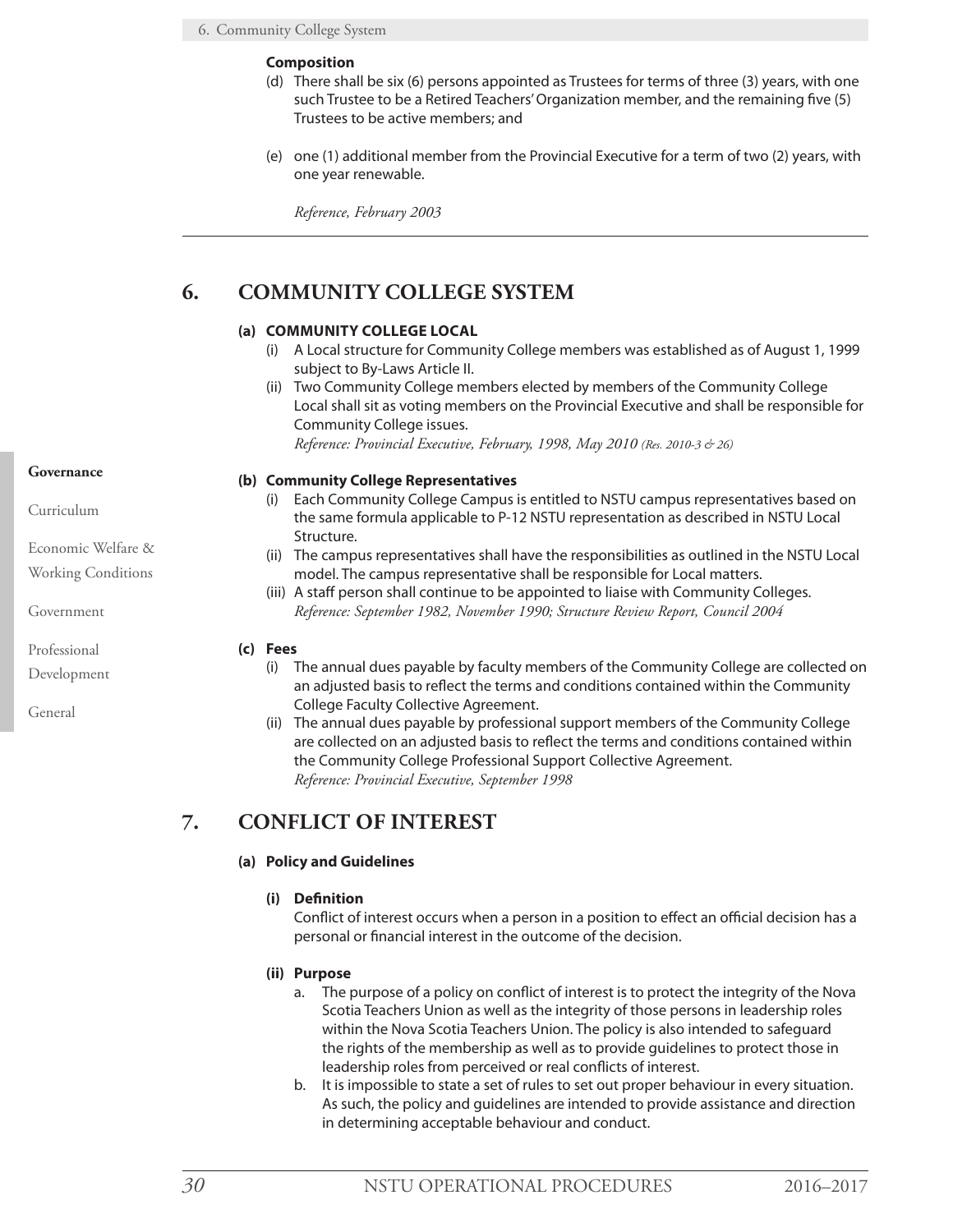# **(iii) Policy**

It is the policy of the Nova Scotia Teachers Union that those in an elected or appointed leadership role, employees and others acting on its behalf have the obligation to avoid ethical, legal, financial, personal or other conflicts of interest and to ensure that their activities and interests do not conflict with their responsibilities to the Nova Scotia Teachers Union or its welfare.

# **(iv) Frame of Reference**

- a. Although a conflict of interest is usually seen in terms of monetary gain, it is equally possible in terms of but not limited to status, power, friendship and future influence.
- b. A potential conflict of interest occurs when an individual's personal or private interests might lead an independent observer to reasonably question whether the individual's professional actions or decisions are determined by considerations of significant personal interest, financial or otherwise.

# **(v) Guidelines**

a. Preamble

Pursuant to the policy on Conflict of Interest the following guidelines are intended for a quick reference only. Before listing guidelines it should be noted that guidelines that are adhered to too strictly may deprive the NSTU of valuable input and judgment. It may also amount to denial of personal rights, to independence of thought and action, and may sometimes unfairly disadvantage persons who in no way have a conflict of interest.

- b. Guidelines
	- i. Persons in leadership roles shall be sensitive to the perception of conflict of interest.
	- ii. Grounds for a possible perception of conflict of interest shall be made known in advance.
	- iii. Those in leadership roles are advised to consult when in doubt whether conflict may exist or be thought to exist.
	- iv. When in doubt, those in leadership roles shall err on the side of caution rather than presume that no conflict shall be perceived.
	- v. When persons in leadership roles refrain from participation or withdraw from a meeting because of the possibility of a conflict of interest, this shall be stated and recorded.
	- vi. When a person in a leadership role continues to participate despite possible perception of a conflict of interest, it is acceptable to ask for the meeting's concurrence in this choice, and it is acceptable for another participant to challenge this decision.

# **(vi) Potential Areas of Conflict**

Real or apparent conflicts of interest include, but are not limited to:

- a. Where persons in leadership roles have a direct or indirect interest in any enterprise which transacts business with the Union.
- b. Where persons in leadership roles vote on appointment to a position for which that member(s) has applied.
- c. Where a person serves on a selection committee and there are applicants with respect to whom that member should be disqualified.
- d. Where an employee or elected official renders service for compensation and that compensation is an attempt to gain favour.
- e. Where a person has a dual leadership role, both within and outside the Union and that person has the capacity to effect a decision inimical to the interests of the Union, that person shall declare their potential conflict.

# **(vii)Disclosure**

Upon assuming membership on the Provincial Executive or appointment to a staff position, that person shall report to the Executive Director of the NSTU any affiliation which may lead to any perceived or potential conflict.

#### **Governance**

Curriculum

Economic Welfare & Working Conditions

Government

Professional Development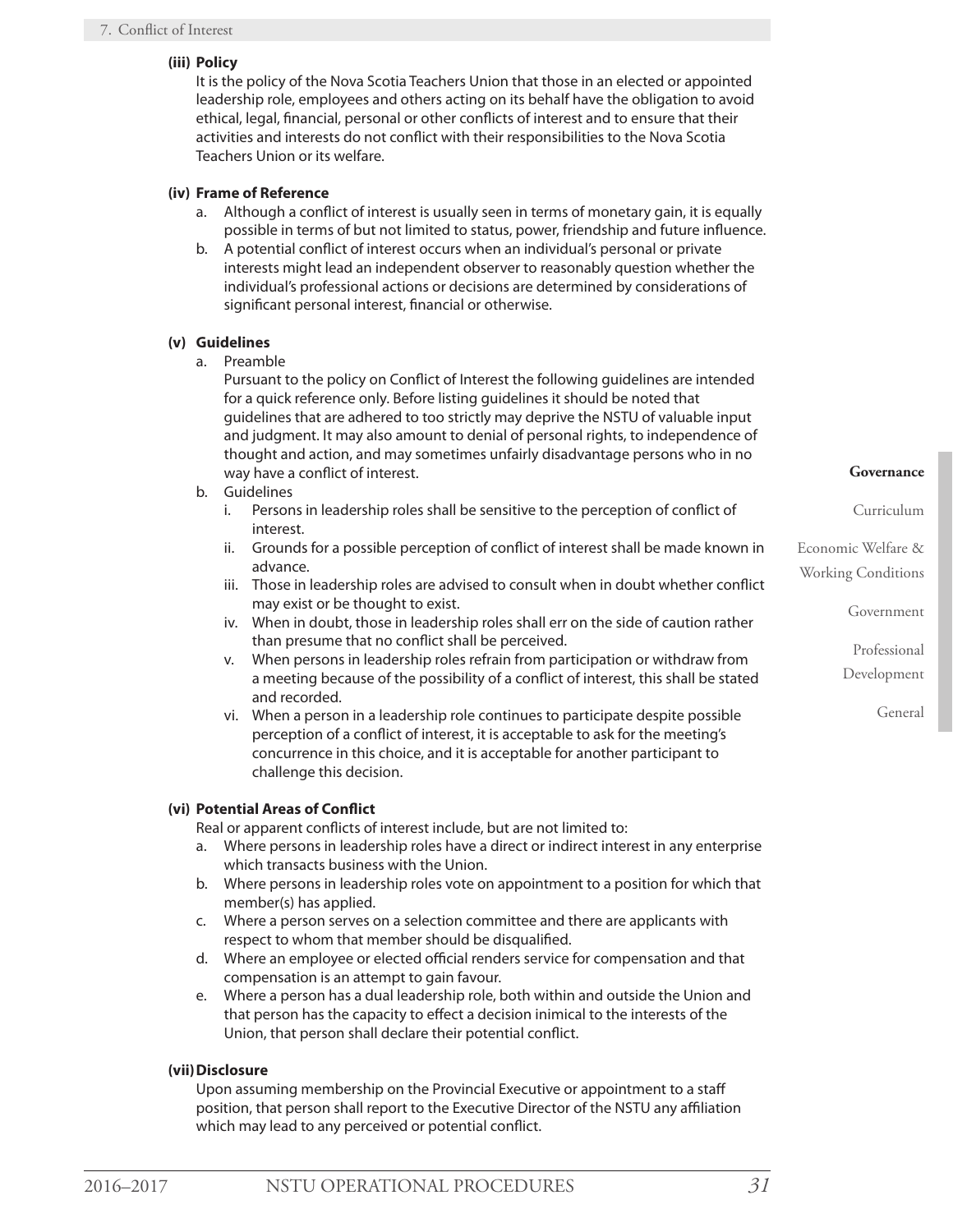### **(viii) Voting**

- a. In voting situations where an individual stands to gain personally, it is expected that the person concerned will not vote. Such person may take part in the consideration of the matter but shall absent themselves when the vote is taken. The absence shall be reported in the minutes.
- b. Individuals do have the right to vote for themselves in elections. Where there is a potential collective gain, as in a motion to increase a subsidy allocated for attending conventions, all members continue to have a right to vote.
- c. It is also advisable to declare any interest in a motion that may provide a gain to relatives and/or associates.

# **(ix) Policy Enforcement Procedures**

If an Executive member or an NSTU employee does not declare a possible conflict of interest and a possible conflict of interest is found to exist, or where a conflict of interest is determined to have occurred, the person(s) may be liable to the Nova Scotia Teachers Union and subject to such actions as deemed legal and appropriate. Procedures, processes and reporting under this policy shall be under the advisement and direction of the Executive Director of the NSTU.

# **(x) Appeal**

Any decision of the Executive Director taken as a result of the application of this policy shall be subject to appeal to the Table Officers of the NSTU. *Reference: Provincial Executive, February 1999*

# **8. ELECTION PROCEDURES**

# **(a) VOTING DAY SCHEDULING**

The election for NSTU President and the election of Provincial Executive members shall not take place on the same day. *Reference: Provincial Executive, November 19, 1999*

# **(b) ELECTRONIC VOTING PROCEDURES FOR ELECTIONS/BY-ELECTIONS FOR PROVINCIAL EXECUTIVE**

Regional Elections for Provincial Executive members shall be conducted using electronic voting*.*

*(Reference: June 2009)*

- (i) a. On or before a date not less than 60 days prior to the upcoming Annual Council, the Provincial Executive shall designate a Provincial Executive member or Local President or officer to convene the initial meeting and such a convenor will not be a candidate in the election.
	- b. The business of that meeting shall be:
		- i. to decide the date or dates of the election which must be on Tuesday, Wednesday, or Thursday, and must be held on or before a date not less than 15 days prior to the upcoming Annual Council;
		- ii. to arrange for the appointment of a Nominating Committee consisting of two members from each Local within the electoral region (each Local should appoint one alternate member), or consisting of a minimum of four members where there is only one Local in the electoral region;
		- iii. to name a chairperson of the Nominating Committee who will also be the Regional Electoral Officer; (The person so named shall not be a member of the Provincial Executive;)
		- iv. to forward from that meeting at least 30 days prior to Annual Council to central office, the names of the Nominating Committee and the dates of the election so that they may be published in *The Teacher* preceding the election dates.
- (ii) Notwithstanding the procedures outlined in (b.), in the event of a By-Election the following procedures shall apply.

# **Governance**

Curriculum

Economic Welfare & Working Conditions

Government

Professional Development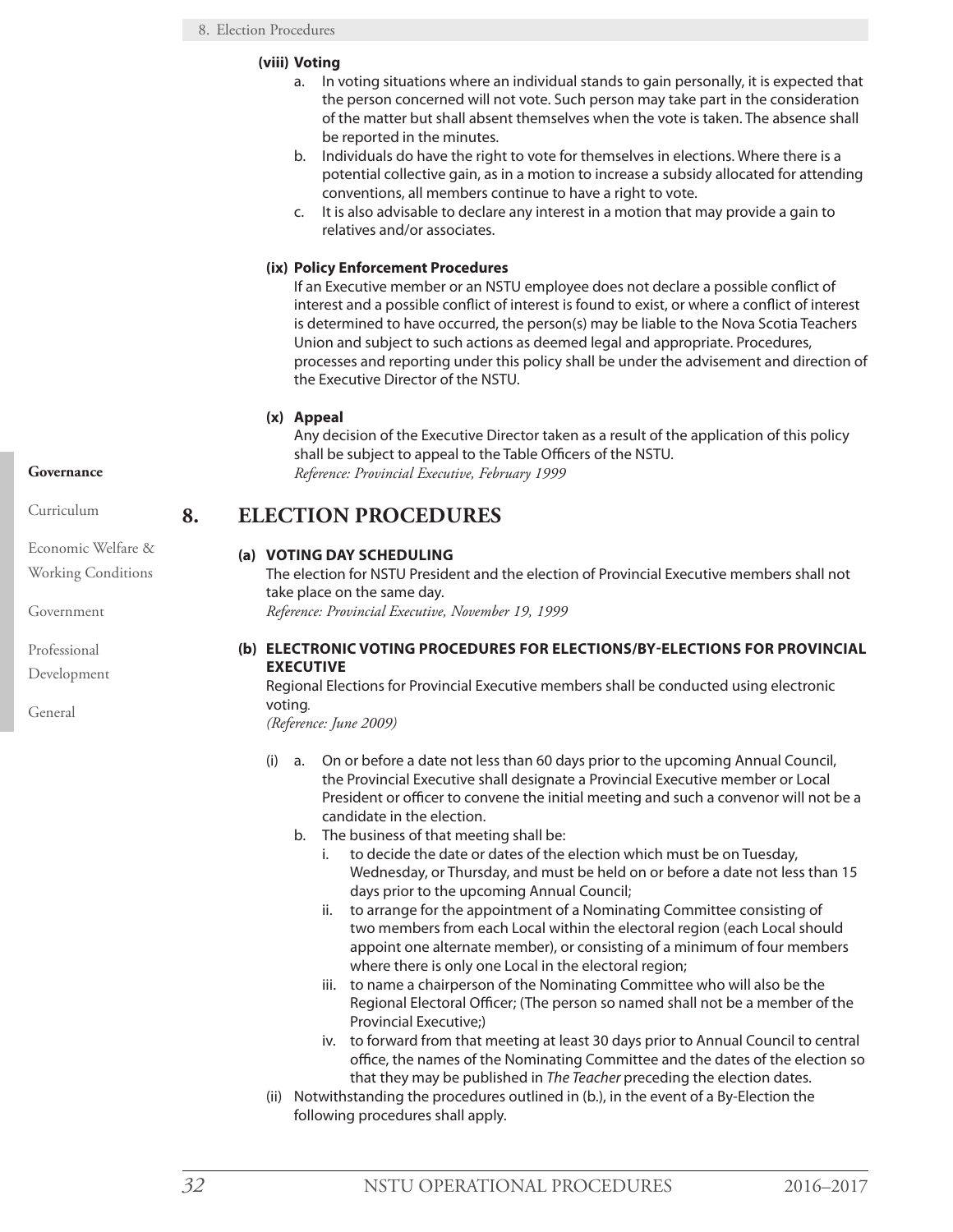- a. On or before a date set by the Provincial Executive, the Provincial Executive shall designate a Provincial Executive member or Local President or officer to convene the initial meeting and such a convenor will not be a candidate in the election.
- b. The business of that meeting shall be:
	- i. to be informed of the date for the by-election;
	- ii. to arrange for the appointment of a Nominating Committee consisting of two members from each Local within the electoral region (each Local should appoint one alternate member), or consisting of a minimum of four members where there is only one Local in the electoral region;
	- iii. to name a chair of the Nominating Committee who will also be the Regional Electoral Officer;
	- iv. to forward from that meeting the names of the Nominating Committee to central office, on or before a date set by the Provincial Executive.
- (iii) The Nominating Committee thus constituted shall meet at least twice.
	- a. The first meeting shall be at the call of the Chairperson, and all procedures should be reviewed and agreed upon.
	- b. The first meeting of the Nominating Committee shall take place as set forth in (i) a. above.
	- c. The Chairperson of the Committee shall be the Regional Electoral Officer who shall have general oversight and management of the election process subject to the Constitution and this procedure.
- (iv) The Nominating Committee shall meet one week prior to the close of nominations. Any member of the Committee who intends to stand for election should make this intent known to the Nominating Committee and the Local President in time to find a replacement.
- (v) The Nominating Committee thus constituted shall receive nominations for the office until 30 days prior to the date of the election.
- (vi) At the close of nominations, the Nominating Committee shall:
	- a. forward names of nominees to the central office for the preparation of the ballot;.
		- b. cause to be circulated, a brief curriculum vitae for each candidate to each educational site in sufficient number for each member. (The central office will assist in providing clerical assistance if the regional Nominating Committee deems it advisable);
	- c. the Regional Electoral Officer shall contact each NSTU representative at an appropriate date prior to the election to ensure that the NSTU representative understands his/her duties in respect of the election;
	- d. if one name only is placed in nomination, the Nominating Committee shall declare that person elected and inform the central office in writing.
- (vii) Ballot
	- a. The electronic ballot shall have candidates listed in alphabetical order on the NSTU website (www.nstu.ca). Unless otherwise instructed by a candidate, the full name of the candidate shall be posted on the ballot.
	- b. Voters will be provided with a voting card which contains a private voting key to access the electronic ballot.

(viii)Distribution of Voting Cards

- a. Voting cards and nominal lists will be distributed by the NSTU Central Office to NSTU representatives.
- b. Additional voting cards will be available from the Regional Electoral Officer.
- c. A list of voting keys issued shall be maintained at Central Office.
- d. NSTU Representatives shall confirm receipt of voting cards by email to the Regional Electoral Officer.
- (ix) Advance Issue of Voting Cards
	- a. Voting cards shall be available to the NSTU Representative for distribution the day before the vote to be issued to an NSTU member(s) who certifies that he/she is

#### **Governance**

Curriculum

Economic Welfare & Working Conditions

Government

Professional

Development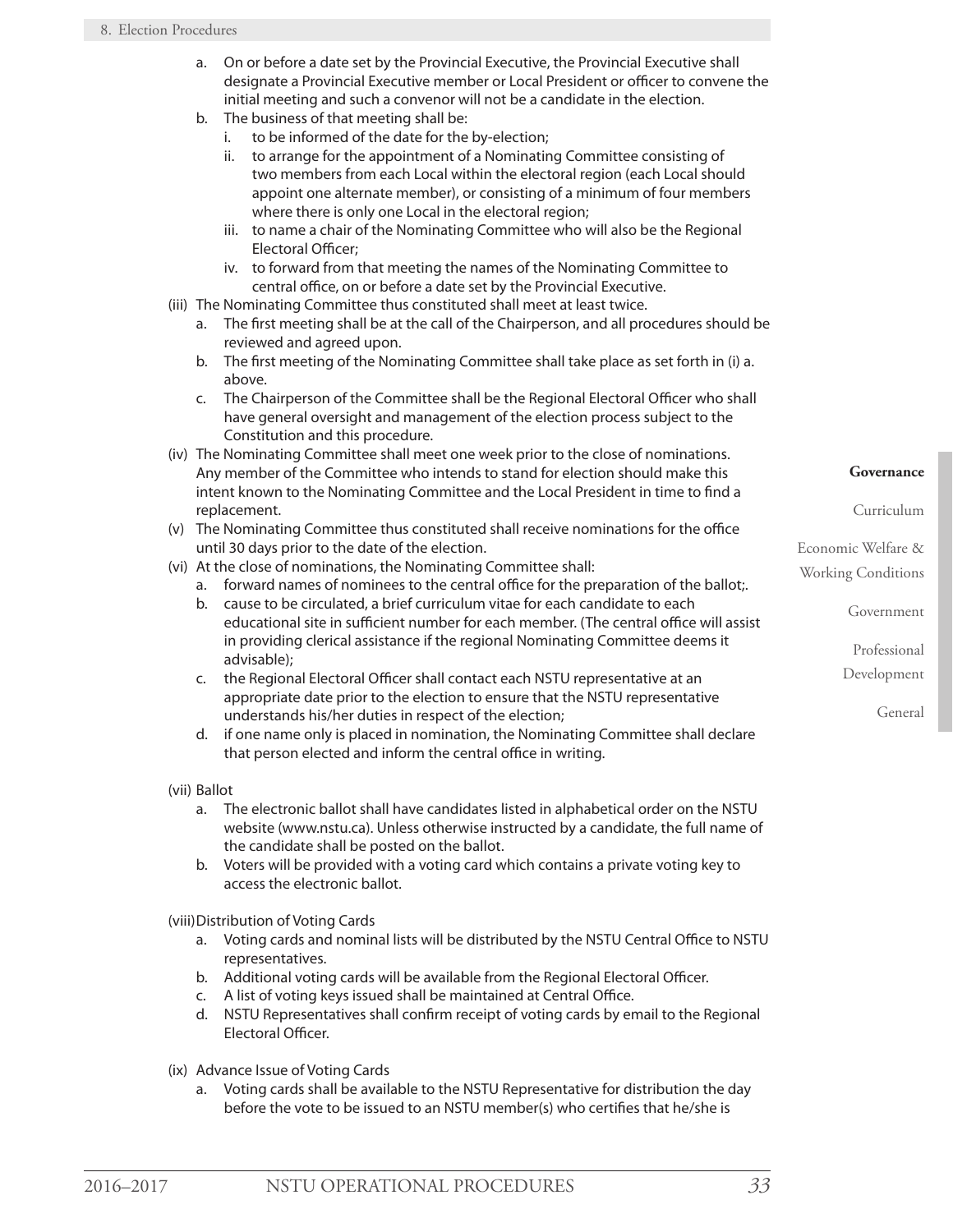### 8. Election Procedures

unable to receive a voting card on voting day because he/she will be away from the regular worksite during the voting period.

- b. The NSTU Representative shall have the member sign the nominal list and provide the member with a voting card and instructions on how to vote during the voting period.
- (x) On Voting Day
	- a. NSTU Representatives are encouraged to make arrangements to have a dedicated computer available to staff to use for the voting period and that the computer automatically display the NSTU website where members can vote.
	- b. NSTU Representatives, after a voter has been identified, provide a voter with a voting card which contains a private voting key under the silver scratch box. Voters will sign next to their name on the nominal list confirming that they have received a voting card.
	- c. NSTU Representatives are to instruct voters to go to the NSTU website (www.nstu. ca), select the icon for the vote and follow the instructions for voting.
	- d. NSTU Representatives are to mail the original signed nominal list as well as all unused voting cards to the Regional Electoral Officer.
	- e. Regional Electoral Officers with the assistance of an electoral committee, if necessary, shall:
		- i. confirm that all NSTU Representatives have received voting cards;
		- ii. call all worksites on voting day to make sure voting is proceeding as scheduled;
		- iii. call all worksites to ensure that signed nominal lists are forwarded to the Regional Electoral Officer.
- (xi) Verification and Counting
	- a. Voting keys will be validated and counted electronically.
- (xii) Eligibility to Vote
	- a. All NSTU members employed on the designated voting day shall be eligible to vote, including members on educational or deferred salary leave, or active reserve members.
	- b. Substitute teachers/auxiliary members employed on the day designated as voting day shall be eligible to vote.
- (xiii) Nominal Lists
	- a. A list of eligible voters (effective April 1) shall be available to the candidates prior to the election.
- (xiv)Announcement of Balloting Results
	- a. Within twenty-four hours of the close of electronic voting, the chairperson of the Nominating Committee shall inform the NSTU central office, the Locals and the candidates promptly of the vote results with an indication of the total votes received by each candidate The information to NSTU central office shall be confirmed in writing by the Chairperson of the Nominating Committee.
	- b. The Regional Electoral Officer shall keep the nominal lists and unused voting cards in a safe place for a period of sixty days.
	- c. The Regional Electoral Officer may, at the request of the Nominating Committee, delay a final declaration of a result, should he/she have reason to believe that an irregularity has occurred in respect of which he/she needs additional information.
	- d. The period by which a final declaration of a result may be delayed shall not exceed five days.

(xv) All elections are decided by a plurality of the votes cast.

(xvi) A quorum of the Nominating Committee shall be more than fifty percent of its membership.

**Governance**

Curriculum

### Economic Welfare &

Working Conditions

Government

Professional

Development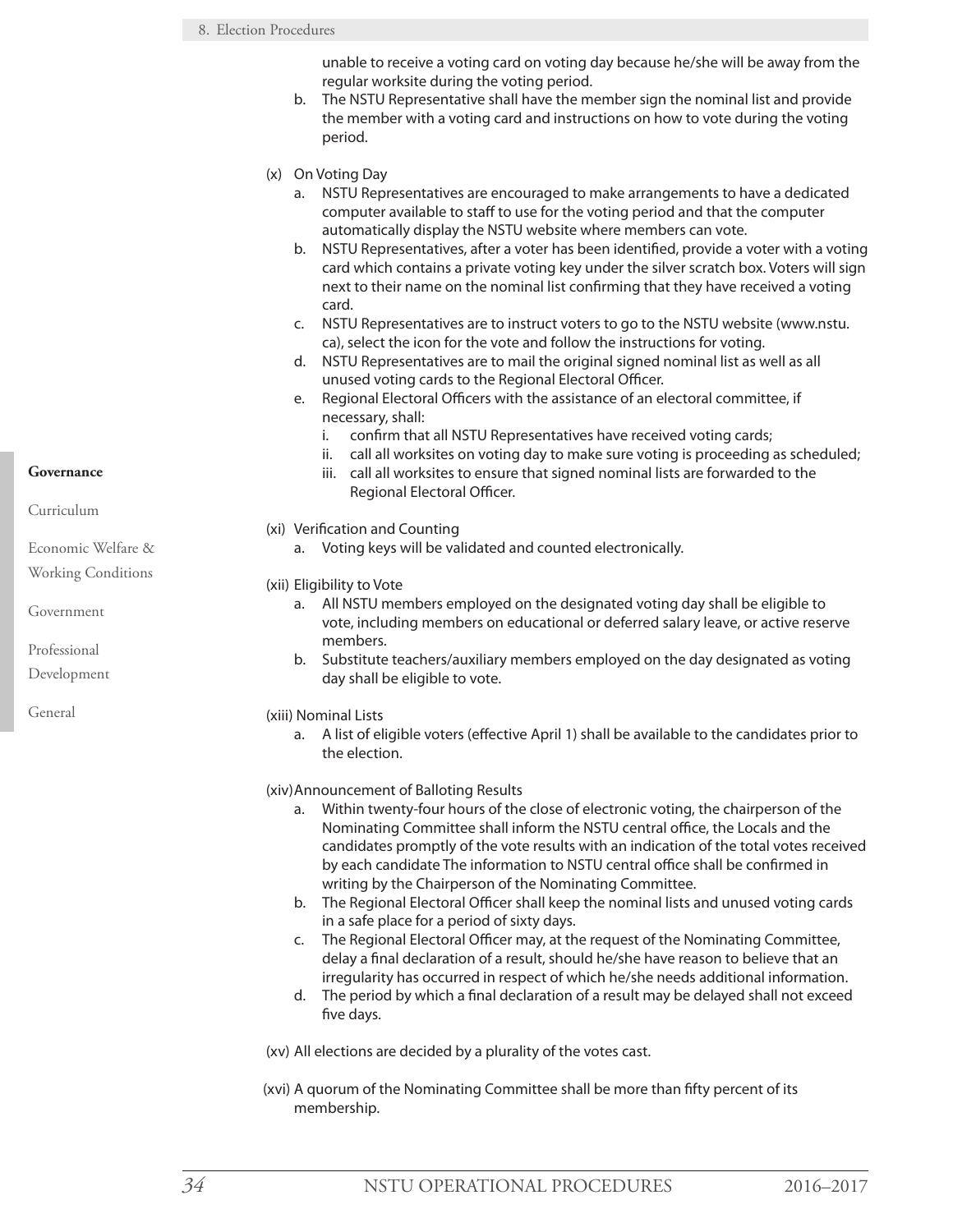- (xvii) The Presidents of the Locals in the region may make all other determinations necessary for the proper conduct of the election(s) in the region, not inconsistent with the matters outlined herein, or the By-Laws, or the Standing Orders of the Union and shall supervise the functions of the Regional Electoral Officer.
- (xviii) In the event that the Presidents of the Locals are unable to agree, an appeal may be made to the Provincial Executive of the NSTU, which may refer the matter to the Chief Electoral Officer of the Union for determination.
- (xix) The Nominating Committee Chairperson shall accept calculations of the expenses of NSTU representatives engaged in the election. He/she shall submit these and his/her own expenses to central office where these will be checked, and if approved, he/she and the NSTU reps shall be reimbursed.

*Reference: Provincial Executive, Sept. 1979; Feb., 1983; Jan. '86, Oct. '87, Dec., 1997; March, Sept., Dec. '99, June 6, 2003; Structure Review Report, Council 2004 Paper balloting Rescinded February 2009*

*Electronic Balloting Procedures September 2009; Amended January 2010; June 2011*

# **(c) ELECTRONIC VOTING PROCEDURES FOR ELECTION OF NSTU PRESIDENT BY UNIVERSAL SUFFRAGE**

# **(i) Eligibility of Candidates**

Candidates for the office of President must be active members of the Nova Scotia Teachers Union.

# **(ii) Nominations**

- (a) Nominations for the office of President of the Nova Scotia Teachers Union shall be submitted on the official nomination form and may be made in the following manner:
	- (i) any candidate may be nominated by obtaining the signatures of twenty-five active or active reserve members of the Nova Scotia Teachers Union; and
	- (ii) each nomination form must also contain the signature of the candidate.
- (b) Nomination forms for the position of the President of the Nova Scotia Teachers Union must be received by the Executive Director of the Union by not later than 4:00 p.m. on the third Friday in February. Nomination forms must be delivered to the Executive Director via mail, courier or in person. Nominations received by telephone, facsimile or other electronic means will be considered invalid.
- (c) Nomination forms may be obtained from the Executive Director of the Nova Scotia Teachers Union.

# **(iii) Returning/Electoral Officers**

- (a) Prior to the deadline for nominations, the Provincial Executive shall appoint a Provincial Returning Officer for the province and a Regional Electoral Officer for each geographic region of the province. (This may be a retired member). These individuals shall be responsible for the conduct of the election.
- (b) As per Article 31.02 (iv) of the Teachers' Provincial Agreement, the Regional Electoral Officer may request to be released from teaching duties on voting day if they deem it necessary to carry out their duties.

### **(iv) Ballot**

- (a) The electronic ballot shall candidates listed in alphabetical order on the NSTU website (www.nstu.ca). Unless otherwise instructed by a candidate, the full name of the candidate shall be on the ballot.
- (b) Voters will be provided with a voting card which contains a private voting key to access the electronic ballot.

**Governance**

Curriculum

Economic Welfare & Working Conditions

Government

Professional

Development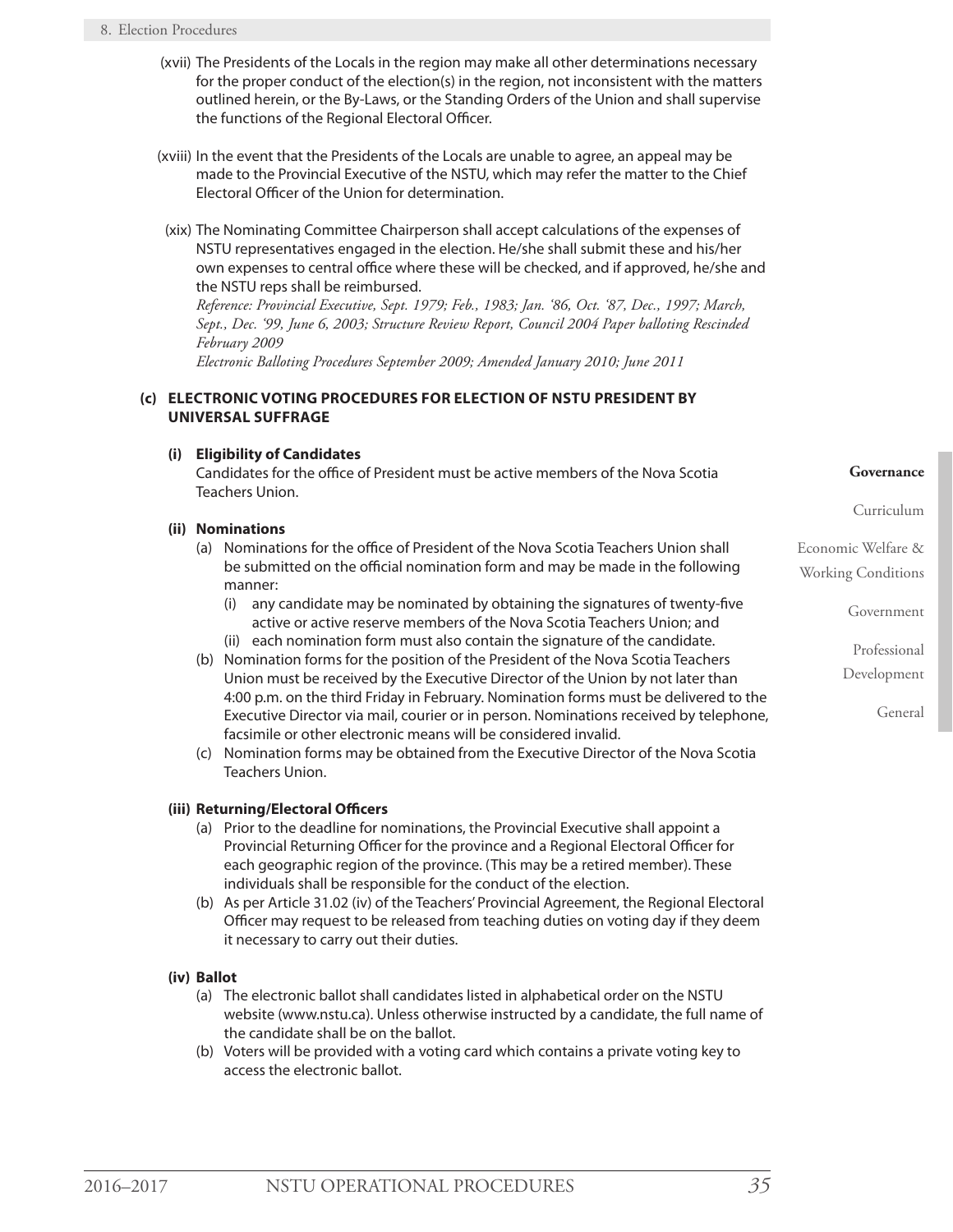# **(v) Distribution of Voting Cards**

- (a) Voting cards and nominal lists will be distributed by the NSTU Central Office to NSTU representatives.
- (b) Additional voting cards will be available from the Regional Electoral Officer.
- (c) A list of voting keys issued to each Local shall be maintained at Central Office.
- (d) Members will receive an email to his/her NSTU web mail address from Central Office reminding them that it is voting day and to see his/her NSTU representative to receive a voting card.
- (e) NSTU Representatives shall confirm receipt of voting cards by email to the Regional Electoral Officer.

# **(vi) Promotion of the Vote**

- (a) Posters shall be created and mailed to Reps to display at worksites that remind members of the election dates and times and encourage voting.
- (b) The NSTU website shall be used to post messages reminding members to vote and Locals be encouraged to use their websites as well.
- (c) NSTU web mail shall be used to send reminders to reps, local leaders, and Provincial Executive members of the election, both before and during the voting period.
- (d) On voting day, an email will be sent to each member with an NSTU web mail address to remind them to vote, with a link to the website voting page.
- (e) Locals shall be encouraged to include training for NSTU Reps at Rep Retreats on the procedures to follow for electronic voting.

# **(vii) On Voting Day**

- (a) NSTU Reps are encouraged to make arrangements to have a dedicated computer available to staff to use for the voting period and that the computer automatically display the NSTU website where members can vote.
- (b) NSTU Representatives, after a voter has been identified, provide a voter with a voting card which contains a private voting key under the silver scratch box. Voters will sign next to their name on the nominal list confirming that they have received a voting card.
- (c) NSTU Representatives are to instruct voters to go to the NSTU website (www.nstu.ca) select the icon for the vote and follow the instructions for voting.
- (d) NSTU Representatives are to mail the original signed nominal list as well as all unused voting cards to NSTU Central Office in a Postage Paid Envelope at the end of the day.
- (e) Regional Electoral Officers with the assistance of an electoral committee, if necessary, shall:
	- (i) confirm that all NSTU representatives have received voting cards.
	- (ii) call all worksites on voting day to make sure voting is proceeding as scheduled;
	- (iii) call all worksites to ensure that signed nominal lists are forwarded to Central Office.

### **(viii) Verification and Counting**

- (a) Voting keys will be validated and counted electronically.
- (b) The counting and recording of votes shall be conducted on a Local-by-Local basis.

### **(ix) Election of Candidate**

- (a) A candidate must obtain a majority of the votes cast  $(50% + 1)$  to be declared elected as the President of the Nova Scotia Teachers Union.
- (b) In the event that a candidate does not obtain a majority, there shall be a second ballot. The second ballot shall contain only the names of the two candidates obtaining the highest number of votes cast on the first ballot.
- (c) In the event of an equality of votes, the choosing of candidates for the second ballot or for the election of President, the decision shall be by lottery. (i.e. placing the names of the candidates on equal size pieces of paper placed in a box and one name being drawn by a person chosen by the Provincial Returning Officer.)

### **Governance**

Curriculum

Economic Welfare &

Working Conditions

Government

Professional

Development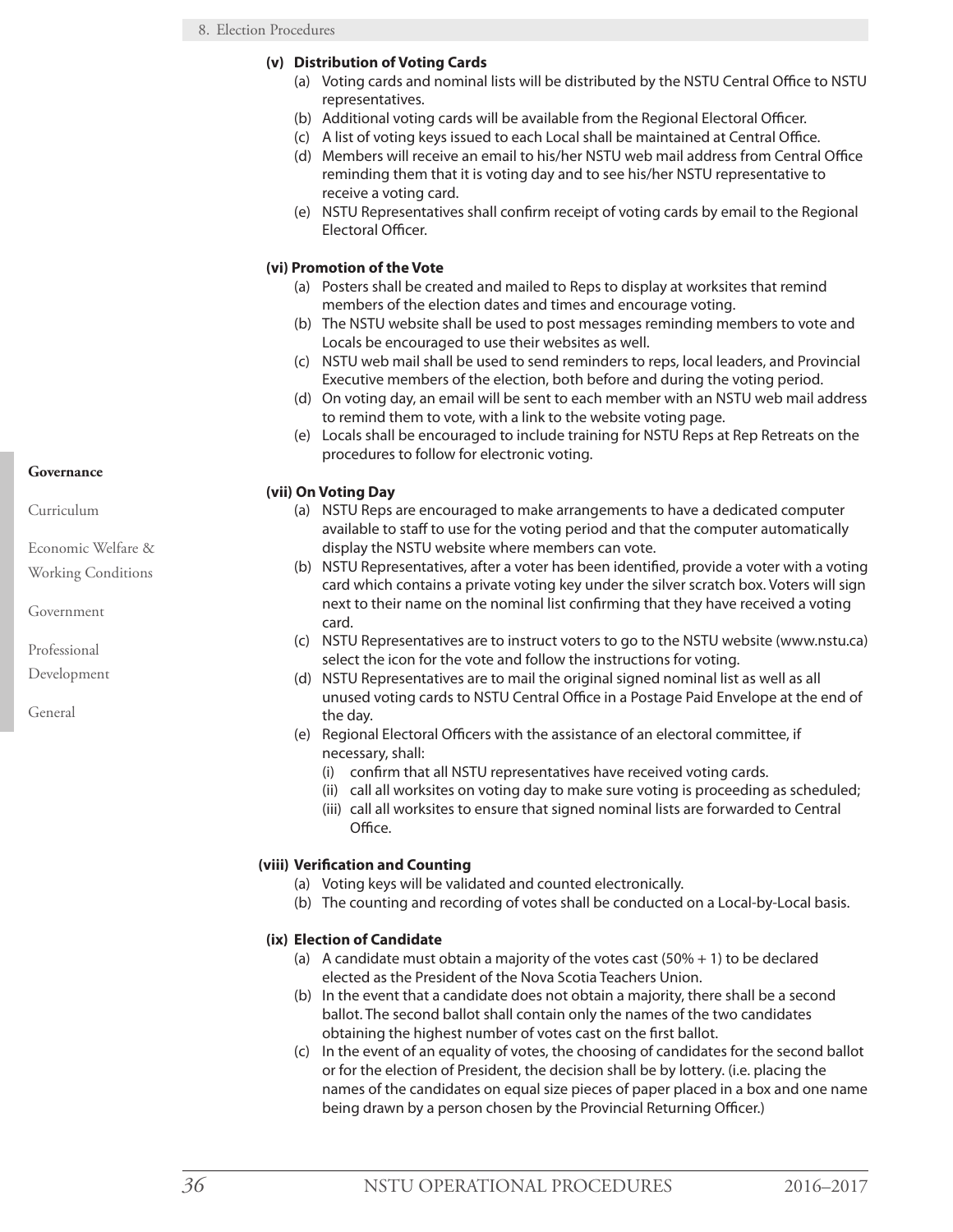# **(x) Announcement of Balloting Results**

- (a) The Provincial Returning Officer shall, as soon as the results are known:
	- (i) Notify all candidates of the vote results with an indication of the total votes received by each candidate. Results on a Local-by-Local basis shall be sent via email.
	- (ii) Announce within the NSTU to the Provincial Executive and Local Presidents the results as in (i) above.
- (b) The Local Presidents and Provincial Executive are to forward this information to the general membership through NSTU reps.
- (c) The NSTU shall, upon completion of (a) above, issue a media release announcing the outcome of the vote but not containing the vote count.
- (d) The results of the vote shall be published in the issue of The Teacher subsequent to the election.

# **(xi) Appeal**

- (a) A defeated candidate receiving at least ninety-eight percent (98%) of the votes cast for the leading candidate is entitled to appeal the vote.
- (b) Notwithstanding (a) a candidate receiving at least ninety-eight percent (98%) of the votes cast for the candidate receiving the second highest number of votes is also entitled to appeal the vote.
- (c) A candidate requesting an appeal of the vote must do so within forty-eight (48) hours of the notification of results and shall provide in writing the reasons for the appeal to the Provincial Returning Officer.
- (d) The Chief Electoral Officer shall, as soon as possible, respond to the candidate's appeal and either shall deny the appeal or order a revote in the identified Local(s).

# **(xii) Nominal Lists**

- (a) A list of eligible voters, effective the first Monday in December, shall be available to candidates by February 28.
- (b) A revised list of eligible voters, effective the first Monday in March, shall also be available to candidates prior to the election.

### **(xiii) Eligibility to Vote**

- (a) All NSTU members employed on the designated voting day shall be eligible to vote, including members on educational or deferred salary leave, or active reserve members.
- (b) Substitute teachers/auxiliary members employed on the day designated as voting day shall be eligible to vote.

### **(xiv) Voting**

- (a) The election of the NSTU President shall be conducted by electronic voting.
- (b) The election of the NSTU President shall be held within ten (10) calendar days following Victoria Day.
- (c) If required, notwithstanding xi (d) Appeal, a second ballot shall be conducted ten (10) calendar days following the first vote or sooner, if possible.
- (d) The voting day shall be from 6:00 a.m. 8:00 p.m.
- (e) The vote shall be conducted by the NSTU representative (or designate in their absence).

### **(xv)Advance Issue of Voting Cards**

- (a) Voting cards shall be available to the NSTU Representatives for distribution the day before the vote to be issued to an NSTU member(s) who certifies that he/she is unable to receive a voting card on voting day because the member will be away from the regular worksite during the voting period.
- (b) The NSTU representative shall have the member sign the nominal list and provide the member with a voting card and instructions on how to vote during the voting period.

# **Governance**

#### Curriculum

Economic Welfare & Working Conditions

#### Government

Professional

Development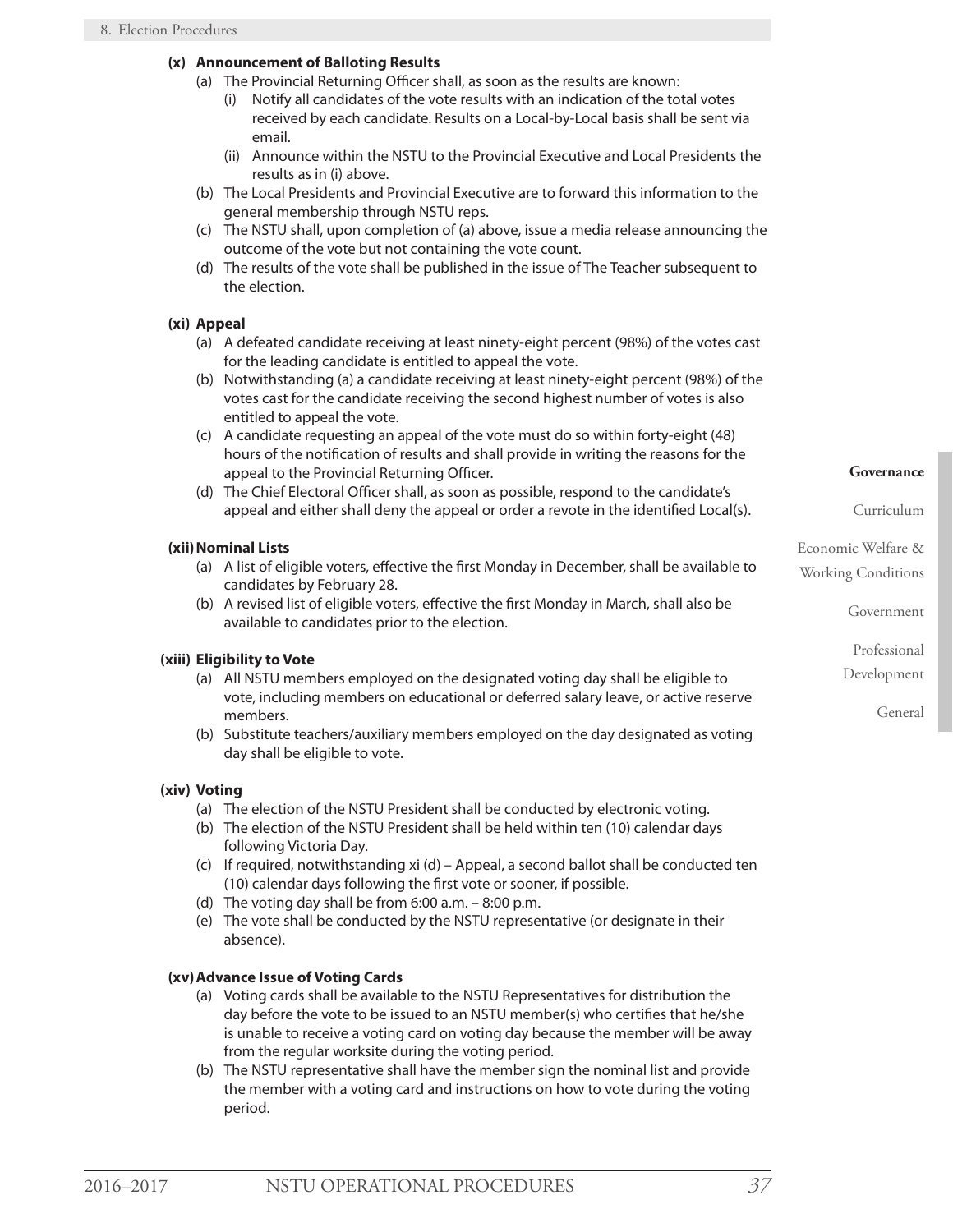# **(xvi)Financial**

- (a) Candidates shall be eligible to be reimbursed for election expenses incurred after nomination up to \$2,000.00. In addition, candidates on a run-off vote may claim an additional \$500.00 to a total of \$2,500.for election expenses incurred. The NSTU will cover up to fifteen (15) substitute days. Each candidate in a run-off vote is allowed to have a replacement substitute paid for two (2) additional days.
- (b) To be eligible for financial assistance candidates must receive at least ten percent (10%) of the total votes cast in the first round of voting. The percentage shall be rounded to the nearest percent.
- (c) The claim for expenses must be submitted on an Election Claim Form available from the Provincial Returning Officer. Allowable expenses include travel, accommodations, meals, postage, stationery, substitute days, telephone costs, printing and other promotional costs. All expenses must be substantiated by receipts and approved by the Provincial Returning Officer.
- (d) Total campaign spending, excluding substitute days (to a maximum of 15 days) and travel, by or on behalf of each candidate may not exceed \$4,000.00
- (e) Total campaign spending for candidates on a run-off vote may include an additional one thousand dollars (\$1,000.00) for a total of \$5,000.00.
- (f) A financial statement report must be submitted on the prescribed form to the Provincial Returning Officer within sixty (60) days of the election. Such reports to be published in The Teacher.
- (g) Costs incurred by Locals for the distribution of voting cards during the election of the NSTU President be reimbursed to Locals upon receipt of the appropriate documentation verifying these costs.

# **(xvii) Candidates' Publicity**

- (a) In an election year the NSTU shall publish two special election issues of *The Teacher*. Each candidate for office will be entitled to one page per issue, content to be determined by the candidate. The first issue will also contain an explanation of the method of voting. Candidate material shall appear in alphabetical order. Once nominated all candidates' input to *The Teacher* shall be limited to the special election issues. The incumbent President may continue to include the "From the NSTU President" column in *The Teacher*.
- (b) Following the close of nominations, candidates for NSTU President shall be provided a static webpage on the NSTU website, which will host the candidate information that is published in *The Teacher* and the candidate's election poster. Links to the candidate webpages shall be highlighted on the NSTU homepage during the active campaigning timeframe.
- (c) Candidates' statements carried in *The Teacher* will also be carried on the NSTU website during the campaign.
- (d) Paid advertisements in any medium (press, radio, television, *The Teacher*) are prohibited.
- (e) The NSTU will produce an election poster containing a photograph and brief statement from each candidate. Posters shall be 11" X 17" in size and be a maximum of two colours including background. Colours may be of the candidate's choice. Posters will be mailed to NSTU worksites not later than April 10 and shall be provided on the basis of one poster per NSTU worksite.
- (f) The NSTU shall provide each candidate with two (2) complete sets of mailing labels, upon request.

# **(xviii) Campaigning**

- (a) The NSTU shall conduct the Provincial all candidates' debate and broadcast it over the Internet as well as producing DVDs that will be sent to each Local.
- (b) The use of Employer email is prohibited for campaigning purposes.
- (c) Active campaigning for the office of NSTU President may begin no sooner than the Monday following March Break.
- (d) No formal invitation to candidates shall be given by Locals or RRC's prior to the close of nominations.

### **Governance**

Curriculum

- Economic Welfare &
- Working Conditions

Government

Professional

Development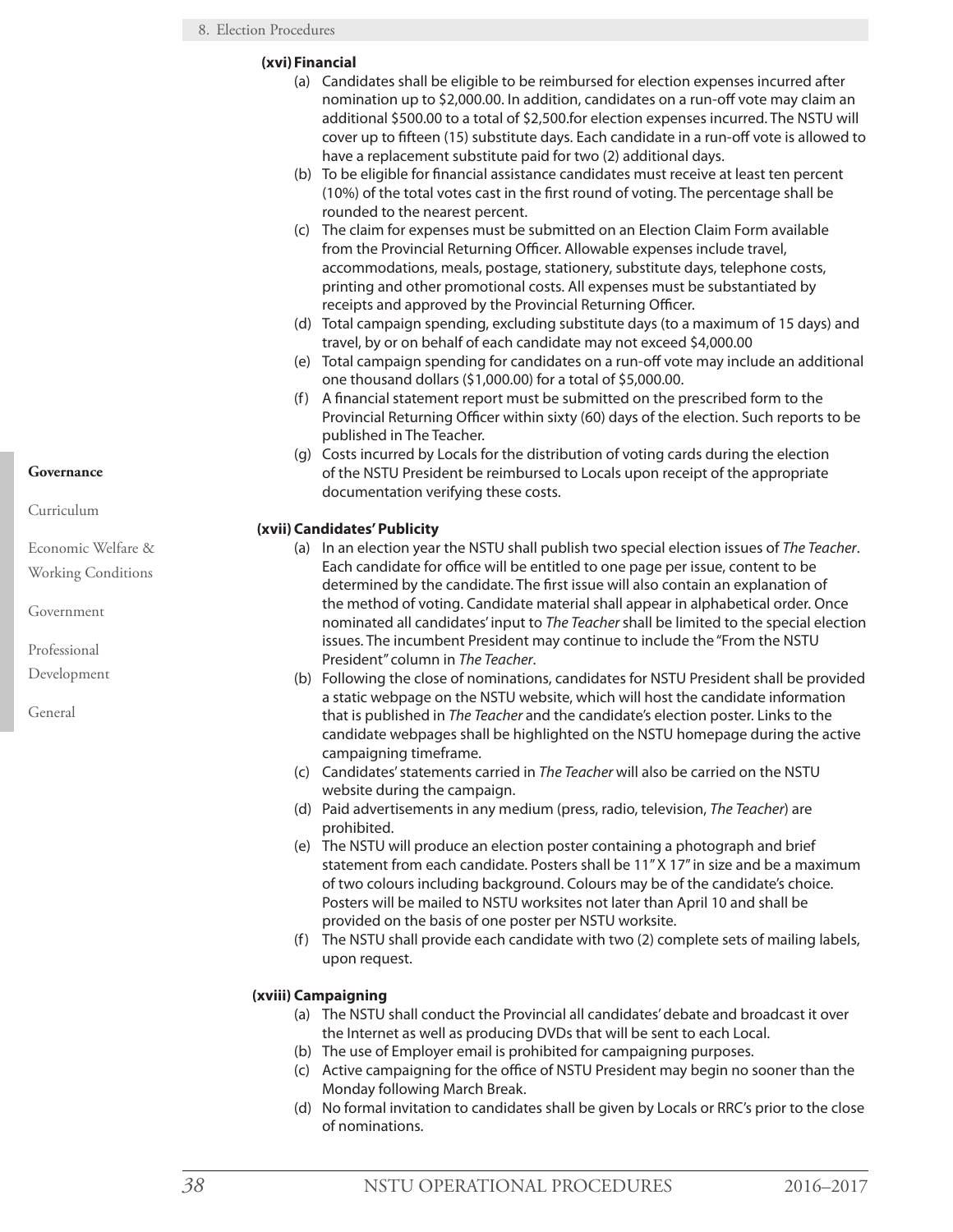(e) If Locals invite candidates to attend a meeting or any Local event, the invitation must include all candidates.

# **(xix)Administrative**

- (a) All candidates shall be offered the same NSTU services.
- (b) The Provincial Returning Officer, with the assistance of Central Office shall arrange an all candidates' orientation to occur before the spring break.
- (c) The candidate information kit shall be sent prior to the orientation meeting and shall include a list of the dates of known Local meetings.
- (d) Following the election, the Provincial Returning Officer and the Regional Electoral Officers, with the assistance of Central Office, shall conduct an evaluation of the election procedures, by surveying the candidates. A report shall be made to the Provincial Executive at its November meeting. The evaluation forms and report shall be kept on file to facilitate periodic overall reviews.

# **(xx)Attendance at Annual Council**

- (a) If not otherwise eligible to attend, Candidates may attend the Annual Council at the expense of the Union.
- (b) A candidates' forum at 2:00 p.m. Saturday consisting of seven minute presentations and a question and answer period of up to 30 minutes shall be arranged at Annual Council.

*Reference: Provincial Executive, April 2008, Amended January/February 2009; previous procedures rescinded February 2009; Amendment October 15, 2009; January 2010; June 2015, September 2015*

# **9. (a) EXPENSE GUIDELINES**

# **(i) EXPENSE FORMS**

- a. The Nova Scotia Teachers Union has adopted the revised Committee expense account form, which specifically references: Article 31.07(b) of the Provincial Agreement and Article 37.2 (b) of the Community College Faculty and Professional Support Agreements.
- b. The expense form for Provincial Executive members was revised to reference: Article 31.07(a) of the Provincial Agreement and Article 37.2 (a) of the Community College Faculty and Professional Support Agreements. *Reference: Provincial Executive, September, 1998*
- c. In the event of an ambiguity concerning the consistency of an expense claim with NSTU expense guidelines, the expense form will be submitted to the next Finance and Property Committee meeting for review and disposition. *Reference: Provincial Executive, February 21, 2003 (CC article numbers updated May, 2014)*

### **(ii) GUIDELINES FOR MEETING EXPENSES**

Barring unforeseen circumstances, weather or road conditions, all members attending NSTU meetings shall abide by the following guidelines recommended by the Finance and Property Committee:

### **a. (i) Release Time for Purpose of Travel**

When travel time is required by a member due to distance, the member shall utilize no more than one-half day release time for the purposes of travel to and no more than one-half day release time for the purposes of travel from a meeting.

*Reference: February 2014*

## **(ii) Release Time for the Purpose of Travel to Annual Council** A half day substitute be provided for all members who travel beyond 250 kilometres to attend Annual Council. *(Reference: 2014-17)*

**Governance**

Curriculum

Government

Professional Development

General

Economic Welfare & Working Conditions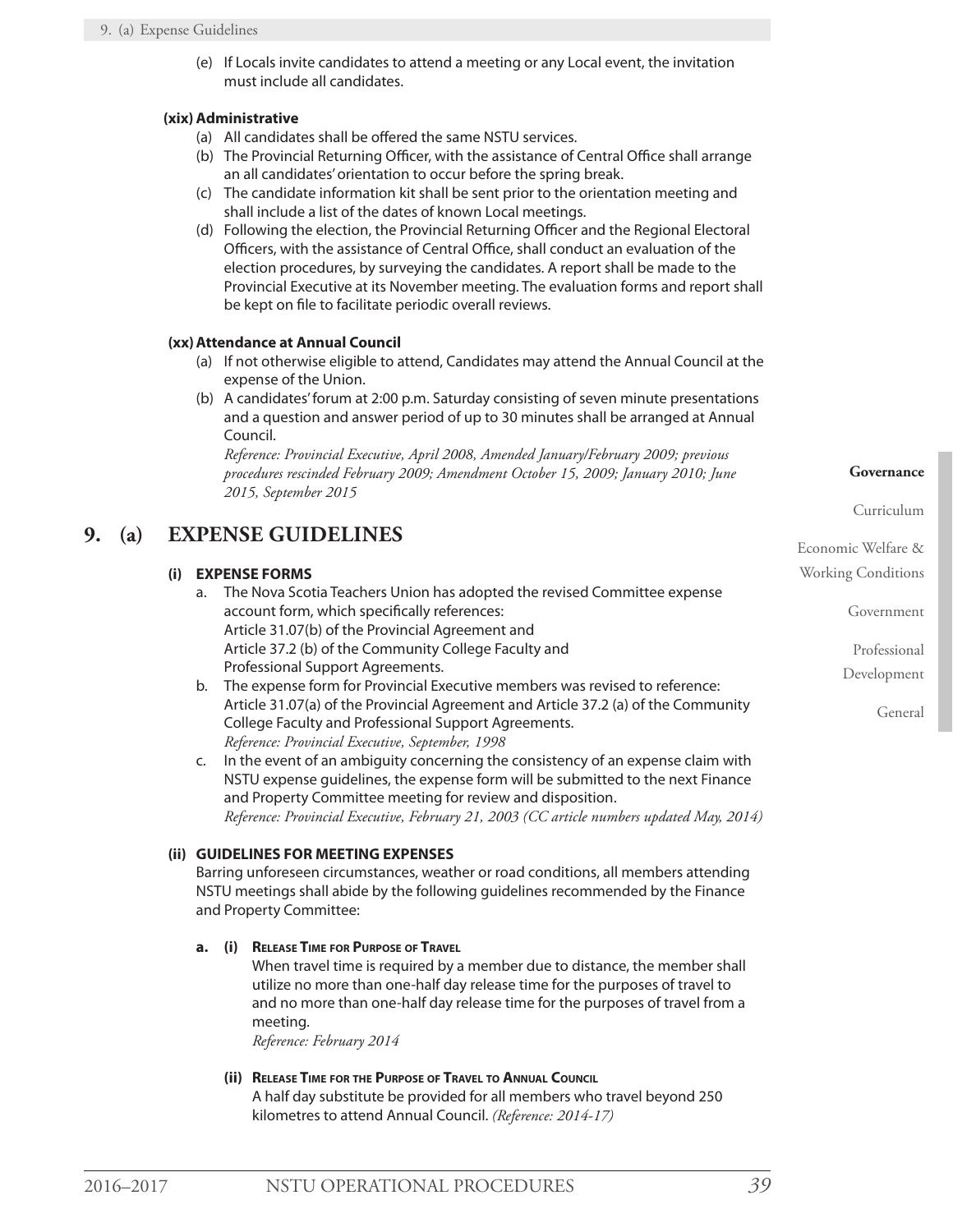### **b. Accommodations**

- i. Accommodation for the previous night may not be claimed for meetings that begin at 2:00 p.m. or later;
- ii. Accommodation for the night of the meeting may not be claimed for meetings that conclude at 1:00 p.m. or earlier.

### **c. Meal Claims**

When attendance at a meeting or travel to and from a meeting occurs during the normal meal hours, members may claim for the respective meals. In cases where a meal is provided by the Union, the meal claim is invalid. *Reference: Provincial Executive, May 5, 2000*

### **d. Incidental Charges**

When staying overnight on approved NSTU business, an amount of \$8.00 per overnight is claimable.

*Reference: September 2007; 2015-2016 Budget*

### **(iii) FAMILY CARE**

- a. The Union will cover the necessary family care expenses for members if they are participants at
	- i. Annual Council;
	- ii. Committees of the NSTU;
	- iii. meetings of Provincial Executive;
	- iv. Local Presidents' Conference;
	- v. negotiating sessions; and
	- vi. other authorized Union business.
- b. All claims must be accompanied by a properly completed expense form and will be paid on the basis of amounts approved from time to time by the Provincial Executive.
- c. i. The rate for family care shall be set at the minimum hourly wage rate set by the Province of Nova Scotia up to a maximum of eight (8) hours/day for children under the age of 14 years, or ten (10) hours/day maximum if overnight is required if the child is 18 years of age or younger.
	- ii. These rates will apply to special needs dependents and elder care with the approval of the Finance & Property Committee.
- d. Before claims are paid, receipts must be provided from the person/agency providing such childcare.
- e. The Union will reimburse receipted pet care expenses to a maximum of \$ \$20.00 including tax per day

*Reference: Resolution 99-18, amended February 22, 2001; February 21, 2003, February, 2007, November 2009, March 5, 2010; November, 2012; April 2013; 2014-17*

### **(iv) REIMBURSEMENT**

- a. NSTU members are eligible to claim hotel, meals, travel and other appropriate expenses while attending or while en route to or from NSTU approved provincial NSTU meetings and conferences, according to rates established from time to time by the Provincial Executive.
- b. NSTU members may claim hotel accommodations en route to an approved NSTU meeting, conference or event providing that the distance from the member's home to the event venue is in excess of 450 km. Reimbursement shall be the cost of the en route accommodation or the amount negotiated at the NSTU contract hotel, whichever is the lesser.
- c. The cost of taxi travel to and from the hotel to the Union building will only be reimbursed with receipt and approval.
- d. Parking Guidelines: If not staying at any hotel, parking fees up to a maximum of \$25.00 per diem with official parkade receipts will be accepted. *Reference: Revised February 2003; Amended March, 2003; April 2003, September 2007, February 2008*

### **Governance**

Curriculum

- Economic Welfare &
- Working Conditions

Government

Professional

Development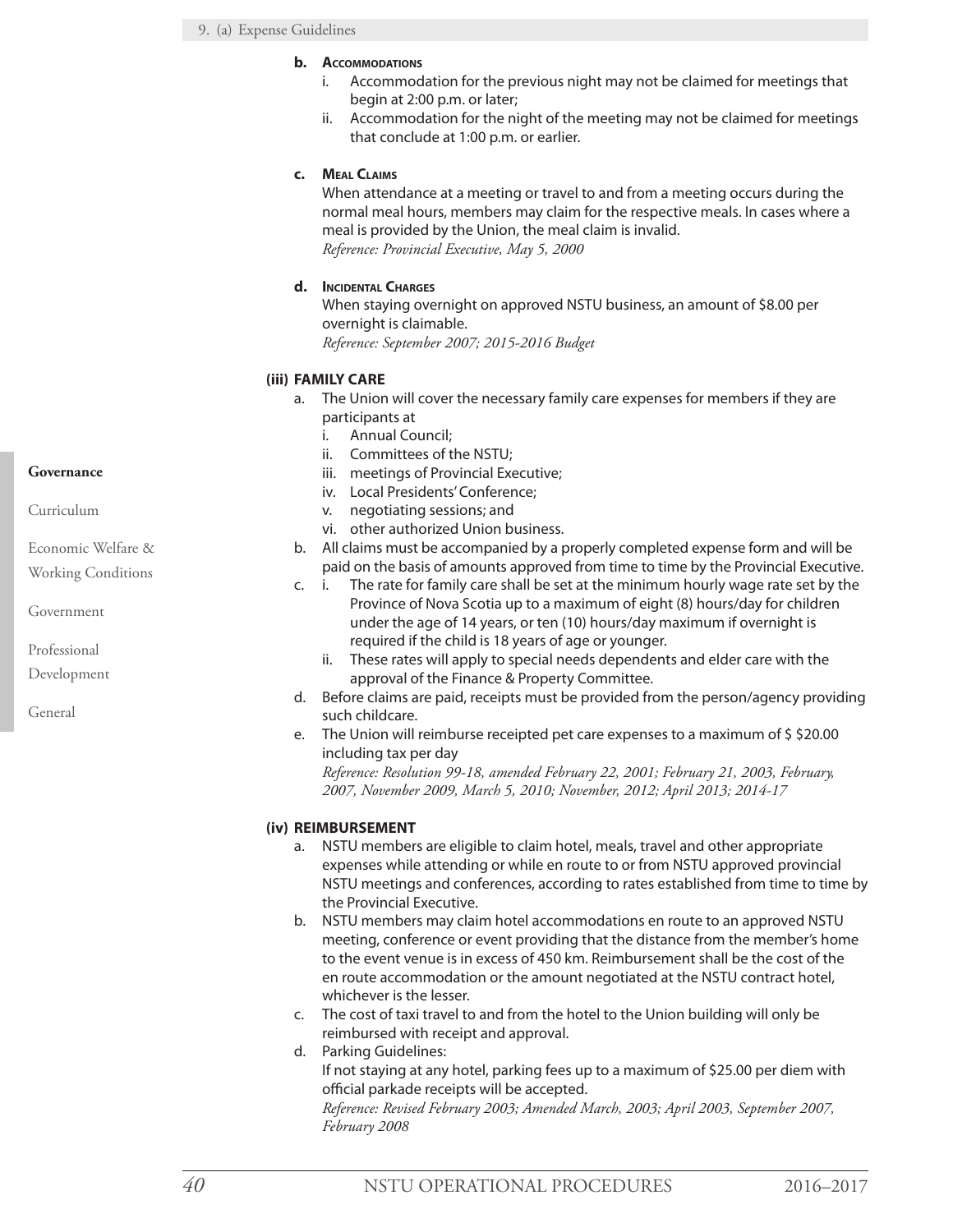# **(v) EXPENSE DIFFERENTIAL**

- a. NSTU reps who attend either coincidentally held meetings, or closely scheduled meetings, of an NSTU committee and an outside agency or group, shall be entitled to collect an expense reimbursement from the outside agency or group, plus the appropriate differential for NSTU committee-related expenses, should NSTU expense guidelines differ or exceed those of the outside agency or group. *Reference: December 1986*
- b. NSTU representatives who are entitled to expenses paid by any organization or group other than the NSTU shall be subject to the expense guidelines and conditions of that organization or group, and shall not be entitled to expense reimbursement from the NSTU. *Reference: Provincial Executive, November, 1986*

# **(vi) NSTU EXPENSE RATES**

### **a. Meal Allowance**

The NSTU meal allowance is \$54.00/day; (\$11.00 – Breakfast; \$13.00 – Lunch; \$30.00 – Dinner), including tax and gratuities. *Reference: Provincial Executive, December, 1985, March, 1991; Reviewed February & March, 2003; March, 2006, February 2008; 2015-2016 Budget*

### **b. Metrage Rate**

The NSTU metrage rate for NSTU members is forty-four cents (44¢) per kilometre. *Reference: Provincial Executive, March 2001; September 2005; March 2006; April 2006*

**c. Hotel Claim**

Without a receipt for hotel accommodations, the Union will accept a claim for \$20.00 per overnight for members who require accommodation other than his/her own residence.

*Reference: Provincial Executive, Amended February 2003*

### **(vii)CANADIAN TEACHERS' FEDERATION TRAVEL**

NSTU members attending CTF meetings and/or Conferences will be reimbursed expenses following CTF expense guidelines. *Reference: Provincial Executive, April 2007*

# **9. (b) CONFERENCE GUIDELINES**

# **(i) PROVINCIALLY-ORGANIZED CONFERENCES**

- a. Two members from a Local shall be permitted to attend the following conferences, with the Local responsible for all authorized expenses incurred by the second delegate, except for the Communications Conference where two participants/Local are budgeted to attend. These conferences will take place at the contract hotel when possible. *(October 2014)*
	- i. Communications Conference
	- ii. Equity
	- iii. New Member Contact
	- iv. Professional Development
	- v. Status of Women
	- vi. Substitute Liaison
- b. Two members from a Local shall be permitted to attend the following two conferences, with the Local responsible for all authorized expenses incurred by the second delegate. Due to the Community College Local having members in two bargaining units (Faculty and Professional Support) the NSTU budgets for all authorized expenses for two delegates, one from each Unit. However, if the CC Local

**Governance**

Curriculum

Government

Professional Development

General

Economic Welfare & Working Conditions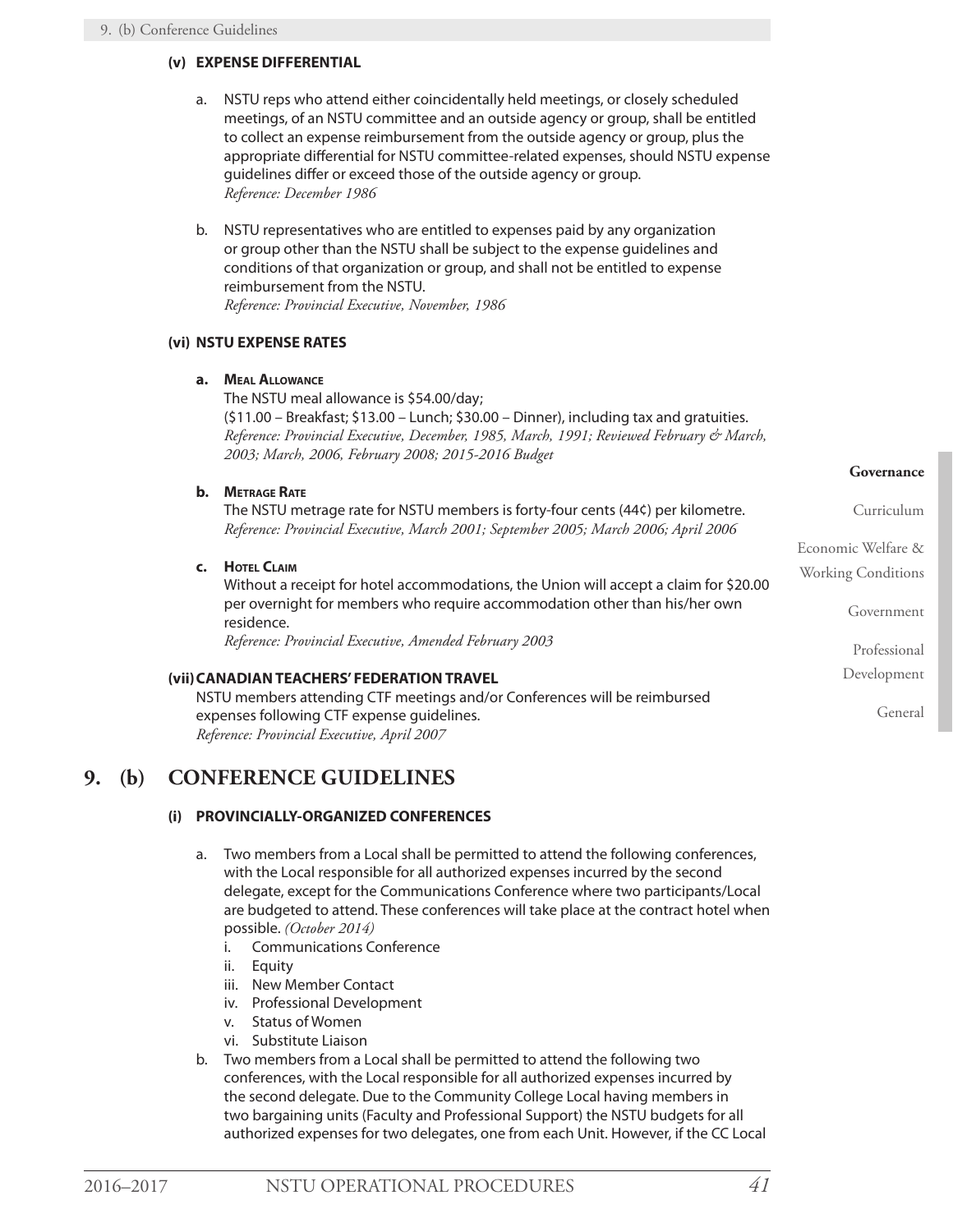### 9. (b) Conference Guidelines

decides to send two members from one Unit, the Local will be responsible for paying all authorized expenses for one delegate.

Provincial Executive members shall also be invited to attend these conferences. These two Conferences will take place at the contract hotel when possible: *(October 2014)*

- i. Member Services; REWC Chairs are also invited to attend (no alternates);
- ii. Pension Symposium.
- c. Further to By-Laws, Article V, 3 (b), the President shall host two conferences per year of NSTU Local Presidents and RRC Chairs. The April Conference shall also include the Provincial Executive.
- d. The NSTU budget includes one member per Professional Association to attend the Professional Association Leaders Conference. In specific instances, Associations may send a second participant, with the Association responsible for all authorized expenses.
- e. Locals shall be informed of all estimated conference expenses prior to the deadline date for registration and will be billed based on the final costs per delegate following the conference.
- f. If a Local agrees to send a member to a provincially-sponsored conference and the member does not show, the Local shall be responsible to pay the member's share of the final conference costs.
- g. The NSTU shall pay one-half day substitute costs, if necessary, for one member per Local when traveling more than two hours from their workplace when attending NSTU Standing Committee sponsored conferences commencing at 7:00 p.m.
- h. RCH Coordinators of the Regional School Boards are invited to attend the biennial Equity Conference and they shall be responsible for all expenses incurred. *(October 2014)*
- i. Conference Agendas will be sent to all registered conference participants at least one week prior to the first day of the conference. *(October 2014)*
- j. All participants will have the opportunity to provide feedback about the conference on an Evaluation Form. This Form will be distributed to participants before the end of the Conference. *(October 2014)*

*Reference: Provincial Executive, Sept. 1983; 1984; 1992; 1993; April 2005; February 2007; March 2008; April 2014, June 2014, September 2014, October 2014*

### **(ii) EXECUTIVE PLANNING CONFERENCE**

- a. All expenses of the Provincial Executive members will be paid;
- b. lodging and meal expenses for a guest and dependent children, eighteen (18) and under, accompanying Provincial Executive members will be paid;
- c. all approved expenses of executive staff members will be paid;
- d. all approved expenses of invited guests will be paid; but
- e. expenses of others, either accompanying or in addition to those identified in a, b, c, or d, will NOT be paid, unless special prior approval is granted by the President and Executive Director or by the Provincial Executive.

*Reference: Provincial Executive, November 1983; July 1996*

### **(iii) OUT OF PROVINCE TRAVEL**

NSTU members approved to represent the Union outside the province of Nova Scotia shall be entitled to claim compensation for expenses not paid by other groups or organizations, in accordance with the following:

- a. Hotel Accommodation Single room rate (receipt required).
- b. Meals NSTU rates
- c. Travel Expenses
	- i. Within Maritime Provinces, either:
		- return economy air/bus/train fare (receipt required), OR
		- • return metrage (NSTU rates)
	- ii. All other provinces, either:
		- return economy air/bus/train fare (receipt required),

Curriculum

Economic Welfare &

Working Conditions

Government

Professional

Development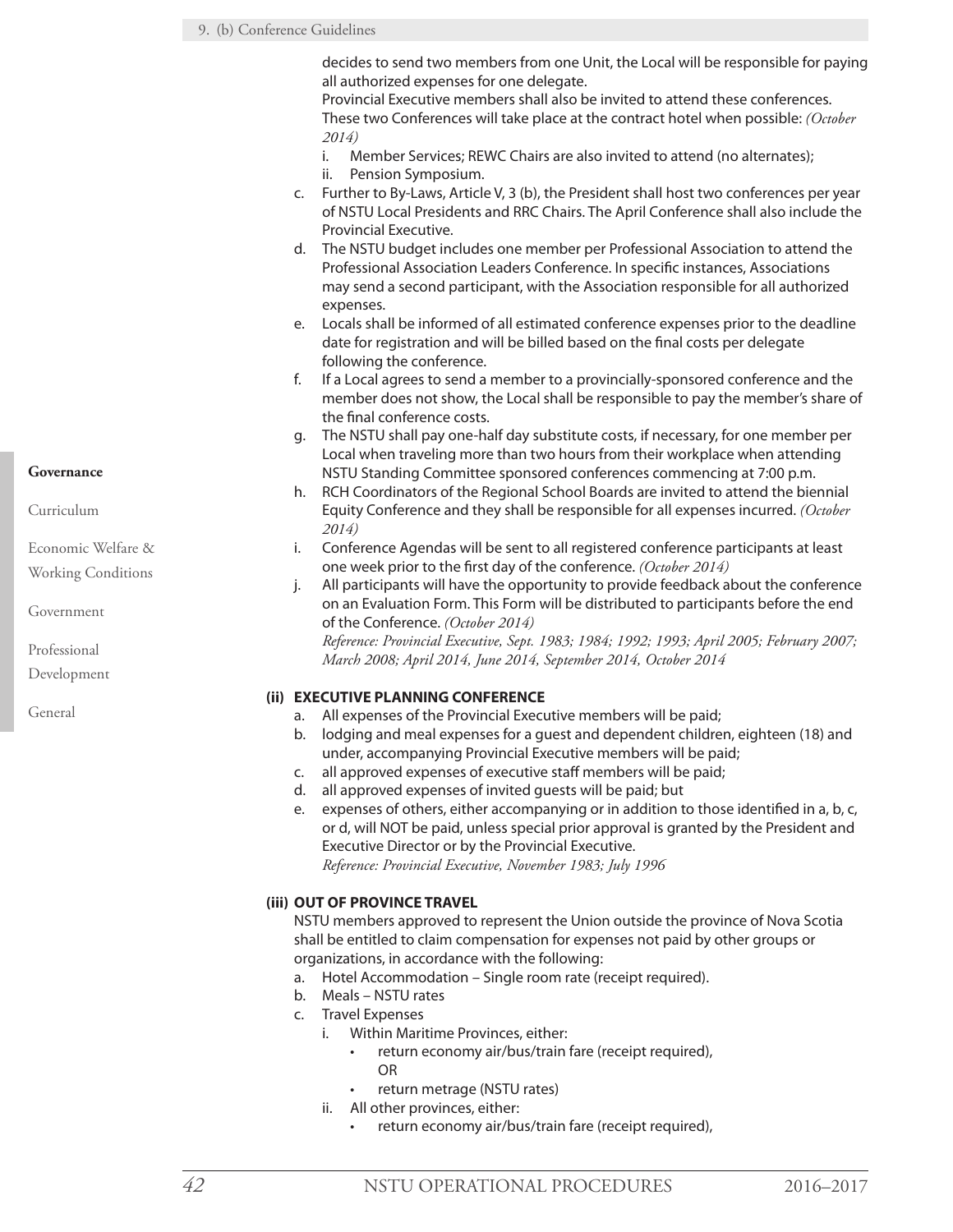OR

- • return metrage (NSTU rates), to a maximum of the return economy airfare.
- d. Other Expenses
	- i. Family care (NSTU rates)
	- ii. Taxi fare/car rental (receipt required)
	- iii. Conference fees (receipt required)
	- iv. Airport parking *Reference: Provincial Executive, September, 1987*

# **(iv) EDUCATION INTERNATIONAL**

The NSTU shall be represented at the Education International General Assembly by the President who is in office on July 31 of the year of the General Assembly, and by the Executive Director.

*Reference: Provincial Executive, November, 1985*

# **(v) FINANCIAL ASSISTANCE — NATIONAL AND INTERNATIONAL CONFERENCES**

Requests for financial assistance from recognized national or international education organizations, whose mandate directly relates to the work of the NSTU and members in Nova Scotia are subject to the following guidelines:

- a. Counterparts or affiliates of the NSTU or NSTU Professional Associations with:
	- i. expected participation of less than 150 delegates up to \$500.00;
	- ii. expected participation of 150-500 delegates up to \$1,000.00;
	- iii. expected participation of more than 500 delegates up to \$1,500.00.
- b. Other recognized education organizations with:
	- i. expected participation of up to 500 delegates up to \$500.00;
	- expected participation of over 500 delegates up to \$1,000.00.
- c. Disbursements according to these guidelines should be made by the Table Officers, subject to ratification by the Executive. *Reference: January, 1987; December, 1987*

# **10. NSTU LOCALS**

# **(a) STRUCTURE**

Note: Authority to establish NSTU Local structure is granted under Article II of the By-Laws.

# **(b) ROLES AND RESPONSIBILITIES**

- 1. Roles and Responsibilities shall be categorized as follows:
	- (a) Local Executive planning and implementation of the policies and directives of the Provincial Executive.
	- (b) Local Council information sharing, problem solving and decision making.
	- (c) General Membership information gathering and information sharing.
- 2. A member shall have the right to vote on all motions at general Local meetings.

# **(c) NSTU REPRESENTATIVE**

- 1. A NSTU representative is an active member of the NSTU assigned to an educational site within the geographical or educational site boundaries of the Local.
- 2. Each educational site shall elect a minimum of one NSTU representative. Educational sites with up to twenty-five (25) members may elect one representative. Educational sites with twenty-six (26) to fifty (50) members shall elect two; and educational sites with over fifty (50) members shall be entitled to the maximum of three representatives. The educational site shall be entitled to an equal number of alternate representatives.
- 3. Under exceptional circumstances, a Local General Meeting may approve additional NSTU representatives at an individual educational site.
- 4. The NSTU representative(s) shall be a member of the Local Council.
- 5. List of duties for NSTU representatives Because of the importance of regular communication with our members, two key duties are:

**Governance**

Curriculum

Economic Welfare & Working Conditions

Government

Professional

Development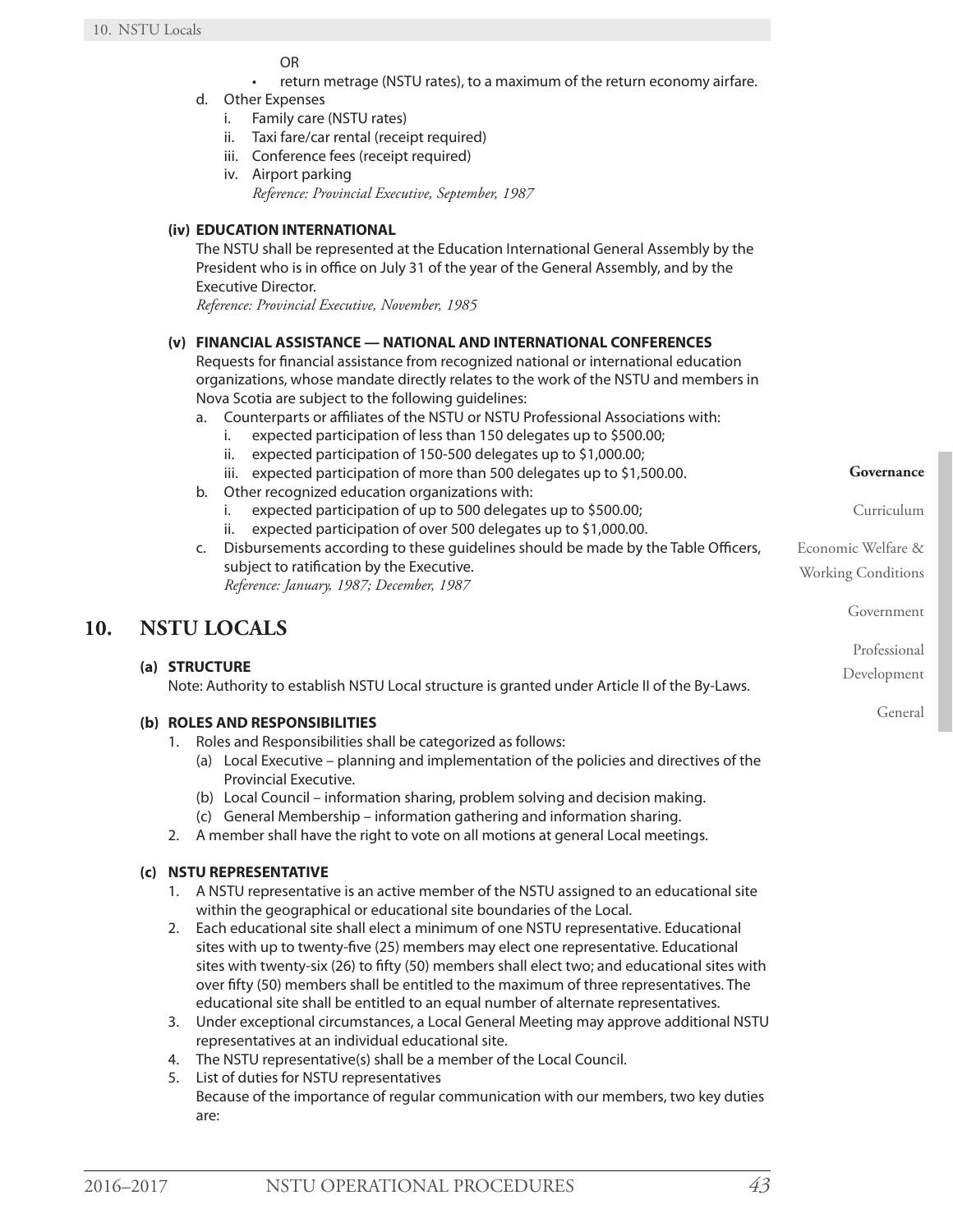- a. Timely distribution and posting of NSTU information received through the provincial NSTU representative network.
- b. Timely distribution and posting of information received from your NSTU Local.
- The NSTU representative will be called upon to:
- c. Direct members' requests to the appropriate Local or provincial support persons.
- d. Coordinate annual membership registry data collection in his/her educational site.
- Because of the principal's leadership role within the educational site, it is important to:
- e. Keep the principal informed regarding NSTU matters.
- f. Request time on the staff meeting agenda for NSTU updates.
- The NSTU representative will also be expected to:
- g. Call other meetings when necessary.
- h. Assist new members to become informed NSTU members.
- 6. NSTU representatives will ensure all members new to their educational site know who their NSTU representative is and understand the NSTU representatives' roles and duties. *Reference: March 2016*

# **(d) THE LOCAL EXECUTIVE**

- 1. The Local Executive shall include the following from the active NSTU membership of the Local.
	- a. President
	- b. Immediate Past President (if available)
	- c. First Vice-President
	- d. Vice-President Communications (Public Relations, Public Affairs)
	- e. Vice-President Professional Development
	- f. Secretary
	- g. Treasurer
	- h. Provincial Executive Member(s)
- 2. The Local Executive may include Member(s)-at-Large.
- 3. The Local Executive shall meet a minimum of six (6) times per year at a location determined by the Local President.
- 4. Table Officers shall be the President, First-Vice President, Secretary, Treasurer and designated Vice-President(s) selected by the Local Executive at its first meeting following the Annual General Meeting.
- 5. The President and First Vice-President shall serve as members of the Regional Representative Council.
- 6. A quorum of the Local Executive shall be fifty percent plus one (50%+1) of Local Executive members.

# **(e) THE LOCAL COUNCIL**

The Local Council shall meet a minimum of five times per year. It shall include the NSTU representatives and the Local Executive. A quorum of the Local Council shall be fifty percent plus one (50%+1) of the Local Council members.

# **(f) NEW MEMBERS WITHIN A LOCAL OR REGIONAL STRUCTURE**

- 1. For consistency with Community College initiatives, and with the exception of TIP (Teacher Induction Program), the term New Member shall be used when describing initiatives designed to support new members.
- 2. A New Member Committee shall be established at either the Local, sub-Local or regional level with specific responsibility for providing supports for new members and encouraging their participation in the Union.
- 3. Each Local shall designate a New Member Contact Person from their Executive.
- 4. The NSTU shall budget for an annual meeting/conference to bring Contact Persons together. This would replace the New Member Symposia.
- 5. Programs and services shall continue to be developed at the provincial level. *Reference: November 29, 2001; March 25, 26, 2004*

### **Governance**

Curriculum

- Economic Welfare &
- Working Conditions

Government

Professional

Development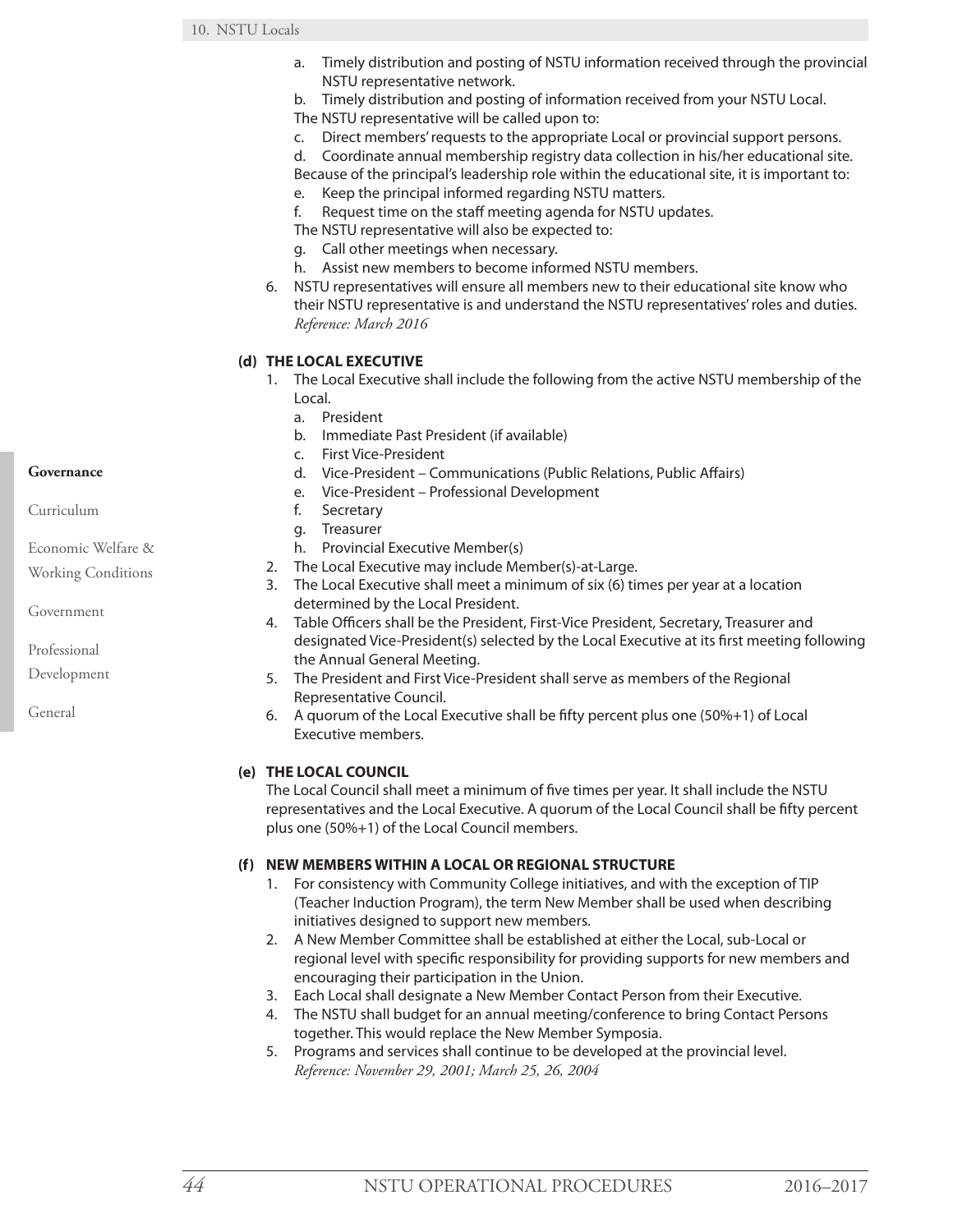# **(g) ELECTIONS**

- 1. Active and active reserve NSTU members of the Local have the right to vote in any Local election.
- 2. Active and active reserve NSTU members of the Local are eligible to serve as Annual Council delegates.
- 3. Active NSTU members of the Local are eligible to be elected as Local Executive members.
- 4. Active NSTU members of the Local are eligible to serve as NSTU Representatives.
- 5. The Local Executive shall be elected by secret ballot.
- 6. The term of office for all Local Executive members except the Immediate Past President shall be two (2) years – starting August  $1<sup>st</sup>$  and ending July 31 $<sup>st</sup>$ .</sup>
- 7. The term of office for the Immediate Past President shall be one (1) year starting August 1<sup>st</sup> and ending July 31<sup>st</sup>.
- 8. Any Local Executive position may be held by the same person for a maximum of two (2) consecutive terms.
- 9. Should any Local Executive position except Past President remain vacant following elections at the Annual General Meeting, the Nominating Committee shall conduct a byelection at the next General Meeting of the Local.
- 10 In the event that the Local President cannot fulfill duties or complete a term of office, the First Vice-President shall assume the duties of the Local President in the interim. The Nominating Committee shall seek nominations for the position at the next General Meeting of the Local and conduct an election at that meeting. The term of office for this position shall be until the completion of the vacated term of office.
- 11. In the event that a Local Executive member other than the Local President cannot complete a term of office, the position shall be filled through a by-election administered by the Nominating Committee. The Nominating Committee shall seek nominations for the position at the next General Meeting of the Local and an election conducted at that meeting. The term of office for this position shall be until the completion of the vacated term of office.
- 12. The term of office for NSTU representative shall be one  $(1)$  year, August 1<sup>st</sup> through July 31<sup>st</sup>.
- 13. The NSTU representative(s) and alternate representative(s) shall be elected by the individual educational site members no later than September 15<sup>th</sup>.
- 14. If the NSTU representative or alternate representative is unable to complete the term of office, the site shall elect another representative or alternate for the duration of the vacated term of office.
- 15. Delegate selection to Annual Council shall be based according to the procedures outlined in the Local's Operational Procedures. *Reference: Provincial Executive November 2007; nomenclature change May 2011*

# **(h) ELECTION PROCEDURES FOR NSTU REPRESENTATIVES – PUBLIC SCHOOL**

- 1. A letter shall be sent from Local Presidents to school Principals on or before the opening day for schools outlining the procedure for electing NSTU representatives at educational sites and the duties and responsibilities of NSTU representatives.
- 2. During the first week of school, nominations for the position of NSTU representative, shall be opened for a period of not less than 48 hours.
- 3. If at the close of nominations, the number of nominees is equal to or less than the number of eligible NSTU representatives, as per Operational Procedure 10 (c) 2. of the NSTU Guidebook, then those nominees shall be acclaimed as the educational sites NSTU representative(s) and a call for nominations for additional NSTU representatives and/or NSTU alternate representative(s) shall take place.
- 4. If at the close of nominations, the number of nominees is greater that the number of eligible NSTU representatives and NSTU alternate representatives, as per Operational Procedure 10 (c) 2. of the NSTU Guidebook, then prior to the second Wednesday in September a vote, by secret ballot, shall take place at the educational site to determine which nominees will be the NSTU representative(s) and which nominees will be the NSTU alternate representative(s).
- 5. The nominee(s) who receive the greatest number of votes shall be the NSTU Representative(s). The NSTU representative and NSTU alternate representative positions shall be filled in sequence, starting with the nominee who received the greatest number of votes in descending vote count order, until all NSTU representative positions are filled, then continuing with the NSTU alternate representative position(s). *Reference: Provincial Executive, June 2015*

**Governance**

Curriculum

Economic Welfare & Working Conditions

Government

Professional

Development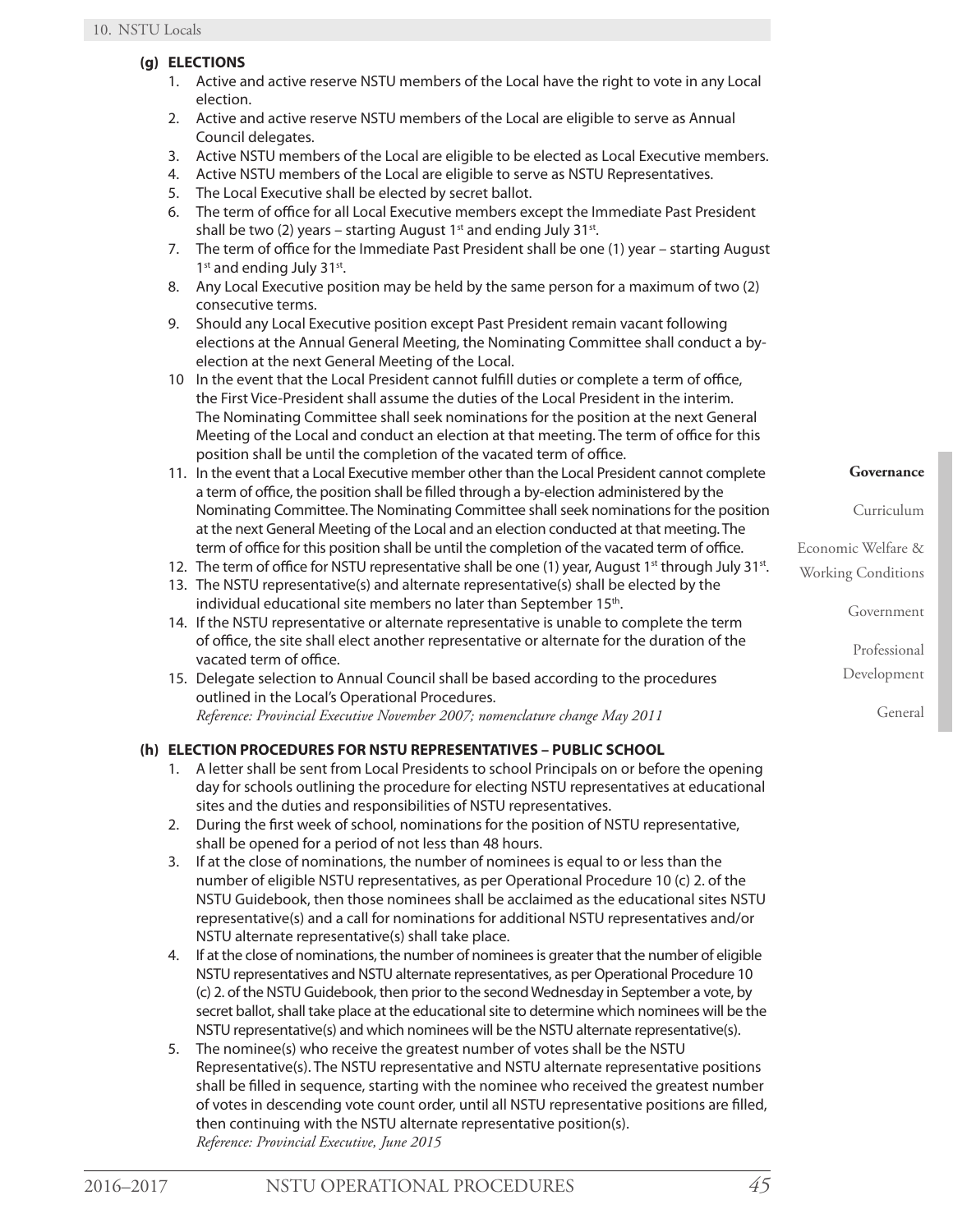- **(i) COMMITTEES**
	- a. The Local Executive shall establish the following Standing Committees.
		- i. Finance
		- ii. Nominating
		- iii. Communications (Public Relations/Public Affairs)
		- iv. Professional Development
	- b. The Local Executive may establish the following Standing Committees.
		- i. Economic Welfare
		- ii. Resolutions
		- iii. Social
		- iv. Substitute Teacher
		- v. Equity
		- vi. New Teacher
	- c. The Local Executive shall appoint members to each Standing Committee on an annual basis.
	- d. The Local Executive may appoint ad hoc committees as circumstances dictate.
	- e. The Local Executive shall appoint members to other committees as required.
	- f. The Local Executive shall appoint members to assignments as requested by the NSTU Provincial Executive through staff.
	- g. The Local Executive shall appoint additional members to the Regional Representative Council.
	- h. All Standing Committees of the Local shall be chaired by a Local Executive member.
	- i. The Immediate Past President or designate shall chair the Resolutions Committee and the Nominating Committee.
	- j. The Local Treasurer shall chair the Finance Committee. *Reference: June 5, 2004; February 24-26, 2005; February 2007*

# **(j) MEETINGS**

- a. Annual General Meeting
	- i. There shall be an Annual General Meeting of the Local held in May or June for:
		- receipt of annual reports;
		- presentation of a financial statement;
		- presentation of a proposed budget for the upcoming year; and,
		- election of officers for the upcoming year.
- b. General Meetings
	- i. Including the Annual General Meeting, general meetings shall take place at least three (3) times per year during the periods:
		- Fall

Winter

- Spring
- ii. The times and locations of these meetings shall be posted within all educational sites by the NSTU representative prior to September 30<sup>th</sup> in each school year.
- iii. The quorum for a general meeting shall be the number of active and active reserve members equivalent to fifty percent plus one (50% +1) of the Local Council membership.
- c. Special Meetings
	- i. In the event of an emergency or other need, a special meeting shall be called by the Table Officers and/or the Provincial Executive.
	- ii. A special general meeting to address a specified issue shall be called by the Local Table Officers upon the written request of five percent (5%) of the members of the Local. Five (5) working days' notice of such a meeting shall be given to the general membership.
	- iii. A special meeting shall consider only the business specified in the notice calling such a meeting.
- d. Local Council Meetings
	- i. Meetings of the Local Council shall be called by the Local Executive.

# **Governance**

Curriculum

Economic Welfare &

Working Conditions

Government

Professional

Development

General

*46* NSTU OPERATIONAL PROCEDURES 2016–2017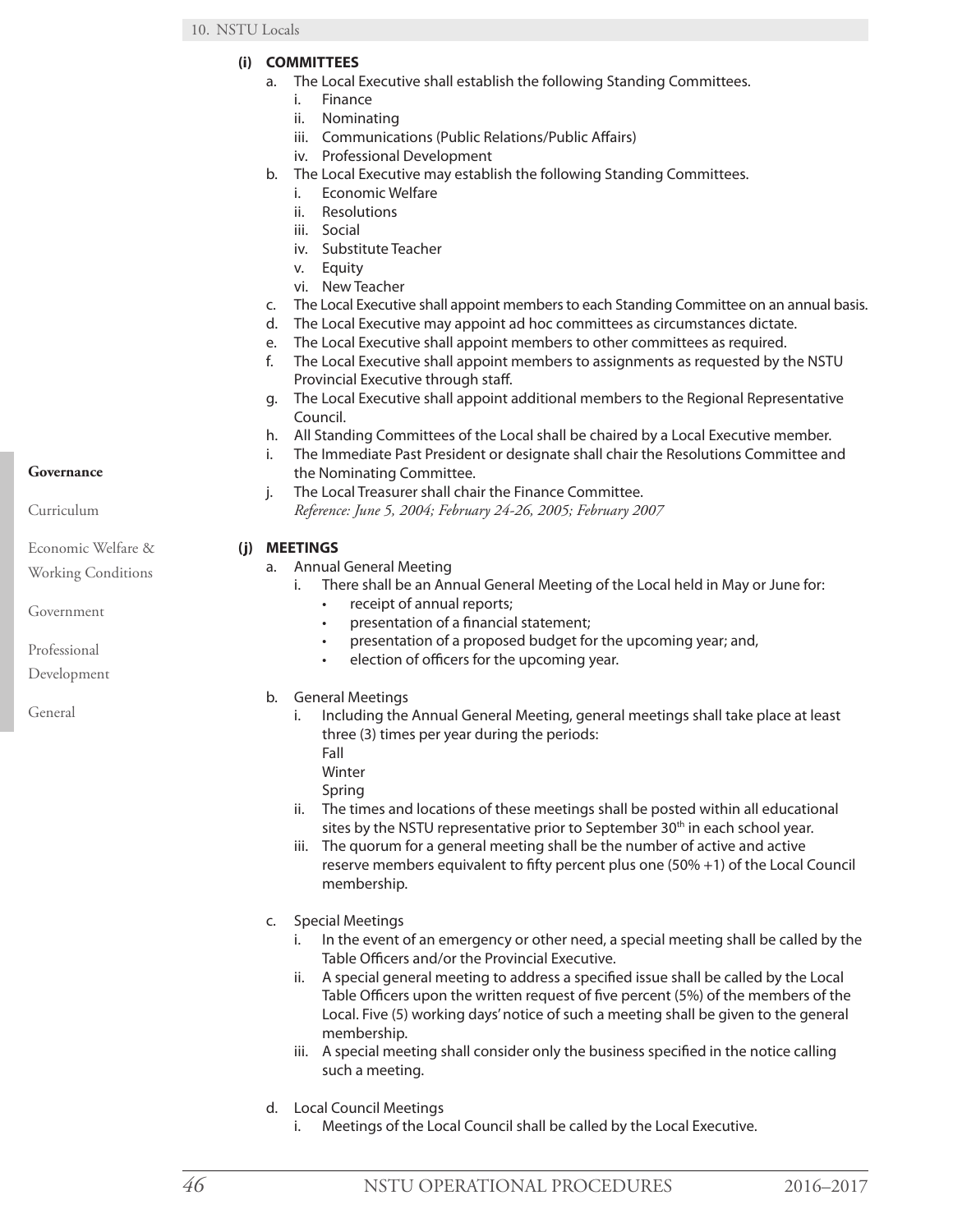# **(k) FINANCES**

- 1. The fiscal year shall be from August  $1^{st}$  to July 31 $st$ .
- 2. Based on NSTU Membership Fees, a Local Rebate shall be determined by the Annual Council of the Nova Scotia Teachers Union.
- 3. A minimum of three signing officers shall be bonded for the disbursement of Local funds and other banking purposes.
- 4. The signing officers shall be selected from the Local Table Officers.
- 5. The Local Executive may make expenditures up to 5% of the Local's budget to a maximum of \$3,000. without prior approval of the general membership.
- 6. Local Executive members may receive honoraria as determined by motion at the Annual General Meeting.
- 7. When Local Council and Committee members are required to attend meetings, they shall be reimbursed at the provincial rate.
- 8. When attending Local meetings, NSTU Representatives, NSTU Local Committee Members and NSTU Local Executive Members shall be eligible to claim family care costs in the amount approved by the NSTU Provincial Executive.
- 9. A minimum of ten percent of the Local's budget shall be designated for NSTU representative training.
- 10. The financial records of the Local shall be subjected to an annual review in accordance with guidelines provided by the Finance and Property Committee of the NSTU.

# **(l) LOCAL REBATES**

- 1. Authority to set rebates for NSTU Locals is granted in Article I, 12 of the NSTU By-Laws.
- 2. The minimum annual NSTU rebate to Locals is automatically increased in direct proportion to NSTU fee increases. Current formula is 200 members x NSTU fee.
- 3. The rebate to Locals is 17% of the membership fee. *Reference: December, 1988; 2003-G; February 2007, November 2007, May 2008, May 2012; Council Budget, May 2013*

# **(m) LOCAL RESERVES & FINANCIAL ASSETS**

The following guidelines shall apply to local reserve funds and financial assets of the locals:

- 1. While locals of the NSTU are not required to have a reserve fund, from time to time locals may have revenue greater than expenditures and therefore, have surplus funds that are in excess of cash flow needs that shall be transferred to a local reserve fund.
- 2. The monies shall be invested to maximize return while minimizing risk of loss keeping in mind the cash flow needs of the local.
- 3. The fund may be used:
	- i. When the local incurs expenditures in the operating budget greater than the revenue received in a fiscal year (funds needed to balance the budget);
	- ii. When the local incurs reasonable costs in prosecuting a legal strike; or
	- iii. When the local requires additional revenue in cases of emergency. *Reference: June 2008*

# **(n) ACCOUNTABILITY**

- 1. Individuals in an elected or appointed leadership role, NSTU employees and others acting on the organization's behalf have the obligation to avoid conflicts of interest; the perception of conflict of interest; and, ensure that their activities and interests do not conflict with their responsibilities to the Nova Scotia Teachers Union.
- 2. Local Executive and Local Council members are expected to fully attend as well as actively participate in all meetings of the Local.
- 3. Local Executive members are responsible to fairly represent Local Executive decisions when speaking on issues addressed by the Local Executive.

# **(o) REMOVAL FROM LOCAL EXECUTIVE**

- 1. A member of the Local Executive may be removed from office for any of the following reasons:
	- (a) continued gross or willful neglect of the duties of the office;
	- (b) failure or refusal to disclose necessary information on matters of organization business;

Government

**Governance**

Curriculum

Professional

Development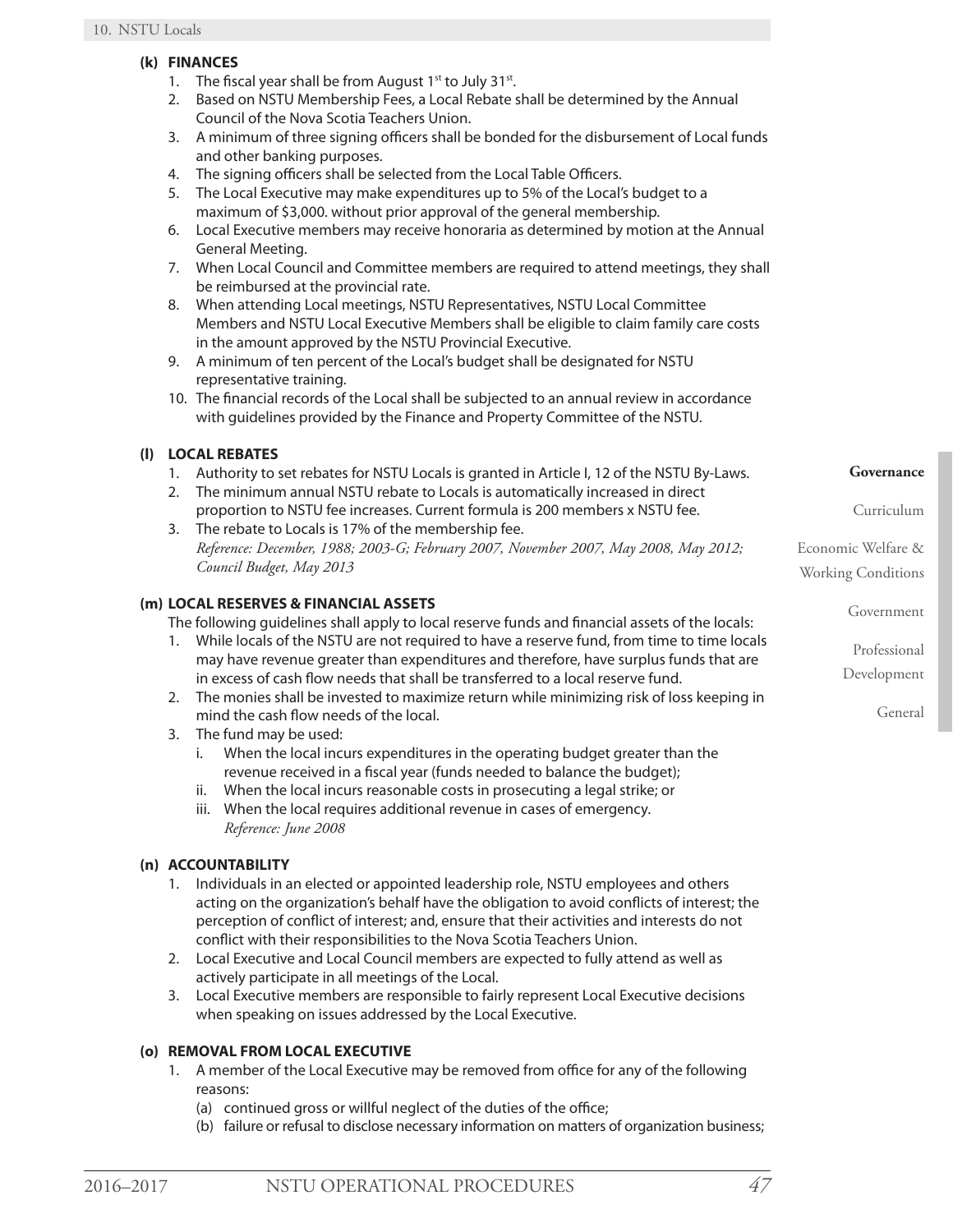- (c) unauthorized expenditures, signing of cheques, or misuse of organization funds;
- (d) unwarranted attacks on a president or refusal to cooperate with the president;
- (e) misrepresentation of the organization and its officers to outside persons; and
- (f) conviction for a felony.
- 2. Examples of invalid grounds for removal are:
	- (a) poor performance as an officer due to lack of ability;
	- (b) negligence that is not gross or willful;
	- (c) a tendency to create friction and disagreement; and
	- (d) mere unsuitability to hold office.
- 3. Commencing Proceedings:
	- (a) A notice of motion to remove an executive member may be moved by a member at a Local General Meeting. The threshold of acceptance for this vote will be 50% plus one of those members in attendance who vote.
	- (b) A notice of motion to remove an executive member may be conducted by the local executive. The threshold of acceptance for this vote will be 50% plus one of the local executive.
- 4. Notice of Motion

Members of the Local must be given 30 days' notice of a Special General Meeting to remove a member of the Local Executive.

- 5. Removal Procedure
	- The affected member must be given:
	- (a) adequate notice of the motion (30 days);
	- (b) a fair hearing (the opportunity to speak to the motion at the meeting called for the purpose of removal) scheduled as the single agenda item of a Special General Meeting of the Local;
	- (c) the right to consult counsel at the member's cost (during 30 day notice of motion time frame);
	- (d) a reasonable opportunity to present a defense (the opportunity to speak to the motion at the meeting called for the removal to be debated); and,
	- (e) notice that failure by the member to attend the meeting will not delay the proceedings.
- 6. The Vote
	- (a) The vote will be conducted by secret ballot at a Special General Meeting of the Local.
	- (b) Only active and active reserve members of the Local in attendance at the meeting are eligible to vote.
	- (c) The affected member may request an observer to view the counting of ballots.
	- (d) The threshold of acceptance for the vote will be 50% plus one of the eligible members attending the meeting who cast a ballot. Spoiled ballots will not be counted.
	- (e) The result will be binding as of the release of the vote result. *Reference: March 2007*

# **(p) RULES OF ORDER**

The current edition of Robert's Rules of Order, Newly Revised governs the Nova Scotia Teachers Union in all parliamentary situations not provided for in legislation, By-Laws and Standing Orders.

# **(q) OPERATIONAL PROCEDURES**

- 1. Operational Procedures shall be established by a Local to address:
	- i. the duties and responsibilities of the Local Executive;
	- ii. the duties and responsibilities of committees;
	- iii. the duties and responsibilities of NSTU representatives;
	- iv. other areas deemed necessary by the Local Executive.
- 2. A Local's Operational Procedures shall be adopted, amended, or rescinded by a majority of the votes cast by members present at a Local Council meeting.

#### **Governance**

Curriculum

- Economic Welfare &
- Working Conditions

Government

Professional

Development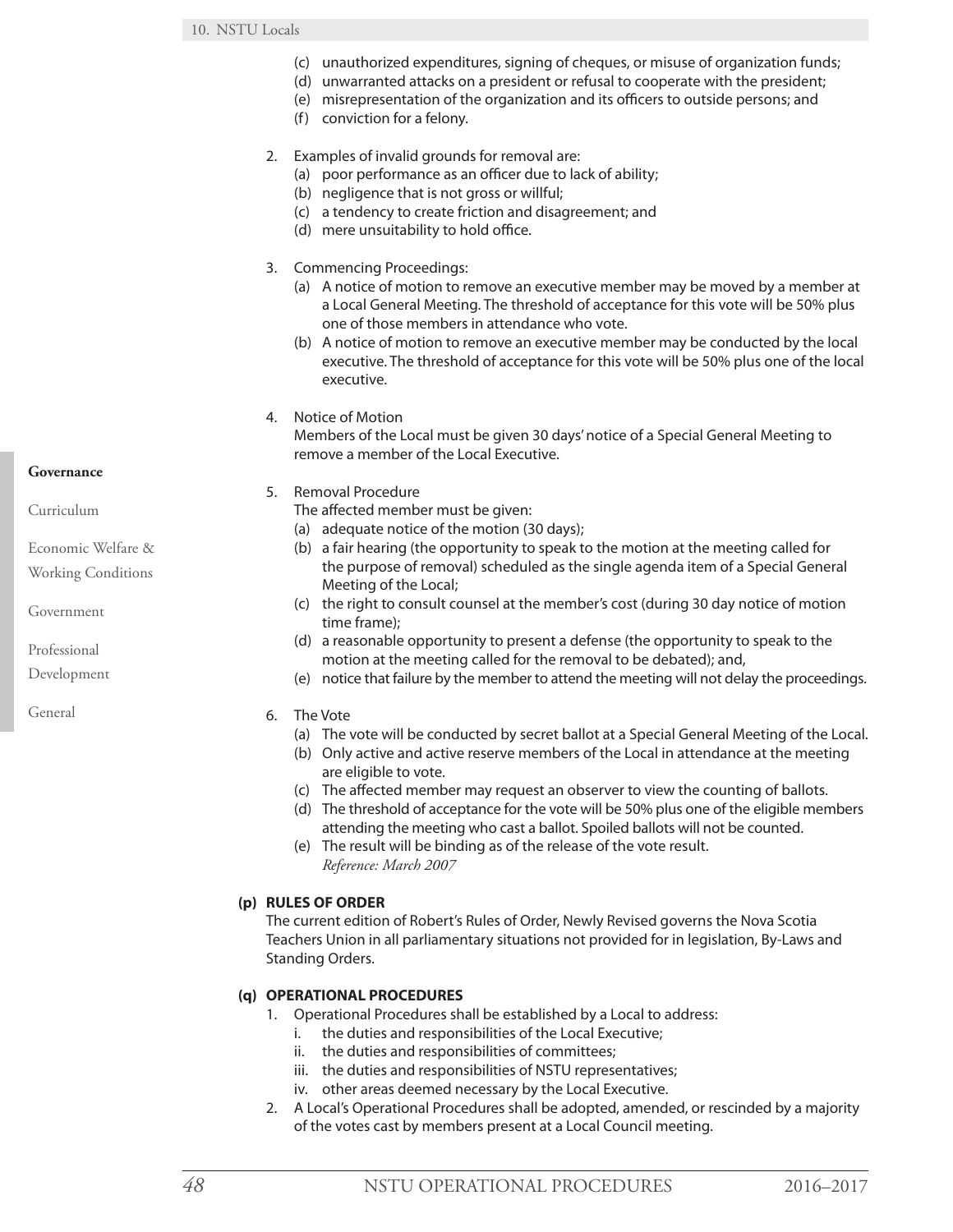# **(r) AMENDMENTS**

- 1. A Local's Constitution may be amended by a two-thirds (2/3) majority of votes cast by the members present at a General Meeting or Special Meeting convened for that purpose.
- 2. Notice of proposed amendment(s) shall be given to members ten (10) working days prior to the meeting.
- 3. Amendments to a Local's Constitution require ratification by the NSTU Provincial Executive at a scheduled meeting following approval by the Local's general membership.

# **(s) COUNCIL OF THE LOCAL SUB UNITS**

- 1. The Council of any Local may designate a sub unit which may meet:
	- a. for geographical convenience to discuss matters of interest within the designated geographical area;
	- b. for professional development purposes when these interests are different from the Local,.
- 2. A designated sub unit shall be financed from the general revenue of the Local as the general meeting may from time to time direct. The financial records of the sub unit shall be submitted to the Local Treasurer by September 30 and subject to an annual review in accordance with guidelines provided by the Finance and Property Committee of the NSTU.
- 3. A designated sub unit shall operate subject to the general oversight and supervision of the Local, its Council and Executive and shall faithfully adhere to all policies and practices which the Local may make.
- 4. All sub-units of NSTU Locals shall conform to the following characteristics:
	- a. Members in the sub-unit shall appoint such officers as they deem necessary which will include at least a President and Treasurer.
	- b. Members in the sub-unit shall appoint one person to represent them on the Local Executive.
	- c. Members in the sub-unit are entitled to run for any office locally or provincially subject to any conditions which may apply to any other members of the Local.
	- d. Members in the sub-unit are entitled to services and facilities provided by the host Local.
	- e. The host Local shall provide a percentage of the amount rebated to the Local by the central office in respect of members in the sub-unit for administration and programming of the sub-unit.
	- f. The host Local shall reserve at least one place from among the active delegates entitled to attend Annual Council.

*Reference: Provincial Executive, May, 1982; April 1992; Sept., Oct., 2000; Jan. 16, 2003; Structure Review Report, Council 2004; February 2007; May 2009, October 2015, March 2016*

# **(t) FUNDING FOR SMALL LOCALS**

- 1. Small Locals of 200 or fewer members will receive a \$5,000.00 top up when their net assets per member are less than the average net assets per member of all Locals across the province (based on year end of the previously published Summary of Statement of Revenue & Expenditures by Locals). No Local belonging to an RRC shall receive less than the smallest Local contributing to an RRC.
- 2. CSANE's Local rebate is topped up by an additional \$5,000 per year.
- 3. Any Local is permitted to appeal to the Finance and Property Committee for extraordinary operating funds during any given fiscal year.
- 4. Any Local of 300 or fewer members experiencing undue financial hardship due to extraordinary expenses incurred as the result of a provincial initiative, may apply to the Provincial Executive for additional operating funds in the amount of the actual expenses incurred. Such application shall include a current financial statement for the Local, documentation of the expenses incurred and a rationale of the financial hardship incurred.

*Reference: Provincial Executive, February, June, 1999; April 1, 2005, April 25, 2013, May 2014 Council budget*

**Governance**

Curriculum

Economic Welfare & Working Conditions

Government

Professional Development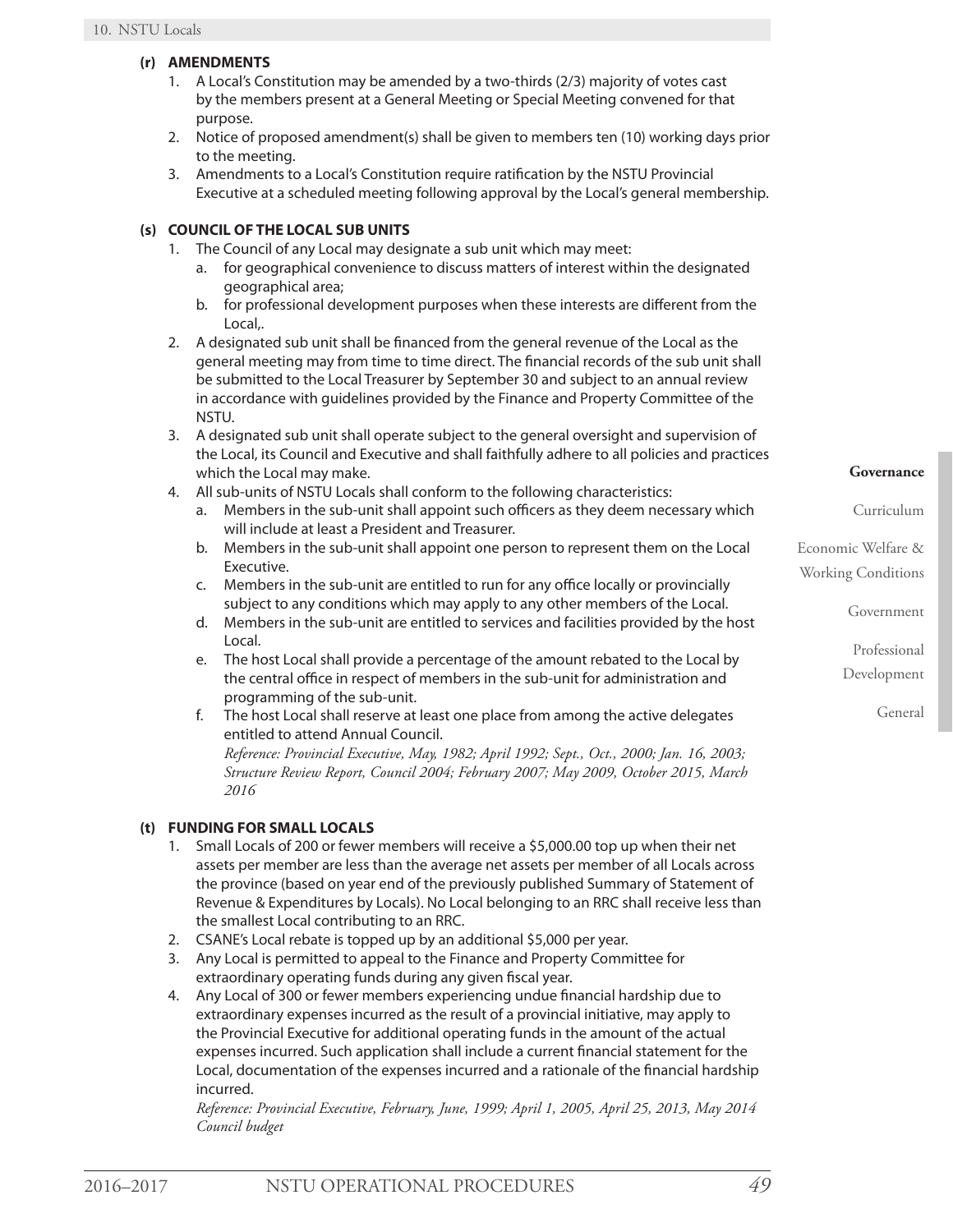### **(u) REAL ESTATE, PURCHASE AND ASSIGNMENT OF USE OF LOCALS**

- **1. General**
	- 1.01 It is recognized that operations and activities within a Local required to provide an adequate standard of service to members of the Local may reach a level where the demand for space for offices, meetings and related activities can most effectively be met through the acquisition of premises dedicated to those purposes.
	- 1.02 The purpose of this policy is to establish guidelines for the purchase by the NSTU of property for occupancy and use by a Local for the purposes referred to in article 1.01. The policy applies to:
		- (a) the purchase of property;
		- (b) use, maintenance, upkeep, renovation and management of property; and
		- (c) sale of property.
	- 1.03 For purposes of this policy, except where the context otherwise requires, the following terms shall have the meanings assigned below:
		- (a) "costs and expenses" means all direct and indirect costs and expenses, as determined by the Provincial Executive, associated with the purchase, use, maintenance, renovation, management or sale of a property. Costs and expenses include but are not limited to costs arising out of due diligence investigations and negotiations preceding a purchase, the purchase price, commissions, costs of construction and renovation including labour and materials, permits, insurance, taxes, utilities, supplies, furnishings and equipment, maintenance, professional fees, penalties, uninsured liabilities, NSTU administrative costs and such other costs or expenses as the Provincial Executive may in its discretion from time to time determine;
		- (b) "Executive Director" means the Executive Director of the NSTU;
		- (c) "Finance and Property Committee' means the Finance and Property Committee set out in Operational Procedure 4 (a) and further described in 4 (a) V.
		- (d) "Local" means a Local Union as established from time to time under the Constitution of the NSTU;
		- (e) "Local Executive" means the Executive of a Local;
		- (f) "NSTU" means the Nova Scotia Teachers Union;
		- (g) "property" or "properties" means real property acquired and owned by the NSTU, or intended to be acquired by the NSTU, for the purpose of occupancy and use by a Local under this policy;
		- (h) "Provincial Executive" means the Executive of the Council of the NSTU; and
		- (i) "purchase" means the purchase of a property and, where applicable, includes the construction of a building or other improvements on a property, or the initial renovation of an existing building on a property.
	- 1.04 The Provincial Executive interprets, and implements this policy as part of its responsibility, under sections 3. (b) and (c) of Article IV of the NSTU By-Laws, to supervise the property and affairs of the NSTU and to provide suitable office space for the carrying on of its work.
	- 1.05 The Executive Director acts on behalf of and as directed by the Provincial Executive in ensuring that this policy is effectively administered and that the interests of the NSTU are protected in all matters related to the purchase, use, maintenance, renovation, management and sale of properties under this policy. The Executive Director shall consult with Local Executives in discharging the responsibilities of the Executive Director under this policy.

# **2. Authorization for purchase or sale**

- 2.01 The NSTU may purchase property for the occupancy and use of a Local, and sell such property when it is no longer required, where the Provincial Executive is satisfied that:
	- (a) the purchase or sale is in the interest of the NSTU;
	- (b) the purchase or sale is warranted on the basis of providing efficient service to the members of the Local;
	- (c) in the case of a proposed purchase,

### **Governance**

Curriculum

- Economic Welfare &
- Working Conditions

Government

Professional

- Development
- General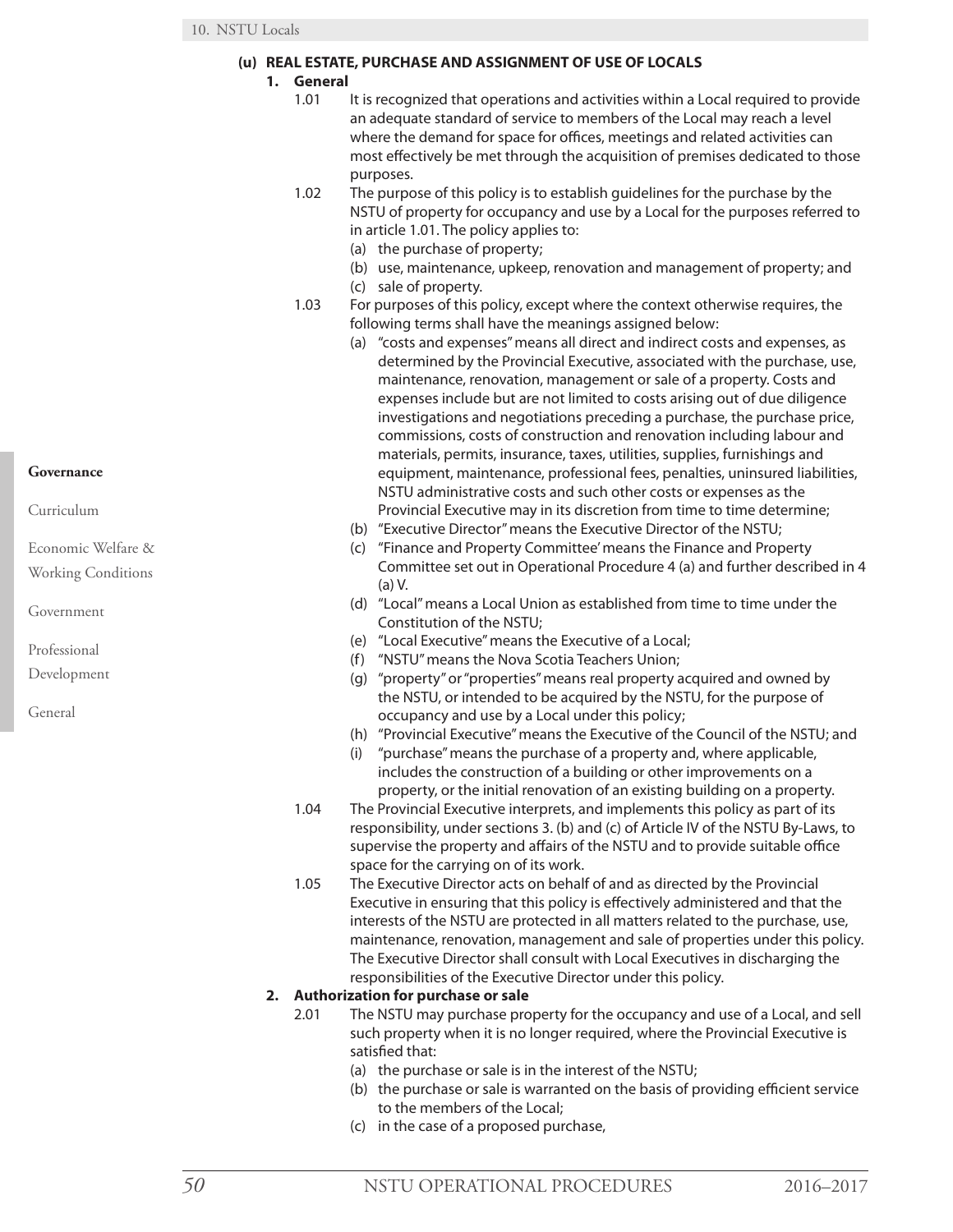- (i) the proposed acquisition of office premises has sufficient support among the members of the Local, having regard to the results of the referendum referred to in article 5.01;
- (ii) the finances of the Local are, and are expected to be, satisfactory, having regard to the anticipated costs and expenses associated with the purchase, maintenance and use of a property; and
- (iii) the specific property proposed to be purchased is suitable for the purposes of the NSTU and the Local.
- (d) the proposed terms and conditions for the purchase or sale are reasonable; and
- (e) the purchase or sale is consistent with the terms and intention of this policy, and the Provincial Executive decides to approve of the purchase or sale of the property.
- 2.02 Every transaction relating to the purchase or sale of a property, including but not limited to agreements of purchase and sale and agreements related to development or renovation of a property (e.g. construction contracts), shall have the prior authorization of the Provincial Executive and all associated documents shall be executed on behalf of the NSTU only by those officials of the NSTU having authority to sign documents on its behalf.
- 2.03 The Provincial Executive may, acting within this policy, impose such terms, restrictions, or requirements or give or withhold such approvals or authorizations as it determines are necessary or desirable in giving effect to the terms and intention of this policy.
- 2.04 Where the approval and authorization of the Provincial Executive referred to in articles 2.01 and 2.02 are given, the Executive Director shall be responsible, acting consistently with article 1.05, to manage and oversee all aspects of the proposed purchase or sale of a property as in his or her judgment is necessary to implement the decision of the Provincial Executive and to protect the interests of the NSTU. Matters for which the Executive Director is responsible include but are not limited to:
	- (a) negotiation of the purchase or sale;
	- (b) due diligence investigations;
	- (c) engagement and instruction of required professional advisors; and
	- (d) engagement and supervision of a contractor(s) to carry out approved improvements or renovations. Items (b), (c) and (d) shall be carried out by local suppliers where possible.
- 2.05 Where, as a result of investigations or negotiations or other steps taken under article 2.04, the Executive Director concludes that the purchase or sale of a property should not proceed, or that further direction is required, the Executive Director may suspend or discontinue the purchase or sale process and, except in circumstances covered by article 3.03(3), refer the matter to the Provincial Executive for final decision.

# **3. Financial matters**

- 3.01 All costs and expenses relating to a property are for the account of the Local to which occupancy and use of the property is intended to be assigned, is assigned, or has been assigned, as the case may be. Costs and expenses shall be paid out of the funds of the Local in the manner provided by this policy.
- 3.02 The Provincial Executive has, where necessary, conclusive authority to identify, and determine the amounts of, costs and expenses for all purposes of this policy.
- 3.03 (1) Without limiting the generality of article 2.01, and in particular clause (c) (ii) of that article, the Provincial Executive shall not approve the purchase of a property under this policy unless it is satisfied that the Local has a sound financial plan to pay the estimated purchase price in full, together with all estimated costs of development or renovation if applicable, and all other costs and expenses associated with the purchase of a property.
	- (2) Every approval given by the Provincial Executive for the purchase of a property under this policy shall be subject to the condition, among any

#### **Governance**

#### Curriculum

Economic Welfare & Working Conditions

Government

Professional

Development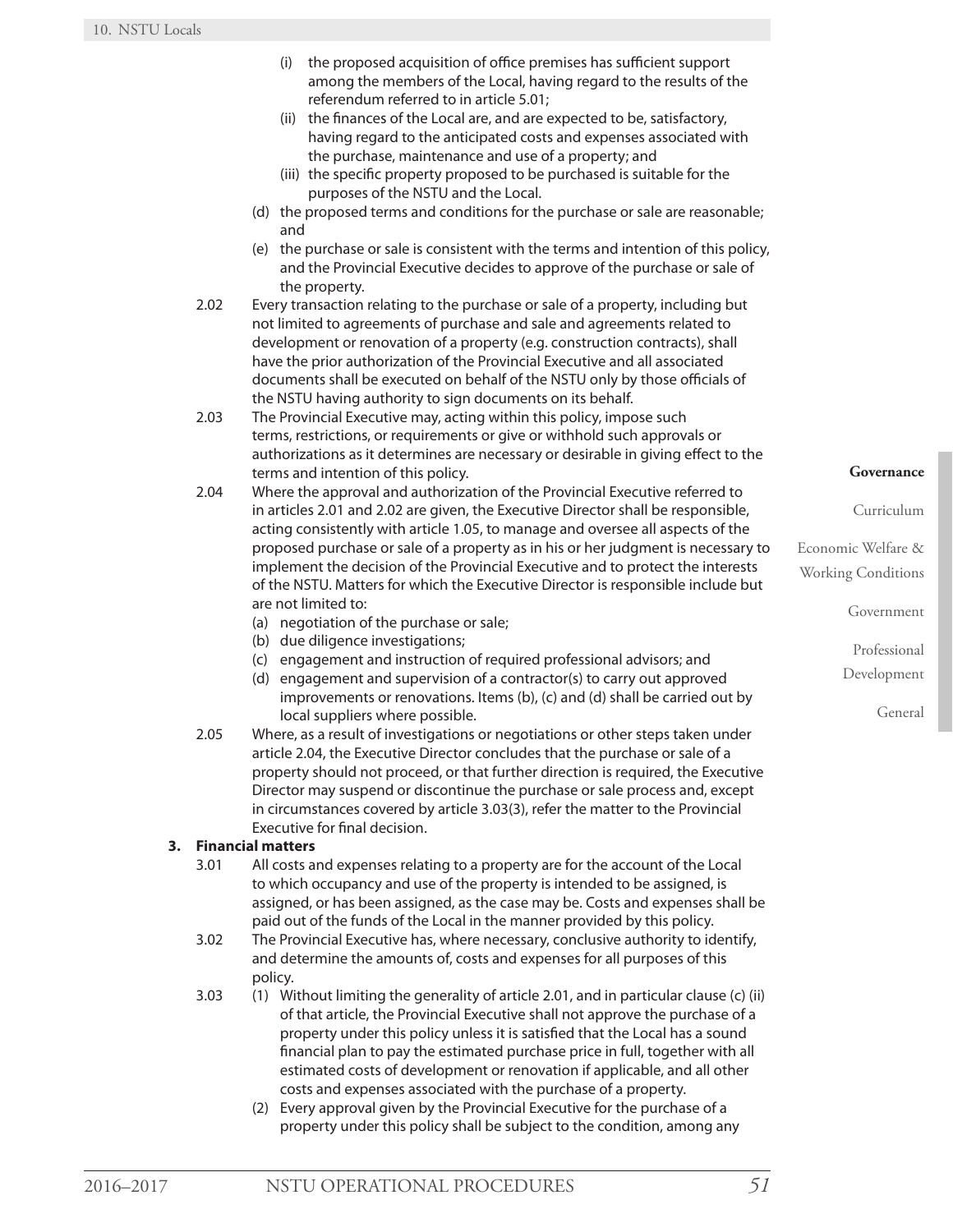others prescribed by the Provincial Executive, that the approval shall not be effective until the Local has first transferred, to the NSTU Local facilities account, funds in an amount determined by the Provincial Executive to be sufficient to meet the costs referred to in article 3.03(1). No expenses or obligations shall be incurred, or other steps taken in connection with an intended purchase, until funds in the required amount have been deposited by the Local in the NSTU Local facilities account.

- (3) Where it becomes apparent in negotiating an intended purchase of a property that the funds transferred under article 3.03(2) will not be sufficient to meet the costs referred to in article 3.03(1), the Executive Director shall advise the Local Executive of that fact, and shall suspend the purchase process until the Local has transferred to the NSTU Local facilities account additional funds sufficient, in the opinion of the Executive Director, to enable those costs to be met. If the Local Executive advises the Executive Director that the required additional funds will not be transferred, or if the additional funds have not been transferred within a reasonable period of time as determined by the Executive Director, the purchase process shall be discontinued by the Executive Director.
- (4) Where the intended purchase of a property is discontinued by the Provincial Executive or the Executive Director, or the purchase is for any other reason not completed, the funds referred to in 3.03(2) shall be returned to the Local, less all costs and expenses incurred by the NSTU in connection with the intended purchase.
- 3.04 Costs and expenses shall be paid as follows:
	- (a) costs and expenses associated with the purchase of a property shall be paid by the NSTU out of the funds of the Local transferred under article 3.03(2) to the NSTU Local facilities account for that purpose. Where the transferred funds exceed the costs and expenses actually incurred, the difference shall be returned to the Local. Where expenses exceed the transferred funds, the difference shall be deducted from the Local's rebate;
	- (b) costs and expenses other than those paid under (a) may be paid by the NSTU or the Local. In the event that these costs and expenses are paid by the NSTU, the NSTU shall be reimbursed by the Local for such costs and expenses. Reimbursement shall be made by way of deductions, from each of the semi-annual payments to the Local on account of rebates of membership fees, of amounts sufficient to cover all costs and expenses incurred by the NSTU as of the date of the rebate payment.
- 3.05 The payment and reimbursement of all costs and expenses shall be under the administrative supervision and authorization of the Executive Director.

### **4. Maintenance and use**

- 4.01 The Executive Director has supervision of all matters relating to the use, maintenance, upkeep, renovation, and management of properties, including the establishment and implementation of such practices and procedures as are in the judgment of the Executive Director required to protect the interests of the NSTU.
- 4.02 Occupancy and use of a property shall be assigned to the Local, following purchase, effective on a date determined by the Executive Director.
- 4.03 In taking up occupancy and use of a property, Locals accept the terms and conditions prescribed by or under this policy relating to occupation and use of the property.
- 4.04 Occupancy and use of a property by a Local shall continue until otherwise determined by the Provincial Executive acting under article 5.06 or article 5.07.
- 4.05 Properties shall be used by Locals in accordance with terms and conditions of use prescribed from time to time by the Provincial Executive, which terms and conditions shall include but not be limited to the following:
	- (a) properties shall be used for carrying on the business and affairs of the NSTU as may be determined from time to time by the Provincial Executive;

### **Governance**

Curriculum

Economic Welfare &

Working Conditions

Government

Professional

Development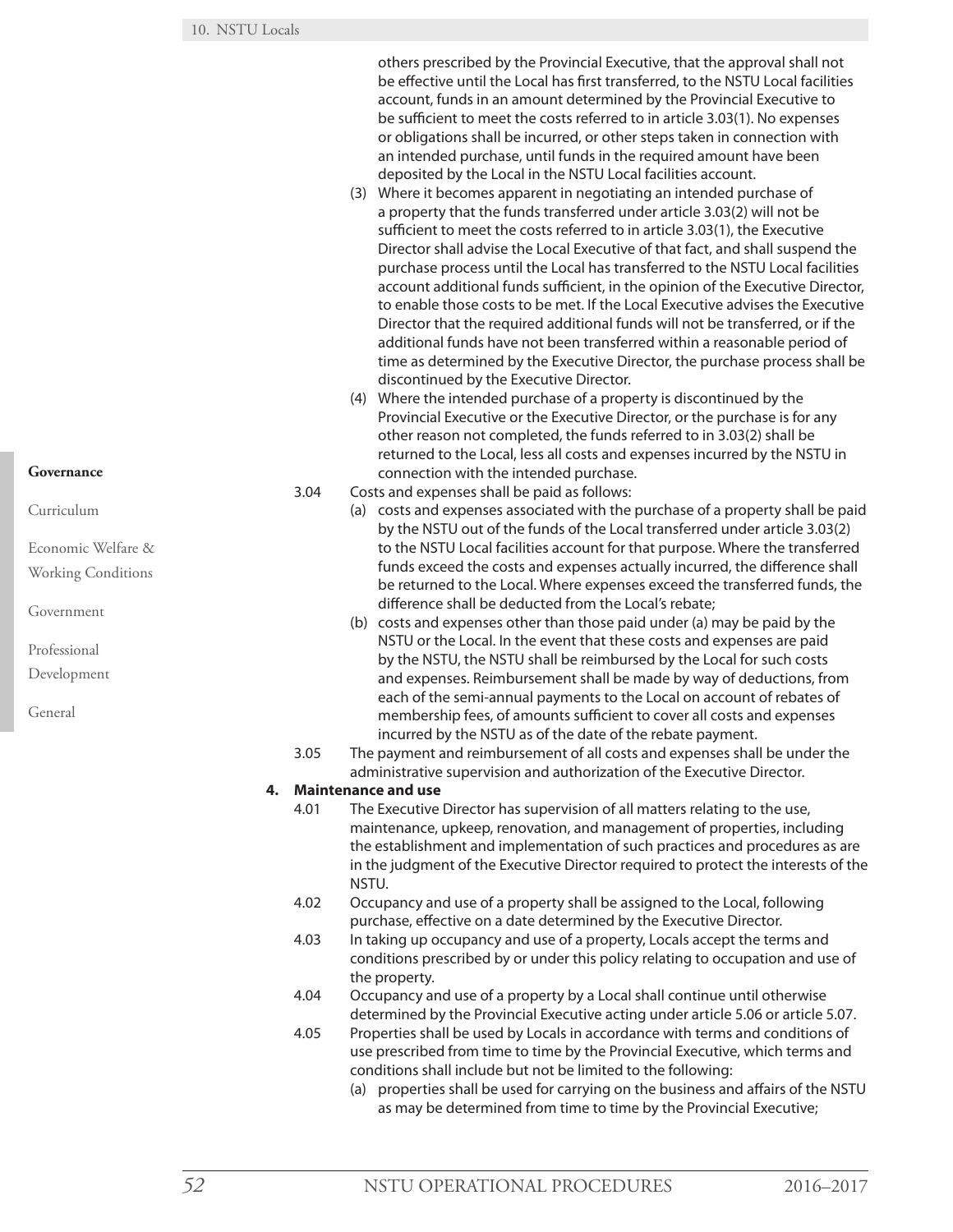- (b) properties shall be used, managed and maintained in accordance with all NSTU policies, practices and procedures in effect from time to time;
- (c) no portion of a property may be devoted to the regular use of any third party;
- (d) no activity for profit shall be carried on within a property;
- (e) no permanent liquor bar or ongoing social use shall be established or conducted on a property;
- (f) no activity shall be carried on a property which is contrary to the interests of the NSTU;
- (g) no renovations or improvements shall be made to a property, in excess of \$5,000.00, except as authorized by the Finance and Property Committee and carried out by the Local Executive as approved by the Executive Director.
- 4.06 All properties shall be furnished and equipped, at the cost of the Locals, through a consultative process between the Executive Director and Local Executives.
- 4.07 The Local Executive of a Local to which the occupancy and use of a property is assigned under this policy shall be accountable to the Provincial Executive for the day to day use of the property in accordance with this policy, and shall liaise with the Executive Director concerning all matters referred to in this Article 4.

# **5. Procedures for initiating purchase or sale process**

# **Purchase**

- 5.01 Where a Local is proposing that the NSTU purchase office premises for the Local as contemplated by this policy, the Local Executive shall cause to be conducted a referendum of the members of the Local as to whether or not the members support the purchase of premises and the use of the funds of the Local for that purpose.
- 5.02 Where, after conducting the referendum referred to 5.01, a Local proposes the establishment of office premises under this policy, and has identified a property or properties for potential purchase, the Local shall by resolution passed at a general meeting request that the Provincial Executive consider the proposal. The request shall include a completed submission in a form that may from time to time be determined by the Provincial Executive. The information and materials to be provided as part of the proposal of the Local shall include but not be limited to:
	- (a) particulars of the need for premises to efficiently serve the members of the Local;
	- (b) the results of the referendum referred to in article 5.01;
	- (c) information respecting the current financial position of, and the financial outlook for, the Local;
	- (d) information respecting the property or properties which the Local has identified for potential purchase, including the estimated costs of purchase;
	- (e) details of the process by which the properties were identified, including searches conducted and reports and advice received from real estate consultants;
	- (f) the estimated annual costs of maintenance, upkeep and use of the property or properties;
	- (g) confirmation by the Local of its awareness of, and adherence to, the terms and conditions of this policy; and
	- (h) any other information requested by the Provincial Executive.
- 5.03 Upon receipt of such a proposal, and complete information of the type required under article 5.02, the Provincial Executive shall consider the proposal, having regard to, among other things, the criteria set out in article 2.01.
- 5.04 Where the Provincial Executive is satisfied that the proposal meets the requirements of this policy, including the criteria set out in article 2.01, and that the proposal is otherwise in the interest of the NSTU, the Provincial Executive may by resolution approve the purchase of a property by the NSTU and associated transactions, in accordance with this policy, and subject to such conditions not inconsistent with this policy as the Provincial Executive determines to impose.

#### **Governance**

Curriculum

Economic Welfare & Working Conditions

Government

Professional

Development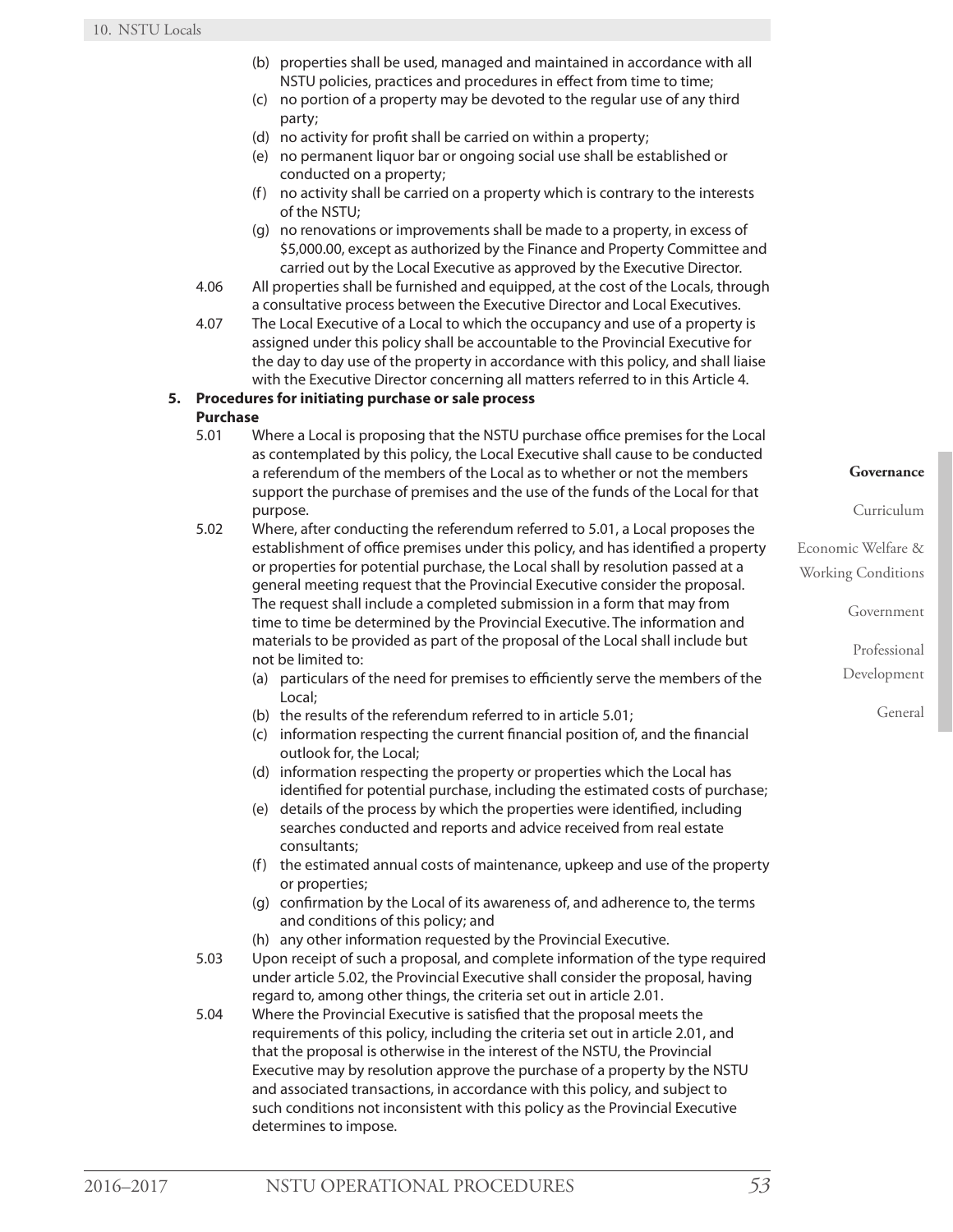# **Sale**

- 5.05 A Local may at any time by resolution passed at a general meeting propose to the Provincial Executive that a property assigned to its occupancy and use be sold. Such a proposal shall include but not be limited to:
	- (a) information as to why the property is considered by the Local no longer to be required or suitable for the purposes of efficiently serving the members of the Local; and
	- (b) any other information requested by the Provincial Executive.
- 5.06 Where under Article 5.05 the Provincial Executive, after consultation with a Local decides that a property be sold, all costs associated with the sale shall be deducted from the sale price and the balance shall be deposited in the Local facilities account. Disbursement of such funds from this account shall be at the direction of the Provincial Executive.
- 5.07 The Provincial Executive, acting on its own initiative, may at any time by resolution determine, after consultation with the affected Local, either or both of the following:
	- (a) that the occupancy and use of a property by the Local shall end temporarily or permanently as of a date determined by the Provincial Executive;
	- (b) that the property shall be sold on terms prescribed by the Provincial Executive.

*Reference: Provincial Executive, February 22, 2001, September 22, 2001; October 2011*

# **(v) REAL ESTATE, LEASING AND ASSIGNMENT OF USE OF LOCALS**

### **1. General**

- 1.01 It is recognized that operations and activities within a Local required to provide an adequate standard of service to members of the Local may reach a level where the demand for space for offices, meetings and related activities can most effectively be met through the leasing of premises dedicated to those purposes.
- 1.02 The purpose of this policy is to establish guidelines for the lease by the NSTU of property to be assigned to the occupancy and use of Locals for the purposes referred to in article 1.01.
- 1.03 For purposes of this policy, except where the context otherwise requires, the following terms shall have the meanings assigned below:
	- (a) "costs and expenses" means all direct and indirect costs and expenses, as determined by the Provincial Executive, associated with the lease or termination of a lease of a property and use of a property by a Local. Costs and expenses include but are not limited to costs arising out of due diligence investigations and negotiations preceding a lease, commissions, rent, common area costs, maintenance and operating costs, landlord administrative fees, leasehold improvement costs, costs of parking, security, permits, insurance, taxes, utilities, supplies, furnishings and equipment, professional fees, penalties, uninsured liabilities, NSTU administrative costs and such other costs and expenses as the Provincial Executive may in its discretion from time to time determine;
	- (b) "Executive Director" means the Executive Director of the NSTU;
	- (c) "Finance & Property Committee" means the Finance and Property Committee set out in Operational Procedure 4. (a) and further described in 4. (a) V.
	- (d) "Local" means a Local Union as established from time to time under the constitution of the NSTU;
	- (e) "Local Executive" means the Executive of a Local;
	- (f) "NSTU" means the Nova Scotia Teachers Union;
	- (g) "property" or "properties" means real property leased, or intended to be leased, by the NSTU for the purpose of occupancy and use by a Local under this policy;
	- (h) "Provincial Executive" means the Executive of the Council of the NSTU; and

### **Governance**

| Curriculum                                      |
|-------------------------------------------------|
| Economic Welfare &<br><b>Working Conditions</b> |
| Government                                      |

Professional

Development

General

*54* NSTU OPERATIONAL PROCEDURES 2016–2017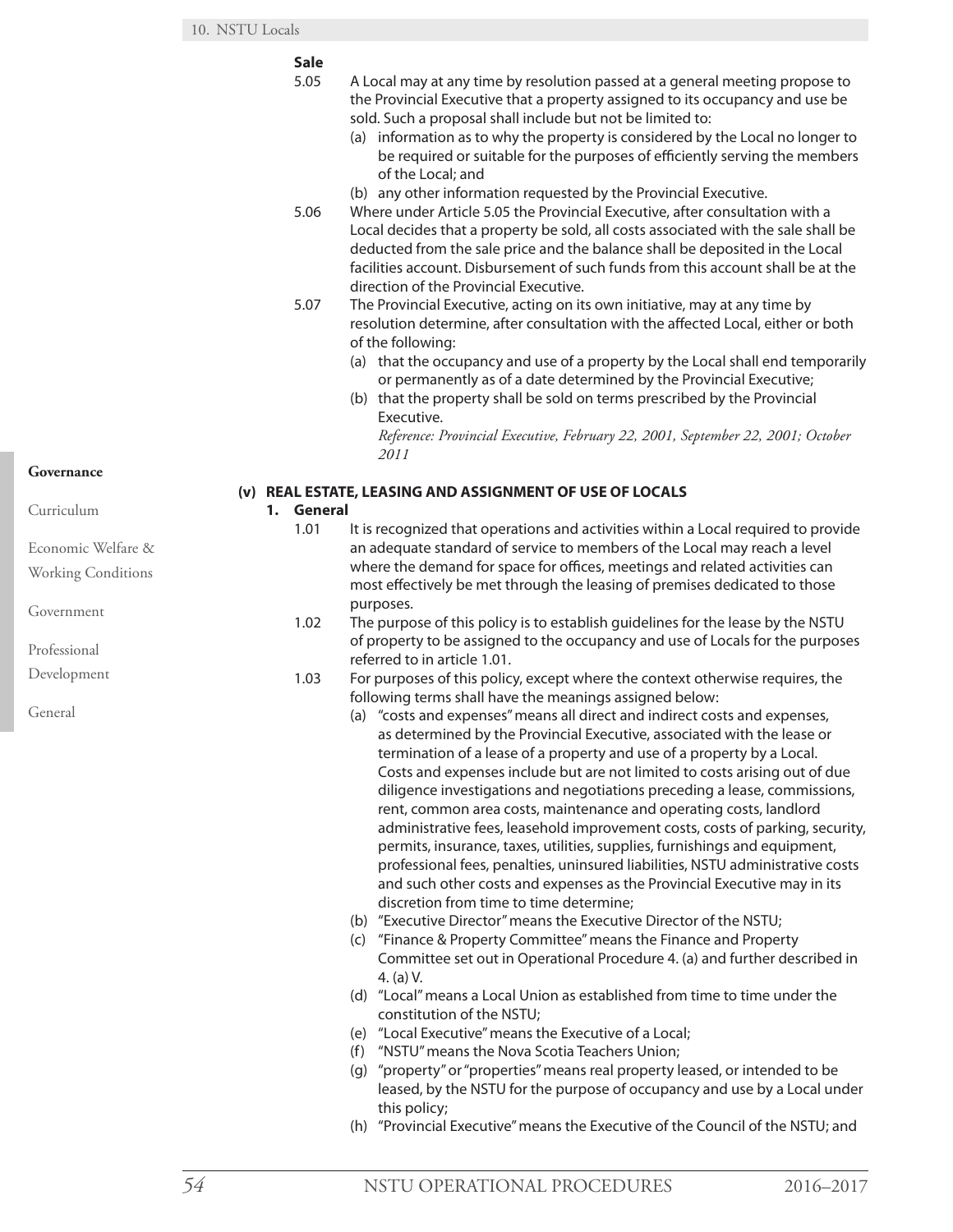- (i) "lease" means the lease of a property, or any renewal thereof, and, where applicable, include the carrying out of initial leasehold improvements.
- 1.04 The Provincial Executive interprets and implements this policy as part of its responsibility, under sections 7(b) and (c) of article IV of the NSTU By-laws, to supervise the property and affairs of the NSTU and to provide suitable office space for the carrying on of its work.
- 1.05 The Executive Director acts on behalf of and as directed by the Provincial Executive in ensuring that this policy is effectively administered and that the interests of the NSTU are protected in all matters related to the lease, occupancy and use of properties under this policy. The Executive Director shall consult with Local Executives in discharging the responsibilities of the Executive Director under this policy.

# **2. Authorization for lease**

- 2.01 The NSTU may lease property for the occupancy and use of a Local, or terminate a lease of such a property when its use is no longer required, where the Provincial Executive is satisfied that:
	- (a) the lease or termination of lease is in the interest of the NSTU;
	- (b) the lease or termination of lease is warranted on the basis of providing efficient service to the members of the Local;
	- (c) in the case of a proposed lease,
		- (i) the finances of the Local are, and are expected to be, satisfactory, having regard to the anticipated costs and expenses associated with the lease; and
		- (ii) the specific property proposed to be leased is suitable for the purposes of the NSTU and the Local.
	- (d) the proposed terms and conditions of the lease or termination of lease are reasonable;
	- (e) the proposed lease or termination of the lease is consistent with this policy, and the Provincial Executive decides to approve of the lease or termination of lease.
- 2.02 Every transaction relating to the lease or termination of a lease of a property, including but not limited to agreements of lease and agreements related to improvements of a leased property, shall have the prior authorization of the Provincial Executive and all associated documents shall be executed on behalf of the NSTU only by those officials of the NSTU having authority to sign documents on its behalf.
- 2.03 The Provincial Executive may, acting within this policy, impose such terms, restrictions, or requirements or give or withhold such approvals or authorizations as it determines are necessary or desirable in giving effect to the terms and intention of this policy.
- 2.04 Where the approval and authorization of the Provincial Executive referred to in articles 2.01 and 2.02 are given, the Executive Director shall be responsible, acting consistently with article 1.05, to manage and oversee all aspects of the proposed lease or termination of lease as in his or her judgment is necessary to implement the decision of the Provincial Executive and to protect the interests of the NSTU. Matters for which the Executive Director is responsible include but are not limited to:
	- (a) negotiation of the lease or termination of lease;
	- (b) due diligence investigations;
	- (c) engagement and instruction of required professional advisors; and
	- (d) supervision of leasehold improvements.
- Items (b), (c) and (d) shall be carried out by local suppliers where possible. 2.05 Where, as a result of investigations or negotiations or other steps taken under article 2.04, the Executive Director concludes that a property should not be leased or that a lease should not be terminated, or that further direction is required, the Executive Director may suspend or discontinue the lease or termination process and refer the matter to the Provincial Executive for final decision.

#### **Governance**

Curriculum

Economic Welfare & Working Conditions

Government

Professional Development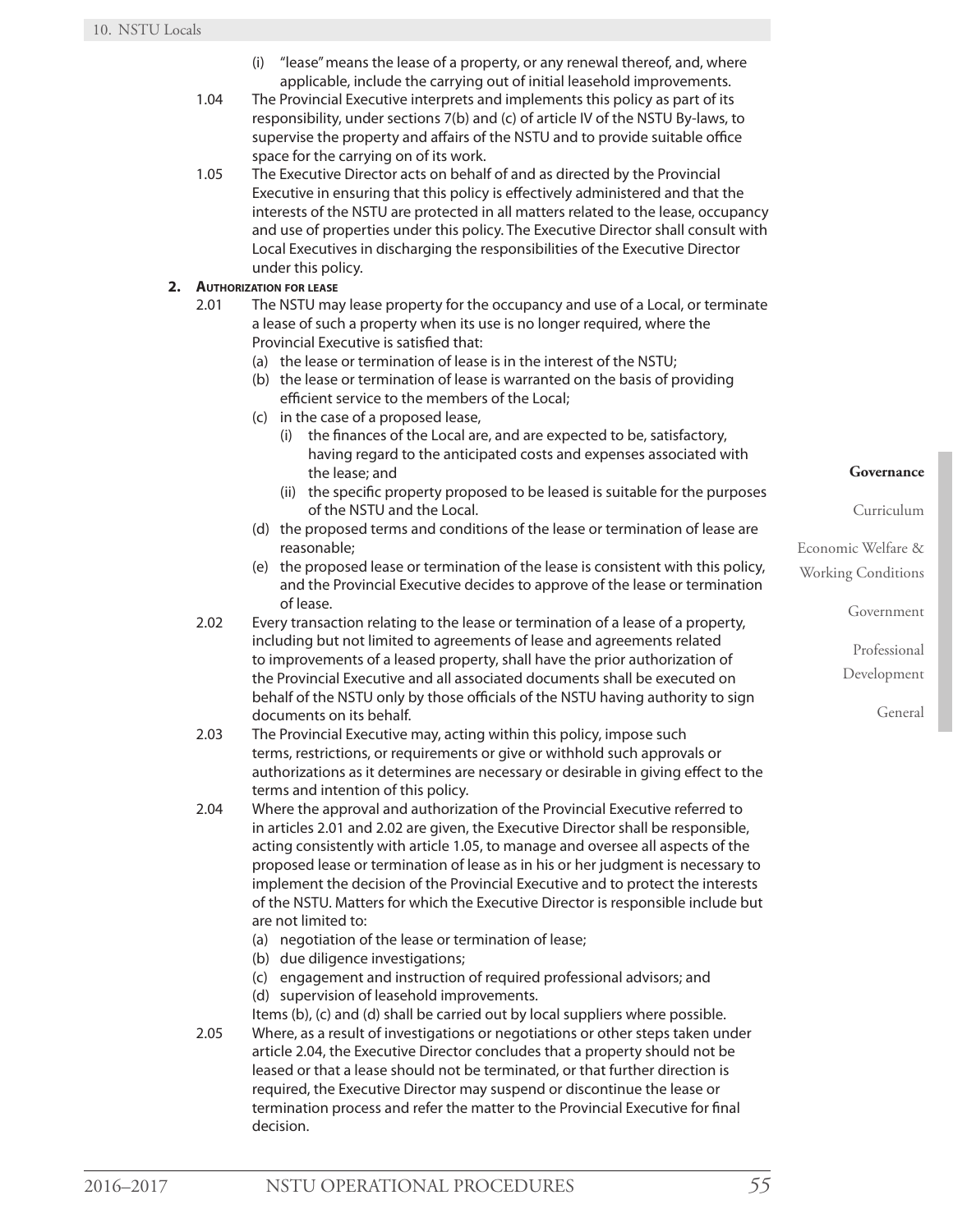# **3. Financial matters**

- 3.01 All costs and expenses relating to a property, including but not limited to, the lease or termination of a lease respecting the property, are for the account of the Local to which occupancy and use of the property is intended to be assigned, is assigned, or has been assigned, as the case may be. Costs and expenses shall be paid out of the funds of the Local in the manner provided by this policy.
- 3.02 The Provincial Executive has conclusive authority, where necessary, to identify and determine the amounts of, costs and expenses for all purposes of this policy.
- 3.03 Where and for so long as the Executive Director consents, the payment of costs and expenses shall be made directly by the relevant Local. In the absence of such consent, payment of costs and expenses shall be made by the NSTU and the NSTU shall be reimbursed by the Local for such costs and expenses. Reimbursement shall be made by way of deductions, from each of the semiannual payments to the Local on account of rebates of membership fees, of amounts sufficient to cover all costs and expenses incurred by the NSTU as of the date of each rebate payment.
- 3.04 The payment and reimbursement of all costs and expenses shall be under the administrative supervision and authorization of the Executive Director.

# **4. Maintenance and use**

- 4.01 The Executive Director has supervision of all matters which are the responsibility of the tenant under a lease, including, as applicable, matters relating to the use, maintenance, upkeep, renovation, and management of properties. The Executive Director may establish and implement such practices and procedures relating to these matters as are in the judgment of the Executive Director required to protect the interests of the NSTU.
- 4.02 Occupancy and use of a property shall be assigned to the Local, following conclusion of a lease, effective on a date determined by the Executive Director.
- 4.03 In taking up occupancy and use of a property, Locals accept the terms and conditions of use prescribed by or under this policy relating to occupation and use of property.
- 4.04 Occupancy and use of a property by a Local shall continue until otherwise determined by the Provincial Executive acting under article 5.05 or article 5.06.
- 4.05 Properties leased by the NSTU shall be used by Locals in accordance with the lease, and in accordance with such terms and conditions of use as are prescribed from time to time by the Provincial Executive, which shall include but not be limited to the following:
	- (a) leased properties shall be used for carrying on the business and affairs of the NSTU as may be determined from time to time by the Provincial Executive;
	- (b) leased properties shall be used, managed and maintained in accordance with all NSTU policies, practices and procedures in effect from time to time;
	- (c) no portion of a leased property may be devoted to the regular use of any third party;
	- (d) no activity for profit shall be carried on within that portion of the property leased by the NSTU;
	- (e) no permanent liquor bar or ongoing social use shall be established or conducted on a property;
	- (f) no activity shall be carried on, on a property which is contrary to the interests of the NSTU; and
	- (g) no improvements shall be made to a property, in excess of \$5,000.00, except as authorized by the Finance & Property Committee.
- 4.06 All leased properties shall be furnished and equipped at the cost of the affected Local.
- 4.07 The Local Executive of a Local to which the occupancy and use of a property has been leased under this policy shall be accountable to the Provincial Executive for the day to day use of the property in accordance with this policy and shall liaise with the Executive Director concerning all matters referred to in this article 4.

#### **Governance**

Curriculum

| Economic Welfare &<br><b>Working Conditions</b> |
|-------------------------------------------------|
| Government                                      |
| Professional                                    |
| Development                                     |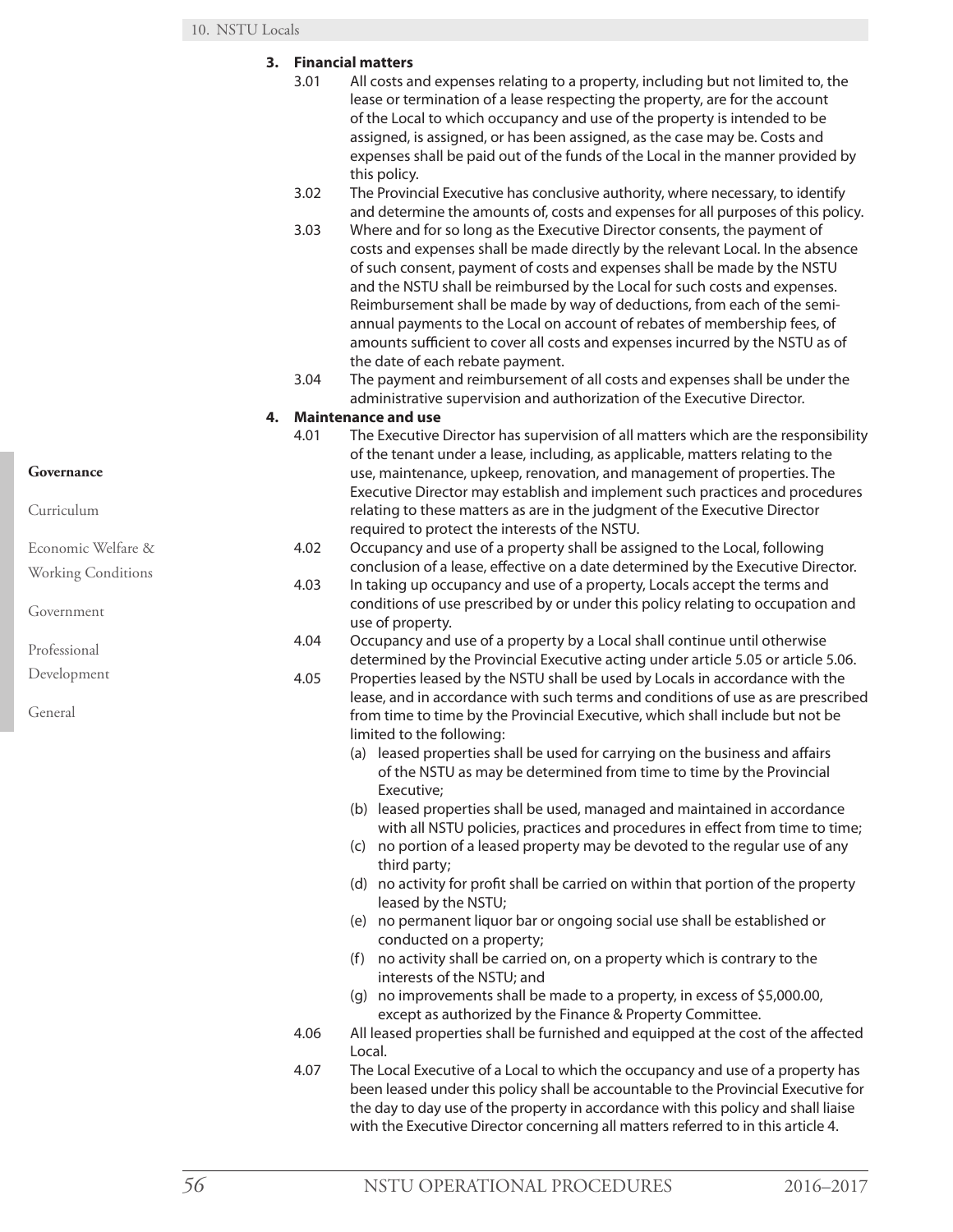### **5. Procedures for initiating lease or termination of lease Lease**

- 5.01 Where a Local proposes the establishment of office premises under this policy, and has identified a property or properties for potential lease, the Local shall by resolution request that the Provincial Executive consider the proposal. The request shall include a completed submission in a form that may from time to time be determined by the Provincial Executive. The information and materials to be provided as part of the proposal of the Local shall include but not be limited to:
	- (a) particulars of the need for premises to serve the members of the Local;
	- (b) information respecting the current financial position of the Local, and the financial outlook for the Local;
	- (c) except where the proposal is for renewal of a lease:
		- (i) information respecting the property or properties which the Local has identified for potential lease, including the estimated rent and associated costs; and
		- (ii) details of the process by which the properties were identified, including searches conducted and reports and advice received from real estate consultants;
	- (d) confirmation of acknowledgement of and adherence to this policy; and
	- (e) any other information requested by the Provincial Executive.
- 5.02 Upon receipt of such a proposal, and complete information of the type required under article 5.01, the Provincial Executive shall consider the proposal, having regard, among other things, to the criteria set out in article 2.01.
- 5.03 Where the Provincial Executive is satisfied that the proposal meets the requirements of this policy, including the criteria set out in article 2.01, and that the proposal is otherwise in the interest of the NSTU, the Provincial Executive may by resolution approve the lease of a property and associated transactions, subject to such conditions not inconsistent with this policy as the Provincial Executive determines to impose.

# **Termination of lease**

- 5.04 A Local may at any time by resolution propose to the Provincial Executive that a lease respecting a property assigned to its occupancy and use be terminated. Such a proposal shall include but not be limited to:
	- (a) information as to why the property is considered by the Local no longer to be required or suitable for the purposes of efficiently serving the members of the Local; and

(b) any other information requested by the Provincial Executive.

- 5.05 Where under article 5.04 it is proposed by a Local that a lease respecting a property be terminated, the Provincial Executive shall decide whether the lease shall be terminated and, if so, the terms and conditions for termination of the lease and occupancy and use of the property by the Local.
- 5.06 The Provincial Executive, acting on its own initiative, may at any time by resolution determine, after consultation with the affected Local Executive, either or both of the following:
	- (a) that the occupancy and use of a property by the Local shall end temporarily or permanently as of a date determined by the Provincial Executive; and
	- (b) that a lease shall be terminated on terms prescribed by the Provincial Executive.

# **6. Transitional**

6.01 Notwithstanding any other provision hereof, this policy does not apply in respect of a property occupied and used under a lease concluded prior to the date of adoption of this policy, but does apply to the property as of the renewal of any such lease.

*Reference: Provincial Executive, June 8, 2001; October 2011*

**Governance**

Curriculum

Economic Welfare & Working Conditions

Government

Professional

Development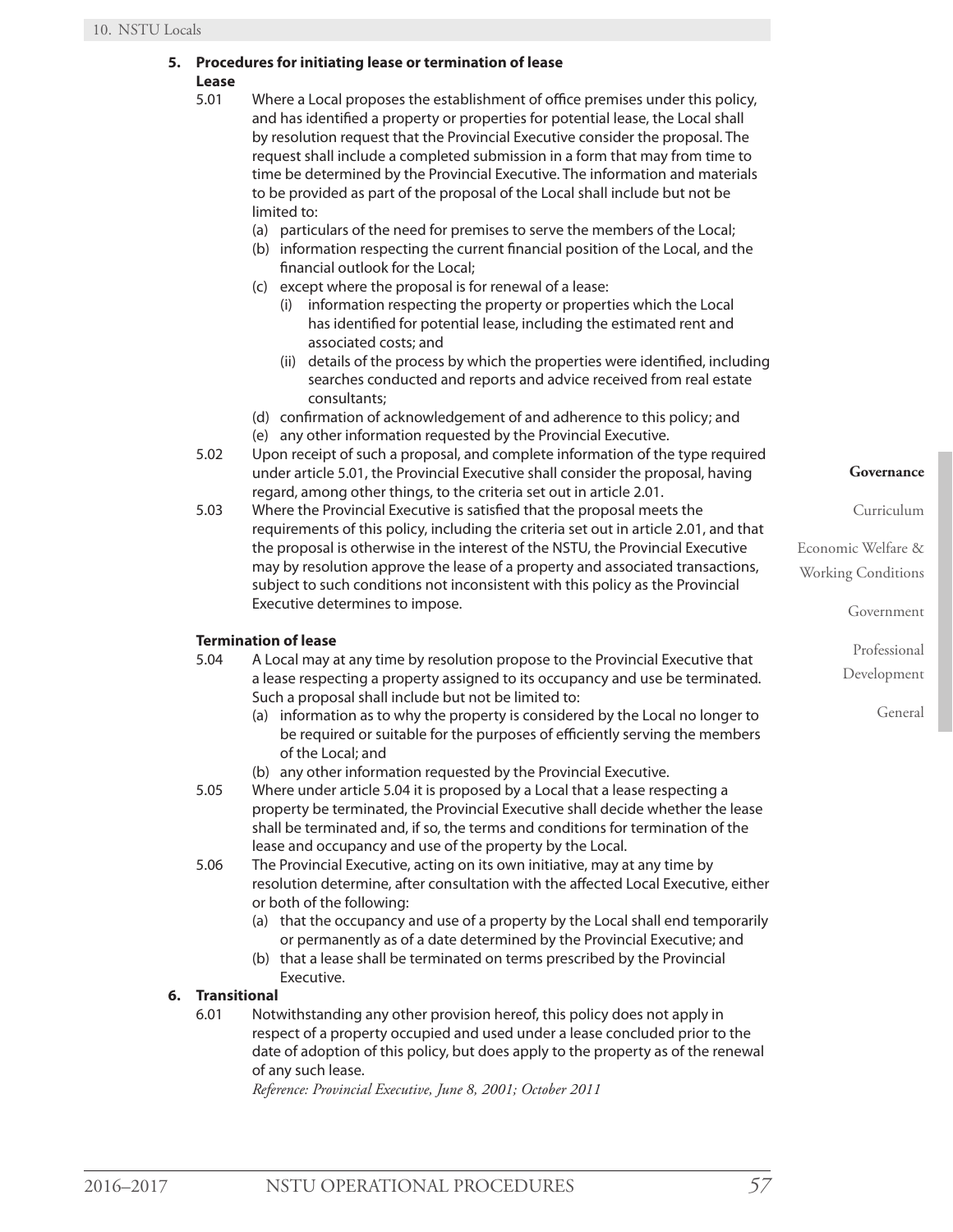# **11. OFFICIAL SPOKESPERSON**

At the discretion of the President, the Executive Director is an official spokesperson for the NSTU. *Reference: March, 1978*

# **12. POLICY PROCEDURES**

# **POLICY**

**(i) Authority**

The NSTU determines policy administration in Standing Orders.

# **(ii) Operational Principles**

- a. NSTU policy is the Union's official position on issues of significant weight to the membership.
- b. NSTU policy is formulated with input from the membership.
- c. NSTU policy is determined as a result of an Annual Council resolution.
- d. NSTU policy is stated in clear and concise language.
- e. NSTU policy is recorded as a resolution in the official minutes of Annual Council.
- f. NSTU policy is published and updated as necessary.
- g. NSTU policy is supplemented with position papers where appropriate.
- h. NSTU policy is reviewed in a six-year cycle.

### **Governance**

Curriculum

Economic Welfare &

Working Conditions

Government

Professional

Development

General

### **(iii) Development**

# **a. Step One Identification**

Using one or more of the following:

- i. resolutions to Council
- ii. focus groups
- iii. surveys
- iv. public forums

# **b. Step Two Data Collection**

Using one or more of the following:

- i. literature research by staff/Standing Committee, ad hoc committee
- ii. Local workshops
- iii. Professional Association workshops
- iv. questionnaires

# **c. Step Three Confirmation**

By resolution to Annual Council

# **(iv) Parameters**

# **a. Definition**

NSTU policy is a statement reflecting a goal, value or belief of the Union used to guide decisions of the organization.

**b. Role**

An NSTU policy statement communicates the Union's position on an issue. An NSTU policy statement provides the context for decision-making and action on an issue.

**c. Review**

The review procedure will be conducted with the Provincial Executive in the fall of each year under the coordination of the Resolutions Committee Chair (or designate) and the staff liaison.

*Reference: January, 2002*

# **(v) Review Procedures**

# **a. Step One:**

Policy is forwarded to the appropriate NSTU Committee for analysis and recommendation.

**b. Step Two:**

The NSTU Resolutions Committee compiles step one results and provides the Provincial Executive with a set of recommendations concerning policies under review.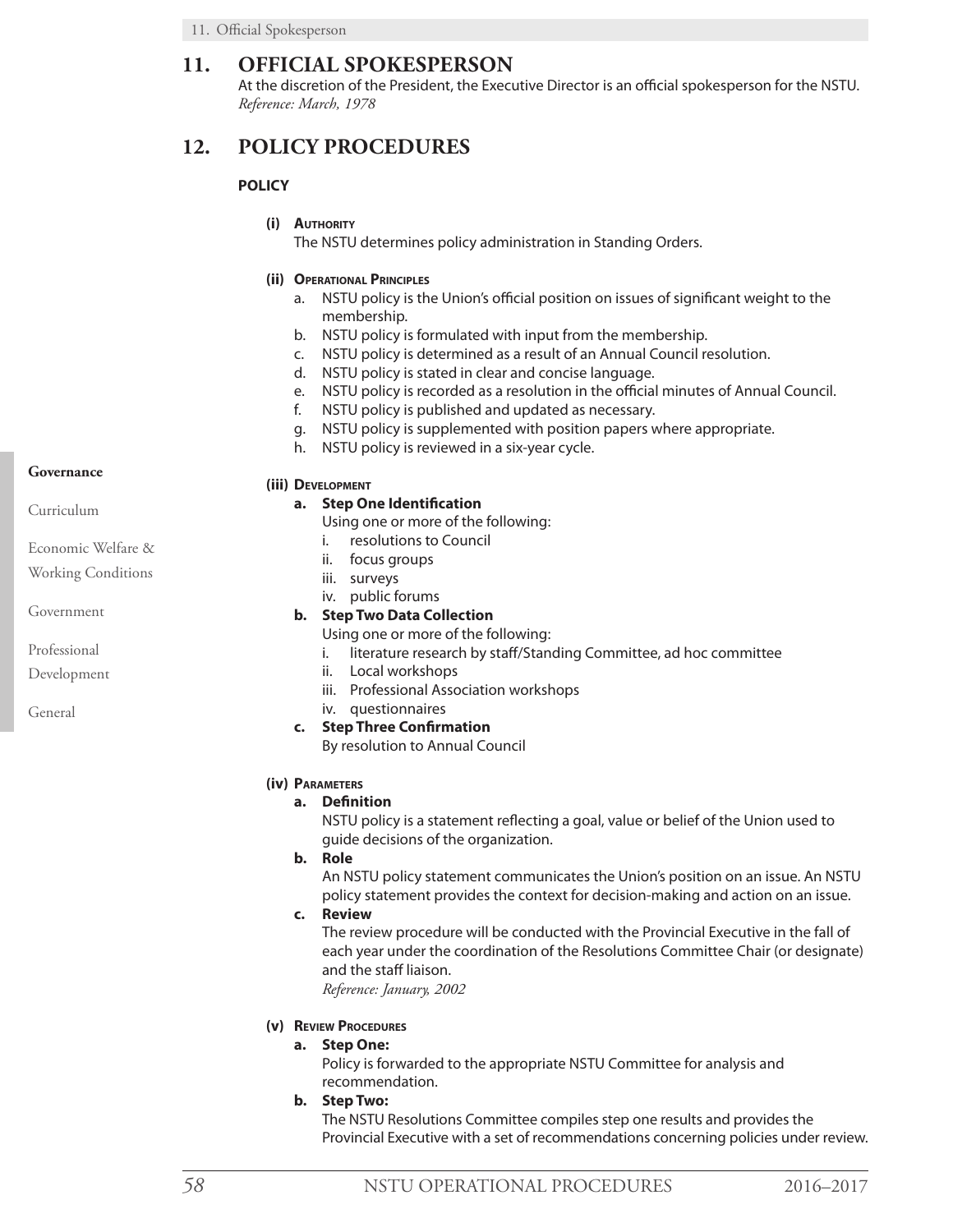# **c. Step Three:**

The Provincial Executive adopts resolutions to Annual Council regarding policies under review recommended for amendment or to be rescinded. Reaffirmed policy shall be so noted in the Guidebook along with the Provincial Executive meeting date on which the reaffirmation took place.

# **d. Step Four:**

When existing policy or action resolutions are amended, new words be in bold and deleted language be crossed out.

*Reference: June 5, 2004; April 30, 2009, June 2011*

# **(vi) Classification and the Cycle of Review**

- 2017 Curriculum
- 2018 Economic Welfare and Working Conditions
- 2019 Government
- 2020 Professional Development
- 2021 General
- 2022 NSTU Governance

# **(vii)Documentation, Circulation and Communication**

- a. NSTU policies shall be compiled in a single document of statements. Policy statements will generally not exceed 100 words.
- b. A cross-referencing system shall be included in NSTU Guidebook.
- c. NSTU Policy and Position Papers will be posted on the website.
- d. Policy will be communicated using one or more of the following:
	- i. Information Sessions
	- ii. Column in The Teacher
	- *Reference: Provincial Executive, October, 1997, September 2013*

# **13. PRESIDENT'S BENEFITS**

The President has a right to the following benefits:

- (a) All benefits under the Teachers' Provincial Agreement between the NSTU and the Minister of Education;
- (b) All benefits within the Agreement of the President's Local of the NSTU and the regional school board;
- (c) The President shall receive a benefit of \$2,280. per annum.
- (d) The President is paid his/her salary on the basis of 1.60 of the maximum salary for TC 8 on the current scale.
- (e) With respect to entertaining done by the President, claims covering the costs of such entertainment shall be submitted by the President when he/she feels that such expense has been incurred on behalf of the NSTU.
- (f) On taking office, a lump sum allowance shall be given to the President equivalent to the cost of moving from his/her normal place of residence to Halifax and return.
- (g) The Provincial President shall be paid a monthly allowance of \$2,000. upon moving to the Halifax Regional Municipality, providing he or she maintains his/her principal residence upon taking office. If the President's principal residence should change during his or her term of office, he or she must advise the Union immediately.
- (h) While travelling with the President on NSTU business, the following President's spousal expenses shall be authorized for payment: meal and accommodation expenses while travelling within the province of Nova Scotia. Appropriate receipts must accompany the submission of President's spousal expense forms, where possible. The total allowable President's spousal expenses for any one fiscal year shall not exceed \$500. *Reference: Provincial Executive, 1975; 1985; 2000; February2002; March 25, 26, 2004; February 24, 2005; October 2012*

**Governance**

Curriculum

Government

Professional Development

General

Economic Welfare & Working Conditions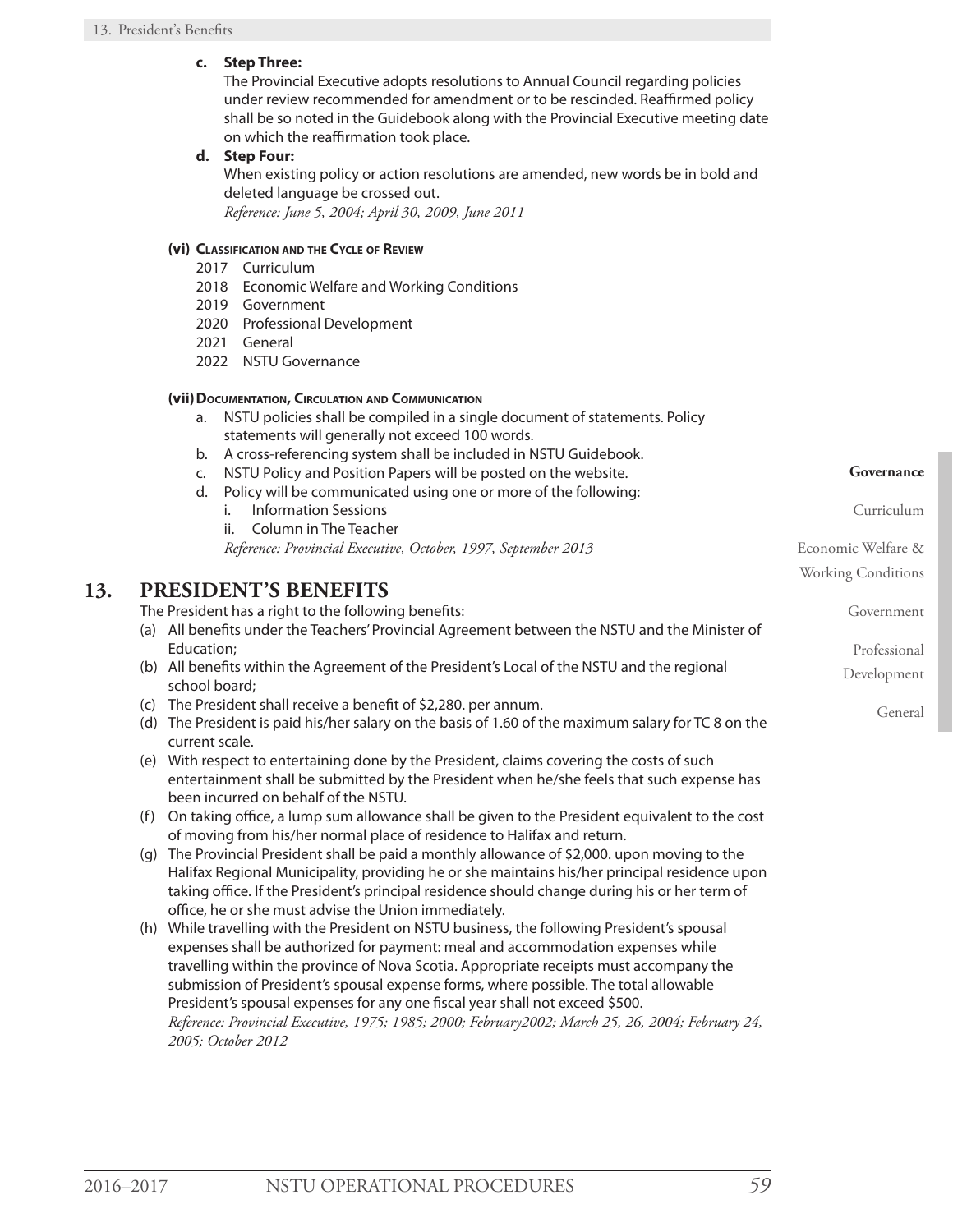# **14. PROFESSIONAL ASSOCIATIONS**

# **(a) GOVERNANCE**

(i) The model Constitution and model Operational Procedures for NSTU Professional Associations shall be adopted by all NSTU Professional Associations with ratification by the Provincial Executive.

# **(b) FORMATION/DISSOLUTION**

(i) Formation of a Professional Association may occur under the following guidelines:

### **a. Step One**

- i. At least 100 NSTU members who are potential members of the association shall submit a petition to the Coordination Committee, requesting establishment of the association.
- ii. With the petition, the applicants include a rationale explaining why their professional needs cannot be met through existing associations.
- iii. Existing Professional Associations are then requested to make provision to reflect the varied needs of the petitioning group.
- iv. The Coordination Committee shall forward a recommendation to the Provincial Executive.

# **b. Step Two**

- i. NSTU Staff meets with Organizing Committee representatives to prepare a Constitution and Operational Procedures for the new Professional Association consistent with the NSTU model constitution and operational procedures.
- ii. The Organizing Committee serves as the Nominating Committee to compile a slate of officers for the new Professional Association.
- iii. Two members of the Organizing Committee are identified as signing officers for the association's account.

# **c. Step Three**

- i. NSTU Staff serves as Chairperson of the Founding Meeting of the new Professional Association for the following agenda items:
	- A. Provincial Executive motion to establish Professional Association
	- B. Mandate of Professional Association
	- C. Adoption of Constitution and Operational Procedures
	- D. Election of Officers
- ii. The President of the new Professional Association assumes the Chair and conducts the remainder of the meeting's agenda.
- iii. The Provincial Executive considers a motion to ratify the new Professional Association's Constitution at its next scheduled meeting.
- iv. Copies of the Professional Association's Constitution and Operational Procedures are filed with the NSTU.
- (ii) Dissolution of a Professional Association shall occur under any of the following conditions:
	- a. If the annual membership of the association should drop below 50 active NSTU members for two successive years and if the paid conference attendance should drop below 50 active NSTU members for two successive years.
	- b. If a Professional Association does not hold an annual conference or its equivalent on Professional Development Day for two successive years.
	- c. If any of the conditions for grant disbursement are not met over one year, the second year shall be considered the probationary year. The Coordination Committee will make contact with the President of the Professional Association regarding probationary status and that non-compliance will result in dissolution.
	- d. The Coordination Committee will review the recommendations to ensure that procedures for dissolution have been respected. The Coordination Committee will then forward the recommendation to the Provincial Executive.
	- e. The final decision as to dissolution rests with the Provincial Executive. *Reference: April 1, 2006*

# **Governance**

Curriculum

Economic Welfare &

Working Conditions

Government

Professional

Development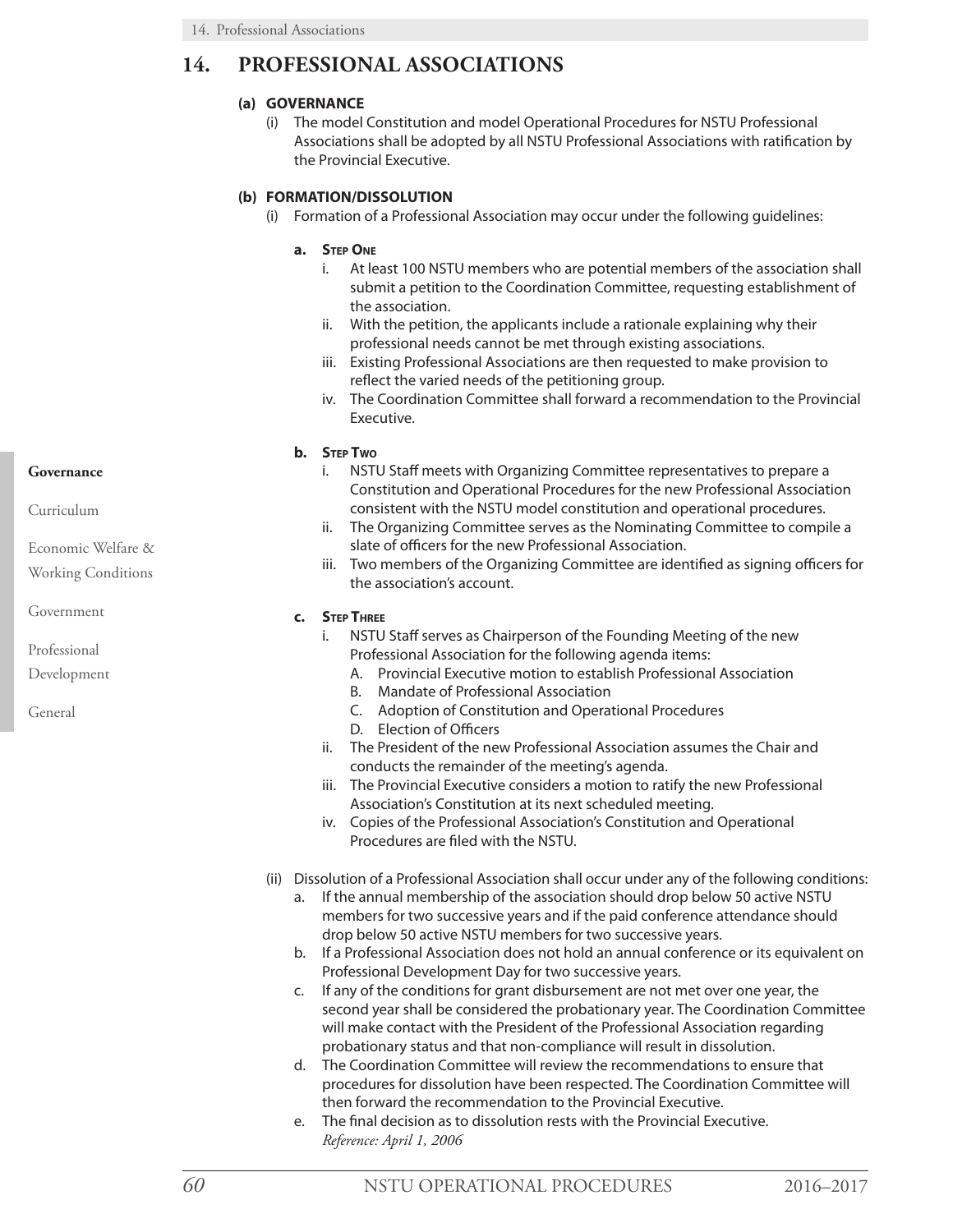# **(c) FINANCES**

- (i) NSTU Professional Associations set membership fees annually. Each Professional Association of the Nova Scotia Teachers Union shall submit annually to the Finance & Property Committee of the Union, an internally reviewed statement of its financial record for the past year, and shall be requested to submit a budget for the ensuing year. Professional Associations are encouraged to establish expense policies that would ensure that no member is out-of-pocket for work done on behalf of the Association. The guidelines set out in the Professional Association Treasurers Guide must be followed.
- (ii) Professional Associations may qualify for their executive meeting expenses to be paid for if, at the end of their previous fiscal year, their financial net assets are less than \$13,350. Meeting expenses will be paid for three (3) executive meetings for a maximum of eight (8) executive members. NSTU expense guidelines will be followed for reimbursement. Any expenses that appear unreasonable will be subject to the approval of the Finance and Property Committee.
- (iii) Professional Associations whose Financial Net Assets are less than \$13,350. in the previous year shall have costs for three executive meetings paid for by the NSTU. Any Professional Association experiencing undue financial hardship due to the implementation of this operational procedure may apply to the NSTU Provincial Executive for consideration of additional funding to deal with cost over-runs. *April 2012*
- (iv) There shall be no purchases of capital equipment over \$1,000. without prior approval of the NSTU Finance & Property Committee. *June 2014*
- (v) Professional Associations may provide gifts to presenters, special guests and conference organizers. Limited random draws of names of conference delegates for prizes of a modest value may take place. Alternatively, a draw for a single item of a value not to exceed \$200.00 shall be allowed. Professional Associations shall not purchase gifts, prizes or door prizes for each delegate or attendee. This restriction does not apply to gifts that have been donated to the Professional Association by an unrelated party.
- (vi) Should a Professional Association receive a request for financial assistance from a recognized national or international education organization, they must follow the guidelines outlined in Operational Procedure 9. (b) Conference Guidelines (v) Financial Assistance – National and International Conferences. *Reference: October, 2012; June 2014; January 2016*

# **(d) COMMUNICATIONS**

- (i) Upon request, NSTU Professional Association Presidents shall have a designated NSTU web account mailing list.
- (ii) Members of NSTU Professional Associations are expected to communicate via NSTU webmail.

# **(e) PROVINCIAL PROFESSIONAL DEVELOPMENT DAY**

- (i) NSTU Professional Associations are encouraged to include in conference advertising the intended interest level of each workshop: introductory, developmental or research. Programs and resource persons used as part of a Professional Association conference shall not be used 24 hours prior to or after the Professional Association conference unless written permission has been granted by the Professional Association president. Locals may use the resource persons in conjunction with Professional Associations.
- (ii) The Provincial Professional Development Day shall continue to be retained and maintained as an annual Professional Association professional day of the Nova Scotia Teachers Union. Boards shall be encouraged to promote the attendance of their professional staffs at the Annual Conferences.
- (iii) Professional Associations shall distribute receipts of payment and attendance at the conclusion of all Provincial Professional Development Day Conferences.
- (iv) No Professional Association is to partner with a national or other external organization for a multi-day conference over NSTU Annual Conference week. Professional Associations are to only organize a conference for their Association within the parameters of Provincial Professional Development Day. *June 2014; January 2015*

#### **Governance**

Curriculum

Economic Welfare & Working Conditions

Government

Professional

Development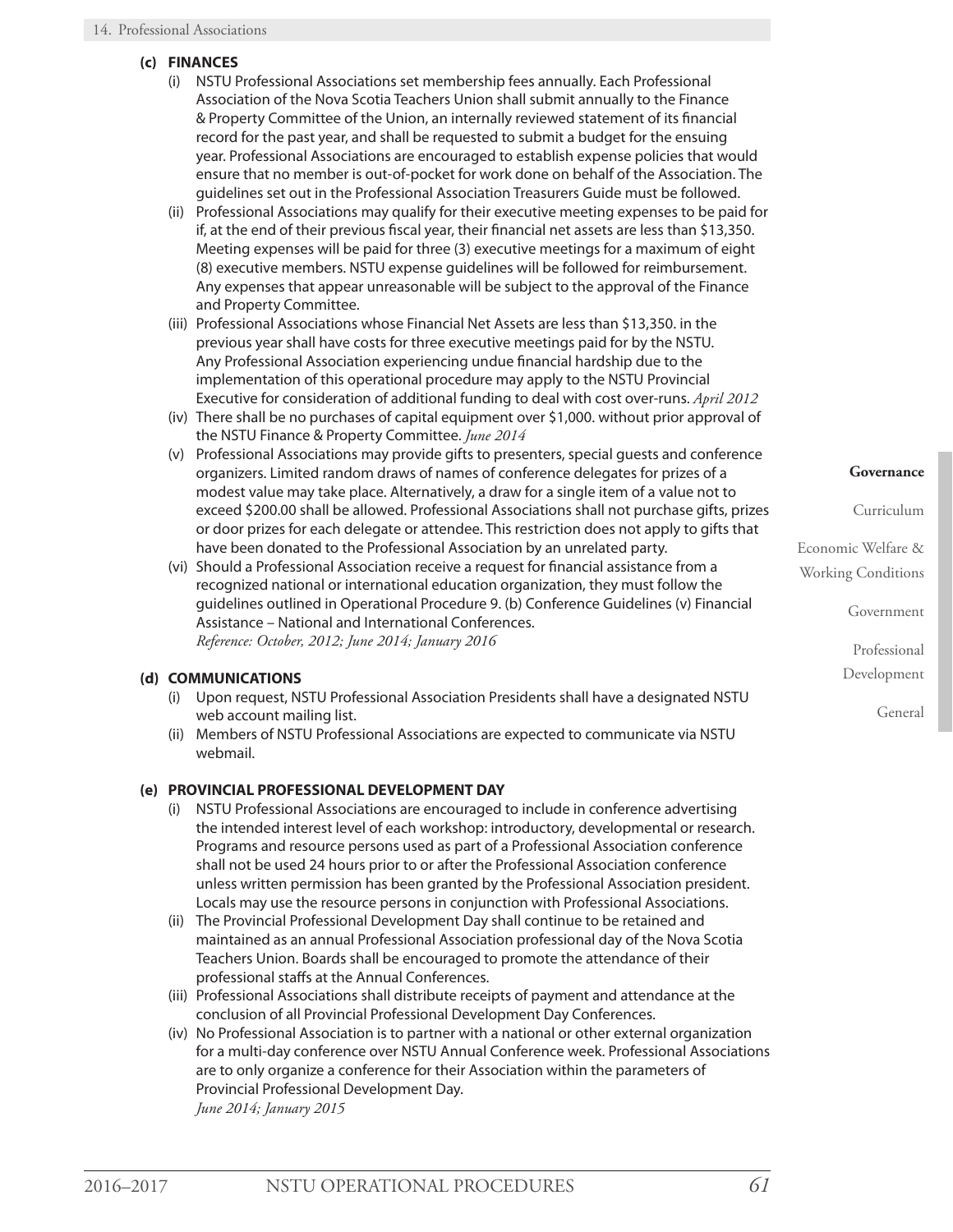- **(f) TRAVEL ACCIDENT**
	- (i) All members of the Executive of the Professional Associations, all members of committees of the Professional Associations, and all conference volunteers who are required to travel to meetings of the Professional Associations shall be included in the NSTU Master Travel Accident Insurance Policy.
	- (ii) Each Professional Association will be billed for the cost of this Travel Accident policy as the cost relates to that Association.
	- (iii) Any Professional Association experiencing undue financial hardship due to the implementation of this operational procedure may apply to the NSTU Provincial Executive for consideration of additional funding to deal with cost over-runs. *Reference: Provincial Executive, June, 1987; April, 1992; 1993; 1994; 1995; 1998; Renamed and amended January 2005; September 2006; March 2008; June 2008, October 2008, February, 2009, April 30, 2009, March 5, 2010; February 2012, June 2014; January 2015*

# **15. PROVINCIAL EXECUTIVE**

# **(a) CODE OF ETHICS**

This Code of Ethics is a guide to members of the Provincial Executive of the Nova Scotia Teachers Union in maintaining the high traditions of their profession and the trust placed in them by the membership of the Union as a whole.

- (i) The Executive member shall be guided in his/her conduct at all times by the Code of Ethics of the teaching profession.
- (ii) The Executive member upon assuming office shall undertake to fulfill the obligations and duties of his/her office to the best of his/her ability.
- (iii) All discussion and decisions taken while in camera or in Closed Session are to be considered confidential.
- (iv) The Executive member shall not make any allegations or statements of a derogatory nature about any individual, individuals, or group of individuals, unless he/she has documented evidence to substantiate his/her claims, or such claims are of a very exceptional and serious nature. Such evidence must have been obtained only through legitimate and legal means, and shall be made available, on request, to all members of the Provincial Executive.
- (v) The Executive member shall consider all decisions of the Executive to be decisions of the Executive as a whole, unless his/her objection is recorded in the minutes of the Executive and is a matter of record.

*Reference: January, 1974*

# **(b) ACCOUNTABILITY**

- (i) Individuals in an elected or appointed leadership role, NSTU employees and others acting on the organization's behalf, have the obligation to avoid conflicts of interest; the perception of conflict of interest; and ensure that their activities and interests do not conflict with their responsibilities to the Nova Scotia Teachers Union.
- (ii) Provincial Executive members are expected to fully attend as well as actively participate in all meetings of the Provincial Executive.
- (iii) Provincial Executive members are responsible to fairly represent Provincial Executive decisions when speaking on issues addressed by the Provincial Executive.

# **(c) OBLIGATIONS**

- (i) Once a decision has been made at the Executive table, an Executive member shall be duty bound to support that decision and to explain it in a reasonable manner. *(June 2014)*
- (ii) Provincial Executive members agree that support can be given to an Executive decision while indicating that the individual recorded a nay vote "It is the decision of the majority of my colleagues and, therefore, I am prepared to support it.
- (iii) Personnel matters, discipline and professional relations cases shall be regarded as confidential. Neither the views expressed in debate nor the vote of individuals on any issue shall be considered public information.

# **Governance**

Curriculum

Economic Welfare &

Working Conditions

Government

Professional

Development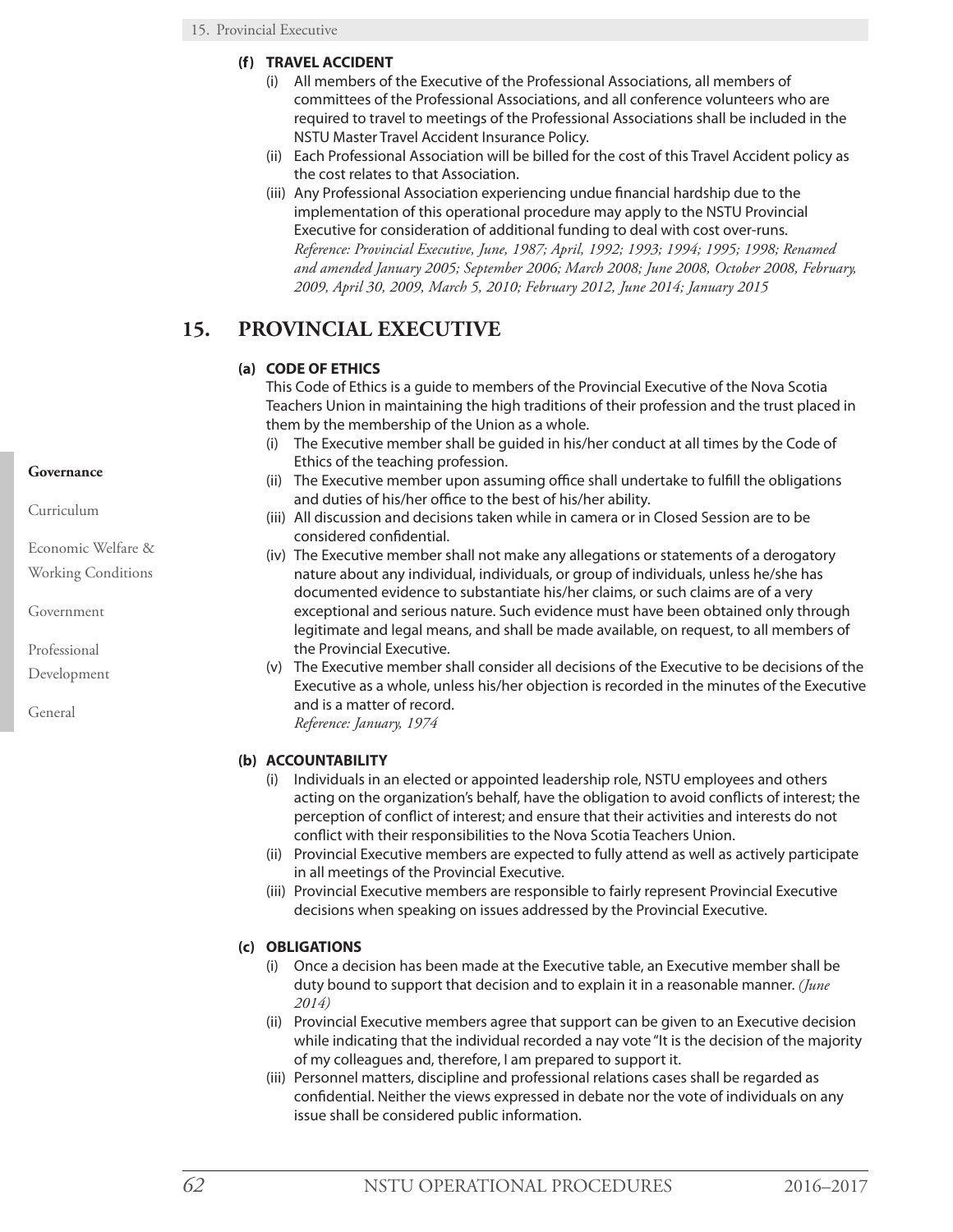- (iv) The Executive member should be a positive liaison and link between the Provincial Executive and the Local, providing effective two-way communication.
- (v) It is essential that the Executive member keep the channels of communication open to develop confidence within the Local/Region regarding the actions of the Provincial Executive and staff. If a difference of opinion should arise between a Local and central office as to a particular course of action taken, the Executive member is in a key position to help resolve any dispute or grievance by contacting and arranging a meeting with the involved parties, and helping to bring about an amicable solution by whatever means are practical.
- (vi) The Provincial Executive shall conduct information sessions across the province as deemed necessary.
- (vii) A Provincial Executive member shall resign from all provincial committees, Professional Associations Committees and Executive; Sheonoroil Board, and Sheonoroil Committees upon election to Provincial Executive office.

*Reference: December, 1975, August, 1998, March, 2007(May 2010 Res. 2010-6) June 2014, September 2015*

# **(d) RESPONSIBILITIES**

- (i) The Provincial Executive member has the responsibility to present provincial NSTU issues to the Local(s).
- (ii) The Provincial Executive member has the responsibility to present regional issues to the Provincial Executive.
- (iii) The Provincial Executive member has the responsibility to attend Local Executive, Local Council, Local General, Regional Representative Council and Provincial Executive meetings.
- (iv) The Provincial Executive member has the responsibility to promote the programs and services of the NSTU.
- (v) The Provincial Executive member has the responsibility to attend the annual Provincial Executive Planning Meeting and may attend the NSTU Leadership Conference. *June 2014*
- (vi) The Provincial Executive member has the responsibility to attend tentative agreement presentations.
- (vii) The Provincial Executive member has the responsibility to attend Annual Council.
- (viii) Provincial Executive members shall be eligible to serve on or chair Standing Committees as appointed by the Provincial Executive.
- (ix) Provincial Executive members shall be eligible to serve on ad hoc Committees, Task Forces and Annual Council Committees as assigned by the Provincial Executive members.
- (x) Provincial Executive members shall serve as members of designated Regional Representative Councils where an RRC exists.
- (xi) Community College Members shall serve as members of the Community College Local Executive.
- (xii) A Community College Member shall chair the Community College Economic Welfare Committee. If a Community College Member is unable to serve, a member designate as appointed by the Provincial Executive shall chair the Community College Economic Welfare Committee.
- (xiii) A Community College Member shall serve as a member of the Community College Negotiating Team. If a Community College Member is unable to serve, a member designate as appointed by the Provincial Executive shall serve as a member of the Community College Negotiating Team.
- (xiv) A Community College Member shall serve as a member of the NSTU Member Services Committee. If a Community College Member is unable to serve, a member designate as appointed by the Provincial Executive shall serve as a member of the NSTU Member Services Committee.
- (xv) The Conseil syndical acadien de la Nouvelle-Écosse Member shall serve as a member of the CSANE Local Executive.
- (xvi) The Conseil syndical acadien de la Nouvelle-Écosse Member shall serve as a member of the CSANE Local's Economic Welfare Committee.
- (xvii) APSEA Members shall serve as members of the APSEA Local Executive.

**Governance**

Curriculum

Economic Welfare & Working Conditions

Government

Professional Development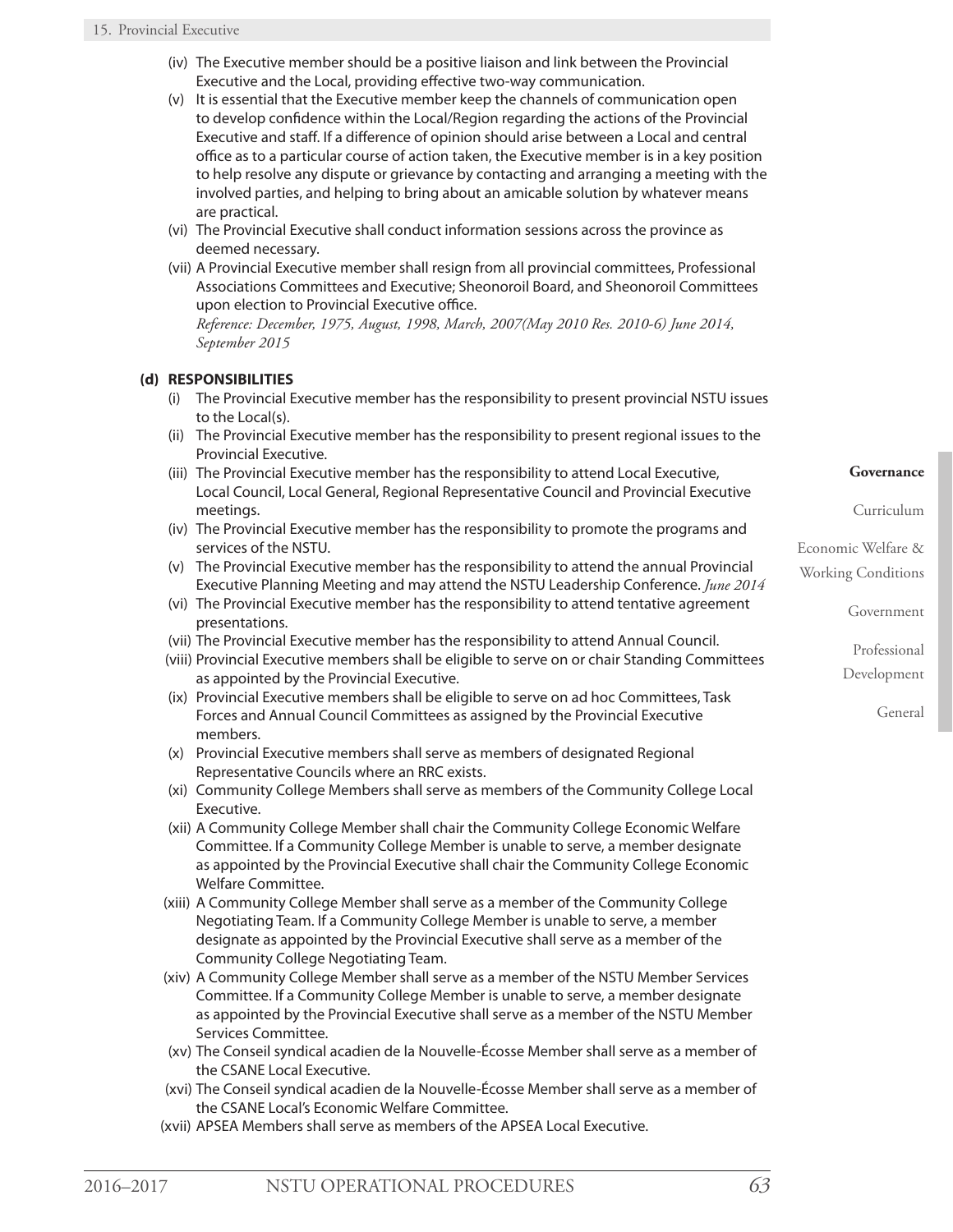- (xviii) The APSEA Member shall serve as a member of the APSEA Local's Economic Welfare Committee.
- (xix) Provincial Executive members shall engage in such duties as assigned by the Provincial Executive.

*Reference: March 2007; January 2008; June 2014; September 2015*

# **(e) TABLE OFFICERS' RESPONSIBILITIES**

- (i) Provide recommendations to the Provincial Executive on matters that arise between Provincial Executive meetings.
- (ii) Facilitate the business of the NSTU.
- (iii) Review agendas for Provincial Executive meetings.
- (iv) Recommend items for closed sessions for Provincial Executive meetings.
- (v) Prepare recommendations for a schedule of Provincial Executive meetings.
- (vi) Approve benevolent fund requests.
- (vii) Process general funding requests and make recommendations to the Provincial Executive.
- (viii) Prepare Provincial Executive Planning agenda.
- (ix) Report on Canadian Teachers' Federation activities.
- (x) In the event that the NSTU President is serving as a CTF Vice-President, NSTU representation to the CTF Board of Directors in the place of the NSTU President, shall be the 1<sup>st</sup> Vice-President, or if unable to attend, the 2<sup>nd</sup> Vice-President.
- (xi) Report on CAPTO activities.
- (xii) Such other duties as requested by the Provincial Executive.
- (xiii) The NSTU Past President shall act in an advisory capacity to the NSTU President and shall perform such duties and exercise such powers as may be delegated to them from time to time by the NSTU President and/or the Provincial Executive. *(June 2014) Reference: Provincial Executive, April 26, 2007, August 14, 2007, June 2014*

# **(f) TEMPORARY VACANCY**

The Provincial Executive will select a sitting Executive member to represent an area when there is a temporary vacancy. *Reference: February 2014*

# **(g) MEETINGS OF THE PROVINCIAL EXECUTIVE**

### **(i) Location**

- a. Regular meetings of the Provincial Executive will be held in rooms 201-206 of the Dr. Tom Parker Building.
- b. Provisions will be made in Rooms 201-206 for an Executive table, staff table and seating accommodations for observers.

### **(ii) Meeting Status**

- a. The closed portion of the meeting will be scheduled at the beginning of the Executive meeting.
- b. Executive members may put the motion that the meeting move "in-closed session" at any time during the meeting if warranted. Decision to move "in closed session" shall be by a simple majority vote.
- c. The First Vice-President shall chair Closed Sessions of the Provincial Executive meetings.
- d. The staff report, table officers' report, nominating committee and personnel committee report will be given during the closed portion of the meeting. Other items addressed during the closed portion of the meeting will be recommended by the Table Officers and ratified by the Executive.

# **(iii) Voting Procedures**

Votes of the *Provincial Executive* may be taken as *voice votes*, *show-of-hands votes*, *ballot votes* and *roll call votes*. *Roll call votes* are taken upon the approval of 20% of the members of the *Provincial Executive*.

# **Governance**

Curriculum

Economic Welfare &

Working Conditions

Government

Professional

Development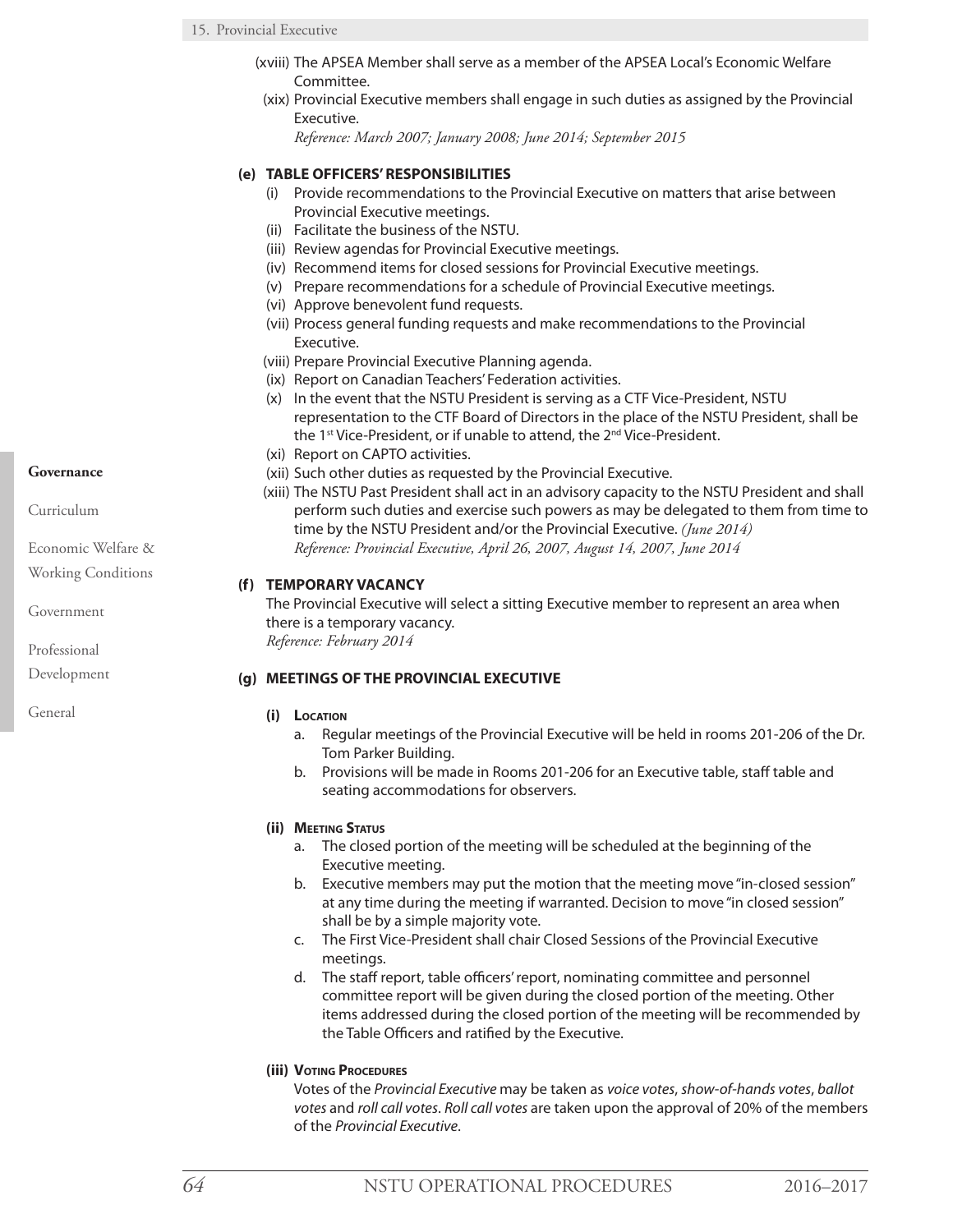### **(iv) Publicity**

The schedule of regular meetings of the Provincial Executive will be published in *The Teacher*, distributed to Local Presidents and NSTU representatives.

# **(v) Materials**

Observers will be provided with a copy of the meeting agenda upon arrival at the meeting.

# **(vi) Observers**

- a. The regular meetings of the Provincial Executive are declared open to any interested member of the Nova Scotia Teachers Union (active, associate, active reserve, regular reserve, retired, honorary) provided the appropriate fees have been paid and proof of membership can be provided, if requested.
- b. Individual observers are not required to provide advance notification of attendance at meetings of the Provincial Executive. Groups attending meetings shall provide advance notice of time and numbers to attend to ensure adequate space can be provided.
- c. Observers are required to sign a registry of attendance for each meeting attended.
- d. Observers are expected to behave in a manner that is not disruptive to the conduct of the meeting. Arrangements for presentations to the Executive can be made in advance of Executive meetings.

*Reference: Provincial Executive, July, 1996; Council, 1997; Updated July 2002, March 2007*

# **(vii)Inter-Meeting Donation Requests**

As part of the NSTU annual Community Support budget, an amount of \$1,500 shall be available for donations to external organizations that, due to the timing of the request and the event, cannot be approved at a regular Provincial Executive meeting.

*A donation may be provided in an amount not to exceed \$500 with the approval of the Table Officers. All donations allocated through this provision shall be documented in the Report of the Table Officers at the Provincial Executive meeting immediately following the donation.*

*Reference: April 2012*

### **(viii) Special Meetings of the Provincial Executive**

- a. A special meeting of the Provincial Executive shall take place on the decision of the President in consultation with the Executive Director. A special meeting called by the President may be conducted by electronic means.
- b. A special meeting of the Provincial Executive shall take place following the request to the President of two-thirds (2/3) of the Provincial Executive. The process shall be as follows:
	- i. One or more members of the Provincial Executive shall contact the President requesting a special meeting of the Provincial Executive.
	- ii. If the President is in agreement, the meeting will be held under the authority specified in a. above.
	- iii. If the President is not in agreement with the need for a special Provincial Executive meeting, the President will contact Provincial Executive members within 36 hours from when the President received the initial request.
	- iv. Each member will indicate through the Provincial Executive Listserv whether or not they are in favour of the special Provincial Executive meeting. Provincial Executive members must respond to the call for a vote on a special Provincial Executive meeting within 72 hours of the receipt of the initial request.
	- v. If a Provincial Executive member has not responded, NSTU Central Office will make a specific effort to contact the Provincial Executive member to ensure the initial request was received.
	- vi. If two-thirds of the Provincial Executive respond in the affirmative, the meeting shall take place.
- c. The format of the special meeting, whether by electronic means or in person, may be determined by a majority of the Provincial Executive. *Reference: April 2012*

**Governance**

Curriculum

Economic Welfare & Working Conditions

Government

Professional

Development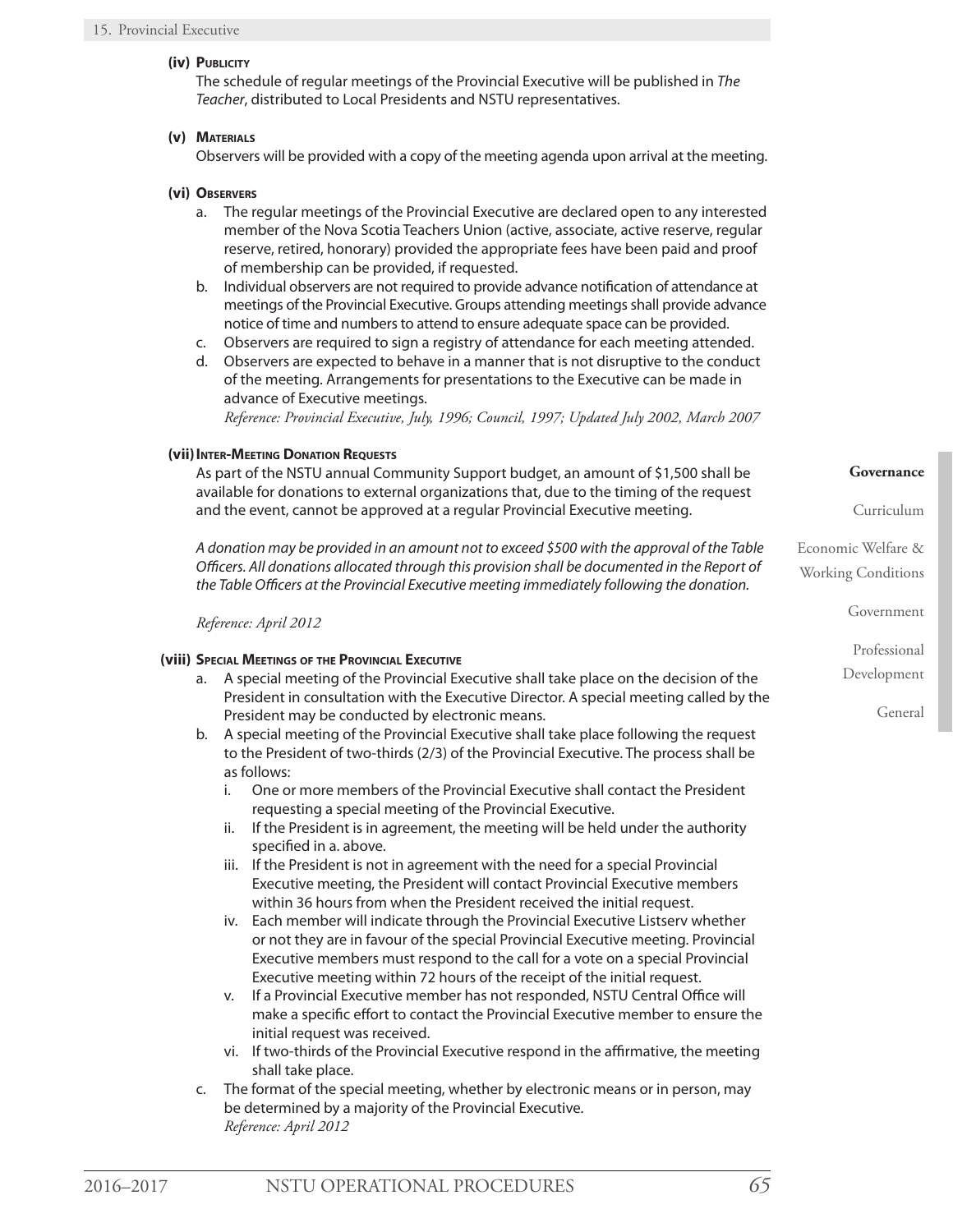### **(IX) Voting Between Provincial Executive Meetings**

No vote of the Provincial Executive shall be conducted unless it is a business item of a Provincial Executive Meeting.

*Reference: April 2012*

### **(X) Restorative (Relational) Approach**

The Provincial Executive will include a Restorative (Relational) Approach philosophy when conducting meetings *Reference: Resolution 2015-1*

### **(h) PROVINCIAL EXECUTIVE HONORARIUM**

Each Provincial Executive member shall be paid an honorarium of \$200. per month. *Reference: March, 1988; November, 1992; November, 2001; April 1, 2005*

# **(i) MEETING TIME FRAME**

(i) Friday evening sessions of the Provincial Executive meetings shall cease at 9:00 p.m. unless majority consent is given to extend the session. *Reference: Provincial Executive, June, 1984; March, 1985, Nov., 1993*

# **(j) MINUTES**

- (i) Meetings of the Provincial Executive shall be recorded, in conjunction with minute taking, as a means of reference for the future. Recordings will be retained for a minimum of one year.
- (ii) On the Monday following an Executive Meeting, meeting highlights are posted on the NSTU website and emailed to the Provincial Executive, Local Presidents and RRC Chairs.
- (iii) Draft minutes are emailed to the Provincial Executive in the week following an Executive meeting and to Local Presidents and RRC Chairs one week later. Final minutes are posted on the NSTU website once they have been officially adopted by the Executive. *Reference: Provincial Executive, March, 1996; March, 2000; August 13, 2004, February 2012*

### **(k) RELEASE TIME**

Any Provincial Executive member requiring release time in excess of twelve (12) days provided by Article 31.07 (a) of the Provincial Agreement and Article 37.01 (e) (i) of the Community College Faculty and Professional Support agreements must seek prior approval from the President or Executive Director.

*Reference: Provincial Executive, September, 1998*

### **(l) TRAINING**

- (i) Members elected to the Provincial Executive will be invited to attend an Executive Meeting (as observers) prior to assuming the position.
- (ii) A training program will be provided to new members of the Provincial Executive. New Provincial Executive members will be brought in one day early for orientation prior to their first Executive Meeting.
- (iii) New Executive members will be given the option to attend the first John Huntley Memorial Internship Program during the year. *Reference: February, 1985; June 4, 5, 2004*

### **(m) COMMUNICATION ALLOWANCE**

### **OPTIONS FOR COMMUNICATION**

### **OPTION 1:**

A. The Union will provide reimbursement (upon presentation of receipts) up to \$500.00 annually for costs associated with communication expenses. This includes, but is not limited to, the installation and maintenance of a separate telephone/internet line, the purchase of communications supplies/equipment, such as printers, long distance charges, internet charges, paper, toner, and inkjet cartridges (excluding any computer) or any other such expenses as approved by the Finance and Property Committee.

### **Governance**

Curriculum

Economic Welfare & Working Conditions

Government

Professional Development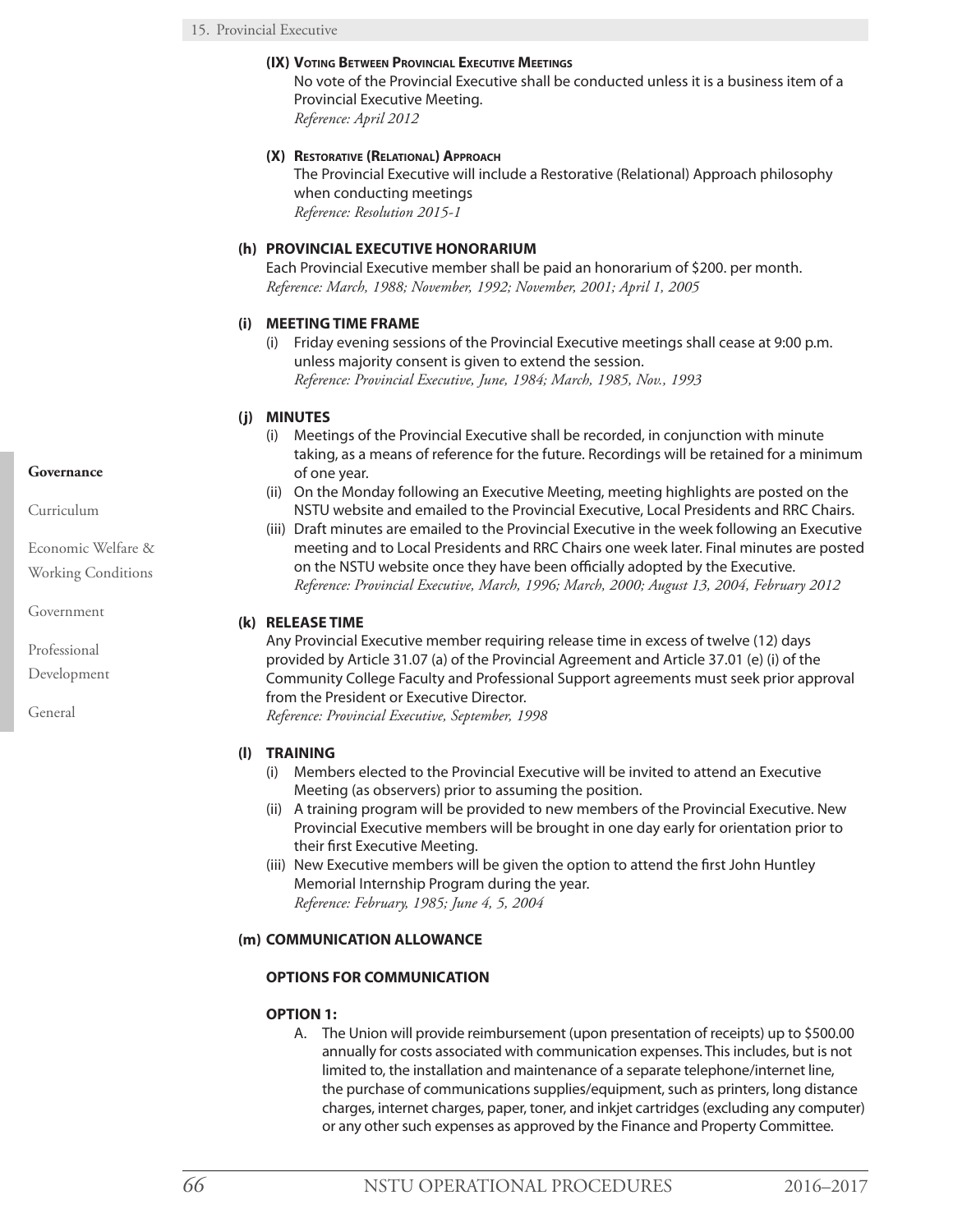B. The Union is not responsible for any costs incurred with personal cell phone usage; furthermore, the Union will not provide cell phones to any individual members, including members of the Provincial Executive. The provincial President is excluded from this limitation.

#### *OR*

### **OPTION 2:**

- A. Alternatively, Provincial Executive members may elect to receive an annual taxable allowance of \$500.00 to cover all costs associated with communication expenses. This includes, but is not limited to, the installation and maintenance of a separate telephone/internet line, the purchase of communications supplies/equipment, such as printers, long distance charges, internet charges, paper, toner, and inkjet cartridges (excluding any computer) or any other such expenses.
- B. The communication allowance of \$500.00 shall be paid in full or, upon notification to the secretary-treasurer, two payments of \$250.00.

### **(n) WEB ACCOUNT MAILING LISTS**

Upon request, designated NSTU web account mailing lists shall be established for NSTU Provincial Executive.

*Reference: Provincial Executive, Amended February 21, 2003; September 17-18, 2004; September 2010, February 2014, June 2014; March 2015*

### **(o) REMOVAL OF A PROVINCIAL EXECUTIVE MEMBER**

### **PREAMBLE**

Removing a Provincial Executive member is a very serious action and should never be approached lightly. Due process must always be followed.

### **(i) Grounds for Removing**

### **A member of the Provincial Executive may be reprimanded, suspended or removed from office for any of the following reasons:**

a. Disruption of any meeting to the extent that business cannot be conducted in an orderly fashion.

This is not to be considered the same as strenuous, spirited debate and such provision should never be used to stifle debate.

- b. Consumption of drugs or alcohol prior to or during a Provincial Executive meeting.;
- c. Continued abuse of another Provincial Executive member; *The standard of proof, even to begin such an inquiry, should be very high.*
- d. Failure to attend two (2) consecutive Provincial Executive meetings without valid reasons.
- e. Continued gross or willful neglect of the duties of the office;
- f. Unauthorized expenditures, signing of cheques, or misuse of organization funds;
- g. Actions that bring the organization into disrepute.
- h. Misrepresentation of the organization and its officers to outside persons;
- i. Incapacity.
- j. Failure to meet eligibility criteria to hold office.

### **(ii) Invalid Grounds**

- a. Poor performance as an officer due to lack of ability;
- b. Negligence that is not gross or willful;
- c. A tendency to create friction and disagreement; and
- d. Mere unsuitability to hold office.

**Governance**

Curriculum

Government

Professional Development

General

Economic Welfare & Working Conditions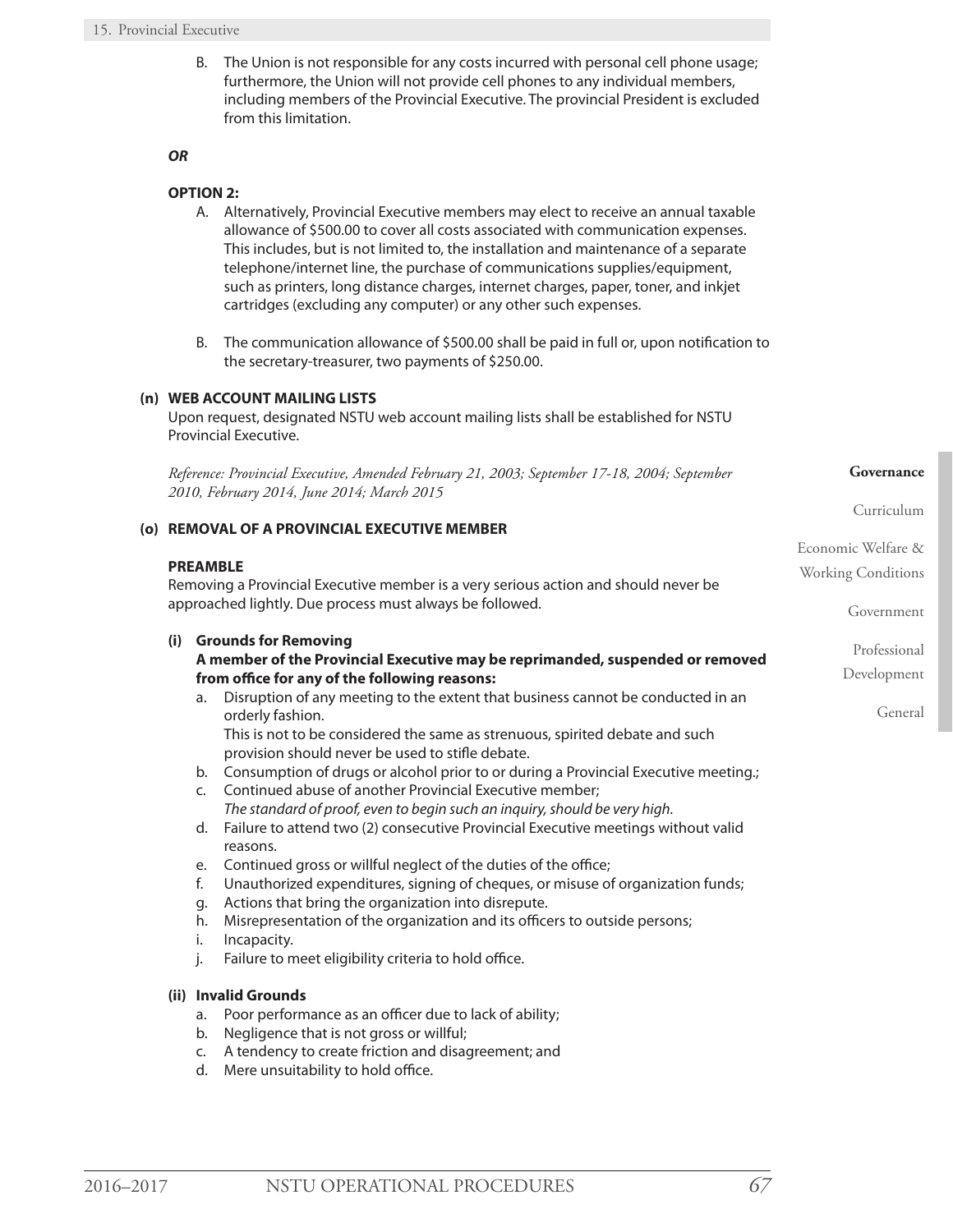# **(iii) Procedures**

- a. A complaint may be made by:
	- i. The NSTU President
	- ii. A Provincial Executive member.
- b. The complaint shall be made in writing to the NSTU President, or if the complainant is the NSTU President, to the Executive Director.
- c. If possible, the NSTU President should attempt to resolve the situation informally.
- d. If the complaint cannot be resolved through the informal intervention of the NSTU President, the Table Officers shall provide a copy of the complaint to the Provincial Executive member complained against (the Respondent).
- e. The Respondent shall be provided the opportunity to respond to the complaint in writing.
- f. The Table Officers, in consultation with both the NSTU President and the Executive Director, will investigate the complaint.
- g. If the complaint is found to be valid and of such a nature to warrant a reprimand or suspension or removal from the Provincial Executive, the Table Officers will present their recommendation in writing to the Provincial Executive in closed session. The recommendation shall include a clear statement of the complaint against the Respondent and the reasons for the recommendation. The NSTU President will present the results of the investigation to the Provincial Executive.
- h. The Respondent shall be given at least thirty (30) days' notice in writing of the date, time and location of the meeting of the Provincial Executive called to consider the recommendation, and the notice shall include a copy of the recommendation. The Respondent shall be given full opportunity to hear the NSTU President present the results of the investigation to the Provincial Executive, and to be heard by the Provincial Executive.

# **(iv) The Vote**

- a. A vote to reprimand or suspend or remove a Provincial Executive member from the Provincial Executive will be conducted by secret ballot at a Provincial Executive Meeting.
- b. The threshold of acceptance for the vote will be 50% plus one of the eligible members attending the meeting who cast a ballot. Spoiled ballots will not be counted.
- c. If the motion passes, the member will be informed that he or she is no longer serving on the Provincial Executive.
- d. The Provincial Executive will propose an Alternate to replace the removed member for the remainder of that person's term. The completion of this term will not count as part of the term of appointment of the newly elected Provincial Executive member, irrespective of where in the original member's term the appointment occurs. *Reference: Provincial Executive, April 9, 2015*

# **16. REGIONAL REPRESENTATIVE COUNCIL**

# **(a) DUTIES**

# **I. DUTIES OF THE REGIONAL REPRESENTATIVE COUNCIL**

- [1] Ensure adherence to terms and conditions of employment as incorporated into regional and provincial agreements.
- [2] Determine an application and selection process for identifying committee members of the Regional Representative Council committees.
- [3] Administer the selection and appointment of committee members to Regional Representative Council committees, including but not limited to:
	- • REWC
	- • Negotiating Team
	- **Grievance Committee**
- [4] Receive reports from Regional Representative Council committees appointed by the Regional Representative Council.

Curriculum

Economic Welfare &

Working Conditions

Government

Professional

Development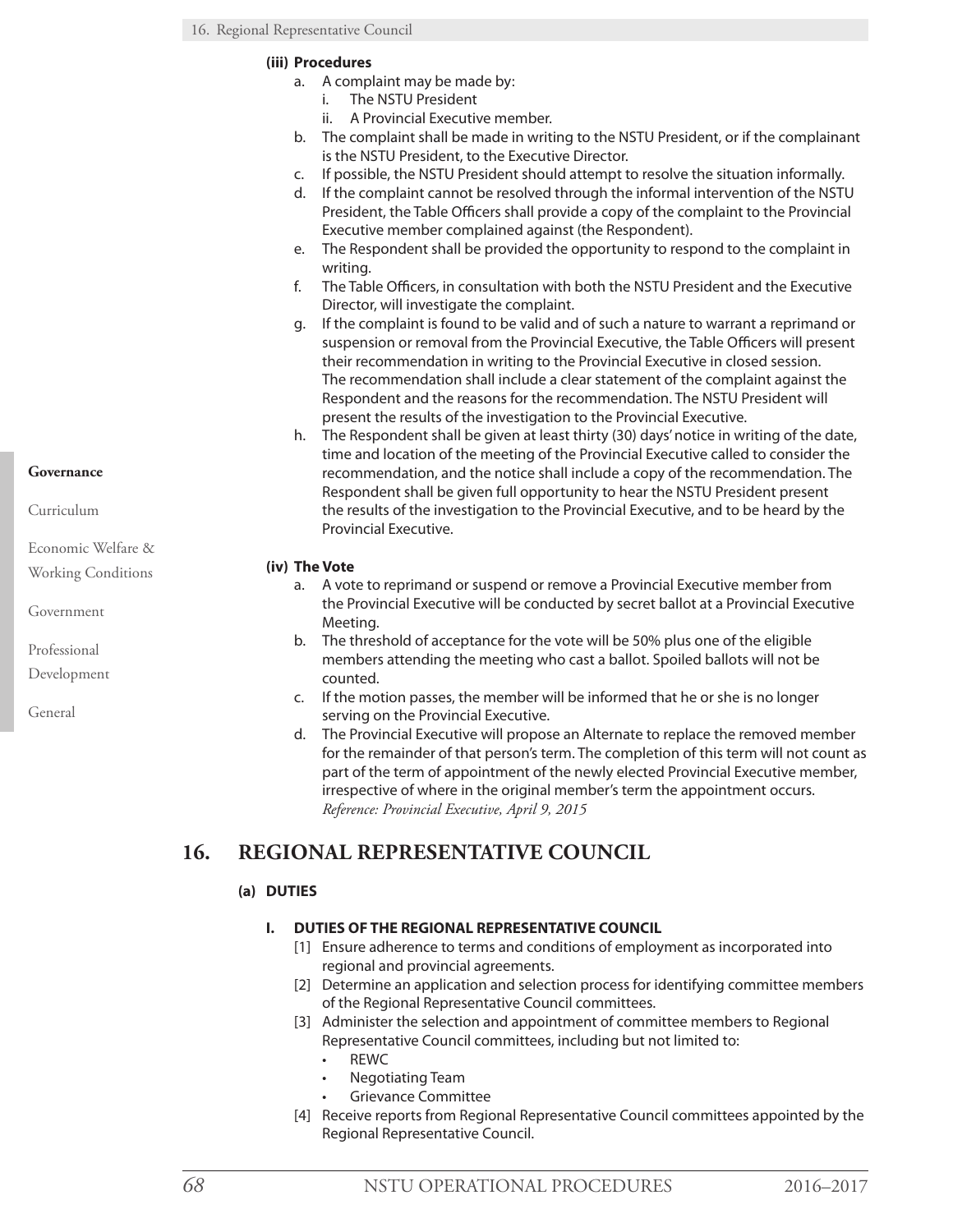- [5] Promote member rights and responsibilities.
- [6] Address such other duties as assigned by the Provincial Executive.
- [7] Appoint the Regional Negotiating Team from among the members of the REWC and such other persons as determined by the RRC.
- [8] Appoint the Chairperson of the Regional Negotiating Team from the members of the Regional Economic Welfare Committee.
- [9] Report to the Provincial Executive any member in violation of the Accountability Article.

### **II. DUTIES OF THE REGIONAL REPRESENTATIVE COUNCIL CHAIRPERSON**

- [1] The Chairperson shall be the sole official spokesperson for the Regional Representative Council on Regional bargaining unit.
- [2] The Chairperson or Vice Chairperson shall preside at all meetings of the Regional Representative Council.
- [3] The Chairperson shall prepare agendas for all Regional Representative Council meetings.
- [4] The Chairperson shall call a special meeting in the event of an emergency.
- [5] The Chairperson shall cause to be presented to the Annual General Meetings of Locals:
	- a Regional Representative Council financial statement;
	- a proposed Regional Representative Council budget for the upcoming year;
	- a report of the Regional Representative Council activities for the year.

### **III. DUTIES OF THE REGIONAL REPRESENTATIVE COUNCIL SECRETARY**

- [1] The Secretary shall record and maintain copies of the minutes of all meetings of the Regional Representative Council.
- [2] The Secretary shall prepare copies of the minutes for distribution at Regional Representative Council meetings.
- [3] The Secretary shall maintain a record of the attendance at all meetings of the Regional Representative Council.
- [4] The Secretary shall maintain all official records of the Regional Representative Council including the Constitution and Operational Procedures and ensure that appropriate revisions are processed.
- [5] The Secretary shall obtain a current list of contact information for NSTU Representatives; Local Executives; Regional Representative Council committee members; Regional Representative Council members; and, membership lists of participating Locals.
- [6] The Secretary shall forward to the NSTU Central Office names, and contact information for members of the Regional Representative Council.
- [7] The Secretary may keep an Action Register for each Regional Representative Council meeting.

### **IV. DUTIES OF THE REGIONAL REPRESENTATIVE COUNCIL TREASURER**

- [1] The Regional Representative Council Treasurer shall administer all financial matters associated with the Regional Representative Council and report to the Regional Representative Council by means of a financial statement.
- [2] The Treasurer shall prepare a proposed budget for submission to Provincial Executive.
- [3] The Treasurer shall be responsible for an annual audit review as outlined by the NSTU Finance and Property Committee.

# **V. DUTIES OF LOCAL PRESIDENT**

- [1] The Local President shall be an active participant in activities of the Regional Representative Council.
- [2] The Local President shall make known the views of members of their Local.
- [3] The Local President shall report Regional Representative Council activities to Local meetings.
- [4] The Local President shall provide the Regional Representative Council Secretary with Local Membership Lists.

#### **Governance**

Curriculum Economic Welfare & Working Conditions Government

Professional

Development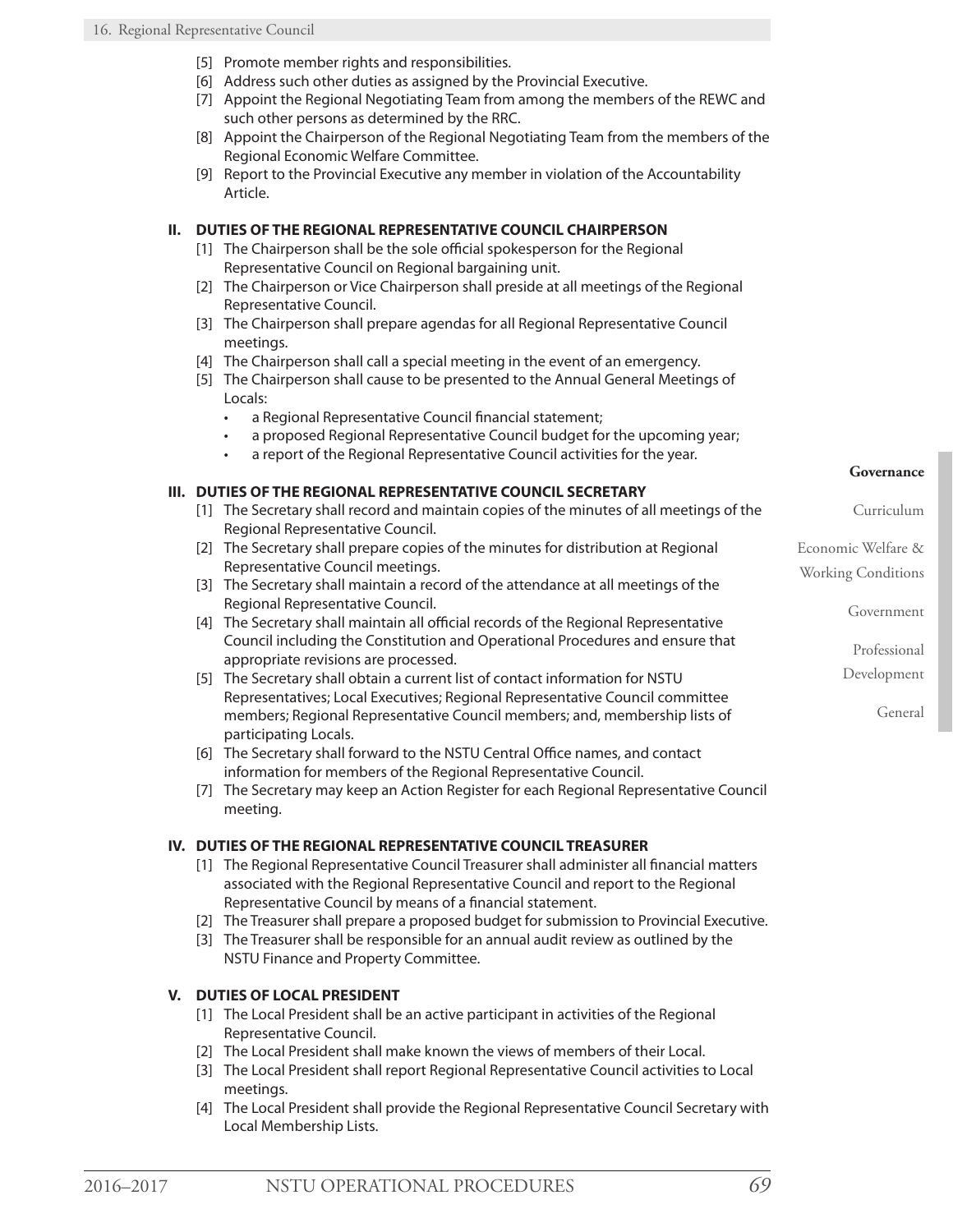#### **VI. DUTIES OF PROVINCIAL EXECUTIVE MEMBER**

- [1] The Provincial Executive Member shall keep the Regional Representative Council informed of Provincial Executive activities.
- [2] The Provincial Executive Members shall conduct the election of Regional Representative Council Chairperson.

### **VII. DUTIES OF LOCAL FIRST VICE-PRESIDENT**

- [1] The Local First Vice-President shall be an active participant in activities of the Regional Representative Council.
- [2] The Local First Vice-President shall communicate Local concerns to the Regional Representative Council.
- [3] The Local First Vice-President shall direct member requests to the Regional Economic Welfare Council, Regional Representative Council or provincial authority.
- [4] The Local First Vice-President shall encourage new member involvement with Regional Representative Council activities.

### **VIII. DUTIES OF THE MEMBER(S)-AT-LARGE**

[1] The Member(s)-At-Large shall communicate bargaining unit concerns to the Regional Representative Council.

### **IX. DUTIES OF THE REGIONAL ECONOMIC WELFARE COMMITTEE**

- [1] Seek input from the bargaining unit's membership for regional asking packages.
- [2] Prepare a regional asking package for presentation to the RRC.
- [3] Be responsible for the dissemination of information regarding regional negotiations and the ratification of regional tentative agreements.
- [4] Plan for and promote improved working conditions for members.

### **X. DUTIES OF THE CHAIRPERSON, REGIONAL ECONOMIC WELFARE COMMITTEE**

- [1] The Chairperson, Regional Economic Welfare Committee shall chair the committee responsible for the preparation of an Asking Package.
- [2] The Chairperson, Regional Economic Welfare Committee shall chair the committee responsible for negotiating the Collective Agreement between the NSTU and the School Board.
- [3] The Chairperson, Regional Economic Welfare Committee shall chair the Regional Grievance Committee.
- [4] The Chairperson, Regional Economic Welfare Committee shall present each Regional Asking Package to the Regional Representative Council for approval prior to the start of negotiations.
- [5] The Chairperson, Regional Economic Welfare Committee shall coordinate Local/ Regional economic welfare training.

### **XI. DUTIES OF THE STAFF LIAISON OFFICER**

[1] The Staff Liaison Officer shall act as a resource person to the Regional Representative Council and its standing committees.

### **(b) MEETINGS**

- 1. The Regional Representative Council shall meet a minimum of seven (7) times per year at a location determined by the Chairperson.
- 2. A schedule of regular meetings of the Regional Representative Council shall be provided to the membership by September  $30<sup>th</sup>$  in each year.
- 3. Emergency meetings of the Regional Representative Council shall be called as necessary by the Chairperson of the Regional Representative Council.
- 4. A quorum of the Regional Representative Council shall be fifty percent plus one (50% +1) of its membership provided that each Local is represented in the quorum.
- 5. Meetings of the Regional Representative Council shall be governed by Rules of Order adopted by the Nova Scotia Teachers Union.

#### **Governance**

Curriculum

- Economic Welfare &
- Working Conditions

Government

Professional

Development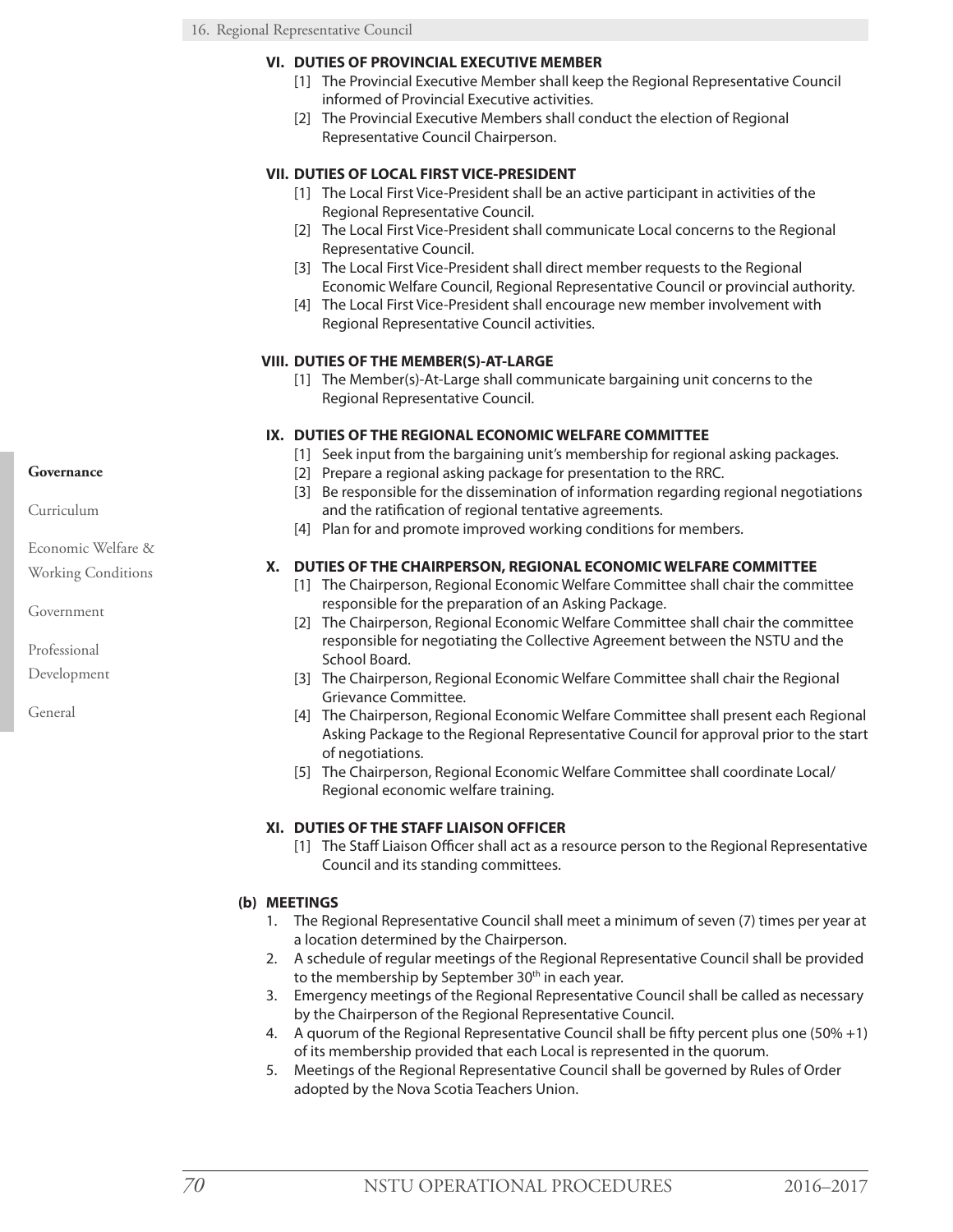# **(c) COMMITTEES**

- 1. Members of participating Locals shall be eligible to serve on Regional Representative Council committees.
- 2. Selection of committee members shall be made on an annual basis.
- 3. All committees of the Regional Representative Council shall have a Regional Representative Council member as liaison.
- 4. All committees of the Regional Representative Council shall report to the Regional Representative Council.

# **(d) APPOINTMENTS/VACANCIES**

- 1. The Regional Representative Council shall elect from its membership, a Vice-Chairperson to represent the Chairperson as required.
- 2. Should a vacancy occur in the membership of the Regional Representative Council, the appropriate election procedure shall be carried out.
- 3. An NSTU staff officer shall be assigned to the Regional Representative Council by the Executive Director.

# **(e) (i) FUNDING FOR REGIONAL REPRESENTATIVE COUNCILS**

- 1. Ten percent (10%) of the total NSTU Local Rebate will be withheld to be equally divided and distributed to the seven Regional Representative Councils to be used to assist in covering the expenses of the RRC.
- 2. The CSANE Local and the Community College Local are exempt.
- 3. A Regional Representative Council shall be permitted to appeal to the Provincial Executive for investigation and guidance during any given fiscal year.
- 4. The Regional Representative Council proposed budget for the upcoming fiscal year shall be submitted to the Provincial Executive for approval.
- 5. The fiscal year shall be from August  $1<sup>st</sup>$  to July  $31<sup>st</sup>$ .
- 6. The three signing officers, duly bonded, for the disbursement of Regional Representative Council funds shall be the following; Treasurer, Chairperson, and one other member of the Regional Representative Council.
- 7. Regional Representative Council members shall be reimbursed expenses at the provincial NSTU rate.
- 8. When attending Regional Representative Council meetings, members shall be eligible to claim family care costs in the amount approved by the NSTU Provincial Executive.
- 9. The financial records of the Regional Representative Council shall be subject to an annual review in accordance with guidelines provided by the Finance and Property Committee of the NSTU.

*Reference: May, 2002; September 17, 18, 2004, June 30, 2005; December 1, 2006; February 2007; March 2008*

# **(ii) RRC FUNDING AND SURPLUS FUNDS**

- 1. If at July 31, the cash balance of an RRC exceeds an amount necessary to fund the activities of the RRC until the November rebate, then the excess monies shall be returned to the locals.
- 2. Excess monies should be returned using the same calculation in which they were originally paid; the total amount to be returned multiplied by the number of members per Local divided by the total number of members in the RRC (using the March Registry numbers for the year end that the payout applies). *Reference: June 2008; September 2015*

# **(f) ACCOUNTABILITY**

- 1. The Regional Representative Council shall provide the NSTU Provincial Executive and its member Locals with a Report of Activities on an annual basis in June of each year.
- 2. The Regional Representative Council shall provide the NSTU Provincial Executive and its member Locals with financial records in accordance with procedures outlined by the Finance and Property Committee.

**Governance**

Curriculum

Economic Welfare &

Working Conditions

Government

Professional

Development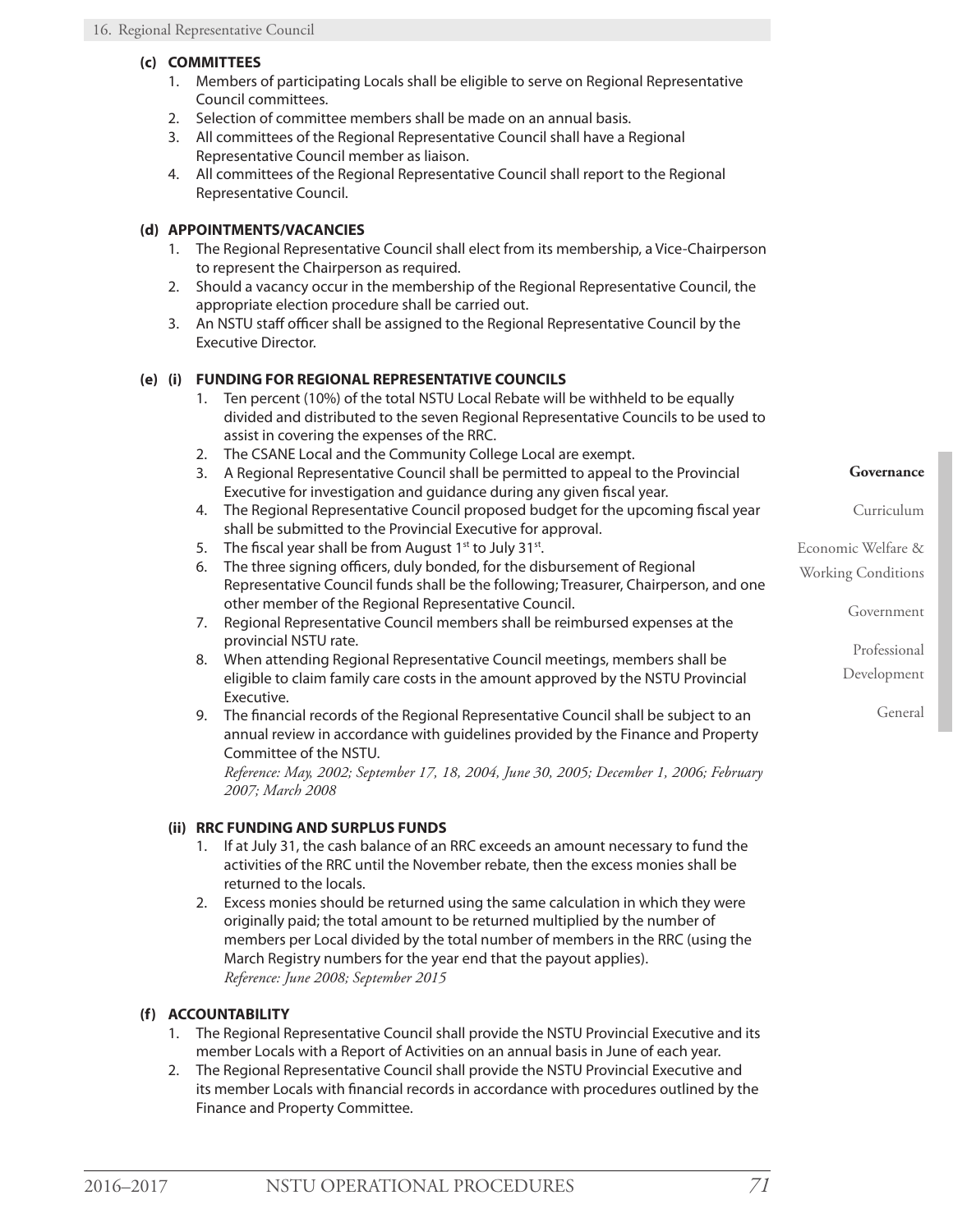- 3. Individuals in an elected or appointed leadership role, NSTU employees and others acting on the organization's behalf have the obligation to avoid conflicts of interest; the perception of conflict of interest; and ensure that their activities and interests do not conflict with their responsibilities to the Nova Scotia Teachers Union.
- 4. Regional Representative Council members are expected to fully attend as well as actively participate in all meetings of the Regional Representative Council.
- 5. A member of the Regional Representative Council who is absent from two consecutive meetings of the Regional Representative Council without reasons satisfactory to the Regional Representative Council, shall have those absences reported to the affected Local by the Chairperson of the Regional Representative Council.
- 6. Regional Representative Council members are responsible to fairly represent Regional Representative Council decisions when speaking on issues addressed by the Regional Representative Council.

# **(g) RULES OF ORDER**

The current edition of Robert's Rules of Order, Newly Revised governs the Nova Scotia Teachers Union in all parliamentary situations not provided for in legislation, By-Laws and Standing Orders.

# **(h) AMENDMENTS TO CONSTITUTION**

Amendments to the Regional Representative Council Constitution require the approval of the NSTU Provincial Executive. *Reference: Provincial Executive, February, 2007; May 2009, March 2011*

# **17. RESOLUTIONS PROCEDURES**

### **(i) Authority**

The NSTU Constitution – Standing Orders.

# **(ii) Operational Principles**

- a. addresses NSTU policy issues
- b. facilitates Council proceedings to ensure effective debate
- c. encourages member participation
- d. demonstrates Provincial Executive leadership
- e. confirms collective voice of Council delegates

# **(iii) Definition, Purpose, Eligibility**

- a. An NSTU resolution is a proposal submitted to Annual Council which, when adopted, sets policy and directs action for the organization.
- A resolution that increases expenses in any current budget line or that causes a new budget line to be created shall be considered as a possible costed resolution by the Finance & Property Committee.
- b. The NSTU resolutions process provides a democratic structure which allows members to develop policies, procedures and practices of the organization.
- c. The Provincial Executive and NSTU Locals may submit resolutions to Annual Council directly. NSTU Committees, Regional Representative Councils (RRC's) and NSTU Professional Associations must submit resolutions to the Provincial Executive. The Provincial Executive determines whether or not submissions are forwarded to Annual Council.

*Reference: Provincial Executive, April, 2007*

# **(iv) Resolution Submission**

# **A. PROCEDURES**

i. NSTU Locals, Committees, RRC's and Professional Associations are requested to use submission forms available from the NSTU central office, on the NSTU website (www. nstu.ca), online submission form and/or electronic mail (resolutions@nstu.ca).

```
Curriculum
```
Economic Welfare & Working Conditions

Government

Professional

Development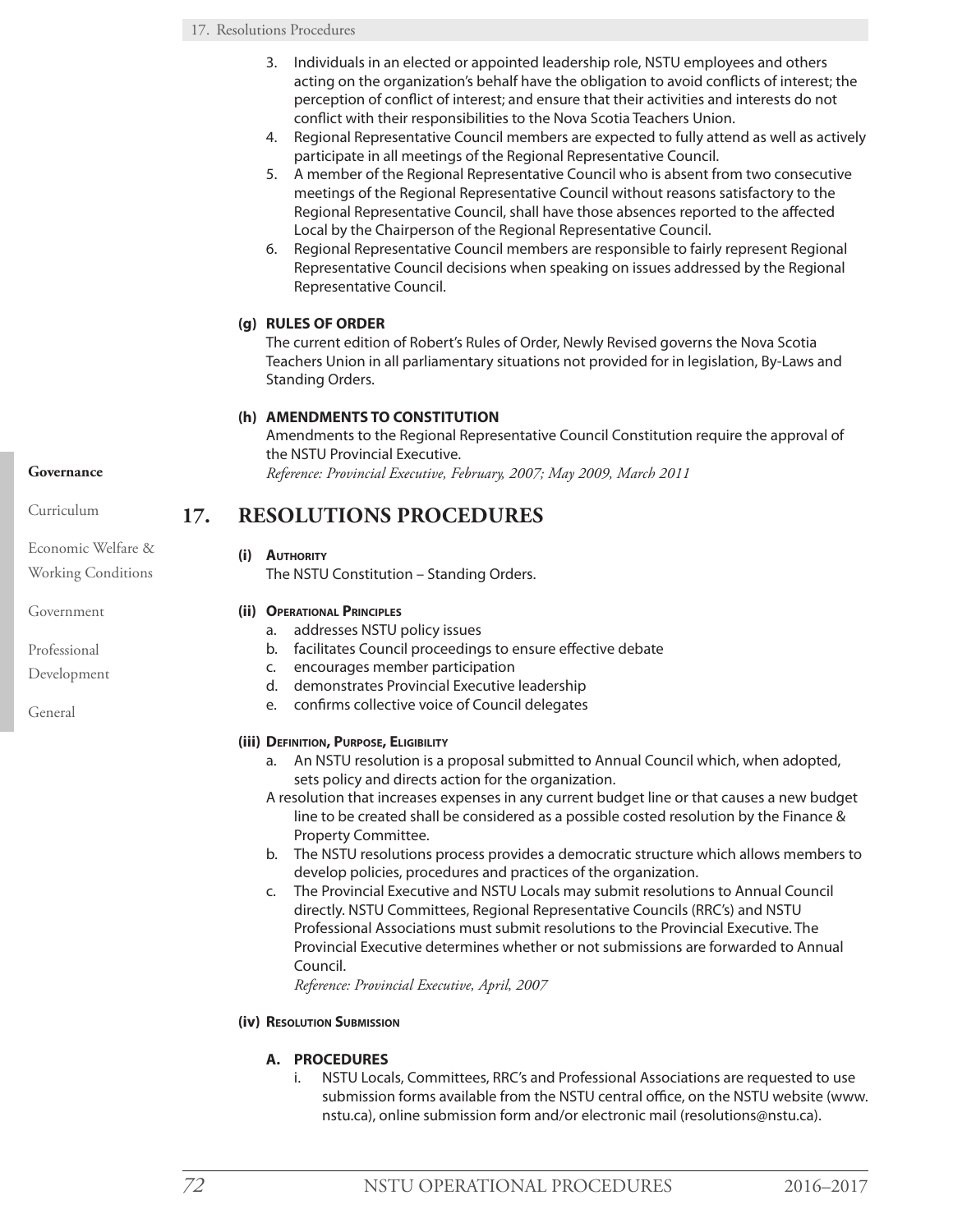- ii. All resolutions submitted to the NSTU Resolutions Committee for consideration during Annual Council must adhere to the following requirements:
	- A. accompanied by a supporting brief;
	- B. dated and signed by the Local President and Local Resolutions Chairperson or Professional Association President;
	- C. forward to the NSTU Central Office by the  $3<sup>rd</sup>$  Friday in January, draft minutes of the General Meeting of the Local or Professional Association at which Council resolutions were considered by the general membership. *Reference: June 2007; June 2011, November 2013; July 2014*

# **B. GUIDELINES**

- i. Issues that could be addressed by alternate means within the organization are not suitable content for resolutions.
- ii. A resolution that repeats existing policy shall not be submitted.
- iii. Two or more thoughts in a single resolution shall be avoided.
- iv. Resolutions should not specifically refer to NSTU programs or committees.
- v. The use of definitive words (ex "shall" use "seek to") in resolutions should be avoided.
- vi. Specific reference should be made to the NSTU Constitution when changes to NSTU By-Laws and Standing Orders are requested. (i.e. numerical notation) *Reference: January 2013*

# **C. BRIEFS**

- i. Resolutions submitted to the NSTU Resolutions Committee for consideration during Annual Council must be accompanied by supporting briefs. Only those resolutions supported by briefs will be forwarded to Council for consideration.
- ii. The requirement to submit a brief with a resolution is designed to reduce the need for "whereas" clauses. Only the "Be It Resolved That" portion of a resolution is addressed by Council. The full intent of the resolution must be explained in this portion of the submission.
- iii. Briefs must be clear and concise.

# **D. THE RESOLUTIONS COMMITTEE**

- i. is charged with editing submissions. The Committee will consult with the submitting Local regarding editing changes.
- ii. has the authority to combine resolutions of similar intent provided that the substantial intent of any resolution remains unaltered.
- iii. shall inform a Local at least thirty (30) days prior to Council if a proposed resolution is ruled out of order. When legal advice has been requested, a written summary of such advice must be provided to the Local.
- iv. shall direct resolutions that reaffirm policy to the Provincial Executive for consideration.

### **E. RECOMMENDATIONS**

- i. Resolutions shall be studied prior to Annual Council by the appropriate NSTU Committees and the Provincial Executive.
- ii. The findings and recommendations, if any, from the study shall be available to delegates at Annual Council.

### **(v) Voluntary Screening Process**

NSTU Locals wishing to receive an opinion regarding the appropriateness and accuracy of a resolution submission may contact the Chair of the Resolutions Committee to provide an analysis. This procedure is available to a Local prior to that Local's General Meeting to conduct the vote on submissions.

### **(vi) Documentation**

a. The costing of a resolution is recorded with the actual resolution in the Resolutions Booklet.

Curriculum

Economic Welfare &

Working Conditions

Government

Professional

Development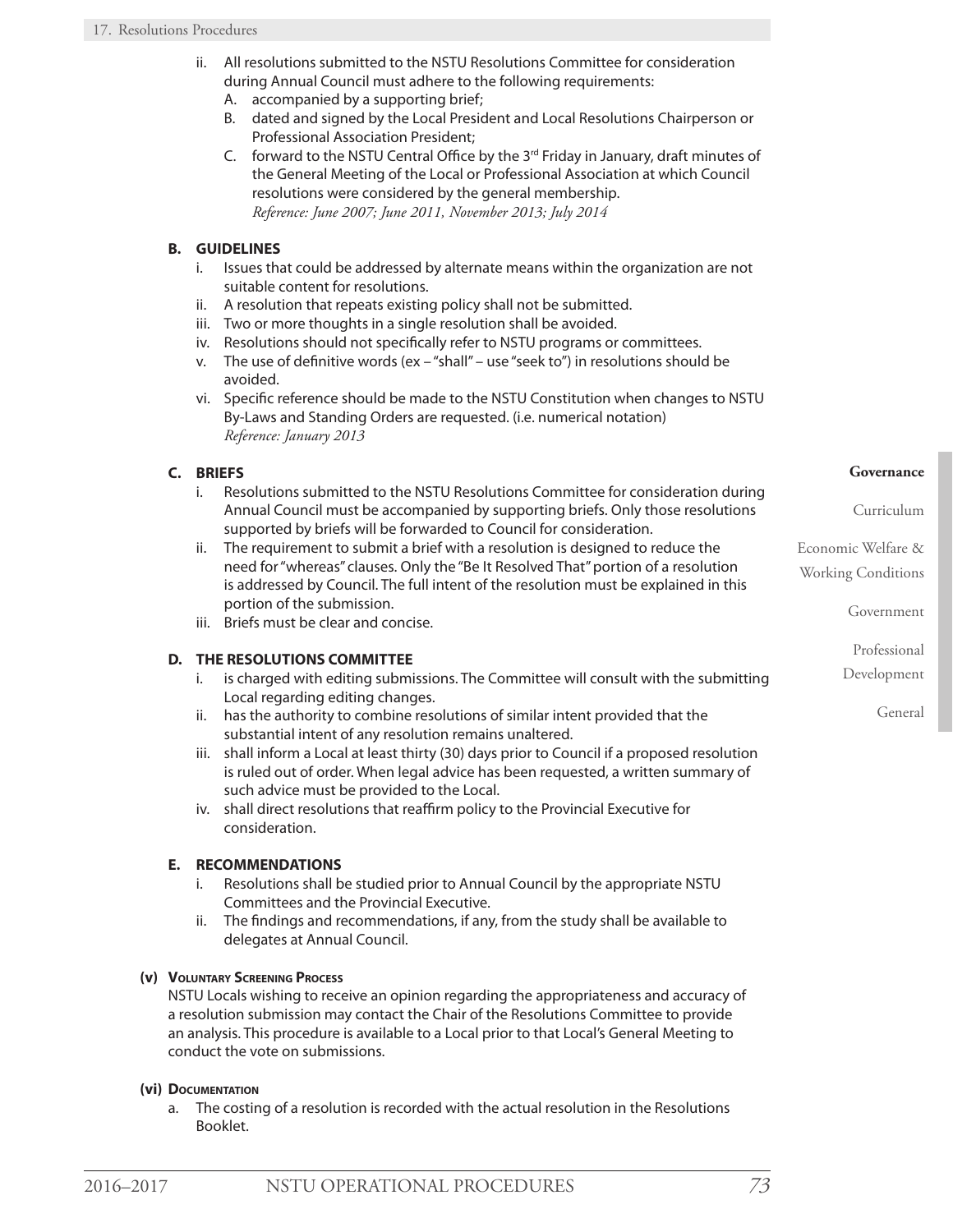- b. The Disposition of Resolutions from the previous Council will be included in the Council Workbook and will include the URL of an electronic compilation of memos and letters regarding adopted resolutions.
- c. All Reports generated by Council Resolutions are directed to the Provincial Executive as Information Items prior to Council.

*Reference: April 1, 2005; February 16-18, 2006, Res. 2012-29; January 2013*

# **(vii)Time Lines**

- a. Locals are requested to appoint the Local Resolution Committee Chairpersons by October 1<sup>st</sup> and submit names to Central Office.
- b. The deadline for resolution submission is the third Friday in December.
- c. Recommendations from Committees concerning Policy Review resolutions are considered by November 30th.
- d. Recommendations from Committees concerning resolutions are prepared in advance of Council.
- e. Provincial Executive addresses Professional Association, Regional Representative Council and Committee submissions along with recommendations by the fourth Friday in January.
- f. Resolutions are made available to the membership by April 1. *Reference: January 2008; June 2011; July, 2014*

### **(viii) Reading of Council Resolutions**

- a. Resolutions for consideration by Annual Council shall be identified by their respective numbers only and the text of resolutions shall not be read aloud in Council Chambers.
- b. The Local submitting a resolution shall be the initial speaker to that resolution. *Reference: April 3, 2009, June 2011*

### **(ix) Annual Council New Business Resolutions**

- a. The NSTU Resolutions Committee coordinates the New Business Resolutions of Annual Council.
- b. It is the responsibility of the NSTU Resolutions Committee to make the determination whether or not a New Business Resolution will be advanced for consideration.
- c. New Business submissions require the Local President's signature of the sponsoring Local or the NSTU President's signature of a Provincial Executive submission.
- d. Eligibility requirement for a New Business submission shall be one of the following:
	- (i) Time an issue arises after the official closing date for resolution submissions to Annual Council (third Friday in December).
	- (ii) New Information an issue has incurred new developments after the official closing date for resolution submission to Annual Council.
- e. Should a Local or the Provincial Executive disagree with the decision of the Resolutions Committee concerning a New Business submission, the affected Local or the Provincial Executive may appeal the decision through a ruling by Council.

### **(x) Communications**

- a. Information packages for Local Resolutions Committees are circulated to both NSTU Local Presidents and Resolutions Committee Chairpersons and Professional Associations Presidents at least ninety (90) days prior to the submission date deadline.
- b. Locals receive all resolutions submitted to Annual Council in the order they will be considered during Annual Council.
- c. Resolutions for consideration by Annual Council are circulated to members prior to Annual Council.

*Reference: June 2011*

*Reference: Provincial Executive, Oct., 1997; Feb., 1998; Oct., 2000; 2001-NB1; 2002-35, 36, Oct, 2002; June 2004; February 2005, February 2007; January 2010, April 29, 2010, June 2011; January 2013*

### **Governance**

Curriculum

Economic Welfare &

Working Conditions

Government

Professional

Development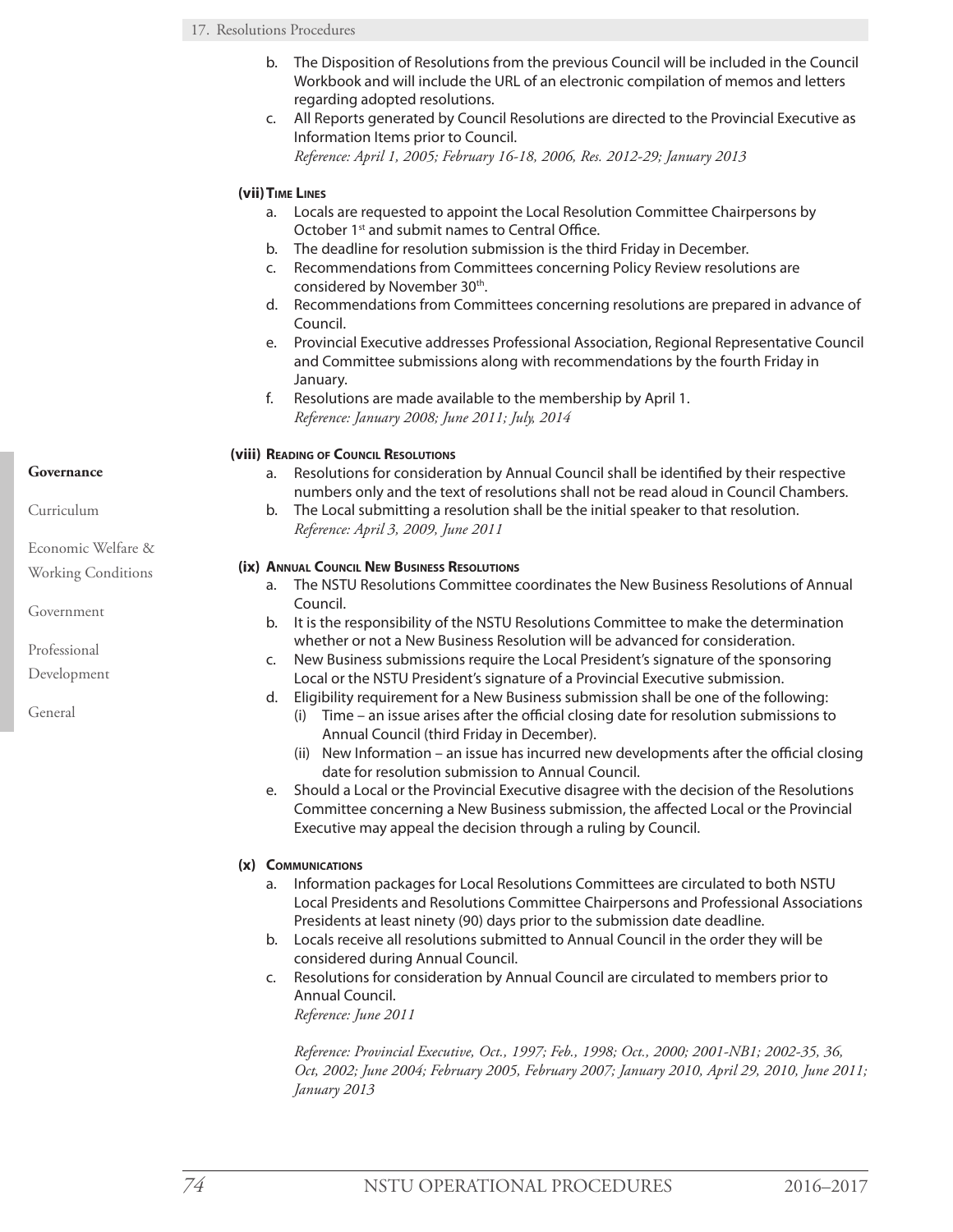# **18. STAFFING**

### **(A) APPOINTMENT OF EXECUTIVE DIRECTOR**

- (i) The services of a personnel search agency shall be considered when hiring an Executive Director.
- (ii) Under the direction of the Personnel Committee, the agency shall place advertisements in appropriate publications across Canada.
- (iii) Applications shall be directed to the personnel search agency and forwarded to the Personnel Committee upon the closure of the competition.
- (iv) The Personnel Committee shall develop a short list of five candidates within 14 days of the closure of the competition.
- (v) Candidates on the short list shall be requested to provide the Personnel Committee with a vision statement for the organization.
- (vi) The résumés and vision statements shall be circulated to the Provincial Executive prior to a meeting of the Provincial Executive to enable the Personnel Committee to review comments and input from members prior to conducting interviews.
- (vii) The Personnel Committee shall conduct interviews of candidates prior to the Provincial Executive meeting at which the appointment is considered.
- (viii) The Personnel Committee shall recommend the name of the successful candidate to the Provincial Executive for ratification.
- (ix) If the first candidate declines the offer of employment, the Personnel Committee shall offer the position to an alternate candidate. *Reference: Provincial Executive July, 1995; September 21, 2001.*

# **(B) APPOINTMENT OF PROFESSIONAL EXECUTIVE STAFF**

See Policy, Section I, Governance, Articles 7 and 8. *Reference: Provincial Executive July, 1995; September 21, 2001, April, 2003*

### **(C) SECONDMENT TO STAFF**

### **(i) Criteria:**

- a. The purpose of secondment is to supplement the work of the permanent staff of the Union; to increase the staff available to the Union when the demand exceeds the capacity of the permanent staff or to respond to a specific need of the organization.
- b. Individuals may be seconded to provide a service or program over a period of weeks; to serve as a resource person or liaison with a Union committee or group; or to initiate and/or implement a specific program, project or task on behalf of the Union.
- c. Only active members of the Nova Scotia Teachers Union may be seconded.
- d. Individuals will be seconded on recommendation of the Executive Director to the Provincial Executive. Recommendation shall include the estimated cost, duration of appointment, job description and credentials of the individual.
- e. In emergency situations, individuals may be seconded upon recommendation by the Executive Director to the President and Chairperson of the Personnel Committee. Such a secondment will be subject to ratification by the Provincial Executive.

*Reference: Provincial Executive, April, 1995*

#### **(ii) Process:**

- a. Potential candidates for secondment shall be identified through periodic placement of an advertisement in *The Teacher,* through the NSTU Webmail, through the NSTU Website and by overnight Fax. The purpose in advertising is to solicit expressions of interest in performing a staff function in various aspects of Union work.
- b. Interested individuals shall be requested to complete an application form that is held for a period of one year. Seconded individuals shall be selected from the existing file.

*Reference: Provincial Executive, July, 1995, January 18, 2007*

**Governance**

#### Curriculum

Economic Welfare & Working Conditions

Government

Professional

Development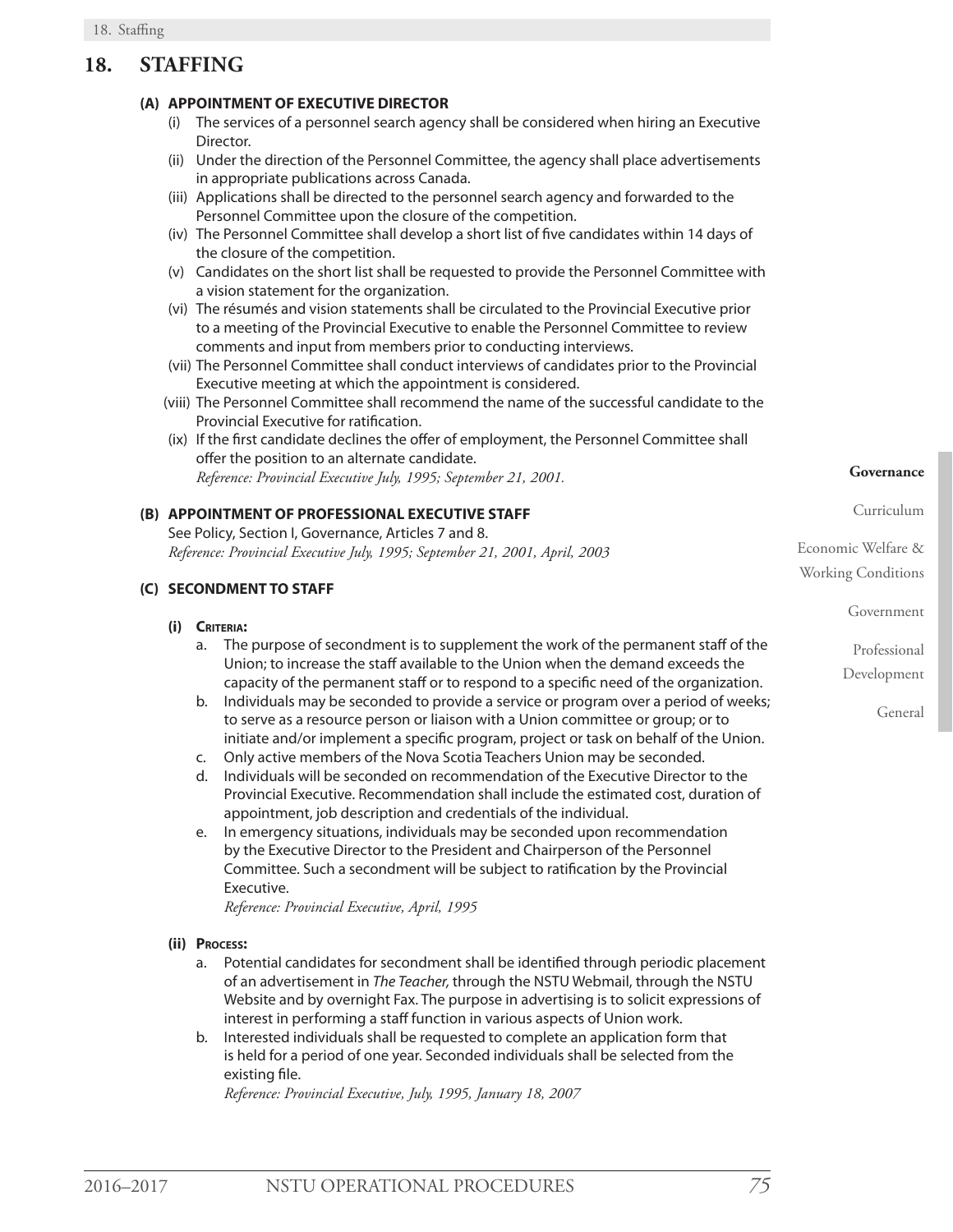**Section II**

# **CURRICULUM**

The NSTU currently has no operational procedures within the area of curriculum. Please refer to the Policy section of the Guidebook, Curriculum.

# **Section III**

# **ECONOMIC WELFARE & WORKING CONDITIONS**

# **19. BOYCOTTS & FINANCIAL SUPPORT**

The Executive may provide financial support to other organizations or unions involved in a job action. A "job action" for the purposes of this policy will be defined as a legal strike or lockout that threatens either some principle of labour relations or the integrity of the collective bargaining process. This policy is subject to the following:

- (i) NSTU Executive staff must conduct a thorough investigation into the basis for the strike or lockout and present a report to the Executive outlining the pertinent details along with the implications of involvement for the Nova Scotia Teachers Union.
- (ii) In order for assistance to be given, the strike or lockout must be of a legal nature under the Provincial Labour Code unless extenuating circumstances exist at the time of the recommendation that would cause the Nova Scotia Teachers Union to become involved. Assistance given pursuant to this clause would only be considered in extreme situations. Notwithstanding (i) and (ii), clauses (iii), (iv) and (v) will apply to non-affiliate unions or organizations.
- (iii) The strike, lockout or dispute must be of no less than 30 days duration at the time of the request.
- (iv) In the case of a union, or the local of a union, there must be a written request for assistance from the president of the union or local involved.
- (v) In the case of a coalition, there must be a written request for assistance from the president of the coalition or from the president of a member organization involved in the coalition. *Reference: Provincial Executive, October, 1985; 2000*

# **20. DISPUTE RESOLUTION**

# **(A) ARBITRATION PROCEDURE FEES**

# **(i) Interest Arbitration**

The maximum cost to each Local in a bargaining unit of an Interest Arbitration, full or partial, or any part thereof, shall not exceed \$5.00 per capita for the Locals concerned.

# **(ii) Rights Arbitration**

The maximum cost to each Local in a bargaining unit of a Rights Arbitration, full or partial, or any part thereof, shall not exceed \$5.00 per capita for the Locals concerned. In the above cases, costs:

- a. shall be those associated with preparing and presenting a case;
- b. shall not include staff expenses or such others as the Union ordinarily incurs;
- c. may be appealed by a Local to the Provincial Executive for a reassessment. *Reference: Provincial Executive, October 1983, January 15, 2004*

Governance

### **Curriculum**

Economic Welfare & Working Conditions

Government

Professional

Development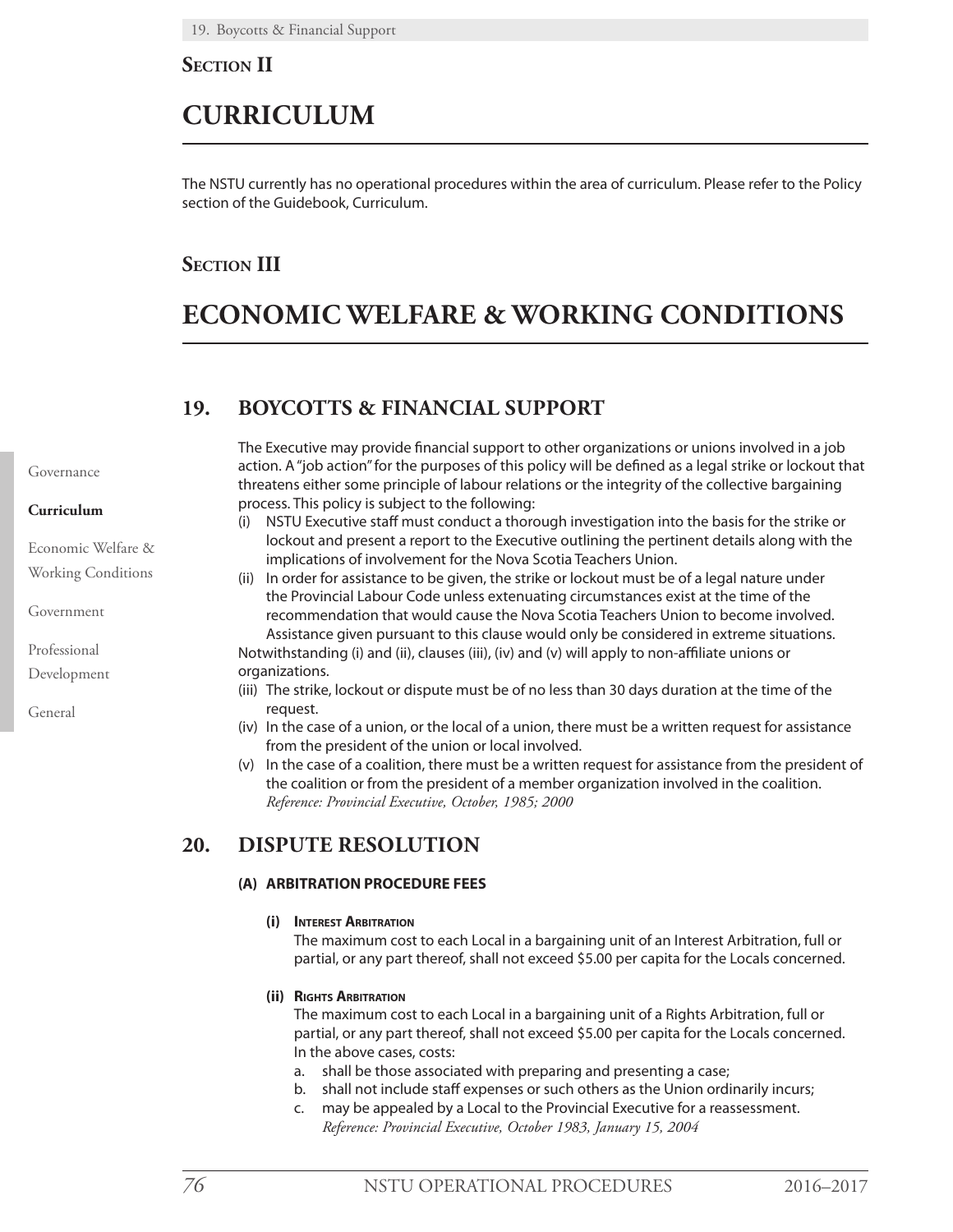### **(B) GRIEVANCE PROCEDURE — DOCUMENTATION AND FEES**

Pursuant to Article 11/42 of the Collective Agreements, once a formal grievance has been initiated, the NSTU will provide written confirmation to the Grievor(s) as each stage of the grievance procedure has been concluded and inform the Grievor(s) of the direction the NSTU plans to proceed.

# **(i) Grievance Costs**

- a. The maximum cost to each Local in a bargaining unit of a grievance procedure, full or partial, or any part thereof, shall not exceed \$5.00 per capita for the Locals concerned.
- b. The Provincial Executive will only bill the Community College Local for the prosecution of those grievances and/or rights arbitration arising from articles that would parallel articles in the Regional Agreements.
- c. Requests for legal opinions that affect all members of the bargaining unit:
	- i. must come from the bargaining unit
	- ii. will be charged back to each Local in the bargaining unit at a rate not to exceed \$1.00 per capita.
- d. Any requests for legal opinions from a Local may be charged back to that Local at a rate not to exceed \$1.00 per capita. *Reference: Provincial Executive, November, 1980; September, 1999; January, 2004*

### **(C) STRIKE PROCEDURES**

### **(i) Province-Wide**

### **a. Warning Notice**

- i. In the event of a province-wide strike, a warning notice will be given to each Local President and member of the Provincial Executive.
- ii. The warning notice will consist of an email from NSTU support staff.
- iii. Upon receipt of a warning notice, the Local President must hold himself/herself available for telephone contact by the central office at all times. This involves leaving messages with members of family, babysitters, etc. indicating where the President may be reached.

### **b. Strike Notice**

- i. The time of a province-wide strike will be set by the President and Executive of the NSTU.
- ii. The strike notice will be conveyed to the Presidents of Locals by the central office of the NSTU by telephone. The strike notice will consist of a statement of date and time, read by NSTU support staff.
- iii. The strike notice will be delivered in any way required by law to the Minister by the NSTU central office.
- iv. The strike notice will be delivered in any way required by law or courtesy to the chair of the school board by the President of the Local, or when two or more Locals are acting in concert by the Presidents' representative.

# **c. The Role of Key Personnel**

### **i. President and Executive staff**

- A. Upon issuing the warning notice the President of the NSTU and the Executive staff shall proceed to the central office of the NSTU and remain there or on call for the duration of the strike.
- B. The President and Executive staff shall make the changes necessary to convert the central office to a Central Clearing House for a province-wide strike.

# **ii. The Local President**

Upon receipt of a strike notice, the Local President shall:

A. immediately define the location of a temporary or permanent Local clearing house

Governance

Curriculum

# **Economic Welfare & Working Conditions**

Government

Professional

Development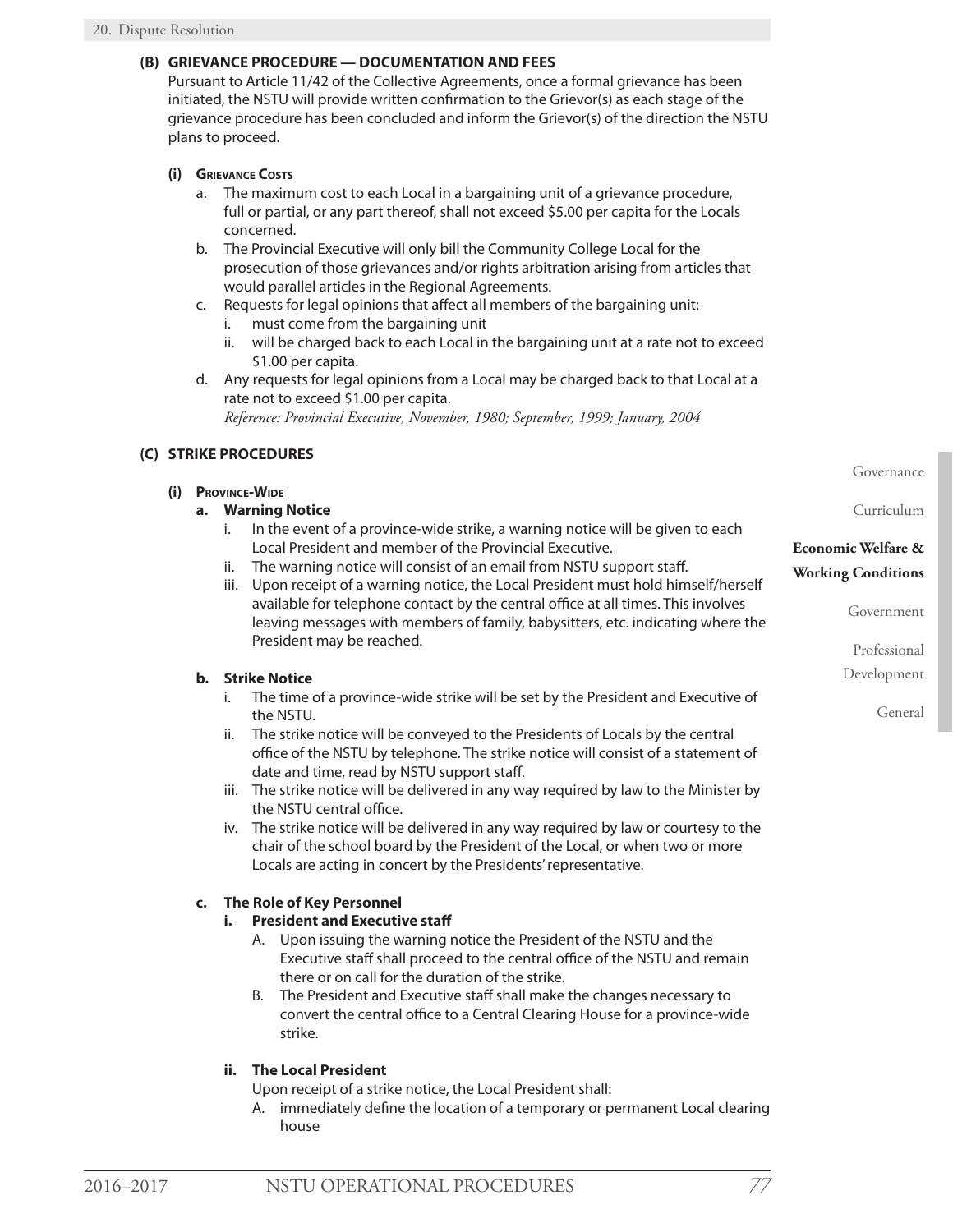- B. then use appropriate means to inform the Local Executive of the strike notice and the location of the Local clearing house
- C. then use appropriate means to inform the NSTU representatives of the strike notice and the location of the Local clearing house
- D. then deliver such notices as are appropriate to the chair of the local school board
- E. then proceed to establish and direct the operation of the Local clearing house
- F. and provide such leadership and decisions as circumstances require during the province-wide stoppage, including the maintenance of necessary communication with the central office clearing house.

# **iii. The Local Executive**

During a province-wide strike, the Local Executive shall provide support services to the Local President in the operation of the Local clearing house.

### **iv. The NSTU representative**

- A. During a province-wide strike, the NSTU representative shall:
	- I. receive the strike notice from the Local President or his/her representative
	- II. convey the strike notice directly to the members in the educational site for which he/she is responsible. In larger educational sites, some delegation of this task will be necessary. In this event, the NSTU representative should give to his/her delegates:
		- a) precise instructions relating to the members to be called by the delegate
		- b) what is to be said by the delegate
		- c) insist that the delegate call back to the NSTU representative indicating that all calls have been completed.
- B. The NSTU representative should then inform the Local clearing house that all members in his/her educational site have been contacted, convey personally to the principal of the educational site the strike notice and
	- I. remind the principal of his/her duties under the Act or NSTU policy
	- II. advise the principal to contact the Local clearing house in case of any doubt
	- III. offer to the principal the assistance of the NSTU representative in carrying out the closing of the educational site
		- a) a prerequisite for the smooth operation of this phase is for the NSTU representative to have in his/her possession a complete staff list, including addresses and telephone numbers.
		- b) at the effective date and time of the strike, the NSTU representative shall personally check the educational site and determine that the strike is in fact effective.
		- c) the NSTU representative should then inform the Local clearing house of the fact that the strike is effective and/or seek advice and assistance if difficulties exist.
		- d) the NSTU representative shall direct picket lines if established by the Local Executive.

# **v. The Regional Executive member or provincial officer**

- A. in the event of a province-wide strike, the member of the Provincial Executive shall:
	- I. make himself/herself available to the Local President(s) for advice and consultation
	- II. maintain a highly visible leadership role in the Local area(s)
	- III. be easily accessible to the central office clearing house for information be prepared at short notice to meet at the central office.

Governance

Curriculum

# **Economic Welfare & Working Conditions**

Government

Professional

Development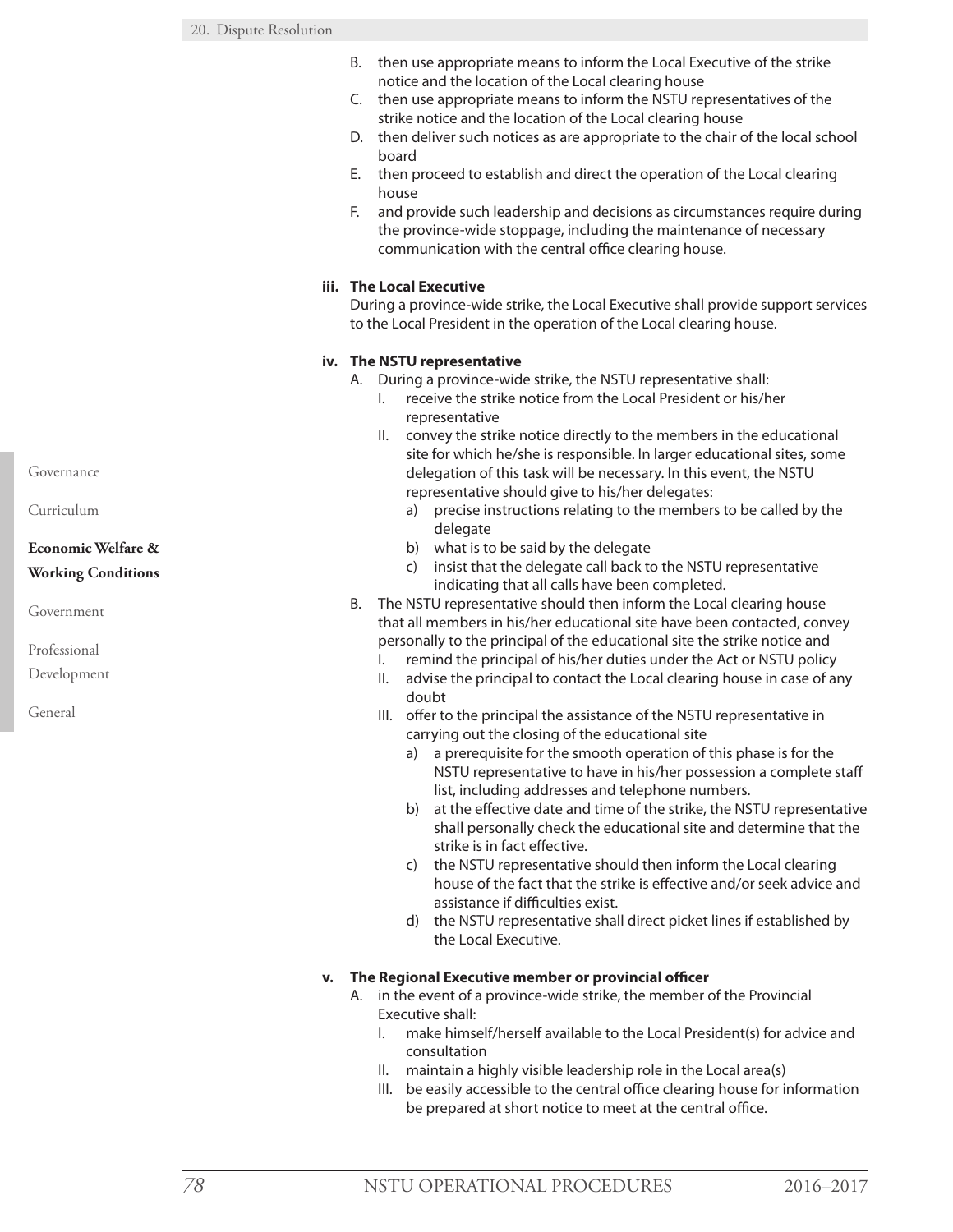# **vi. The chief administrative officer of the board**

In the event of a province-wide strike the chief administrative officer shall remain at his/her post.

### **vii. The area supervisor**

In the event of a province-wide strike, the area supervisor shall receive reports from educational site principals that their duties are complete and report to the chief administrative officer. He/she shall then join the strike.

### **viii. The educational site principal and vice principal**

In the event of a province-wide strike the educational site principal shall:

- A. provide for the safe dismissal of pupils
- B. provide for the security and maintenance of the building.
- C. report the completion of the above duties to his/her immediate superior
- D. join the strike.

# **d. Organization**

In any strike, it is essential to establish a physical base of operations. This base will be called the central office clearing house or the Local clearing house. The clearing house has but a few characteristics. It must be easy to access either physically or by telephone, it must be the centre for the reception and dissemination of information and it must be the decision-making centre.

### **i. The Central Office clearing house**

- A. In the event of a province-wide strike, the Central Office clearing house will be the Dr. Tom Parker Building. The Central Office clearing house will be staffed by the President, the Executive staff and other support personnel.
- B. The Central Office clearing house will be open and staffed from 8:00 AM to midnight throughout a province-wide strike, and appropriate staff will be assigned for duty at all times.
- C. Additional telephone lines will be added as necessary.
- D. Strike-related material will take priority over all other print jobs.
- E. The Central Office clearing house during a province-wide strike shall:
	- I. inform all Locals of the imminence of a strike. (the warning notice)
	- II. inform all Locals of the strike notice.
	- III. receive all information from Locals relating to the progress of the strike.
	- IV. maintain close liaison with each member of the Provincial Executive.
	- V. be solely responsible for public and press relations.
	- VI. advise Locals and make decisions when necessary.

# **ii. The Local clearing house**

- A. The location of the Local clearing house will be decided by the Local President(s) having due regard to Local conditions. Among the options are:
	- I. a room in a private home
	- II. a room or rooms in a convenient hotel or motel
	- III. rental of office space on a short term basis.
- B. The staffing of the Local clearing house must suit Local conditions.
- C. The Local President must assume overall control of the Local clearing House.
- D. The Local President must be assisted by the Local Executive and Provincial Executive members.
	- I. A duty roster should be established.
	- II. Access by telephone should be assured.
	- III. Printing facilities should be secured if possible, probably on a rental basis.
	- IV. Transportation should be organized by securing the services of members willing to drive cars. This is essential if communication with members is to be maintained through written material or personal visits.

Governance

Curriculum

# **Economic Welfare & Working Conditions**

Government

Professional

Development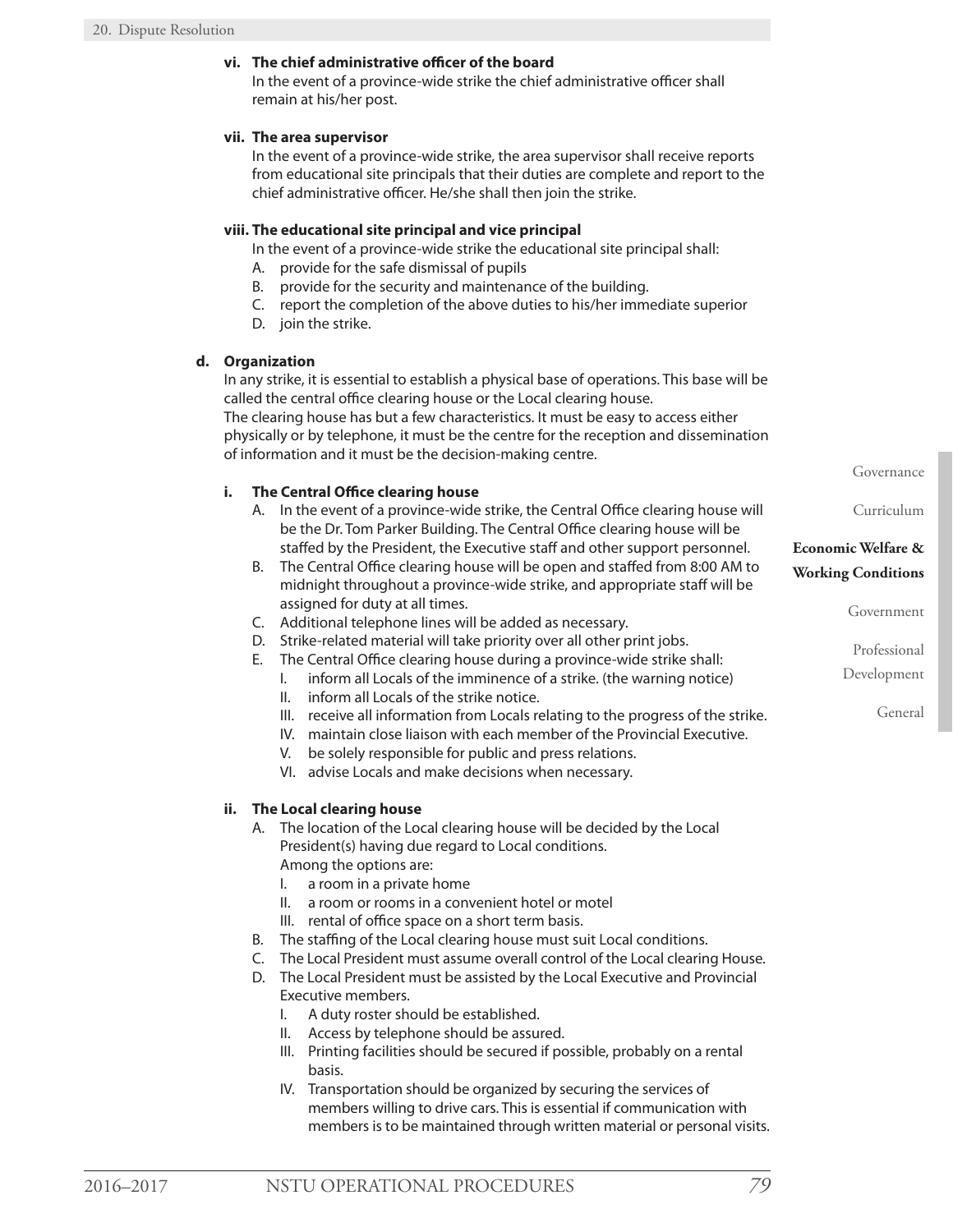- E. The Local clearing house shall coordinate the proper execution of duties outlined in Section c. in relation to:
	- I. the Local President
	- II. the Executive
	- III. the Provincial Executive member
	- IV. the NSTU representative.
- F. The Local clearing house shall maintain communication with the central office clearing house by reporting at least daily.
- G. The Local clearing house should involve the services of as many members as possible during a strike.
- H. The Local clearing house should maintain the closest possible contact with individual members during a strike.

# **e. Communication**

The key to a successful strike is communication. This is especially true in the early hours of the action and continues to be true as the strike lengthens and efforts must be made to maintain morale.

### **Conveying the strike notice:**

- A. It is imperative that the conveying of the strike notice proceed smoothly the strike notice will be conveyed by central office to the Presidents of Locals.
- B. It is imperative that the Local President, with the Local Executive devise a telephone link with all NSTU representatives. This telephone link should have two characteristics:
	- i. It should be as simple as possible with each individual responsible for telephoning a pre-arranged list of NSTU representatives.
	- ii. It should provide for a "check-back" procedure whereby the individual must report that all telephone calls have been completed.
- C. The NSTU representative should follow a similar procedure when larger staffs are involved and delegation is required.
- D. Brevity in communication in time of strike is essential. Telephone lines into clearing houses are limited. The person on the other end is probably busy. Curt answers, devoid of normal courtesies should be accepted in good grace.
- E. During a prolonged province-wide strike, it is essential to maintain frequent communication with individual members. This will be the responsibility of the Local President and Local clearing house. Some techniques might include:
	- i. short written bulletins distributed to all members in the area
	- ii. telephone calls to as many members as possible from the Local clearing house each day.
	- iii. visits to members by leaders
	- iv. formation of a visiting committee
	- v. including as many members as possible in the conduct of the strike as visitors, drivers, telephonists, typists, artists, etc.
- F. The above procedures will accomplish two ends:
	- i. First, that the feeling of the membership can be constantly monitored.
	- ii. Second, a prolonged strike is a lonely place to be. A system of frequent personal contact, a high degree of involvement by as many members as possible can help relieve this feeling of loneliness, and keep up morale.
	- iii. During a province-wide strike, all press statements will be made by or cleared through the central office clearing house.

# **f. Picketing**

Pickets are of two types:

# **i. Informational pickets**

- A. May be mounted at any time and any place.
- B. The purpose of such a picket is to provide information to the public.
- C. The information may be provided by means of placards, printed handouts or discussion with members of the public.

Governance

Curriculum

# **Economic Welfare & Working Conditions**

Government

Professional

Development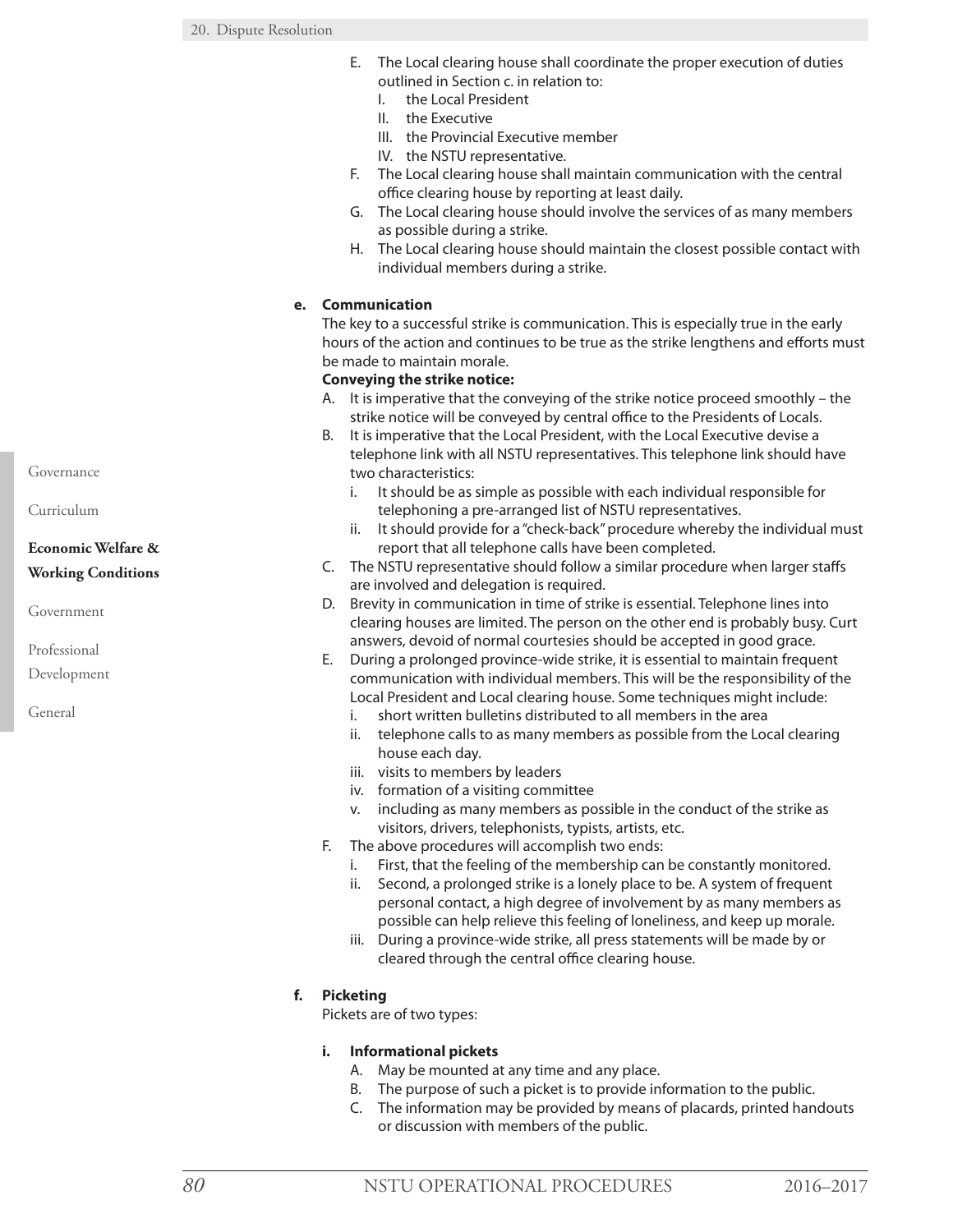- D. It is essential that such pickets be conducted with dignity and intelligence.
- E. Personnel selected for such duty should have a high tolerance for abuse.
- F. It is normally wise to inform local authorities of the intention to stage informational pickets.
- G. It is very desirable to check with local authorities on local by-laws re pickets or demonstrations.
- H. Never leave a picket site untidy. Assign a crew to pick up abandoned signs, leaflets, etc.

# **ii. Defensive pickets**

- A. Defensive pickets are mounted around the educational site in order to prevent the intrusion of personnel who will purport to carry on the functions of the striking members. Such persons may be unqualified individuals, perhaps concerned parents who might wish to utilize facilities of the educational site to provide education services. This would be illegal under the *Education Act*. Qualified substitute teachers might be used as strike breakers. Disaffected members might intrude in an effort to break the strike.
	- I. Any of the above categories must be discouraged from entering the educational site.
	- II. The discouragement should be only in the form of an oral request to respect the picket.
- B. A defensive picket should only be in respect of the educational site, never the bus garages or maintenance shops.
- C. The following persons should never be interfered with by pickets:
	- I. maintenance personnel
	- II. stenographic staff
	- III. the chief administrative officer
	- IV. other school board officials who normally enjoy the right of access eg. the secretary-treasurer, chairperson of the board or trustees, etc.
- D. There is no right to physically restrain an intruder.
- E. Defensive pickets are subject to limitation in their number by the courts.
- F. Defensive pickets should be conducted with dignity and decorum. A sincere "thank you" to those who honour a picket will win friends.
- G. Defensive pickets will be directed by the NSTU representative.
- H. The NSTU representative should organize a picket rotation system.
- I. The NSTU representative should provide the comfort of pickets coffee and a warm car can be a great morale booster.
- J. The NSTU representative or his/her delegate should be instantly available to resolve potential troublesome situations.

# **g. Remuneration**

Remuneration for a member who allows his/her name to be placed on a picket line roster in a province-wide dispute shall follow these guidelines:

- i. Payments become effective on the first day of the strike.
- ii. Financial support of the membership in a withdrawal of services shall be determined by the Provincial Executive and the terms of such support shall be made known to the membership prior to a job action vote being taken. The Executive determined that members shall be paid a rate of \$50.00 per day, (excluding weekends) and \$15.00 per day for each dependent living in the members' household.
- iii. In the case of extreme hardship a member may apply for special compensation via the Local to the Provincial Executive.

*Reference: April, 1975; October, 1982; March, 1990, November 29, 2002; October 15, 2009*

**Economic Welfare & Working Conditions**

Governance

Curriculum

Government

Professional

Development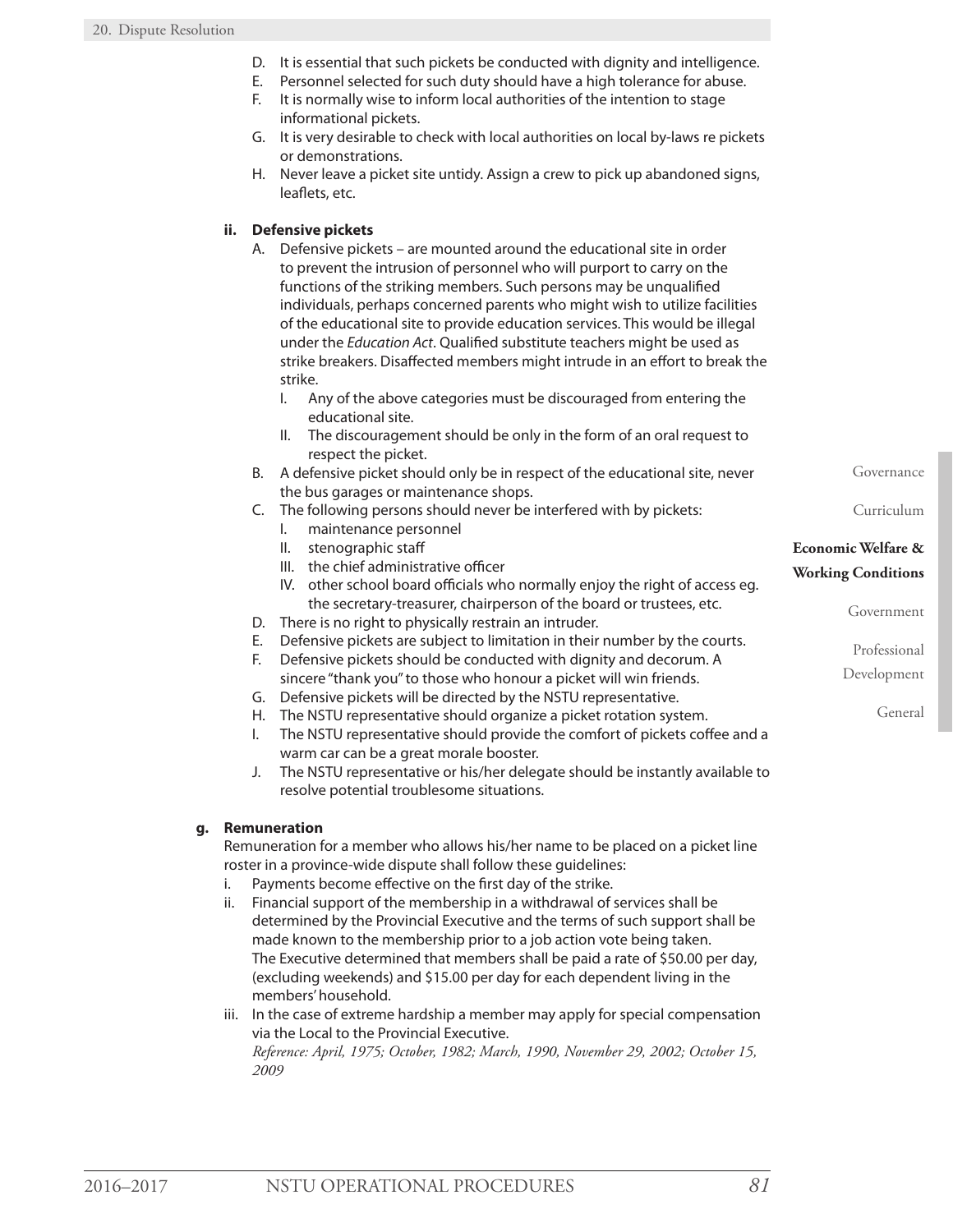# **h. Authorized Activities During a Strike**

- i. Section 34 of the *Teachers' Collective Bargaining Act* states that if a majority of teachers vote in favour of strike following certain bargaining procedures outlined elsewhere in the Act, a strike may be held.
- ii. It is the policy of the NSTU Executive that during a province-wide strike or rotating strike, no NSTU member shall engage in:
	- A. normal classroom duties
	- B. tutoring of pupils
	- C. instruction of adult education classes
	- D. extracurricular or co-curriculum school activities whether conducted within or without the school premises on a province-wide basis from the first day of a strike that is held on either a province-wide or rotating basis. (The intent of D. above is that all extracurricular activities will cease provincially and not recommence in any school in the province as long as there is a strike in any school in the province.) *Reference: Provincial Executive, April, 1975*

# **i. Legal Provisions During A Strike**

(Strikes by Support Staff Personnel)

Consideration must be given to the following:

i. Section 26 of the *Education Act – Teachers*, says in part:

It is the duty of a teacher in a public school to

- (k) take all reasonable steps necessary to create and maintain an orderly and safe learning environment;
- (n) attend to the health, comfort and safety of the students;
- (o) report immediately to the principal the existence of any infectious or contagious disease in the school or the existence of any unsanitary condition in the school buildings or surroundings, and perform such duties as are from time to time prescribed by or under the Health Act.
- ii. Section 38 (2) of the *Education Act Principals*, says in part:
	- It is the duty of a Principal to
		- (e) ensure that reasonable steps are taken to create and maintain a safe, orderly, positive and effective learning environment.
- iii. Section 39 (1) of the *Education Act Superintendents*, says in part:
	- A superintendent is accountable to the school board and has overall responsibility for: (a) the efficient operation of the school board office and the public schools in the school district or a school region;
	- (2) It is the duty of a superintendent to
		- (g) maintain a safe, orderly and supportive learning environment in all schools in the school district or school region;
		- (l) operate and maintain buildings, equipment, supplies and student conveyance under the jurisdiction of the school board.
- iv. Section 64 (1) of the *Education Act General Responsibilities and Powers of School Boards* says in part:
	- 64(1) A school board is accountable to the Minister and responsible for the control and management of the public schools within its jurisdiction in accordance with this Act and the Regulations
	- 64(2) A school board shall, in accordance with the Act and Regulations;
		- (f) promote its schools as safe, quality learning environments and as community resources;
		- (ad) provide and pay for adequate equipment and furnishings for public schools and the maintenance and operation of equipment, furnishings and school buildings;
		- (ae) manage, maintain, repair and keep safe all real and personal property owned, leased and used by the board.
- v. It is also worthwhile noting Section 68 of the *Education Act* which says:

Governance

Curriculum

# **Economic Welfare & Working Conditions**

Government

Professional

Development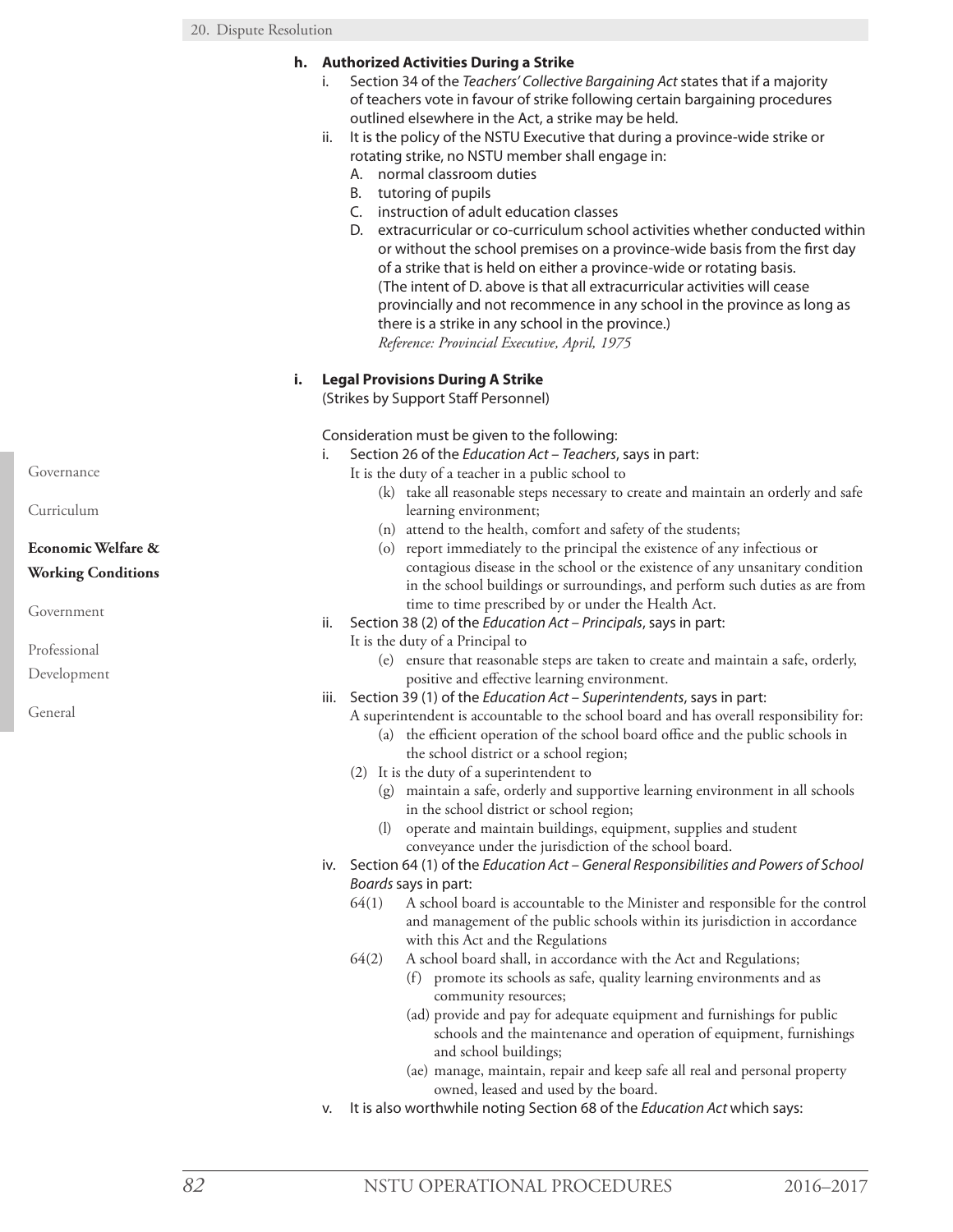- 68(1) In carrying out its responsibilities and in exercising its authority under this Act, a school board shall comply with the policies of the Department of Education and the directive of the Minister issued in accordance with this Act.
- 68(2) Where, in the opinion of the Minister,
	- (a) the health, safety or educational welfare of the students of a school are endangered or the resources of a school board are not being used in a responsible manner;
	- (aa) a school board has failed to meet the standards referred to in subsection 64(6); or
	- (b) the school board has failed to comply with a request of the Minister to take corrective action, the Minister may appoint a person who shall carry out such responsibilities and exercise such authority of the school board as the Minister determines and in such manner as the Minister determines and, to the extent the Minister determines, the school board ceases to have such responsibilities or authority.

The Ministerial Regulations under the *Education Act* in part state:

- (5) Where a school board is of the opinion that it is necessary for the health and safety of students in a school that a class or classes of students should be dismissed, the board may dismiss some or all of the classes in the school.
- (6) Where a class has been dismissed pursuant to subsection (5) after school has been in session for three hours or more on any day, that day shall be deemed to be a school day of the class for the purposes of the Act and these Regulations.
- (7) With the approval of the Minister, a school board may order that a school be closed on a school day.
- (8) When a classroom has not been operated on a school day and the teacher cannot claim the day as a school day under the provisions of Section 11 of the *Governor in Council Education Act Regulations*, with the approval of the Regional Education Officer, school may be taught on any of the following days not regularly included in the school year:
	- (a) the school days of the spring vacation;
	- (b) not more than three Saturdays during a school year, but no classroom may be in operation for more than 195 days in a school year and no teacher may teach or claim credit for more than 195 days in a school year.
- (9) Despite subsection (8), where the one hundred ninety-fifth school day in any school year falls on a Monday, a school board may declare that the one hundred ninety-fifth school day be observed on the Saturday immediately preceding the Monday.
- vi. Section 17(1) of the *Occupational Health and Safety Act employees' precautions*  says in part:
	- 17(1) Every employee, while at work, shall
		- (a) take every reasonable precaution in the circumstances to protect the employee's own health and safety and that of other persons at or near the workplace;
		- (b) cooperate with the employer and with the employee's fellow employees to protect the employee's own health and safety and that of other persons at or near the workplace;
		- (d) consult and cooperate with the joint occupational health and safety committee, where such a committee has been established at the workplace, or the health and safety representative, where one has been selected at the workplace;
		- (e) cooperate with any person performing a duty or exercising a power conferred by this Act or the regulations; and
		- (f) comply with this Act and the regulations.
- vii. Section 17(2) of the *Occupational Health and Safety Act employees' duties* says:
	- 17(2) Where an employee believes that any condition, device, equipment, machine, material or thing or any aspect of the workplace is or may be

Governance

Curriculum

# **Economic Welfare & Working Conditions**

Government

Professional Development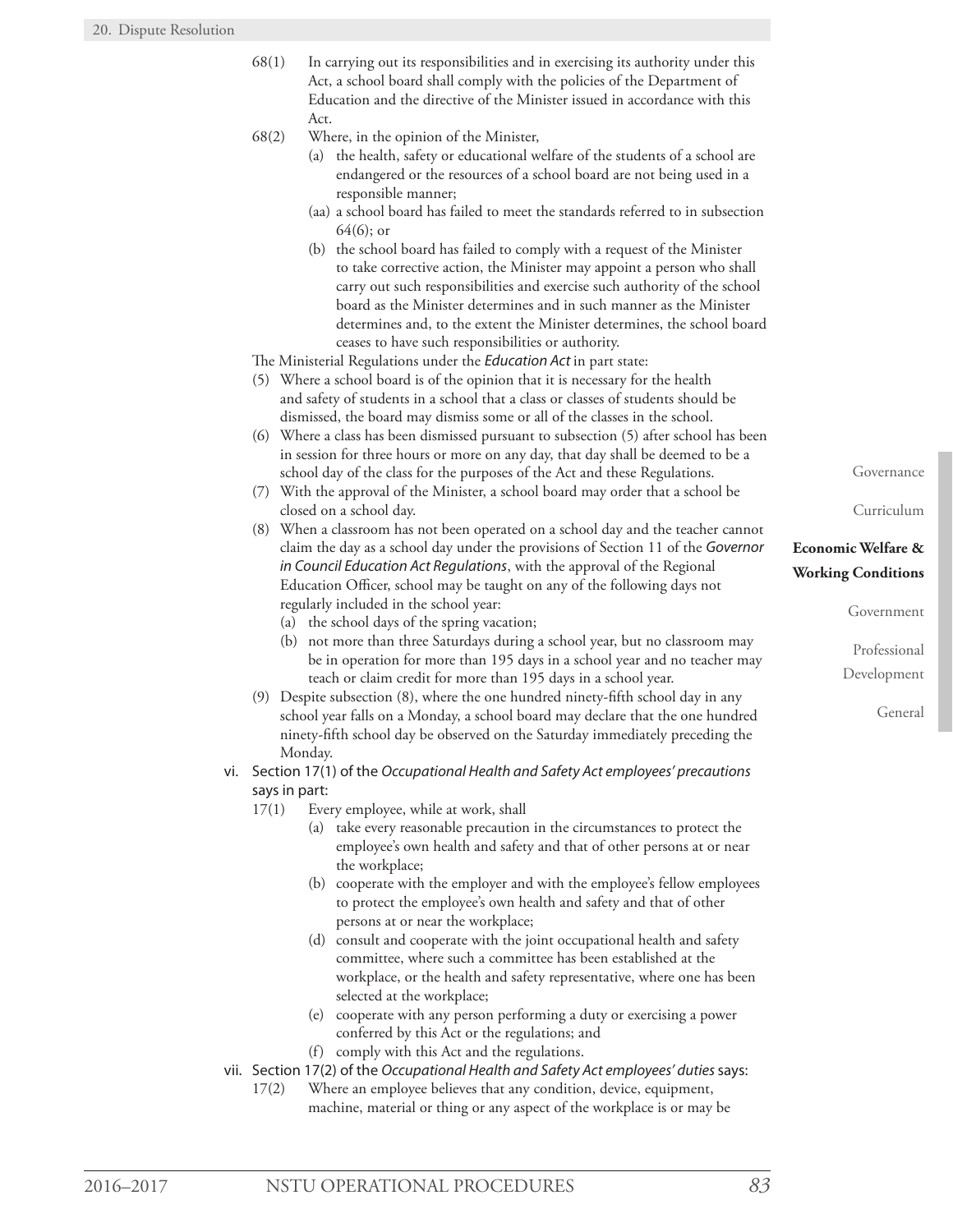dangerous to the employee's health or safety or that of any other person at the workplace, the employee shall

- (a) immediately report it to a supervisor (educational site principal);
- (b) where the matter is not remedied to the employee's satisfaction,
	- report it to the joint occupational health and safety committee or the occupational health and safety representative.
- (c) where the matter is not remedied to the employee's satisfaction after the employee reports in accordance with clauses (a) and (b), report it to the Occupational Health and Safety Division, Nova Scotia Department of Labour and Workforce Development.
- viii. Section 13(1) of the *Occupational Health and Safety Act employer's precautions*, says in part:
	- 13(1) Every employer shall take every precaution that is reasonable in the circumstances to
		- (a) ensure the health and safety of persons at or near the workplace;
		- (c) provide such information, instruction, training, supervision and facilities as are necessary to the health and safety of the employees;
		- (f) conduct the employer's undertaking so that employees are not exposed to health or safety hazards as a result of the undertaking. *(November 2008)*
- ix. Section 13(2) of the *Occupational Health and Safety Act employer's duties*, says in part:
	- 13(2) Every employer shall
		- (a) consult and cooperate with the joint occupational health and safety committee, where such a committee has been established at the workplace, or the health and safety representative, where one has been selected at the workplace;
		- (b) cooperate with any person performing a duty imposed or exercising a power conferred by this Act or the regulations;
		- (d) comply with this Act and the regulations and ensure that employees at the workplace comply with the Act and the regulations.
- x. Section 31 of the *Occupational Health and Safety Act functions of the joint occupational health and safety committees*:
	- 31(1) It is the function of the committee to involve employers and employees together in occupational health and safety in the workplace and, without restricting the generality of the foregoing, includes
		- (a) the co-operative identification of hazards to health and safety and effective systems to respond to the hazards;
		- (b) the co-operative auditing of compliance with health and safety requirements in the workplace;
		- (c) receipt, investigation and prompt disposition of matters and complaints with respect to workplace health and safety;
		- (d) participation in inspections, inquiries and investigations concerning the occupational health and safety of the employees.
- xi. Section 35 of the *Occupational Health and Safety Act duty of employer to provide certain information*:
	- 35(1) An employer shall notify the committee or representative, if any, of the existence of reports of
		- (a) workplace occupational health and safety inspections; and
		- (b) workplace occupational health and safety monitoring or tests, undertaken at the workplace by, or at the request of, an occupational health and safety officer or the employer and, on request, the employer shall make the reports available to the committee or the representative.
	- 35(2) An employer shall make available to an employee at a workplace, on request, reports of
		- (a) workplace occupational health and safety inspections; and

Governance

Curriculum

# **Economic Welfare & Working Conditions**

Government

Professional

Development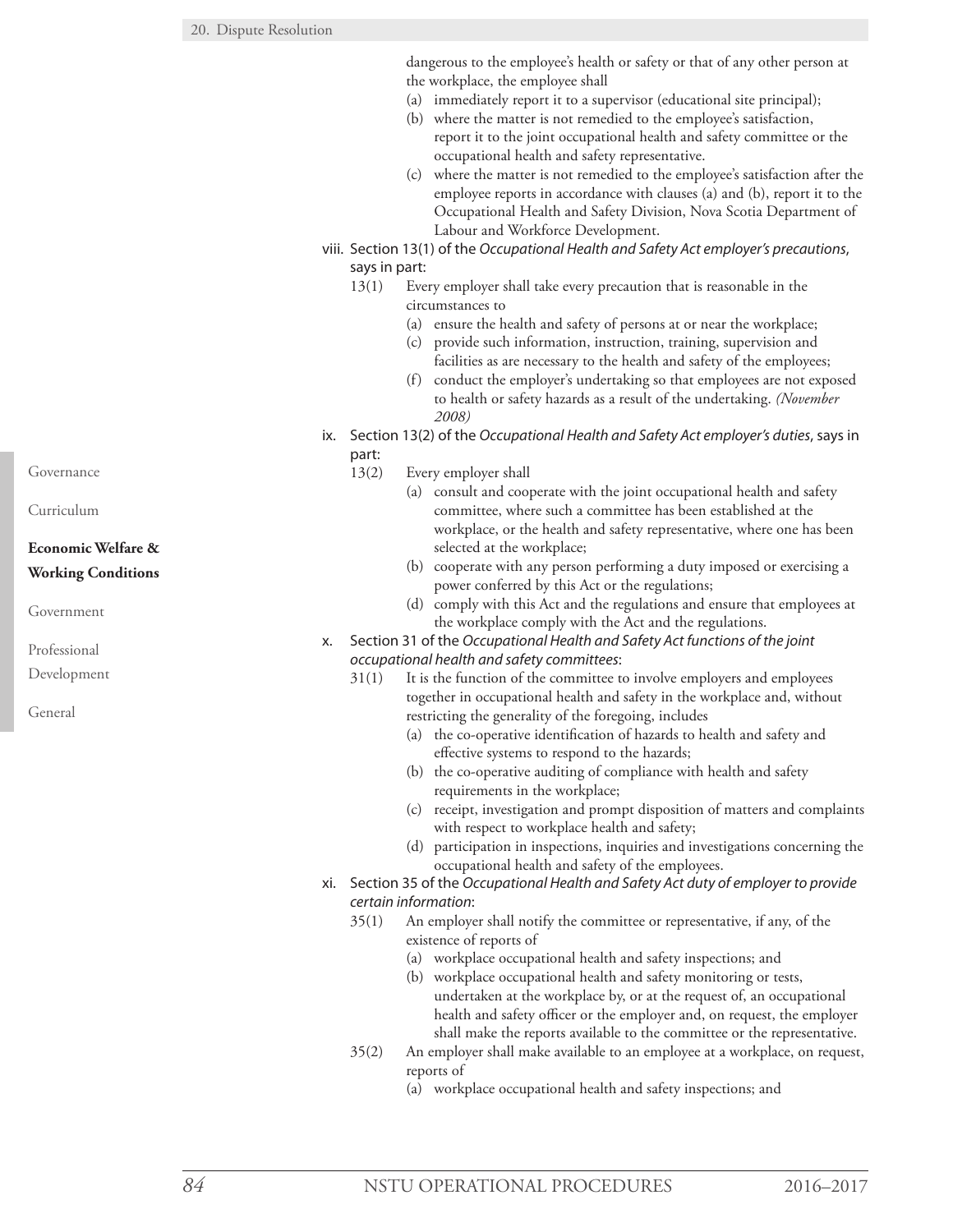- (b) workplace occupational health and safety monitoring or tests, undertaken at the workplace by, or at the request of an occupational health and safety officer or the employer.
- xii. Section 45 of the *Occupational Health and Safety Act prohibition of discriminatory action*

45(2) No employer shall take, or threaten to take, discriminatory action against an employee because the employee has acted in compliance with this Act or the regulations or an order or direction made thereunder or has sought the enforcement of the Act or the regulations, or without limiting the generality of the foregoing, because

- (a) of the participation of the employee in, or association with, a joint occupational health and safety committee or the employee has sought the establishment of a committee or performed functions as a committee member;
- (b) of the association of the employee with an occupational health and safety representative or the employee has sought the selection of a representative or performed functions as a representative;
- (d) the employee has sought access to information to which the employee is entitled by this Act or the regulations;
- (f) the employee has given information to the joint occupational health and safety committee, a representative, an occupational health and safety officer or other person concerned with the administration of this Act or the regulations with respect to the health and safety of the employees at the workplace.
- S 55 (1) An officer may give an order orally or in writing to a person for the carrying out of any matter or thing regulated, controlled or required by this Act or the regulations, and may require that the order be carried out within such time as the officer specifies.
	- (4) Where an officer makes an order pursuant to subsection (1) and finds that the matter or thing referred to therein is a source of danger or a hazard to the health or safety of a person at the workplace, the officer may order that
		- (a) any place, device, equipment, machine, material or thing not be used until the order is complied with;
		- (b) work at the workplace or any part of the workplace stop until the order to stop work is withdrawn or cancelled by an officer. *Reference: January, 1986; September, 1999; November 2008*

# **j. Student Travel During Member Strike**

The accompaniment of students by members on student travel programs is considered to be an activity that will not be done by members during the time of a strike. When members associate themselves with student travel programs, they should be assured that alternative arrangements can be made so that during a strike, either

- i. persons other than members can accompany these students on the trip, or
- ii. the trip can be cancelled without any loss of money by the students.

# **k. Strikes by Non-NSTU Personnel — Guidelines for NSTU Members**

### **i. Contracts and Teaching**

- A. Members of the Nova Scotia Teachers Union have individual contracts that must be honoured.
- B. Members of the Nova Scotia Teachers Union have a negotiated agreement currently in force. A failure to work under this contract may be classed as an illegal strike by the Labour Relations Board under the *Teachers' Collective Bargaining Act*. An illegal strike may attract penalties. The existence of peaceful picket lines and the respect many members have for them is not a defense to conviction under the *Teachers' Collective Bargaining Act*.

Governance

Curriculum

# **Economic Welfare & Working Conditions**

Government

Professional Development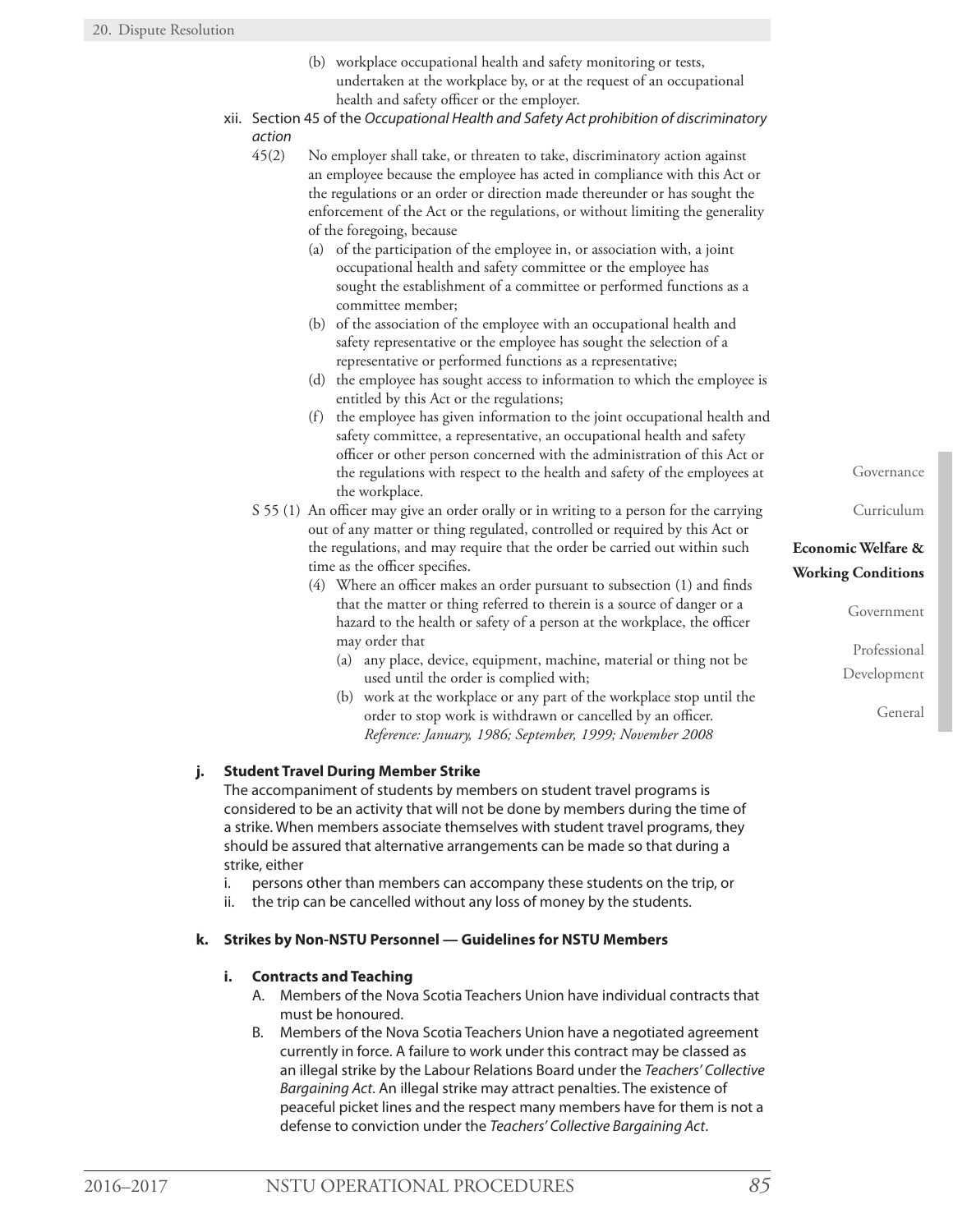- C. It follows from sections 1 and 2 above that it is the duty of members to teach during time of strike by support personnel.
- D. It is the position of the NSTU that teaching includes direct instruction to students, specific preparation for instruction, general preparation for instruction, evaluation of instruction and professional development.

# **ii. Student Absenteeism**

- A. Since absenteeism may be high during a strike of bus services, the NSTU expects members to adjust teaching services to prevailing conditions during and after a strike.
- B. Should absenteeism cause reorganization of classes or closure of sections or departments, members not engaging in direct instruction should engage in non-instructional teaching duties.

# **iii. Health and Safety**

- A. It is the duty of the regional boards to ensure that educational sites are safe and healthy environments for pupils.
- B. It is the firm contention of the NSTU that there is a duty of the regional boards to maintain safe and healthy conditions of work for members.
- C. Members will report unsafe and/or unhealthy conditions to their Principal and if required the Joint Occupational Health and Safety Committee. If after consultation with the Principal and JOHS Committee the unhealthy/ unsafe conditions are not remedied, the Department of Labour and Workforce Development should be contacted. Staff at Central Office are available to discuss with members whether contact with the Department of Labour and Workforce Development is necessary/appropriate in particular circumstances
- D. Only the regional board/ the Minister of Education/the Department of Labour and Workforce Development may close an educational site because of health or safety concerns.
- E. Should the regional board, the Minister, or the Department of Labour and Workforce Development close part of an educational site operation for health or safety reasons, members not required for direct instruction duties should request a safe and healthy area in which to carry out their noninstructional teaching duties.

# **iv. Protracted Closures**

- A. Should a regional board or the Minister close an educational site or workplace pursuant to the Letter of Understanding (3) School Closure of the Teachers' Provincial Agreement, the chairperson of the RRC should consult with the superintendent or designate to determine that the requirements of said Letter of Understanding will be met.
- B. Should an educational site be closed by order of an authority for a protracted period and should extraordinary meetings of members be called by the Regional School Board, members will attend.

# **v. NSTU Communications**

For matters of advice or with educational site staffs during educational site closures, the NSTU will utilize its NSTU representative communication network. Local Presidents will be asked to check the effectiveness of this network prior to any apprehended difficulty and advise the RRC Chairpersons.

# **vi. Extracurricular Activities**

Members should maintain inter-educational site and extracurricular activities such as sporting events, debating meets and music festivals. Because a strike by CUPE members will affect various educational sites very differently, the NSTU central office will provide all possible assistance in matters of difficulty. *Reference: January, 1986; November 2008*

Governance

Curriculum

# **Economic Welfare & Working Conditions**

Government

Professional

Development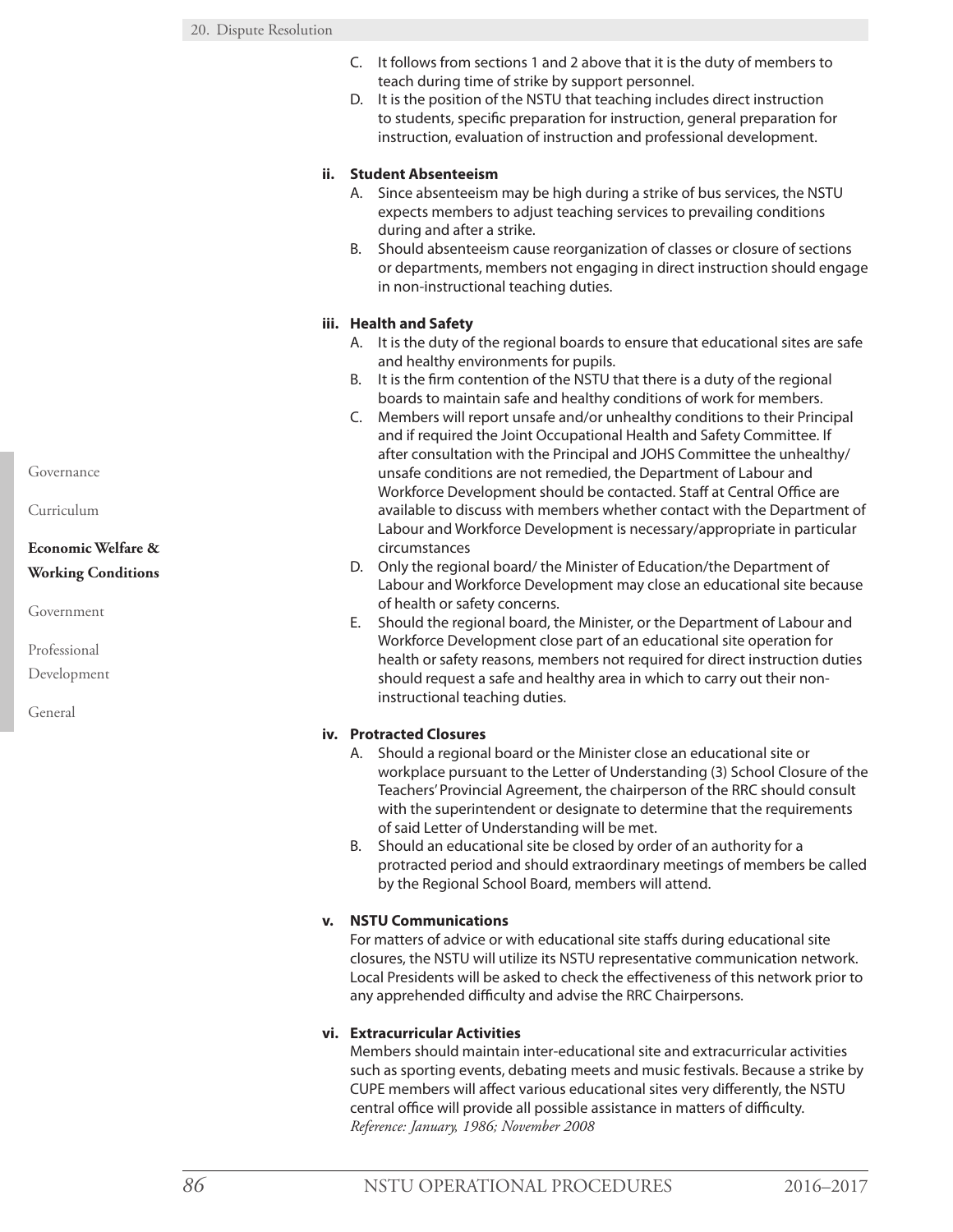# **21. LEGAL PROTECTION**

# (A) GRIEVANCES

In the case of a grievance under the Provincial or Regional Agreement, requests for legal assistance are handled as follows:

- (i) The member or in the case of a Regional Agreement the Regional Grievance Committee, consults with the assigned Staff Officer, after which the Staff Officer determines whether the NSTU will carry the grievance forward to arbitration.
- (ii) If the member or Regional Grievance Committee does not agree with the Staff Officer's decision, an appeal of the decision may be made in writing to the Executive Director by using Form A within fourteen (14) calendar days of receiving the Staff Officer's decision. The decision of the Executive Director on whether the NSTU will carry the grievance is final.
- (iii) When the NSTU determines that the grievance will be referred to arbitration, the NSTU, after consultation with the member and/or the Regional Grievance Committee, makes all decisions relating to the carriage of the grievance, including, but not limited to, instructing counsel and making strategic decisions including withdrawing or settling the grievance prior to or during arbitration.

### (B) SUSPENSIONS, TERMINATIONS AND DISCHARGES

- (1) In the case of an appeal of a suspension, termination or discharge from employment pursuant to Section 36 of the Education Act, requests for legal assistance are handled as follows:
	- (i) The teacher makes an application to the Appeals Committee constituted under Operational Procedure 4(i) through the Executive Director using Form B;
	- (ii) The Appeals Committee inquires into the circumstances of the suspension, termination or discharge in accordance with Operational Procedure 4(i)(b);
	- (iii) The Appeals Committee determines whether legal services will be provided by the NSTU.
	- (iv) There is no appeal from the Appeals Committee's decision, unless the teacher can demonstrate that the Appeals Committee failed to follow its appropriate procedures in arriving at its decision. In such a case, the teacher may appeal the Appeals Committee's decision in writing to the Provincial Executive by using Form C. The decision of the Provincial Executive is final.
	- (v) If the NSTU provides legal services for a teacher's Section 36 appeal, the NSTU, after consultation with the teacher, makes all decisions relating to the carriage of the appeal, including, but not limited to, instructing legal counsel and making strategic decisions relating to the appeal process and hearing. If the teacher fails to aid and co-operate with the NSTU or fails to reasonably follow the advice and direction of the NSTU and its appointed legal counsel, the NSTU may restrict or withdraw legal services.
- (2) Notwithstanding 21(A)(ii), if a member employed by the Nova Scotia Community College ("NSCC") is suspended or terminated from employment and the member does not agree with the Executive Director's decision regarding the NSTU's carriage of the grievance, the member may appeal within fourteen (14) calendar days of receipt of the Executive Director's decision in writing to the Provincial Executive by using Form D. The decision of the Provincial Executive on whether to assume carriage of the grievance is final. All other provisions of 21(A) apply to the provision of legal services in this instance.

# (C) CRIMINAL MATTERS

In the case of a criminal charge arising from the member's employment, requests for legal assistance are handled as follows:

- (i) The member consults with a Staff Officer, after which the Staff Officer determines if legal services will be provided by the NSTU.
- (ii) If the member does not agree with the Staff Officer's decision, the member may appeal the Staff Officer's decision in writing to the Executive Director within ten (10) calendar

Governance

Curriculum

# **Economic Welfare & Working Conditions**

Government

Professional Development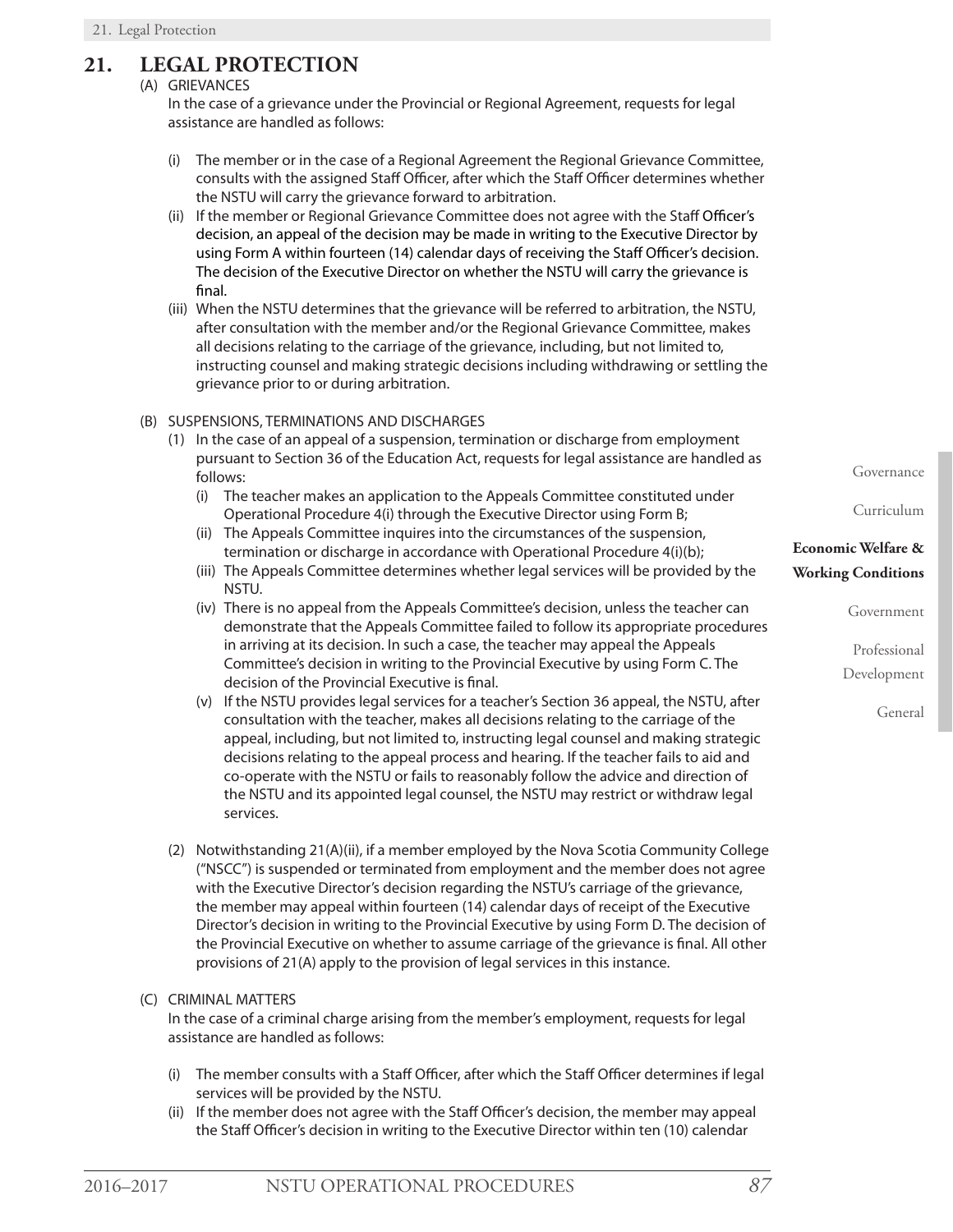days of receiving the Staff Officer's decision by using Form E. The decision of the Executive Director on whether to provide legal services is final.

- (iii) If the NSTU determines to provide legal services, the NSTU has the right to be kept informed of developments and strategy and to be consulted by legal counsel. The provision of legal services may be withdrawn by the NSTU if the member fails to aid and co-operate with NSTU and its appointed legal counsel and/or fails to reasonably follow the advice and direction or follow the reasonable advice of the NSTU and its appointed legal counsel. As well, the NSTU may place monetary and other reasonable restrictions on the provision of legal services.
- (D) NSTU will not be responsible for any bills for legal services that have not been authorized by the Staff Officer, Executive Director or Executive in advance.

*(The Forms referenced here are available from the NSTU Member Services Department)*

*Reference: 98-51; February, 1999; December 2009*

# **22. NEGOTIATIONS**

# **(i) STAGGER EXPIRY DATES OF CONTRACTS**

In future rounds of negotiations, the NSTU should take every opportunity to stagger expiry dates of Community College, Public School, Regional and staff agreements to avoid the problems associated with the complicated process. *Reference: September 20, 2002*

### **(ii) SCHEDULING DATES**

The NSTU President must agree prior to dates being scheduled for:

- (a) the Provincial Asking Package for the Teachers' Provincial Agreement and Community College Agreements; and
- (b) negotiations for the Teachers' Provincial Agreement and the Community College Agreements.

*Reference: March 2014, January 2016*

### **(A) PROCEDURES FOR PROVINCIAL NEGOTIATIONS**

- **(i) The Provincial Economic Welfare Committee**
	- a. The Provincial Economic Welfare Committee shall be appointed by the Provincial Executive.
	- b. The Provincial Economic Welfare Committee shall be thirteen (13) in number as follows:
		- i. the NSTU President (ex officio member);
		- ii. three (3) Provincial Executive members, including the First Vice-President of the NSTU, who shall serve as Chair of the Committee;
		- iii. an administrator, as recommended to the Nominating Committee by the Teachers With Administrative Responsibilities Committee; plus
		- iv. eight (8) other members, selected by the Nominating Committee, using the following criteria;
			- A. regional representation,
			- B. experience in Union activities,
			- C. curriculum/grade level/diversity of assignment representation,
			- D. representation will reflect gender diversity.
			- E. Strong consideration shall be given in order that all regions, including CSANE, be represented on the Provincial Economic Welfare Committee.
	- c. The Provincial Economic Welfare Committee shall report directly to the Provincial Executive.

Governance

Curriculum

# **Economic Welfare & Working Conditions**

Government

Professional

Development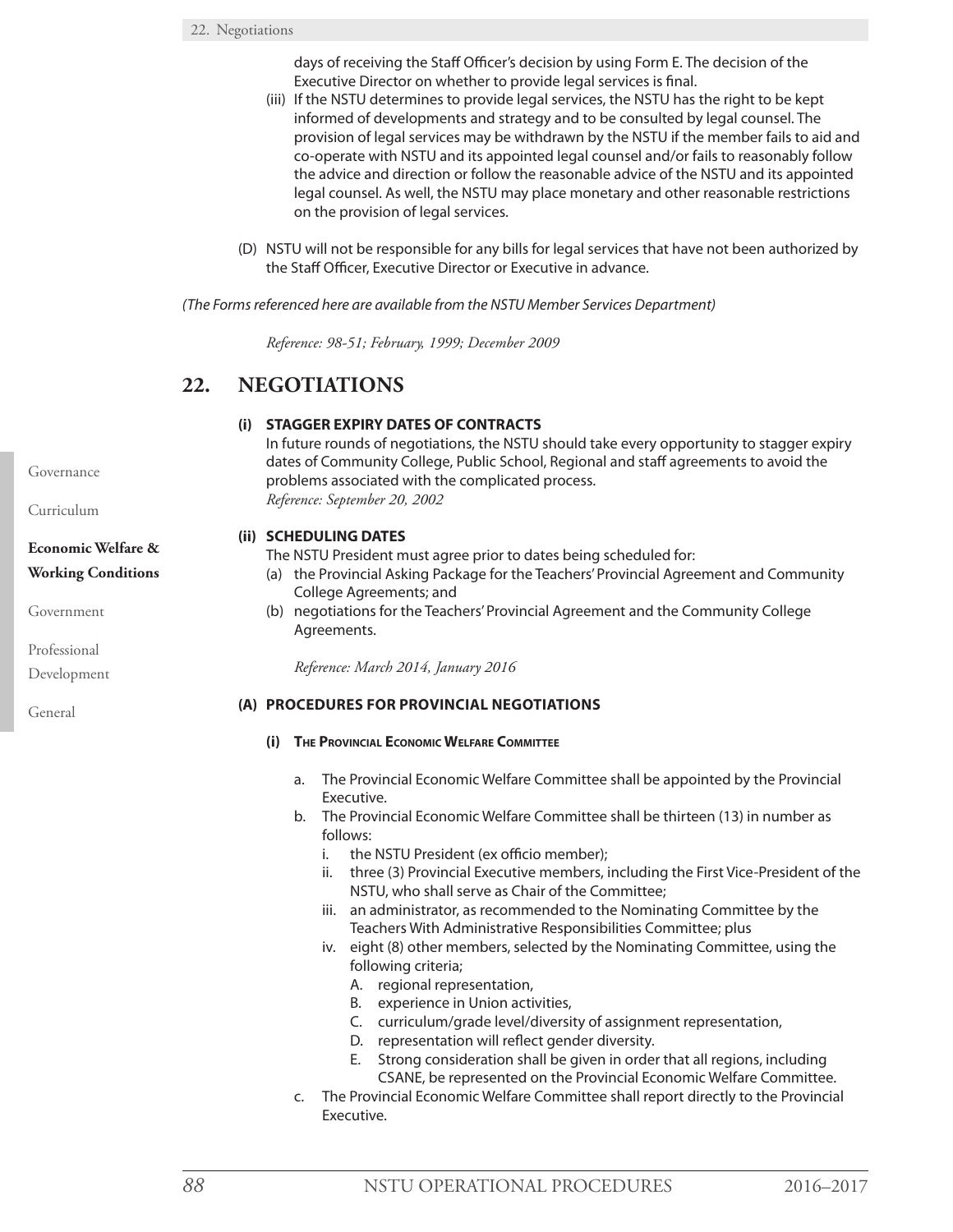- d. The Provincial Economic Welfare Committee shall act upon request, in an advisory capacity to the Provincial Negotiating Team.
- e. Committee members shall hold office from the date of appointment until an agreement has been concluded and signed unless they are removed by the Provincial Executive for cause or no longer an active member.
- f. NSTU Staff members shall act as advisors to the Committee.
- g. Background material for the Committee shall be prepared by the staff, and by contract when deemed necessary.
- h. Should a replacement of a Provincial Economic Welfare Committee member be necessary, the Table Officers shall appoint, in consultation with the Chair of the Nominating Committee, a replacement with ratification of the appointment by the Provincial Executive at the next meeting of the Provincial Executive. *Amendments: January 20-22, 2005; February 24-26, 2005, January 2012, January 2016*

### **(ii) Input in the Asking Package**

- a. Input will be by means of:
	- i. direct proposals from members
	- ii. proposals from a Local
	- iii. proposals from Professional Associations
	- iv. proposals from the Provincial Executive
	- v. proposals from educational site staffs
	- vi. proposals from Standing Committees of the NSTU
	- vii. proposals from ad hoc committees of the NSTU (as appropriate)
	- viii. proposals from Regional Economic Welfare Committees
	- ix. proposals from Regional Representative Councils
	- x. proposals from NSTU staff.
- b. Economic Welfare resolutions adopted by Annual Council shall receive greater consideration when presented to the Provincial Economic Welfare Committee.
- c. All proposals shall be in writing or by online submission giving a clear explanation of intent and reasons for the proposal being made.
- d. Proposals shall be submitted to the Provincial Economic Welfare Committee.
- e. Any items submitted to the Provincial Economic Welfare Committee that are regional in nature will be forwarded to the REWC Chair of the submitting region and will be maintained at Central Office for the next round of regional bargaining. *(December 2014)*
- f. A direct link to the online submission form regarding negotiations shall be available on the NSTU home page. *(June 2014) Reference: March 25, 26, 2004; January 2010; June 2011, Res. 2012-69; June 2014, December 2014, January 2016*

### **(iii) The Asking Package**

- a. The Provincial Economic Welfare Committee shall prepare the Asking Package.
- b. The Asking Package shall be forwarded to the Provincial Executive for consideration and final approval.
- c. If changes are made to the Asking Package by the Provincial Executive the Provincial Economic Welfare shall be informed.
- c. The Asking Package is to be presented to the membership in a conceptual format rather than specific contract language. *Reference: March 25, 26, 2004, January 2016*

### **(iv) Informing the Membership Regarding the Asking Package**

- a. A summary of the Asking Package shall be sent or presented to NSTU representatives and Local Presidents at a time, and in a manner, to be determined by the Provincial Executive pending the development of a negotiation strategy.
- b. The Employer asking package shall be included. *Reference: January 2016*

Professional Development

Government

Governance

Curriculum

**Economic Welfare & Working Conditions**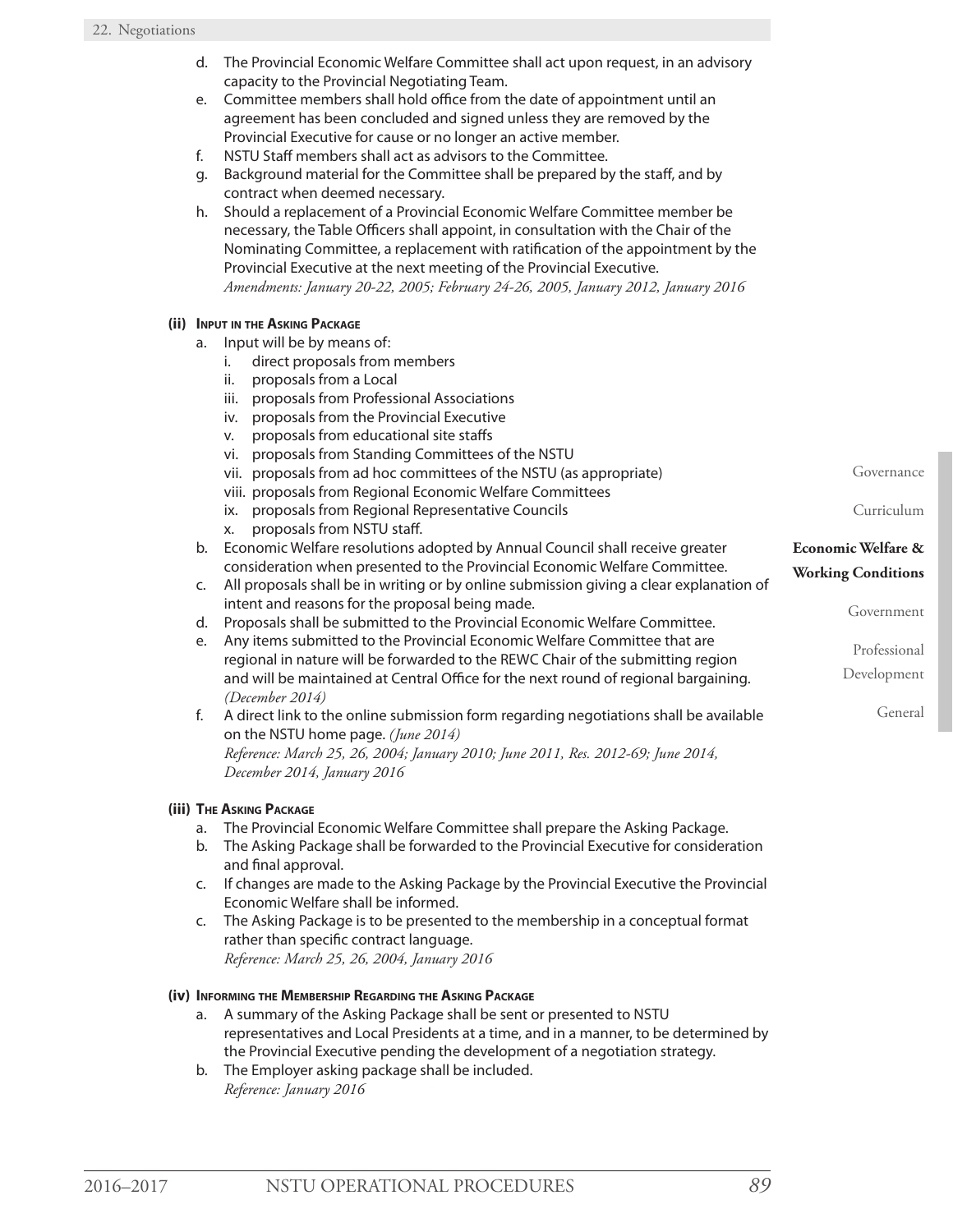### **(v) The Provincial Negotiating Team**

- a. The Provincial Negotiating Team shall be appointed by the Provincial Executive.
- b. Appointees to the Provincial Negotiating Team shall be as follows:
	- i. The President and the Executive Director;
		- ii. Two (2) members from the Economic Welfare Committee who are not Executive members;
		- iii. NSTU Staff;
		- iv. The Chairperson of the Economic Welfare Committee, who shall be the First Vice-President of the Union.
		- v. additional member(s) as determined by the Provincial Executive.
		- vi. legal counsel is retained and consulted, and may be present at the negotiating table.
- c. The Chairperson shall be the President of the NSTU, and spokesperson on topics shall be determined by the Chairperson in consultation with the Negotiating Team.
- d. The Provincial Negotiating Team shall report directly to the Provincial Executive.
- e. If agreement is reached at the negotiating table, the Negotiating Team will report this to the Provincial Executive accompanied by a recommendation to accept or reject.
- f. The Provincial Negotiating Team may consult the Provincial Economic Welfare Committee at any time it is deemed advisable. *Reference: January 2016*

### **(vi) Informing the Membership During Negotiations**

- a. During negotiations, confidential bulletins shall be sent to all NSTU web account holders in the bargaining unit and Provincial Executive and posted to a password protected page on the NSTU website.
- b. NSTU representatives shall be responsible for informing members at their site of the contents of the bulletin.

*Reference: January 2016, April 2016*

### **(vii)Tentative Agreement**

- a. No release shall be made concerning the details of the Tentative Agreement prior to the holding of the Provincial Executive Meeting to consider the Tentative Agreement.
- b. As soon as possible following the submission of a recommendation on a Tentative Agreement by the Negotiating Team, the Provincial Executive shall meet.
- c. At this meeting:
	- i. The Provincial Executive shall make a recommendation to accept or reject the Tentative Agreement.
	- ii. The Provincial Executive shall determine the method(s) by which the Tentative Agreement and recommendation of the Provincial Executive will be presented and provided to the members of the bargaining unit.
- d. Provincial Executive members shall not divulge any information respecting the Tentative Agreement until such time as the Tentative Agreement has been presented or provided to the members of the bargaining unit. *Reference April 2012, January 2016*

### **(viii) Informing the Membership of the Tentative Agreement**

- a. Every reasonable effort shall be made to have NSTU staff present a summary of the Tentative Agreement to NSTU representatives, Local officers, and any other interested member either on the day the Provincial Executive considers the Tentative Agreement or on the days immediately following consideration by the Provincial Executive. When scheduling these regional meetings, consideration shall be given to such logistical factors as previous presentation schedules, geography and NSTU staff availability.
- c. Within three (3) days of the first meeting held in an electoral region represented by a Provincial Executive member, any Provincial Executive member may request a second regional presentation by NSTU staff to address questions and concerns that

Governance

Curriculum

# **Economic Welfare & Working Conditions**

Government

Professional

Development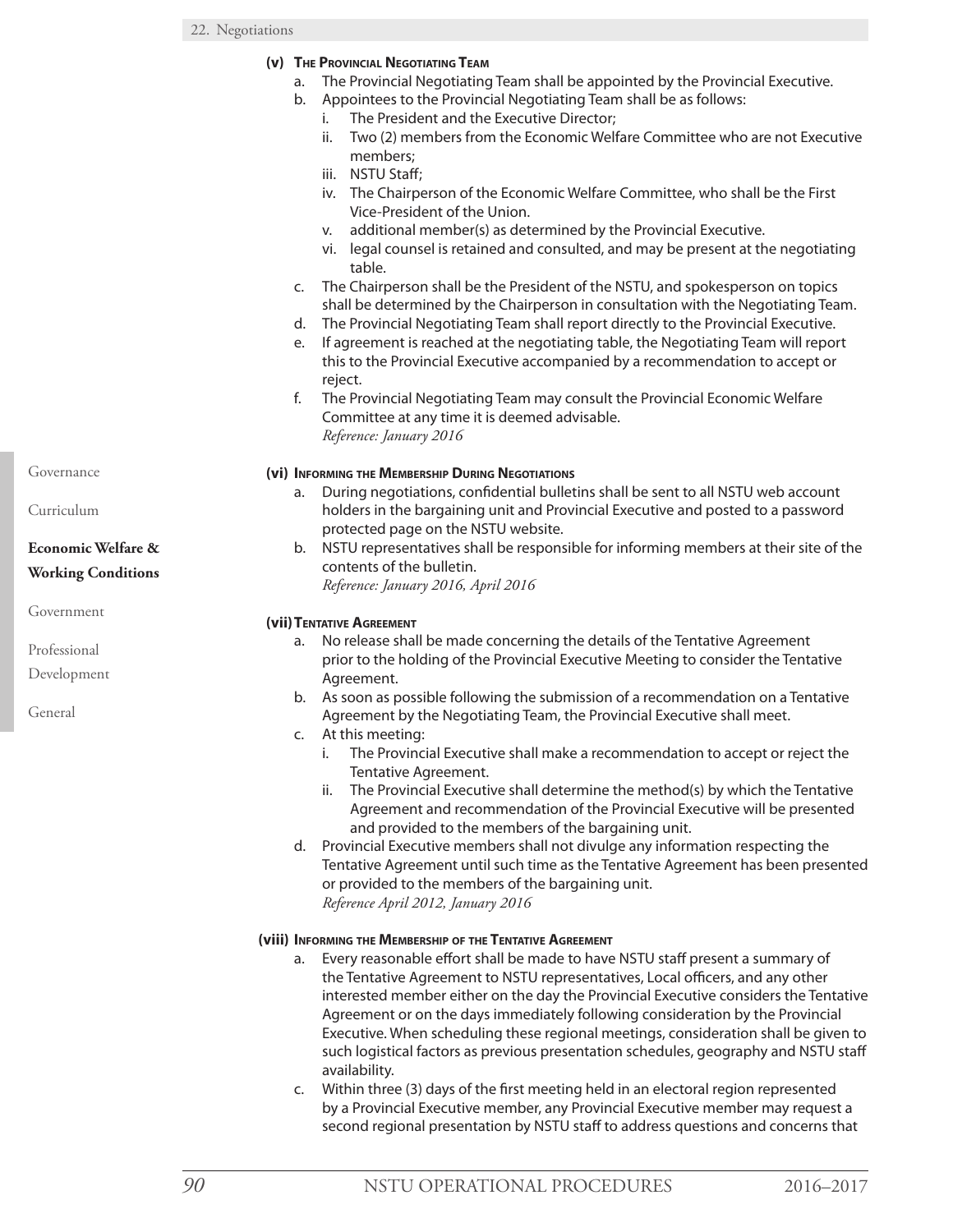may arise after members have had an opportunity to study the tentative agreement and prior to the ratification vote.

- b. There will be an interval of at least ten (10) calendar days between the presentation of the Tentative Agreement to the last Local and the day of the provincial ratification vote.
- d. NSTU staff shall be available during the four (4) to ten (10) day window, in the event there is a request for a second presentation.
- e. Notwithstanding (b), in the event that a tentative agreement is achieved during the period in which Public School members are on strike, the Provincial Executive authorize the NSTU President to set the ratification vote date.
- f. Notwithstanding (b), in the event that a tentative agreement is achieved during the period in which Public School members have a strike date pending, the Provincial Executive authorize the NSTU President to set the ratification vote date.
- g. The format of provincial tentative agreements shall be of a quality and clarity that makes it easy to read and be understood by the members. Details such as format and size of type must be considered.

*Reference: Amended June 1, 2006; December 2009, January 2016*

# **(ix) Arbitration Vote, Ratification Vote, Strike Vote Procedures**

- a. An arbitration, ratification, or strike vote shall be conducted using electronic voting.
- b. Prior to an arbitration vote, a ratification vote or a strike vote, regional meetings shall be held for the purposes of information and clarification.
- c. The Provincial Executive shall appoint a Provincial Returning Officer.
- d. A Provincial Executive member from each region shall serve as a Regional Electoral Officer.
	- (i) for regions served by more than one Provincial Executive member, the longest serving member shall serve as the Regional Electoral Officer
	- (ii) CSANE sites shall be served by the Regional Electoral Officer who represents the geographic area surrounding the site.
- e. Pursuant to Article 31.02 (iv) of the Teachers' Provincial Agreement, the Regional Electoral Officer may request to be released from teaching duties on voting day if deemed necessary to carry out assigned duties.
- f. In the event that an NSTU representative has not been selected for an educational site, cannot act, or refuses to act in voting procedures, an alternate shall be appointed by the Regional Electoral Officer. *Reference: Amended March 2016*

# **(x) Distribution of Voting Cards**

- a. Voting cards and nominal lists will be distributed by the NSTU Central Office to NSTU Representatives.
- b. Additional voting cards will be available from the Regional Electoral Officer.
- c. A list of voting keys issued shall be maintained at Central Office.
- d. Members will receive an email to his/her NSTU webmail address from Central Office reminding them that it is voting day and to see his/her NSTU representative to receive a voting card.
- e. NSTU Representatives shall confirm receipt of voting cards by email to the Regional Electoral Officer.

# **(xi) Eligibility to Vote**

- a. All NSTU members employed by way of permanent, term and probationary contracts with the school board and members on sabbatical leave, and deferred salary leave or active reserve members are eligible to vote.
- b. Substitute teachers employed on the day designated as voting day shall be eligible to vote.

### **(Xii) Advance Issue of Voting Cards**

a. Voting cards shall be available to the NSTU Representative for distribution the day before the vote to be issued to an NSTU member(s) who certifies that he/she is

Professional Development

Government

Governance

Curriculum

**Economic Welfare & Working Conditions**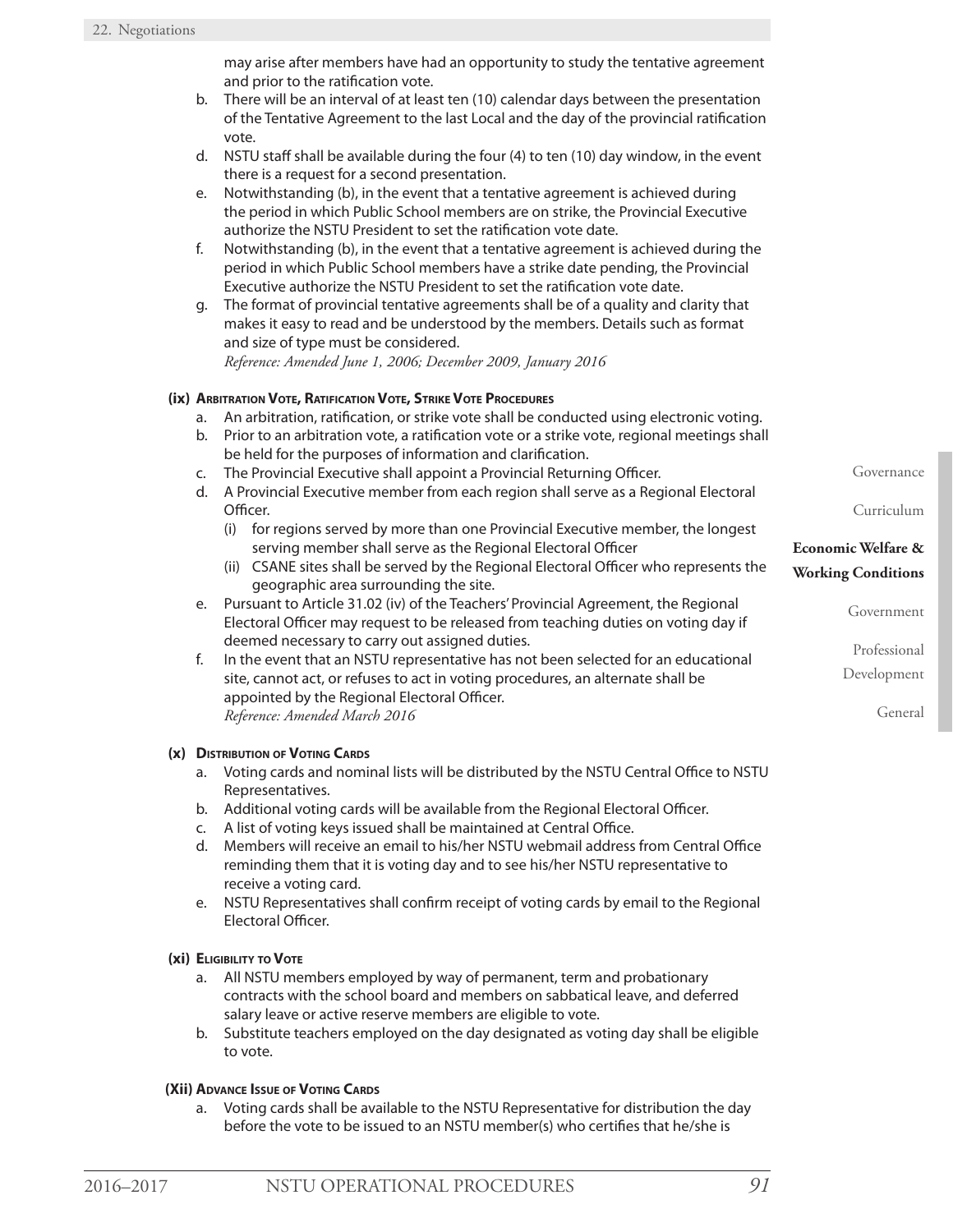unable to receive a voting card on voting day because he/she will be away from the regular worksite during the voting period.

b. The NSTU Representative shall have the member sign the nominal list and provide the member with a voting card and instructions on how to vote during the voting period.

#### **(xiii) Voting Day**

- a. On any vote conducted under the *Teachers' Collective Bargaining Act*, the voting day shall be determined by the President of the Nova Scotia Teachers Union in accordance with NSTU policy.
- b. The voting day shall be from 6:00 a.m.-8:00 p.m.
- c. NSTU representative(s) are encouraged to make arrangements to have a dedicated device available to staff to use for the voting period and that the device automatically display the NSTU website where members can vote.
- d. NSTU representative(s), after a voter has been identified, provide a voter with a voting card which contains a private voting key under the scratch box. Voters will sign next to their name on the nominal list confirming that they have received a voting card.
- e. NSTU representative(s) are to instruct voters on the voting procedures.
- f. NSTU representative(s) are to mail the original signed nominal list as well as all unused voting cards to the NSTU Central Office in a postage paid envelope at the end of the day.
- g. Regional Electoral Officers with the assistance of an electoral committee, if necessary, shall:
	- i. confirm that all NSTU representative(s) have received voting cards;
	- ii. contact all educational sites on voting day to make sure voting is proceeding as scheduled;
	- iii. contactall educational sites to ensure that signed nominal lists are forwarded to Central Office.
- h. Designated NSTU staff will be available to address concerns of Regional Electoral Officers during voting hours. *Reference: January 2016*

#### **(xiv) Verification and Counting**

a. Voting keys will be validated and counted electronically.

#### **(xv) Announcement of Vote Results**

- a. The NSTU shall notify all NSTU web account holders in the bargaining unit and Provincial Executive of the results through the NSTU webmail system as soon as they become available and posted to a password protected page on the NSTU website.
- b. The NSTU shall, upon completion of (a) above, issue a media release announcing the outcome of the vote but not containing the vote count.
- c. The results of the vote, by local and region, shall be distributed to all NSTU web account holders in the bargaining unit, within 72 hours of the closing of the poll and shall be published in the issue of The Teacher subsequent to the vote.

*Reference: January, 1979; 1982; 1983; 1985; 1989; 1997; 1999; March 25-26, 2004; July, 2010; January 2016, April 2016*

#### **(b) PROCEDURES FOR COMMUNITY COLLEGE NEGOTIATIONS**

#### **(i) The Community College Economic Welfare Committee**

- a. The Economic Welfare Committee shall be appointed by the Provincial Executive.
- b. The Economic Welfare Committee shall consist of up to nine (9) members determined by the following:
	- i. four (4) Community College members;
	- ii. a Community College NSTU Provincial Executive member who shall be chair of the Committee;

Curriculum

# **Economic Welfare & Working Conditions**

Government

Professional

Development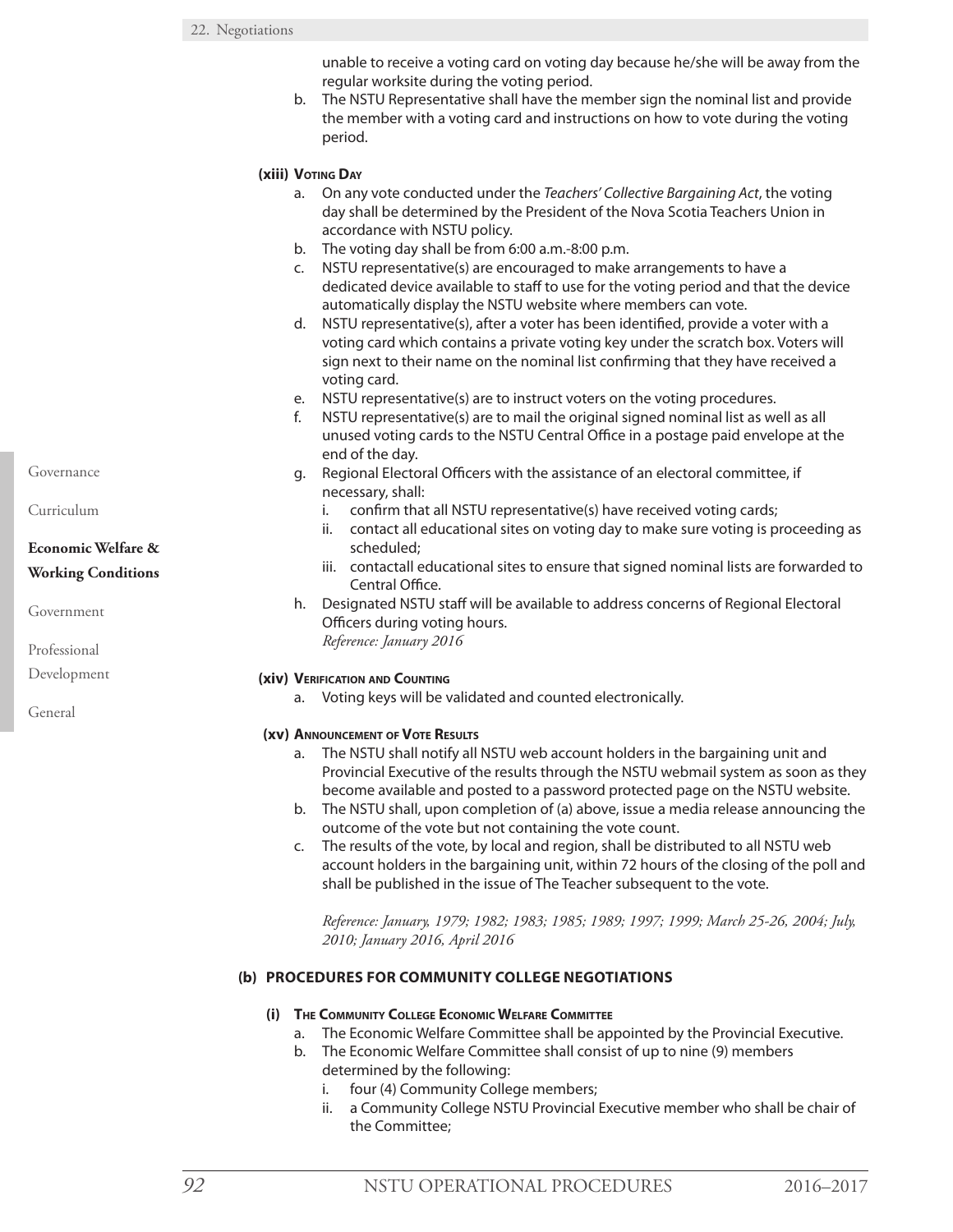- iii. the President of the Community College Local;
- iv. the Vice Presidents Economic Welfare of the Professional Support and Faculty Bargaining Units;
- v. a minimum of two (2) members shall be from the Faculty and Professional Support Bargaining Units;
- vi. the President of the NSTU;
- vii. staff members.

c. The Community College Local Council shall forward to the Provincial Executive the names of members selected by the Council from the list of Community College members who apply for the Community College Economic Welfare Committee.

- d. The Community College Economic Welfare Committee shall be selected using the following criteria:
	- i. regional representation;
	- ii. experience in Union activities; and
	- iii. representation by gender.
- e. The Community College Economic Welfare Committee shall report directly to the Provincial Executive.
- f. The Community College Economic Welfare Committee shall act upon request, in an advisory capacity to the Community College Negotiating Team.
- g. Committee members shall hold office from the date of appointment until an agreement has been concluded and signed, unless removed by the Provincial Executive for cause, or no longer an active member.
- h. Staff members identified in b.vii. shall act as advisors to the Committee.
- i. Background material for the Committee shall be prepared by the staff, and by contract when deemed necessary. *Reference: December 2010; June 2011, March 2016*
- 

### **(ii) Input in the Asking Packages**

| a. | Input will be by means of:                                                                                                        | working Continuous |
|----|-----------------------------------------------------------------------------------------------------------------------------------|--------------------|
|    | direct proposals from members in the bargaining units;<br>proposals from the Community College Economic Welfare Committee;<br>ii. | Government         |
|    | proposals from the Provincial Executive;<br>iii.                                                                                  | Professional       |
|    | proposals from Community College campus staffs;<br>iv.                                                                            |                    |
|    | resolutions referred by Council; and<br>v.                                                                                        | Development        |
|    | vi. proposals from staff.                                                                                                         |                    |
| b. | All proposals shall be in writing or by online submission giving a clear explanation of                                           | General            |
|    | intent and reasons for the proposal being made.                                                                                   |                    |
| C. | Proposals shall be submitted to the Community College Economic Welfare                                                            |                    |
|    | Committee.                                                                                                                        |                    |

d. A direct link to the online submission forms regarding negotiations shall be available on the NSTU home page. *Reference: March 25, 26, 2004; June 2011;June 2014, March 2016*

# **(iii) The Asking Package(s)**

- a. The Community College Economic Welfare Committee shall prepare the Faculty and Professional Support Asking Package(s).
- b. The Faculty and Professional Support Asking Package(s) shall be forwarded to the Provincial Executive for consideration and final approval.
- c. If changes are made to either Asking Package by the Provincial Executive the Community College Economic Welfare Committee shall be informed.
- d. The Faculty and Professional Support Asking Package(s) are to be presented to the membership in a conceptual format rather than specific contract language. *Reference: March 25, 26, 2004, March 2016*

### **(iv) Informing the Membership Regarding the Asking Package(s)**

a. A summary of the Faculty and Professional Support Asking Package(s) shall be presented to NSTU Community College Local Council either on the day of the initial negotiating meeting, or as soon as possible following the initial meeting.

Governance

Curriculum

**Economic Welfare & Working Conditions**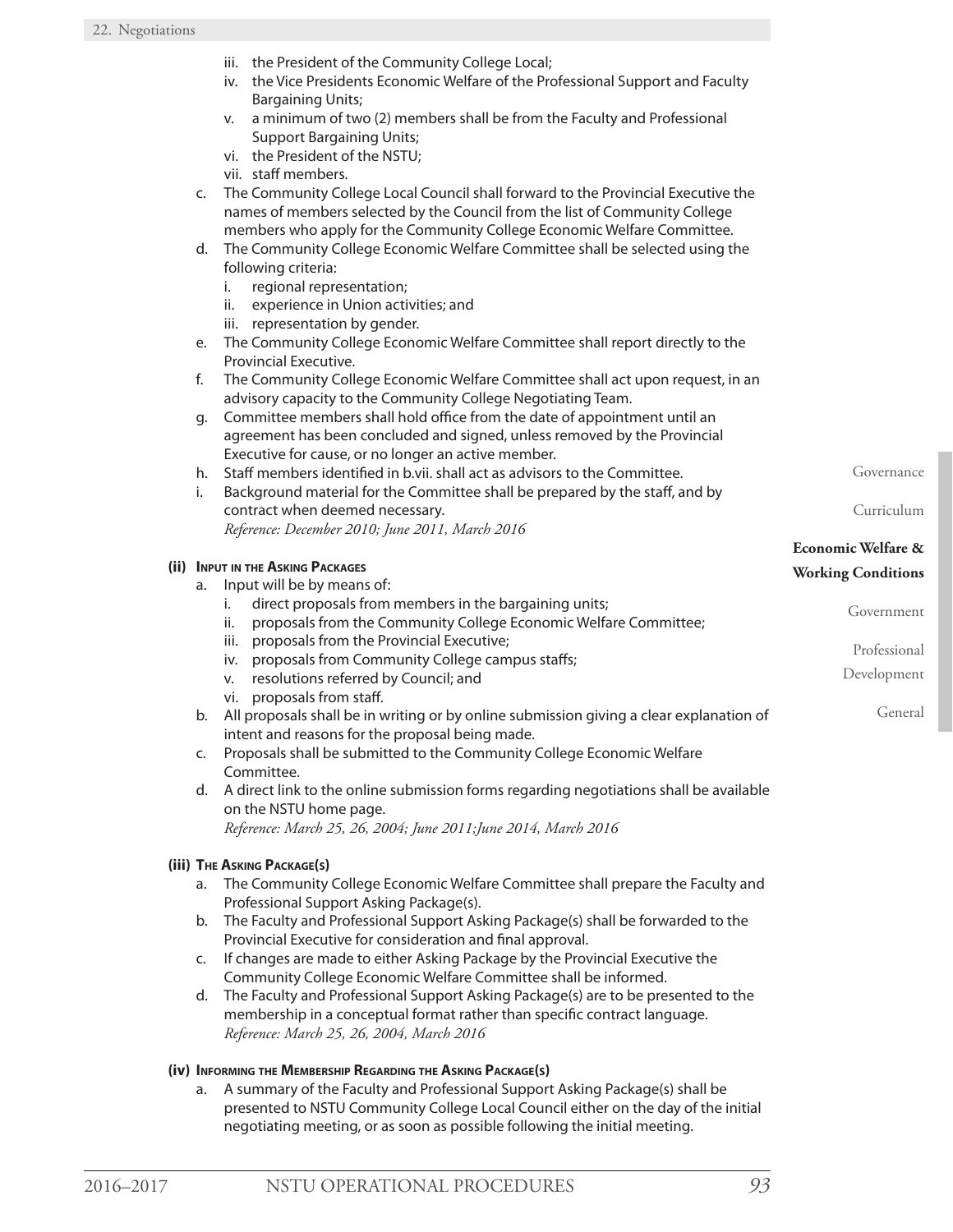b. NSTU Community College campus representative(s) are responsible for distributing and presenting the summary of the Faculty and Professional Support Asking Package(s) at staff meetings called for that purpose. *Reference: March 2016*

### **(v) The Community College Negotiating Team**

- a. The Community College Negotiating Team shall be appointed by the Provincial Executive.
- b. Appointees to the Community College Negotiating Team shall be as follows:
	- i. The NSTU President and Executive Director;
	- ii. The Chairperson of the Community College Economic Welfare Committee, who shall be a Community College Provincial Executive member;
	- iii. The Vice Presidents Economic Welfare of the Faculty and Professional Support Bargaining Units;
	- iv. Three (3) other members from the Community College Economic Welfare Committee, excluding the Community College Provincial Executive member;
	- v. The Community College Negotiating Team shall include a minimum of two (2) members from each bargaining unit,
	- vi. NSTU staff
	- vii. Additional member(s) as determined by the Provincial Executive
	- viii. Legal Counsel is retained and consulted, and may be present at the negotiating table.
- c. The Chairperson shall be the President of the NSTU, and spokesperson(s) on topics shall be determined by the Chairperson in consultation with the Community College Negotiating Team.
- d. The Community College Negotiating Team shall report directly to the Provincial Executive.
- e. If agreement is reached at the negotiating table, the Negotiating Team will report this to the Provincial Executive accompanied by a recommendation to accept or reject.
- f. The Community College Negotiating Team may consult the Community College Economic Welfare Committee at any time it is deemed advisable. *Reference: Provincial Executive, May 5, 2000; June 2011; March 2016*

### **(vi) Informing the Membership During Negotiations**

- a. During negotiations, confidential bulletins shall be sent to all NSTU web account holders in the bargaining units and Provincial Executive and posted to a password protected page on the NSTU website.
- b. NSTU Community College campus representative(s) shall be responsible for informing members at their site of the contents of the Bulletin(s). *Reference: March 2016*

### **(vii)Tentative Agreements**

- a. No release shall be made concerning the details of the Faculty Tentative Agreement and/or the Professional Support Tentative Agreement prior to the holding of the Provincial Executive meeting to consider the Tentative Agreement(s).
- b. As soon as possible following the submission of a recommendation on a Faculty Tentative Agreement and/or a Professional Support Tentative Agreement by the Negotiating Team, the Provincial Executive shall meet.
- c. At this meeting:
	- i. The Provincial Executive shall make recommendation(s) to accept or reject the Faculty Tentative Agreement and/or the Professional Support Tentative Agreement.
	- ii. The Provincial Executive shall determine the method(s) by which the Tentative Agreement(s) and recommendation(s) of the Provincial Executive will be presented and provided to the members of the bargaining unit(s).

Governance

Curriculum

# **Economic Welfare & Working Conditions**

Government

Professional

Development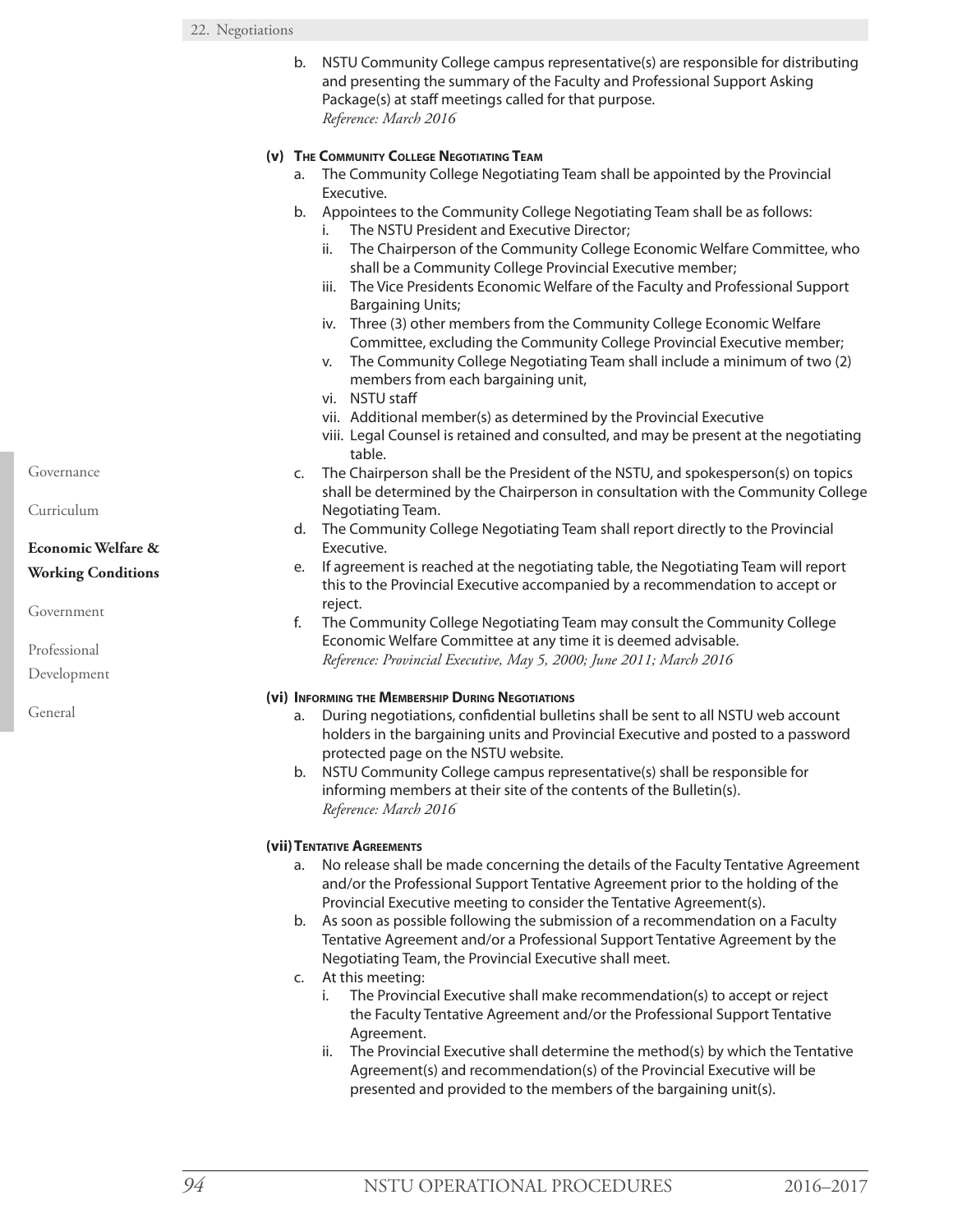d. Provincial Executive members shall not divulge any information respecting the Tentative Agreement(s) until such time as the Tentative Agreement(s) have been presented or provided to the members of the bargaining unit(s). *Reference: April 2012; March 2016*

#### **(viii) Informing the Membership of the Tentative Agreement(s)**

### **Faculty Bargaining Unit and Professional Support Bargaining Unit**

- a. Every reasonable effort shall be made to have NSTU staff present a summary of the Faculty Tentative Agreement and/or the Professional Support Tentative Agreement to NSTU Community College campus representatives, at a meeting(s) either on the day the Provincial Executive considers the Tentative Agreement(s) or on the days immediately following consideration by the Provincial Executive.
- b. There shall be an interval of at least ten (10) calendar days between the presentation to the Community College campus representatives and the day of the ratification vote.
- c. NSTU staff shall be available to address questions and concerns that may arise after members have had an opportunity to study the tentative agreement(s) and prior to the ratification vote(s).
- d. Notwithstanding (b), in the event that a tentative agreement is achieved during the period in which Faculty and Professional Support Bargaining Units are on strike, the Provincial Executive authorize the NSTU President to set the ratification vote date.
- e. Notwithstanding (b), in the event that a tentative agreement is achieved during the period in which Faculty and Professional Support Bargaining Units have a strike date pending, the Provincial Executive authorize the NSTU President to set the ratification vote date.

*Reference, October 15 & 19, 2009, March 2016*

### **(ix) Arbitration Vote, Ratification Vote, Strike Vote Procedures**

- a. An arbitration, ratification vote or strike vote shall be conducted using electronic voting.
- b. Prior to an arbitration vote, a ratification vote or a strike vote, the NSTU representative(s) shall hold meetings of members of the Faculty Bargaining Unit and Professional Support Bargaining Unit for the purposes of information and clarification.
- c. The Provincial Executive shall appoint a Provincial Returning Officer and a Community College Electoral Officer who shall be a Community College Provincial Executive Member. These individuals will be responsible for the conduct of the vote.
- d. Pursuant to Article 37 of the Faculty and Professional Support Agreement, the Community College Electoral Officer may request to be released from assigned duties on voting day if deemed necessary to carry out assigned duties.
- e. In the event that an NSTU representative(s) has not been selected for an educational site, cannot act, or refuses to act in accordance with voting procedures, an alternate shall be appointed by the Community College Electoral Officer.
- f. A Community College Electoral Officer shall act as overseer for the vote to be taken in each Community College educational site.
- g. A Campus Electoral Officer shall be appointed for each Campus. *Reference June 2011*

### **(x) Distribution of Voting Cards**

- a. Voting cards and nominal lists will be distributed by the NSTU Central Office to NSTU representative(s).
- b. Additional voting cards will be available from the Campus Electoral Officer.
- c. A list of voting keys issued shall be maintained at Central Office.
- d. Members will receive an email to his/her NSTU web mail address from Central Office reminding them that it is voting day and to see his/her NSTU representative to receive a voting card.

Governance

Curriculum

# **Economic Welfare & Working Conditions**

Government

Professional Development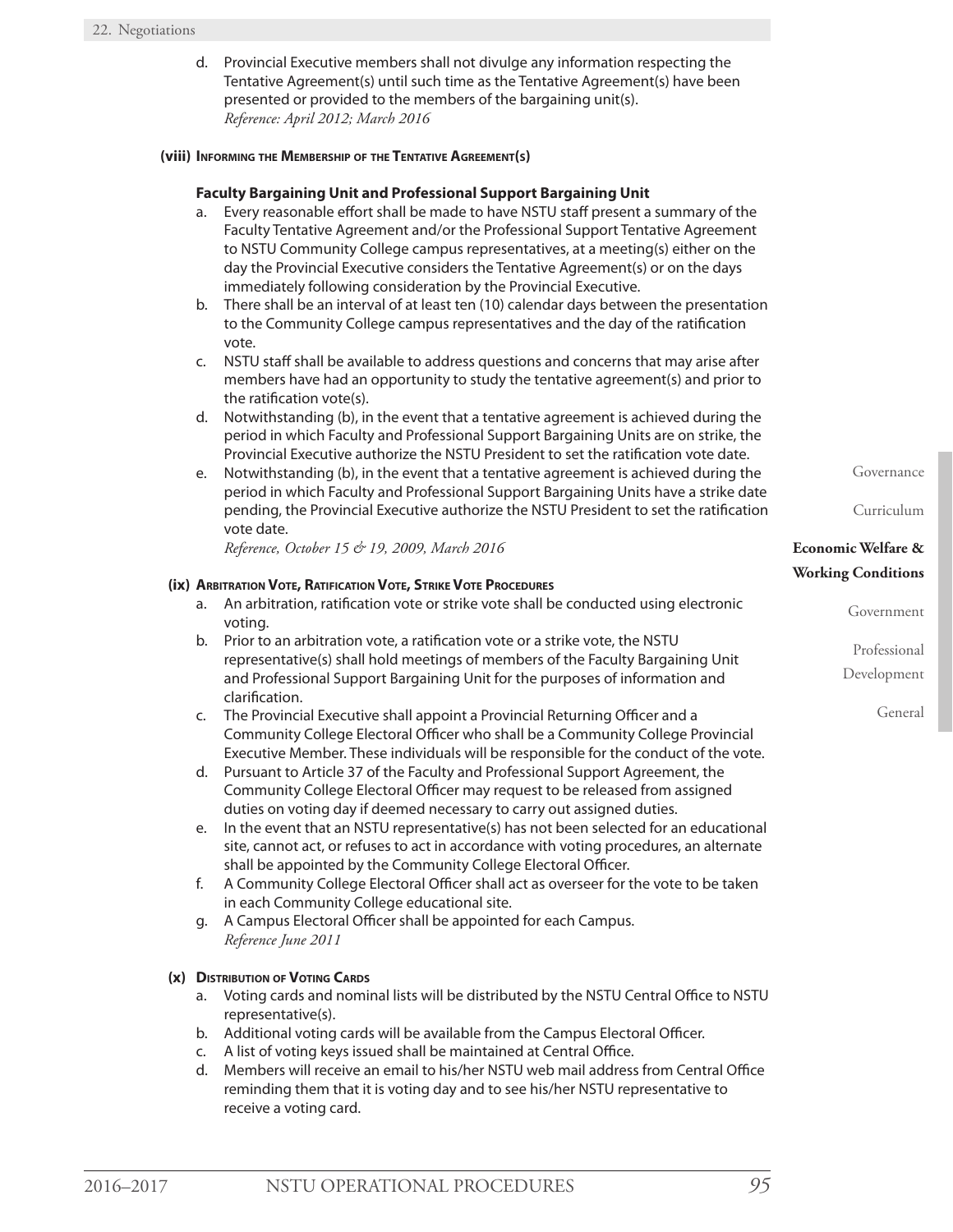e. NSTU representative(s) shall confirm receipt of voting cards by email to the Campus Electoral Officer who shall confirm receipt of voting cards by email to the Community College Electoral Officer.

# **(xi) Eligibility for Voting**

- a. Community College members regularly employed on regular, probationary or term contract shall be eligible to vote.
- b. Community College members who are on Educational Leave or Deferred Salary Leave are eligible to vote.
- c. Auxiliary members employed on the day designated as voting day shall be eligible to vote.

### **(xii) Advance Issue of Voting Cards**

- a. Voting cards shall be available to the NSTU representative(s) for distribution the day before the vote to be issued to an NSTU member(s) who certifies that he/she is unable to receive a voting card on voting day because he/she will be away from the regular educational site during the voting period.
- b. The NSTU representative(s) shall have the member sign the nominal list and provide the member with a voting card and instructions on how to vote during the voting period.

### **(xiii) Voting Day**

- a. On any vote conducted under the *Trade Union Act*, the voting day shall be determined by the President of the Nova Scotia Teachers Union in accordance with NSTU Policy.
- b. The voting day shall be from 6:00 a.m.-8:00 p.m.
- c. NSTU representative(s) are encouraged to make arrangements to have a dedicated device available to staff to use for the voting period and that the device automatically display the NSTU website where members can vote.
- d. NSTU representative(s), after a voter has been identified, provide a voter with a voting card which contains a private voting key under the scratch box. Voters will sign next to their name on the nominal list confirming that they have received a voting card.
- e. NSTU representative(s) are to instruct voters on the voting procedures.
- f. NSTU representative(s) are to give the original signed nominal list as well as all unused voting cards to the Campus Electoral Officer.
- g. The Campus Electoral Officer shall:
	- i. confirm to the Community College Electoral Officer that all NSTU representative(s) have received voting cards;
	- ii. make sure voting is proceeding as scheduled;
	- iii. mail the signed nominal lists as well as all unused voting cards to Central Office in a postage paid envelope at the end of the day.
- h. Designated NSTU staff will be available to address concerns of the Community College Electoral Officer during voting hours. *Reference: March 2016*

# **(xiv) Verification and Counting**

a. Voting keys will be validated and counted electronically.

# **(xv)Announcement of Vote Results**

- a. The NSTU shall notify all NSTU web account holders in the bargaining unit(s) and Provincial Executive of the results through the NSTU webmail system as soon as they become available and posted to a password protected page on the NSTU website.
- b. The NSTU shall, upon completion of (a) above, issue a media release announcing the outcome of the vote but not containing the vote count.
- c. The results of the vote shall be published in the issue of The Teacher subsequent to the vote.

*Reference: Provincial Executive: Jan., 1988; Oct., 1989; Nov., 1996, June, 2000, November 21, 2002; August 17, 2010; June 2011, March 2016.*

Governance

Curriculum

# **Economic Welfare & Working Conditions**

Government

Professional

Development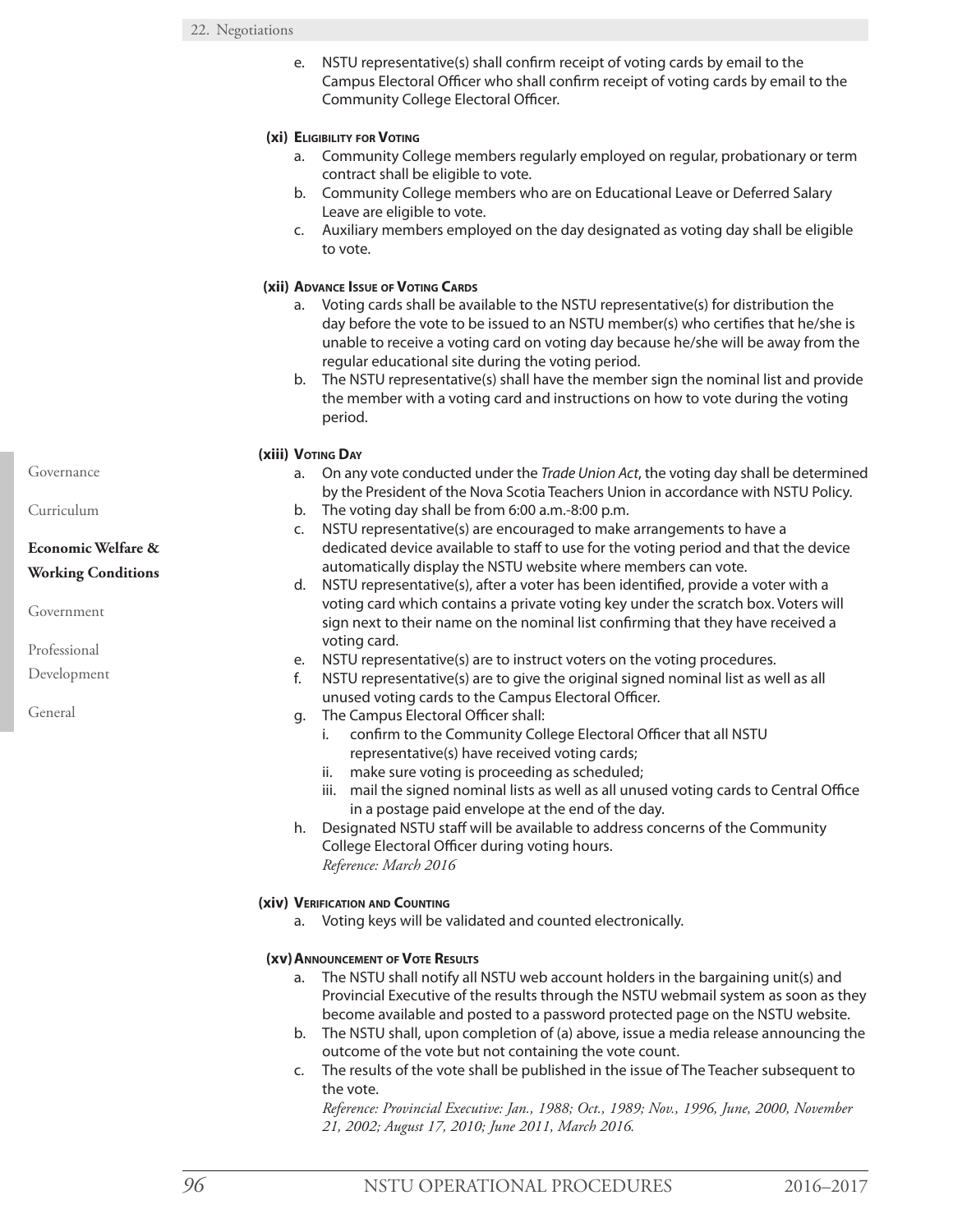# **(c) SINGLE-TIER BARGAINING**

# **(i) Process Required:**

- a. A committee will be formed comprising of:
	- one representative from each region chosen by the Regional Representative Council (not including the Provincial Executive member);
	- two Provincial Executive members and
	- the First Vice-President as Chair.

These members will prepare the articles from Categories 1 and 2 that will be required for bargaining. The committee will be named the *Provincial Single-Tier Committee*. The Committee will prepare articles from Category 1 that will require bargaining with the Minister. The Committee will also prepare articles from Category 2 that will be given to the Provincial Economic Welfare Committee for inclusion in the Provincial Asking Package.

All recommendations from the Committee are subject to approval by the Provincial Executive.

- b. A *Provincial Bargaining Committee* will be formed comprising of:
	- President as Chair,
	- **Executive Director,**
	- two (2) members from staff,
	- two (2) representatives from the Provincial Single-Tier Committee, and
	- the First Vice-President.
		- The mandate of the committee will be to bargain the articles with the Minister as prepared by the Provincial Single-Tier Committee from Category 1, and prepare a package of items that require ratification.

### **(ii) Ratification Process**

The package of articles mutually agreed to by the Provincial Bargaining Committee and the Minister shall become part of the tentative agreement put before the members in a Provincial Ratification Vote.

*Reference: Provincial Executive, February, 2001*

# **(d) GUIDELINES FOR REGIONAL NEGOTIATIONS**

- (i) A Regional Representative Council shall appoint a Regional Economic Welfare Committee.
- (ii) A Regional Economic Welfare Committee shall contact Central Office prior to developing an Asking Package.
- (iii) The staff officer assigned meets with the Regional Economic Welfare Committee to lend assistance in drawing up an Asking Package.
- (iv) Regional Economic Welfare Committees are guided by the provisions of the *Teachers' Collective Bargaining Act* and regional guidelines to determine items to be included for submission. Further input to the content of the asking package may come from the following sources:
	- a. previous asking packages;
	- b. Regional Representative Council;
	- c. executive staff;
	- d. recommendations and direction from the Provincial Executive
	- e. recommendations and direction from Council Resolutions
	- f. submissions from individual members
	- g. recommendations that may result from the review of Rights Arbitrations
	- h. recommendations that might result from the review of other Regional Agreements
- (v) The staff liaison officer, in consultation with the Regional Economic Welfare Committee, draws up the final draft of the Asking Package.
- (vi) Before commencing negotiations, the Economic Welfare Committee shall refer its proposed Asking Package to the Regional Representative Council for approval.

Governance

Curriculum

# **Economic Welfare & Working Conditions**

Government

Professional

Development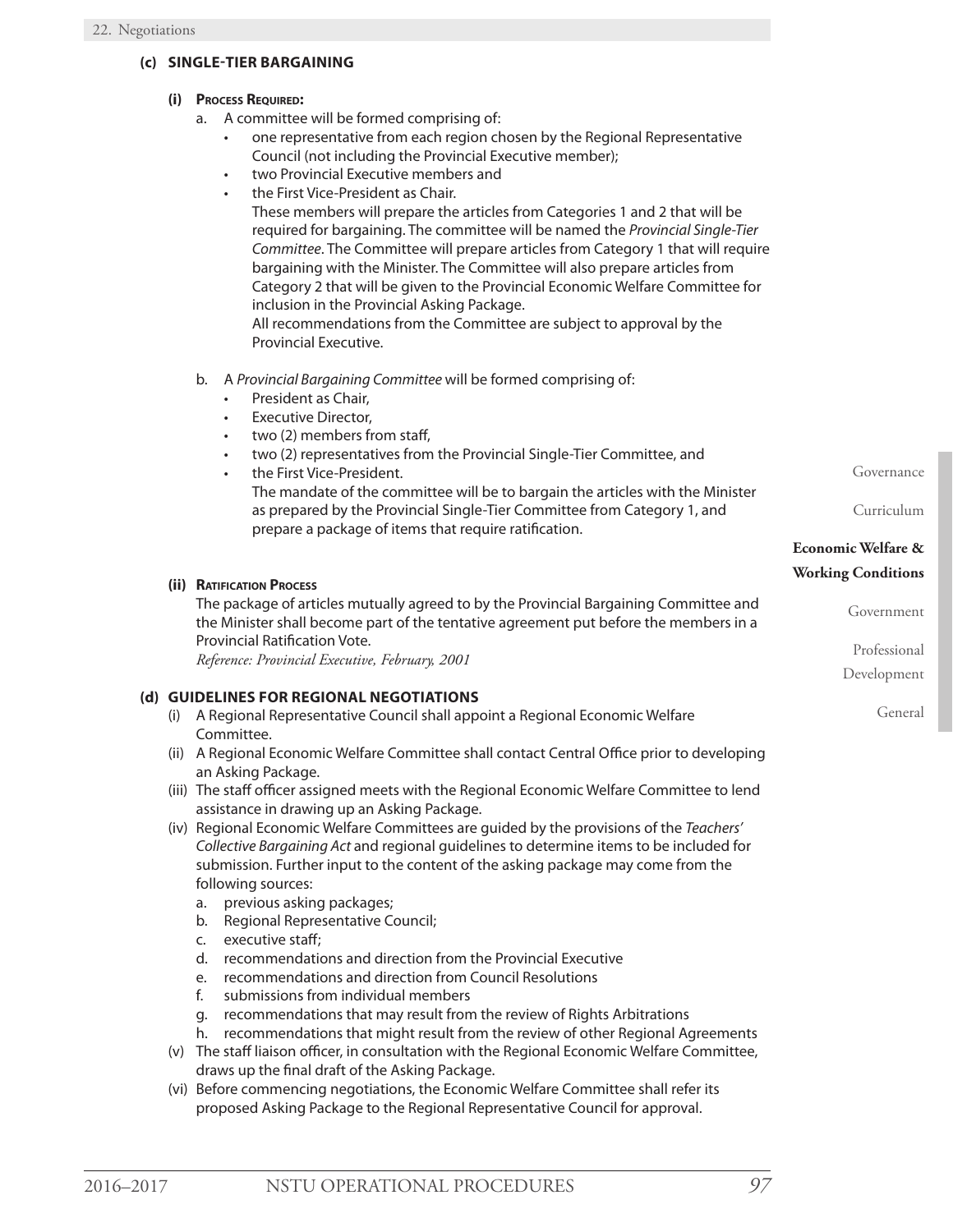- (vii) The Negotiating Committee appointed by the Regional Representative Council informs the staff liaison officer that it wishes to open negotiations or where necessary, the staff liaison officer prompts the Negotiating Committee to do the same.
- (viii) Only the appointed/elected members of a negotiating committee, or those requested by the Union, shall meet with the Board to negotiate.
- (ix) The staff liaison officer acts as advisor to the Negotiating Committee between its meetings with the school board and/or carries out the negotiations with the Board on behalf of the members.
- (x) a. When an item in Regional negotiations is being considered as a "trade-off" and that action may have province-wide effects, the staff liaison officer shall advise the Chair of the Regional Representative Council and the Chairperson of the Regional Negotiating Committee of the perceived difficulty. If the Chair of the Regional Representative Council and the Chair of the Regional Negotiating Committee decide to proceed with the "trade-off", they shall notify the staff liaison officer of the decision. The staff liaison officer presents the matter to the Provincial Executive. No tentative agreement shall be arrived at prior to the presentation of the matter to the Provincial Executive.
	- b. If the Provincial Executive concludes that the proposed "trade-off" is contrary to the interest of the Union, it will direct that the "trade-off" not be made by the Regional Representative Council.
- (xi) When a tentative agreement is reached, the staff liaison officer may assist in having the agreement ratified by supplying a summary of the tentative agreement for the members or by attending a meeting of members in the bargaining unit and presenting and/or explaining the terms of the tentative agreement to the membership of the bargaining unit.
- (xii) Between the tentative agreement and ratification of a contract, an appropriate period of time should be allowed for the dissemination of information among the membership of the Region. To ratify a contract, an electronic vote of the entire membership of the Region shall be held to vote for acceptance or rejection of the proposed settlement.
- (xiii) Upon ratification, the staff liaison officer draws up the legal copies of the agreement for signing.
- (xiv) Copies of the agreement are printed in Central Office and distributed through the Member Services department to the appropriate personnel.
- (xv) In the event of an impasse, the decision to seek the services of a Conciliation Officer and/or bring the matter to arbitration rests with Central Office in consultation with the Negotiating Committee.
- (xvi) No member of the bargaining unit shall be a member of the Board's negotiating process unless it is an explicit condition of employment and/or an explicit part of the member's job description.

*Reference: January, 1984; 1985, 1986, 1997; Replaced April, 2002; July, 2010*

# **(e) VOTING INSTRUCTIONS – TENTATIVE AGREEMENTS**

- (i) Negotiating teams are instructed to avoid any situation that would result in a summer vote.
- (ii) Media blackouts on contract negotiations shall be maintained by all NSTU Local and provincial representatives until all Locals have had the opportunity to be briefed by NSTU staff.

*Reference: Provincial Executive, February, 1999; July 2010*

# **23. MEMBER EVALUATION**

# **(A) RESPONSIBILITY**

- (i) Each school region should be responsible for policies for the evaluation of its entire staff.
- (ii) The Department of Education has the responsibility of ensuring that adequate personnel are appropriately trained to implement evaluation policies.

Governance

Curriculum

# **Economic Welfare & Working Conditions**

Government

Professional

Development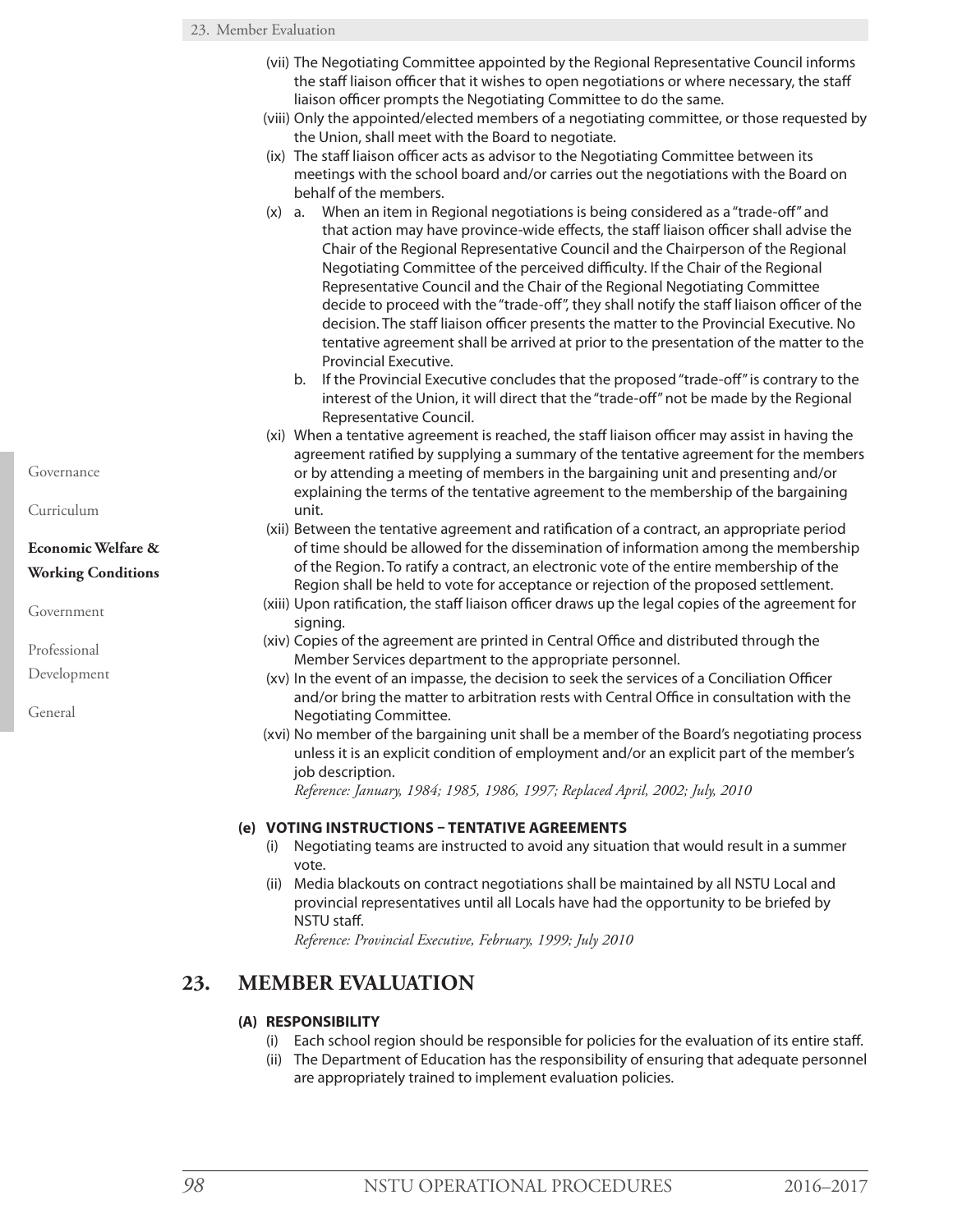### **(B) BELIEFS**

- (i) Evaluation is only reliable if it takes into consideration factors such as classroom facilities, instructional materials, program support services, and professional assistance.
- (ii) The goals of an evaluation process should be:
	- a. To develop and maintain the best possible learning environment for the student
	- b. To provide recognition and reinforcement for effective teaching
	- c. To ensure a high level of teaching performance by promoting professional growth.
	- d. To provide one basis for planning relevant in-service programs.
	- e. To provide one basis for recommending improvement in instructional materials, support services, facilities, pupil-teacher ratio.
- (iii) An evaluation program should be cooperatively planned, carried out within the collegial model and itself evaluated.
- (iv) The purpose of any evaluation program must be clearly stated in writing and understood by both the evaluators and those who are to be evaluated.
- (v) Evaluators must be provided time and training to carry out the evaluation program.
- (vi) The main emphasis and resources of an evaluation program should be devoted to formative evaluation.

### **(C) PROCEDURES**

- (i) a. Formative evaluation should be cooperatively planned by all those involved in the evaluation process.
	- b. All the participants in the evaluation process must be aware of all the procedures and criteria to be used in the process.
	- c. Formative evaluation procedures should contain the following:
		- i. pre-observation conference;
		- ii. observation of the teaching/learning situation;
		- iii. post-observation conference;
		- iv. reporting.
- (ii) The pre-observation conference should:
	- a. determine the date and time of the observation visit;
	- b. establish lesson strategies and procedures to be observed;
	- c. establish agreement on the philosophical basis for the evaluation and the criteria to be used;
	- d. assure that there is an adequate match between the member's qualifications, the assignment, experience and appropriate match between content selected, member behaviour and student behaviour;
	- e. provide the member with opportunity to give background data on the class, the facilities, materials and other teaching/learning conditions.
- (iii) The observation process should:
	- a. be at least one instructional period in length;
	- b. assure that observable data are recorded on such things as activities of the members including but not limited by verbal and non-verbal inter-action, lesson preparation and presentation, work with individuals and groups;
	- c. assure that observable data are recorded on activities of the pupils;
	- d. assure that observable data are recorded on classroom management and organization.
- (iv) The purpose of the post-observation process is:
	- a. to review and analyze the information gathered during the observation;
	- b. determine collectively to what degree objectives agreed upon in the pre-conference have been met;
	- c. formulate recommendations for professional growth;
	- d. determine ways of implementing recommendations and arrange for any assistance required such as in-service, expert consultation, additional or revised materials;
	- e. decide upon a follow up visit or procedures.
- (v) Reporting:
	- a. A written report should be prepared within two (2) school days of the observation visit.
	- b. The report should be signed by the member concerned and adequate space should be provided on the report for comments by the member;
	- c. The signature of the member signifies only that the member has read the report.

Governance

Curriculum

Government

Professional Development

General

**Economic Welfare & Working Conditions**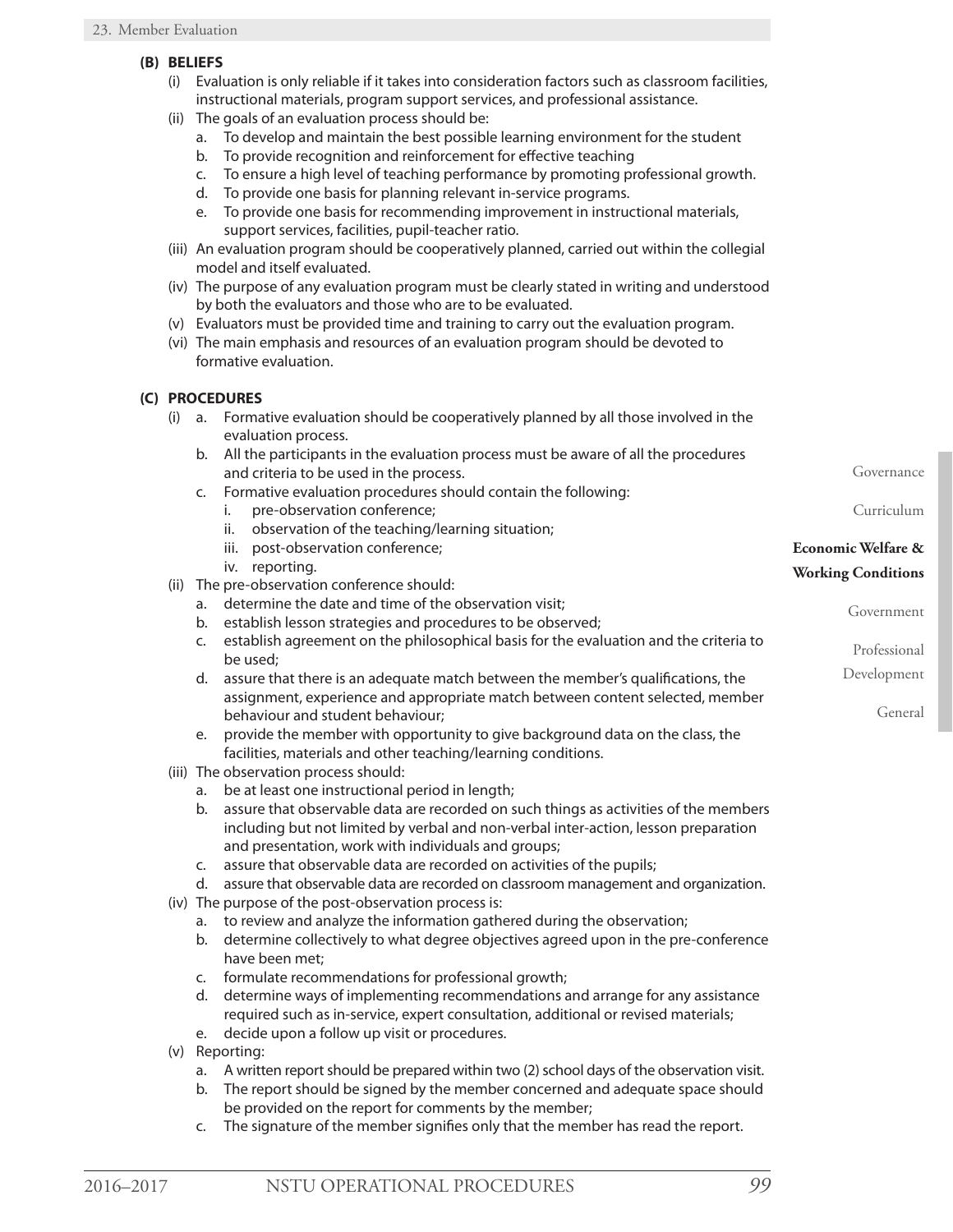# **(D) SUMMATIVE EVALUATION**

Summative evaluation is a process which provides data to assist in making employment decisions such as retraining, transfer or termination.

- (i) As the purpose of summative evaluation is to assist in making an employment decision about an individual member, the only members who should undergo a summative evaluation are those who are being considered for retraining, transfer, termination, etc. This means a very small number of members will require a summative evaluation in any one year.
- (ii) Summative evaluation of a member should not be carried out by the same person who carries out formative evaluations.
- (iii) The summative evaluation of a member should be carried out by personnel who are not attached to the staff of the educational site in which the member works.
- (iv) The ultimate responsibility in the summative evaluation process rests with the superintendent acting on behalf of the board.
- (v) Reports generated by a formative evaluation process may not be used during a summative evaluation process.
- (vi) Before any administrative decision is made following a summative evaluation, all parties involved in the evaluation shall act according with the Supervisory Practices Guidelines.

# **(E) INDIVIDUAL COMPETENCE**

If problems of individual competence in the professional staff begin to appear, positive steps should be taken immediately to rectify the situation.

- (i) When problems first appear, the member and the administrator concerned should make every effort to define causes and plan remedies.
- (ii) All assistance both within and outside of the system, including the NSTU, should be made available to the individual.
- (iii) A reasonable length of time should be allowed the individual to remedy the difficulties.
- (iv) If problems persist, the possibility of transfer should be considered by the concerned parties. It may be that the member is best suited to another subject, or level or a different educational site.

# **(F) POSSIBILITY OF TERMINATION**

If the possibility of termination of contract or discharge arises, it should be considered frankly by all parties.

- (i) When it appears that despite the sincere efforts of all concerned, a problem of such magnitude exists that termination or discharge must be considered, the executive staff responsible should prepare a written review of matters in complaint for the information of concerned parties. All written statements should be frank and honest.
- (ii) Written notice should be given, that because of the matters in complaint, termination or discharge is being contemplated.
- (iii) A reasonable length of time should be accorded the individual to rectify the matters in complaint.
- (iv) All remedial services should continue to be made available to the individual.
- (v) While care must be taken to avoid harassment of the individual, nothing in professional practice nor in law should be considered to prevent the counselling of an individual to terminate a contract by mutual agreement.

# **(G) DOCUMENTED JUDGMENTS**

- (i) Documented judgments are a necessary part of evaluation and should be freely accessible to the parties concerned.
- (ii) The evaluation instrument will probably continue to be the document commonly found in personnel files.
- (iii) When any evaluation instrument is completed, its contents should be discussed by the parties concerned.
- (iv) Provisions should be made for any dissenting opinions to be attached to the instrument and filed with it.
- (v) When signatures are required, a clear statement defining the intent of the signatures should be contained in the document.
- (vi) From time to time, other documents may be recorded and filed. Documents placed in personal files should be made available to the parties concerned.

Governance

Curriculum

# **Economic Welfare & Working Conditions**

Government

Professional

Development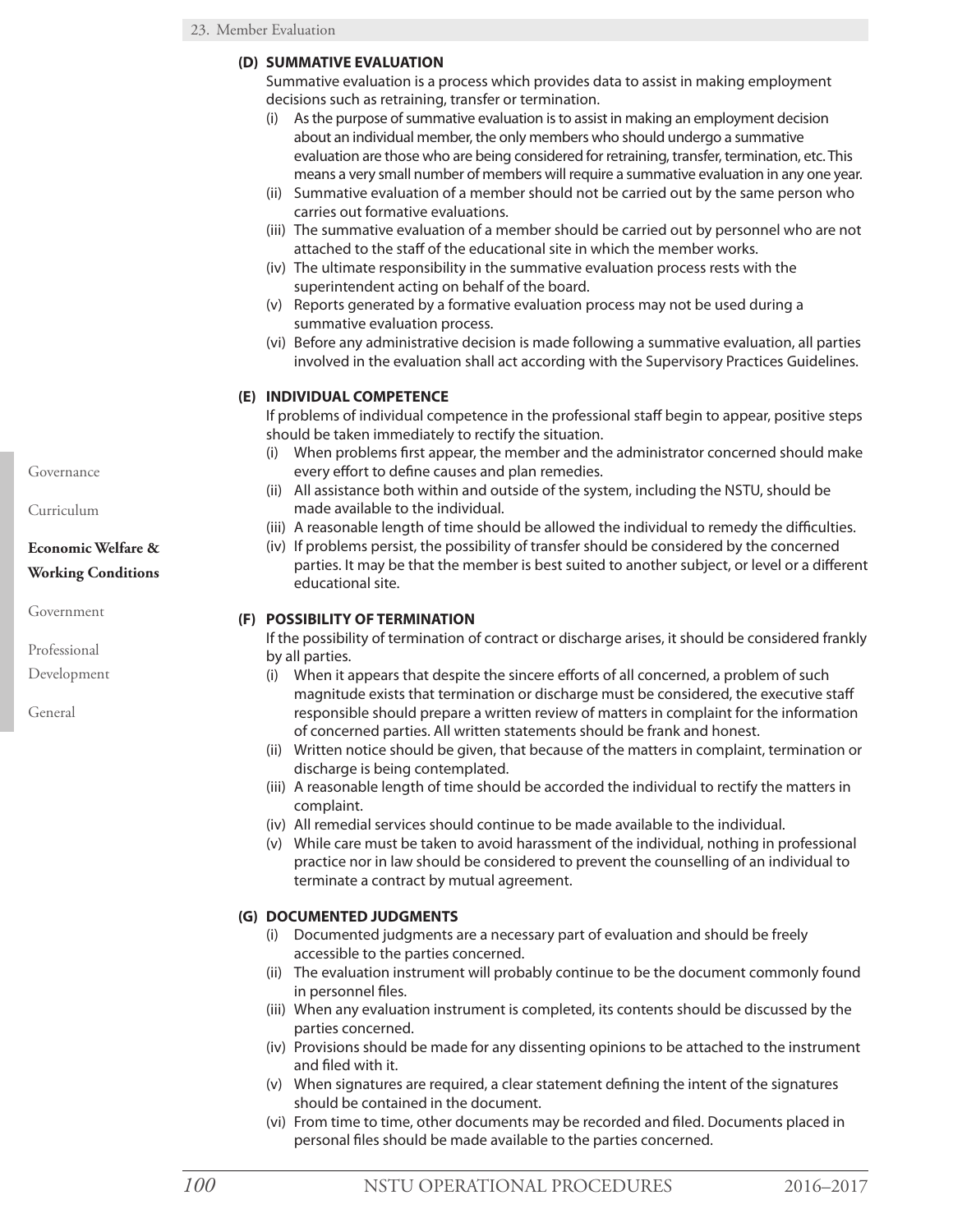# **(H) SECTION 34**

When provisions of Section 34 of the *Education Act* are being invoked, care should be taken to protect the rights accorded under Subsection (5) (a).

- (i) Notice required in Subsection (5)(a) of the *Education Act* should be sufficiently detailed to allow an individual reasonable time to prepare defense to the matters in complaint.
- (ii) The notice referred to in Subsection (5)(a) of the *Education Act* should be delivered in sufficient time to allow contact with and briefing of counsel.

# **(I) ROLE OF THE NSTU**

The role of the NSTU both locally and provincially is to assist the parties in reconciling differences and when necessary, to ensure that the spirit and intent of Section 34 is carried out.

- (i) The NSTU, prior to the hearing under Subsection (5) of Section 34, shall cause an investigation to be made into the circumstances and render assistance to the parties if requested.
- (ii) The NSTU shall represent, or cause to be represented, the member at the Board hearing under Subsection (5).
- (iii) In the event of a suspension, discharge or termination of a contract, the member may request assistance from the NSTU in the matter of an appeal to the Board of Appeal under Section 36.
- (iv) The NSTU shall annually appoint a committee of five persons to consider such requests and approve what assistance, if any, is to be granted in respect of an appeal to a board under Section 36.

*Reference: Council 1984; Provincial Executive, April, 1994*

# **Section IV**

# **GOVERNMENT**

The NSTU currently has no operational procedures within the area of government. Please refer to the Policy section of the Guidebook, Government.

# **SECTION V**

# **PROFESSIONAL DEVELOPMENT**

# **24. AWARDS & FELLOWSHIPS**

# **(A) EDUCATIONAL RESEARCH AWARD**

The NSTU Educational Research Award is designed to support, encourage and recognize NSTU members who engage in reflective professional inquiry at the classroom, educational site, regional or provincial levels.

- (i) Up to seven awards of no more than \$475. (\$3,500. in total) may be given per year.
- (ii) The Awards shall be given based upon an application to the Professional Development Committee which includes an executive summary of the completed research project.
- (iii) Any educational research that focuses on reflective practices at the individual, classroom, educational site, regional or provincial level is eligible.
- (iv) The Awards be given once per year at an NSTU ceremony. *Reference: February 22, 23, 2002*

Governance

Curriculum

Economic Welfare & Working Conditions

#### **Government**

Professional Development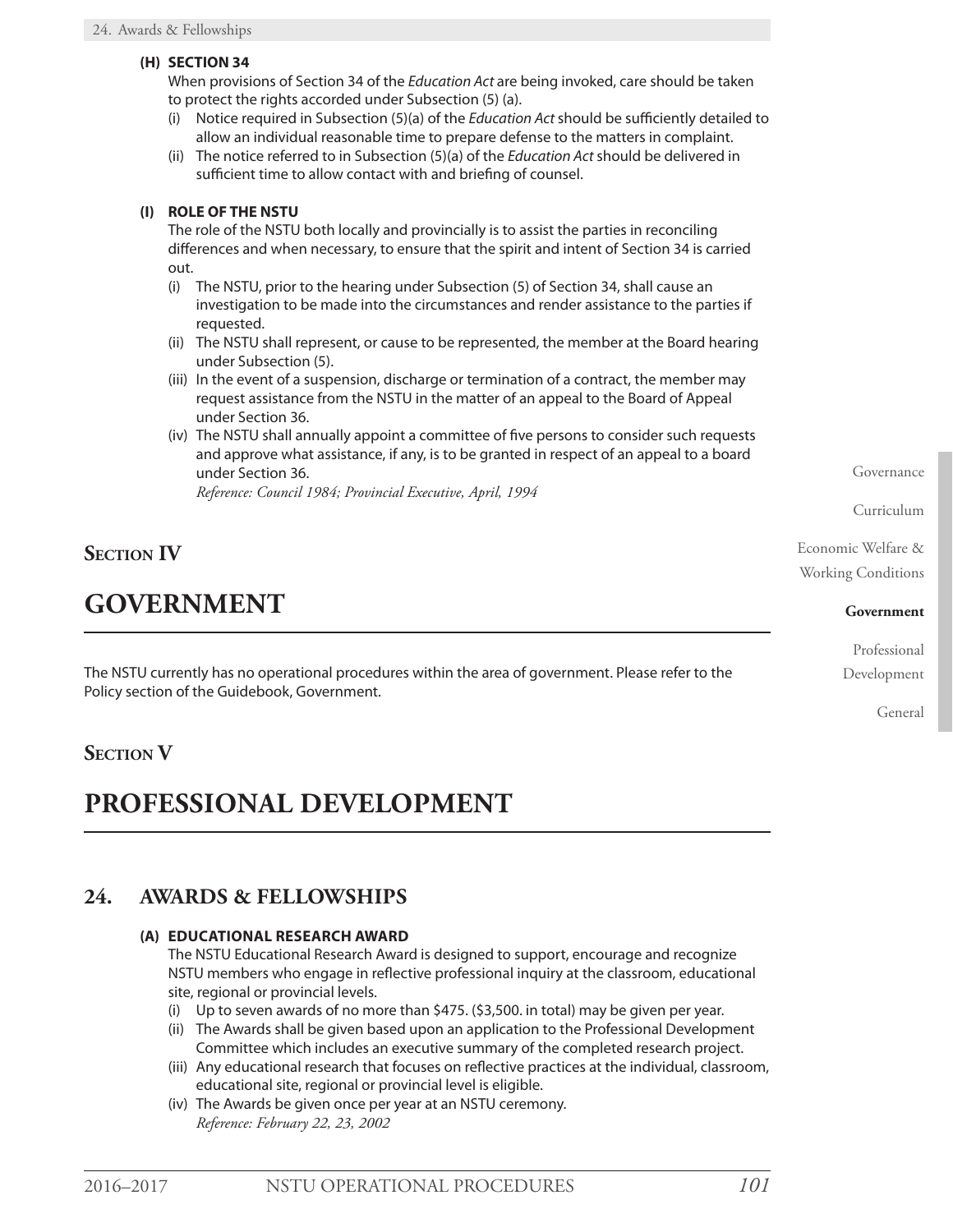# **(B) TRAVEL FELLOWSHIP (JOHNSON INC.)**

For members engaged in educational travel, a total of \$2,000. is available from Johnson Inc. for participation in seminars, workshops or conferences, but not for university courses or certification study.

Eligible travel periods include summer months for members and times of year when Community College members take their contractual vacation days, but not during those times generally referred to as Christmas break or March break.

Application must be received at NSTU Central Office by 4:00 p.m. on the first Wednesday in April. Successful applications will be determined by a draw from all eligible applications received.

*Reference: Provincial Executive, Amendment February 2009*

# **(C) NSTU FULL-TIME STUDY GRANTS**

An annual fund of \$10,000 has been established to provide support to members wishing to follow a full time program of studies for the purpose of Professional Development. The NSTU will award up to five grants of \$2,000 each year. Applications are available on the NSTU web site, from local presidents and from NSTU central office. *Reference: March 31, 2006*

# **(D) OUT-OF-PROVINCE CONFERENCE GRANTS**

An annual fund of \$9,000 has been established for Out-of-Province Conference grants to provide support to members wishing to attend conferences for the purpose of Professional Development. In order to assist the greatest number of members no grant shall exceed \$475. Applications are available on the NSTU website, from local presidents and from NSTU central office.

*Reference: March 31, 2006*

# **25. "EACH ONE REACH ONE" CAMPAIGN**

The NSTU will implement the "Each One Reach One" campaign at the Local level. *Reference: Provincial Executive, November 23, 2000*

# **26. IN-SERVICE EDUCATION**

In planning in-service education, the following factors are to be considered:

- (a) the requirement to adapt programs to the needs of members;
- (b) some type of needs assessments should be used to determine needs and interests;
- (c) members should have opportunity to influence both the planning and determination of methods of implementation of in-service programs;
- (d) specific objectives for in-service programs should be defined;
- (e) services of consultants and other resource persons should be used in in-service programs;
- (f) members should not be expected to spend excessive out-of-school time for in-services programs;
- (g) records of in-service activities should be kept;
- (h) in-service programs should be evaluated in terms of the set objectives;
- (i) in-service programs should deal with child growth and development, program and material development, and methodology.
- (j) support, both moral and financial, shall be given to school boards to encourage, and assist in, the establishment of regional teachers' centres for the continuing professional growth of members.

*Reference: Provincial Executive, April, 1977*

# **27. JOHN HUNTLEY MEMORIAL INTERNSHIP PROGRAM**

- (a) The process whereby applicants are selected for the John Huntley Memorial Internship Program are as follows:
	- (i) the names of the candidates will be removed from the application forms,
	- (ii) gender of the applicant will be noted,

Governance

Curriculum

Economic Welfare & Working Conditions

Government

**Professional**

**Development**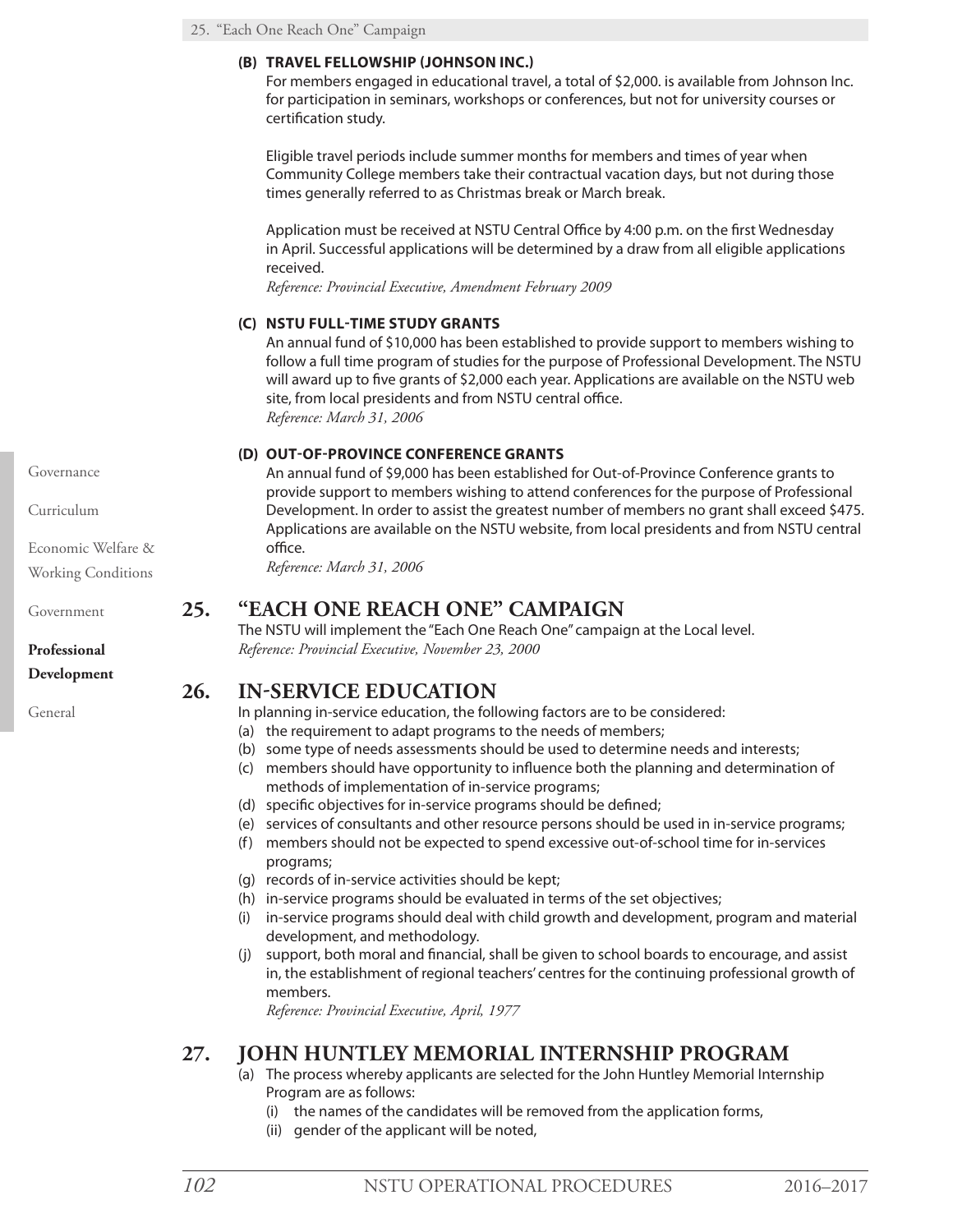- (iii) consideration will be given to regional representation,
- (iv) the internship will not be viewed as a precursor to employment opportunities with the NSTU, and
- (v) the primary purpose of the internship program will be the determining factor in the selection process.
- (b) The purpose is to provide insight into the working of the NSTU, not to train interested members of the Union.
- (c) The Program will be a two-day internship to be held up to four (4) times per year, with a maximum of six (6) members per session., *Reference: October, November, 2000; April 1, 2005; Amended January 20, 2006; July 2009*

## **28. PROFESSIONAL DEVELOPMENT SUPPORT SERVICES**

## **(A) LOCAL SUPPORT PROGRAMS**

- (i) The NSTU provides a support program for Local Professional Development Committees that includes an annual provincially-sponsored PD Conference (alternating to three regional conferences and a VP-PD session in some years), a consultation service, and the provision of resource materials.
- (ii) The NSTU encourages Locals to ensure that all members of the Local Professional Development Committee participate in the annual provincially-sponsored PD Conference.
- (iii) The NSTU budgets sufficient funds to enable provincial sponsorship of the PD Conference with Locals.

#### **(B) TERM OF OFFICE**

The NSTU encourages Locals to appoint members to the Local Professional Development Committee for a minimum of two years and use a "staggered term" appointment system.

#### **(C) NETWORK AND COMMUNICATION**

- (i) The NSTU encourages the installation of an appropriate system in an appropriate location in each Local so that it can be used by the Local Professional Development Committee for the purposes of networking with other Local Professional Development Committees.
- (ii) The NSTU facilitates networking among Local Vice-Presidents of Professional Development by scheduling meetings during the NSTU Leadership Institute when possible and during the PD Conference.
- (iii) The NSTU facilitates communication between Local Vice-Presidents of Professional Development by producing and distributing the "PD Notes" newsletter up to four times per year. This newsletter provides Local Vice Presidents of PD and the Provincial PD Committee contact information and updates on professional development issues.

#### **(D) ANNUAL LEADERSHIP SKILLS DEVELOPMENT INSTITUTE**

The annual Leadership Institute was changed to a 3-year curriculum-based Leadership Skills Development Institute.

*Reference: Provincial Executive, September 1988, September 1990, Amended April, 2003; April 1, 2005; March, 2011*

Governance

Curriculum

Economic Welfare & Working Conditions

Government

**Professional Development**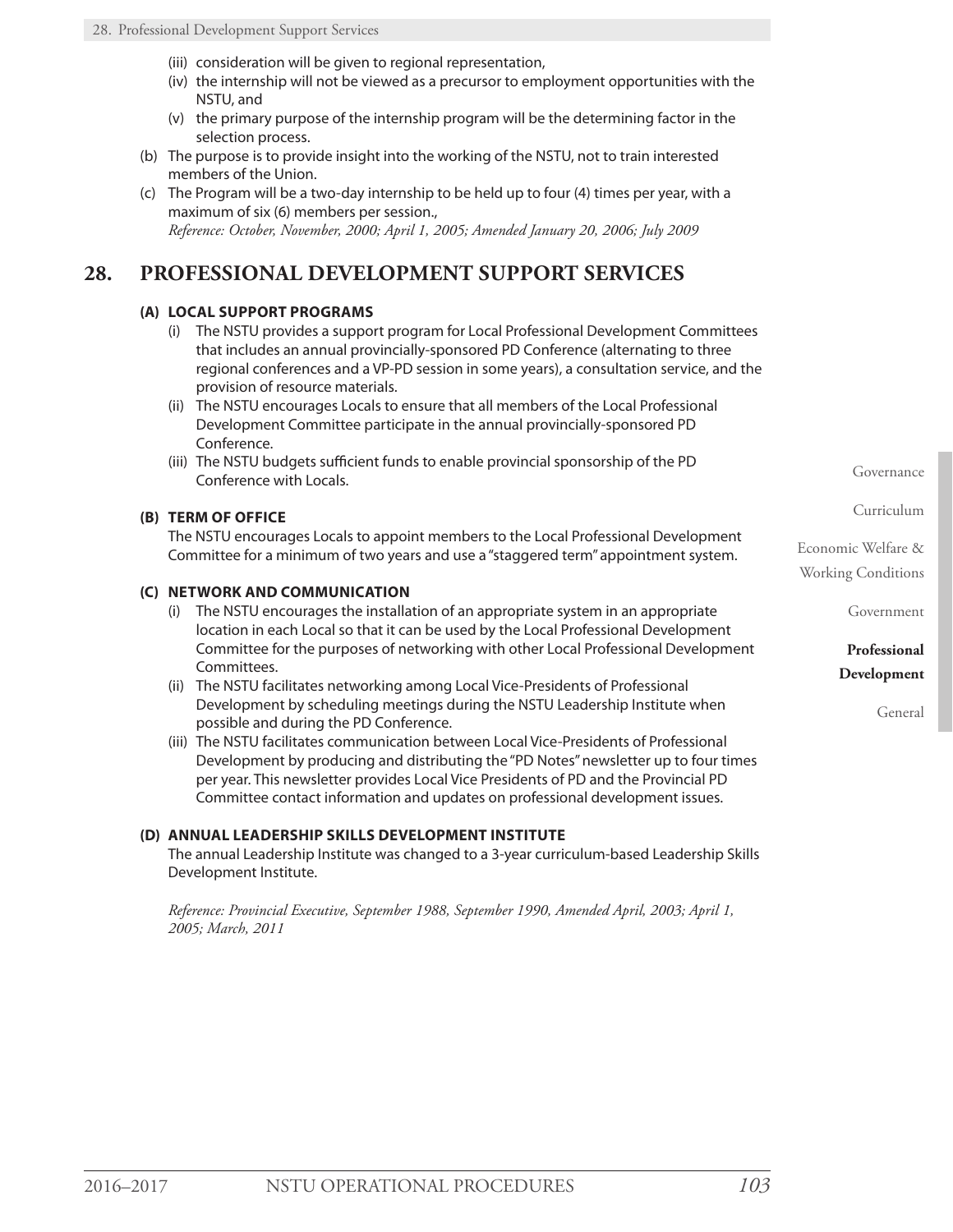## **SECTION VI**

## **GENERAL**

## **29. AWARDS**

*Note: Standing Order 14 of the NSTU Constitution confers authority to the Provincial Executive to grant Life Membership Awards, Special Awards and Local Service Awards. Article I (7) of the NSTU By-laws creates a category of membership called an Honourary Member and confers authority to the Annual Council to grant this membership.*

#### **(A) HONOURARY MEMBERSHIP AWARD**

- 1. Purpose: To confer membership status on an individual [with the rights set out in By-law 10(f)] who might otherwise have no membership eligibility and who is a person that the Union wants to bestow an honour upon in recognition of a significant contribution to education, the profession or the NSTU.
- 2. Criteria:
	- (a) Any person who has given meritorious service to education, the profession, or the NSTU.
	- (b) The service must have been dedicated, long-standing service that benefited the members of the NSTU and, therefore, the teaching profession and public education.
- 3. Nominations & Selection:
	- (a) Nominations are made by the Table Officers to the Provincial Executive of the Union. Upon approval of the Provincial Executive, the President of the Union shall move a motion, seconded by the First Vice-President, that the Annual Council confer the award upon the nominee.
- 4. Presentation of Award:

The Honourary Membership Award, which consists of an appropriate certificate, is given at the opening session of the Annual Council and published in an edition of *The Teacher*.

#### **(B) LIFE MEMBERSHIP AWARD**

- 1. Purpose: To recognize from time to time the outstanding contributions of members. The Life Membership Award is the highest honour that the Provincial Executive can confer upon a member.
- 2. Criteria:
	- (a) Member must be retiring from the profession, after having displayed consistently high qualities of leadership, performance and service to education, the teaching profession or the NSTU.
	- (b) Member must have given of him/herself to the Union and the profession by having served in progressively more challenging positions at the Local or Regional level and at the Provincial level. Candidates must have given a minimum of twenty (20) years of active service to the Union and the profession.
	- (c) Member must be a leader who is recognized by his/her peers as a person whose dedication to education and unionism is both outstanding and meritorious.
- 3. Applications:
	- (a) Candidates can be nominated by any member of the NSTU Provincial Executive by completing the appropriate application form and submitting the form to the President of the NSTU by no later than the last business day of the week before the March Executive Meeting.
	- (b) Application forms must be completed in detail including the names of three (3) references who can be contacted by the selection committee if needed.
- 4. Selection Process:
	- (a) The Provincial Executive shall annually from among its members appoint three (3) persons and at least one (1) alternate who will serve as the Awards Selection

Governance

Curriculum

Economic Welfare &

Working Conditions

Government

Professional

Development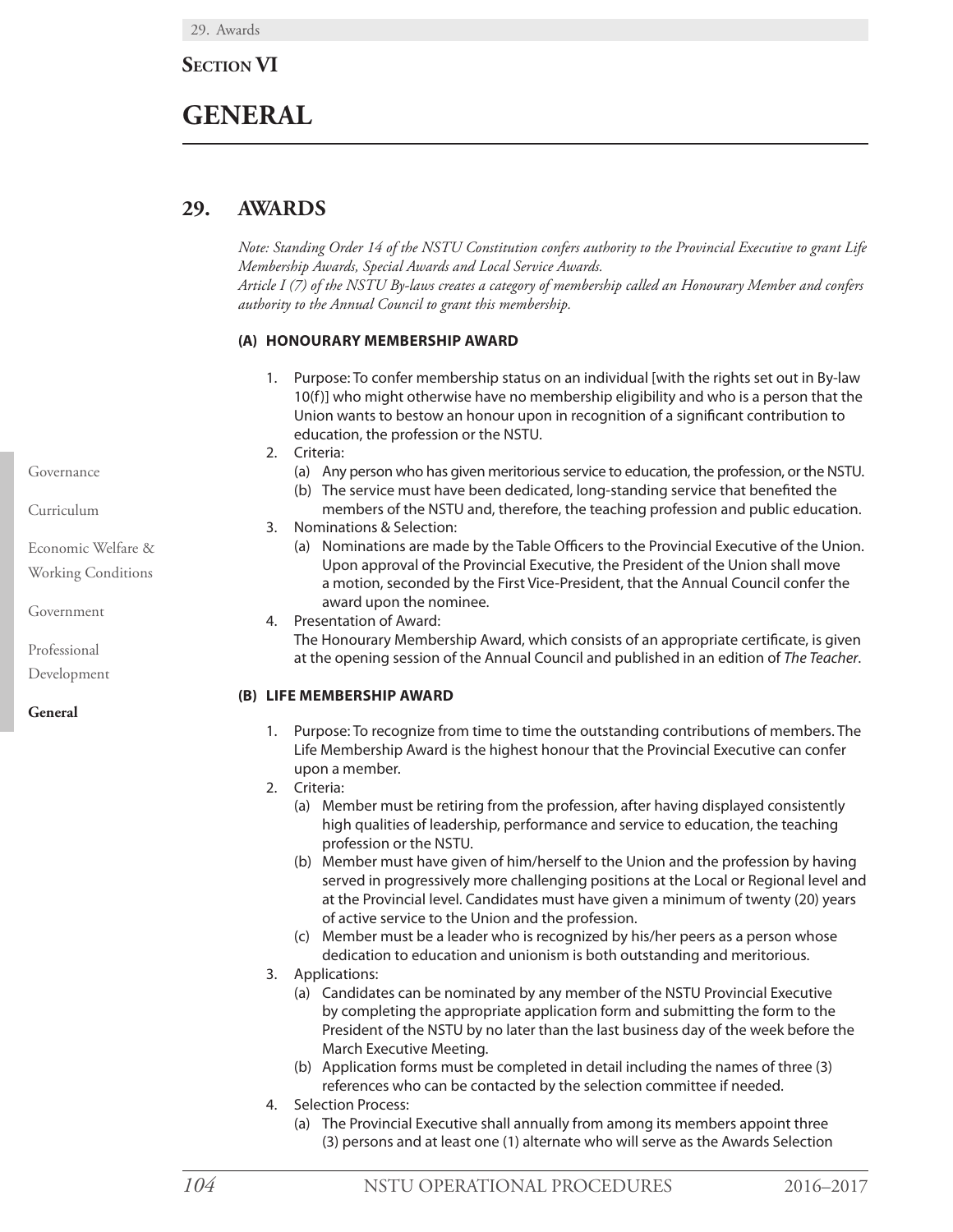Committee. Should any member of this Committee be a person who has submitted an application on behalf of another member, or be a member from a Local for whom a candidate has been nominated, he/she shall declare a conflict of interest and refrain from participating in the selection process.

- (b) Ordinarily one (1) Life Membership Award would be given in any year. There is no obligation to give an award each year.
- (c) The Awards Selection Committee may contact the nominated candidate(s) and/or the references to obtain additional information.
- (d) If there are multiple nominations received by the Awards Selection Committee, the Committee shall rank the candidates and make its recommendation to the Provincial Executive by no later than the April meeting of the Provincial Executive.
- 5. Presentation of the Award:
	- (a) The Life Membership Award which consists of a certificate, a pin, and paid life membership in the RTO shall be presented to the nominee by the NSTU President at the Annual Council.
	- (b) The Teacher shall publish the name of the member, a picture, and a short biography in an edition of The Teacher following Annual Council.

## **(C) SPECIAL AWARD**

- 1. Purpose: To recognize a particular outstanding service to education, the teaching profession or the NSTU and to bring public recognition to the contributions of members to education, the community or the organization.
- 2. Criteria:
	- (a) Member must be an exemplary educator and representative of the profession and have made a significant contribution to education or the NSTU.
	- (b) The member may have initiated a particular project or was the leader of a group that completed a particular project that was significant in scope and impact.
	- (c) The contribution to education, the profession or the Union may be either cumulative or specific in nature and is recognized as having provided leadership or inspirational conduct that has had a positive impact on others.
	- (d) Only awarded to an active member of the Union.
- 3. Applications:
	- (a) Candidates can be nominated by any member of the NSTU Provincial Executive by completing the appropriate application form and submitting the form to the President of the NSTU by no later than the last business day of the week before the March Executive Meeting.
	- (b) Application forms must be completed in detail including the names of three (3) references who can be contacted by the selection committee if needed.
- 4. Selection Process:
	- (a) The selection committee shall be the Awards Selection Committee as described under Section 4(a) of the Life Membership Award procedures.
	- (b) The Special Award is given only occasionally and only when a candidate meets all the criteria described in Section 2 above.
	- (c) The Awards Selection Committee may contact the nominated candidate(s) and/or the references to obtain additional information.
	- (d) If there are multiple nominations received by the Awards Selection Committee, the Committee shall rank the candidates and make its recommendation to the Provincial Executive by no later than the April meeting of the Provincial Executive.
- 5. Presentation of the Award:
	- (a) The Special Award which consists of a certificate and a gift shall be presented to the nominee by the NSTU President at the Annual Council.
	- (b) The Teacher shall publish the name of the member, a picture and a description of why the award was given along with a short biography of the person in an edition of The Teacher following Annual Council. The same or similar information shall be given to the media for release as a news story.

*Reference: Provincial Executive, January 2008*

Governance

Curriculum

Economic Welfare & Working Conditions

Government

Professional

Development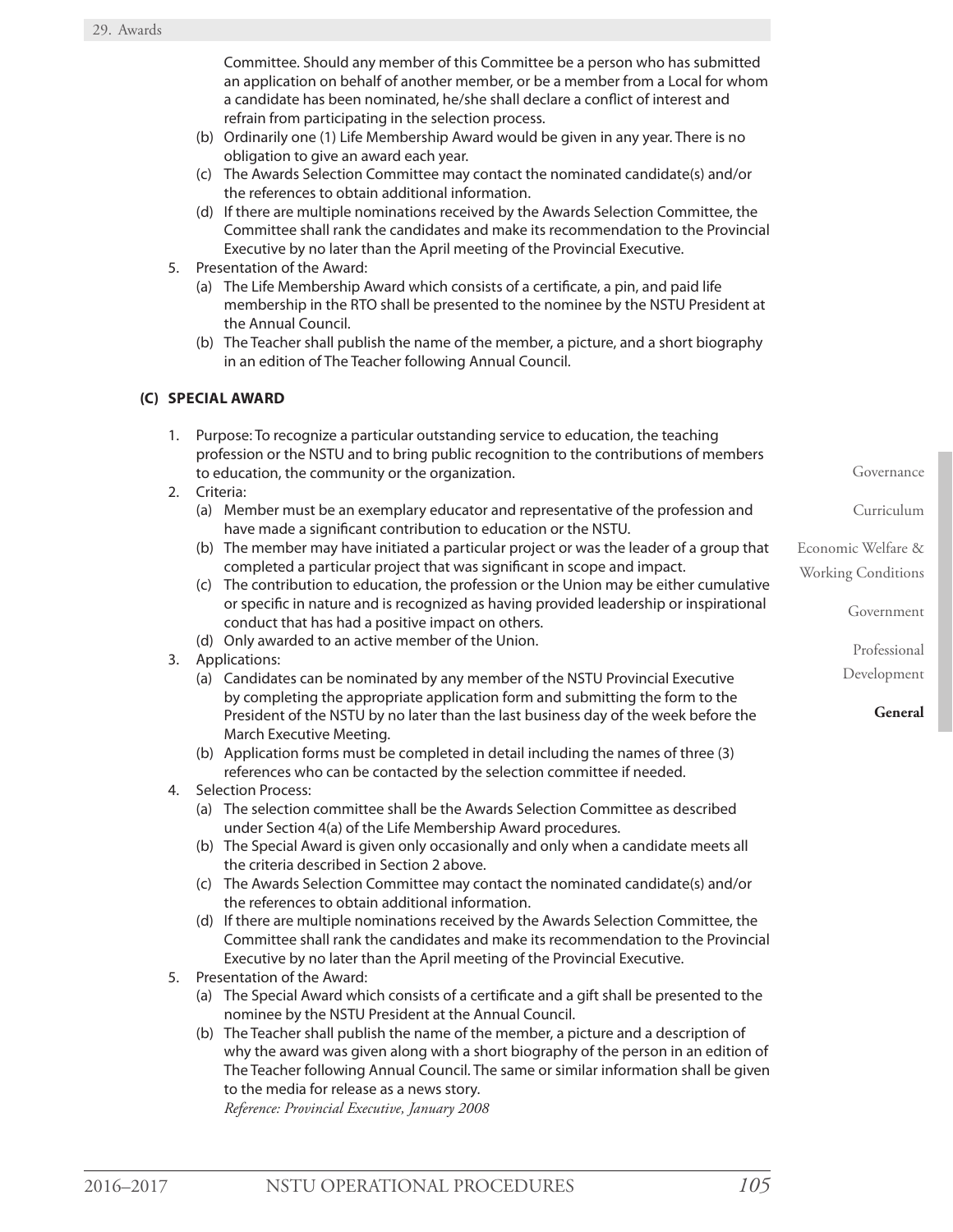## **(D) LOCAL SERVICE AWARD**

1. Purpose:

To recognize the outstanding contribution of members who provided leadership and service at the Local level of the NSTU.

- 2. Criteria:
	- (a) Member(s) has served for multiple terms on the Local Executive and/or Local Council, or
	- (b) Member is viewed by his/her peers as having given meritorious service which has helped to advance the objectives of the NSTU, or
	- (c) Can be awarded for a particular outstanding service to the Local, to education or to the teaching profession, and
	- (d) Recipient must be an active member or newly retired (i.e. within two years following retirement.
- 3. Applications:
	- (a) Candidates must be recommended by the Executive of the Local.
	- (b) The Local President must write a letter to the NSTU President seeking the approval of the Provincial Executive. The letter must outline why the member is deserving of this Local Service Award. The letter must be accompanied by a biographical description indicating the number of years of service in the teaching profession and with the Local, and any specific Local, Regional or Provincial involvement with the NSTU. The biographical description should be approximately 125 words in length (must not exceed 150 words) and will be used for publication purposes.
	- (c) Application letters with biographies (one per member) must be received by no later than one week prior to either the March or April meeting of the Provincial Executive. Applications may be forwarded earlier than the dates noted above.
- 4. Selection Process:
	- (a) Local Service Awards are granted solely at the discretion of the NSTU Provincial Executive.
	- (b) The Provincial Executive member representing the Local(s) from which the names have been submitted will be responsible for notifying the President of the Local of the outcome of the decision of the Provincial Executive. [Note: Some Locals like to keep the Award a surprise, if possible, until the time the Award is to be received at Annual Council.] All notification to the individual is the sole responsibility of the Local Executive.
- 5. Presentation of the Award:
	- (a) The Local Service Award consists of a certificate and special pin which are given to recipients at NSTU Annual Council by the NSTU President on behalf of the Provincial Executive.
	- (b) The biographies of the recipients will be provided to Council delegates.
	- (c) All costs associated with the attendance at Annual Council of the recipients (accommodations, travel, etc.) are the responsibility of the Local unless the candidate is also a Council delegate. *Reference: September 2008, January 2013*

## **(E) PUBLIC EDUCATION ADVOCACY AWARD**

1. Purpose:

To promote the concept that public education is an investment in Nova Scotia's future and to recognize non-teachers who have made major contributions to public education. The purpose is also to focus public attention on public education and to strengthen relationships between public education and other sectors as well as between members and educational partners.

- 2. Criteria:
	- (a) Individuals or groups who are not active members of the NSTU; and
	- (b) Who have made major contributions to public education at the provincial, national or international levels.

Governance

Curriculum

Economic Welfare &

Working Conditions

Government

Professional

Development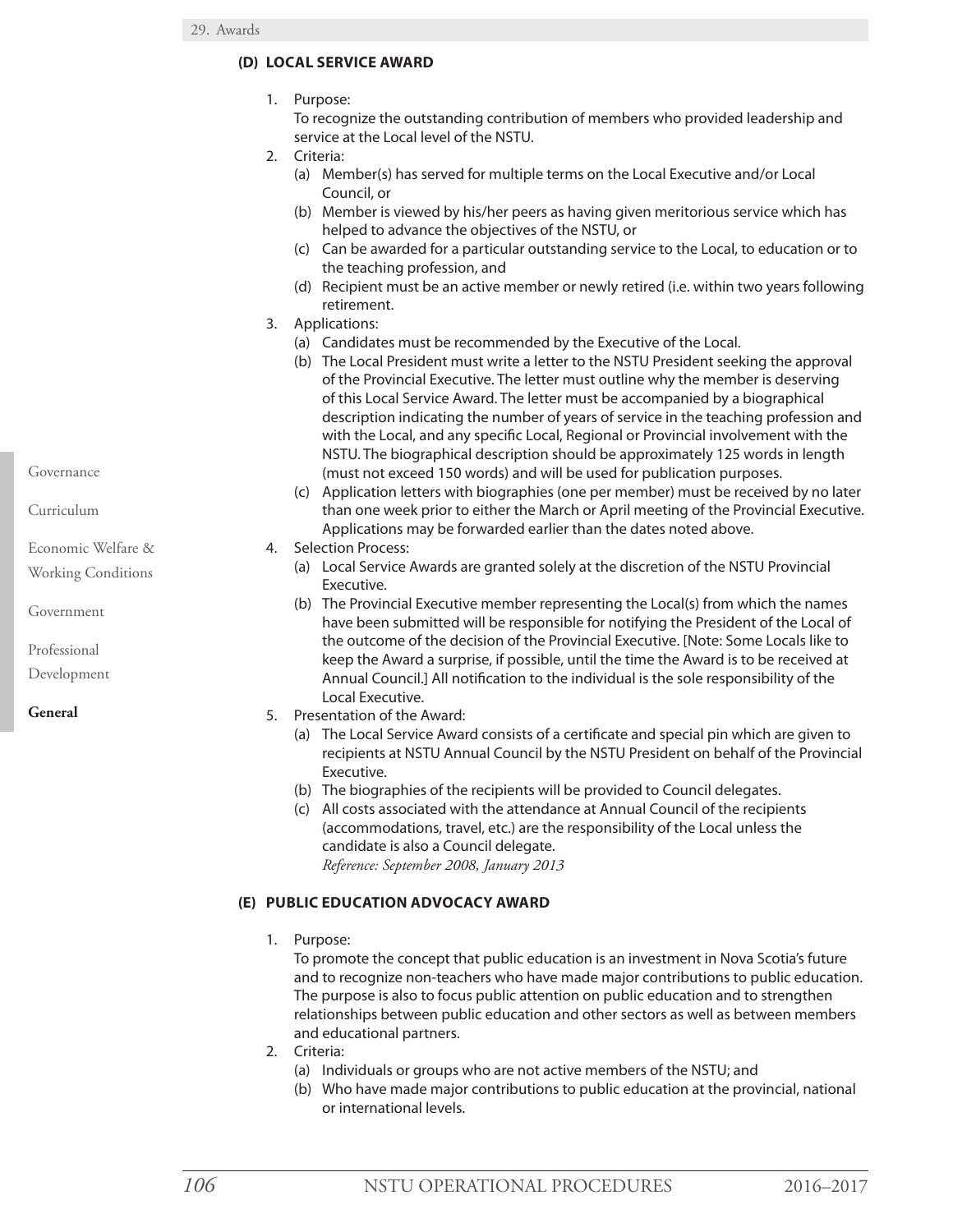- 3. Applications:
	- (a) Candidate(s) can be nominated by any member of the NSTU Provincial Executive by completing the appropriate application form and submitting the form to the President of the NSTU by no later than the last business day of the week before the March Executive Meeting.
	- (b) Application forms must be completed in detail including the names of three (3) references who can be contacted by the selection committee if needed.
- 4. Selection Process:
	- (a) The selection committee shall be the Awards Selection Committee as described under Section 4(a) of the Life Membership Award procedures.
	- (b) The Public Education Advocacy Award can be given annually but only when a candidate(s) meet(s) all the criteria described in Section 2 above.
	- (c) The Awards Selection Committee may contact the nominated candidate(s) and/or the references to obtain additional information.
	- (d) If there are multiple nominations received by the Awards Selection Committee, the Committee shall rank the candidates and make its recommendation to the Provincial Executive by no later than the April meeting of the Provincial Executive.
- 5. Presentation of the Award:
	- (a) The Public Education Advocacy Award which consists of a certificate and a gift shall be presented to the nominee(s) by the NSTU President at the Annual Council.
	- (b) The Teacher shall publish the name of the nominee(s), a picture and a description of why the award was given along with a short biography of the person(s) in an edition of The Teacher following Annual Council. The same or similar information shall be given to the media for release as a news story.
	- (c) The expenses of attendance of the recipient(s) and guest(s) shall be borne by the NSTU.

*Reference: Provincial Executive: February 2008, April 2008*

#### **(F) RETIRED MEMBER RECOGNITION AWARD**

1. Purpose:

To recognize the contribution made to education and society by a retired member who has made a significant voluntary commitment to advance the cause of education either at home or abroad.

- 2. Criteria:
	- (a) Must be a retired member of the Nova Scotia Teachers Union.
	- (b) Following retirement, shall have given long service in a voluntary capacity with an organization related to promoting and advancing the cause of education either in Canada or developing nations.
	- (c) Recipient must have demonstrated leadership or inspirational conduct that has had a positive impact on others.
- 3. Applications:
	- (a) Candidates(s) can be nominated by any member of the NSTU Provincial Executive by completing the appropriate application form and submitting the form to the President of the NSTU by no later than the last business day of the week before the March Executive Meeting.
	- (b) Application forms must be completed in detail including the names of three (3) references who can be contacted by the selection committee if needed.
- 4. Selection Process:
	- (a) The selection committee shall be the Awards Selection Committee as described under Section 4(a) of the Life Membership Award procedures.
	- (b) The Retired Member Recognition Award can be given annually but only when a candidate(s) meet(s) all the criteria described in Section 2 above.
	- (c) The Awards Selection Committee may contact the nominated candidate(s) and/or references to obtain additional information.

Governance

Curriculum

Economic Welfare & Working Conditions

Government

Professional Development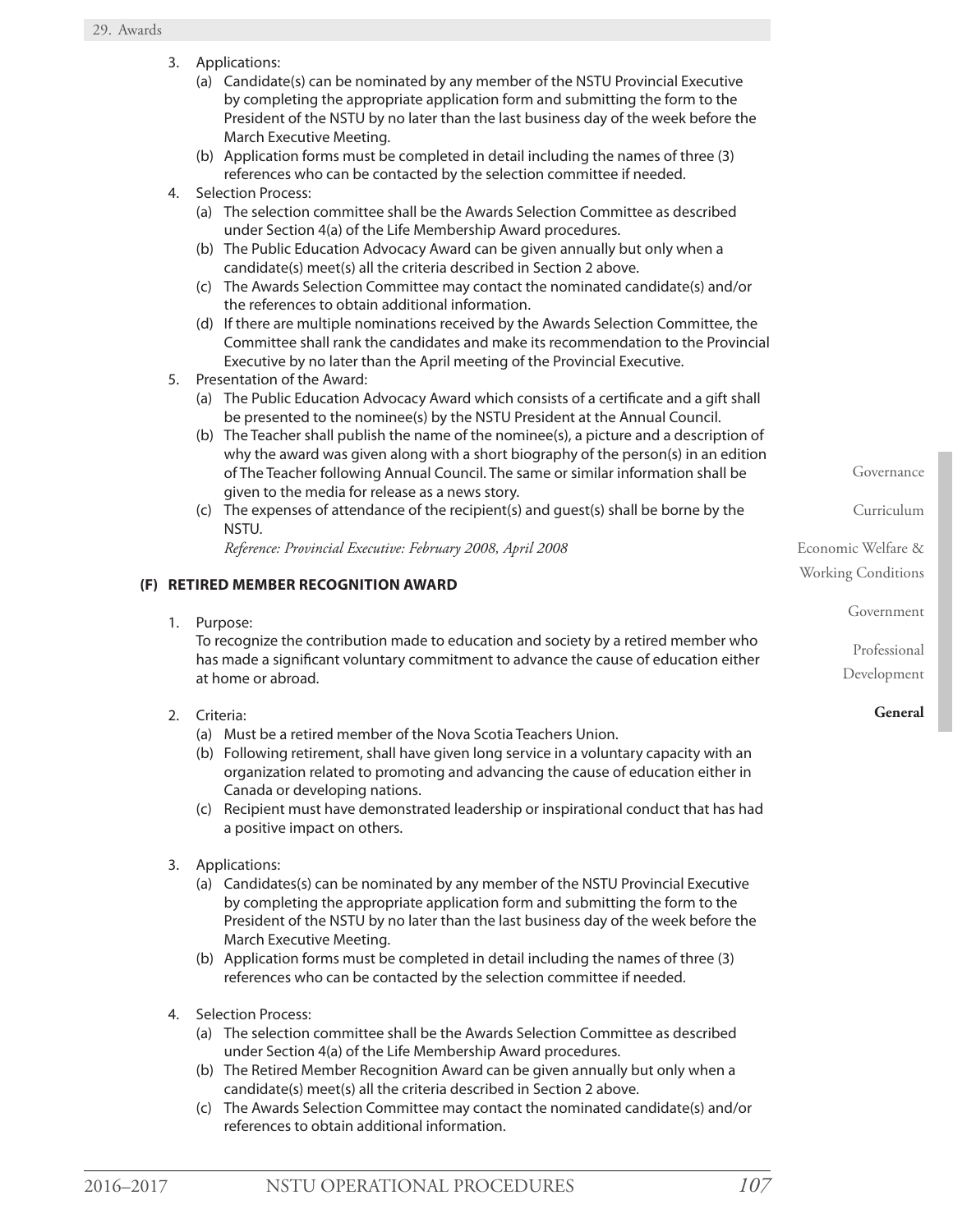- (d) If there are multiple nominations received by the Awards Selection Committee, the Committee shall rank the candidates and make its recommendation to the Provincial Executive no later than the April meeting of the Provincial Executive.
- 5. Presentation of the Award:
	- (a) The Retired Member Recognition Award which consists of a certificate and a gift shall be presented to the nominee(s) by the NSTU President at the Annual Council.
	- (b) The Teacher shall publish the names of the nominee(s), a picture and a description of why the award was given along with a short biography of the person(s) in an edition of The Teacher following Annual Council. The same or similar information shall be given to the media for release as a news story. *Reference: March 5, 2010*

#### **(G) LIEUTENANT GOVERNOR'S TEACHING AWARD**

The NSTU has instituted, with the partnership of the office of the Lieutenant Governor of Nova Scotia, a Lieutenant Governor Award for Teaching Excellence. The purpose of the Award is to honour the teaching profession through the recognition of an individual who exemplifies excellence in Nova Scotia teaching. The NSTU is responsible to develop and fund the criteria, selection process and Award process.

*Reference: Provincial Executive, October 14, 2004*

## **30. BENEVOLENT FUND**

- (a) The Benevolent Fund provides financial assistance for a member and family where there is little or no protection through pension, sick leave, credit union, medical service benefits, insurance, banks, etc.
- (b) \$6,000 is maintained in annual grants; merit and amount of assistance is determined by the Provincial Executive (Table Officers) (maximum \$1,000.)
- (c) Requests should be in writing to the Executive Director, Nova Scotia Teachers Union, 3106 Joseph Howe Drive, Halifax, B3L 4L7.

## **31. COMPUTER EQUIPMENT GUIDELINES**

The purchase of computers can be expensed at the time of purchase; it does not have to be set up as a depreciable asset.

All purchase records including receipts, serial numbers, software licenses, registration and any guidebooks should be maintained by the Treasurer.

All software used on the computer should be licensed. Updated virus protection software should be installed and the computer scanned regularly.

The Treasurer should maintain an inventory record of maintenance checks and which position on the executive (including the person's name) the computer has been delegated. The computer should be examined annually as being in sound working order.

Following its useful life the computer must have all data, files and records removed. Useful life is defined as the period of time in which the equipment could be used resourcefully unless deemed obsolete by improved technology or wear and tear. The hard drive should be "scrubbed" using a product or service to totally remove all data and if possible have an expert verify that the computer has been 'cleaned'. The Treasurer should retain the document that certifies that the scrubbing has taken place or, alternatively, that the hard drive has been physically removed and destroyed. Verification must be provided to the executive that the hard drive has been physically destroyed.

Any disposal sale should be for the current fair market value. The computer may be donated to charity or educational site based initiatives needing old computers. A receipt for transfer of ownership should be maintained.

*Reference: Provincial Executive February 2007, January 2008*

Governance

Curriculum

Economic Welfare &

Working Conditions

Government

Professional Development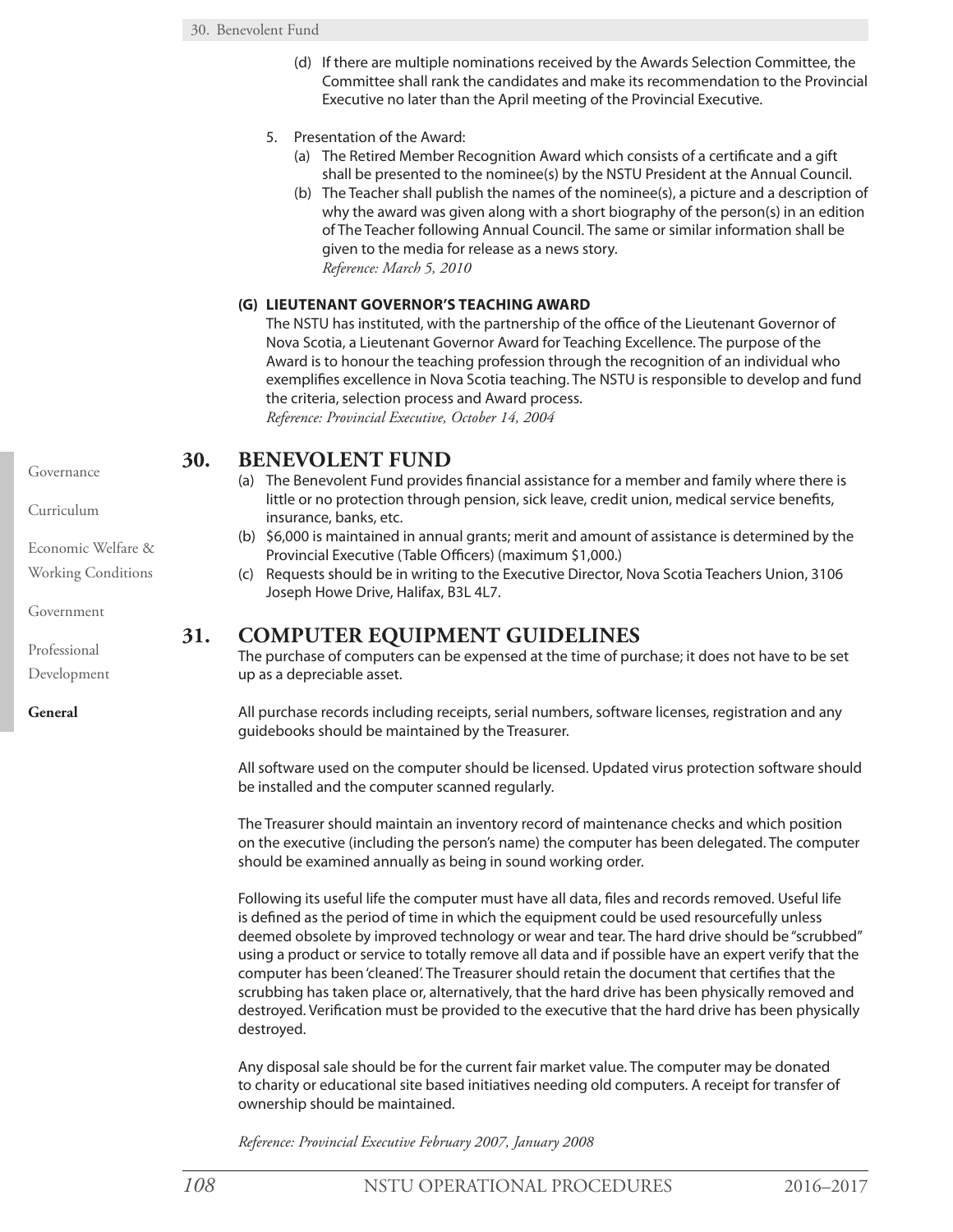## **32. EDUCATIONAL SITE FACILITIES — PHYSICAL PLANT CLOSING & OPENING**

The NSTU recognizes that the closing of one educational site facility and the opening of a newer replacement facility necessitates cooperation between all employees of the board. Members of the NSTU as well as other employees may be required to perform duties not normally considered as part of the terms and conditions of employment. While tolerance and understanding are expected and encouraged, the Union recommends the following principles and procedures:

## **(A) GENERAL**

- (i) There is no requirement in the *Education Act* or regulations which mandates that members assume responsibility for closing a facility or for opening a new facility;
- (ii) In closing and/or opening any facilities, work regularly and commonly performed by non-NSTU bargaining units or non-unionized employees shall not be performed by any NSTU member;
- (iii) Members should participate in limited ways and areas to assist with the closing of a facility or the opening of a new facility.

#### **(B) STUDENTS**

- (i) Students should not be in attendance during the final days of closing a facility or in the first few days of opening a facility;
- (ii) Students should not be encouraged to participate in either packing, moving, or unpacking of materials during a facility move.

#### **(C) MEMBERS**

- (i) Members shall be responsible for packing, and labelling personal effects;
- (ii) Members in specialized areas should be available to supervise packing of sensitive materials (i.e. science laboratory) if required;
- (iii) Members shall only engage in personal packing and hazardous/sensitive material supervision during regular school hours (i.e. excluding nights and weekends);
- (iv) Unless specifically directed members shall not label goods to be moved.

#### **(D) BOARD**

- (i) The movement of all materials should be the responsibility of the board;
- (ii) The board should supply packing containers to all staff for personal effects;
- (iii) The board should allot appropriate time within the school year to close a facility;
- (iv) The board should allot appropriate time within the school year to open a new facility;
- (v) The board should supply up to five (5) days in-service during the school year to allow staff to prepare for the opening of a new facility.

#### **(E) CONTRACTS**

- (i) Any use of members to facilitate the closing or opening of a facility must comply in all respects with either the *Teachers' Provincial Agreement* or the appropriate regional agreement;
- (ii) Advance reporting credit may be used as provided in the appropriate collective agreement;
- (iii) The school year during which members may help to facilitate any moves is that period of time consisting of 195 days and as prescribed annually by the Minister of Education. *Reference: December, 1979*

## **33. LABOUR LIAISON**

- (a) The Nova Scotia Teachers Union sends an official delegate as an observer to the annual meeting of the Nova Scotia Federation of Labour Convention.
- (b) Highlights of contacts between the NSTU and public sector unions shall be reported to Annual Council.

*Reference: Provincial Executive, 1992, 1993, 1998*

Governance

Curriculum

Economic Welfare & Working Conditions

Government

Professional Development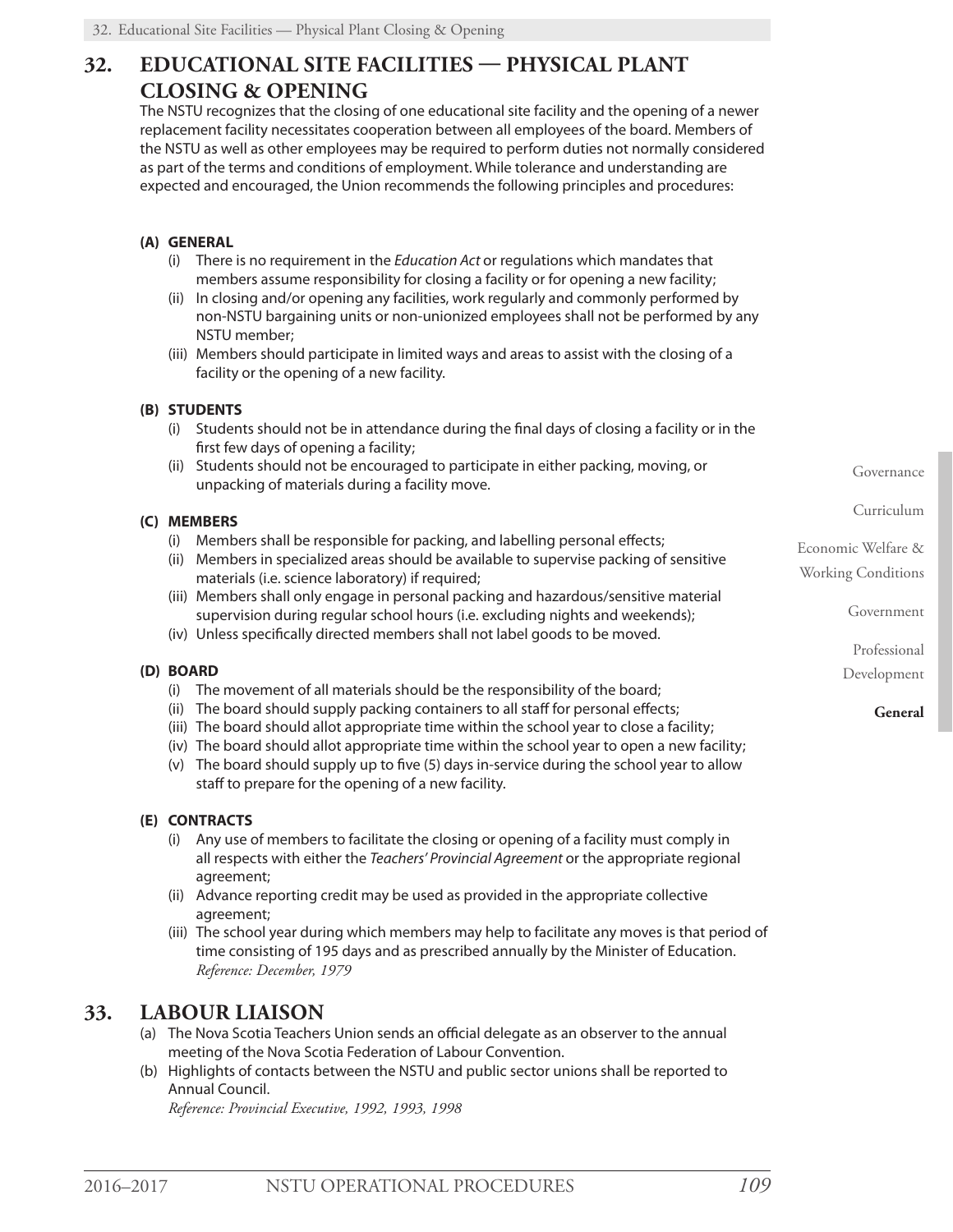## **34. MEMBER ENGAGEMENT DAY**

- (a) The NSTU Member Engagement Day shall be celebrated on World Teacher's Day. Should World Teacher's Day fall on a weekend, the Friday preceding it shall be Member Engagement Day.
- (b) The Central Office of the NSTU shall be responsible for the following and associated costs:
	- (i) Selecting a yearly theme for Member Engagement Day;
	- (ii) Promoting Member Engagement Day using posters, email, NSTU website, and social media;
	- (iii) Providing Locals with suggested activities;
	- (iv) Providing Locals with promotional materials/branded items that highlight Member Engagement Day.
- (c) The NSTU Locals shall be responsible for the following and associated costs:
	- (i) Choosing the activities that will be implemented at the Local level to celebrate Member Engagement Day;
	- (ii) Distributing the promotional/branded NSTU materials provided by Central Office;
	- (iii) Providing feedback to Central Office on events/activities held on Member Engagement Day.
- (d) Locals are encouraged to incorporate Member Engagement Day as part of their Welcome Back/New Member events typically held early in the school year.
- (e) NSTU central office will match what each Local spends on Member Engagement Day activities up to a maximum of \$500.00 each year. The Local will be reimbursed based on cost sharing of the Member Engagement activities (one half of the cost to the Local to a maximum of \$500.00). *(Res. 2015-13) (October 2015) Reference: April 2014*

## **35. NSTU AND PRIVACY — PIPEDA**

- (a) In an effort to respond to the privacy concerns of Canadians, the federal government enacted the *Personal Information Protection and Electronic Documents Act (PIPEDA)*. The NSTU has adopted appropriate principles in accordance with the model code for the protection of personal information as set out in the national standard.
- (b) The ten principles of privacy protection to be followed by the NSTU are:
	- (i) ACCOUNTABILITY

The NSTU is responsible for member's personal information that is under the control of the NSTU and will designate an individual or individuals to be accountable for compliance with the ten PIPEDA principles.

#### (ii) IDENTIFYING PURPOSES

The NSTU uses member's private information only for the legitimate purposes of the organization and its members.

(iii) CONSENT

Generally, the NSTU shall seek consent to use and disclose personal information at the time it collects the information. However, the NSTU may seek consent to use and disclose personal information after it has been collected but before it is used or disclosed for a new purpose.

(iv) LIMITING COLLECTION

Collection of personal information shall be limited to that which is necessary for the purposes identified in Principle 2 above. Information shall be collected by fair and lawful means.

(v) LIMITING USE, DISCLOSURE AND RETENTION

The NSTU will not use, disclose or retain personal information for purposes other than those for which it is collected, except with the consent of the member or as required by law. Personal information shall be retained only for as long as necessary to fulfill those purposes.

Governance

Curriculum

Economic Welfare & Working Conditions

Government

Professional

Development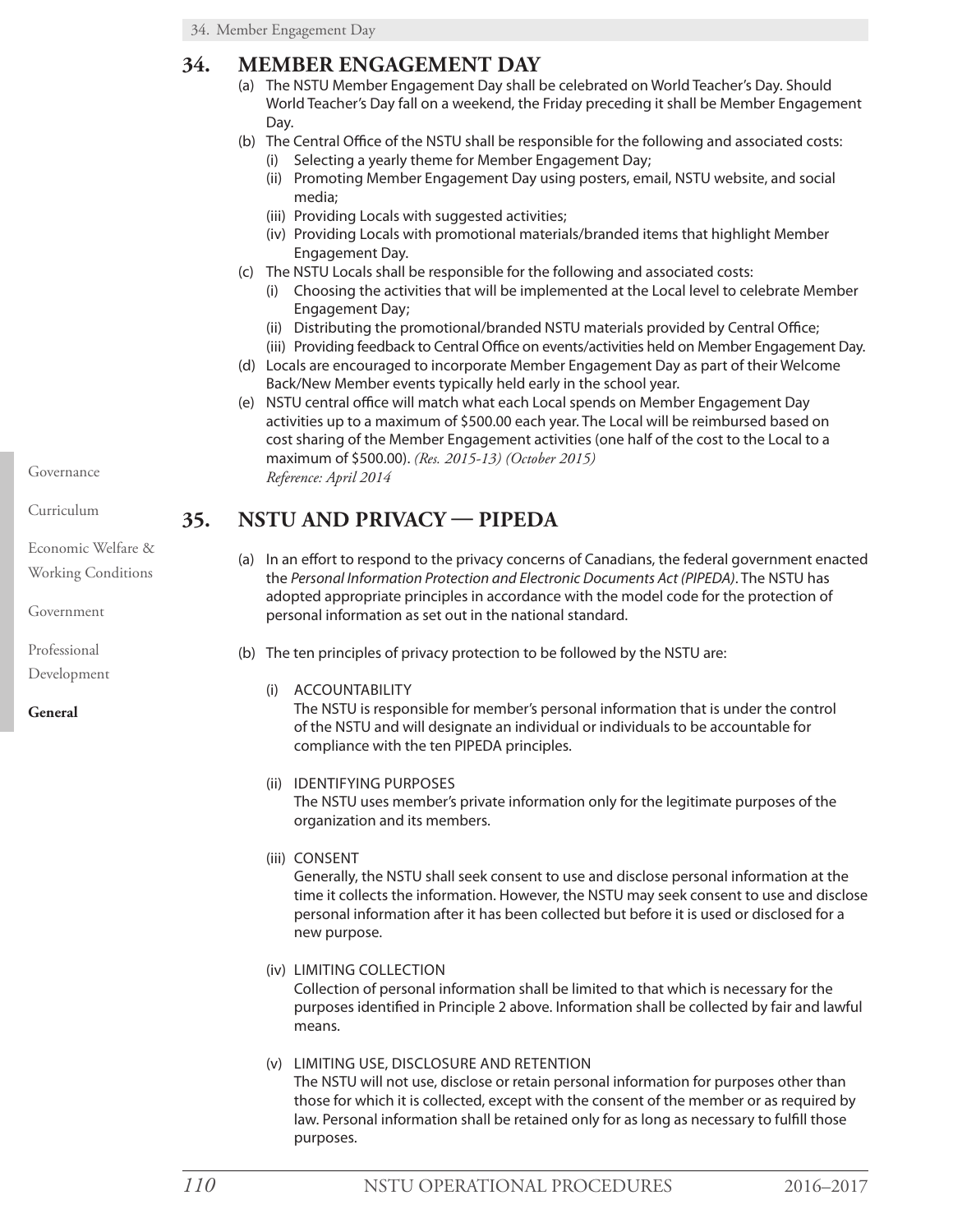Governance Curriculum Economic Welfare & Working Conditions Government (vi) ACCURACY Personal information shall be as complete, accurate, and as up to date as is necessary for the purposes for which it was collected. (vii) SAFEGUARDS Personal information shall be protected by security safeguards appropriate to the sensitivity of the information. (viii) OPENNESS The NSTU will make specific information about its policies and practices, relating to the management of personal information readily available to a member. (ix) INDIVIDUAL ACCESS Upon request a member shall be informed of the existence and use of his/her personal information and shall be given access to all such personal information, exclusive of such information that contains references to other individuals, information that cannot be disclosed for legal or security purposes and information that is subject to solicitor client or litigation privilege. The member may request to have information amended as appropriate. (x) CHALLENGING COMPLIANCE A member shall be able to address a challenge concerning compliance with the above principles to the designated individual or individuals responsible and accountable for NSTU's compliance with PIPEDA. *Reference: March 25, 26, 2004* **36. PUBLICATIONS** (a) *The Teacher* is published up to 8 times a year, September to June. Subscription fee is included in the membership fee; all other subscriptions are \$22.00 per year. The number of copies of *The Teacher* sent to each educational site is based on approximately 30% of NSTU members at that site.

*Reference: February 24-26, 2005, Amended June, 2010, February 2012, Council budget 2012, Council Budget 2013.*

- (b) *AVISO*, the magazine for Nova Scotia's teaching profession, is produced online three times per year (fall, winter and spring). *Reference: March 31, 2006; Council Budget 2013*
- (c) Active reserve members and regular reserve members shall be mailed copies of all NSTU publications which are distributed to regular members.
- (d) All NSTU publications are available to members on the NSTU website. *Reference: (based on Resolution 2006-4)*

## **37. RESEARCH (EXTERNAL) GUIDELINES AND PROCEDURES**

Prior to approval of an external research contract, agreement shall be reached between the NSTU and the external researcher or agency covering the following aspects of the research.

- (a) Any research commissioned by the NSTU is the property of the NSTU in its entirety.
- (b) The NSTU shall assume ownership of all data collected on its behalf. Data shall be delivered to the NSTU in the original hard-copy form, if applicable, or as electronic raw data, upon request by the NSTU. If data were initially collected through hard-copy formats, any transformation of those data into electronic form shall be supplied, if so requested, to the NSTU. Any electronic manipulation of data collected shall be provided to the NSTU, if requested.
- (c) With prior approval, the researcher or research agency may retain a copy of data collected for follow-up research. Such follow-up research shall be undertaken only with the approval of the NSTU.
- (d) Agreement shall be reached with respect to proposed timelines. It is recognized that unforeseen factors can disrupt schedules.

Professional

Development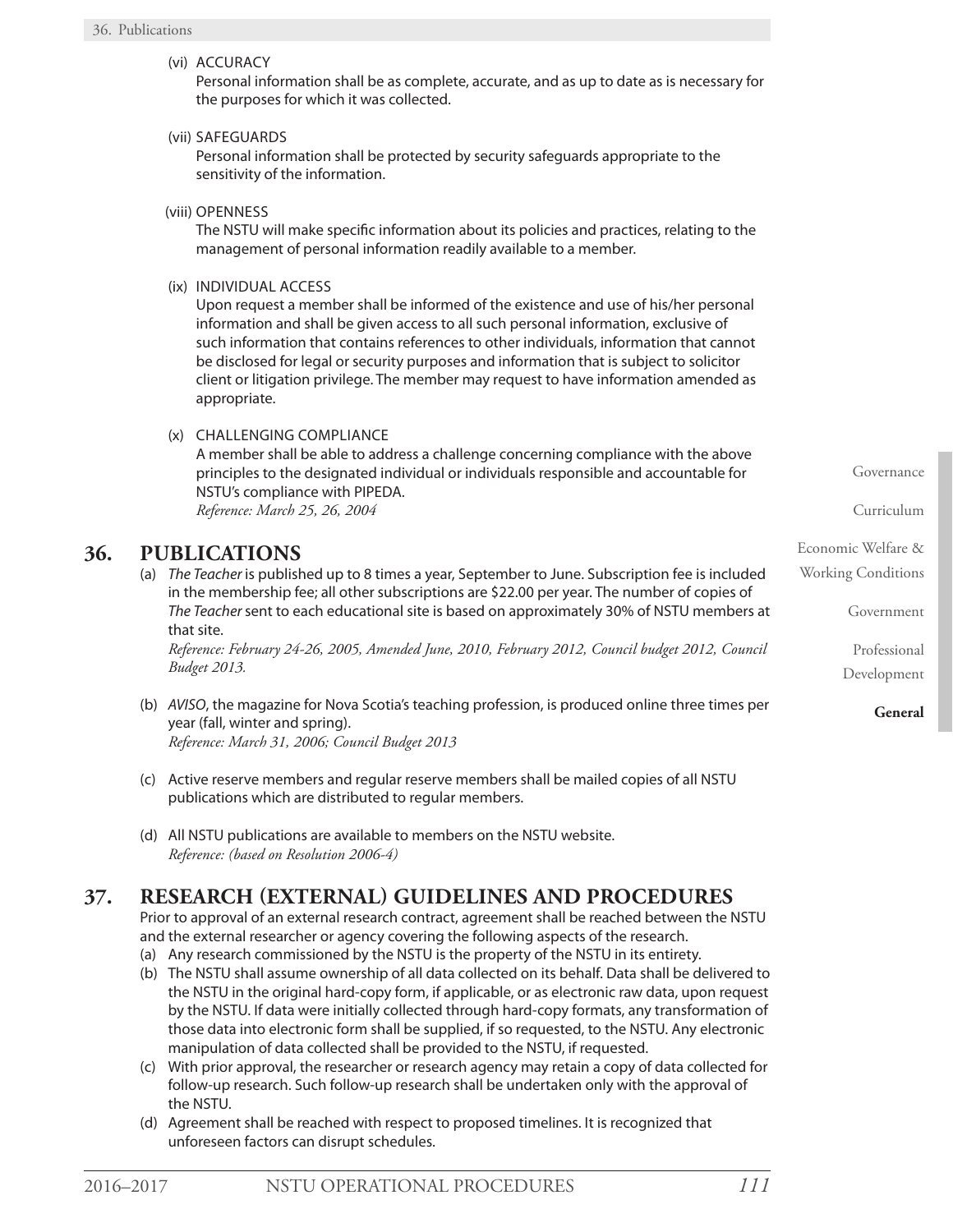- (e) NSTU staff shall be involved in ongoing consultation throughout the research process.
- (f) All questionnaires, interview or focus group questions, and other communication shall receive NSTU approval prior to being sent or administered to NSTU members. Such approval shall take into consideration:
	- (i) The time commitment required of NSTU members
	- (ii) The confidentiality of members' responses
	- (iii) The appropriateness of the language used in the investigative instrument
	- (iv) Relevant ethical issues
	- (v) The appropriateness of the suggested methodology
	- (vi) Other considerations that may be germane to the research and context
- (g) Any recommendations for action arising from the research shall be contained in a document separate from the research itself.
- (h) The NSTU retains complete authority over the disposition, distribution and dissemination of any report or recommendations arising from the research.
- (i) The NSTU has the right to contact its members on any issue approved by the Provincial Executive. Furthermore, the NSTU may authorize any other agency to contact members on its behalf. Therefore, approval to contact members for research approved or sponsored by the NSTU rests with the NSTU. Subsequent participation by an NSTU member in any approved research is at the discretion of the individual NSTU member.
- (j) Any subsequent academic or scholarly publication of material based upon the study or data collected on behalf of the study shall acknowledge the NSTU contribution to the study.
- (k) These provisions between the NSTU and the researcher or research agency may be reviewed and adjusted should new information, directions or circumstances arise. *Reference: Provincial Executive June 6, 2003*

## **38. SERVICES TO FRANCOPHONE MEMBERS**

- (a) That the French language be recognized and utilized where possible:
	- (i) The President's message and the Executive Director's message in *The Teacher* shall appear in French and English.
	- (ii) Where feasible, the NSTU will endeavor to use French text in posters and pamphlets generally distributed to educational sites.
	- (iii) Written French language correspondence to the central office of the NSTU receives a reply in French where time and context permits.
	- (iv) All official correspondence from the central office of the NSTU to the CSANE Local is in French where time and context permits.
- (b) The NSTU sponsors and finances a francophone member with delegate status to the annual meeting of Association canadienne d'éducationde langue française (ACELF).
- (c) The NSTU has established a Standing Committee of seven francophone members, the Comité de programmation acadienne.
- (d) A portion of the regular cycle of advertorials be placed in French and English in the *Chronicle Herald* featuring CSANE programs and achievements.
- (e) \$3,500 is budgeted to help defray the costs associated with French-language professional development activities such as CONTACT and minority language conferences.
- (f) The Curriculum Committee be expanded to include one member from CSANE. *Reference: Provincial Executive, April, 1986; 1994; 1995, 2002; January & February, 2005; June 2, 3, 2005*

## **39. SEXUAL HARASSMENT**

#### **Procedures for dealing with sexual harassment complaints**

- (a) The NSTU believes that all harassing incidents should be handled at the personal level, if at all possible before the incident(s) escalate into a situation requiring further involvement at the administrative, RCMP, Union, or Commission on Human Rights level.
	- (i) Make the objection or unease known to the offending person in a clear manner and request that it stop.
	- (ii) Document the offence(s) by maintaining a record of the dates, times, and description of the harassing incident(s).

Governance

Curriculum

Economic Welfare & Working Conditions

Government

Professional

Development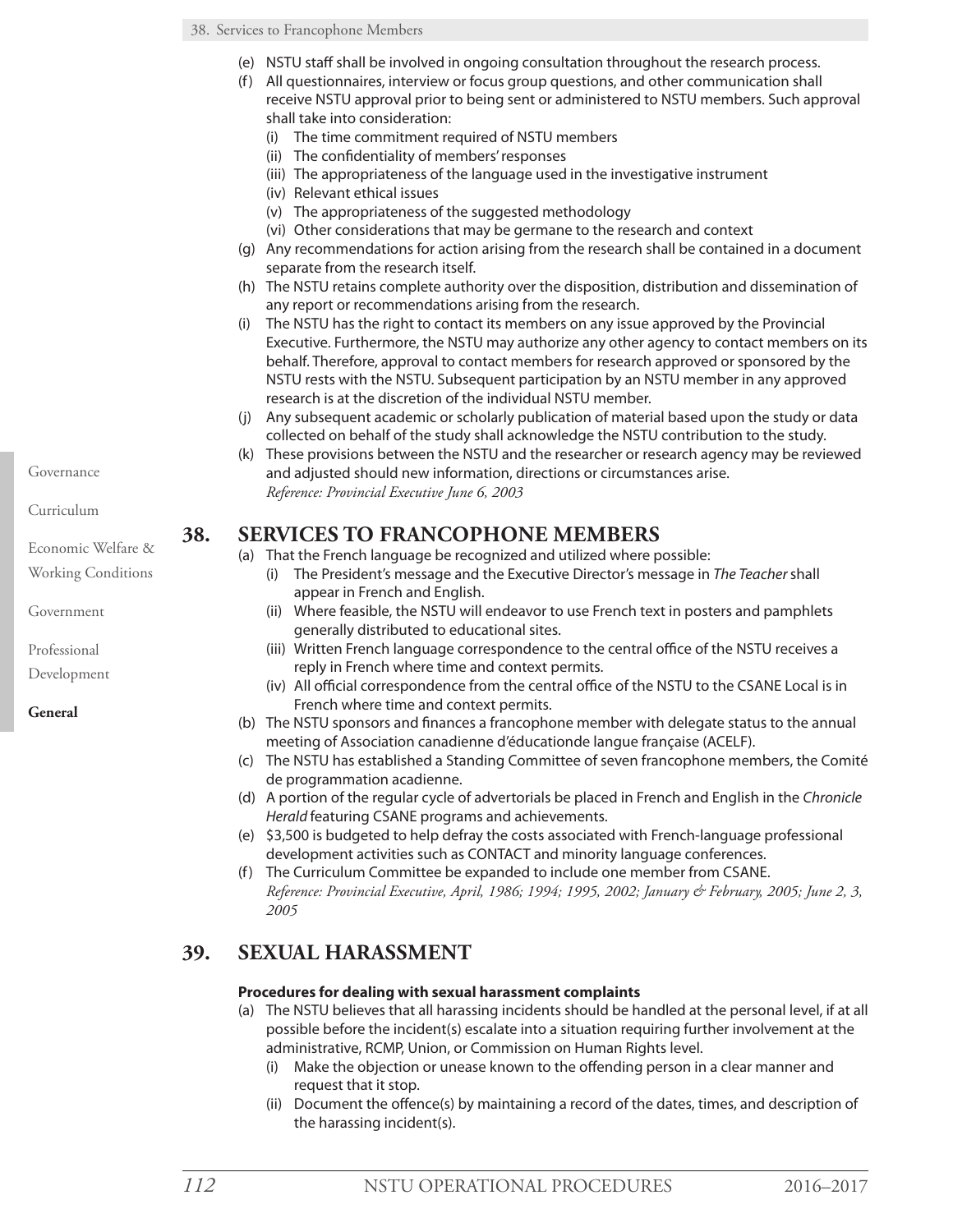- (iii) Ask colleagues if they have been harassed by the same individual. A group complaint is often more effective in stemming harassing behaviour.
- (iv) Avoid being alone with the harasser in the harasser's work area or office.
- (v) Write a brief objective letter describing the incident, outlining how you felt about it, requesting that the behaviour stop and giving notice that further action will be taken should the behaviour continue. Enclose a copy of the *Human Rights Act*, Section 12 underlining the relevant sub-section(s). Should your educational site or school board have a policy on sexual harassment include this document as well. Retain a copy of your letter on file.
- (vi) If the harassment continues do not hesitate to seek the assistance of your principal who is obligated to take all reasonable steps to investigate and resolve the situation. If the offending person is the principal then proceed to the next level of authority.
- (vii) If the situation is not resolved then lodge a complaint through your superintendent who is responsible for the acts of the employees of the board under the policy guidelines of the Nova Scotia Human Rights Commission.
- (viii) Any serious sexual assault such as rape or attempted rape should be reported directly to the RCMP.
- (b) Should these strategies not prove effective, two further options are available:
	- (ix) Confidential direction through the Nova Scotia Teachers Union.
	- (x) Legal recourse through the Nova Scotia Human Rights Commission. *Reference: Provincial Executive April, 1991*

## **40. TECHNOLOGY USE AT NSTU MEETINGS & CONFERENCES**

- (a) The use of information and communication technology at and during meetings and conferences must be solely to facilitate the business of the meeting. All other use of such technology is disruptive and therefore is deemed inappropriate and is not permitted.
- (b) Connection to the Internet by attendees during active sessions of NSTU meetings and conferences shall not be permitted within meeting chambers other than for group presentation, discussion purposes, information recording, pertinent information gathering or to directly access meeting documents.
- (c) The use of laptop computer equipment within the meeting chambers and during the time when the meeting is in session must be in conjunction with and support of the business of the meeting.
- (d) While in meeting chambers all cellular phones, personal digital assistants (PDA), Blackberry devices and all similar communication devices must be set to silent mode and meeting attendees must remove themselves from chambers before responding to incoming calls.
- (e) Meeting attendees must remove themselves from the meeting chambers while reading and responding to text-messaging and email. *Reference: Provincial Executive, January 20-22, 2005; September 2008*

## **41. WEB ACCOUNT MAILING LISTS**

Upon request, designated NSTU web account mailing lists shall be established for NSTU Leaders, such as Provincial Executive, Local Presidents and Executive, RRC Chairs and Professional Association Presidents and Executive. *Reference: February 2012*

## **42. WEBMAIL PROCEDURES**

## **Preamble**

It is the policy of the NSTU that all members use the NSTU webmail system for all electronic communications concerning Union related matters.

## **Protocol**

- 1. Members wishing to communicate with NSTU Central Office shall do so using the NSTU webmail system, a non-employer email address, or telephone.
- 2. Members wishing to communicate with other members on Union related matters shall use the NSTU webmail system, a non-employer email address, or telephone.

Governance

Curriculum

Economic Welfare & Working Conditions

Government

Professional

Development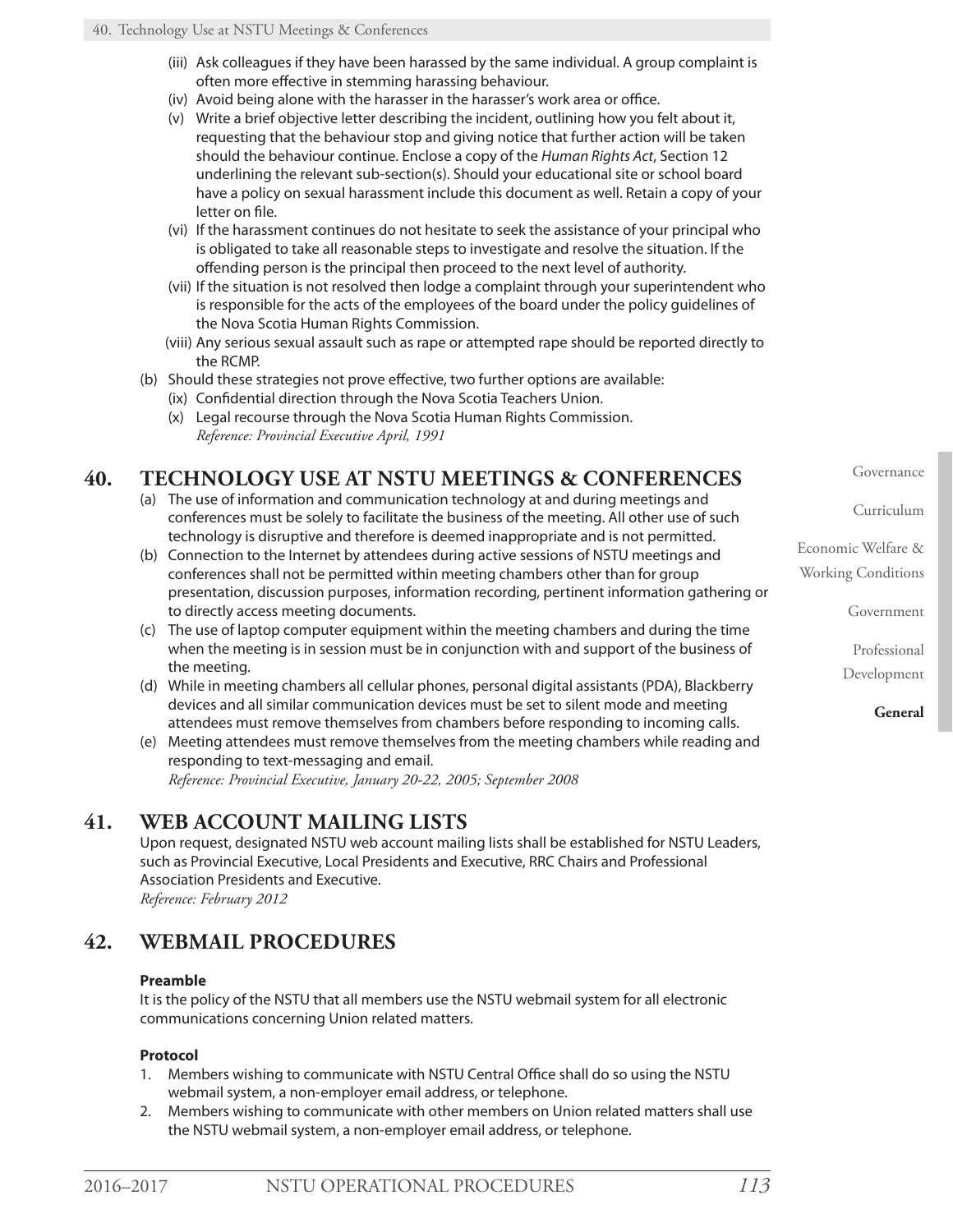#### 42. Webmail Procedures

- 3. Any member who contacts the NSTU office using the employer's webmail system will receive a reply advising them that the NSTU will not communicate using the employer's webmail and providing instructions to call the NSTU or email using an NSTU account or a non-employer email address. Members will be advised if they do not have an NSTU webmail account how they may obtain one.
- 4. When members communicate with NSTU leaders using the employer's email system, NSTU leaders are to respond advising them to use the NSTU email or a non-employer email address or communicate by phone or other means.

*Reference: Provincial Executive, September 2012 (established further to 2012-12)*

| Governance         |  |
|--------------------|--|
| Curriculum         |  |
| Economic Welfare & |  |
| Working Conditions |  |
| Government         |  |
| Professional       |  |
| Development        |  |
| General            |  |
|                    |  |
|                    |  |
|                    |  |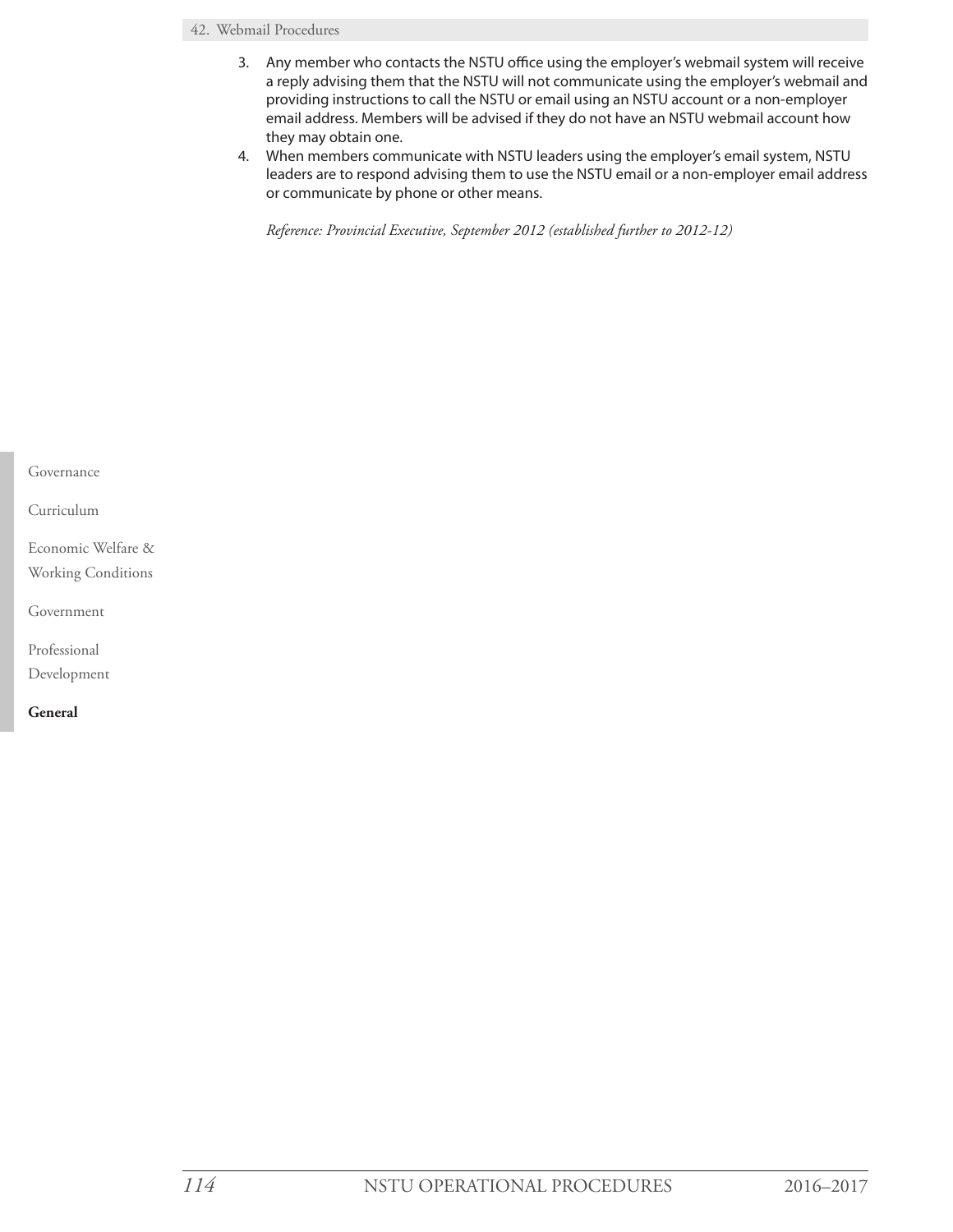# **COUNCIL GOVERNANCE**



# **CONTENTS**

## Introductory Statement

The purpose of this document is to provide NSTU members with a comprehensive summary of official By-Laws, Standing Orders, Policies and Operational Procedures concerning Council.

## **ARTICLE TITLE**

- I Name
- II Mandate
- III Delegation
- IV Meetings
- V Code of Conduct
- VI Committees
- VII General Campaign Guidelines
- VIII Committee Campaign Guidelines
	- IX Vice Presidential Campaign Guidelines
	- X Resolutions
- XI Voting Procedures
- XII Vacancy/Removal from Office
- XIII Finances
- XIV Elections
- XV Awards
- XVI Protocol

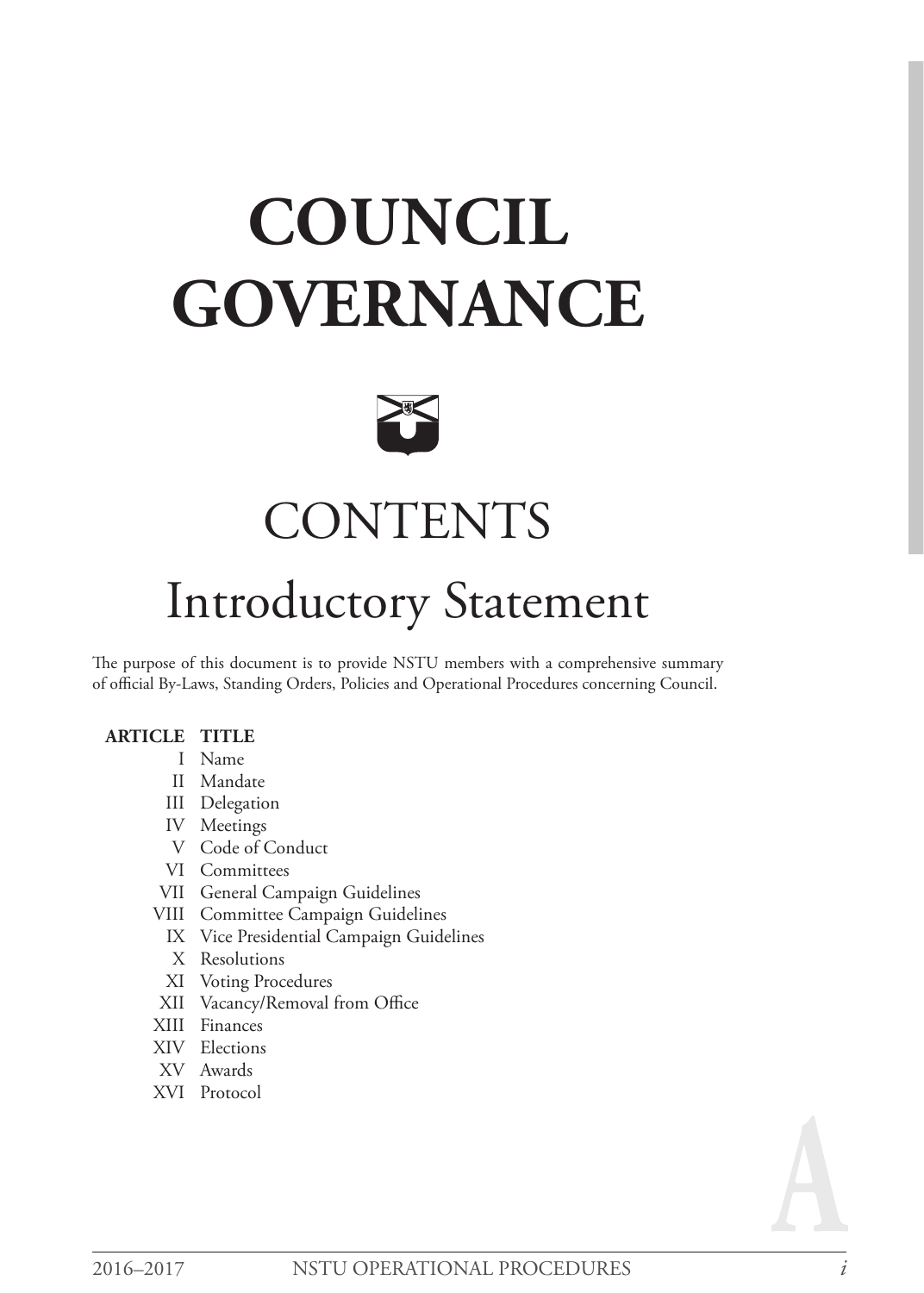#### **APPENDIX A**

## **COUNCIL GOVERNANCE**

#### **Council Governance**

Provincial Executive

Governance

NSTU Local Constitution Model

NSTU Regional

Representative Council

Constitution Model

Professional

Association Model

Constitution

NSTU Parliamentary

Procedure

Council is defined as the Council of the Union as established in the By-Laws of the Union. *(TPA)*

**Article I Name**

## **Article II** *Mandate*

[1] The Council shall be the supreme governing body of the Union. *(By-Laws, Art. III 1.a)*

[2] The Council may make by-laws not inconsistent with the *Teaching Profession Act (TPA)* dealing with or providing for

- (a) the management of the Union and its property;
- (b) the constitution of the Union and of locals, including the basis of representation of locals on the Council;
- (c) the officers, executive and committees of the Union and their respective powers and duties;
- (d) the government, discipline and control of members;
- (e) all other matters necessary or useful to carry out the objects and to exercise the powers of the Union.

## **Article III** *Delegation*

[1] (a) The Council of the NSTU shall be composed of the Provincial Executive and members of Local Unions elected by Locals to be members of the Council, on the basis of one representative for a membership of from twenty-five to fifty active members, and one representative for every additional fifty members of the Local or major fraction thereof. Notwithstanding the number of voting delegates permitted herein, each Local shall be entitled to at least three voting delegates at Council.

*By-Laws, Art. III 1.(b)*

- (b) Elected Chairpersons of the Regional Representative Council shall be voting delegates at Annual Council. *By-Laws, Art. III 1.(c)*
- (c) Elected Regional Economic Welfare Committee Chairpersons shall be voting delegates if they do not hold Local Office. *By-Laws, Art. III 1.(d)*
- (d) Each Professional Association shall be entitled to one delegate with voting status at the Annual Council. *By-Laws, Art. III 1.(e)*
- [2] (a) A Local may elect alternate delegates who may attend the Council meetings at the expense of the Local or at their own expense, the number of which shall be based on a sliding scale 3 to 10 inclusive = 1 Alternate; 11 to 21 = 2 Alternates; 22 to 31 = 3 Alternates; 32 to 41 = 4 Alternates; and  $42 + 5$  alternates, to a maximum of five (5) alternates per Local. Notwithstanding the number of alternate delegates permitted, each Local shall be entitled to at least one alternate delegate at Council.

*By-Laws, Art. III 2.(c) (i)*

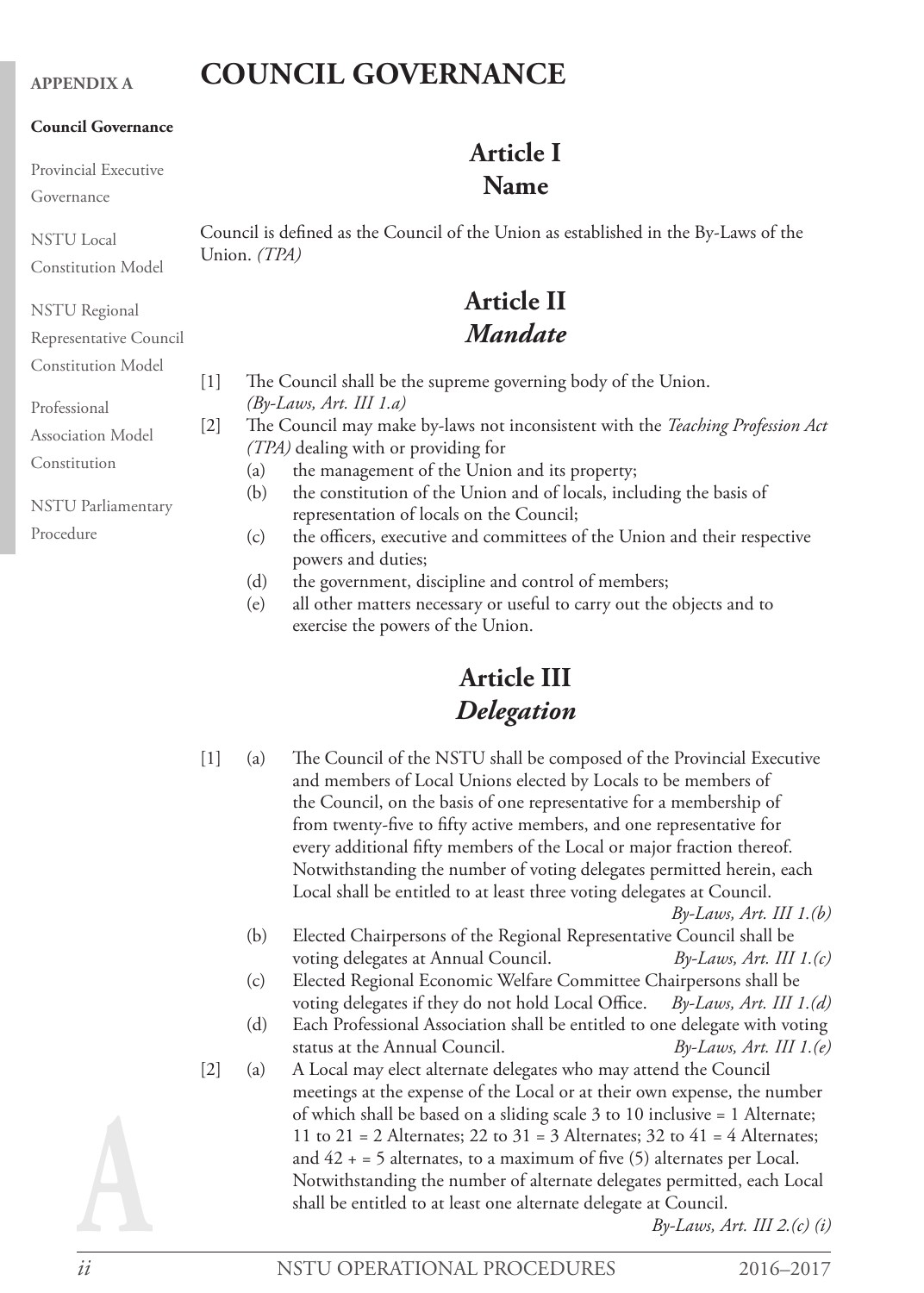|       | (b) | Alternate delegates may address the Council with the permission of<br>the chair but they may not move or second resolutions or vote on any                                        | <b>APPENDIXA</b>                   |  |
|-------|-----|-----------------------------------------------------------------------------------------------------------------------------------------------------------------------------------|------------------------------------|--|
|       |     | resolution. Permission to speak shall not be unreasonably withheld.<br>$By-Laws, Art. III 2.(c)$ (ii)                                                                             | <b>Council Governance</b>          |  |
|       | (c) | In the unavoidable absence of a delegate, the Council may permit an<br>alternate delegate from the Local to act as a delegate in his/her place.<br>By-Laws, Art. III $2.(c)$ (ii) | Provincial Executive<br>Governance |  |
|       | (d) | Alternate delegates will be permitted to be seated with the voting delegates<br>of their Local.<br>By-Laws, Art. III $2.(c)$ (iii)                                                | <b>NSTU</b> Local                  |  |
|       | (e) | A Local may sponsor one (1) observer to Council. Expenses incurred                                                                                                                | <b>Constitution Model</b>          |  |
|       |     | are the sole responsibility of the Local. Permission to send additional<br>observers at the Local's expense may be requested through the Provincial                               | <b>NSTU</b> Regional               |  |
|       |     | Executive. The observer selected must not have attended a previous                                                                                                                | Representative Council             |  |
|       |     | Annual Council.<br>Oper. Procedure 1 (o)                                                                                                                                          | <b>Constitution Model</b>          |  |
|       | (f) | Where possible, each Local send at least one new member to Annual                                                                                                                 |                                    |  |
|       |     | Council each year.<br>Oper. Procedure 1(l)                                                                                                                                        | Professional                       |  |
| $[3]$ |     | The Chairperson or designate of a NSTU Provincial Executive Standing                                                                                                              | <b>Association Model</b>           |  |
|       |     | Committee is eligible to attend Council as a non-voting delegate.                                                                                                                 | Constitution                       |  |
| $[4]$ |     | $By-Laws, Art. III 1 (f)$<br>A non-voting delegate wishing to address Council shall request permission                                                                            |                                    |  |
|       |     | to speak at Council. This request shall not be unreasonably withheld by the                                                                                                       | <b>NSTU</b> Parliamentary          |  |
|       |     | Council Chairperson.<br>By-Laws, Art. III $2(c)$ iv)                                                                                                                              | Procedure                          |  |
| $[5]$ |     | When a meeting of Council, other than the Annual Meeting of the Council                                                                                                           |                                    |  |
|       |     | is called, delegates shall be restricted to the voting delegates who attended                                                                                                     |                                    |  |
|       |     | the Annual Council immediately prior to the special meeting of the Council.                                                                                                       |                                    |  |
|       |     | A voting delegate unable to attend this special meeting of Council shall be                                                                                                       |                                    |  |
|       |     | represented by a designate chosen by the Local, Regional Representative                                                                                                           |                                    |  |
|       |     | Council, or Professional Association Executive.<br>By-Laws, Article III - 2. (e)                                                                                                  |                                    |  |

## **Article IV** *Meetings*

| There shall be an Annual Meeting of the Council held at such time and place as |                                 |
|--------------------------------------------------------------------------------|---------------------------------|
| the Provincial Executive may determine.                                        | By-Laws, Article III - 2, $(b)$ |
| The Dresident with the consent of the Dressingial Executive may cell other     |                                 |

- [2] The President with the consent of the Provincial Executive, may call other meetings of the Council for such time and at such place as determined by the President and shall call other meetings of the Council when requested in writing by a majority of the Locals. *By-Laws, Article III - 2. (a)*
- [3] A majority of voting delegates of the Council shall constitute a quorum.

*By-Laws, Art. III 2 (a)* 

[4] Members of the Council entitled to form a quorum and vote are:

*By-Laws, Art. III 2 (d)*

- (a) members of the Provincial Executive;
- (b) duly elected voting delegates or alternates replacing delegates.
- [5] The current edition of Robert's Rules of Order, Newly Revised governs the Nova Scotia Teachers Union in all parliamentary situations not provided for in legislation, By-Laws and Standing Orders. *By-Laws, Art. III 2 (h)*
- [6] At Annual Council, the Provincial Executive, other than the Table Officers (President, Secretary-Treasurer, two Vice-Presidents, and Past President) are excused from sitting at the head table. The Executive Director will also sit at the head table during Annual Council. *Oper. Procedures 1. (d)*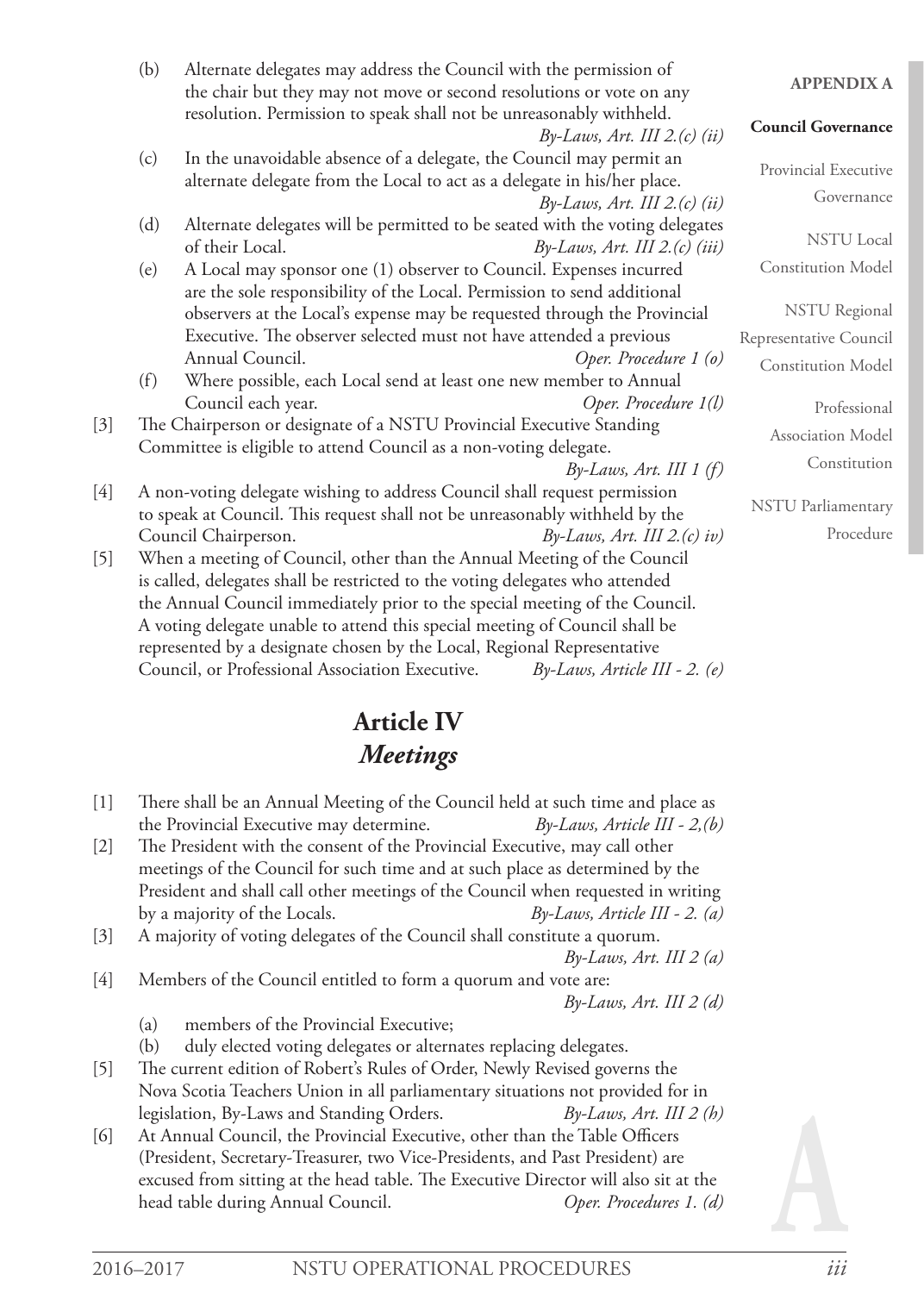| <b>APPENDIX A</b>                                   | $[7]$                |              | On an annual basis, the Provincial Executive shall appoint an Independent<br>Chairperson for the Council.                                                          | Standing Order 4 (a)          |
|-----------------------------------------------------|----------------------|--------------|--------------------------------------------------------------------------------------------------------------------------------------------------------------------|-------------------------------|
| <b>Council Governance</b>                           |                      | (a)<br>(i)   | The individual appointed shall meet the following criteria.<br>Be an individual with demonstrated knowledge of parliamentary                                       |                               |
| Provincial Executive                                |                      | (ii)         | procedure.<br>Be an individual who is not currently holding elected office in the                                                                                  |                               |
| Governance                                          |                      |              | NSTU.                                                                                                                                                              |                               |
| <b>NSTU</b> Local                                   |                      | (iii)        | Be an individual who is not currently seeking elected office in the<br>NSTU.                                                                                       |                               |
| <b>Constitution Model</b>                           |                      | (iv)         | Be an individual with no conflict of interest according to NSTU<br>policy.                                                                                         |                               |
| <b>NSTU</b> Regional                                |                      | (v)          | Be an individual who adheres to the principles outlined in the<br>NSTU Code of Ethics.                                                                             |                               |
| Representative Council<br><b>Constitution Model</b> |                      | (b)          | In the event that the Independent Chairperson is unable to chair the                                                                                               |                               |
|                                                     |                      |              | meeting, the President will assume the duties of the Chairperson.                                                                                                  |                               |
| Professional                                        | [8]                  |              | The Executive Director in consultation with the NSTU President shall annually                                                                                      |                               |
| <b>Association Model</b>                            |                      |              | appoint a Council Parliamentarian.                                                                                                                                 | Oper. Procedures 1. (m)       |
| Constitution                                        | $[9]$                |              | The Executive Director shall be responsible for the recording of the minutes                                                                                       |                               |
|                                                     |                      |              | of the Council meetings. The minutes of every meeting of the Council, upon<br>approval, shall be signed by the Secretary-Treasurer and by the President, or        |                               |
| <b>NSTU Parliamentary</b>                           |                      |              | in their absence by the chair of the meeting at which they are approved. The                                                                                       |                               |
| Procedure                                           |                      |              | minutes shall be kept by the Executive Director as the official record of Council                                                                                  |                               |
|                                                     |                      | proceedings. |                                                                                                                                                                    | Standing Order $4(b)$ & $(c)$ |
|                                                     | $[10]$               |              | An electronic copy of the Council Proceedings can be found on the NSTU                                                                                             |                               |
|                                                     |                      | website.     |                                                                                                                                                                    | Oper. Procedures 1. (d)       |
|                                                     | $[11]$               |              | An electronic copy of the Annual Council Workbook will be created                                                                                                  |                               |
|                                                     |                      |              | to complement the paper copy, and made available to delegates.                                                                                                     |                               |
|                                                     |                      |              |                                                                                                                                                                    | Oper. Procedure 1. (e)        |
|                                                     | $[12]$               |              | Standing Orders shall be changed by a majority vote of Council provided notice<br>has been given thirty (30) days prior or by a two-thirds vote at Council, notice |                               |
|                                                     |                      |              | having been given at a preceding session of Council.                                                                                                               | Standing Order 4 (j)          |
|                                                     | $[13]$               |              | All recommendations of the Provincial Executive and its committees that are                                                                                        |                               |
|                                                     |                      |              | to be presented to the Council for action, including resolutions regarding                                                                                         |                               |
|                                                     |                      | Council.     | membership fees, shall be sent to Locals at least thirty (30) days prior to the                                                                                    | Standing Order 4 (d)          |
|                                                     | 14                   |              | The NSTU Report of Activities shall be in the hands of delegates at least                                                                                          |                               |
|                                                     | $[15]$               |              | fourteen days prior to the Annual Meeting of the Council. Standing Order 4 (e)<br>The Treasurer's Report, including the proposed budget, shall be presented to the |                               |
|                                                     |                      |              | Council no later than the first business session of Council. Standing Order 4 (f)                                                                                  |                               |
|                                                     | $\lceil 16 \rceil$   |              | All resolutions that are identified by the Finance and Property Committee to<br>have an effect on the proposed operating budget shall be dealt with prior to the   |                               |
|                                                     |                      |              | presentation of the budget.                                                                                                                                        | Standing Order 4 (g)          |
|                                                     | $\lfloor 17 \rfloor$ |              | The reports presented by committees to Annual Council shall be received and                                                                                        |                               |
|                                                     |                      |              | reviewed at a session prior to the consideration of resolutions arising from them.                                                                                 | Standing Order 4 (i)          |
|                                                     |                      |              | <b>Article V</b>                                                                                                                                                   |                               |
|                                                     |                      |              |                                                                                                                                                                    |                               |
|                                                     |                      |              | Code of Conduct                                                                                                                                                    |                               |
|                                                     |                      |              |                                                                                                                                                                    |                               |
|                                                     | $[1]$                |              | Delegates to Council shall observe a standard of conduct in all activities of<br>Council, including business and social functions that inspires the respect of     |                               |
| iv                                                  |                      |              | NSTU OPERATIONAL PROCEDURES                                                                                                                                        | 2016-2017                     |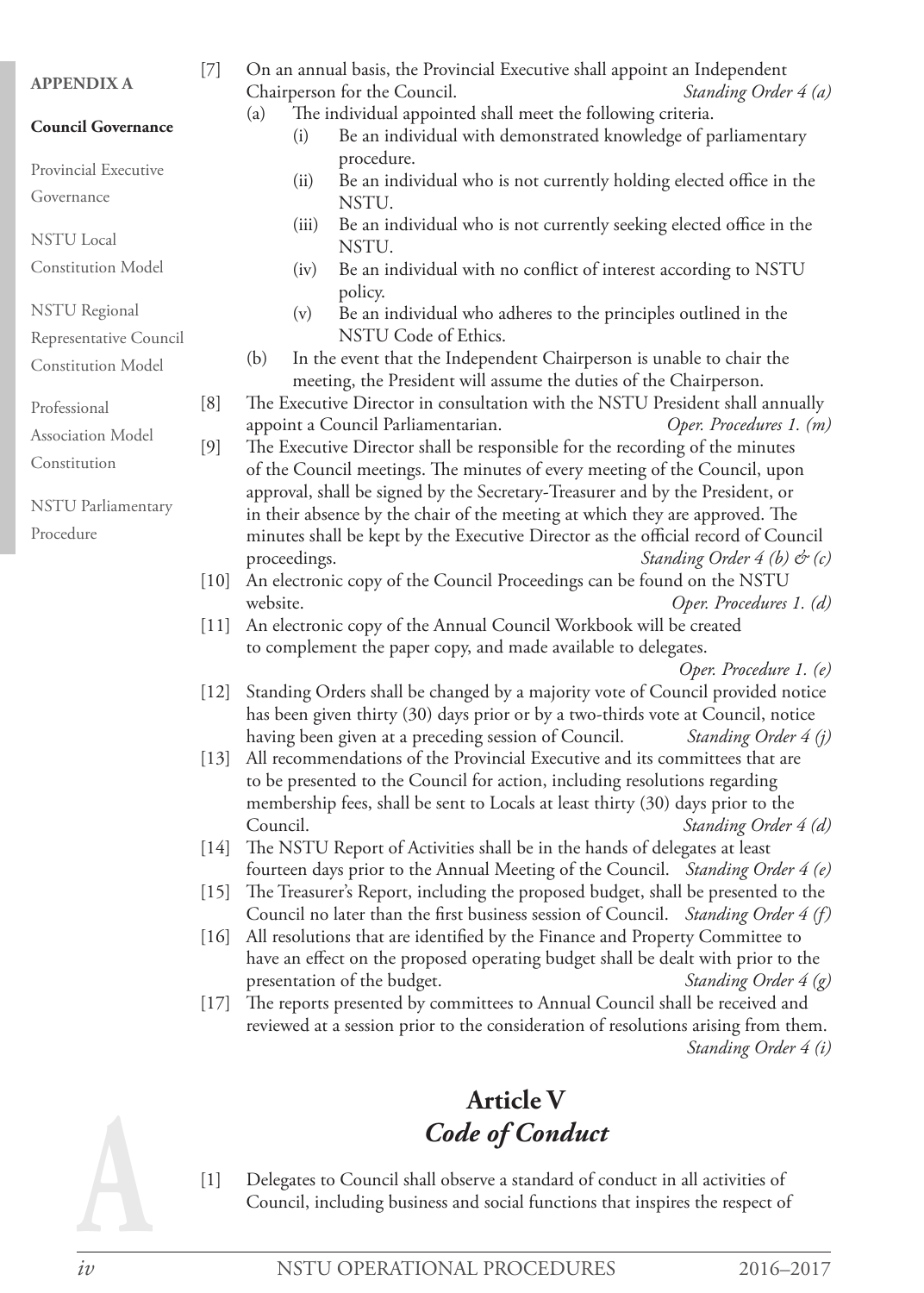colleagues and reflects positively on the NSTU and the teaching profession in the community. *Oper. Procedures 1 (f)*

> **Article VI** *Committees*

## [2] Council Chambers shall be designated a scent-sensitive environment.

## *Oper. Procedures 1 (b)*

## **Council Governance**

**APPENDIX A**

Provincial Executive Governance

> NSTU Local nstitution Model

> NSTU Regional

entative Council stitution Model

> Professional sociation Model Constitution

U Parliamentary Procedure

| $[1]$ |     |       | <b>Committees of Council</b>                                          | Con        |
|-------|-----|-------|-----------------------------------------------------------------------|------------|
|       | (a) |       | <b>Steering Committee</b><br>Standing Order 6 (a)                     |            |
|       |     | (i)   | Before each Council meeting the Provincial Executive shall appoint    |            |
|       |     |       | from the elected delegates a Steering Committee.                      | Represe    |
|       |     | (ii)  | The Steering Committee shall monitor the progress of Council and      | Con        |
|       |     |       | make recommendations to Council concerning the appropriateness        |            |
|       |     |       | of time in relation to the business agenda.                           |            |
|       | (b) |       | Annual Council Elections Committee<br>Standing Order 6 (b)            | As         |
|       |     | (i)   | Prior to the first session of Council, the Provincial Executive shall |            |
|       |     |       | appoint from among Council delegates, a Committee of four             |            |
|       |     |       | persons to be called the Annual Council Elections Committee.          | <b>NST</b> |
|       |     | (ii)  | The Annual Council Elections Committee shall:                         |            |
|       |     |       | receive nominations for each vacancy on the following;<br>a.          |            |
|       |     |       | the office of First Vice-President,<br>i.                             |            |
|       |     |       | the Nova Scotia Teachers' Pension Appeals Committee,<br>ii.           |            |
|       |     |       | iii. the delegation to the Canadian Teachers' Federation, and         |            |
|       |     |       | state the number of years each candidate will serve, if               |            |
|       |     |       | elected,                                                              |            |
|       |     |       | iv. the Professional Committee,                                       |            |
|       |     |       | the Discipline Committee,<br>V.<br>vi. the Resolutions Committee;     |            |
|       |     |       | obtain the consent of each candidate nominated;<br>b.                 |            |
|       |     |       | submit each name to the Council on an official form<br>C.             |            |
|       |     |       | containing a statement of the nominee's professional                  |            |
|       |     |       | activities, teaching position, experience and qualifications,         |            |
|       |     |       | provided this information is given to the Annual Council              |            |
|       |     |       | Elections Committee at least one hour prior to the time               |            |
|       |     |       | scheduled for commencement of the session in which the                |            |
|       |     |       | election is to be conducted;                                          |            |
|       |     |       | d.<br>nominations for Council, other than for First Vice-President,   |            |
|       |     |       | close with the report of the Annual Council Elections                 |            |
|       |     |       | Committee and the call for further nominations from the               |            |
|       |     |       | floor by the Chairperson of Council at the session in which           |            |
|       |     |       | the election is to be conducted;                                      |            |
|       |     |       | ensure that nominations for First Vice-President close in the<br>e.   |            |
|       |     |       | opening session of Council with the report of the Annual              |            |
|       |     |       | Council Elections Committee and the call for further                  |            |
|       |     |       | nominations from the floor by the Chairperson of Council.             |            |
|       |     | (iii) | Ensure that any member of Council who is entitled to vote may         |            |
|       |     |       | nominate from the floor any eligible person to any office.            |            |
|       |     | (iv)  | Ensure that any member elected to any committee of the Council        |            |
|       |     |       | except the Pension Appeals Committee shall be ineligible to serve     |            |



consecutive terms of office on that same committee.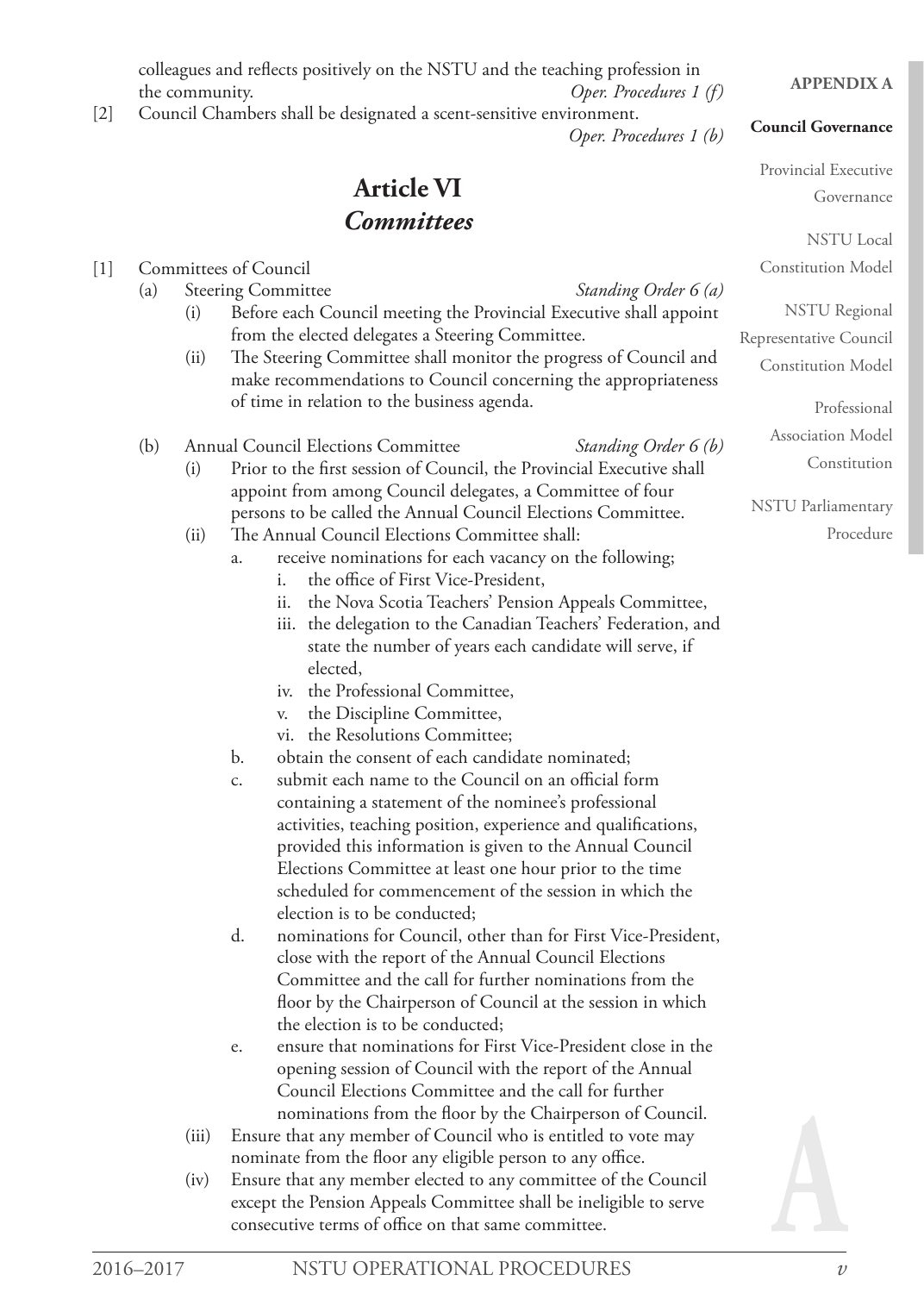#### **APPENDIX A**

#### **Council Governance**

Provincial Executive

Governance

NSTU Local

Constitution Model

NSTU Regional Representative Council

Constitution Model

Professional Association Model

Constitution

NSTU Parliamentary Procedure

(v) The committee shall draw up a standard report form to be issued to all candidates for the office of First Vice-President, which includes a list of contributions and on which non-monetary items are assessed at a dollar value;

(vi) The committee shall monitor Council election guidelines and report any suspected violations to the Chair of Council for consideration and possible action. The Chair or Council, after consultation with the Committee, shall attempt to resolve any concerns in an informal manner. If he/she is unable to resolve the matter informally, the Chair of Council shall make a ruling and may announce the ruling at the next session of Council;

(vii) The committee shall submit a report with recommendations concerning the conduct of any Council Election to the Provincial Executive within ninety (90) days from the conclusion of Annual Council.

## (c) Resolutions Committee *Standing Order 6 (c)*

- (i) The Resolutions Committee shall consist of five members. Each Council shall select from the floor two members to the Resolutions Committee. All members elected shall serve a two (2) year term The Provincial Executive shall elect one of its members to serve as Chairperson of the Resolutions Committee for a one (1) year term.
- (ii) Members of the Resolutions Committee who are not delegates or alternate delegates to Council are empowered to move and second resolutions presented through the Resolutions Committee at Council; they are not permitted to vote.
- (iii) The Resolutions Committee shall:
	- a. prepare a document of resolutions submitted by NSTU Locals and the Provincial Executive that is circulated to all members prior to deliberations on Council floor;
	- b. Ensure that resolutions are available to members and to delegates to Annual Council in both official languages;
	- c. designate each resolution by topic (Governance, Curriculum, Economic Welfare and Working Conditions, Government, Professional Development, General); by category (Policy, Action); by intent ( Amend, Rescind, New); and by eligibility (2/3s Vote,);
	- d. Economic Welfare resolutions shall be debated at Annual Council in Closed Session. Resolutions categorized as Economic Welfare and Working Conditions which relate to Provincial and/or Community College Negotiations and which are adopted at Annual Council shall be automatically referred to staff for consideration by the Provincial Economic Welfare Committee or the Community College Economic Welfare Committee. *Standing Order 5 (c)*
	- e. Ensure that resolutions affecting the organization's budget are costed by the NSTU Finance and Property Committee and make such costing information available at the time of discussion. *Standing Order 6 (c) iii*
	- f. consult the sponsoring Local to clarify the costing specifics of any resolution classified as a costed resolution.
	- g. direct submissions from Locals that reaffirm current policy to the Provincial Executive for action;

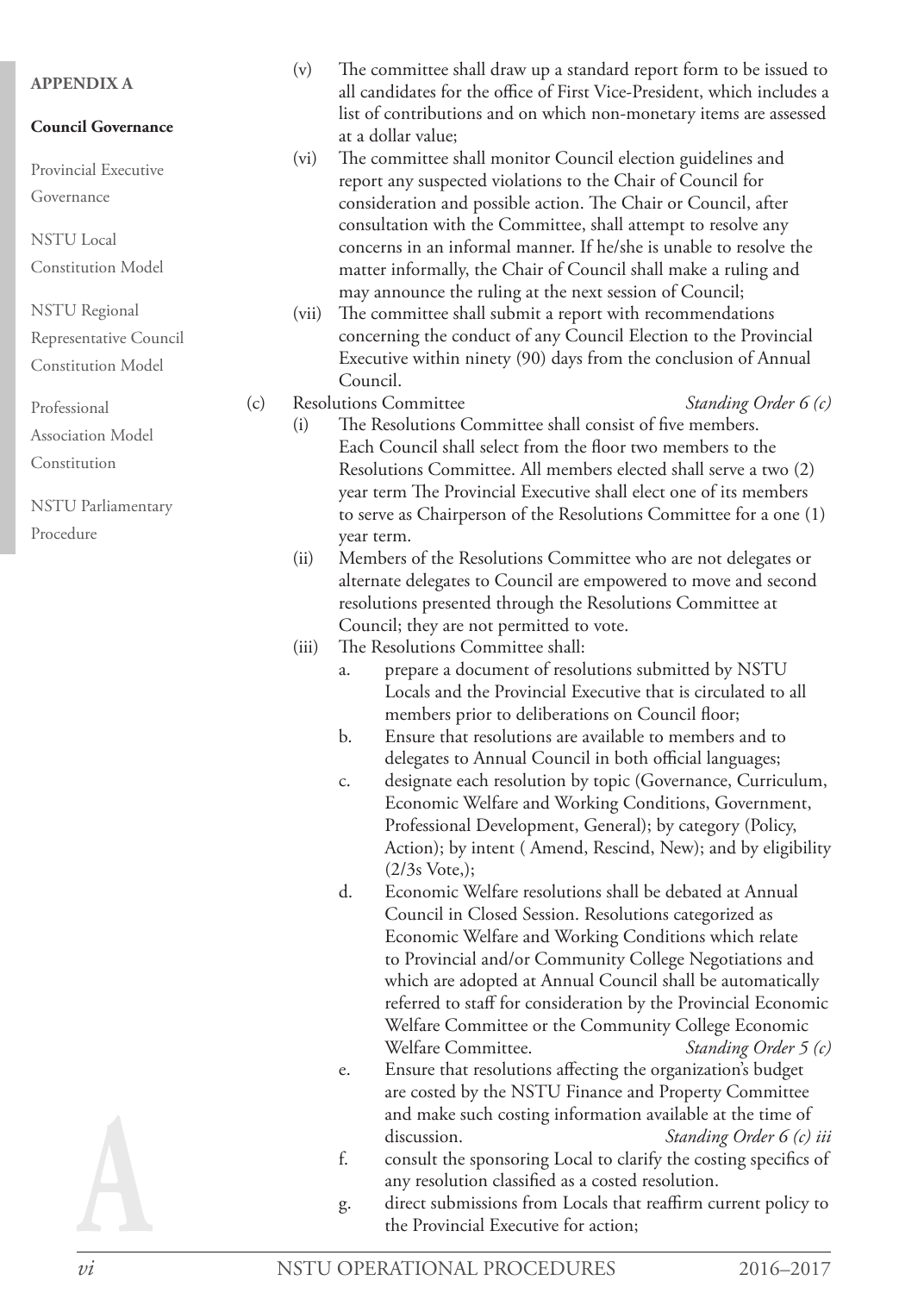|       |     | h.<br>direct submissions from Locals that are current Operational<br>Procedures to the Provincial Executive for action;                                                  | <b>APPENDIXA</b>          |
|-------|-----|--------------------------------------------------------------------------------------------------------------------------------------------------------------------------|---------------------------|
|       |     | combine resolutions of similar intent without altering the<br>i.<br>substantial intent of any resolution;                                                                | <b>Council Governance</b> |
|       |     | consult with Local(s) on rewording of a submission;<br>j.                                                                                                                | Provincial Executive      |
|       |     | k.<br>inform and report to the Local at least thirty $(30)$ days prior                                                                                                   | Governance                |
|       |     | to Council if a proposed resolution is out of order;<br>1.<br>when legal advice has been requested, provide a written<br>summary of such advice on request to the Local; | <b>NSTU</b> Local         |
|       |     | determine the eligibility of submissions received during<br>m.                                                                                                           | <b>Constitution Model</b> |
|       |     | Council proceedings for consideration under New Business;<br>assign adopted resolutions to the appropriate Union<br>i.<br>n.                                             | <b>NSTU</b> Regional      |
|       |     | committee for action;                                                                                                                                                    | Representative Council    |
|       |     | coordinate compilation of Reports - the Disposition<br>ii.                                                                                                               | <b>Constitution Model</b> |
|       |     | Report, that includes the URL of an electronic                                                                                                                           |                           |
|       |     | compilation of memos and letters regarding adopted                                                                                                                       | Professional              |
|       |     | resolutions, and Reports to Council; and,                                                                                                                                | Association Model         |
|       |     | iii. manage the Policy Review.                                                                                                                                           |                           |
|       |     |                                                                                                                                                                          | Constitution              |
| [d]   |     | Professional Committee<br>TPA 11 & By-Laws Art. VI 2.                                                                                                                    | <b>NSTU</b> Parliamentary |
|       |     | Pursuant to the Teaching Profession Act, Section 11(1), there shall be a                                                                                                 | Procedure                 |
|       |     | committee of the Council to be called the Professional Committee.                                                                                                        |                           |
|       | (a) | The Professional Committee shall consist of six members elected by                                                                                                       |                           |
|       | (b) | the Council.<br>Members of the Professional Committee shall be elected for a term of                                                                                     |                           |
|       |     | three years, with two members of the committee retiring each year.                                                                                                       |                           |
|       | (c) | No member of the Professional Committee shall be at the same                                                                                                             |                           |
|       |     | time a member of the Executive or a Committee of the Executive.                                                                                                          |                           |
|       | (d) | The Professional Committee shall meet at least once a year for                                                                                                           |                           |
|       |     | professional development opportunities.                                                                                                                                  |                           |
|       |     |                                                                                                                                                                          |                           |
| [e]   |     | TPA 10 $1(d)$ . & By-Laws, Article VI 3;<br>Discipline Committee<br>Pursuant to the Teaching Profession Act, Section 10(1) (d), there shall be a                         |                           |
|       |     | committee of the Council to be called the Discipline Committee.                                                                                                          |                           |
|       | (a) | The Discipline Committee shall consist of five (5) members selected                                                                                                      |                           |
|       |     | by the delegates voting at a Council, and no member shall be at                                                                                                          |                           |
|       |     | the same time a member of the Executive or a Committee of the                                                                                                            |                           |
|       |     | Executive.                                                                                                                                                               |                           |
|       | (b) | The Discipline Committee may adjudicate conduct of Union                                                                                                                 |                           |
|       |     | members which is inimical to the interests of the Union.                                                                                                                 |                           |
|       | (c) | A complaint against the conduct of a member of the type referred                                                                                                         |                           |
|       |     | to in Section (b), may be made by the Executive of a Local, a Local,                                                                                                     |                           |
|       |     | or by the Provincial Executive of the Union.                                                                                                                             |                           |
|       | (d) | A member whose conduct is a matter of complaint by the parties                                                                                                           |                           |
|       |     | referred to in Section (c), shall be notified by the Discipline                                                                                                          |                           |
|       |     | Committee of a charge at least thirty (30) days prior to the date on                                                                                                     |                           |
|       |     | which the charge is to be heard.                                                                                                                                         |                           |
|       | (e) | The Committee, after fairly hearing the charge, and finding it<br>sustainable, may:                                                                                      |                           |
|       |     | suspend the member from the benefits and privileges of<br>(i)                                                                                                            |                           |
|       |     | membership;                                                                                                                                                              |                           |
|       |     | expel the member from the Union;<br>(ii)                                                                                                                                 |                           |
|       |     | reprimand the member.<br>(iii)                                                                                                                                           |                           |
| -2017 |     | NSTU OPERATIONAL PROCEDURES                                                                                                                                              | vii                       |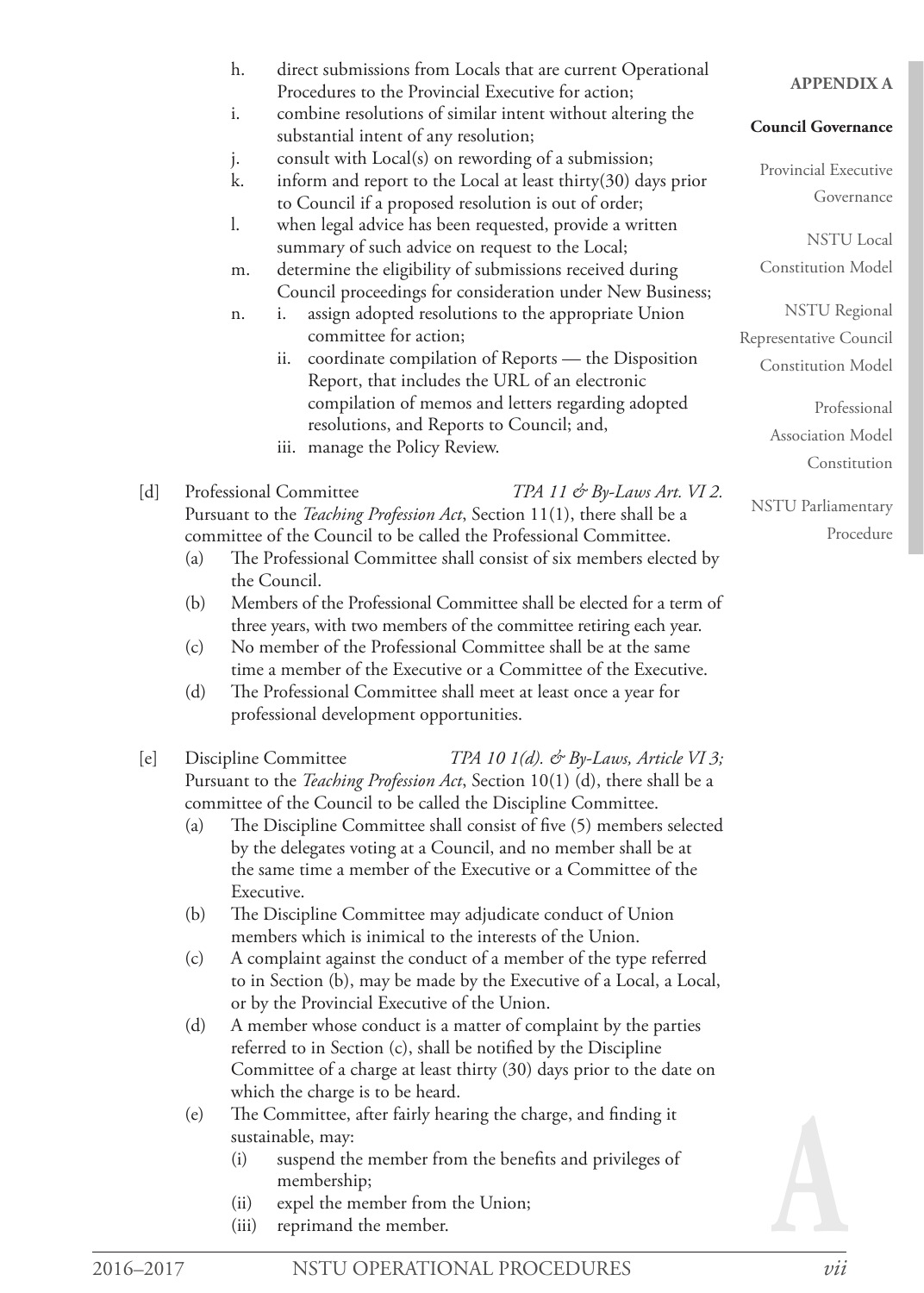#### **APPENDIX A**

**Council Governance**

Provincial Executive

Governance

NSTU Local

NSTU Regional

Professional

Procedure

Association Model Constitution

NSTU Parliamentary

Constitution Model

Representative Council Constitution Model

- (f) The members of the Committee shall be elected for terms of three (3) years.
- (g) The Discipline Committee shall meet at least once a year for professional development opportunities.

## **Article VII** *General Campaign Guidelines*

[1] General Campaign Guidelines – Active and Passive Campaigning *Standing Order 9.*

With respect to all elections, the following definitions shall apply.

- (a) Active campaigning shall be considered any display or action that involves the presentation of partisan information in a manner that is difficult for a group of delegates to avoid. Examples of such active campaigning include the display of campaign posters, the shouting of campaign slogans, shouting out in support of a candidate other than during the normal address to delegates, distributing materials throughout Council chambers including the placing of campaign materials anywhere within Council chambers prior to, during or following a Council session, and demonstrations in support of a given candidate.
- (b) Passive campaigning shall be considered any display or action that is observable only by people in the immediate vicinity of the campaign material and involves no explicit action to promote or advance those materials at the time at which the material is seen or heard. Examples of such passive campaigning include the use of writing materials containing references to a candidate, the wearing of campaign clothing, buttons or ornaments, and the presence of a single copy of a candidate's campaign literature at the delegate's seat and table spot.
- (c) A candidate or representative of the candidate is permitted to place up to one (1) item per delegate per session at the tables in Council chambers prior to the start of the session. This would replace campaign material distribution at other times. A candidate would still be permitted to greet delegates as they enter Council chambers.
- [2] In the event that campaigning for any other NSTU election takes place during Council, the guidelines for the Council Committee election campaigns applicable to the conduct of the campaign during Council shall apply.
- [3] Active campaigning for election to a position not related to the structure of the Nova Scotia Teachers Union in any venue associated with Council is prohibited.

## **Article VIII** *Committee Campaign Guidelines*

*Standing Order 8*

- [1] Active campaigning within the Council Chambers is prohibited. Passive campaign activity within the Council Chambers is permitted.
- [2] Locals are prohibited from directly making any monetary or non-monetary contribution to any candidate's campaign. Such contributions do not include expenditure of funds designated for the Local (e.g. Local meeting room at Annual Council).

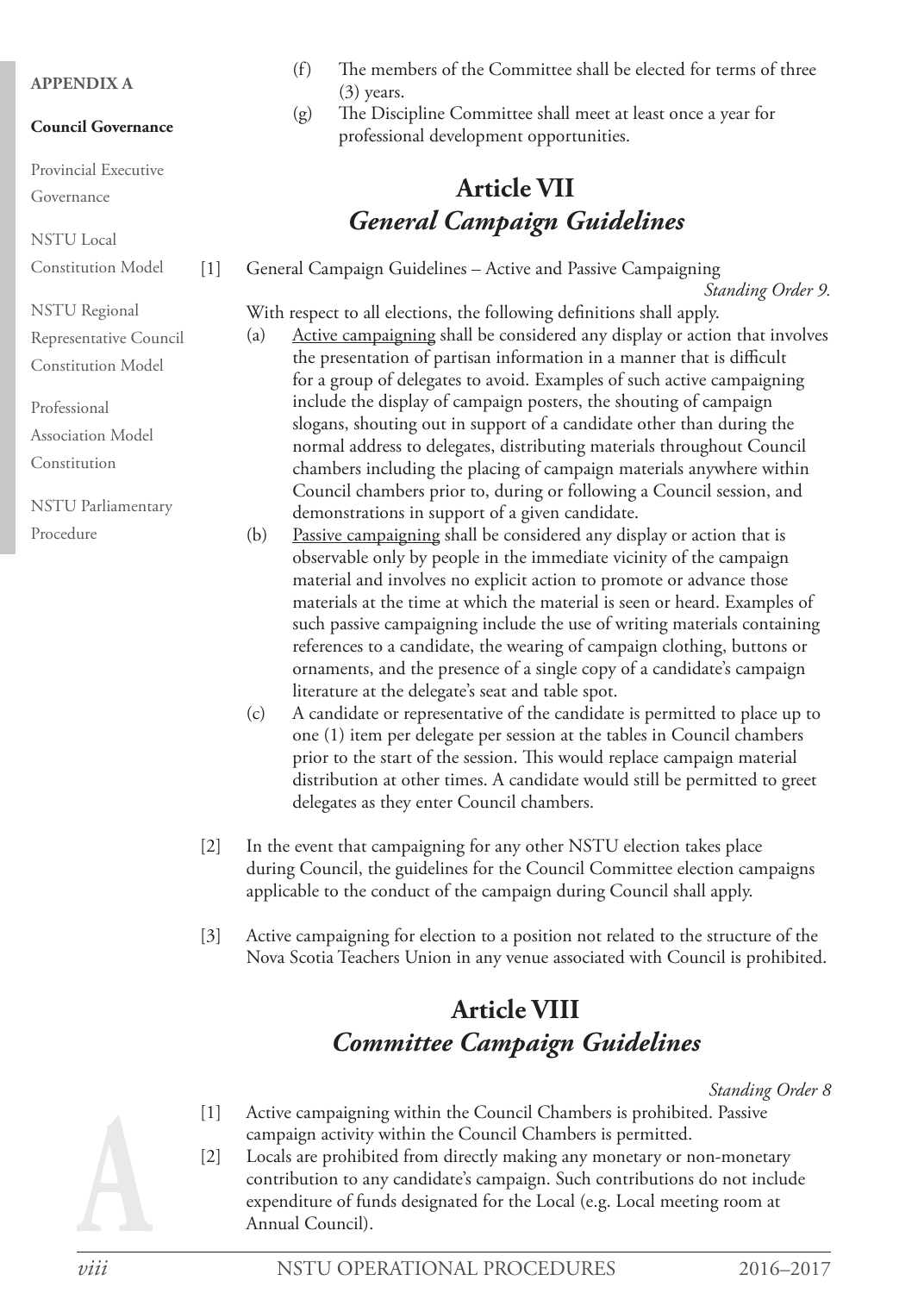- [3] Campaign spending by or on behalf of each candidate may not exceed \$100. Such expenses are the sole responsibility of the candidate.
- [4] All candidates must submit an approved financial statement report form to the Annual Council Elections Committee within sixty (60) days from the conclusion of Annual Council. This statement is to include a list of all contributions with non-monetary items being assessed at dollar value, and an itemized list of expenditures.
- [5] The Annual Council Elections Committee shall refer the financial statements of candidates to the Provincial Executive for review. These financial statements will be published in *The Teacher*.
- [6] Publicity:
	- Each candidate is permitted to insert in an issue of *The Teacher* prior to Council:
	- (a) One head and shoulder photograph of himself/herself.
	- (b) Biography of personal, educational and career achievements, of no more than 150 words.
	- (c) A personally prepared platform of objectives, no more than 300 words in length.
- [7] Items in [6] must be sent to *The Teacher* fifteen (15) working days before publication and these will appear in alphabetical order.
- [8] Paid advertisements in any medium (press, radio, TV, *The Teacher*) are prohibited.
- [9] The number of campaign posters and/or banners on display in the hotel at Annual Council may not exceed a total of twenty-five (25) for each candidate. When Annual Council is held at a facility where Local delegates are divided between two facilities, the number of posters will be increased to thirty-five (35). A campaign poster shall include any poster, banner or sign posted by or for a member running for an elected position that makes a reference to the candidate and/or the position being sought.
- [10] Upon request, each candidate shall be given a list of the room numbers at the main facility used by NSTU delegates, alternates, official observers and guests once delegates have been accommodated. Distribution of campaign materials to rooms shall be limited to those rooms so identified. Such identification shall not allow the name of the occupant of the room to be determined.

## **Article IX** *Vice-Presidential Campaign Guidelines*

- *Standing Order 7*
- [1] Active campaigning within the Council Chambers other than the normal address to delegates is prohibited. Passive campaign activity within Council Chambers is permitted.
- [2] Locals are prohibited from directly making any monetary or non-monetary contribution to any candidate's campaign. Such contributions do not include expenditure of funds designated for the Local (e.g. Local meeting room at Annual Council).
- [3] Campaign spending, excluding travel, by or on behalf of each candidate may not exceed \$1,500.00. Such expenses are the sole responsibility of the candidate. All promotional items including prizes sponsored by the candidate shall be included in the determination of the amount spent and shall be supported by receipts or assessed at fair market value
- [4] All candidates must submit an approved financial statement report form to the Annual Council Elections Committee within sixty (60) days from

## **APPENDIX A**

## **Council Governance**

Provincial Executive Governance

NSTU Local Constitution Model

NSTU Regional

Representative Council Constitution Model

> Professional Association Model Constitution

NSTU Parliamentary Procedure

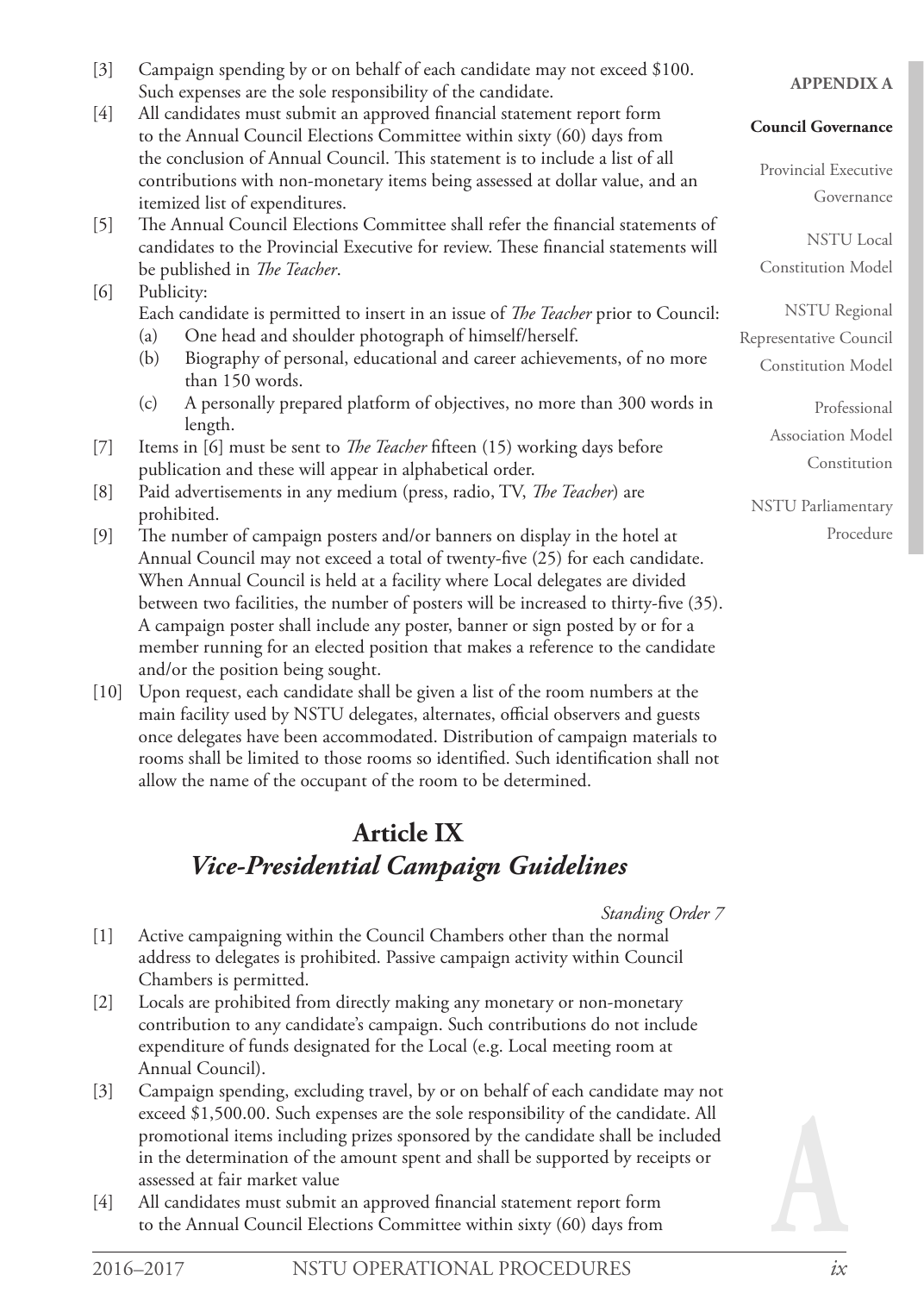| <b>APPENDIX A</b>         |       |     | the conclusion of Annual Council. This statement is to include a list of all<br>contributions with non-monetary items being assessed at dollar value, and an                                                                                                                                                 |
|---------------------------|-------|-----|--------------------------------------------------------------------------------------------------------------------------------------------------------------------------------------------------------------------------------------------------------------------------------------------------------------|
| <b>Council Governance</b> | $[5]$ |     | itemized list of expenditures.<br>The Annual Council Elections Committee shall refer the financial statements of                                                                                                                                                                                             |
| Provincial Executive      |       |     | candidates to the Provincial Executive for review.<br>These financial statements will be published in The Teacher.                                                                                                                                                                                           |
| Governance                | [6]   |     | Publicity:                                                                                                                                                                                                                                                                                                   |
| <b>NSTU</b> Local         |       | (a) | Each candidate is permitted to insert in an issue of <i>The Teacher</i> prior to Council:<br>one head and shoulder photograph of himself/herself;                                                                                                                                                            |
| <b>Constitution Model</b> |       | (b) | biography of personal, educational, and career achievements, of no more<br>than 150 words;                                                                                                                                                                                                                   |
| <b>NSTU</b> Regional      |       | (c) | a personally prepared platform of objectives, no more than 600 words in                                                                                                                                                                                                                                      |
| Representative Council    |       |     | length.                                                                                                                                                                                                                                                                                                      |
| <b>Constitution Model</b> | $[7]$ |     | Items in [6] must be sent to <i>The Teacher</i> fifteen (15) working days before                                                                                                                                                                                                                             |
|                           |       |     | publication and these will appear in alphabetical order.                                                                                                                                                                                                                                                     |
| Professional              |       | (a) | Each candidate will be given a second opportunity to publish a statement                                                                                                                                                                                                                                     |
| <b>Association Model</b>  |       |     | subject to the provisions of paragraph [6], which statement shall not be<br>more than 750 words in length.                                                                                                                                                                                                   |
| Constitution              |       | (b) | Paid advertisements in any medium (press, radio, TV, The Teacher) are<br>prohibited.                                                                                                                                                                                                                         |
| NSTU Parliamentary        |       | (c) | The number of campaign posters and/or banners on display in the                                                                                                                                                                                                                                              |
| Procedure                 |       |     | hotel at Annual Council may not exceed a total of twenty-five (25) for<br>each candidate. When Annual Council is held at a facility where Local<br>delegates are divided between two facilities, the number of posters will be<br>increased to thirty-five (35). A campaign poster shall include any poster, |

that makes a reference to the candidate and/or the position being sought. (d) Upon request, each candidate shall be given a list of the room numbers at the main facility used by NSTU delegates, alternates, official observers and guests once delegates have been accommodated. Distribution of campaign materials to rooms shall be limited to those rooms so identified. Such identification shall not allow the name of the occupant of the room to be determined.

banner or sign posted by or for a member running for an elected position

## **Article X** *Resolutions*

[1] Resolutions submitted for consideration by Council shall be accompanied by supporting briefs at the time of submission and be presented to the membership in the same order as they are to be deliberated during Council proceedings.

- [2] All decisions of the Resolutions Committee shall be subject to a ruling of Council. *Standing Order 6 (m)*
- [3] Ensure that resolutions are available to members and to delegates to Annual Council in both official languages. *Standing Order 6 (c) (iii) b.*
- [4] Definition Purpose and Eligibility *Op. Procedure 17 (iii)*
	- (a) An NSTU resolution is a proposal submitted to Annual Council which, when adopted, sets policy and directs action for the organization.
	- (b) The NSTU resolutions process provides a democratic structure which allows members to develop policies, procedures and practices of the organization.

*Standing Order 5 (a)*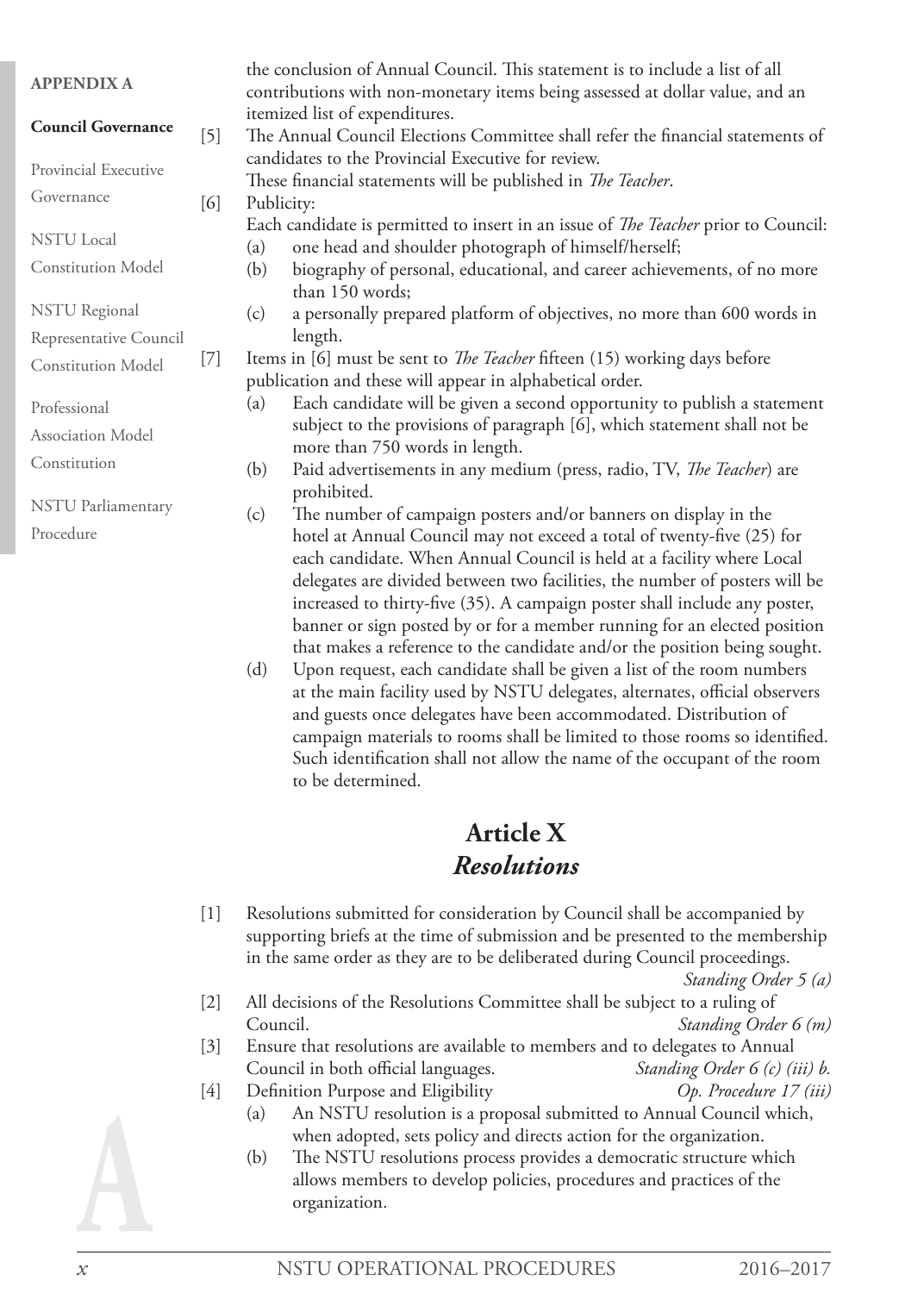|       | (c)       |               |                               | The Provincial Executive and NSTU Locals may submit resolutions to<br>Annual Council directly. NSTU Committees, Regional Representative           | <b>APPENDIX A</b>                  |
|-------|-----------|---------------|-------------------------------|---------------------------------------------------------------------------------------------------------------------------------------------------|------------------------------------|
|       |           |               |                               | Councils (RRC's) and NSTU Professional Associations must submit<br>resolutions to the Provincial Executive. The Provincial Executive              | <b>Council Governance</b>          |
|       | (d)       |               |                               | determines whether or not submissions are forwarded to Annual Council.<br>A resolution that increases expenses in any current budget line or that | Provincial Executive<br>Governance |
|       |           |               |                               | causes a new budget line to be created shall be considered as a possible<br>costed resolution by the Finance and Property Committee.              | <b>NSTU</b> Local                  |
| $[5]$ |           |               | <b>Resolution Submissions</b> | Op. Procedure $17(iv)$ (a)                                                                                                                        |                                    |
|       | (a)       |               | Procedures                    |                                                                                                                                                   | <b>Constitution Model</b>          |
|       |           | i.            |                               | NSTU Locals, Committees, Regional Representative Councils and                                                                                     | <b>NSTU</b> Regional               |
|       |           |               |                               | Professional Associations are requested to use submission forms<br>available from the NSTU central office, on the NSTU website                    |                                    |
|       |           |               |                               | (www.nstu.ca), online submission form, and/or electronic mail                                                                                     | Representative Council             |
|       |           |               |                               | (resolutions@nstu.ca).                                                                                                                            | <b>Constitution Model</b>          |
|       |           | ii.           |                               | All resolutions submitted to the NSTU Resolutions Committee for                                                                                   |                                    |
|       |           |               |                               | consideration during Annual Council must adhere to the following                                                                                  | Professional                       |
|       |           |               |                               | requirements:                                                                                                                                     | <b>Association Model</b>           |
|       |           |               | A.                            | accompanied by a supporting brief;                                                                                                                | Constitution                       |
|       |           |               | <b>B.</b>                     | dated and signed by the Local President and Local                                                                                                 |                                    |
|       |           |               |                               | Resolutions Chairperson, Regional Representative                                                                                                  | <b>NSTU</b> Parliamentary          |
|       |           |               |                               | Chairperson or Professional Association President;                                                                                                | Procedure                          |
|       |           |               | C.                            | forward to the NSTU Central Office by the 3 <sup>rd</sup> Friday in                                                                               |                                    |
|       |           |               |                               | January, draft minutes of the General Meeting of the Local                                                                                        |                                    |
|       |           |               |                               | or Professional Association at which Council resolutions were                                                                                     |                                    |
|       |           |               |                               | considered by the general membership                                                                                                              |                                    |
|       | (b)       |               | Guidelines                    | Op. Procedure $17(iv)$ (b)                                                                                                                        |                                    |
|       |           | i.            |                               | Issues that could be addressed by alternate means within the                                                                                      |                                    |
|       |           |               |                               | organization are not suitable content for resolutions.                                                                                            |                                    |
|       |           | ii.           |                               | A resolution that repeats existing policy shall not be submitted.                                                                                 |                                    |
|       |           | iii.          |                               | Two or more thoughts in a single resolution shall be avoided.                                                                                     |                                    |
|       |           | iv.           |                               | Resolutions should not specifically refer to NSTU programs or                                                                                     |                                    |
|       |           |               |                               | committees.                                                                                                                                       |                                    |
|       |           | V.            |                               | The use of definitive words $(ex - "shall" - use "seek to")$ in                                                                                   |                                    |
|       |           |               |                               | resolutions should be avoided.                                                                                                                    |                                    |
|       |           | vi.           |                               | Specific reference should be made to the NSTU Constitution when                                                                                   |                                    |
|       | (c)       | <b>Briefs</b> |                               | changes to NSTU By-Laws are requested. (i.e. numerical notation)<br>Standing Order 5 (a) Op. Procedure 17 (iv) (c)                                |                                    |
|       |           | i.            |                               | Resolutions submitted to the NSTU Resolutions Committee for                                                                                       |                                    |
|       |           |               |                               | consideration during Annual Council must be accompanied by                                                                                        |                                    |
|       |           |               |                               | supporting briefs. Only those resolutions supported by briefs will                                                                                |                                    |
|       |           |               |                               | be forwarded to Council for consideration.                                                                                                        |                                    |
|       |           | ii.           |                               | The requirement to submit a brief with a resolution is designed to                                                                                |                                    |
|       |           |               |                               | reduce the need for "whereas" clauses. Only the "Be It Resolved                                                                                   |                                    |
|       |           |               |                               | That" portion of a resolution is addressed by Council. The full                                                                                   |                                    |
|       |           |               |                               | intent of the resolution must be explained in this portion of the                                                                                 |                                    |
|       |           |               |                               | submission.                                                                                                                                       |                                    |
|       |           | iii.          |                               | Briefs must be clear and concise.                                                                                                                 |                                    |
|       | (d).      |               |                               | <b>Resolutions Committee</b>                                                                                                                      |                                    |
|       |           |               |                               | Standing Order (c) (h) (i) (j) Oper. Procedures. 17. (iv) d.                                                                                      |                                    |
|       |           | i.            |                               | is charged with editing submissions. The Committee will consult                                                                                   |                                    |
|       |           |               |                               | with the submitting Local regarding editing changes.                                                                                              |                                    |
|       |           |               |                               |                                                                                                                                                   |                                    |
|       | 2016–2017 |               |                               | NSTU OPERATIONAL PROCEDURES                                                                                                                       | xi                                 |
|       |           |               |                               |                                                                                                                                                   |                                    |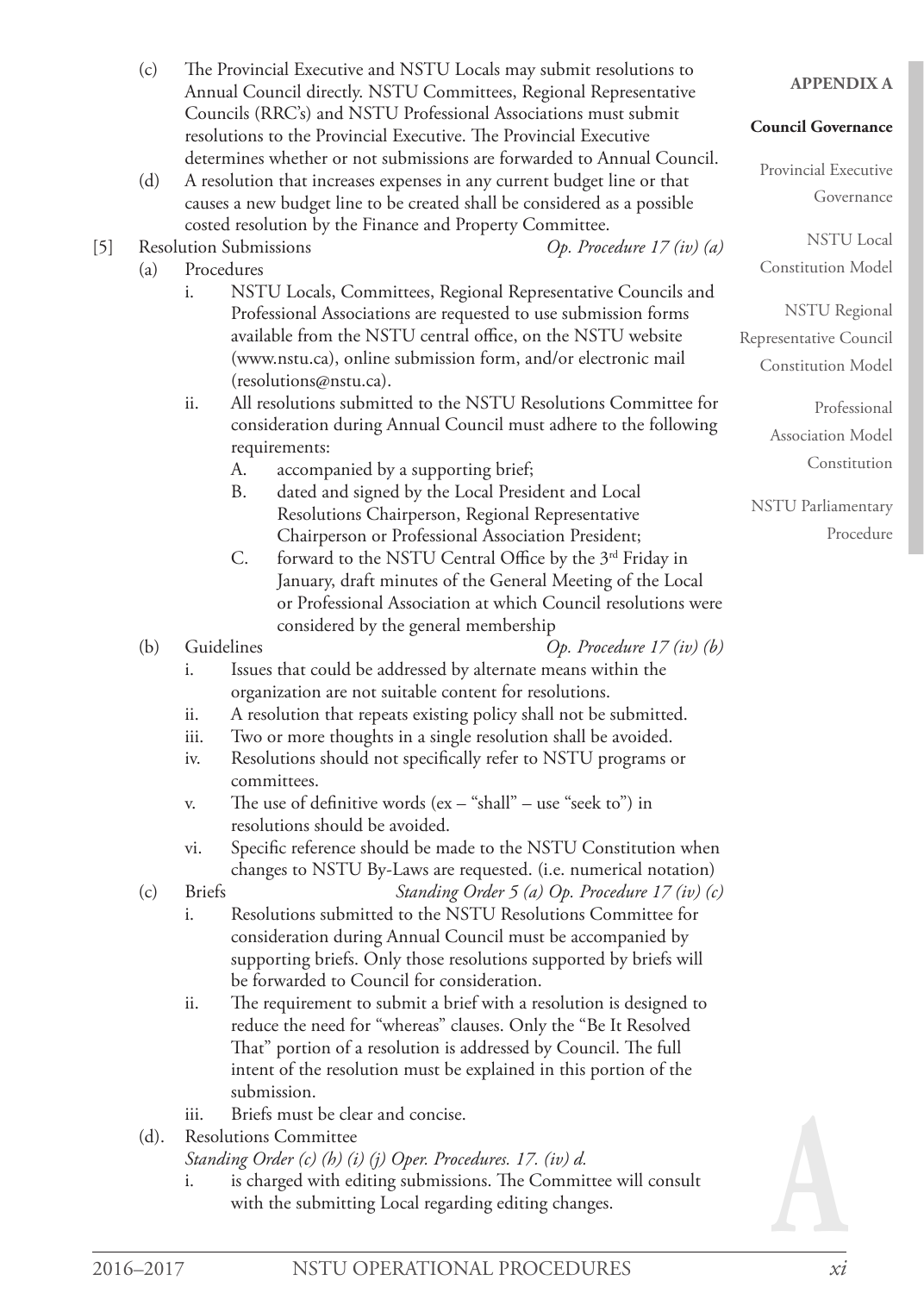|                           |                      |      | ii.           | has the authority to combine resolutions of similar intent provided                                                                                  |
|---------------------------|----------------------|------|---------------|------------------------------------------------------------------------------------------------------------------------------------------------------|
| <b>APPENDIX A</b>         |                      |      |               | that the substantial intent of any resolution remains unaltered.                                                                                     |
| <b>Council Governance</b> |                      |      | iii.          | shall inform a Local at least thirty (30) days prior to Council if a                                                                                 |
|                           |                      |      |               | proposed resolution is ruled out of order. When legal advice has                                                                                     |
| Provincial Executive      |                      |      |               | been requested, a written summary of such advice must be provided<br>to the Local.                                                                   |
| Governance                |                      |      | iv.           | shall direct resolutions that reaffirm policy to the Provincial                                                                                      |
|                           |                      |      |               | Executive for consideration.                                                                                                                         |
| <b>NSTU</b> Local         |                      | (e). |               | Recommendations<br>Standing Order 5. (b) Oper. Procedures. 17. (iv) e.                                                                               |
| <b>Constitution Model</b> |                      |      | i.            | Resolutions shall be studied prior to Annual Council by the                                                                                          |
|                           |                      |      |               | appropriate NSTU Committees and the Provincial Executive.                                                                                            |
| <b>NSTU</b> Regional      |                      |      | ii.           | The findings and recommendations, if any, from the study shall be                                                                                    |
| Representative Council    |                      |      |               | available to delegates at Annual Council.                                                                                                            |
| <b>Constitution Model</b> | [6]                  |      |               | <b>Voluntary Screening Process</b><br>Oper. Procedures. $17(v)$                                                                                      |
|                           |                      |      |               | NSTU Locals wishing to receive an opinion regarding the appropriateness and                                                                          |
| Professional              |                      |      |               | accuracy of a resolution submission may contact the Chair of the Resolutions                                                                         |
| Association Model         |                      |      |               | Committee to provide an analysis. This procedure is available to a Local prior to                                                                    |
| Constitution              | $[7]$                |      | Documentation | that Local's General Meeting to conduct the vote on submissions.<br>Oper. Procedures. 17 (vi)                                                        |
|                           |                      | (a)  |               | The costing of a resolution is recorded with the actual resolution in the                                                                            |
| <b>NSTU</b> Parliamentary |                      |      |               | Resolutions Booklet. The Finance & Property Committee will determine                                                                                 |
| Procedure                 |                      |      |               | what constitutes a costed resolution.                                                                                                                |
|                           |                      | (b)  |               | The Disposition of Resolutions from the previous Council will be                                                                                     |
|                           |                      |      |               | included in the Council Workbook, (to include the URL of an electronic                                                                               |
|                           |                      |      |               | compilation of memos and letters regarding adopted resolutions).                                                                                     |
|                           |                      | (c)  |               | All Reports generated by Council Resolutions are directed to the                                                                                     |
|                           |                      |      |               | Provincial Executive as Information Items prior to Council.                                                                                          |
|                           | [8]                  |      | Time Lines    | Oper. Procedures. 17 (vii)                                                                                                                           |
|                           |                      | (a)  |               | Locals are requested to appoint the Local Resolution Committee                                                                                       |
|                           |                      |      |               | Chairpersons by October 1 <sup>st</sup> and submit names to Central Office.                                                                          |
|                           |                      | (b)  |               | Resolution submission deadline is the third Friday in December.                                                                                      |
|                           |                      | (c)  |               | Recommendations from Committees concerning Policy Review<br>resolutions are considered by November 30 <sup>th</sup> .                                |
|                           |                      | (d)  |               | Recommendations from Committees concerning resolutions are prepared                                                                                  |
|                           |                      |      |               | in advance of Council                                                                                                                                |
|                           |                      | (e)  |               | Provincial Executive addresses Professional Association, Regional                                                                                    |
|                           |                      |      |               | Representative Council and Committee submissions along with                                                                                          |
|                           |                      |      |               | recommendations by the fourth Friday in January;                                                                                                     |
|                           |                      | (f)  |               | Resolutions are made available to the membership by April 1.                                                                                         |
|                           | [9]                  |      |               | Reading of Council Resolutions<br>Oper. Procedure $17 \, (viii)(a)$ & (b)                                                                            |
|                           |                      | (a)  |               | Resolutions for consideration by Council shall be identified by their                                                                                |
|                           |                      |      |               | respective numbers only and the text of resolutions shall not be read aloud                                                                          |
|                           |                      |      |               | in Council Chambers.                                                                                                                                 |
|                           |                      | (b)  | resolution.   | The Local submitting a resolution shall be the initial speaker to that                                                                               |
|                           | $\lfloor 10 \rfloor$ |      |               | All resolutions submitted for consideration by Council shall be studied                                                                              |
|                           |                      |      |               | beforehand by the appropriate committee and/or the Provincial Executive. The                                                                         |
|                           |                      |      |               | findings and recommendations, if any, from such study shall be available to                                                                          |
|                           |                      |      |               | delegates at Council.<br>Standing Order 5 (b)                                                                                                        |
|                           | $[11]$               |      |               | A resolution adopted at Annual Council becomes effective immediately upon                                                                            |
|                           |                      |      |               | adoption unless the resolution itself specifies a particular time frame or unless<br>the resolution affects the NSTU budget.<br>Standing Order 5 (d) |
|                           |                      |      |               |                                                                                                                                                      |
|                           |                      |      |               |                                                                                                                                                      |
|                           |                      |      |               |                                                                                                                                                      |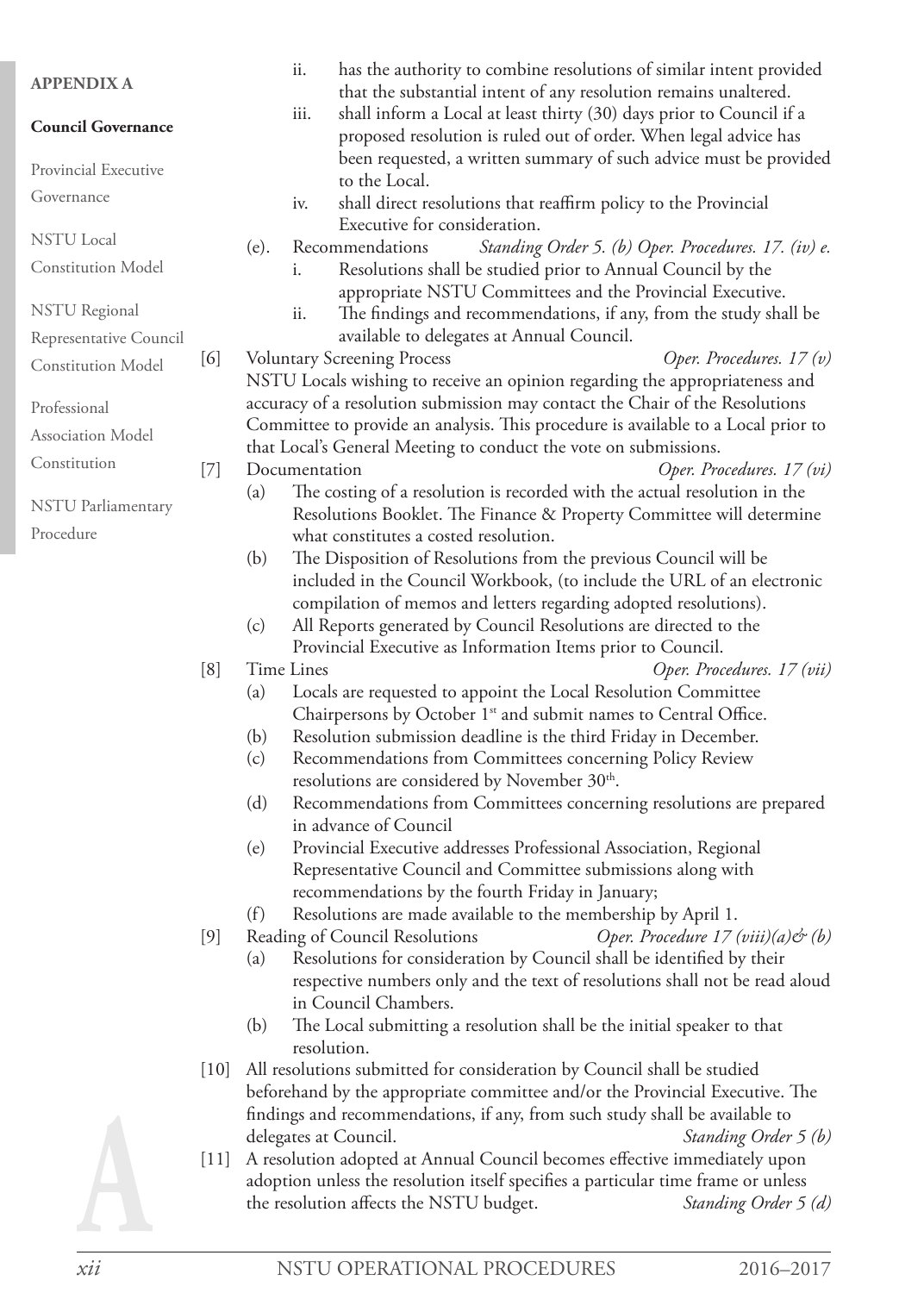| $[12]$ | (a)  | A Local submitting a resolution classified by the Resolutions Committee<br>as an NSTU Operational Procedure shall have that submission returned    | <b>APPENDIX A</b>         |
|--------|------|----------------------------------------------------------------------------------------------------------------------------------------------------|---------------------------|
|        |      | to the Local for redirection to the Provincial Executive for action.<br>Standing Order 5 (e) (i)(ii)                                               | <b>Council Governance</b> |
|        | (b)  | Should the Local not agree with the decision of the Provincial Executive<br>concerning the issue, the affected Local is able to resubmit that same | Provincial Executive      |
|        |      | resolution to the next Annual Council. The brief accompanying the                                                                                  | Governance                |
|        |      | resolutions shall contain information concerning the Operational                                                                                   |                           |
|        |      | Procedure status of the submission as well as the decision of the Provincial                                                                       | <b>NSTU</b> Local         |
|        |      | Executive concerning the issue.                                                                                                                    | <b>Constitution Model</b> |
| $[13]$ |      | All resolutions to Council shall be designated policy or action. Resolutions                                                                       |                           |
|        |      | designated policy are recorded in NSTU policy documents and are subject to                                                                         | <b>NSTU</b> Regional      |
|        |      | the six-year cycle review.<br>Standing Order 5 (f)                                                                                                 | Representative Council    |
| $[14]$ |      | Resolutions designated action are removed from NSTU documents when action                                                                          | <b>Constitution Model</b> |
|        |      | has been taken.<br>Standing Order 5 (g)                                                                                                            |                           |
| $[15]$ |      | A full report of the action taken on each resolution passed by Council shall be                                                                    | Professional              |
|        |      | presented at the following Council in the Disposition of Resolutions Report.                                                                       | Association Model         |
|        |      | Standing Order 5 (h)                                                                                                                               | Constitution              |
| [16]   |      | Oper. Proced. 17. Resolutions (ix)<br><b>Council New Business Resolutions</b>                                                                      |                           |
|        | (a)  | The NSTU Resolutions Committee coordinates the New Business                                                                                        | <b>NSTU</b> Parliamentary |
|        |      | Resolutions of Council.                                                                                                                            |                           |
|        | (b)  | It is the responsibility of the NSTU Resolutions Committee to make                                                                                 | Procedure                 |
|        |      | the determination whether or not a New Business Resolution will be                                                                                 |                           |
|        |      | advanced for consideration.                                                                                                                        |                           |
|        | (c)  | New Business submissions require the Local President's signature of                                                                                |                           |
|        |      | the sponsoring Local or the NSTU President's signature of a Provincial                                                                             |                           |
|        |      | Executive submission.                                                                                                                              |                           |
|        | (d). | Eligibility requirement for a New Business submission shall be one of the                                                                          |                           |
|        |      | following:                                                                                                                                         |                           |
|        |      | (i)<br>Time - an issue arises after the official closing date for resolution                                                                       |                           |
|        |      | submissions to Annual Council (3rd Friday in January)                                                                                              |                           |
|        |      | (ii)<br>New Information – an issue has incurred new developments                                                                                   |                           |
|        |      | after the official closing date for resolution submission to Annual<br>Council.                                                                    |                           |
|        | (e). | Should a Local or the Provincial Executive disagree with the decision                                                                              |                           |

of the Resolutions Committee concerning a New Business submission, the affected Local or the Provincial Executive may appeal the decision through a ruling by Council.

## **Article XI** *Voting Procedures*

*TPA, 10 (2), page 3*

- [1] Every By-Law shall be passed by a vote of at least two-thirds (2/3) of the members of the Council present at a meeting thereof, notice of the intention to propose such by-law at such meeting having been given in writing by notice mailed postage prepaid at least thirty days (30) before such meeting to each member of the Union at the member's last recorded address.
- [2] Every Executive recommendation to the Annual Council requires a twothirds (2/3) vote of the Executive members present and voting at an Executive meeting. **Standing Order 13.**

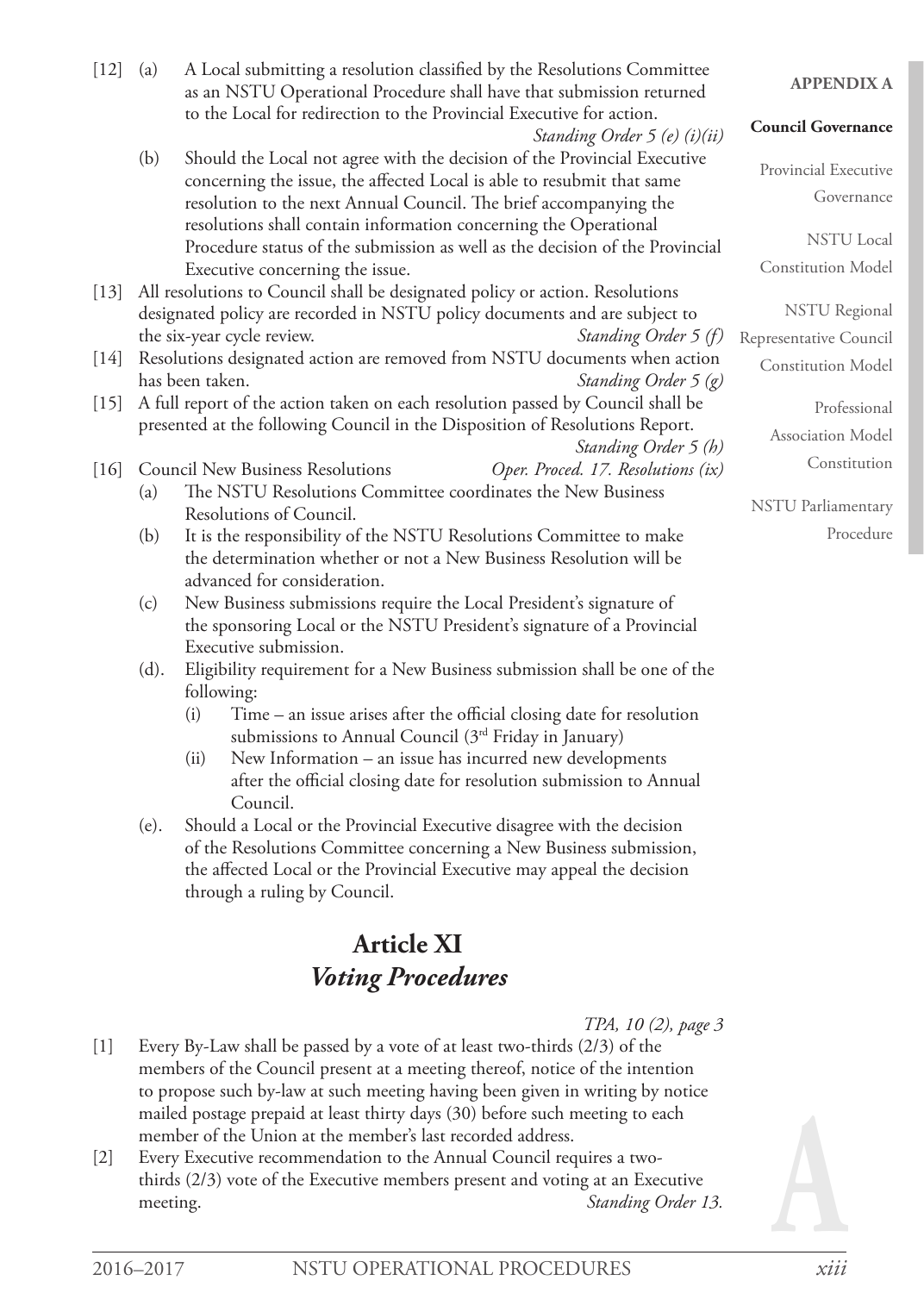#### **APPENDIX A**

#### **Council Governance**

## **Article XII** *Vacancy/Removal From Office*

| Provincial Executive      | $[1]$ | In the absence of the President, the First Vice-President shall perform the duty<br>of the President. If he/she is also absent, the meeting shall be chaired by the |                                                                                  |  |  |  |  |  |
|---------------------------|-------|---------------------------------------------------------------------------------------------------------------------------------------------------------------------|----------------------------------------------------------------------------------|--|--|--|--|--|
| Governance                |       | Second Vice-President.<br>$By-Law Art. V-3. (c)$                                                                                                                    |                                                                                  |  |  |  |  |  |
|                           | $[2]$ |                                                                                                                                                                     | The Council may remove the President from office during his/her term by a        |  |  |  |  |  |
| <b>NSTU</b> Local         |       |                                                                                                                                                                     | vote of at least two-thirds of the members of the Council personally present     |  |  |  |  |  |
| <b>Constitution Model</b> |       | and voting, provided that notice of intention to move such motion has                                                                                               |                                                                                  |  |  |  |  |  |
|                           |       |                                                                                                                                                                     | been previously given at least thirty(30) days before such Council meeting.      |  |  |  |  |  |
| <b>NSTU</b> Regional      |       |                                                                                                                                                                     | By-Laws, Art. III, 2. $(g)(i)$                                                   |  |  |  |  |  |
| Representative Council    | $[3]$ | (a)                                                                                                                                                                 | When the office of President becomes vacant in the event of removal,             |  |  |  |  |  |
| <b>Constitution Model</b> |       |                                                                                                                                                                     | resignation, illness, death or other inability to act within the first 15        |  |  |  |  |  |
|                           |       |                                                                                                                                                                     | months of the term, the First Vice-President shall assume the office of          |  |  |  |  |  |
| Professional              |       |                                                                                                                                                                     | President until a by-election is held.<br>By-Laws, Art. III, 2. $(g)(iii)$       |  |  |  |  |  |
| <b>Association Model</b>  |       | (b)                                                                                                                                                                 | If the First Vice-President is unable or unwilling to assume the office of       |  |  |  |  |  |
|                           |       |                                                                                                                                                                     | the President within the first 15 months the Chief Returning Officer             |  |  |  |  |  |
| Constitution              |       |                                                                                                                                                                     | shall request the Provincial Executive to appoint a member of the                |  |  |  |  |  |
|                           |       |                                                                                                                                                                     | Provincial Executive as Acting President until a by-election is held.            |  |  |  |  |  |
| <b>NSTU</b> Parliamentary |       |                                                                                                                                                                     | By-Laws, Art. III, 2. $(g)(iv)$                                                  |  |  |  |  |  |
| Procedure                 |       | (c)                                                                                                                                                                 | If the vacancy occurs after the first 15 months of the term the first Vice-      |  |  |  |  |  |
|                           |       |                                                                                                                                                                     | President shall assume the office of President for the remainder of the          |  |  |  |  |  |
|                           |       |                                                                                                                                                                     | By-Laws, Art. III, 2. $(g)(v)$<br>term.                                          |  |  |  |  |  |
|                           |       | (d)                                                                                                                                                                 | If the First Vice-President is unable or unwilling to assume the office          |  |  |  |  |  |
|                           |       |                                                                                                                                                                     | of the President after the first 15 months the Chief Returning Officer           |  |  |  |  |  |
|                           |       |                                                                                                                                                                     | shall request the Provincial Executive to appoint a member of the                |  |  |  |  |  |
|                           |       |                                                                                                                                                                     | Provincial Executive as Acting President until the term is complete.             |  |  |  |  |  |
|                           |       |                                                                                                                                                                     | By-Laws, Art. III, 2. $(q)(vi)$                                                  |  |  |  |  |  |
|                           | 14 I  |                                                                                                                                                                     | The Chief Returning Officer shall call a by-election for the office of President |  |  |  |  |  |

[4] The Chief Returning Officer shall call a by-election for the office of President within 30 days if the vacancy occurs within the first 15 months of the term. *By-Laws, Art. III, 2. (g)(vii)*

## **Article XIII** *Finances*

- [1] (a) As one option, the Finance & Property Committee shall provide to each Annual Council delegate, in advance of Council, a balanced budget. This balanced budget should not involve either a transfer of funds from the Reserve Fund or an increase in membership fees. *Section II - Policy, 1 (a)*
	- (b) When a deficit budget is presented to Annual Council, the Provincial Executive shall provide options to cut expenditures so as to produce a balanced budget, rather than only providing the option to increase fees. *Section II - Policy, 1 (b)*
- [2] In the final business session of Council the budget shall be presented for discussion and questions to the Committee of the Whole meeting to amend and/or accept the budget. *Standing O. 4. (h)*
- [3] (a) The NSTU shall set up a Reserve Fund which shall be administered by the Provincial Executive subject to ratification by Council and shall be maintained by amounts voted annually by Council. *By-Laws, Art. VIII - 2.(a)(b)(c)(d)*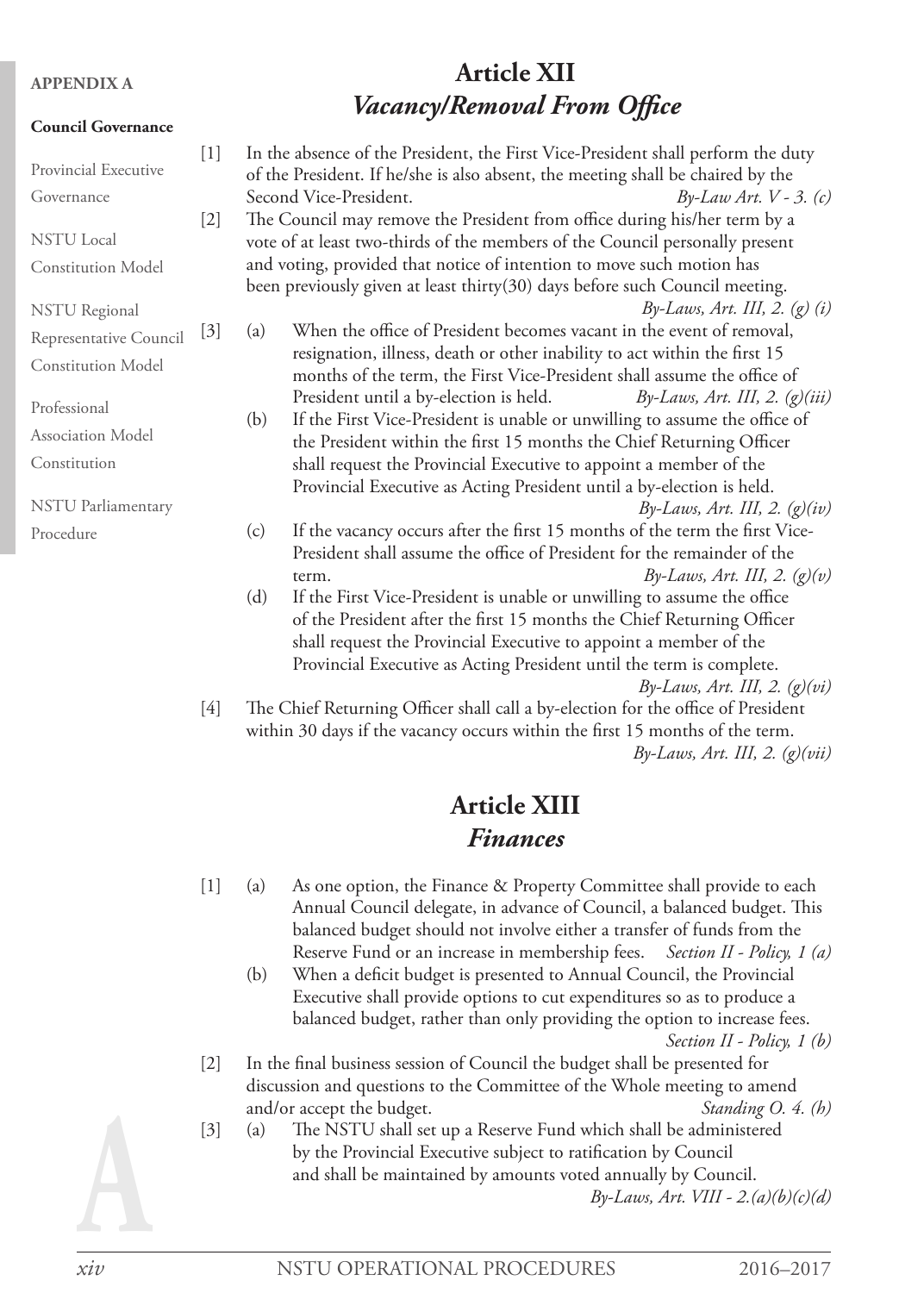(b) Council may also approve use of an amount from the Reserve Fund for operational purposes. Council shall review any such amount annually. Following such reviews, Council may vary the amount. Council's authority to establish and/or vary the amount from the Reserve Fund shall be exercised by a majority vote of the whole Council.

## (c) The Reserve Fund may be used:

- (i) when the NSTU incurs reasonable costs in prosecuting a legal strike;
- (ii) as a source for loans within the NSTU for purposes of expansion or development;
- (iii) for expenditures or loans in cases of emergency.
- (d) The amount of the Reserve Fund to be used to balance the operating budget shall not exceed \$350,000 per year.
- (e) The fund designated as the Reserve Fund in the annual budget as approved by Council shall be invested by the Executive in accordance with the principles of safety, marketability and return. *Standing Order 17.*
- [4] Fiscal Year The fiscal year of the Nova Scotia Teachers Union shall be August  $1^{st}$  to July  $31^{st}$ .

*By-Law, Art. VIII (4).*

## **Article XIV** *Elections*

- [1] The First Vice-President shall be elected by the Council at the Annual Meeting. (a) The First Vice-President shall hold office for a period of two years or until his/her successor has been elected and shall be eligible for re-election for a further period of two years. *By-Law, Article V. Officers 2.b. ii*
	- (b) The term of office for First Vice-President shall be two (2) years at the conclusion of Annual Council. *By-Law, Article V. Officers 2.b. ii*
	- (c) The election of the First Vice-President shall be determined by a majority vote of the delegates voting at Council.
		- *By-Law, Article V. Officers 2.b. i Standing O. 6 (b) (v)*
	- (d) No First Vice-President shall serve for more than two consecutive terms. *By-Law, Article V 2. (iii)*
- [2] In all other elections held during Council, the successful candidate requires a plurality of the ballots cast. *Stand. Orders 6 (b) (v)*
- [3] Election to the following Council committees shall occur during

*Council St. Orders. 6 (b)(ii)*

Discipline Committee Professional Committee Resolutions Committee Pension Appeals (every 2 years) CTF Delegate

[4] Delegates to the Canadian Teachers' Federation Annual General Meeting shall be the President, or another CTF Director as chosen by the Provincial Executive from the members of the Provincial Executive, the Executive Director as a member of the CTF Board, and a number of other delegates defined by the Canadian Teachers' Federation who shall be elected by the Council. The First Vice-President or, in the absence of the First Vice-President the Second Vice-President, shall attend as an alternate. *Standing Order 18.*

#### **APPENDIX A**

#### **Council Governance**

Provincial Executive Governance

NSTU Local Constitution Model

NSTU Regional Representative Council Constitution Model

> Professional Association Model Constitution

NSTU Parliamentary Procedure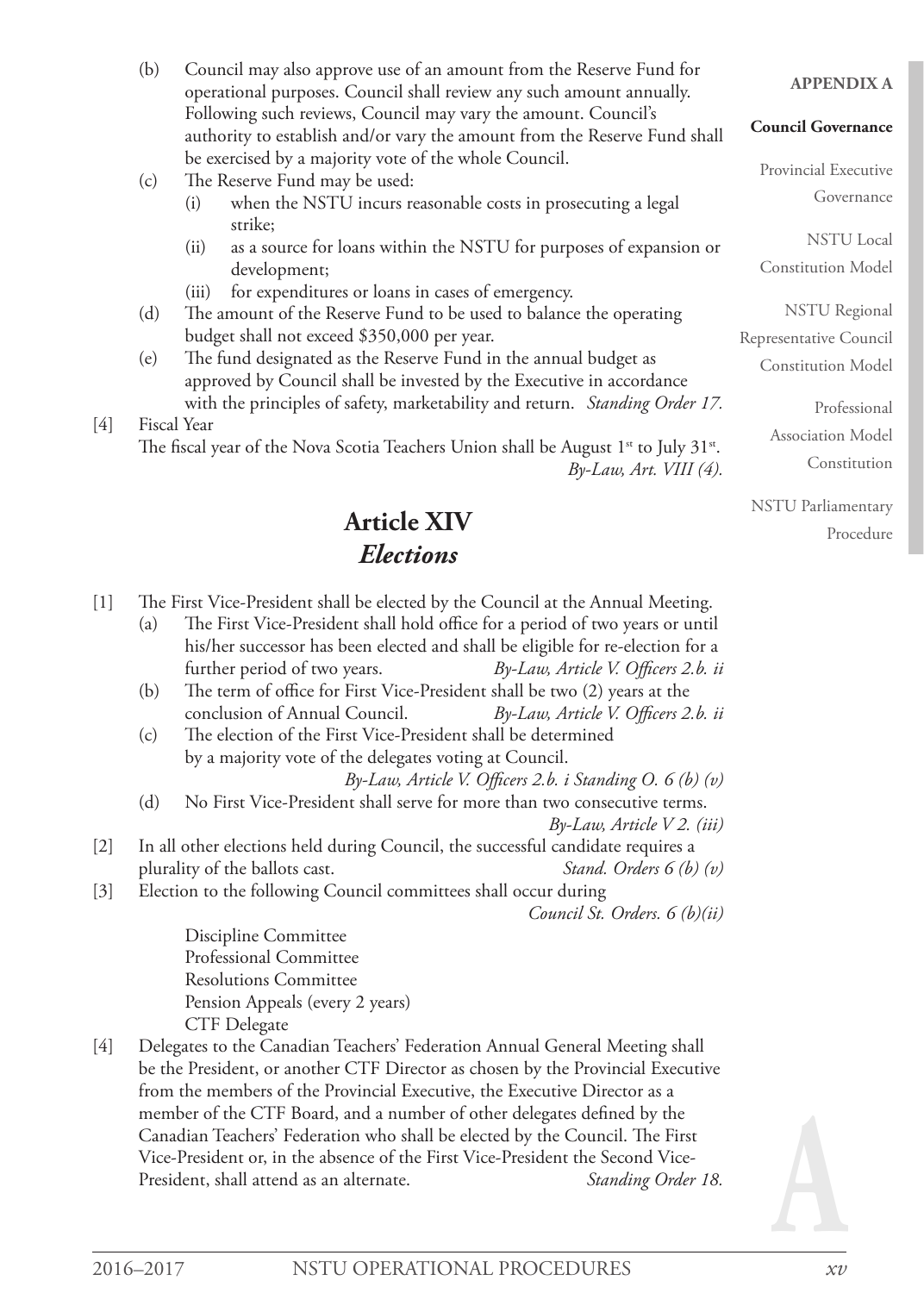#### **APPENDIX A**

#### **Council Governance**

Provincial Executive

Governance

NSTU Local

Constitution Model

NSTU Regional

Representative Council

Constitution Model

Professional

Association Model

Constitution

NSTU Parliamentary

Procedure

[5] The appointment to the Nova Scotia Teachers' Pension Appeals Committee shall be elected at Council for a period of two (2) years to coincide with the *Teachers' Pension Act*. *Standing. O. 6 (b)(ii); Oper. Procedure 5 (c)*

## **Article XV** *Awards*

An Honourary Member is a person upon whom the honour has been conferred by a resolution of Council. Honourary Membership entitles that individual to the following privileges *By-Law, Art. I 7*

- (i) The right to attend Council as an observer.
- (ii) The right to receive NSTU publications through web access on the NSTU website.
- (iii) The right to access the NSTU website.
- (iv) The right to an NSTU web mail account.

## **Article XVI** *Protocol*

*Oper. Procedures 1. (i)(k)*

- [1] A range of options shall be considered when determining social events during Council.
- [2] The national anthem shall recognize both official languages.

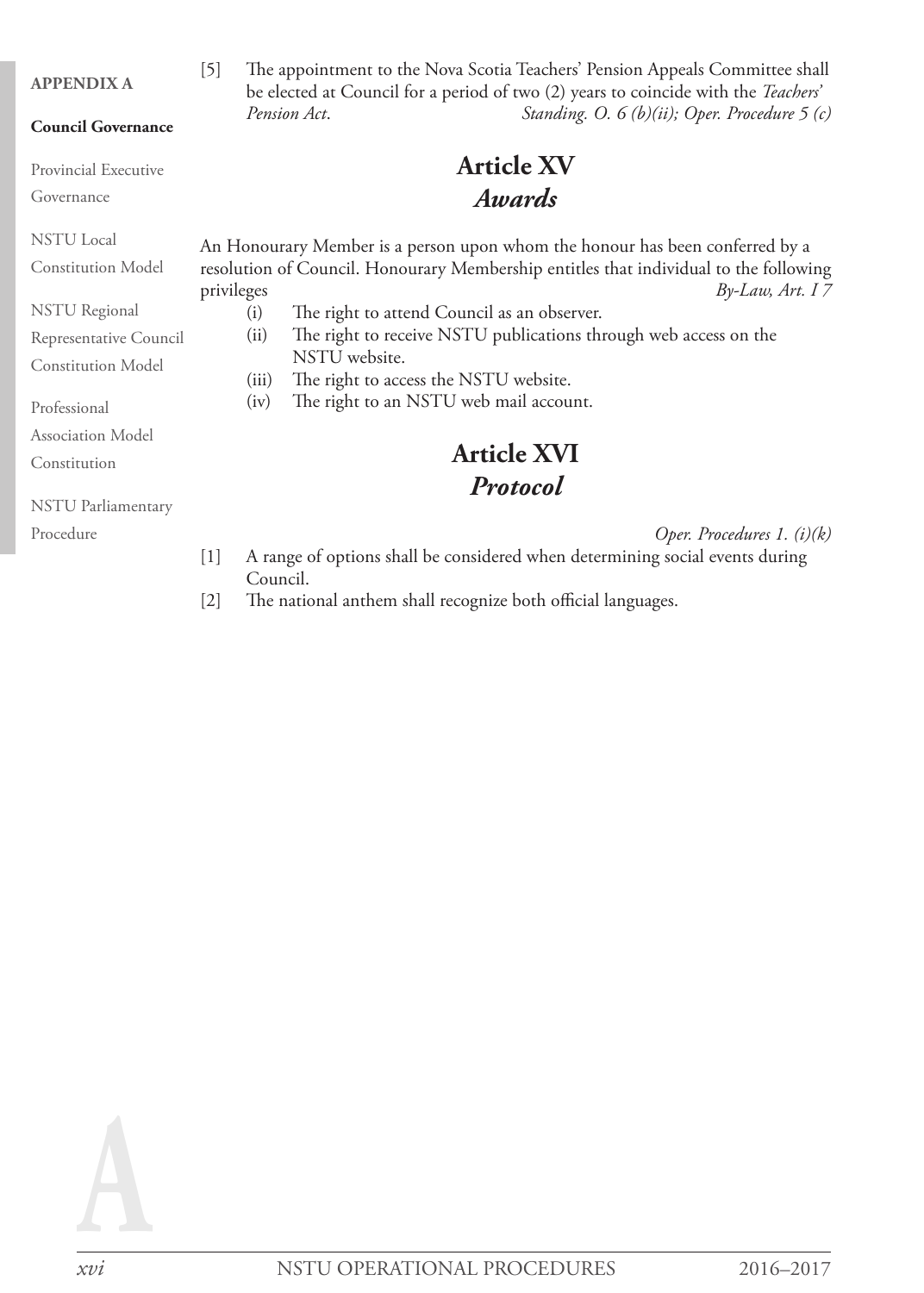# **PROVINCIAL EXECUTIVE GOVERNANCE**



# **CONTENTS**

## Introductory Statement

The purpose of this document is to provide NSTU members with a comprehensive summary of official By-Laws, Standing Orders, Policies and Operational Procedures concerning Council.

### **ARTICLE TITLE**

- I. Name
- II. Mandate
- III. Membership
- IV. Roles and Responsibilities
- V. Table Officers
- VI. Meetings
- VII. Committees
- VIII. Elections/Appointments
	- IX. Voting Procedures
	- X. Awards
	- XI. Finances
- XII. Accountability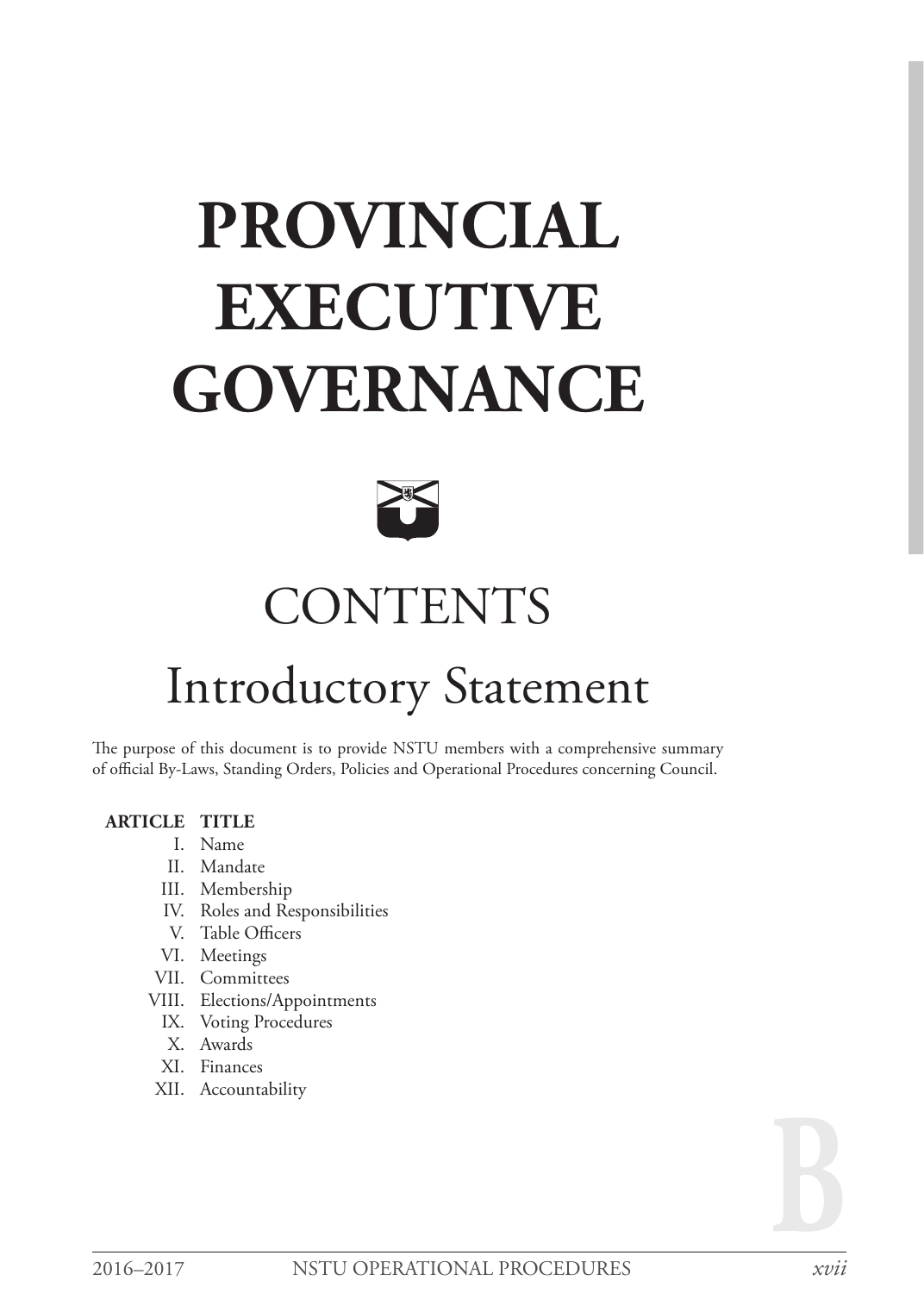#### **APPENDIX B**

#### Council Governance

## **Provincial Executive**

## **Governance**

NSTU Local Constitution Model

NSTU Regional Representative Council Constitution Model

## **PROVINCIAL EXECUTIVE CONSTITUTION**

## **Article I** *Name*

The body shall be called the Executive of the Council of the Nova Scotia Teachers<br>Union (hereinafter called the Provincial Executive). TPA 2. Union (hereinafter called the Provincial Executive).

## **Article II** *Mandate*

| Professional              | The mandate of the Provincial Executive shall be: |                                                                              |  |  |  |  |  |
|---------------------------|---------------------------------------------------|------------------------------------------------------------------------------|--|--|--|--|--|
| Association Model         |                                                   | To promote and advance the teaching profession and the cause of public       |  |  |  |  |  |
| Constitution              |                                                   | education in the public schools and Community College system in Nova Scotia. |  |  |  |  |  |
|                           |                                                   | Mission Statement                                                            |  |  |  |  |  |
| <b>NSTU Parliamentary</b> | 2                                                 | To function in the name of Annual Council between sessions of Annual         |  |  |  |  |  |
|                           |                                                   | Council.<br>By-Law, Art. IV, 3. Duties                                       |  |  |  |  |  |
| Procedure                 |                                                   |                                                                              |  |  |  |  |  |

## **Article III** *Membership*

| $[1]$ | A member of the Provincial Executive shall be an active member of the NSTU.<br>$By-Law, Art. IV, 2(b)$                       |           |  |  |  |  |  |  |  |  |  |
|-------|------------------------------------------------------------------------------------------------------------------------------|-----------|--|--|--|--|--|--|--|--|--|
| $[2]$ | The Provincial Executive shall be comprised of the following members<br>By-Laws, Art. IV. 1 & Standing Order 10. Composition |           |  |  |  |  |  |  |  |  |  |
|       | President                                                                                                                    |           |  |  |  |  |  |  |  |  |  |
|       | First Vice-President                                                                                                         |           |  |  |  |  |  |  |  |  |  |
|       | *Second Vice-President<br>$\bullet$                                                                                          |           |  |  |  |  |  |  |  |  |  |
|       | *Secretary-Treasurer                                                                                                         |           |  |  |  |  |  |  |  |  |  |
|       | Immediate Past President<br>٠                                                                                                |           |  |  |  |  |  |  |  |  |  |
|       | Annapolis-Hants West - Kings                                                                                                 | 2 members |  |  |  |  |  |  |  |  |  |
|       | Antigonish-Guysborough                                                                                                       | 1 member  |  |  |  |  |  |  |  |  |  |
|       | <b>APSEA</b>                                                                                                                 | 1 member  |  |  |  |  |  |  |  |  |  |
|       | Cape Breton District                                                                                                         | 2 members |  |  |  |  |  |  |  |  |  |
|       | Colchester-East Hants<br>$\bullet$                                                                                           | 1 member  |  |  |  |  |  |  |  |  |  |
|       | <b>Community College</b>                                                                                                     | 2 members |  |  |  |  |  |  |  |  |  |
|       | Conseil syndical acadien de la                                                                                               | 1 member  |  |  |  |  |  |  |  |  |  |
|       | Nouvelle-Écosse                                                                                                              |           |  |  |  |  |  |  |  |  |  |
|       | Cumberland                                                                                                                   | 1 member  |  |  |  |  |  |  |  |  |  |
|       | Dartmouth                                                                                                                    | 1 member  |  |  |  |  |  |  |  |  |  |
|       | Digby-Shelburne-Yarmouth                                                                                                     | 2 members |  |  |  |  |  |  |  |  |  |
|       | Halifax City<br>$\bullet$                                                                                                    | 2 members |  |  |  |  |  |  |  |  |  |
|       | Halifax County                                                                                                               | 2 members |  |  |  |  |  |  |  |  |  |
|       | Inverness-Richmond                                                                                                           | 1 member  |  |  |  |  |  |  |  |  |  |
|       | Lunenburg County-Queens                                                                                                      | 1 member  |  |  |  |  |  |  |  |  |  |
|       | Northside-Victoria                                                                                                           | 1 member  |  |  |  |  |  |  |  |  |  |
|       | Pictou                                                                                                                       | 1 member  |  |  |  |  |  |  |  |  |  |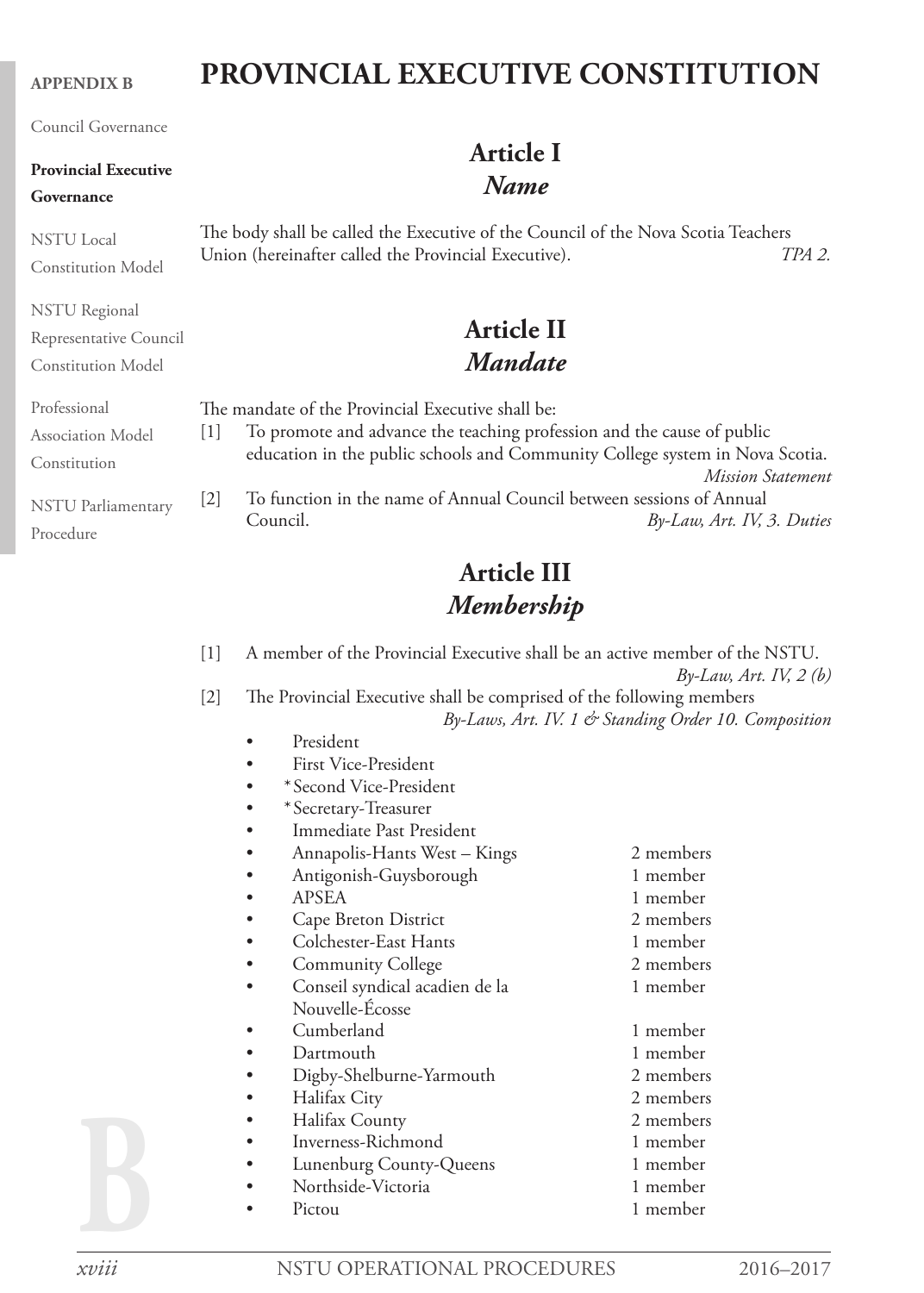[3] Table Officers of the Provincial Executive include the following: *By-Laws, Art. V. 1.* President • First Vice-President Second Vice-President Secretary Treasurer Immediate Past President **Article IV** *Roles and Responsibilities* [1] Group Provincial Executive Roles and Responsibilities. (a) The Provincial Executive shall direct and supervise the business, property and affairs of the NSTU between Annual Council meetings. *By-Laws, Art. IV - 3 (c)* (b) The Provincial Executive shall forward all decisions deemed NSTU policy to the upcoming Annual Council as resolutions. *By-Laws, Art. IV - 3(c)* (c) The Provincial Executive shall appoint and dismiss an Executive Director and other paid employees of the Union as it may deem necessary as well as determine their duties, remuneration and terms of employment including bonding. *By-Laws, Art. IV - 3(a)* (d) The Provincial Executive shall provide suitable offices and equipment for carrying out the work of the NSTU. *By-Laws, Art. IV - 3(b)* (e) The Provincial Executive shall determine the location and date for provincially-based workshops and special Annual Council meetings. *By-Laws, Art. IV - 3(d)* (f) The Provincial Executive shall issue press releases concerning Annual Council. *By-Laws, Art. IV - 3(e)* (g) The Provincial Executive shall provide assistance with organizing Locals and Regional Representative Councils and Professional Associations. *By-Laws, Art. IV - 3(f)* (h) The Provincial Executive following regulations outlined in the NSTU Guidebook shall ratify constitutions of Locals, Regional Representative Councils and Professional Associations. *By-Laws, Art. IV - 3(g)* (i) The Provincial Executive shall determine the boundaries of Locals. *By-Laws, Art. IV - 3(h)* (j) The Provincial Executive shall ensure that when provincial issues require the need for regional consultations, Atlantic Provinces Special Education Authority, Community College and Conseil syndical acadien de la Nouvelle-Écosse representatives be notified of such consultations and be requested to attend meetings held in their geographical regions to address provincial issues. *Oper. Procedures 15(d) (a)(b)* (k) The Provincial Executive shall publish a magazine and/or other official publications. *By-Laws, Art. IV - 3(i)*

\* The Second Vice-President and Secretary-Treasurer shall be elected by the Provincial Executive at a meeting following Annual Council from amongst those individuals who will be or will continue to be members of the Provincial Executive on August  $1<sup>st</sup>$  of that year.

#### **APPENDIX B**

Council Governance

#### **Provincial Executive Governance**

*By-Laws, Art. V. 2 (c) (i)*

NSTU Local Constitution Model

NSTU Regional

Representative Council Constitution Model

> Professional Association Model Constitution

NSTU Parliamentary

Procedure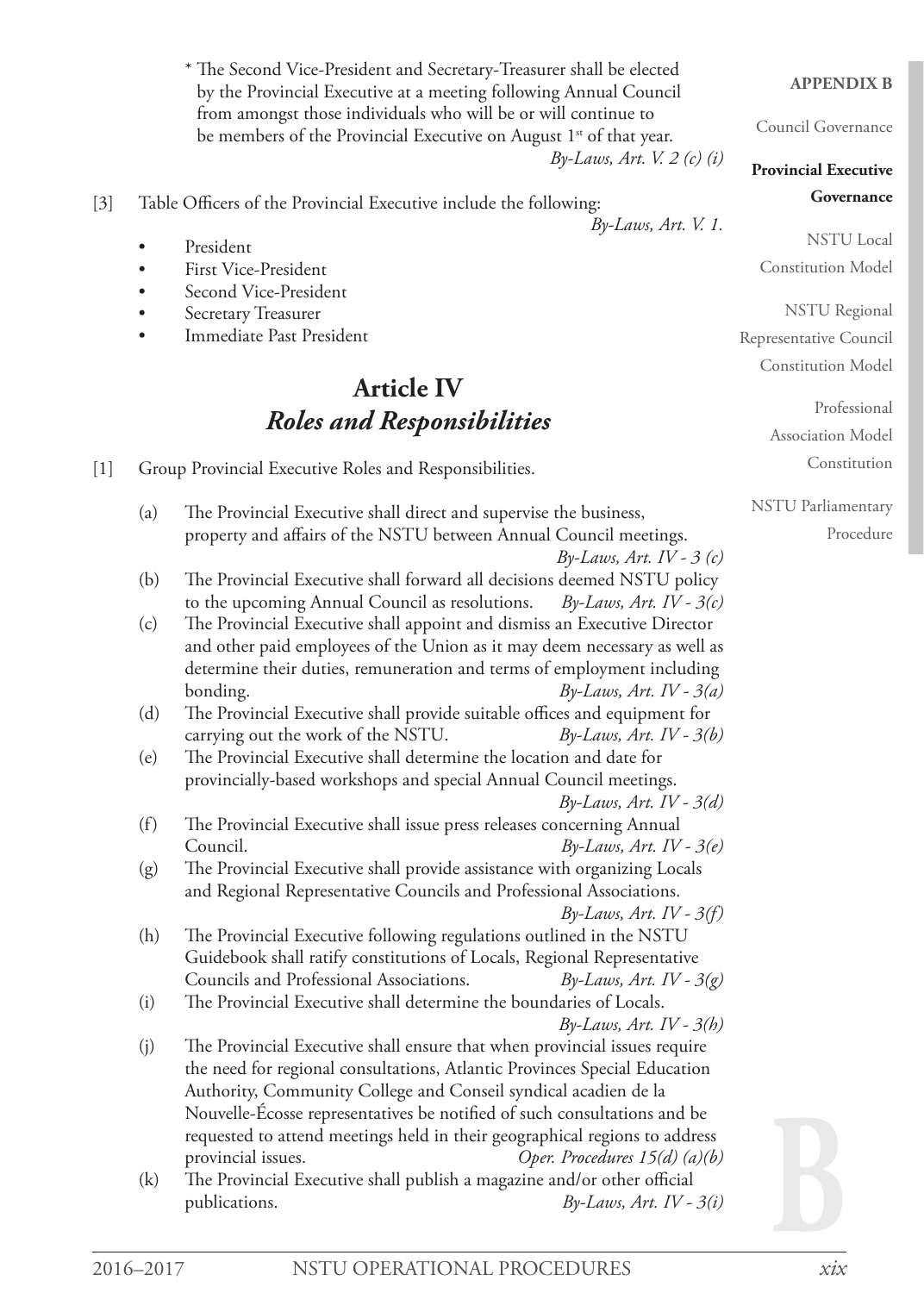| <b>APPENDIX B</b>           |       | (1)     | The Provincial Executive causes the books and accounts of the NSTU to<br>undergo an audit review by a chartered accountant and causes the report   |
|-----------------------------|-------|---------|----------------------------------------------------------------------------------------------------------------------------------------------------|
| Council Governance          |       |         | of the auditor to be submitted to Annual Council. By-Laws, Art. IV - $3(j)$                                                                        |
|                             |       | (m)     | The Provincial Executive has the power to convene and conduct an<br>emergency meeting of a Local, Regional Representative Council, or a            |
| <b>Provincial Executive</b> |       |         | meeting of the NSTU members in a given area.<br>$By-Laws, Art. IV - 3(k)$                                                                          |
| Governance                  |       | (n)     | The Provincial Executive shall conduct information sessions across the                                                                             |
|                             |       |         | province as deemed necessary.<br>Oper. Procedures $15(c)(vi)$                                                                                      |
| <b>NSTU</b> Local           |       | $\circ$ | The Provincial Executive is empowered to exercise on behalf of the Union,                                                                          |
| <b>Constitution Model</b>   |       |         | as the Executive deems advisable from time to time, the powers of the                                                                              |
|                             |       |         | Union under the Teachers' Pension Act and report thereon to the Council                                                                            |
| <b>NSTU</b> Regional        |       |         | at the next following meeting of the Council.<br>$By-Laws, Art. IV - 3(l)$                                                                         |
| Representative Council      |       | (p)     | The Provincial Executive shall receive a recommendation of either                                                                                  |
| <b>Constitution Model</b>   |       |         | acceptance or rejection on a tentative agreement from a Negotiating                                                                                |
|                             |       |         | Committee.<br>Policy $46(d)$                                                                                                                       |
| Professional                |       | (q)     | The Provincial Executive shall provide a recommendation regarding the                                                                              |
| <b>Association Model</b>    |       |         | acceptance or rejection of a tentative agreement to the membership when                                                                            |
| Constitution                |       |         | conducting a ratification vote.<br>Policy $46(e)$                                                                                                  |
|                             |       | (r)     | The Provincial Executive shall review all resolutions prior to Annual                                                                              |
| <b>NSTU Parliamentary</b>   |       |         | Oper. Procedures $17(iv)(E)(i)$<br>Council.                                                                                                        |
| Procedure                   |       | (s)     | The Provincial Executive shall ensure that the Constitution of the                                                                                 |
|                             |       |         | Nova Scotia Teachers Union is made available to each member of the                                                                                 |
|                             |       |         | Stand. Order 20<br>organization.                                                                                                                   |
|                             |       | (t)     | The Provincial Executive shall grant such legal assistance as the Provincial                                                                       |
|                             |       |         | Executive in its sole discretion may determine when legal action is taken<br>or threatened against a member in matters arising out of professional |
|                             |       |         | duties or status; or if, in the opinion of the Provincial Executive, legal                                                                         |
|                             |       |         | action should be taken by a member in matters arising out of their                                                                                 |
|                             |       |         | professional duties or status.<br>$By-Laws, Art. VIII - 1$                                                                                         |
|                             |       | (u)     | The Provincial Executive shall appoint NSTU Representatives to the                                                                                 |
|                             |       |         | Pension Plan Inc. Board of Directors - Trustees.<br>Oper. Procedures 5 (e)                                                                         |
|                             |       | (v)     | The Provincial Executive shall appoint committees of the NSTU as                                                                                   |
|                             |       |         | authorized to do so by Council and such other committees as it deems                                                                               |
|                             |       |         | By-Laws, Art. IV 7<br>necessary.                                                                                                                   |
|                             |       |         | All such committees shall report to the Provincial Executive.                                                                                      |
|                             |       |         |                                                                                                                                                    |
|                             | $[2]$ |         | Individual Provincial Executive Member Roles and Responsibilities                                                                                  |
|                             |       |         | Oper. Procedures 15 (d)                                                                                                                            |
|                             |       | (a)     | The Provincial Executive member has the responsibility to present                                                                                  |
|                             |       |         | OP 15 $(d)(i)$<br>provincial NSTU issues to the Local(s).                                                                                          |
|                             |       | (b)     | The Provincial Executive member has the responsibility to present                                                                                  |
|                             |       |         | regional issues to the Provincial Executive.<br>OP 15 $(d)(ii)$                                                                                    |
|                             |       | (c)     | The Provincial Executive member has the responsibility to attend Local                                                                             |
|                             |       |         | Executive, Local Council, Local General, Regional Representative Council                                                                           |
|                             |       |         | OP 15 $(d)(iii)$<br>and Provincial Executive meetings.                                                                                             |
|                             |       | (d)     | The Provincial Executive member has the responsibility to promote the                                                                              |
|                             |       |         | programs and services of the NSTU.<br>OP 15 $(d)(iv)$                                                                                              |
|                             |       | (e)     | The Provincial Executive member has the responsibility to attend annual                                                                            |
|                             |       |         | Provincial Executive Planning Meeting and may attend NSTU Leadership                                                                               |
|                             |       |         | Conference.<br>OP 15 $(d)(v)$                                                                                                                      |
|                             |       | (f)     | The Provincial Executive member has the responsibility to attend tentative                                                                         |
|                             |       |         | OP 15 $(d)(vi)$<br>agreement presentations.                                                                                                        |
|                             |       |         |                                                                                                                                                    |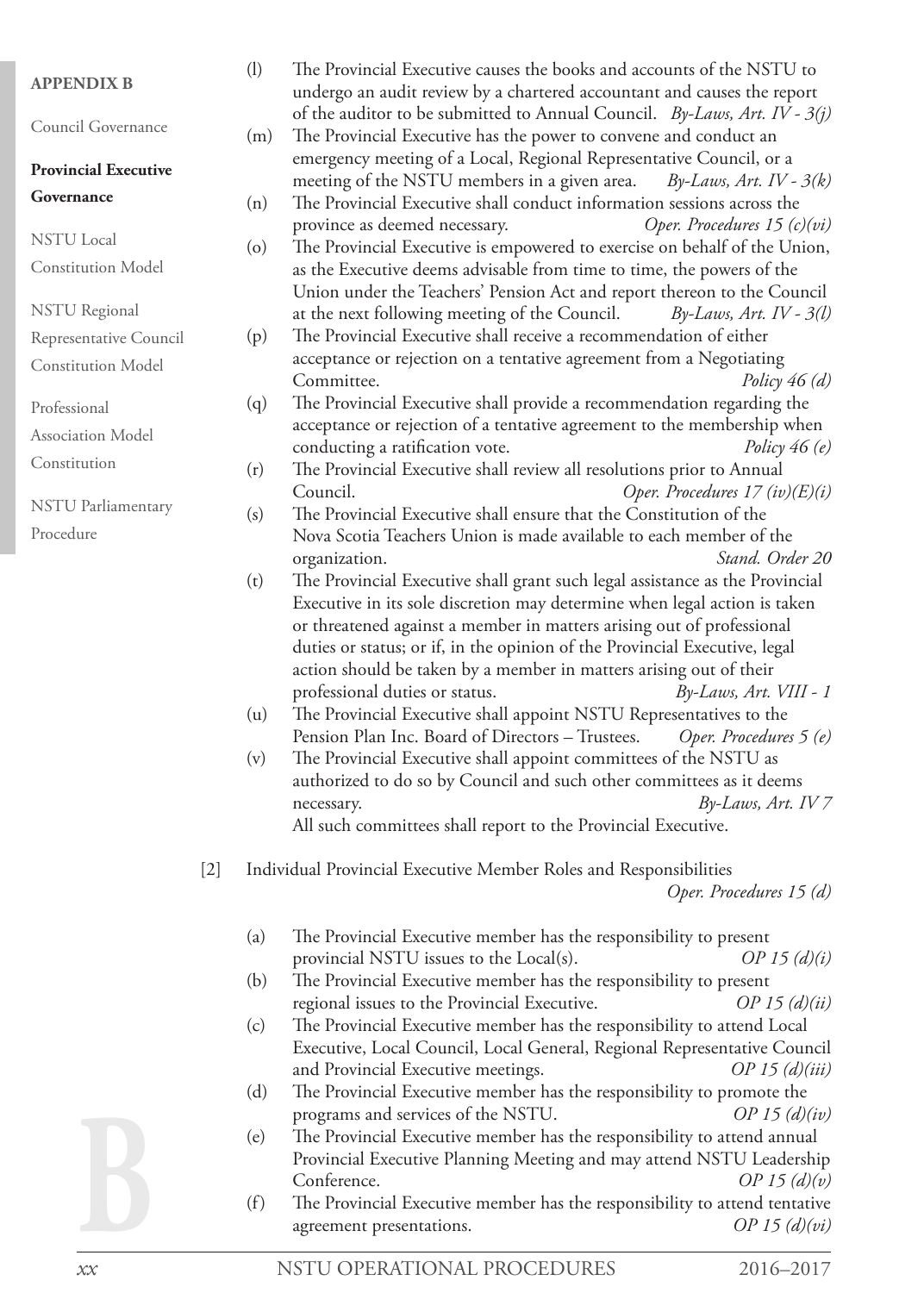| (g) | The Provincial Executive member has the responsibility to attend Annual<br>Council.<br>OP 15 $(d)(vii)$                                                | <b>APPENDIX B</b>           |
|-----|--------------------------------------------------------------------------------------------------------------------------------------------------------|-----------------------------|
| (h) | Provincial Executive members shall be eligible to serve or chair standing<br>committees as appointed by the Provincial Executive.<br>$OP$ 15 (d)(viii) | Council Governance          |
| (i) | Provincial Executive members shall be eligible to serve on ad hoc<br>Committees, Task Forces and Annual Council Committees as assigned by              | <b>Provincial Executive</b> |
|     | the Provincial Executive members.<br>OP 15 $(d)(ix)$                                                                                                   | Governance                  |
| (i) | Provincial Executive members shall serve as Provincial Executive members                                                                               |                             |
|     | of designated Regional Representative Councils.<br>OP 15 $(d)(x)$                                                                                      | <b>NSTU Local</b>           |
| (k) | Community College Members shall serve as members of the Community                                                                                      | <b>Constitution Model</b>   |
|     | OP 15 $(d)(xi)$<br>College Local Executive.                                                                                                            |                             |
| (1) | A Community College Member shall chair the Community College                                                                                           | <b>NSTU</b> Regional        |
|     | Local Economic Welfare Committee. If a Community College Member                                                                                        | Representative Council      |
|     | is unable to serve, a member designate as appointed by the Provincial                                                                                  | <b>Constitution Model</b>   |
|     | Executive shall chair the Community College Economic Welfare                                                                                           |                             |
|     | OP 15 $(d)(xii)$<br>Committee.                                                                                                                         | Professional                |
| (m) | A Community College Member shall serve as a member of the                                                                                              | Association Model           |
|     | Community College Negotiating Team. If a Community College Member                                                                                      |                             |
|     | is unable to serve, a member designate as appointed by the Provincial                                                                                  | Constitution                |
|     | Executive shall serve as a member of the Community College Negotiating                                                                                 |                             |
|     | OP 15 $(d)(xiii)$<br>Team.                                                                                                                             | <b>NSTU</b> Parliamentary   |
| (n) | A Community College Member shall serve as a member of the NSTU                                                                                         | Procedure                   |
|     | Member Services Committee. If a Community College Member is unable                                                                                     |                             |
|     | to serve, a member designate as appointed by the Provincial Executive                                                                                  |                             |
|     | shall serve as a member of the NSTU Member Services Committee.                                                                                         |                             |
|     | OP 15 $(d)(xiv)$                                                                                                                                       |                             |
| (o) | The Conseil syndical acadien de la Nouvelle-Écosse Member shall serve as                                                                               |                             |
|     | a member of the CSANE Local Executive.<br>OP 15 $(d)(xv)$                                                                                              |                             |
| (p) | The Conseil syndical acadien de la Nouvelle-Écosse Member shall serve                                                                                  |                             |
|     | as a member of the CSANE Local's Economic Welfare Committee.                                                                                           |                             |
|     | OP 15 $(d)(xvi)$                                                                                                                                       |                             |
| (q) | Provincial Executive members shall engage in such duties as assigned by                                                                                |                             |
|     | the Provincial Executive.<br>OP 15 $(d)(xvii)$                                                                                                         |                             |

## **Article V** *Table Officers*

### [1] President

(a) The President is the official spokesperson for the NSTU and its Negotiating Team unless another person has been specifically delegated with this authority. *By-Laws, Art. VII* 

(b) The President shall have general oversight of all meetings of the Annual Council and of the Provincial Executive and of the affairs of these bodies.

*By-Laws, Art. V-3 (a)*

- (c) The President shall be an official signatory to the minutes of meetings of the Provincial Executive. *Standing Order 12*
- (d) The President shall be an ex officio member of all committees.

*By-Laws, Art. V-3 (a)(ii)*

(e) The President of the NSTU shall convene a minimum of two conferences per year of NSTU Local Presidents and Regional Representative Council Chairpersons. *By-Laws, Art. V-3 (b)*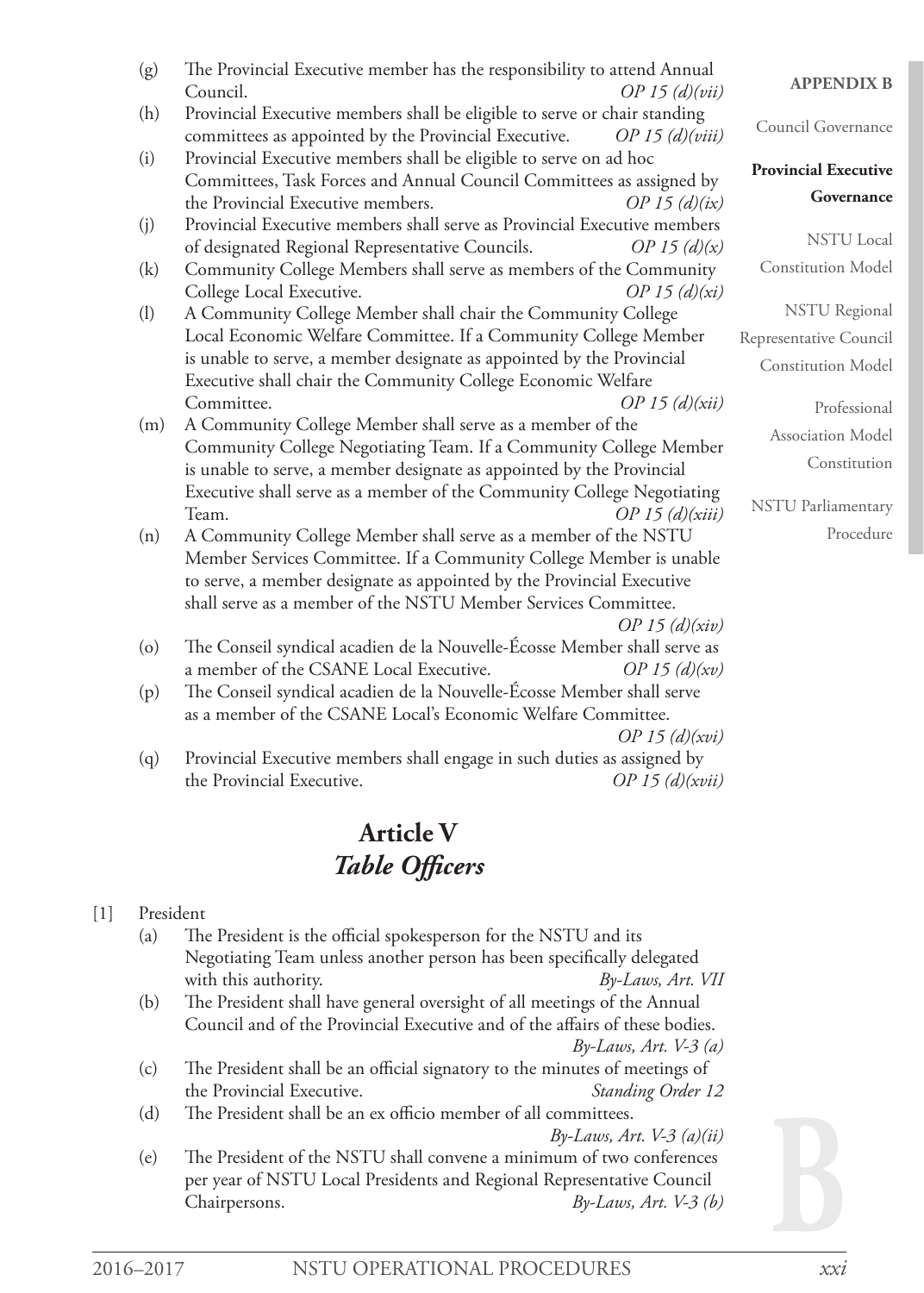| <b>APPENDIX B</b>                                   |       | (f)        | The President shall serve as Chairperson of the P-12 Negotiating<br>Team and the Community College Negotiating Team.                                                                                                                                                                                       |
|-----------------------------------------------------|-------|------------|------------------------------------------------------------------------------------------------------------------------------------------------------------------------------------------------------------------------------------------------------------------------------------------------------------|
| Council Governance                                  |       | (g)        | Oper. Procedures 22. (a)(v) & (b)(v)<br>The President shall be a delegate to the Annual General Meeting of the                                                                                                                                                                                             |
| <b>Provincial Executive</b><br>Governance           |       | (h)        | Canadian Teachers' Federation.<br><b>Standing Order 18</b><br>The President shall be a member of the Nova Scotia Teachers' Pension<br>Board.<br>$OP_4(d)$                                                                                                                                                  |
| <b>NSTU</b> Local                                   |       | (i)        | The President shall perform such other duties as delegated by the Annual<br>Council or the Provincial Executive.<br>$By-Laws, Art. V3 (a) (iii)$                                                                                                                                                           |
| <b>Constitution Model</b>                           |       |            |                                                                                                                                                                                                                                                                                                            |
| <b>NSTU</b> Regional                                | $[2]$ | (a)        | First Vice-President<br>The First Vice-President shall chair the Member Services Committee.                                                                                                                                                                                                                |
| Representative Council<br><b>Constitution Model</b> |       | (b)        | O.P. 4. (vii) b.<br>The First Vice-President shall chair the Provincial Economic Welfare<br>O.P.22<br>Committee.                                                                                                                                                                                           |
| Professional                                        |       | (c)        | The First Vice-President shall be a member of the P-12 Negotiating Team.<br>O.P.22                                                                                                                                                                                                                         |
| Association Model<br>Constitution                   |       | (d)        | In the absence of the President, the First Vice-President shall perform the<br>duties of the President.<br>$By-Laws, Art. V2. (3)$                                                                                                                                                                         |
| <b>NSTU Parliamentary</b>                           |       | (e)        | The First Vice President shall chair Closed Sessions of Provincial Executive<br><i>O.P.</i> 15 $(g)(ii)(c)$<br>meetings.                                                                                                                                                                                   |
| Procedure                                           |       | (f)        | The First Vice-President shall be a delegate to the Annual General<br>Meeting of the Canadian Teachers' Federation.<br>Standing Order 18;                                                                                                                                                                  |
|                                                     |       | (g)        | In the event that the NSTU President is serving as a CTF Vice-President,<br>NSTU representation to the CTF Board of Directors in the place of the<br>NSTU President, shall be the 1 <sup>st</sup> Vice President, or if unable to attend, the<br>2 <sup>nd</sup> Vice President.<br><i>OP</i> 15. $(e)(x)$ |
|                                                     | $[3]$ |            | Second Vice-President                                                                                                                                                                                                                                                                                      |
|                                                     |       | (a)        | The Second Vice-President shall chair the Personnel Committee.<br><i>O.P.</i> 4. (ix) (b)                                                                                                                                                                                                                  |
|                                                     |       | (b)        | The Second Vice-President shall chair a Provincial Executive meeting<br>when the President and First Vice-President are absent from the meeting.<br>$By-Laws, Art. V3.$                                                                                                                                    |
|                                                     | $[4]$ |            | Secretary-Treasurer                                                                                                                                                                                                                                                                                        |
|                                                     |       | (a)        | The Secretary-Treasurer shall chair the Finance and Property Committee.<br>OP $4.(v)(b)$                                                                                                                                                                                                                   |
|                                                     |       | (b)        | The Secretary-Treasurer shall be responsible for providing audited<br>Financial Statements to Annual Council.<br>$By-Laws, Art. IV3. (i)$                                                                                                                                                                  |
|                                                     |       | (c)        | The Secretary-Treasurer shall be an official signatory to the minutes of<br>meetings of the Provincial Executive.<br>Standing Order 12 (b)                                                                                                                                                                 |
|                                                     |       | (d)        | The Secretary-Treasurer shall provide a proposed Operating Budget to<br>Annual Council.<br>Standing Order 4 (f)                                                                                                                                                                                            |
|                                                     |       | (e)        | The Secretary-Treasurer's Report, including the proposed operating<br>budget, shall be presented to Annual Council in the first business session<br>of Annual Council.<br>S.O. 4(f)                                                                                                                        |
|                                                     | $[5]$ |            | Immediate Past President                                                                                                                                                                                                                                                                                   |
|                                                     |       | (a)<br>(b) | The Immediate Past President or designate shall serve as a member of the<br>Teachers' Pension Board.<br>Op. Procedure 4 (d)<br>The NSTU Past President shall act in an advisory capacity to the NSTU<br>President and shall perform such duties and exercise such powers as may                            |
|                                                     |       |            |                                                                                                                                                                                                                                                                                                            |

NSTU OPERATIONAL PROCEDURES 2016–2017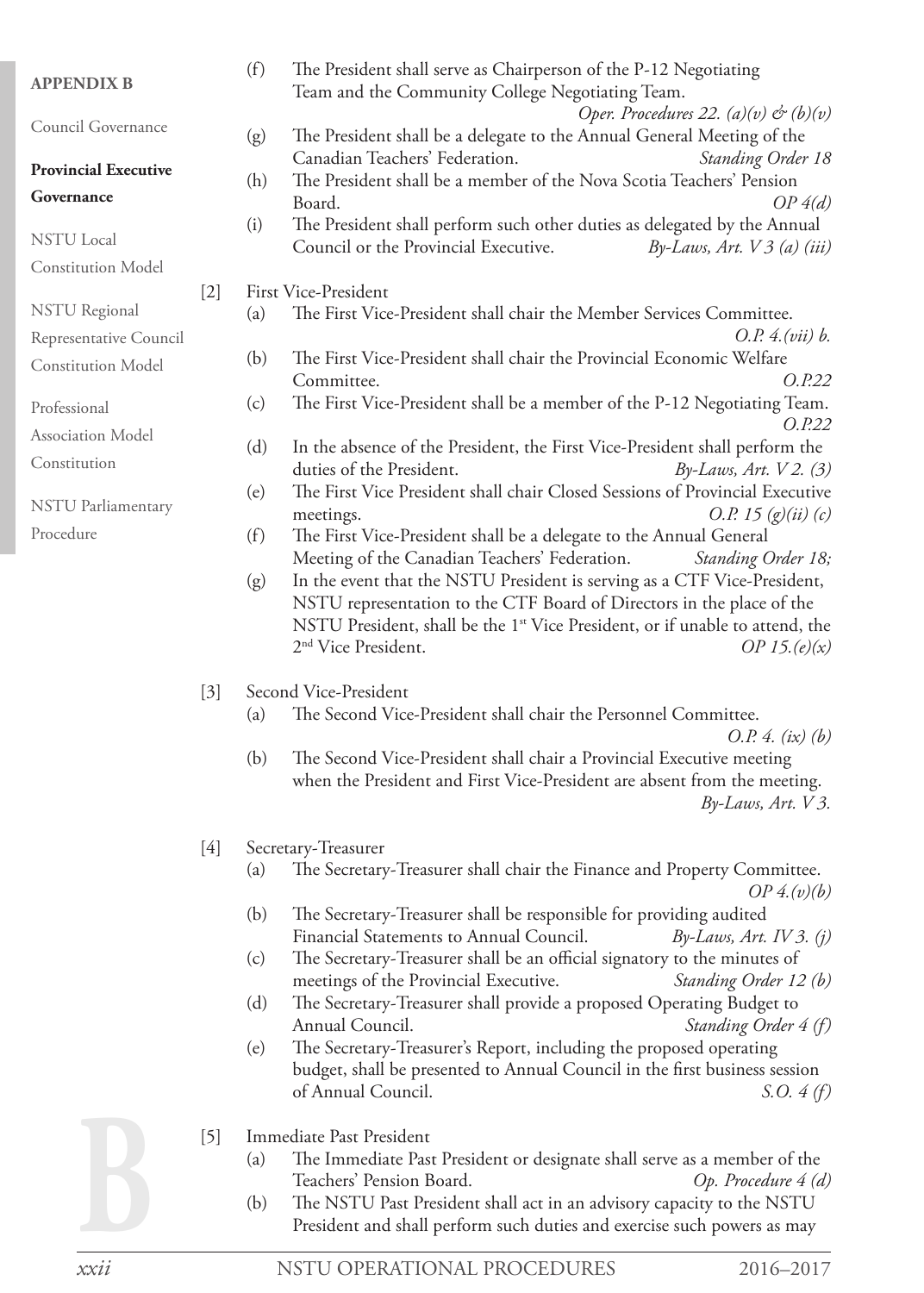**APPENDIX B** Council Governance **Provincial Executive Governance** NSTU Local Constitution Model NSTU Regional Representative Council Constitution Model Professional Association Model Constitution NSTU Parliamentary Procedure be delegated to them from time to time by the NSTU President and/or the Provincial Executive. *Op. Procedure 15 (e)(xiii)* [6] Table Officers-Group Responsibilities *Op. Procedures 15 (e)* (i) Provide recommendations to the Provincial Executive on matters that arise between Provincial Executive meetings. (ii) Facilitate the business of the NSTU. (iii) Review agendas for Provincial Executive meetings. (iv) Recommend items for Closed Sessions for Provincial Executive meetings. (v) Prepare recommendations for a schedule of Provincial Executive meetings. (vi) Approve Benevolent Fund requests. (vii) Process general funding requests and make recommendations to the Provincial Executive. (viii) Prepare Provincial Executive planning agenda. (ix) Report on Canadian Teachers' Federation activities. (x) Report on CAPTO activities. (xi) Such other duties as requested by the Provincial Executive. **Article VI** *Meetings* [1] There shall be a minimum of six regular meetings of the Provincial Executive each year. *By-Law, Art. IV 4.* [2] The quorum for a Provincial Executive meeting shall be fifty percent plus one (50% +1) of its membership. *By-Law Article IV 1.* [3] The Executive Director shall be responsible for recording the minutes of Provincial Executive meetings. *Standing Order 12 (a)* [4] The official minutes of Provincial Executive meetings, shall be signed by the Secretary-Treasurer and by the President, or in their absence, by the Chairperson of the meeting at which they are approved. The approved minutes shall be kept by the Executive Director as the official record of the Provincial Executive proceedings and posted on the NSTU website. *Standing Order 12 (b)* [5] Regular NSTU Provincial Executive meetings are considered open for attendance by any NSTU member, except those portions of the meeting dealing with matters recommended by the Table Officers and confirmed by two-thirds (2/3) majority of the Provincial Executive. *Policy 15, PE Meetings*

## **Article VII** *Committees*

- [1] Committees of the NSTU are advisory bodies of the Provincial Executive and are responsible to the Provincial Executive for their programs. *Policy 13 (c)(i)*
- [2] Standing Committees of the NSTU are divided into Administrative, Program and Statutory Committees. *Oper. Procedures 4 (a)*

Administrative Committees

- Personnel
- Nominating
- Finance & Property
- Governance and Policy

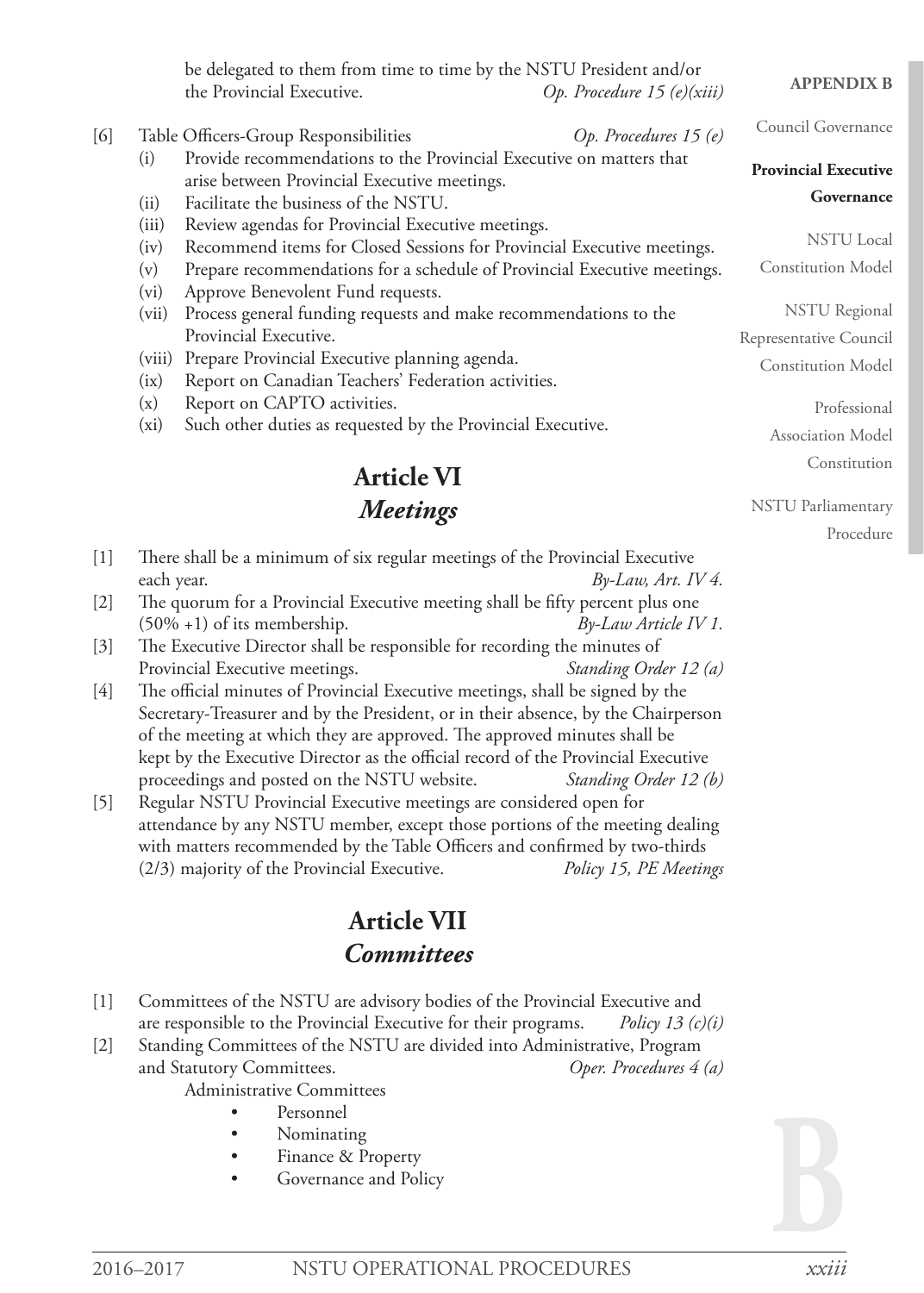|                             |                   | <b>Program Committees</b>                                                                              |
|-----------------------------|-------------------|--------------------------------------------------------------------------------------------------------|
| <b>APPENDIX B</b>           |                   | Comité de programmation acadienne                                                                      |
| Council Governance          |                   | Curriculum                                                                                             |
|                             |                   | Equity                                                                                                 |
| <b>Provincial Executive</b> |                   | Member Services<br>Pension<br>$\bullet$                                                                |
| Governance                  |                   | Professional Development<br>$\bullet$                                                                  |
|                             |                   | Public Affairs/Public Relations<br>$\bullet$                                                           |
| <b>NSTU</b> Local           |                   | Status of Women<br>$\bullet$                                                                           |
| <b>Constitution Model</b>   |                   | Substitute Teachers<br>$\bullet$                                                                       |
|                             |                   | Teachers With Administrative Responsibilities<br>$\bullet$                                             |
| <b>NSTU</b> Regional        |                   |                                                                                                        |
| Representative Council      |                   | <b>Statutory Committees</b>                                                                            |
| <b>Constitution Model</b>   |                   | Appeals                                                                                                |
|                             | $[3]$             | A Nominating Committee of five (5) Provincial Executive members shall be                               |
| Professional                |                   | appointed by the Provincial Executive to prepare a slate of names of members to                        |
| <b>Association Model</b>    |                   | serve on various committees of the NSTU.<br>Oper. Procedures 13 (d)                                    |
| Constitution                | $[4]$             | The Provincial Executive shall appoint such committees as it deems necessary to                        |
|                             |                   | carry out the programs of the NSTU.<br>Standing Order 15 (a)                                           |
| <b>NSTU</b> Parliamentary   | $[5]$             | The Provincial Executive shall establish Terms of Reference for committees                             |
| Procedure                   |                   | appointed by the Provincial Executive and shall circulate this information to the                      |
|                             |                   | S.O. 15 $(b)$<br>membership.                                                                           |
|                             | [6]               | All committees appointed by the Provincial Executive shall serve from                                  |
|                             |                   | August 1 <sup>st</sup> to July 31 <sup>st</sup> unless otherwise directed by the Provincial Executive. |
|                             | $[7]$             | Standing Order 15 (c)<br>Appointment to a Provincial Executive Standing Committee shall be for a       |
|                             |                   | two (2) year term. In extraordinary circumstances an extension of one year is                          |
|                             |                   | permissible. The exception would be the Insurance Trustees are appointed for                           |
|                             |                   | five (5) years. The Pension Committee members are appointed for three (3)                              |
|                             |                   | years, and the Comité de programmation acadienne members are appointed for                             |
|                             |                   | three $(3)$ years.<br>$O.P. 3$ (iv) a.                                                                 |
|                             | [8]               | Voting privileges on NSTU committees shall be confined to members of                                   |
|                             |                   | the NSTU; other committee members act only in advisory or consultative                                 |
|                             |                   | Standing Order 15 (d)<br>capacities.                                                                   |
|                             | [9]               | The Provincial Executive shall designate the chairpersons of all                                       |
|                             |                   | Provincial Executive standing and ad hoc committees as required.                                       |
|                             |                   | Policy 13 (d); Oper. Procedures 3 (iv)                                                                 |
|                             |                   | <b>Article VIII</b>                                                                                    |
|                             |                   | <b>Elections/Appointments</b>                                                                          |
|                             | $[1]$             | The election of NSTU President shall be conducted by electronic voting of the                          |
|                             |                   | entire membership.<br>By-Laws, Art. $V2(a)(i)$                                                         |
|                             | $[2]$             | The term of office of the President shall begin August $1st$ and end July 31 $st$ .                    |
|                             |                   | 2. $(a)(ii)$                                                                                           |
|                             | $\lceil 2 \rceil$ | The President shell hold office for a period of two years or until his/her successor                   |

[3] The President shall hold office for a period of two years or until his/her successor has been elected and shall be eligible for re-election for a further period of two  $2 (a)(iii)$ 

- [4] No President shall serve for more than two consecutive terms. *2 (a)(iv)*
- [5] The election of NSTU First Vice-President shall be conducted during Annual Council and be determined by majority vote. *By-Law, Art. V 2 (b) (i)*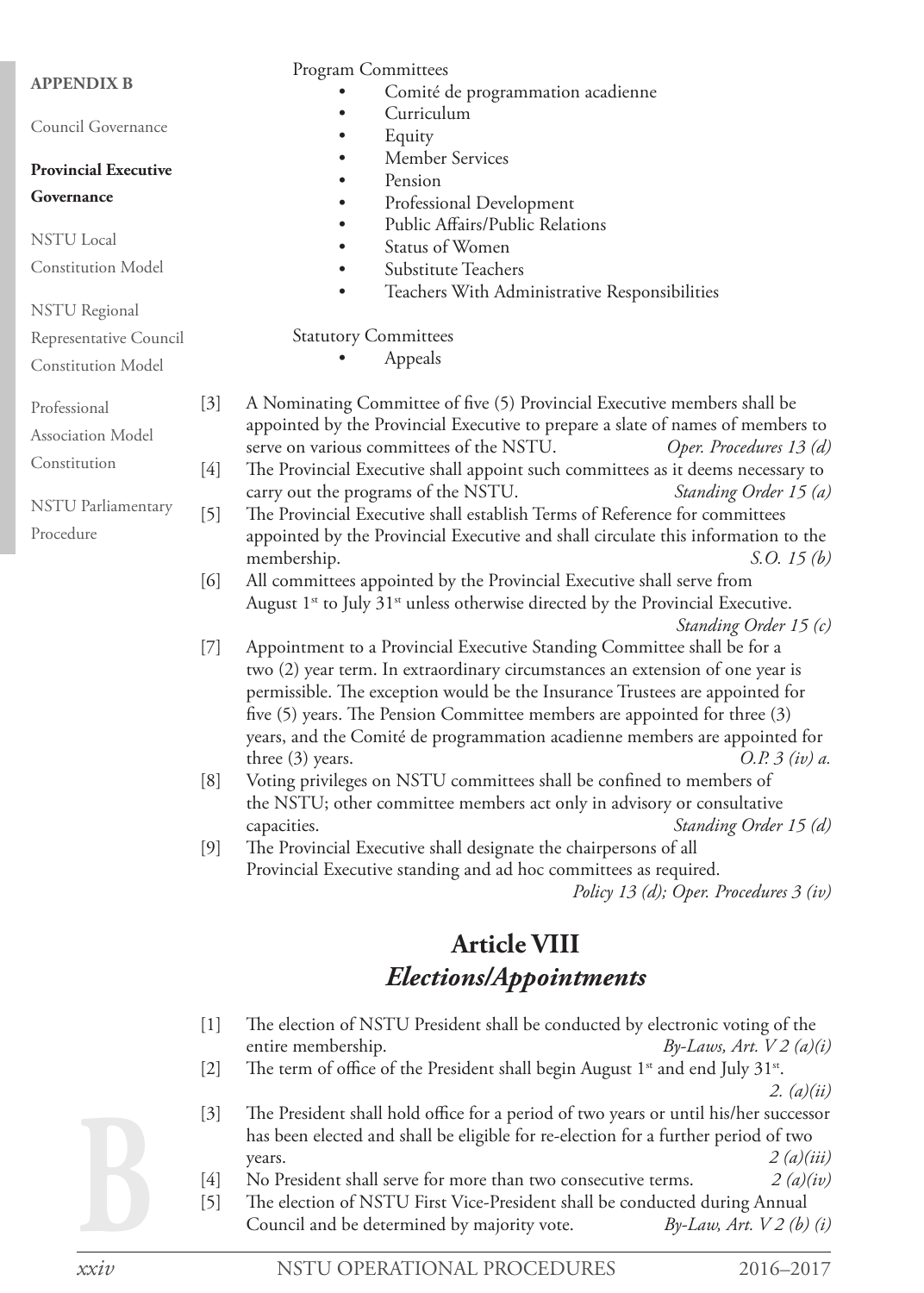| [6]    | The First Vice-President shall hold office for a period of two years or until his/<br>her successor has been elected and shall be eligible for re-election for a further | <b>APPENDIX B</b>           |
|--------|--------------------------------------------------------------------------------------------------------------------------------------------------------------------------|-----------------------------|
| $[7]$  | period of two years.<br>$By-Law, Art. V2(b)(ii)$<br>The term of office for First Vice-President shall be two (2) years beginning at the                                  | Council Governance          |
| [8]    | conclusion of Annual Council.<br>$By-Law, Art. V. 2. b) iii)$<br>No First Vice-President shall serve for more than two consecutive terms.                                | <b>Provincial Executive</b> |
|        | $By-Law, Art. V2 b) iv)$                                                                                                                                                 | Governance                  |
| $[9]$  | The election of the NSTU Second Vice-President and NSTU Secretary-<br>Treasurer shall be conducted annually by a majority vote of the Provincial                         | <b>NSTU</b> Local           |
|        | Executive.<br>$By-Laws, Art. V2.c)ii)$                                                                                                                                   | <b>Constitution Model</b>   |
| $[10]$ | The Second Vice-President and Secretary-Treasurer shall take office effective<br>August 1 <sup>st</sup> of the year of their election.<br>$By-Law, Article V2 (d)$       | <b>NSTU</b> Regional        |
| $[11]$ | The election of Provincial Executive Members shall be conducted in the Locals                                                                                            | Representative Council      |
|        | prior to Annual Council.<br>$By-Law, Art. IV6(c)$                                                                                                                        | <b>Constitution Model</b>   |
| $[12]$ | The term of office for Provincial Executive members elected on a regional                                                                                                |                             |
|        | basis shall be two (2) years starting August $1^{st}$ and ending July 31 $^{st}$ .                                                                                       | Professional                |
|        | $By-Law, Art. IV 5 (a)$                                                                                                                                                  | Association Model           |
| $[13]$ | Regional Provincial Executive members are limited to serve a maximum of two                                                                                              | Constitution                |
|        | (2) consecutive terms.                                                                                                                                                   |                             |
| $[14]$ | No regional members shall serve for more than two consecutive terms. A                                                                                                   | <b>NSTU</b> Parliamentary   |
|        | regional member may be re-elected following a term in which he/she is absent<br>from the Executive.<br>$By-Law, Art. IV 6 (b)$                                           | Procedure                   |
| $[15]$ | The Immediate Past President shall hold office for a one (1) year period                                                                                                 |                             |
|        | following the completion of the term as President beginning August 1 <sup>st</sup> and                                                                                   |                             |
|        | ending July 31 <sup>st</sup> .<br>$By-Law, Art. IV 1.$                                                                                                                   |                             |
| $[16]$ | A Provincial Executive member who becomes ill and is unable to attend regular<br>meetings of the Provincial Executive shall be represented immediately by an             |                             |
|        | alternate selected by the Local(s) involved, and the alternate member shall have                                                                                         |                             |
|        | all rights and privileges of the duly elected Provincial Executive member during                                                                                         |                             |
|        | the time of incapacity.<br>$By-Law, Art. IV 2(g)$                                                                                                                        |                             |
| $[17]$ | The office of any member of the Provincial Executive who is absent from two                                                                                              |                             |
|        | consecutive meetings of the Provincial Executive without reasons satisfactory to                                                                                         |                             |
|        | the Provincial Executive, shall be declared vacant by the Provincial Executive.<br>$By-Law, Art. IV 2(d)$                                                                |                             |
|        | [18] The Provincial Executive will select a sitting Executive member to represent an                                                                                     |                             |
|        | Op. Procedure 15 $(f)$<br>area when there is a temporary vacancy.                                                                                                        |                             |
| $[19]$ | Any member of the Provincial Executive may resign their office by notice in                                                                                              |                             |
|        | writing to the President of the NSTU.<br>$By-Law, Art. IV2(e)$                                                                                                           |                             |
| $[20]$ | When the office of First Vice-President becomes vacant in the event of removal,                                                                                          |                             |
|        | resignation, illness, death or other inability to act, the position shall be filled by                                                                                   |                             |
|        | the Provincial Executive from among its members by majority vote, subject to                                                                                             |                             |
| $[21]$ | ratification at the next Council.<br>$By-Law, Art. IV 2(c)$<br>A vacancy in the office of Second Vice-President or Secretary-Treasurer shall be                          |                             |
|        | filled by majority vote of the Provincial Executive.<br>$By-Law, Art. IV 2(f)$                                                                                           |                             |
| $[22]$ | Service by a Provincial Executive member as a result of a by-election shall not                                                                                          |                             |
|        | be applied to the term of office when that same member is elected through a                                                                                              |                             |
|        | regular election.<br>$By-Law, Art. IV 6 (d)$                                                                                                                             |                             |
| $[23]$ | A Provincial Executive member shall not hold elected office at the Local or                                                                                              |                             |
|        | Regional level.                                                                                                                                                          |                             |
|        | Notwithstanding [23] above, a member of a Local Executive, the chair of<br>i.                                                                                            |                             |
|        | a Regional Representative Council or the Chair of a Regional Economic                                                                                                    |                             |
|        | Welfare Committee who is elected as a member of the Provincial<br>Executive may complete his or her term of office at the Local or Regional                              |                             |
|        |                                                                                                                                                                          |                             |

*xxv*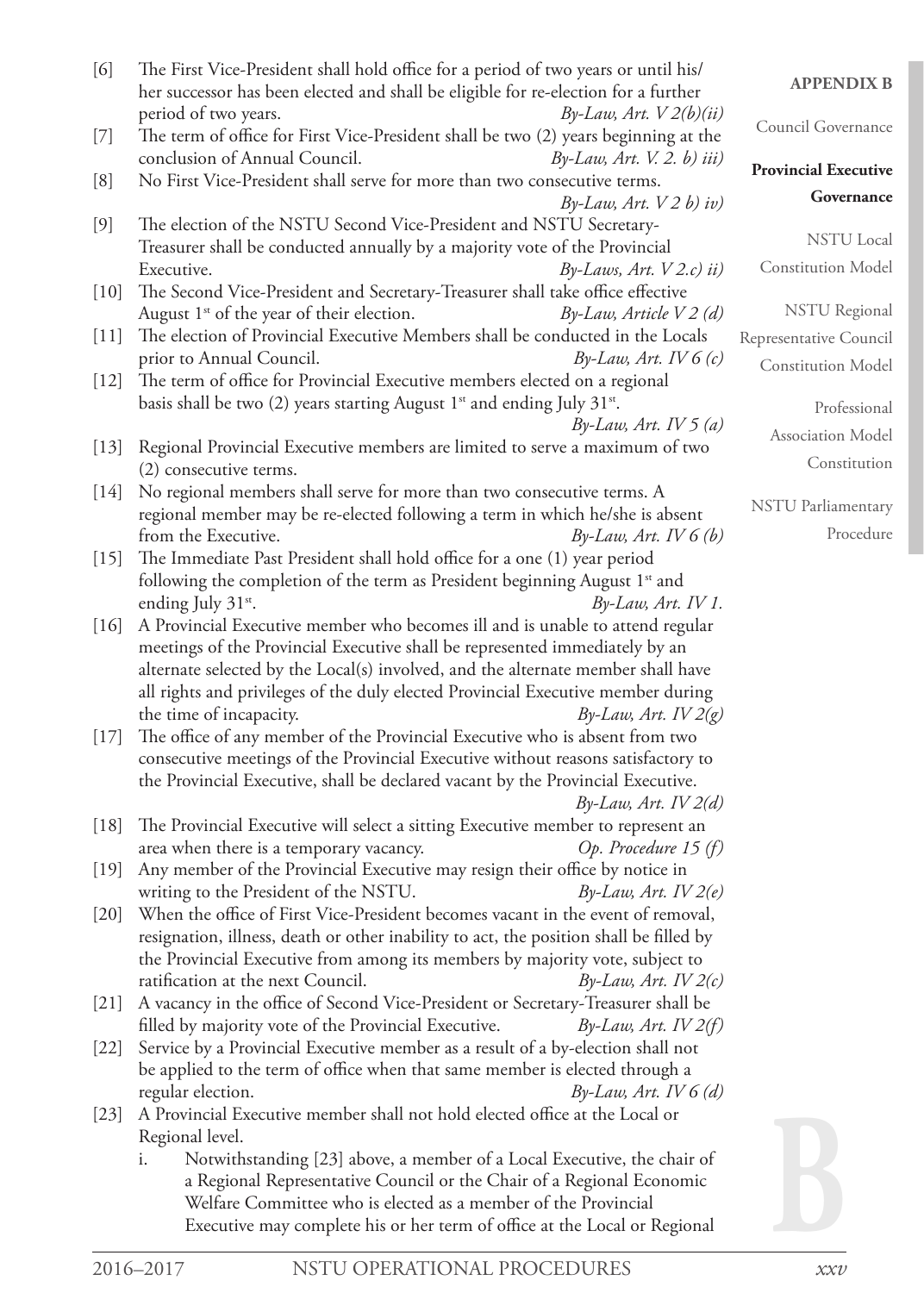#### **APPENDIX B**

Council Governance

#### **Provincial Executive**

#### **Governance**

NSTU Local

Constitution Model

NSTU Regional Representative Council

Constitution Model

Professional

Association Model

Constitution

NSTU Parliamentary

Procedure

level up to the end of July of the year in which the member was elected to the Provincial Executive. *By-Law, Art. IV 2(a)* [24] A Provincial Executive member shall resign from all provincial committees, Sheonoroil Board and Sheonoroil Committees upon election to Provincial Executive office.  $O.P. 15(c)$  (*vii*)

## **Article IX** *Voting Procedures*

[1] Votes of the Provincial Executive are taken as voice votes, show-of-hands votes, ballot votes and roll call votes. Roll call votes are taken upon the approval of 20% of the members of the Provincial Executive. *Oper. Procedures 15 (f) (iii)*

[2] Every Provincial Executive recommendation to the Annual Council requires a two-thirds (2/3) vote of the Provincial Executive members present and voting at an Executive meeting. *Standing Order 13.*

### **Article X** *Awards*

The Provincial Executive recognizes the following awards.

*Standing Order 14 (a)(b)(c)(d)*

- [1] Life Membership Award shall be:
	- (a) a suitable certificate; a pin and paid membership in the Retired Teachers Organization
	- (b) awarded to members retiring from the profession;
	- (c) awarded for displaying consistently high qualities of leadership, performance and service to education, the teaching profession or to the Nova Scotia Teachers Union;
	- (d) awarded at the sole discretion of the Provincial Executive.
- [2] Special Award shall be:
	- (a) a certificate and gift;
	- (b) awarded to active members;
	- (c) awarded only for a particular outstanding service to education, the teaching profession, or the Nova Scotia Teachers Union;
	- (d) awarded at the sole discretion of the Provincial Executive.
- [3] Local Service Award shall be:
	- (a) a certificate and special pin;
	- (b) awarded for displaying at the Local level a consistent and continuing involvement in Local leadership, professional development or long term service to education or the teaching profession;
	- (c) awarded for a particular outstanding service to the Local, to education or to the teaching profession;
	- (d) awarded to active members and newly retired members (i.e. within two years following retirement;
	- (e) awarded by the Provincial Executive only on the recommendation of a Local Executive.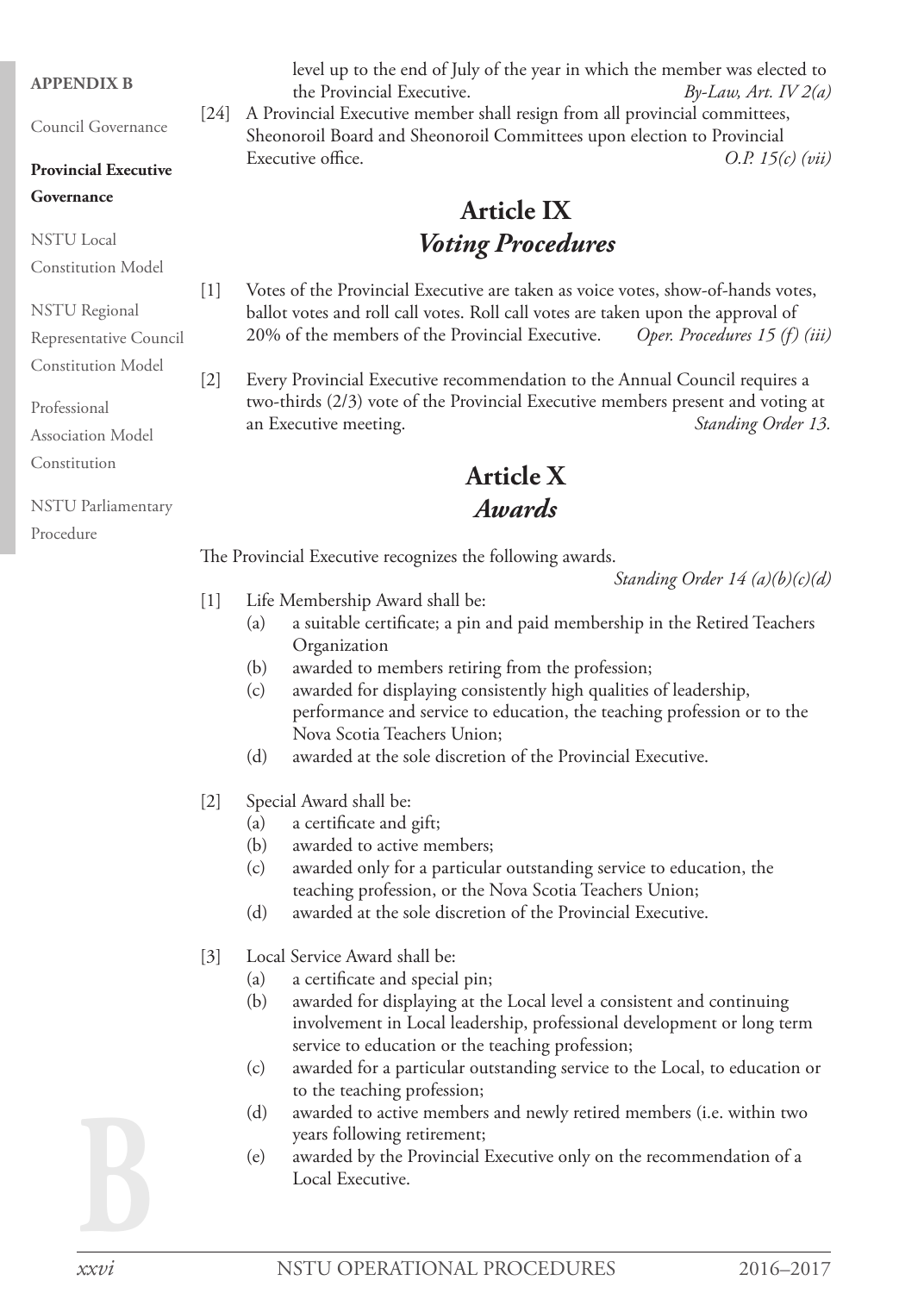## **Article XI** *Finances*

- [1] The money budgeted for legal cases may be used at the discretion of the Provincial Executive if a Union member in good standing is involved in legal difficulties arising from the proper pursuit of professional duties. *Policy #2*
- [2] Each Provincial Executive member shall be paid an honorarium of \$200. per month. *Operational Procedures 15 (h)*
- [3] Provincial Executive member expenses incurred in the performance of duties shall be reimbursed according to guidelines administered by the Finance and Property Committee. *Operational Procedures 15 (m)*

## **Article XII** *Accountability*

- [1] Individuals in an elected or appointed leadership role, NSTU employees and others acting on the organization's behalf, have the obligation to avoid conflicts of interest; the perception of conflict of interest; and ensure that their activities and interests do not conflict with their responsibilities to the Nova Scotia Teachers Union. *Policy #4; O.P. 15 (b) (i)*
- [2] The Provincial Executive shall ensure that the Annual Council Workbook is available to Annual Council delegates fourteen (14) days prior to Annual Council. *Standing Order 4 (e)*
- [3] Aggregate member data may be released to news media only with the prior approval of the Provincial Executive. *Policy #11*
- [4] Provincial Executive members are expected to fully attend as well as actively participate in all meetings of the Provincial Executive. *Oper. Procedure 15 (b)(ii)*
- [5] Provincial Executive members are responsible to fairly represent Provincial Executive decisions when speaking on issues addressed by the Provincial Executive. *O.P. 15 (b) (iii)*

## **Article XIII** *Removal of a Provincial Executive Member*

#### **Preamble**

Removing a Provincial Executive member is a very serious action and should never be approached lightly. Due process must always be followed.

#### **[1] Grounds for Removing A member of the Provincial Executive may be reprimanded, suspended or removed from office for any of the following reasons:** a. Disruption of any meeting to the extent that business cannot be

conducted in an orderly fashion. This is not to be considered the same as strenuous, spirited debate and such provision should never be used to stifle debate.

#### **APPENDIX B**

Council Governance

#### **Provincial Executive Governance**

NSTU Local Constitution Model

NSTU Regional

Representative Council Constitution Model

> Professional Association Model Constitution

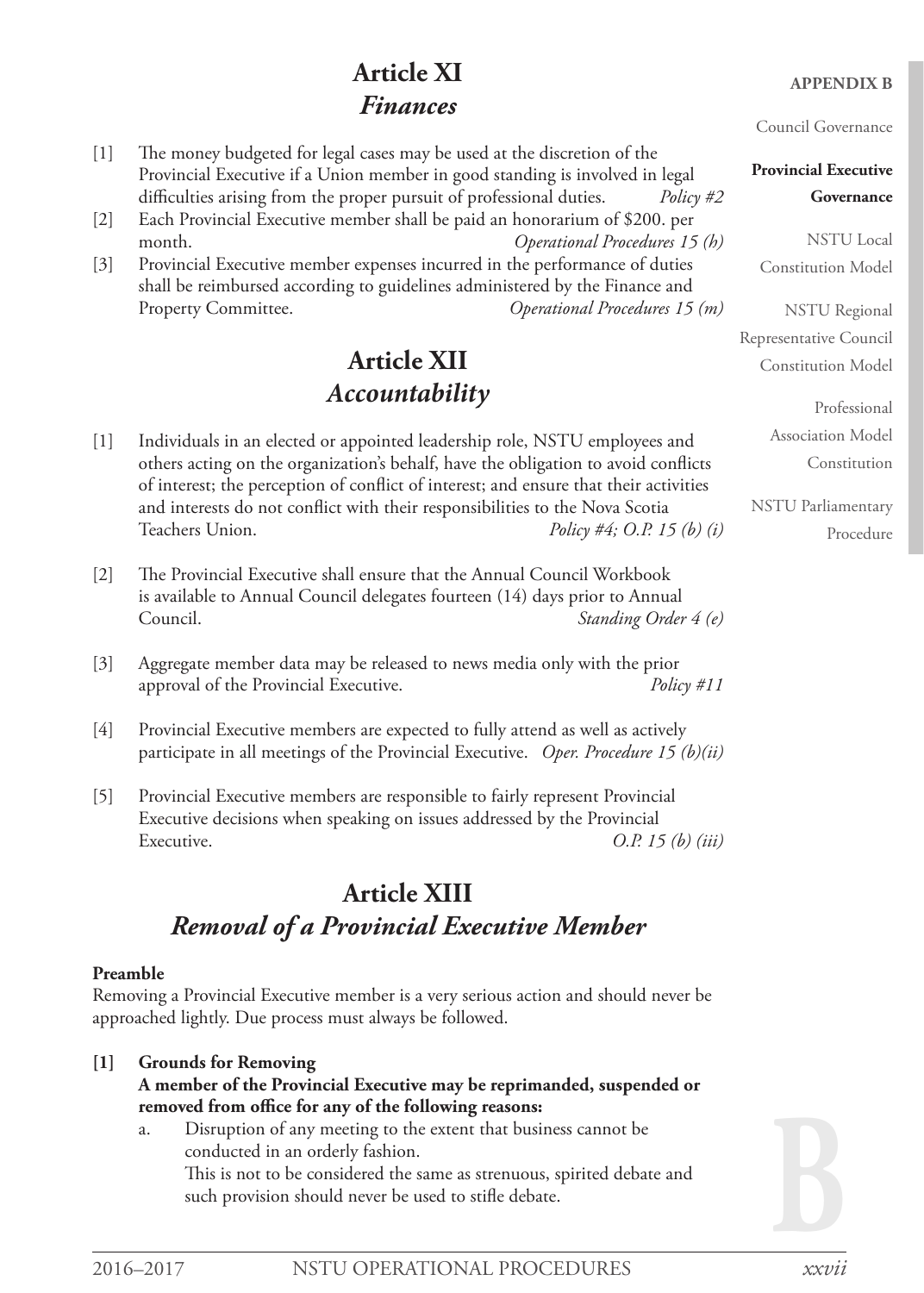| <b>APPENDIX B</b>           |                  | $\mathbf{b}$ . | Consumption of drugs or alcohol prior to or during a Provincial            |
|-----------------------------|------------------|----------------|----------------------------------------------------------------------------|
|                             |                  |                | Executive meeting.                                                         |
|                             |                  | c.             | Continued abuse of another Provincial Executive member;                    |
| Council Governance          |                  |                | The standard of proof, even to begin such an inquiry, should be very high. |
| <b>Provincial Executive</b> |                  | d.             | Failure to attend two (2) consecutive Provincial Executive meetings        |
|                             |                  |                | without valid reasons.                                                     |
| Governance                  |                  | e.             | Continued gross or willful neglect of the duties of the office.            |
|                             |                  | f.             | Unauthorized expenditures, signing of cheques, or misuse of organization   |
| <b>NSTU</b> Local           |                  |                | funds.                                                                     |
| <b>Constitution Model</b>   |                  | g.             | Actions that bring the organization into disrepute.                        |
|                             |                  | h.             | Misrepresentation of the organization and its officers to outside persons; |
| <b>NSTU</b> Regional        |                  | i.             | Incapacity.                                                                |
| Representative Council      |                  | j.             | Failure to meet eligibility criteria to hold office.                       |
| <b>Constitution Model</b>   |                  |                |                                                                            |
|                             | $[2]$            |                | <b>Invalid Grounds</b>                                                     |
| Professional                |                  | a.             | Poor performance as an officer due to lack of ability;                     |
| <b>Association Model</b>    |                  | b.             | Negligence that is not gross or willful;                                   |
|                             |                  | $C_{\bullet}$  | A tendency to create friction and disagreement; and                        |
| Constitution                |                  | d.             | Mere unsuitability to hold office.                                         |
| NSTU Parliamentary          | $\left[3\right]$ |                | Procedures                                                                 |
| Procedure                   |                  | a.             | A complaint may be made by:                                                |
|                             |                  |                |                                                                            |

- i. The NSTU President ii. A Provincial Executive member.
- b. The complaint shall be made in writing to the NSTU President, or if the complainant is the NSTU President, to the Executive Director.
- c. If possible, the NSTU President should attempt to resolve the situation informally.
- d. If the complaint cannot be resolved through the informal intervention of the NSTU President, the Table Officers shall provide a copy of the complaint to the Provincial Executive member complained against (the Respondent).
- e. The Respondent shall be provided the opportunity to respond to the complaint in writing.
- f. The Table Officers, in consultation with both the NSTU President and the Executive Director, will investigate the complaint.
- g. If the complaint is found to be valid and of such a nature to warrant a reprimand or suspension or removal from the Provincial Executive, the Table Officers will present their recommendation in writing to the Provincial Executive in closed session. The recommendation shall include a clear statement of the complaint against the Respondent and the reasons for the recommendation. The NSTU President will present the results of the investigation to the Provincial Executive.
- h. The Respondent shall be given at least thirty (30) days' notice in writing of the date, time and location of the meeting of the Provincial Executive called to consider the recommendation, and the notice shall include a copy of the recommendation. The Respondent shall be given full opportunity to hear the NSTU President present the results of the investigation to the Provincial Executive, and to be heard by the Provincial Executive.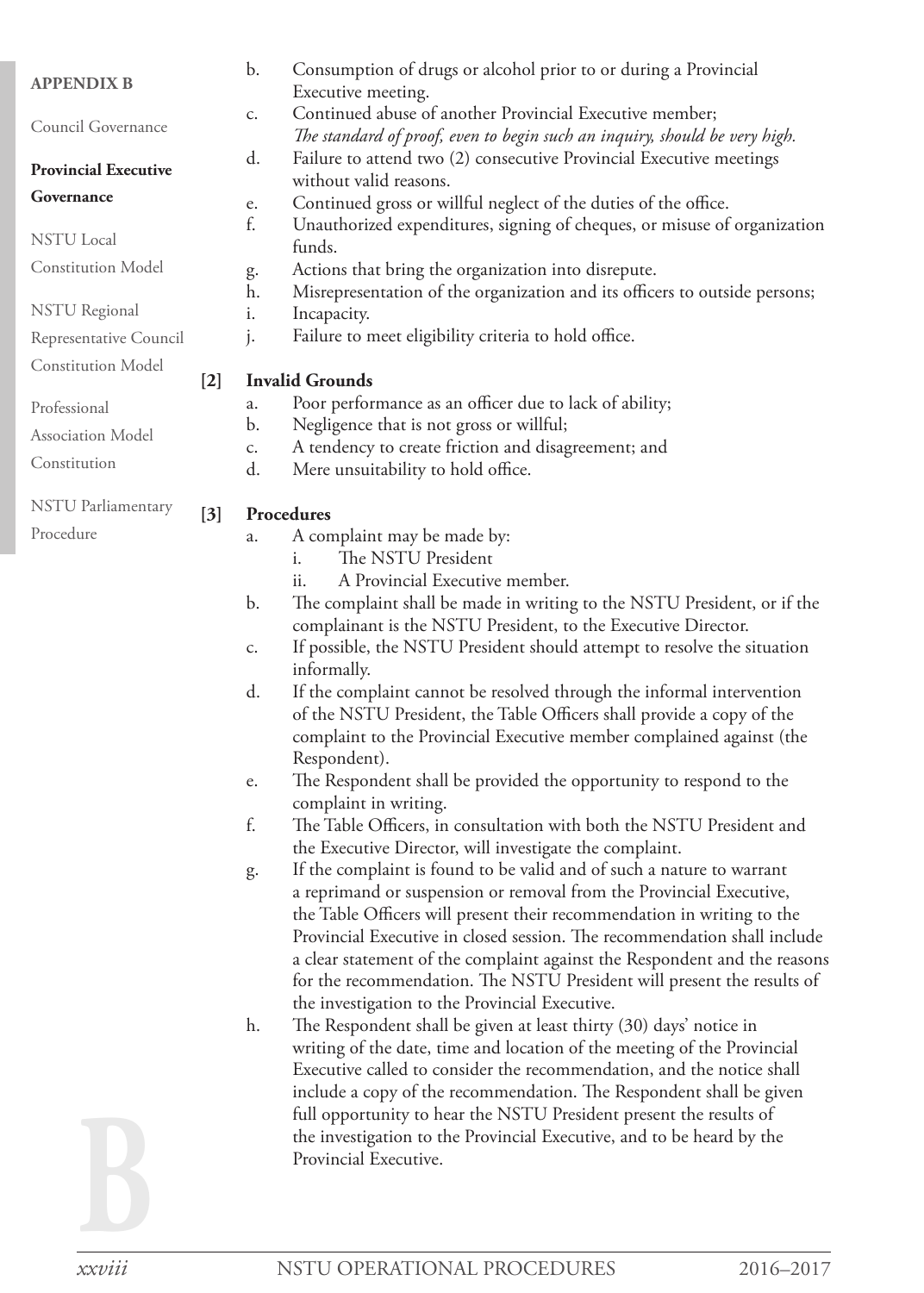#### **[4] The Vote**

- a. A vote to reprimand or suspend or remove a Provincial Executive member from the Provincial Executive will be conducted by secret ballot at a Provincial Executive Meeting.
- b. The threshold of acceptance for the vote will be 50% plus one of the eligible members attending the meeting who cast a ballot. Spoiled ballots will not be counted.
- c. If the motion passes, the member will be informed that he or she is no longer serving on the Provincial Executive.
- d. The Provincial Executive will propose an Alternate to replace the removed member for the remainder of that person's term. The completion of this term will not count as part of the term of appointment of the newly elected Provincial Executive member, irrespective of where in the original member's term the appointment occurs. *Reference: O.P. 15 (o)*

#### **APPENDIX B**

Council Governance

#### **Provincial Executive Governance**

NSTU Local Constitution Model

NSTU Regional Representative Council Constitution Model

> Professional Association Model Constitution

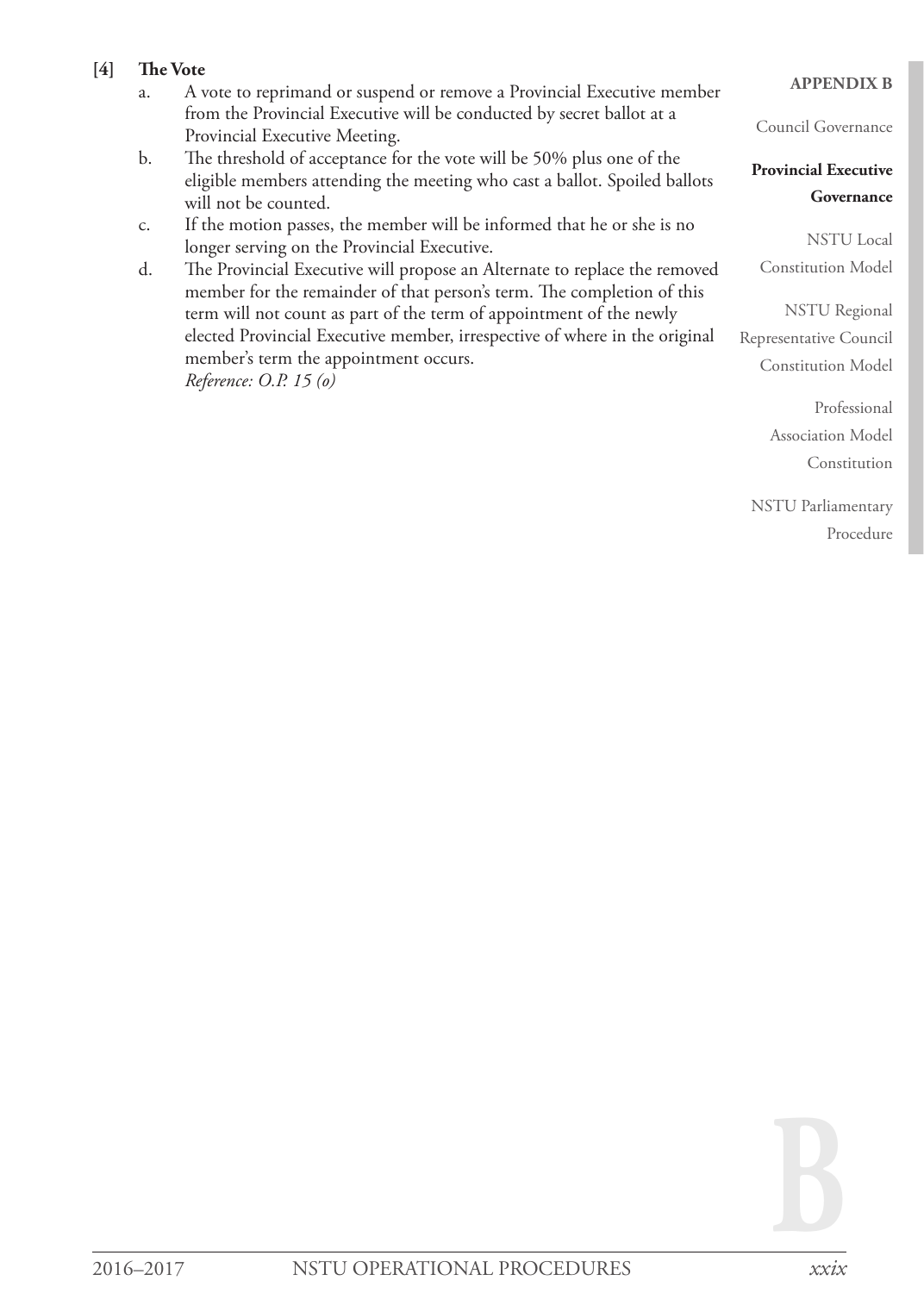#### **APPENDIX B**

Council Governance

#### **Provincial Executive**

#### **Governance**

NSTU Local Constitution Model

NSTU Regional Representative Council Constitution Model

Professional Association Model Constitution

NSTU Parliamentary Procedure

**B**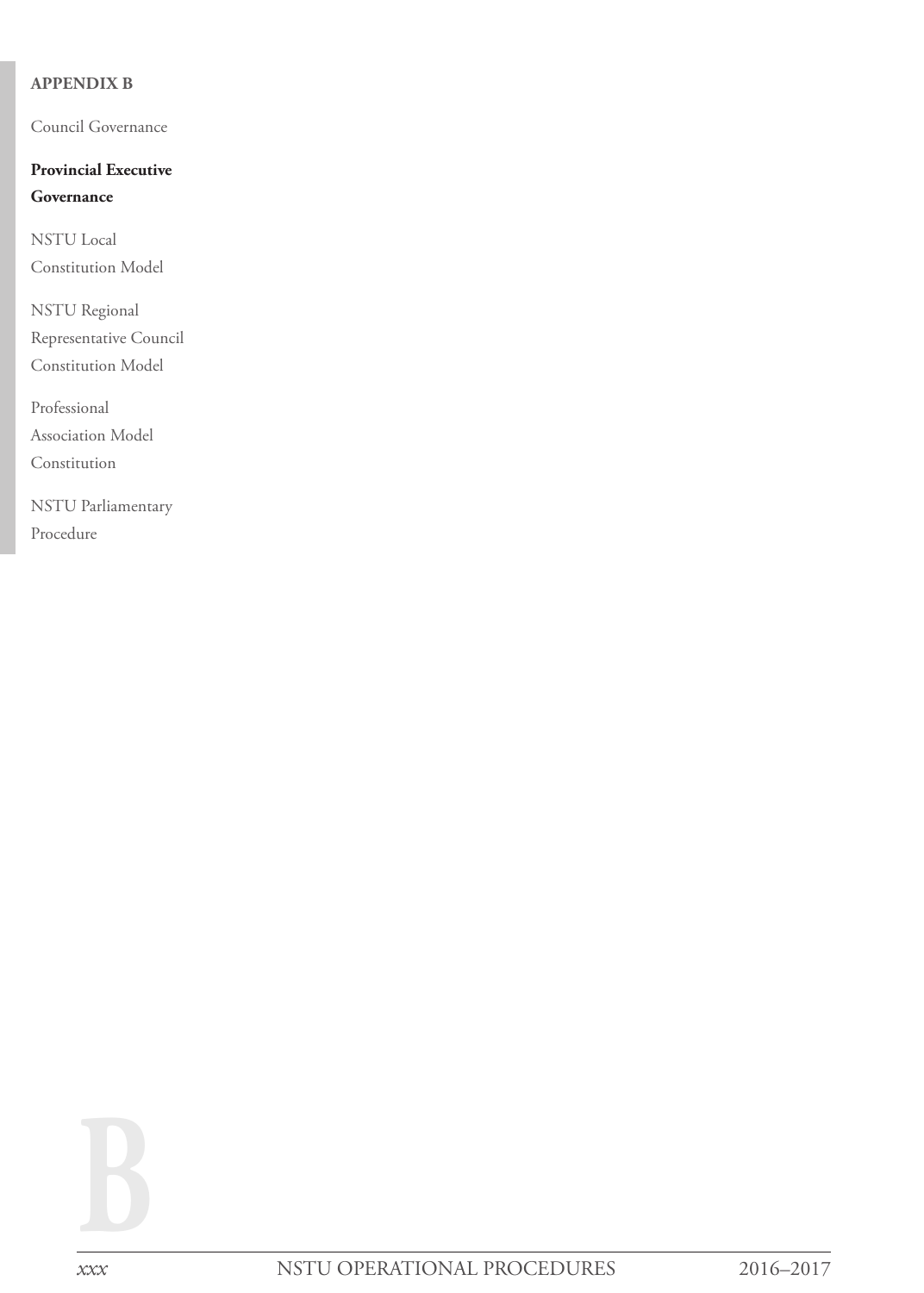# **LOCAL CONSTITUTION MODEL**



# **CONTENTS**

## Introductory Statement

The purpose of this document is to provide NSTU members with a comprehensive summary of official NSTU By-Laws, Standing Orders, Policies and Operational Procedures concerning NSTU Locals.

#### **ARTICLE TITLE**

- I Name/Definition
- II Mandate
- III Membership
- IV Roles and Responsibilities
- V Local Executive
- VI Local Council
- VII NSTU Representatives
- VIII Committees
	- IX Meetings
	- X Elections/Voting Privileges
- XI Finances
- XII Accountability
- XIII Removal from Local Executive
- XIV Rules of Order
- XV Operational Procedures
- XVI Amendments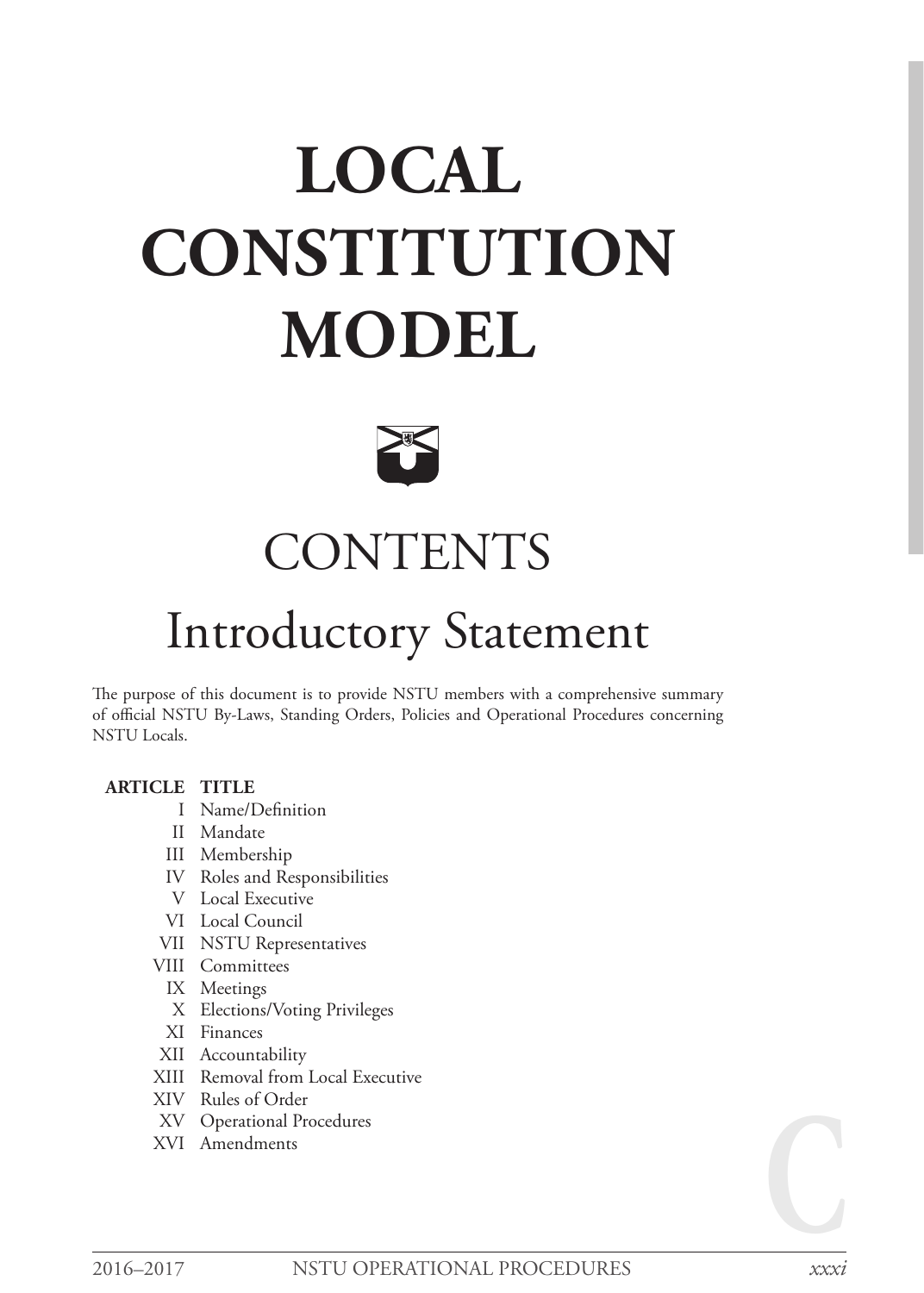#### **APPENDIX C**

Council Governance

Provincial Executive

Governance

## **NSTU Local**

#### **Constitution Model**

NSTU Regional Representative Council Constitution Model

Professional

Association Model

Constitution

NSTU Parliamentary Procedure

#### [1] A Local shall be a committee of the NSTU for purposes within the area of such Local, and when acting as such shall be under the control of the Council, subject to the said Act and these By-Laws. *By-Laws, Art. II - 5 (a)*

**Article I** *Name/Definition*

**LOCAL CONSTITUTION**

[2] This committee shall be called the *Local* of the Nova Scotia Teachers Union, henceforth referred to as the "Local". *By-Law, Art. II - 1*

## **Article II** *Mandate*

The mandate of the \_\_\_ Local shall be to advance and promote the teaching profession and the cause of education in Nova Scotia. *Mission Statement*

## **Article III** *Membership*

- [1] A member of the <u>Local</u> shall be an active or active reserve member of the Nova Scotia Teachers Union in a designated public educational site within the jurisdiction of the Regional School Board and the geographical boundaries of \_\_\_\_\_\_\_\_\_\_\_\_\_\_\_ or educational worksites as approved by the Provincial Executive. *TPA & By-Laws I & II*
- [2] Every NSTU member shall belong to a Local and no member shall belong to more than one Local. *By-Law, Art. II, 1 (b)*
- [3] A membership registry shall be conducted on an annual basis in the month of September. Amendments to the registry are permitted monthly up to the first Monday in December to determine Council representation and up to the first Monday in March for Local rebate purposes. This registry shall be the official record of membership and shall be used for such purposes as Annual Council representation and Local rebates. *By-Law, Art. II 3(a)*

## **Article IV** *Roles and Responsibilities*

- [1] Roles and Responsibilities shall be categorized as follows: *Oper. Procedures 10. (b) 1.*
	- Local Executive planning and implementation of the policies and directives of the Provincial Executive.
	- (b) Local Council information sharing, problem solving and decision making.
	- (c) General Membership information gathering and information sharing.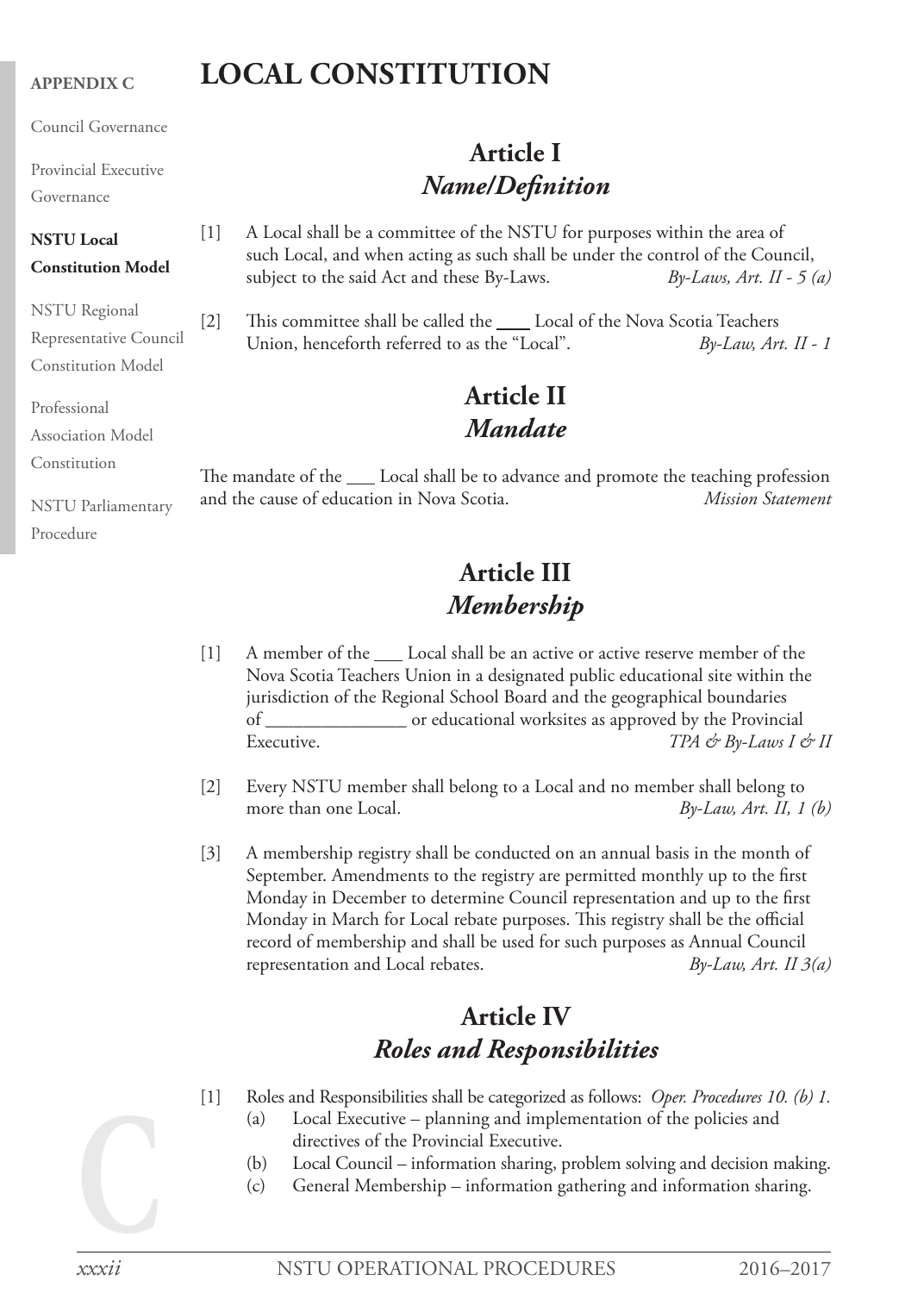[2] A member shall have the right to vote on all motions at general Local meetings. *Oper. Procedures 10. (b) 2.*

## **Article V** *Local Executive*

*(Revision of this Local Executive Structure requires the approval of the Provincial Executive).*

|       | $\cdots$                                                                           | <b>NSTU Local</b>            |
|-------|------------------------------------------------------------------------------------|------------------------------|
| $[1]$ | The ____ Local Executive shall include the following from the active NSTU          | <b>Constitution Model</b>    |
|       | membership of the Local.                                                           | $By-Law$ , Article II $5(a)$ |
|       | President<br>(a)                                                                   | <b>NSTU</b> Regional         |
|       | Immediate Past President<br>(b)                                                    | Representative Council       |
|       | First Vice-President<br>(c)                                                        | <b>Constitution Model</b>    |
|       | (d)<br>Vice-President - Communications (Public Relations, Public Affairs)          |                              |
|       | Vice-President - Professional Development<br>(e)                                   | Professional                 |
|       | (f)<br>Secretary                                                                   | Association Model            |
|       | Treasurer<br>(g)                                                                   |                              |
|       | Provincial Executive Member(s)<br>(h)                                              | Constitution                 |
|       |                                                                                    | <b>NSTU</b> Parliamentary    |
| $[2]$ | The ________ Local Executive may include Member(s)-at-Large.                       |                              |
|       | Oper. Procedures 10 (d) 2.                                                         | Procedure                    |
| $[3]$ | The ____ Local Executive shall meet a minimum of six (6) times per year at a       |                              |
|       | location determined by the Local President.<br>Oper. Procedures 10 (d) 3.          |                              |
|       |                                                                                    |                              |
| $[4]$ | Table Officers shall be the President, First-Vice President, Secretary, Treasurer  |                              |
|       | and designated Vice-President(s) selected by the ____ Local Executive at its first |                              |
|       | meeting following the Annual General Meeting. Oper. Procedures 10 (d) 4.           |                              |
|       |                                                                                    |                              |
| $[5]$ | The President and First Vice-President shall serve as members of the Regional      |                              |
|       | Representative Council.<br>Oper. Procedures 10 (d) 5.                              |                              |
|       |                                                                                    |                              |
| [6]   | All members of the Local Executive shall have voting privileges.                   |                              |
|       |                                                                                    | Oper. Procedures 10 $(d)(g)$ |

[7] A quorum of the \_\_\_\_ Local Executive shall be fifty percent plus one (50%+1) of Local Executive members. *Oper. Procedures 10 (d) 6.*

## **Article VI** *Local Council*

[1] The Local Council shall include: *Oper. Procedures 10 (e)*

- (a) Local Executive Members
	- (b) NSTU Representatives
- [2] The \_\_\_ Local Council shall meet a minimum of five (5) times per year.
- [3] A quorum of the \_\_\_ Local Council shall be fifty percent plus one (50%+1) of the Local Council members.

**APPENDIX C**

Council Governance

Provincial Executive

Governance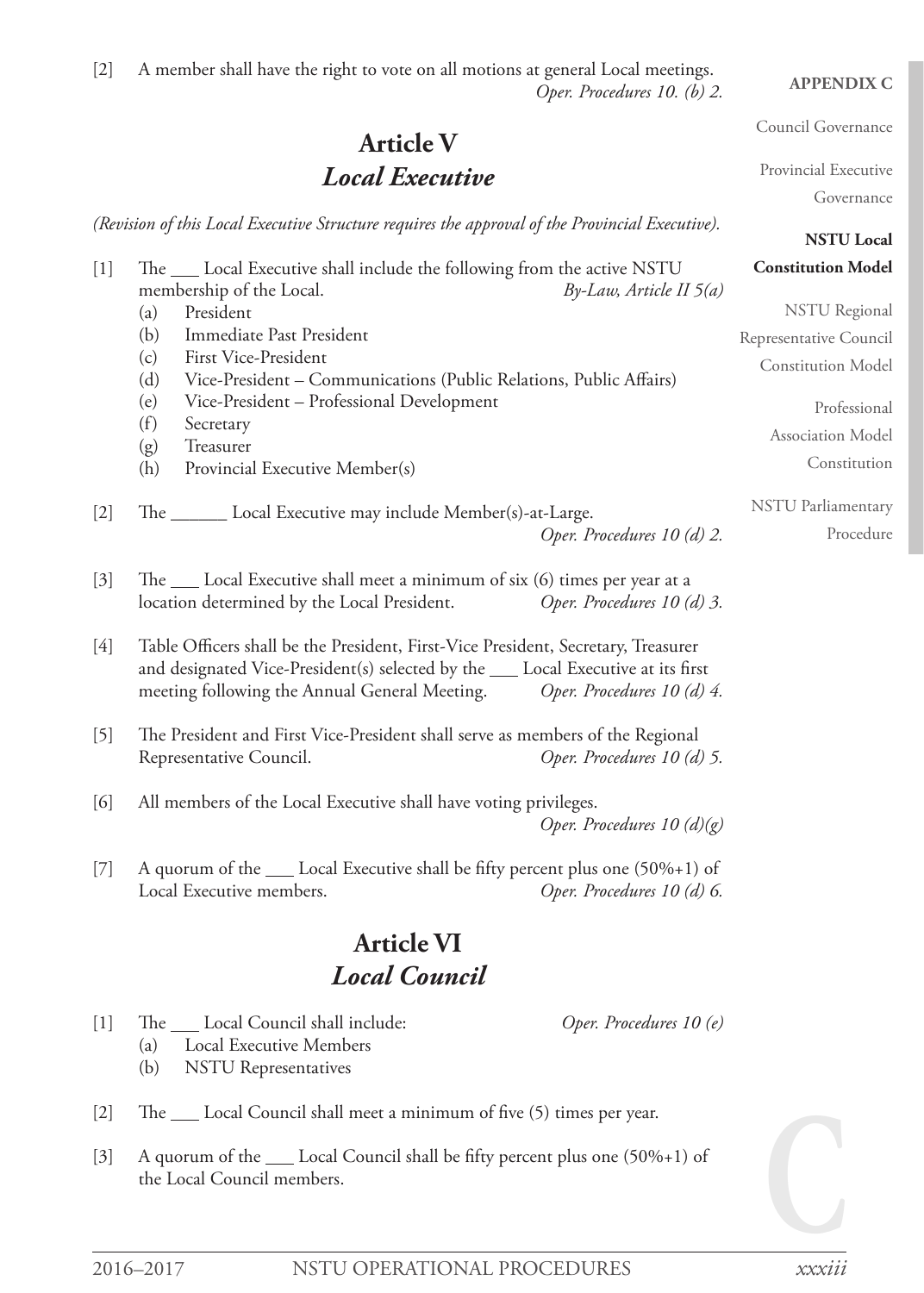| <b>APPENDIX C</b>                  |       | 711 11110 V 11                                                                                                                                                    |                             |
|------------------------------------|-------|-------------------------------------------------------------------------------------------------------------------------------------------------------------------|-----------------------------|
|                                    |       | <b>NSTU</b> Representative                                                                                                                                        |                             |
| Council Governance                 |       |                                                                                                                                                                   |                             |
| Provincial Executive<br>Governance | $[1]$ | A NSTU representative is an active member of the NSTU assigned to an<br>educational site within the geographical or educational site boundaries of the<br>Local.  | Oper. Procedures $10(c)$    |
| <b>NSTU Local</b>                  | $[2]$ | All Nova Scotia Teachers Union members shall be counted in the formula. Each                                                                                      |                             |
| <b>Constitution Model</b>          |       | educational site shall be represented by a minimum of one NSTU representative.<br>Educational sites with fewer than twenty-five (25) members shall be represented |                             |
| <b>NSTU</b> Regional               |       | by one (1) NSTU representative. Educational sites with twenty-six (26) to                                                                                         |                             |
| Representative Council             |       | fifty (50) members may be represented by two (2) NSTU representatives.                                                                                            |                             |
| <b>Constitution Model</b>          |       | Educational sites with more than fifty (50) members may be represented by a<br>maximum of three (3) NSTU representatives.                                         | Oper. Procedures $10(c)$ 2. |
| Professional                       | $[3]$ | Alternative representatives may be named in numbers equal to the educational                                                                                      |                             |
| <b>Association Model</b>           |       | site representative allocation.                                                                                                                                   | Oper. Procedures 10 (c) 2.  |
| Constitution                       |       |                                                                                                                                                                   |                             |
|                                    | $[4]$ | A representative shall be a member of the Local Council.                                                                                                          |                             |
| <b>NSTU</b> Parliamentary          |       | Oper. Procedures 10 (c) 4.                                                                                                                                        |                             |
| Procedure                          |       |                                                                                                                                                                   |                             |
|                                    | $[5]$ | Under exceptional circumstances, a Local General Meeting may approve<br>additional NSTU representatives at an individual educational site.                        |                             |

*Oper. Procedures 10 (c) 3.*

## **Article VIII**

**Article VII**

### *Committees*

*(Revision of this Local Executive Structure requires the approval of the Provincial Executive)*. *Oper. Procedures 10 (h) a, b, c, d, e, f, g, h, i, j.*

- [1] The Local Executive shall establish the following Standing Committees.
	- (a) Finance
	- (b) Nominating
	- (c) Communications (Public Relations/Public Affairs)
	- (d) Professional Development
- [2] The Local Executive may establish the following Standing Committees.
	- (a) Economic Welfare
	- (b) Resolutions
	- (c) Social
	- (d) Substitute Teacher
	- (e) Equity
	- (f) New Teacher
- [3] The Local Executive shall appoint members to each Standing Committee on an annual basis.
- [4] The Local Executive may appoint ad hoc committees as circumstances dictate.
- [5] The Local Executive shall appoint members to other committees as required.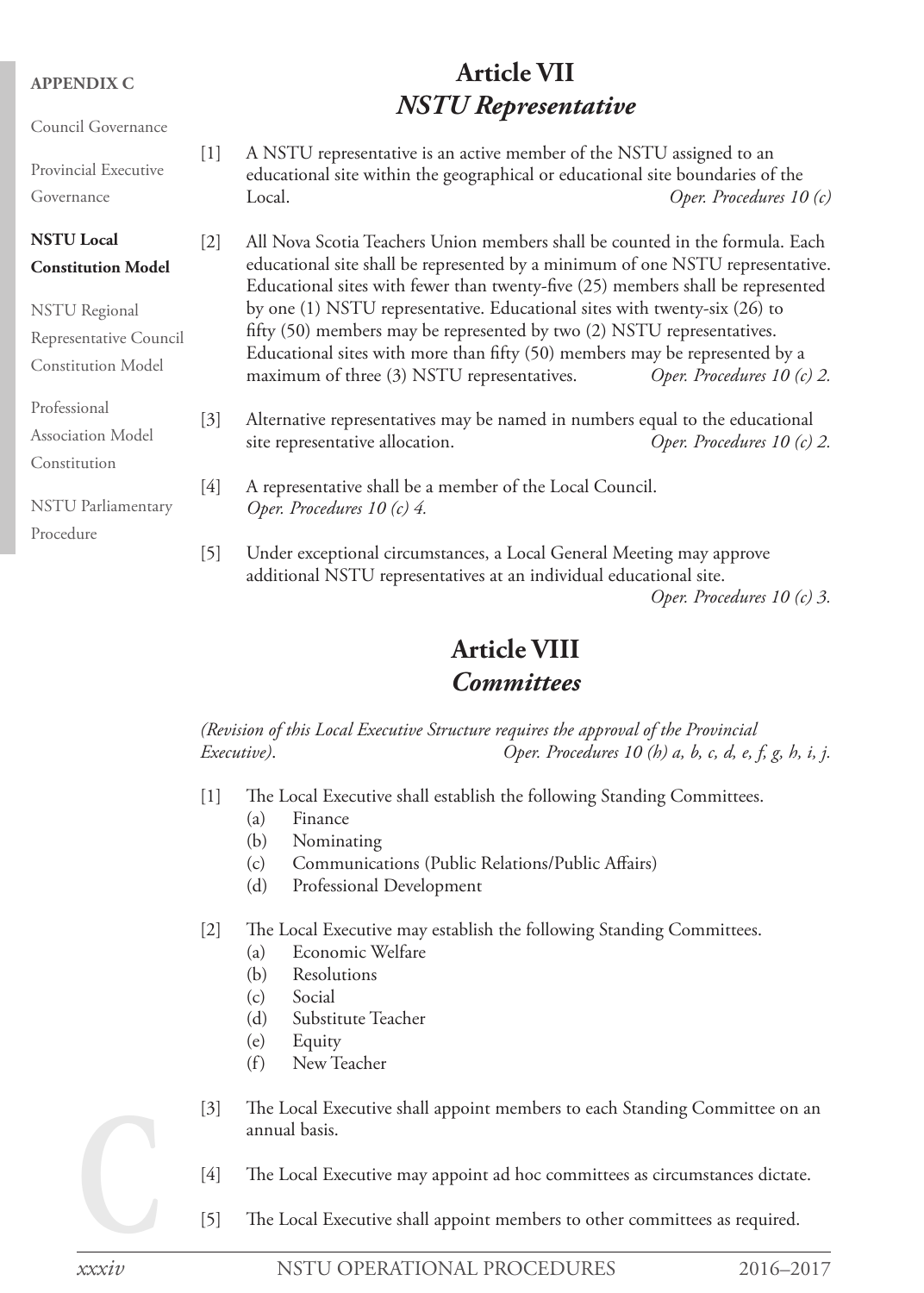- [6] The Local Executive shall appoint members to assignments as requested by the NSTU Provincial Executive through staff.
- [7] The Local Executive shall appoint additional members to the Regional Representative Council.
- [8] All Standing Committees of the Local shall be chaired by a Local Executive member.
- [9] The Immediate Past President or designate shall chair the Resolutions Committee and the Nominating Committee.
- [10] The Local Treasurer shall chair the Finance Committee.

## **Article IX** *Meetings*

*Oper. Procedures 10 (i) a, b, c, d.*

[1] Annual General Meeting

- (a) There shall be an Annual General Meeting of the Local held in May or June for:
	- (i) receipt of annual reports;
	- (ii) presentation of a financial statement;
	- (iii) presentation of a proposed budget for the upcoming year; and,
	- (iv) election of officers for the upcoming year.

#### [2] General Meetings

- (a) Including the Annual General Meeting, general meetings shall take place at least three (3) times per year during the periods:
	- Fall Winter Spring
- (b) The times and locations of these meetings shall be posted within all educational sites by the NSTU representative prior to September  $30<sup>th</sup>$  in each school year.
- (c) The quorum for a general meeting shall be the number of active and active reserve members equivalent to fifty percent plus one (50% +1) of the \_\_\_\_\_\_\_\_\_\_ Local Council membership.
- [3] Special Meetings
	- (a) In the event of an emergency or other need, a special meeting shall be called by the Table Officers and/or the Provincial Executive.
	- (b) A special general meeting to address a specified issue shall be called by the Local Table Officers upon the written request of five percent (5%) of the members of the Local. Five (5) working days notice of such a meeting shall be given to the general membership.

#### **APPENDIX C**

Council Governance

Provincial Executive Governance

**NSTU Local Constitution Model**

NSTU Regional Representative Council Constitution Model

> Professional Association Model

NSTU Parliamentary

Procedure

Constitution

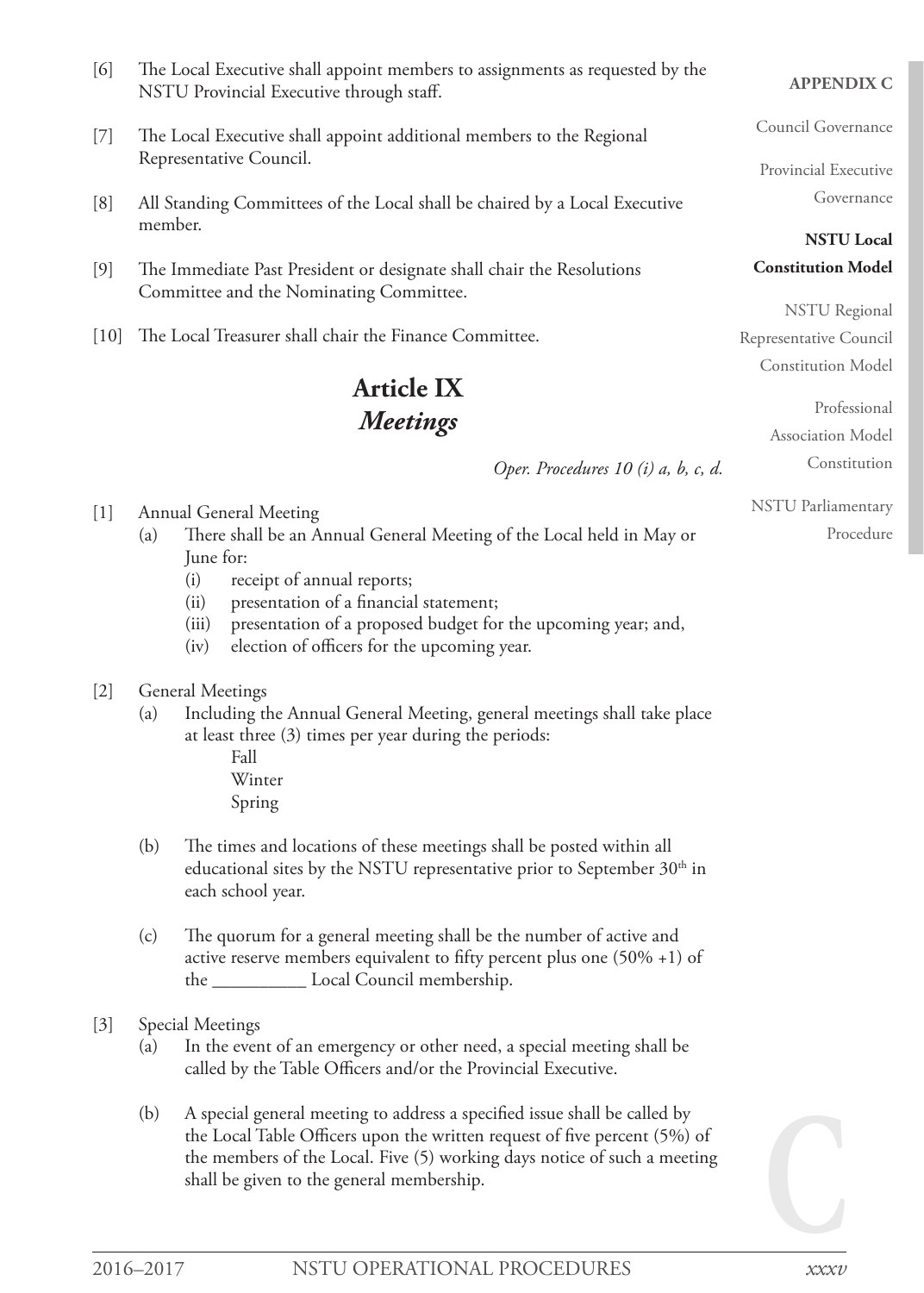#### **APPENDIX C**

Council Governance

Provincial Executive

Governance

#### **NSTU Local**

#### **Constitution Model**

| <b>NSTU</b> Regional      |    |
|---------------------------|----|
| Representative Council    |    |
| <b>Constitution Model</b> | D  |
|                           |    |
| Professional              |    |
| <b>Association Model</b>  | ſ. |
| Constitution              |    |
| NSTU Parliamentary        | ŗ. |
| Procedure                 |    |
|                           |    |

- (c) A special meeting shall consider only the business specified in the notice calling such a meeting.
- [4] Local Council Meetings
	- (a) Meetings of the *Local Council shall be called by the Local* Executive.

## **Article X** *Elections/Voting Privileges*

- [1] Active and active reserve NSTU members of the Local have the right to vote in any Local election. *By-Law, Art 1, 10; Oper. Procedures 10 (g)(1)*
- 2] Active and active reserve NSTU members of the *\_\_\_\_* Local are eligible to serve as Annual Council delegates. *By-Law, Art 1, 10; Oper. Procedures 10 (g)(2)*
- 3] Active NSTU members of the Local are eligible to be elected as \_\_\_ Local Executive members. *By-Law, Art 1, 10; Oper. Procedures 10 (g)(3)*
- 4] Active NSTU members of the *Local are eligible to serve as NSTU* Representatives. *By-Law, Art 1, 10; Oper. Procedures 10 (g)(4)*
- [5] The *Local Executive shall be elected by secret ballot.*

*Oper. Procedures 10 (g) (5)*

- [6] The term of office for all \_\_\_ Local Executive members except the Immediate Past President shall be two (2) years – starting August  $1^{st}$  and ending July 31 $^{st}$ . *Op. Proc10 (g) (6)*
- [7] The term of office for the Immediate Past President shall be one (1) year starting August 1<sup>st</sup> and ending July 31<sup>st</sup>. *Oper. Procedures 10 (g) (7)*
- [8] Any Local Executive position may be held by the same person for a maximum of two (2) consecutive terms. *Oper. Procedures 10 (g) (8)*
- [9] Should any Local Executive position except Past President remain vacant following elections at the Annual General Meeting, the Nominating Committee shall conduct a by-election at the next General Meeting of the Local. *Oper. Procedures 10 (g) (9)*
- [10] In the event that the \_\_\_\_ Local President cannot fulfill duties or complete a term of office, the First Vice-President shall assume the duties of the \_\_\_\_\_\_\_\_ Local President in the interim. The Nominating Committee shall seek nominations for the position at the next General Meeting of the Local and conduct an election at that meeting. The term of office for this position shall be until the completion of the vacated term of office. *Oper. Procedures 10 (g) (10)*
- [11] In the event that a \_\_\_\_ Local Executive member other than the Local President cannot complete a term of office, the position shall be filled through a byelection administered by the Nominating Committee. The Nominating Committee shall seek nominations for the position at the next General Meeting of the Local and an election conducted at that meeting. The term of office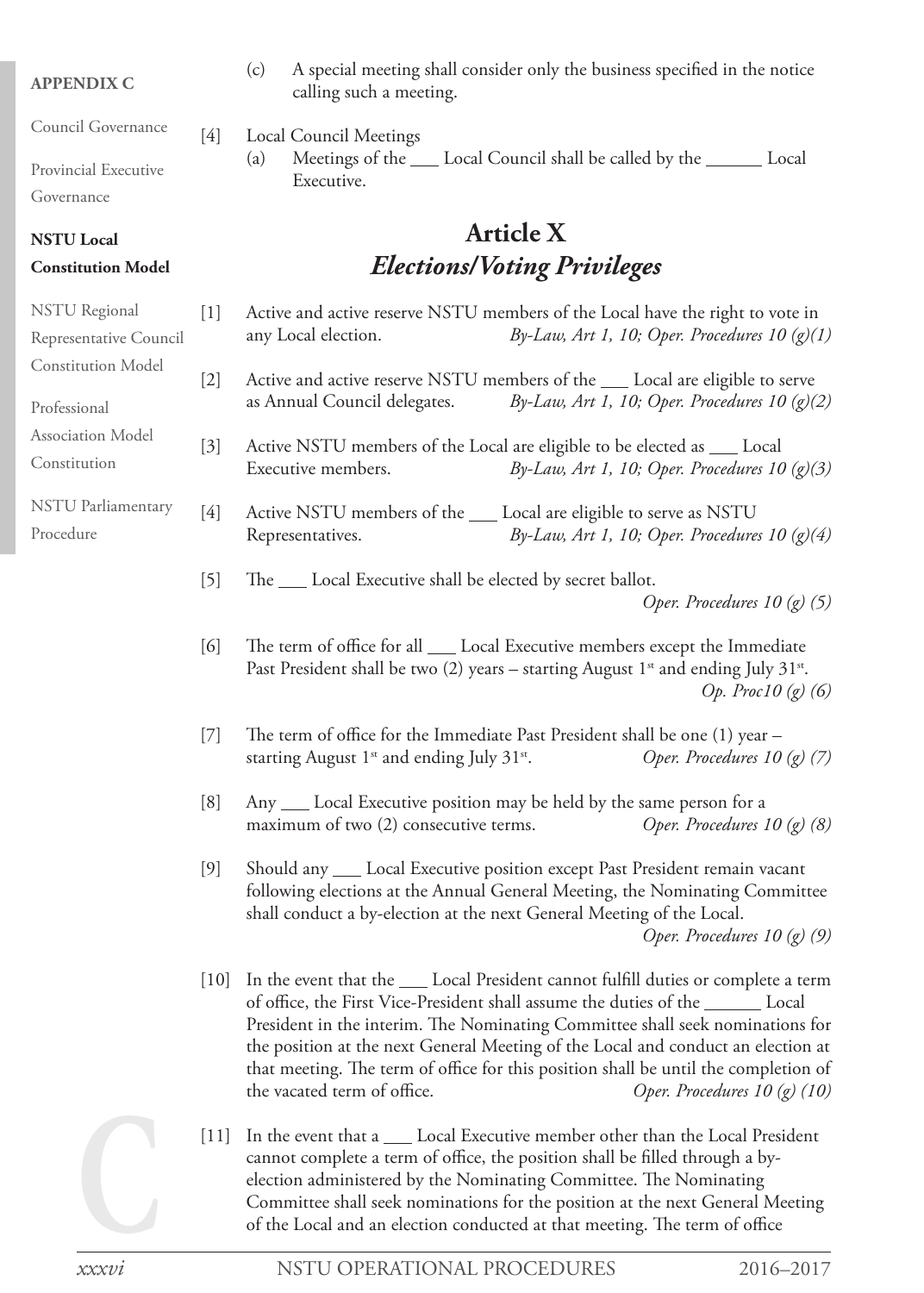for this position shall be until the completion of the vacated term of office. *Oper. Procedures 10 (g) (11)*

- [12] The term of office for NSTU representative shall be one (1) year, August  $1^{st}$ through July 31st. *Oper. Procedures 10 (g) (12)*
- [13] The NSTU representative(s) and alternate representative(s) shall be elected by the individual educational site members no later than September 15<sup>th</sup>. *Oper. Procedures 10 (g) (13)*
- [14] If the NSTU representative or alternate representative is unable to complete the term of office, the site shall elect another representative or alternate for the duration of the vacated term of office. *Oper. Procedures 10 (g) (14)*
- [15] Delegate selection to Annual Council shall be based according to the procedures outlined in the Local's Operational Procedures. *Oper. Procedures 10 (g) (15)*

## **Article XI** *Finances*

#### **APPENDIX C**

Council Governance

Provincial Executive Governance

#### **NSTU Local Constitution Model**

NSTU Regional Representative Council Constitution Model

> Professional Association Model Constitution

- [1] The fiscal year shall be from August 1st to July 31st. *Oper. Procedures 10 (j) (1.)*
- [2] Based on NSTU Membership Fees, a Local Rebate shall be determined by the Annual Council of the Nova Scotia Teachers Union. *Oper. Procedures 10 (j) (2.)*
- [3] A minimum of three signing officers shall be bonded for the disbursement of Local funds and other banking purposes. *Oper. Procedures 10 (j) (3.)*
- [4] The signing officers shall be selected from the *\_\_\_\_* Local Table Officers. *Oper. Procedures 10 (j) (4)*
- [5] The Local Executive may make expenditures up to 5% of the Local's budget to a maximum of \$3,000 without prior approval of the general membership. *Oper. Procedures 10 (j) (5)*
- [6] Local Executive members may receive honoraria as determined by motion at the Annual General Meeting. *Oper. Procedures 10 (j) (6)*
- [7] When Local Council and Committee members are required to attend meetings, they shall be reimbursed at the provincial rate. *Oper. Procedures 10 (j) (7)*
- [8] When attending \_\_\_ Local meetings, NSTU Representatives, NSTU Local Committee Members and NSTU Local Executive Members shall be eligible to claim family care costs in the amount approved by the NSTU Provincial Executive. *Oper. Procedures 10 (j) (8)*
- [9] A minimum of ten percent of the Local's budget shall be designated for NSTU representative training. *Oper. Procedures 10 (j) (9.)*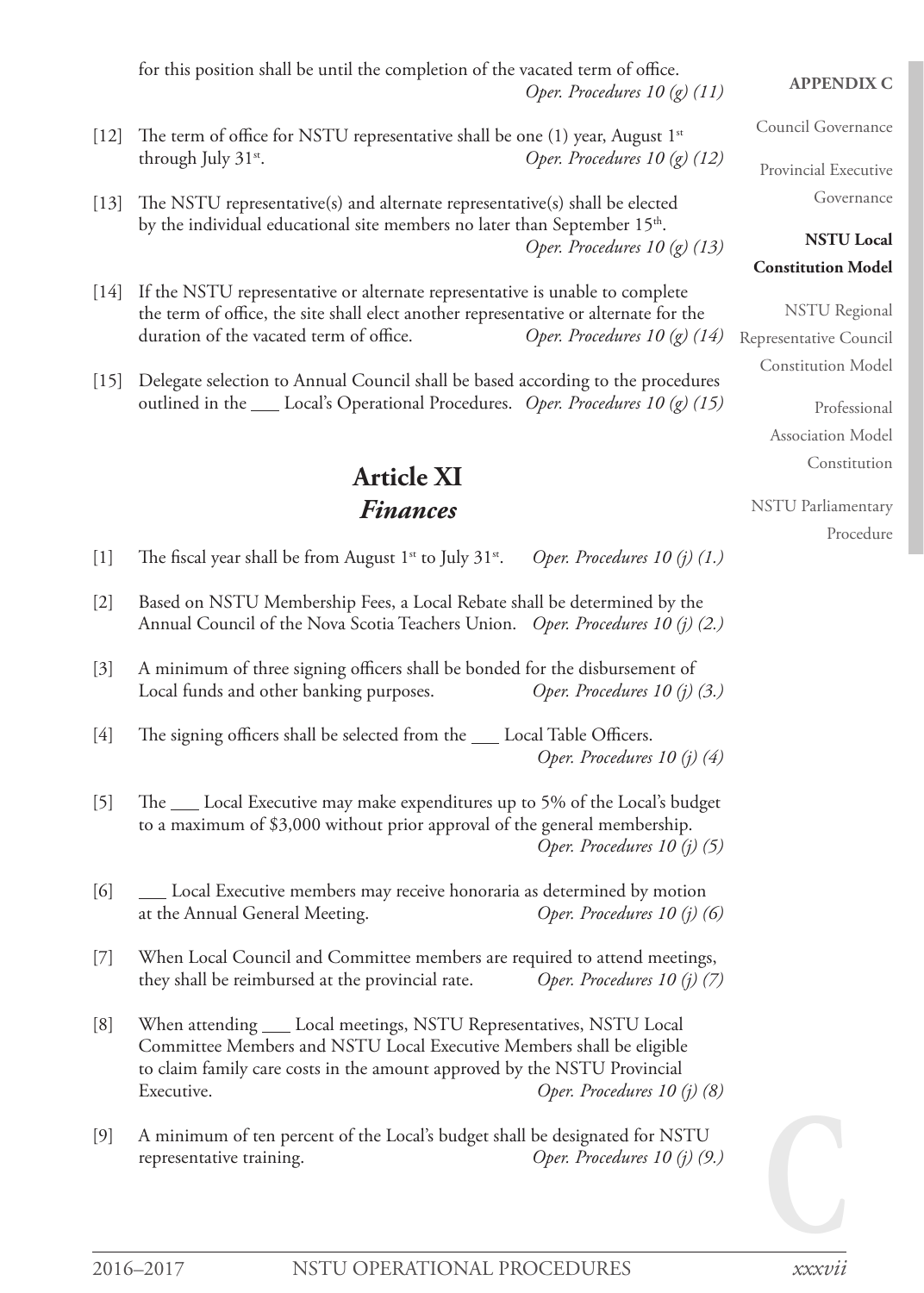| <b>APPENDIX C</b>                                                                                                                                                                                                                                                                                                                               | $[10]$ |                                                                                                                                                     | The financial records of the Local shall be subjected to an annual review in<br>accordance with guidelines provided by the Finance and Property Committee of<br>the NSTU. | Oper. Procedures 10 (j) (10)    |  |
|-------------------------------------------------------------------------------------------------------------------------------------------------------------------------------------------------------------------------------------------------------------------------------------------------------------------------------------------------|--------|-----------------------------------------------------------------------------------------------------------------------------------------------------|---------------------------------------------------------------------------------------------------------------------------------------------------------------------------|---------------------------------|--|
| Council Governance                                                                                                                                                                                                                                                                                                                              |        |                                                                                                                                                     |                                                                                                                                                                           |                                 |  |
| Provincial Executive                                                                                                                                                                                                                                                                                                                            | 11     | Local Reserves and Financial Assets                                                                                                                 |                                                                                                                                                                           | Oper. Procedures 10 (l) 1. 2. 3 |  |
| Governance                                                                                                                                                                                                                                                                                                                                      |        |                                                                                                                                                     | The following guidelines shall apply to Local Reserve Funds and Financial Assets                                                                                          |                                 |  |
| <b>NSTU Local</b>                                                                                                                                                                                                                                                                                                                               |        |                                                                                                                                                     | of the Locals:                                                                                                                                                            |                                 |  |
| <b>Constitution Model</b>                                                                                                                                                                                                                                                                                                                       |        | While Locals of the NSTU are not required to have a Reserve Fund,<br>(a)<br>from time to time Locals may have revenue greater than expenditures and |                                                                                                                                                                           |                                 |  |
| <b>NSTU</b> Regional                                                                                                                                                                                                                                                                                                                            |        |                                                                                                                                                     | therefore, have surplus funds that are in excess of cash flow needs that                                                                                                  |                                 |  |
| Representative Council                                                                                                                                                                                                                                                                                                                          |        |                                                                                                                                                     | shall be transferred to a Local Reserve Fund.                                                                                                                             |                                 |  |
| <b>Constitution Model</b>                                                                                                                                                                                                                                                                                                                       |        | (b)                                                                                                                                                 | The monies shall be invested to maximize return while minimizing risk of                                                                                                  |                                 |  |
| Professional                                                                                                                                                                                                                                                                                                                                    |        |                                                                                                                                                     | loss keeping in mind the cash flow needs of the Local.                                                                                                                    |                                 |  |
| <b>Association Model</b>                                                                                                                                                                                                                                                                                                                        |        |                                                                                                                                                     |                                                                                                                                                                           |                                 |  |
| The Fund may be used:<br>(c)<br>Constitution<br>when the Local incurs expenditures in the Operating Budget<br>i.<br>greater than the revenue received in a fiscal year (funds needed to<br><b>NSTU</b> Parliamentary<br>balance the Budget);<br>Procedure<br>when the Local incurs reasonable costs in prosecuting a legal strike;<br>ii.<br>or |        |                                                                                                                                                     |                                                                                                                                                                           |                                 |  |
|                                                                                                                                                                                                                                                                                                                                                 |        |                                                                                                                                                     |                                                                                                                                                                           |                                 |  |
|                                                                                                                                                                                                                                                                                                                                                 |        |                                                                                                                                                     |                                                                                                                                                                           |                                 |  |
|                                                                                                                                                                                                                                                                                                                                                 |        |                                                                                                                                                     | when the Local requires additional revenue in cases of emergency.<br>iii.                                                                                                 |                                 |  |

## **Article XII** *Accountability*

#### *Oper. Procedures 10 (m) 1, 2, 3*

- [1] Individuals in an elected or appointed leadership role, NSTU employees and others acting on the organization's behalf have the obligation to avoid conflicts of interest; the perception of conflict of interest; and, ensure that their activities and interests do not conflict with their responsibilities to the Nova Scotia Teachers Union.
- [2] Local Executive and Local Council members are expected to fully attend as well as actively participate in all meetings of the Local.
- [3] Local Executive members are responsible to fairly represent Local Executive decisions when speaking on issues addressed by the Local Executive.

## **Article XIII** *Removal from Local Executive*

#### *Oper. Procedures 10 (n) 1, 2, 3, 4, 5, 6*

[1] A member of the Local Executive may be removed from office for any of the following reasons:

- (a) continued gross or willful neglect of the duties of the office;
- (b) failure or refusal to disclose necessary information on matters of organization business;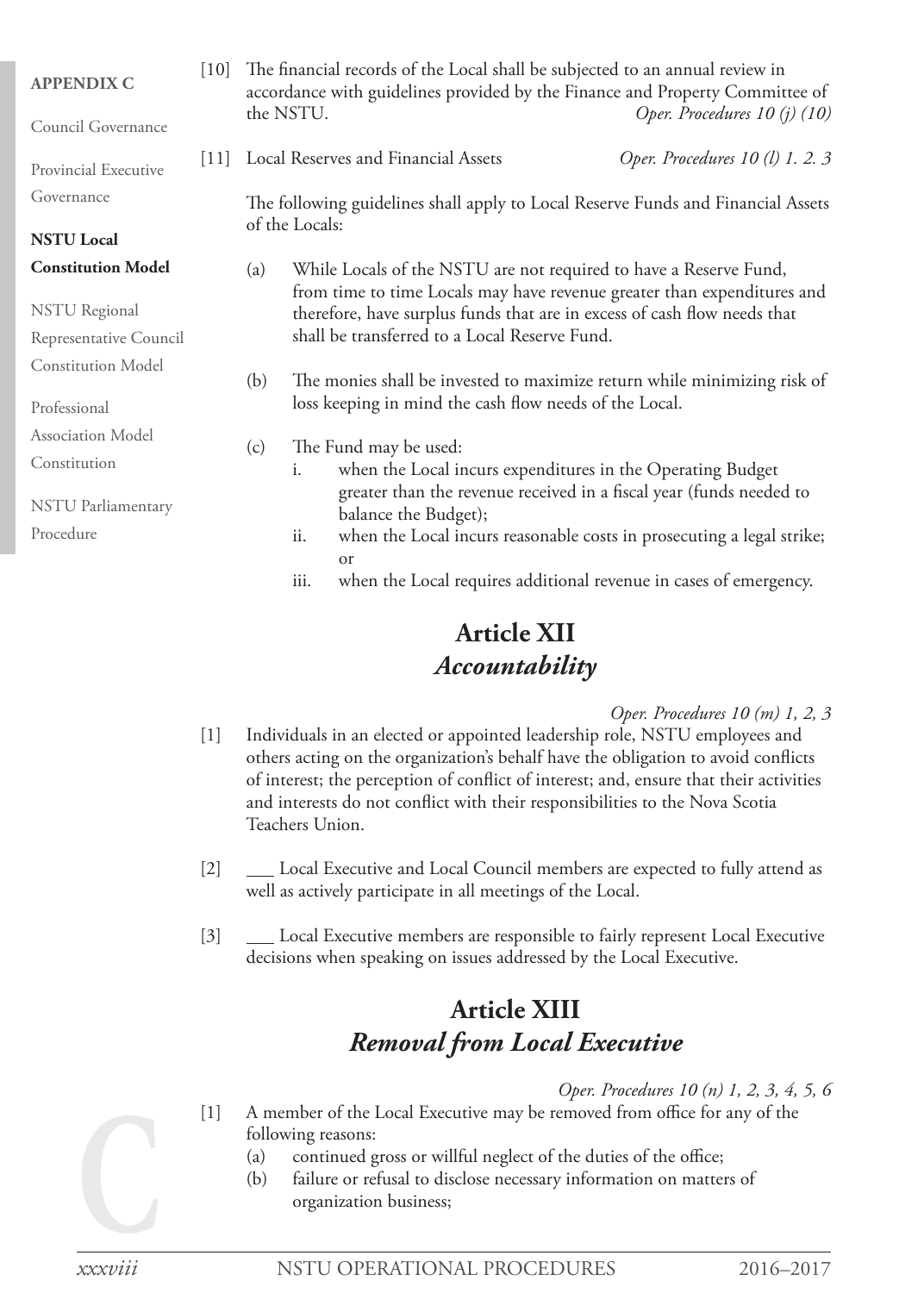- (c) unauthorized expenditures, signing of cheques, or misuse of organization funds;
- (d) unwarranted attacks on a president or refusal to cooperate with the president;
- (e) misrepresentation of the organization and its officers to outside persons; and
- (f) conviction for a felony.

#### [2] Examples of invalid grounds for removal are:

- (a) poor performance as an officer due to lack of ability;
- (b) negligence that is not gross or willful;
- (c) a tendency to create friction and disagreement; and
- (d) mere unsuitability to hold office.

#### [3] Commencing Proceedings:

- (a) A notice of motion to remove an Executive member may be moved by a member at a Local General Meeting. The threshold of acceptance for this vote will be 50% plus one of those members in attendance who vote.
- (b) A notice of motion to remove an Executive member may be conducted by the Local Executive. The threshold of acceptance for this vote will be 50% plus one of the Local Executive.

#### [4] Notice of Motion

Members of the Local must be given 30 days notice of a Special General Meeting to remove a member of the Local Executive.

#### [5] Removal Procedure

The affected member must be given:

- (a) adequate notice of the motion (30 days);
- (b) a fair hearing (the opportunity to speak to the motion at the meeting called for the purpose of removal) scheduled as the single agenda item of a Special General Meeting of the Local;
- (c) the right to consult counsel at the member's cost (during 30 day notice of motion time frame);
- (d) a reasonable opportunity to present a defense (the opportunity to speak to the motion at the meeting called for the removal to be debated); and,
- (e) notice that failure by the member to attend the meeting will not delay the proceedings.

#### [6] The Vote

- (a) The vote will be conducted by secret ballot at a Special General Meeting of the Local.
- (b) Only active and active reserve members of the Local in attendance at the meeting are eligible to vote.
- (c) The affected member may request an observer to view the counting of ballots.
- (d) The threshold of acceptance for the vote will be 50% plus one of the eligible members attending the meeting who cast a ballot. Spoiled ballots will not be counted.
- (e) The result will be binding as of the release of the vote result.

#### **APPENDIX C**

Council Governance

Provincial Executive Governance

#### **NSTU Local Constitution Model**

NSTU Regional Representative Council Constitution Model

> Professional Association Model Constitution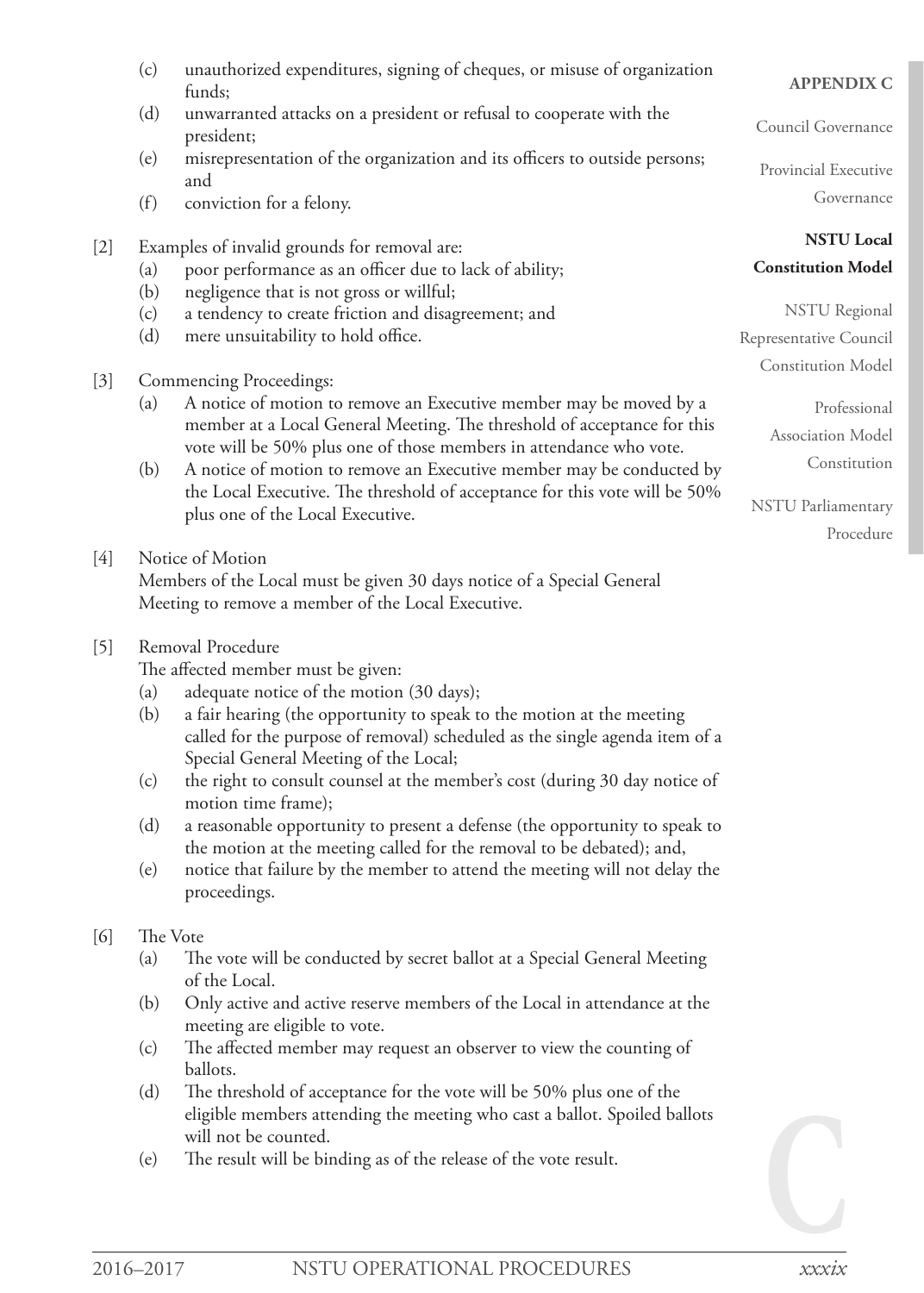#### **APPENDIX C**

Council Governance

Provincial Executive Governance

**NSTU Local** 

## **Constitution Model**

NSTU Regional Representative Council Constitution Model Professional Association Model Constitution NSTU Parliamentary Procedure

## **Article XIV** *Rules of Order*

*Oper. Procedures 10 (o)*

The current edition of Robert's Rules of Order, Newly Revised governs the Nova Scotia Teachers Union in all parliamentary situations not provided for in legislation, By-Laws and Standing Orders.

## **Article XV** *Operational Procedures*

*Oper. Procedures 10 (p)*

[1] Operational Procedures shall be established by a Local to address:

- (a) the duties and responsibilities of the Local Executive;
- (b) the duties and responsibilities of committees;
- (c) the duties and responsibilities of NSTU representatives;
- (d) other areas deemed necessary by the Local Executive.

[2] A Local's Operational Procedures shall be adopted, amended, or rescinded by a majority of the votes cast by members present at a Local Council, a Special Meeting or General Meeting provided that written notice of motion to adopt, amend, or rescind has been sent to all NSTU representatives or alternate representatives not less than ten (10) days prior to the meeting.

## **Article XVI** *Amendments*

*Oper. Procedures 10 (q) 1, 2, 3*

- [1] A Local's Constitution may be amended by a two-thirds (2/3) majority of votes cast by the members present at a General Meeting or Special Meeting convened for that purpose.
- [2] Notice of proposed amendment(s) shall be given to members ten (10) working days prior to the meeting.
- [3] Amendments to a Local's Constitution require ratification by the NSTU Provincial Executive at a scheduled meeting following approval by the Local's general membership.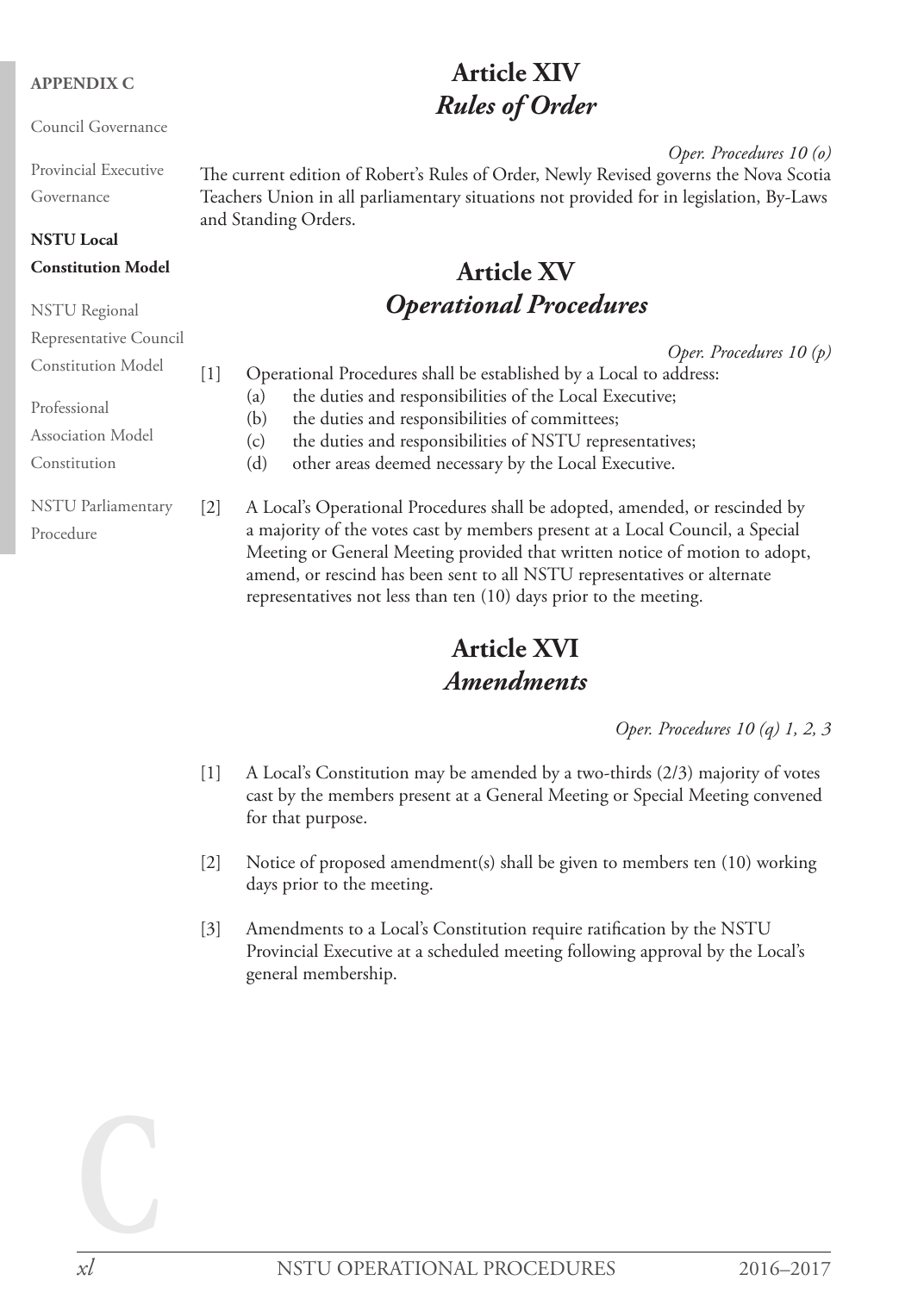# **REGIONAL REPRESENTATIVE COUNCIL CONSTITUTION MODEL**



# **CONTENTS**

## Introductory Statement

The purpose of this document is to provide NSTU members with a comprehensive summary of official NSTU By-Laws, Standing Orders, Policies and Operational Procedures concerning Regional Representative Councils.

#### **ARTICLE TITLE**

- I Name
- II Mandate
- III Membership
- IV Roles and Responsibilities
- V Duties
- VI Meetings
- VII Committees
- VIII Elections/Voting Privileges
	- XI Finances
	- X Accountability
	- XI Rules of Order
- XII Amendments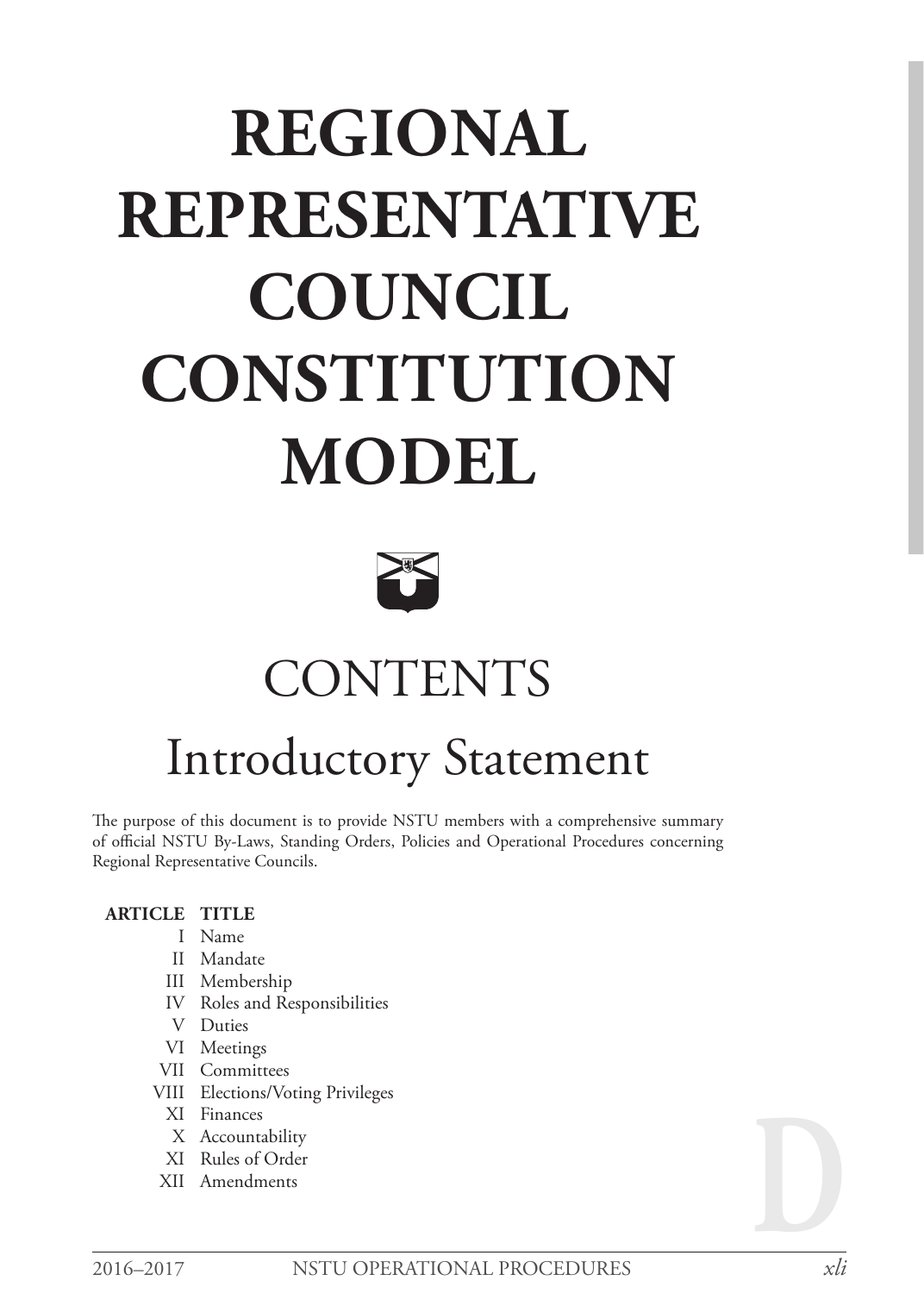#### **APPENDIX D**

Council Governance

Provincial Executive Governance

NSTU Local Constitution Model

#### **NSTU Regional Representative**

#### **Council Constitution Model**

## **NSTU REGIONAL REPRESENTATIVE COUNCIL CONSTITUTION**

## **Article I** *Name*

The committee shall be called the \_\_\_ Regional Representative Council of the Nova Scotia Teachers Union. *By-Law, Article IX 3 (a)*

## **Article II** *Mandate*

| Professional<br>Association Model<br>Constitution | $\vert 1 \vert$             | The ___ Regional Representative Council within the geographic boundaries<br>of the school board shall address bargaining unit issues for NSTU members<br>employed with that school board. | $By-Law, Article IX 2 (a)$ |
|---------------------------------------------------|-----------------------------|-------------------------------------------------------------------------------------------------------------------------------------------------------------------------------------------|----------------------------|
| <b>NSTU</b> Parliamentary<br>Procedure            | $\left\lceil 2\right\rceil$ | To follow the policies of the Council of the Union and the directives of the<br>Provincial Executive of the Union.                                                                        | $By-Law, Article IX 2 (b)$ |

## **Article III** *Membership*

Membership of the Regional Representative Council shall include:

*By-Law, Article IX 3 (c)*

Local Representation

Local membership shall be determined with equal representation by participating Locals and shall include:

- **Local Presidents**
- **Local First Vice-Presidents**
- Additional Local Member(s)

From the Local Representation, the RRC shall select a Secretary and/or Treasurer and the Chair of the REWC.

Regional Representation

- **Chairperson**
- Provincial Executive Member(s)

## **Article IV** *Roles and Responsibilities*

[1] The Regional Representative Council shall carry out the responsibilities as set out in the Teachers Provincial Agreement and Regional Collective Agreement between the employing school board and the NSTU. *By-Law, Article IX 9.*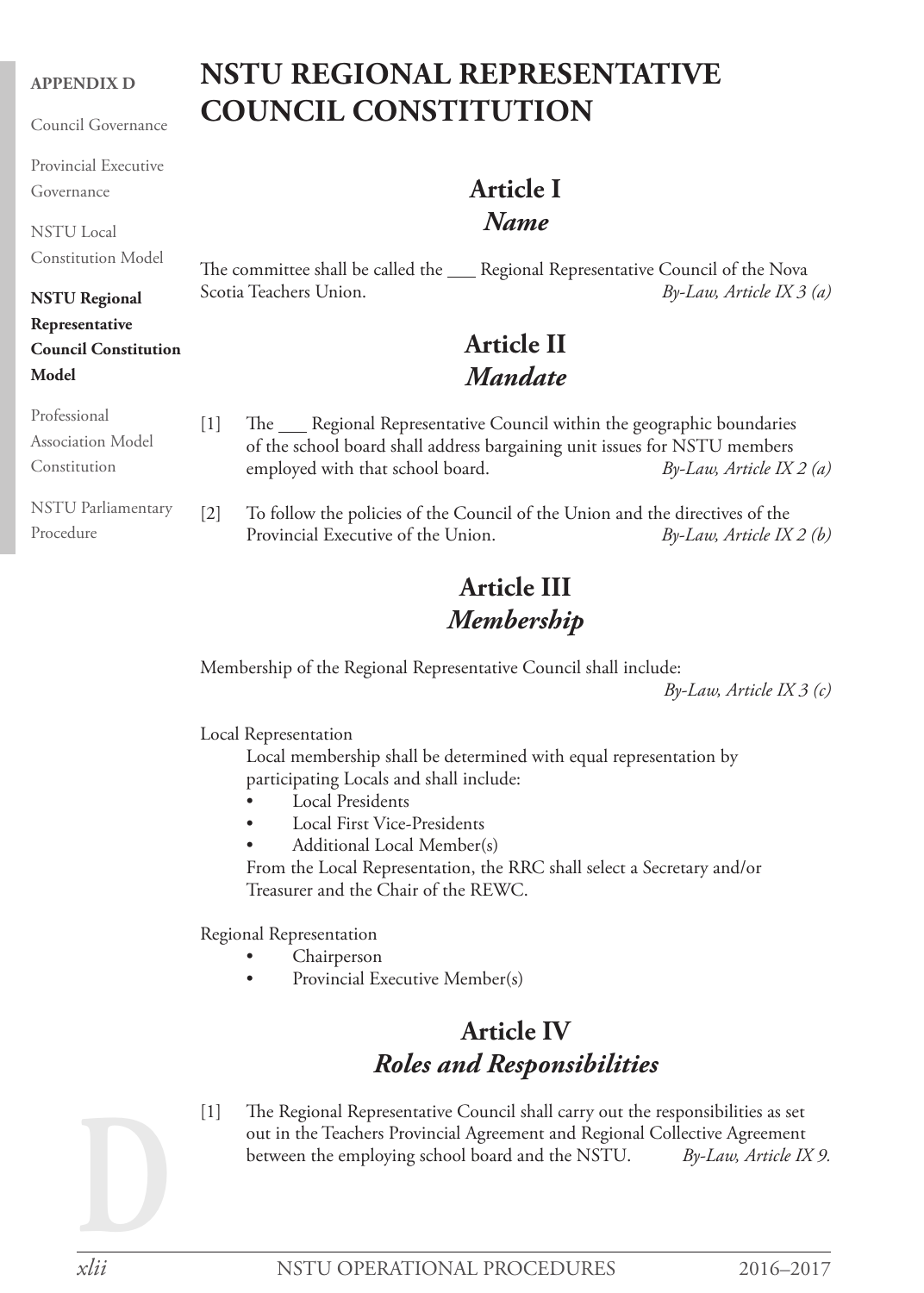[2] The <u>Same Regional Representative Council shall have the right to submit</u> resolutions to Annual Council by way of the Provincial Executive.

[3] The <u>Same Regional Representative Council shall be accountable to the NSTU</u> Provincial Executive. *By-Law, Article IX 3(a).*

## **Article V**

## *Duties*

#### **I. Duties of the Regional Representative Council**

*Operational Procedures 16 (a) (1)*

*By-Law, Article IX 10.*

- [1] Ensure adherence to terms and conditions of employment as incorporated into regional and provincial agreements.
- [2] Determine an application and selection process for identifying committee members of the Regional Representative Council committees.
- [3] Administer the selection and appointment of committee members to Regional Representative Council committees, including but not limited to:
	- **REWC**
	- Negotiating Team
	- **Grievance Committee**
- [4] Receive reports from Regional Representative Council committees appointed by the Regional Representative Council.
- [5] Promote member rights and responsibilities.
- [6] Address such other duties as assigned by the Provincial Executive.
- [7] Appoint the Regional Negotiating Team from among the members of the REWC and such other persons as determined by the RRC.
- [8] Appoint the Chairperson of the Regional Negotiating Team from the members of the Regional Economic Welfare Committee.
- [9] Report to the Provincial Executive any member in violation of the Accountability Article.

#### **II. Duties of the Regional Representative Council Chairperson**

- [1] The Chairperson shall be the sole official spokesperson for the Regional Representative Council on Regional bargaining unit.
- [2] The Chairperson or Vice Chairperson shall preside at all meetings of the Regional Representative Council.
- [3] The Chairperson shall prepare agendas for all Regional Representative Council meetings.
- [4] The Chairperson shall call a special meeting in the event of an emergency.
- [5] The Chairperson shall cause to be presented to the Annual General Meetings of Locals:
	- a Regional Representative Council financial statement;
	- a proposed Regional Representative Council budget for the upcoming year;
	- a report of the Regional Representative Council activities for the year.

### **III. Duties of the Regional Representative Council Secretary**

[1] The Secretary shall record and maintain copies of the minutes of all meetings of the Regional Representative Council.

#### **APPENDIX D**

Council Governance

Provincial Executive Governance

NSTU Local Constitution Model

#### **NSTU Regional**

#### **Representative Council Constitution Model**

Professional Association Model Constitution

NSTU Parliamentary Procedure

**D**

*xliii*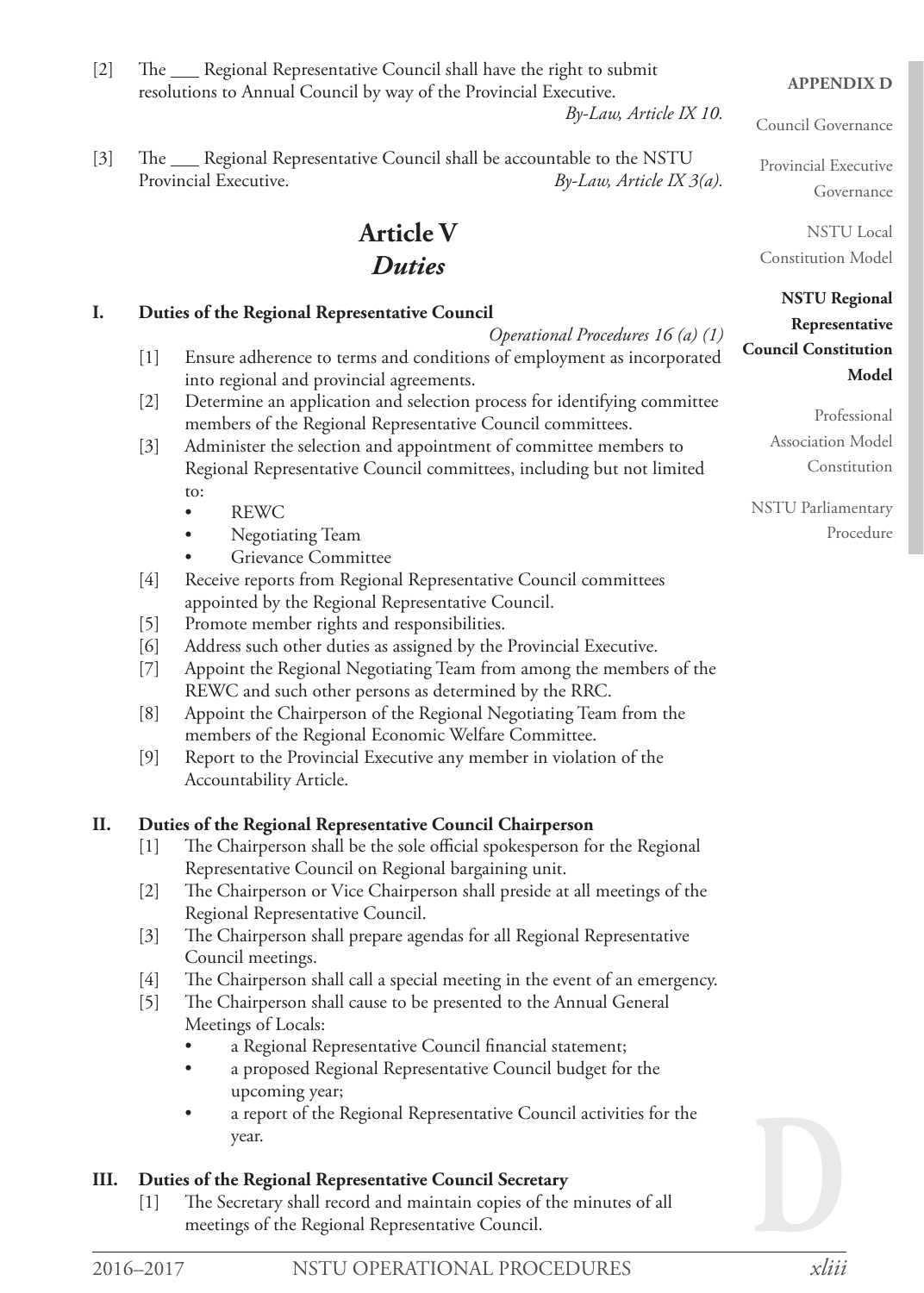#### **APPENDIX D**

| AFFEINDIA D                 |       | Regional Representative Council meetings.                                  |
|-----------------------------|-------|----------------------------------------------------------------------------|
| Council Governance          | $[3]$ | The Secretary shall maintain a record of the attendance at all meetings of |
|                             |       | the Regional Representative Council.                                       |
| Provincial Executive        | $[4]$ | The Secretary shall maintain all official records of the Regional          |
| Governance                  |       | Representative Council including the Constitution and Operational          |
|                             |       | Procedures and ensure that appropriate revisions are processed.            |
| <b>NSTU</b> Local           | $[5]$ | The Secretary shall obtain a current list of contact information for NSTU  |
| <b>Constitution Model</b>   |       | Representatives; Local Executives; Regional Representative Council         |
|                             |       | committee members; Regional Representative Council members; and,           |
| <b>NSTU Regional</b>        |       | membership lists of participating Locals.                                  |
| Representative              | [6]   | The Secretary shall forward to the NSTU Central Office names, and          |
| <b>Council Constitution</b> |       | contact information for members of the Regional Representative Council.    |
|                             | $[7]$ | The Secretary may keep an Action Register for each Regional                |
| Model                       |       | Representative Council meeting.                                            |
| Professional                |       |                                                                            |
| <b>Association Model</b>    | IV.   | Duties of the Regional Representative Council Treasurer                    |
|                             | [1]   | The Regional Representative Council Treasurer shall administer all         |
| Constitution                |       | financial matters associated with the Regional Representative Council and  |
|                             |       | report to the Regional Representative Council by means of a financial      |
| NSTU Parliamentary          |       | statement.                                                                 |
| Procedure                   |       | The Treasurer shall prepare a proposed budget for submission to            |
|                             |       | Provincial Executive.                                                      |

[3] The Treasurer shall be responsible for an annual audit review as outlined by the NSTU Finance and Property Committee.

[2] The Secretary shall prepare copies of the minutes for distribution at

#### **V. Duties of Local President**

- [1] The Local President shall be an active participant in activities of the Regional Representative Council.
- [2] The Local President shall make known the views of members of their Local.
- [3] The Local President shall report Regional Representative Council activities to Local meetings.
- [4] The Local President shall provide the Regional Representative Council Secretary with Local Membership Lists.

#### **VI. Duties of Provincial Executive Member**

- [1] The Provincial Executive Member shall keep the Regional Representative Council informed of Provincial Executive activities.
- [2] The Provincial Executive Members shall conduct the election of Regional Representative Council Chairperson.

#### **VII. Duties of Local First Vice-President**

- [1] The Local First Vice-President shall be an active participant in activities of the Regional Representative Council.
- [2] The Local First Vice-President shall communicate Local concerns to the Regional Representative Council.
- [3] The Local First Vice-President shall direct member requests to the Regional Economic Welfare Council, Regional Representative Council or provincial authority.
- [4] The Local First Vice-President shall encourage new member involvement with Regional Representative Council activities.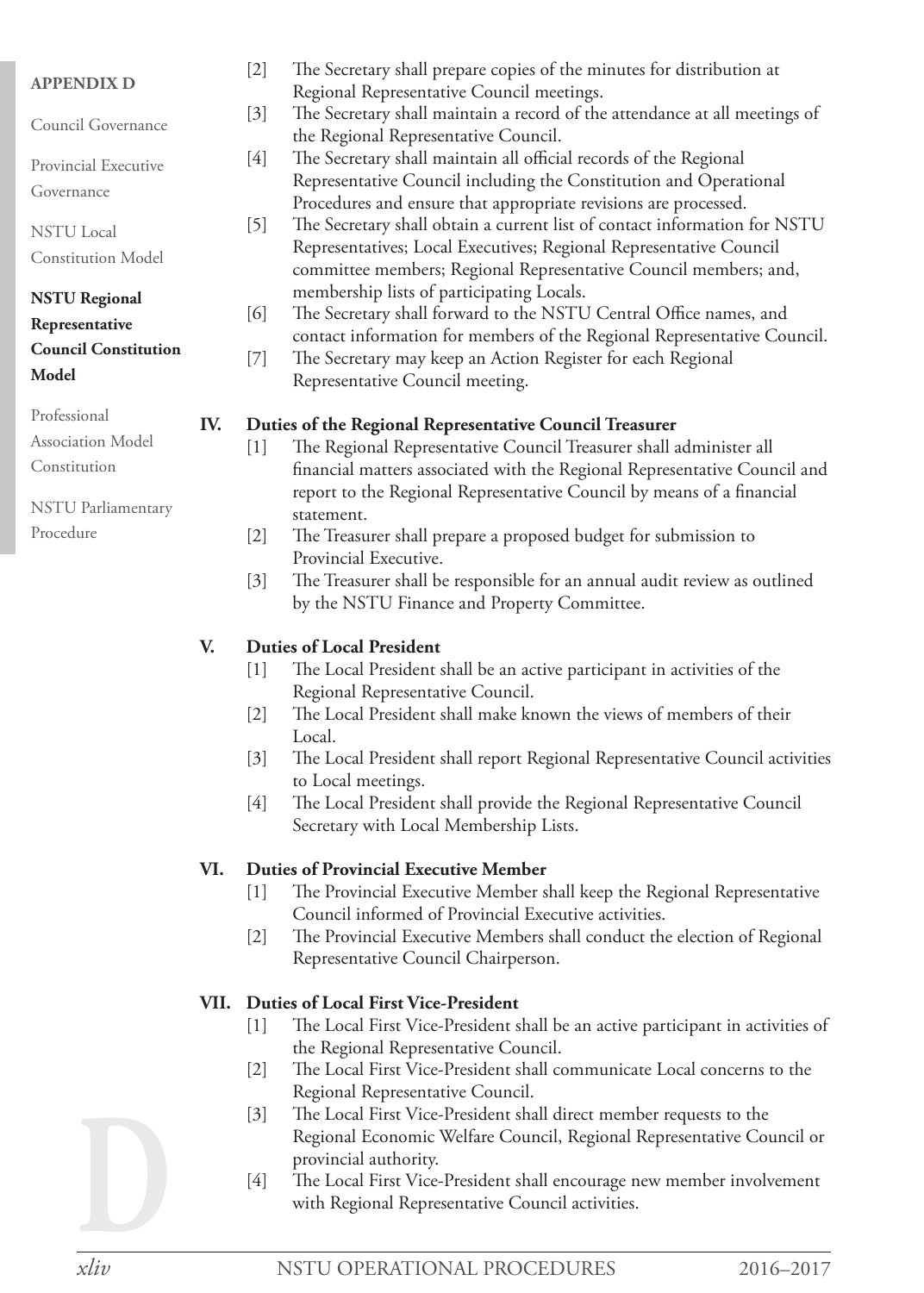#### **VIII. Duties of the Member(s)-At-Large**

[1] The Member(s)-At-Large shall communicate bargaining unit concerns to the Regional Representative Council.

#### **IX. Duties of the Regional Economic Welfare Committee**

Duties of the REWC shall include:

- 1. Seek input from the bargaining unit's membership for regional asking packages.
- 2. Prepare a regional asking package for presentation to the RRC.
- 3. Be responsible for the dissemination of information regarding regional negotiations and the ratification of regional tentative agreements.
- 4. Plan for and promote improved working conditions for members.

#### **X. Duties of the Chairperson, Regional Economic Welfare Committee**

- [1] The Chairperson, Regional Economic Welfare Committee shall chair the committee responsible for the preparation of an Asking Package.
- [2] The Chairperson, Regional Economic Welfare Committee shall chair the committee responsible for negotiating the Collective Agreement between the NSTU and the School Board.
- [3] The Chairperson, Regional Economic Welfare Committee shall chair the Regional Grievance Committee.
- [4] The Chairperson, Regional Economic Welfare Committee shall present each Regional Asking Package to the Regional Representative Council for approval prior to the start of negotiations.
- [5] The Chairperson, Regional Economic Welfare Committee shall coordinate Local/Regional economic welfare training.

## **Article VI** *Meetings*

*Oper. Procedures 16 (b)*

- [1] The <u>executional Representative Council shall meet a minimum of seven</u> (7) times per year at a location determined by the Chairperson.
- [2] A schedule of regular meetings of the \_\_ Regional Representative Council shall be provided to the membership by September  $30<sup>th</sup>$  in each year.
- [3] Emergency meetings of the \_\_\_ Regional Representative Council shall be called as necessary by the Chairperson of the Regional Representative Council.
- [4] A quorum of the \_\_\_ Regional Representative Council shall be fifty percent plus one (50% +1) of its membership provided that each Local is represented in the quorum.
- [5] Meetings of the <u>Sandal Representative Council shall be governed by Rules</u> of Order adopted by the Nova Scotia Teachers Union.

## **Article VII** *Committees*

*By-Law, Article IX 5(a)*

[1] The <u>Seegional Representative Council shall establish a Standing Committee</u> called the Regional Economic Welfare Committee with membership consisting of Local First Vice-President from each Local and other members as determined

#### **APPENDIX D**

Council Governance

Provincial Executive Governance

NSTU Local Constitution Model

**NSTU Regional Representative Council Constitution Model**

> Professional Association Model Constitution

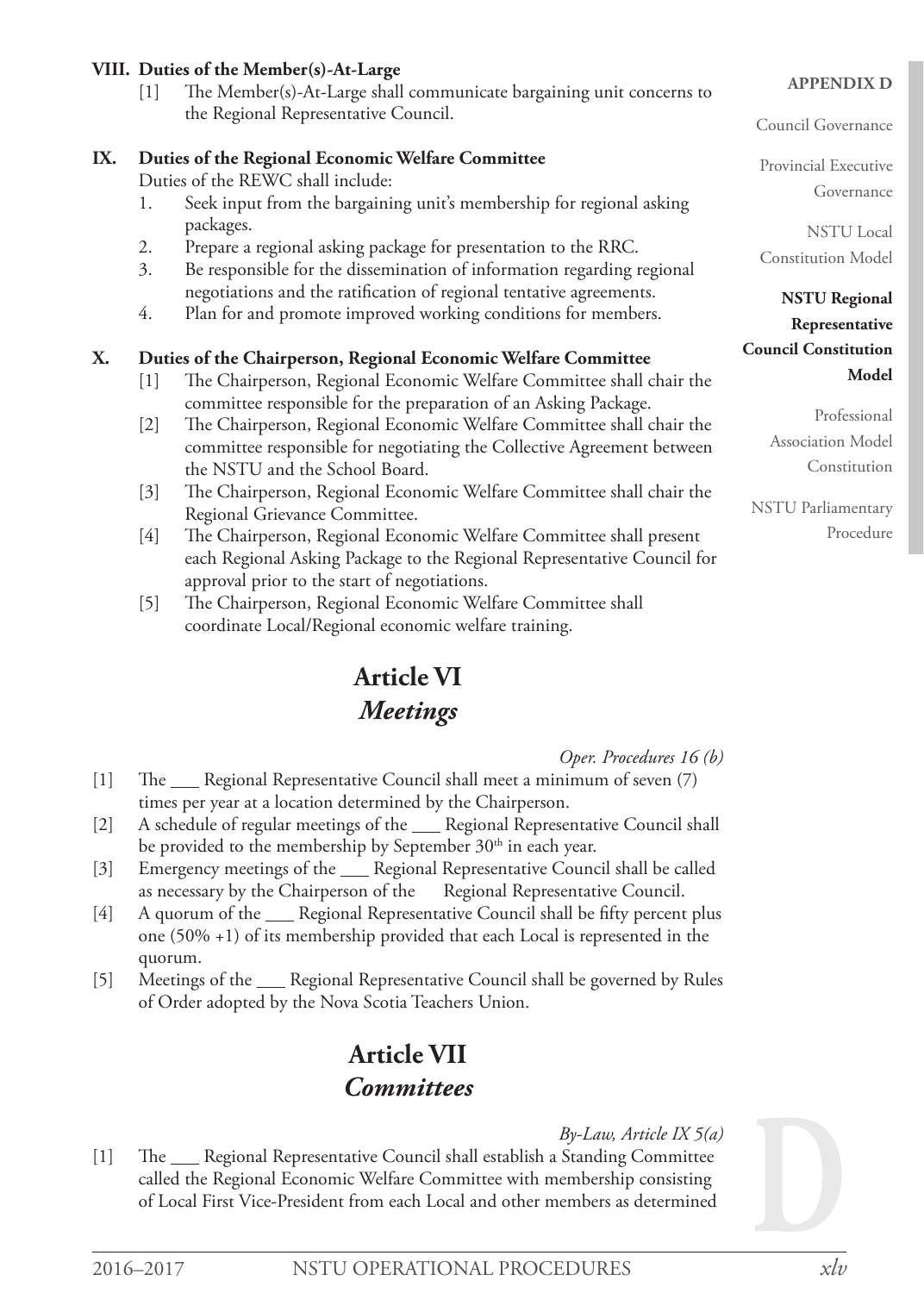| <b>APPENDIX D</b>           |       | by the <u>exercised</u> Representative Council to a maximum of ten (10)<br>members. |  |  |  |
|-----------------------------|-------|-------------------------------------------------------------------------------------|--|--|--|
| Council Governance          | $[2]$ | Membership on the Regional Economic Welfare Committee shall be established          |  |  |  |
|                             |       | annually.<br>$By-Law, Article IX 5(b)$                                              |  |  |  |
| Provincial Executive        | $[3]$ | The Chairperson of the ______ Regional Economic Welfare Committee shall             |  |  |  |
| Governance                  |       | be elected by secret ballot by the members of the ______ Regional Economic          |  |  |  |
|                             |       | Welfare Committee on an annual basis. The election of the Chairperson               |  |  |  |
| <b>NSTU</b> Local           |       | shall be the first item of business at that meeting. The election shall be          |  |  |  |
| <b>Constitution Model</b>   |       | conducted by the Chairperson of the _______ Regional Representative Council.        |  |  |  |
|                             |       | $By-Law, Article IX 5(c)$                                                           |  |  |  |
| <b>NSTU Regional</b>        | $[4]$ | The _______ Regional Representative Council shall appoint committees as             |  |  |  |
| Representative              |       | stipulated in Regional and Provincial collective agreements and establish other     |  |  |  |
| <b>Council Constitution</b> |       | committees as required.<br>Operational Procedure 16 $(c)$                           |  |  |  |
|                             | $[5]$ | Members of participating Locals shall be eligible to serve on ______ Regional       |  |  |  |
| Model                       |       | Representative Council committees.                                                  |  |  |  |
| Professional                | [6]   | Selection of committee members shall be made on an annual basis.                    |  |  |  |
|                             | [7]   | All committees of the Regional Representative Council shall have a Regional         |  |  |  |
| <b>Association Model</b>    |       | Representative Council member as liaison.                                           |  |  |  |
| Constitution                | [8]   | All committees of the ______ Regional Representative Council shall report to        |  |  |  |
| <b>NSTU</b> Parliamentary   |       | the _______ Regional Representative Council.                                        |  |  |  |
| Procedure                   |       | $\Lambda$ : $\Lambda$ . VAII                                                        |  |  |  |

## **Article VIII** *Elections/Voting Privileges*

| $[1]$             | All members of the Regional Representative Council shall have voting privileges. |
|-------------------|----------------------------------------------------------------------------------|
|                   | $By-Law, Article IX 3(d)$                                                        |
| $[2]$             | The Chairperson of the ______ Regional Representative Council shall be elected   |
|                   | by secret ballot from and by the members of the ______ Regional Representative   |
|                   | Council. The election of the Chairperson shall be the first item of business at  |
|                   | the June Meeting. The election shall be conducted by a Provincial Executive      |
|                   | member.<br>$By-Law$ , Article IX $4(a)$                                          |
| $[3]$             | The Chairperson of the ______ Regional Representative Council shall serve a two  |
|                   | (2) year term of office commencing August $1^{st}$ . By-Law, Article IX $4(b)$   |
| $[4]$             | The Chairperson ______ Regional Representative Council shall serve a maximum     |
|                   | of two (2) consecutive terms.<br>$By-Law, Article IX 4(c)$                       |
| $\lceil 5 \rceil$ | The Secretary and/or Treasurer of the ______ Regional Representative Council     |
|                   | shall be appointed by the ______ Regional Representative Council following a     |
|                   | selection process outlined in the Operational Procedures of the ______ Regional  |
|                   | Representative Council.<br>$By-Law$ , Article IX $4(d)$                          |
| [6]               | The Provincial Executive Member(s) shall be a member of the ______ Regional      |
|                   | Representative Council for their term of office. $By-Law$ , Article IX $4(e)$    |
| $[7]$             | The ______ Regional Representative Council shall elect from its                  |
|                   | membership, a Vice-Chairperson to represent the Chairperson as required.         |
|                   | Op. Procedures, $16$ (d) 1.                                                      |
| [8]               | Should a vacancy occur in the membership of the _______ Regional                 |
|                   | Representative Council, the appropriate election procedure shall be carried out. |
|                   | Op. Procedures, $16$ (d) 2.                                                      |
| [9]               | An NSTU staff officer shall be assigned to the ______ Regional Representative    |
|                   | Council by the Executive Director.<br>Op. Procedures, $16(d)$ 3.                 |
|                   |                                                                                  |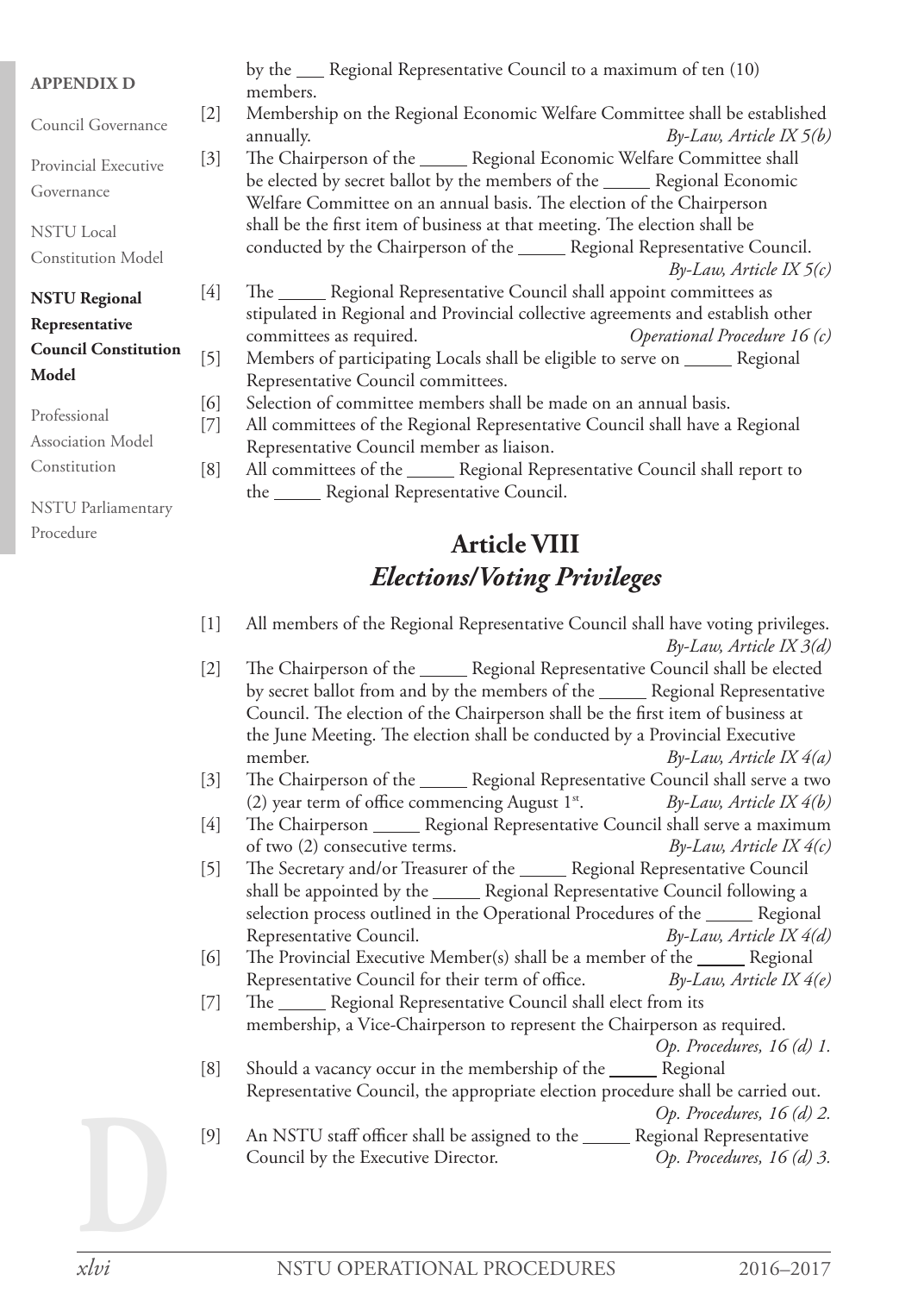## **Article IX** *Finances*

#### [1] The fiscal year shall be from August  $1^{st}$  to July  $31^{st}$ . *By-Law, Article VIII 3. Op. Proc. 16(e)5.* [2] The three signing officers, duly bonded, for the disbursement of \_\_\_\_\_\_ Regional Representative Council funds shall be the following; Treasurer, Chairperson, and one other member of the \_\_\_\_\_\_ Regional Representative Council. *Oper. Procedures16. (e)(i) 6.* [3] The <u>Council</u> Regional Representative Council proposed budget for the upcoming fiscal year shall be submitted to the Provincial Executive for approval. *Oper. Procedures 16. (3)(i)4.* [4] Regional Representative Council members shall be reimbursed expenses at the provincial NSTU rate. *Oper. Procedures16. (3)(i)7.* [5] When attending Regional Representative Council meetings, members shall be eligible to claim family care costs in the amount approved by the NSTU Provincial Executive. *Oper. Procedures16. (3)(i)8.* [6] The Regional Representative Council shall be permitted to appeal to the Provincial Executive for investigation and guidance during any given fiscal year. *Oper. Proc.16.(e)(i) 3.* [7] The financial records of the \_\_\_\_\_\_ Regional Representative Council shall be subject to an annual review in accordance with guidelines provided by the Finance and Property Committee of the NSTU. *Oper. Procedures16. (e)(i) 9* [8] Funding If at July 31, the cash balance of a Regional Representative Council exceeds an amount necessary to fund the activities of the Regional Representative Council until the November rebate, then the excess monies shall be returned to the Locals. *Oper. Procedures16. (e) (ii)*

## **Article X** *Accountability*

- [1] The <u>Cauce Regional Representative Council shall provide the NSTU Provincial</u> Executive and its member Locals with a Report of Activities on an annual basis in June of each year. *Oper. Procedures16. (f) 1.*
- [2] The \_\_\_\_\_\_ Regional Representative Council shall provide the NSTU Provincial Executive and its member Locals with financial records in accordance with procedures outlined by the Finance and Property Committee.

*Oper. Procedures16. (f) 2.*

[3] Individuals in an elected or appointed leadership role, NSTU employees and others acting on the organization's behalf have the obligation to avoid conflicts of interest; the perception of conflict of interest; and ensure that their activities and interests do not conflict with their responsibilities to the Nova Scotia Teachers Union. *Oper. Proc.16. (f) 3.*

#### [4] \_\_\_\_\_\_ Regional Representative Council members are expected to fully attend as well as actively participate in all meetings of the \_\_\_\_\_\_ Regional Representative Council. *Oper.Proc.16. (f) 4.*

[5] A member of the \_\_\_\_\_ Regional Representative Council who is absent from two consecutive meetings of the \_\_\_\_\_ Regional Representative Council without reasons satisfactory to the \_\_\_\_\_\_ Regional Representative Council,

#### **APPENDIX D**

Provincial Executive Governance

NSTU Local Constitution Model

#### **NSTU Regional Representative Council Constitution Model**

Professional Association Model Constitution

NSTU Parliamentary Procedure

**D** *xlvii*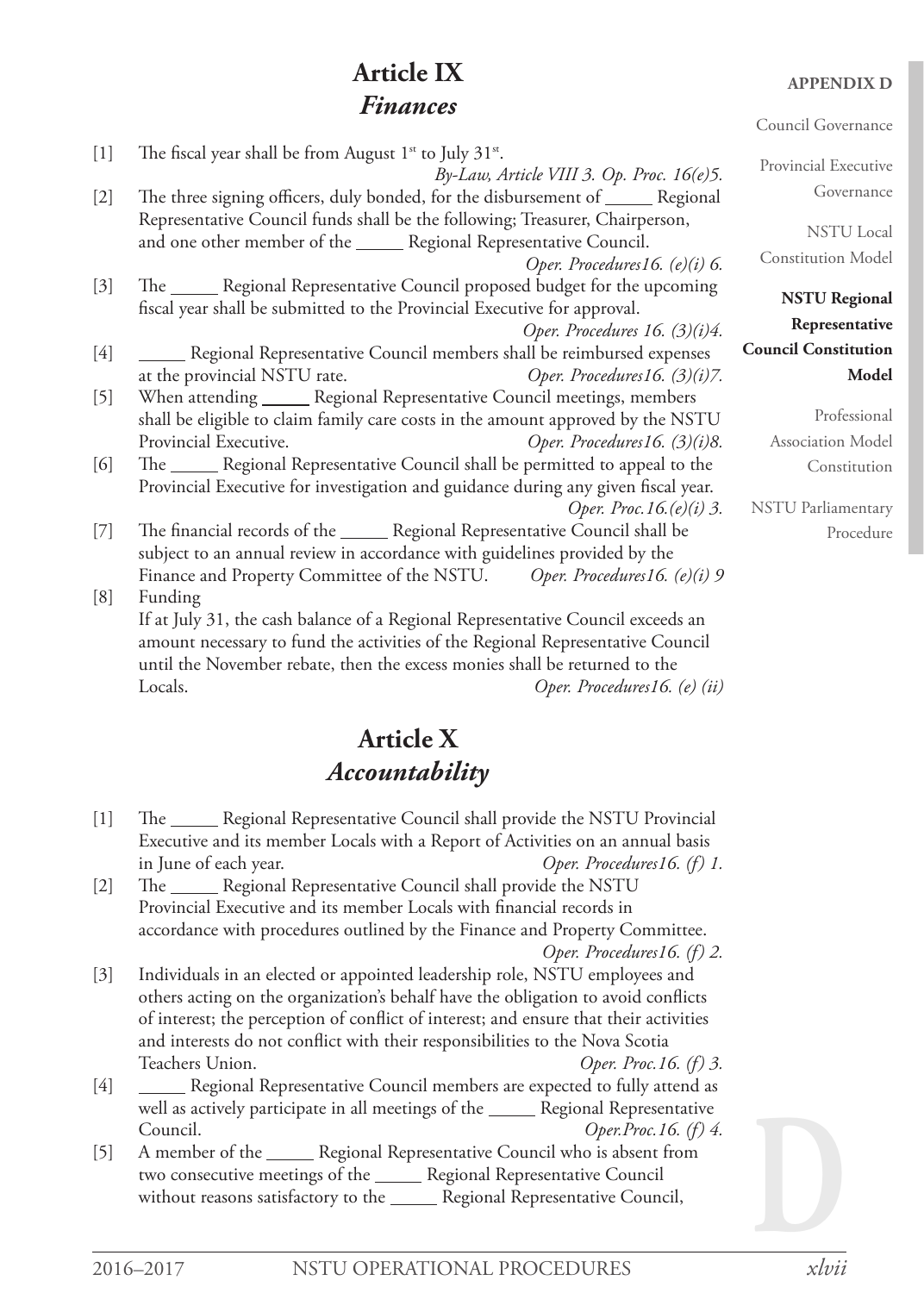#### **APPENDIX D**

Council Governance

Provincial Executive Governance

NSTU Local Constitution Model

#### **NSTU Regional**

#### **Representative Council Constitution Model**

Professional

Association Model

Constitution

Procedure

shall have those absences reported to the affected Local by the Chairperson of Regional Representative Council. *Oper. Procedures16. (f) 5.* [6] Regional Representative Council members are responsible to fairly represent \_\_\_\_\_ Regional Representative Council decisions when speaking on issues addressed by the \_\_\_\_\_ Regional Representative Council. *Oper. Procedures16. (f) 6.*

> **Article XI** *Rules of Order*

The current edition of Robert's Rules of Order, Newly Revised governs the Nova Scotia Teachers Union in all parliamentary situations not provided for in legislation, By-Laws and Standing Orders. *Oper. Procedures16. (g)*

## **Article XII** *Amendments*

NSTU Parliamentary Amendments to the \_\_\_\_\_ Regional Representative Council Constitution requires the approval of the NSTU Provincial Executive. *Oper. Procedures16. (h)*

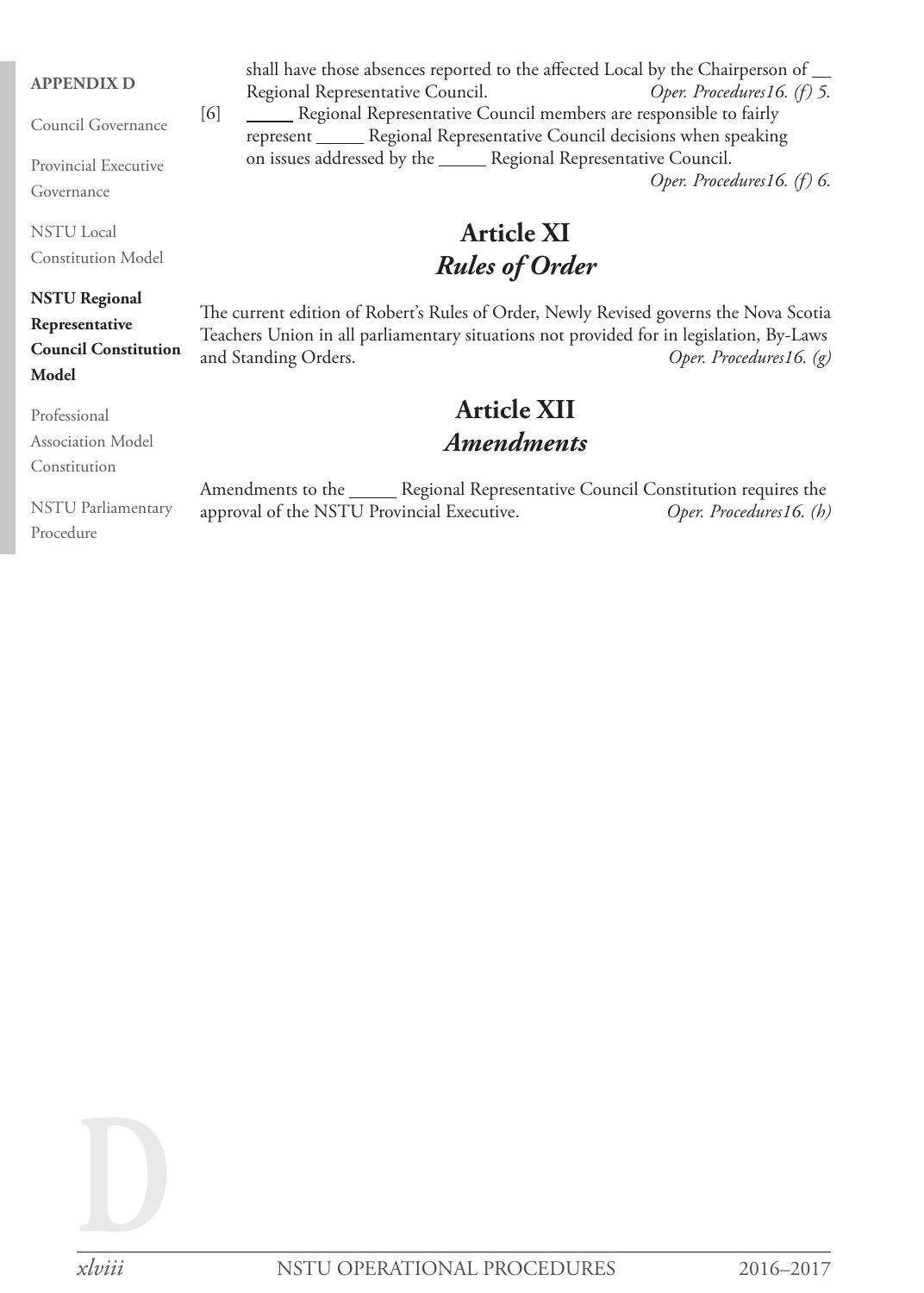# **PROFESSIONAL ASSOCIATION MODEL CONSTITUTION**



## **CONTENTS**

## Introductory Statement

The purpose of this document is to provide NSTU members with a comprehensive summary of official NSTU By-Laws, Standing Orders, Policies and Operational Procedures concerning Professional Associations.

#### **ARTICLE TOPIC/TITLE**

- I Name
- II Purpose
- III Membership
- IV Distribution of Powers
- V Professional Association Executive
- VI Professional Association Committees
- VII Professional Association Meetings
- VIII Elections/Voting Privileges
	- IX Finances
	- X Rules of Order
- XI Accountability
- XII NSTU Annual Council
- XIII Communications
- XIV Amendments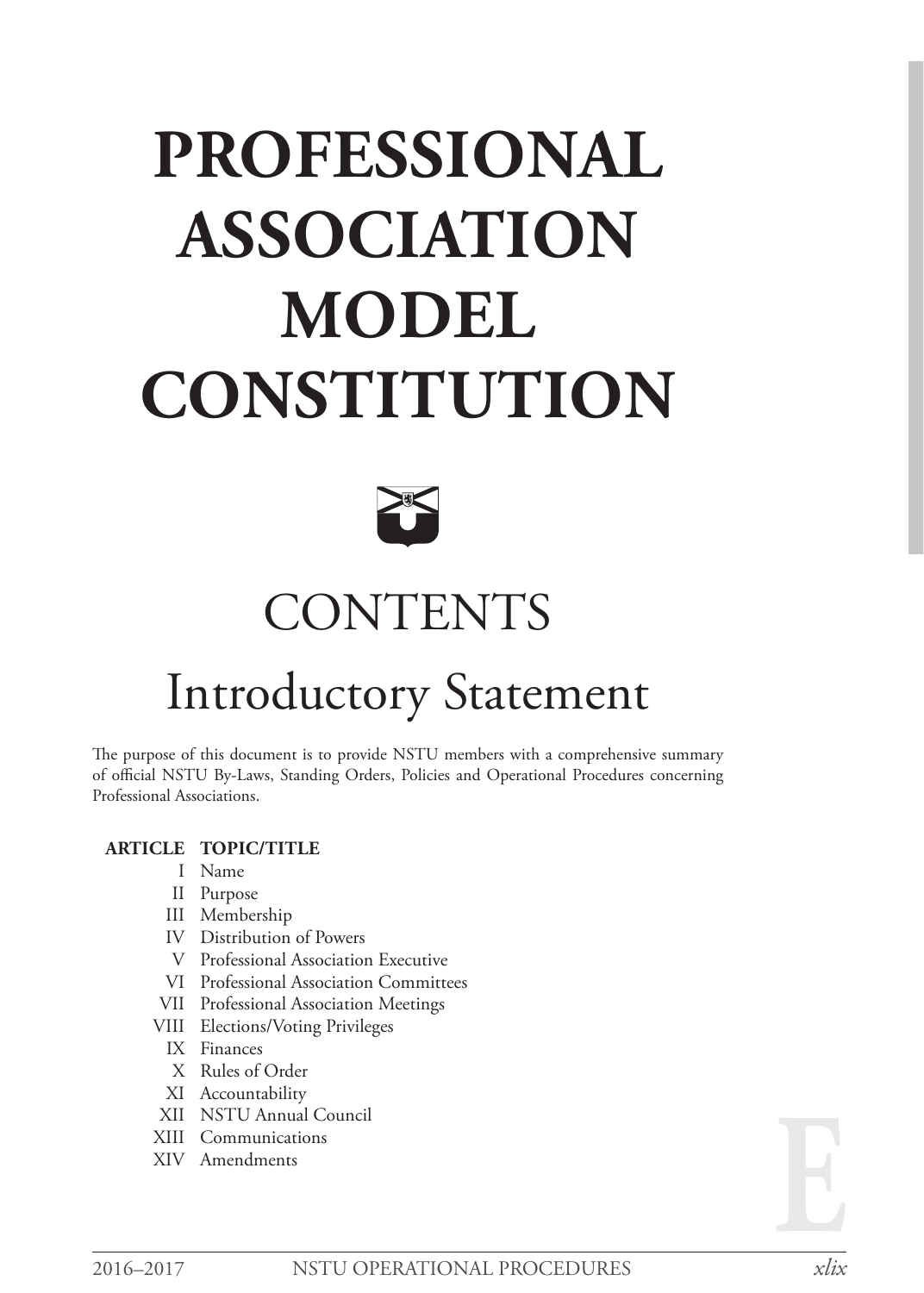#### **APPENDIX E**

Council Governance

Provincial Executive

Governance

NSTU Local

Constitution Model

NSTU Regional

Representative Council

Constitution Model

#### **Professional**

**Association Model Constitution**

NSTU Parliamentary Procedure

## **PROFESSIONAL ASSOCIATION MODEL CONSTITUTION**

## **Article I** *Name*

The Professional Association shall be called the \_\_\_ Association of the Nova Scotia Teachers Union.

## **Article II** *Purpose*

The mandate of the (Name of NSTU Professional Association) shall be: *Policy, 12. (b)*

- [1] To improve professional practice by increasing member knowledge and understanding.
- [2] To disseminate ideas, trends and new developments.
- [3] To provide information to the NSTU Professional Associations Coordination Committee and the NSTU Curriculum Committee.
- [4] To advise the Provincial Executive on matters affecting NSTU Professional Associations.

## **Article III** *Membership*

#### [1] *Regular Membership Policy 12. (c)*

Regular Membership in the (Name of NSTU Professional Association) is restricted to all active, active reserve, regular reserve and associate members of the Nova Scotia Teachers Union.

An active reserve member is not eligible to hold elected office; however, an active reserve member is eligible to vote and serve on committees. *By-Law, I, 10*

#### [2] *Student Intern Membership*

Student Intern Membership in the (Name of NSTU Professional Association) is available to full-time university students enrolled in education programs. A student intern member is not eligible to vote or hold elected office; however, a student intern member is eligible to serve on committees.

#### [3] *Subscriber Member*

Subscriber Membership is available to an institution or a person who is not a regular or student intern member. A subscriber member is not eligible to vote, hold elected office or serve on committees.

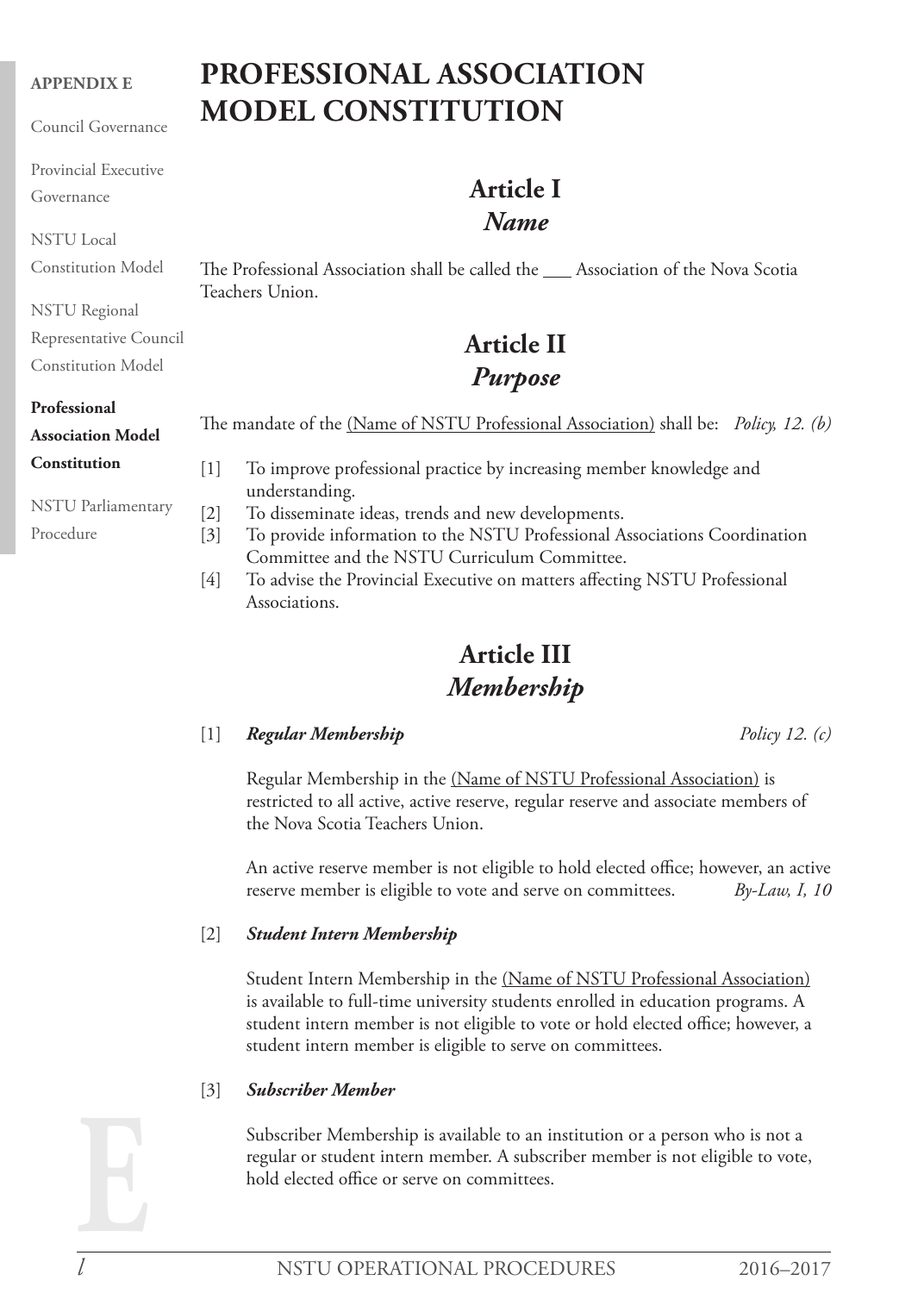## **Article IV** *Distribution of Powers*

Council Governance

Provincial Executive Governance

NSTU Local

Constitution Model

NSTU Regional Representative Council Constitution Model

> **Professional Association Model Constitution**

NSTU Parliamentary Procedure

- [1] The general membership shall retain all powers of the (Name of NSTU Professional Association) except those delegated in the Constitution to the Professional Association Executive.
- [2] Any member of the (Name of NSTU Professional Association) shall have the right to address all meetings of the Professional Association.
- [3] A regular member shall have the right to vote on all motions at general meetings of the Professional Association.

## **Article V** *Professional Association Executive*

- [1] The Professional Association Executive shall include but not be limited to the following members:
	- • President
	- Immediate Past President
	- Vice President
	- **Secretary**
	- **Treasurer**
- [2] The Professional Association Executive shall meet a minimum of three (3) times per year at a location determined by the President.
- [3] A quorum of the Professional Association Executive shall be fifty percent plus one (50%+1) of Professional Association Executive members.

## **Article VI** *Professional Association Committees*

- [1] The Professional Association Executive shall establish the following committees.
	- **Communications**
	- Conference
	- **Finance**
	- Nominating
- [2] The Professional Association Executive shall appoint members to each committee on an annual basis.
- [3] The Professional Association Executive may appoint ad hoc committees as circumstances dictate.
- [4] The Professional Association Executive shall appoint members to other committees as required.
- [5] The Professional Association President shall chair the Communications Committee.
- [6] The Professional Association Treasurer shall chair the Finance Committee.

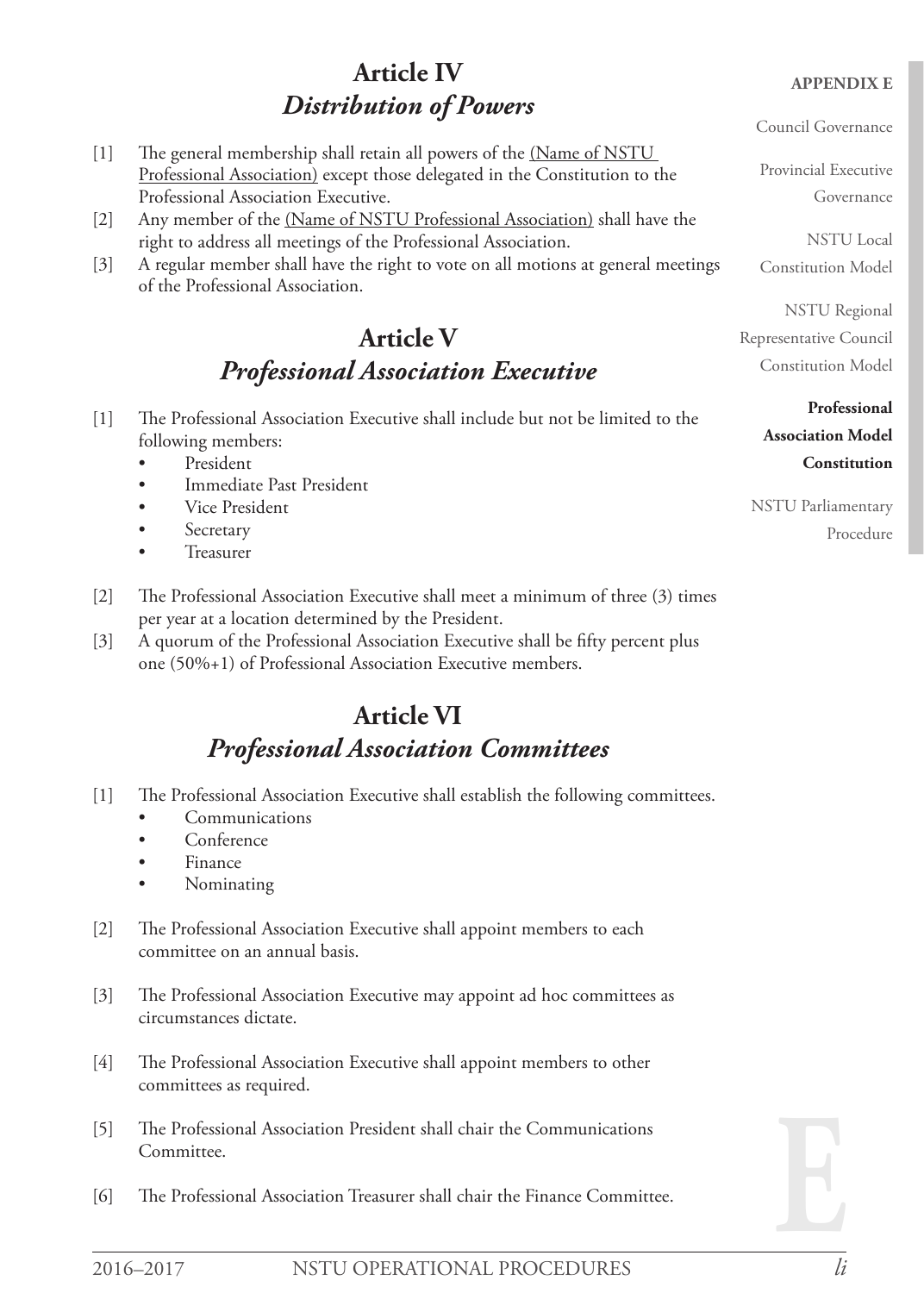#### **APPENDIX E**

Council Governance

Provincial Executive

Governance

NSTU Local

Constitution Model

- NSTU Regional
- Representative Council Constitution Model
- **Professional**
- **Association Model**

#### **Constitution**

NSTU Parliamentary

Procedure

- [7] The Professional Association Vice-President or designate shall chair the Conference Committee.
- [8] The Professional Association Immediate Past President or designate shall chair the Nominating Committee.

## **Article VII** *Professional Association Meetings*

[1] Professional Association Annual Meeting

- (a) There shall be an Annual Meeting of the (Name of NSTU Professional Association) for:
	- i) receipt of annual reports;
	- ii) presentation of a financial statement;
	- iii) presentation of a proposed budget for the upcoming year;
	- iv) election of officers for the upcoming year.
	- v) consideration of NSTU Annual Council resolutions.
- (b) The quorum for a general meeting shall be 5% of the regular membership excluding the members of the Professional Association Executive.
- [2] Professional Association Executive Meetings
	- (a) Professional Association Executive meetings shall take place a minimum of three (3) times per year during the periods:
		- Fall
		- Winter
		- Spring
	- (b) The quorum for an Professional Association Executive Meeting shall be fifty percent plus one of the Professional Association Executive.

#### [3] Professional Association Special Meetings

- (a) In the event of an emergency or other need, a special meeting shall be called by the Professional Association Executive.
- (b) A special general meeting shall be called by the Executive upon the written request of five percent (5%) of the regular membership. Five (5) working days notice of such a meeting shall be given to the general membership.
- (c) A special meeting shall consider only the business specified in the notice calling such a meeting.

## **VIII** *Elections/Voting Privileges*

- [1] Only regular members of the (Name of NSTU Professional Association) have the right to vote.
- [2] Only active NSTU members of the (Name of NSTU Professional Association) have the right to hold office.
- [3] Only regular members and student intern members of the (Name of NSTU Professional Association) have a right to serve on committees.

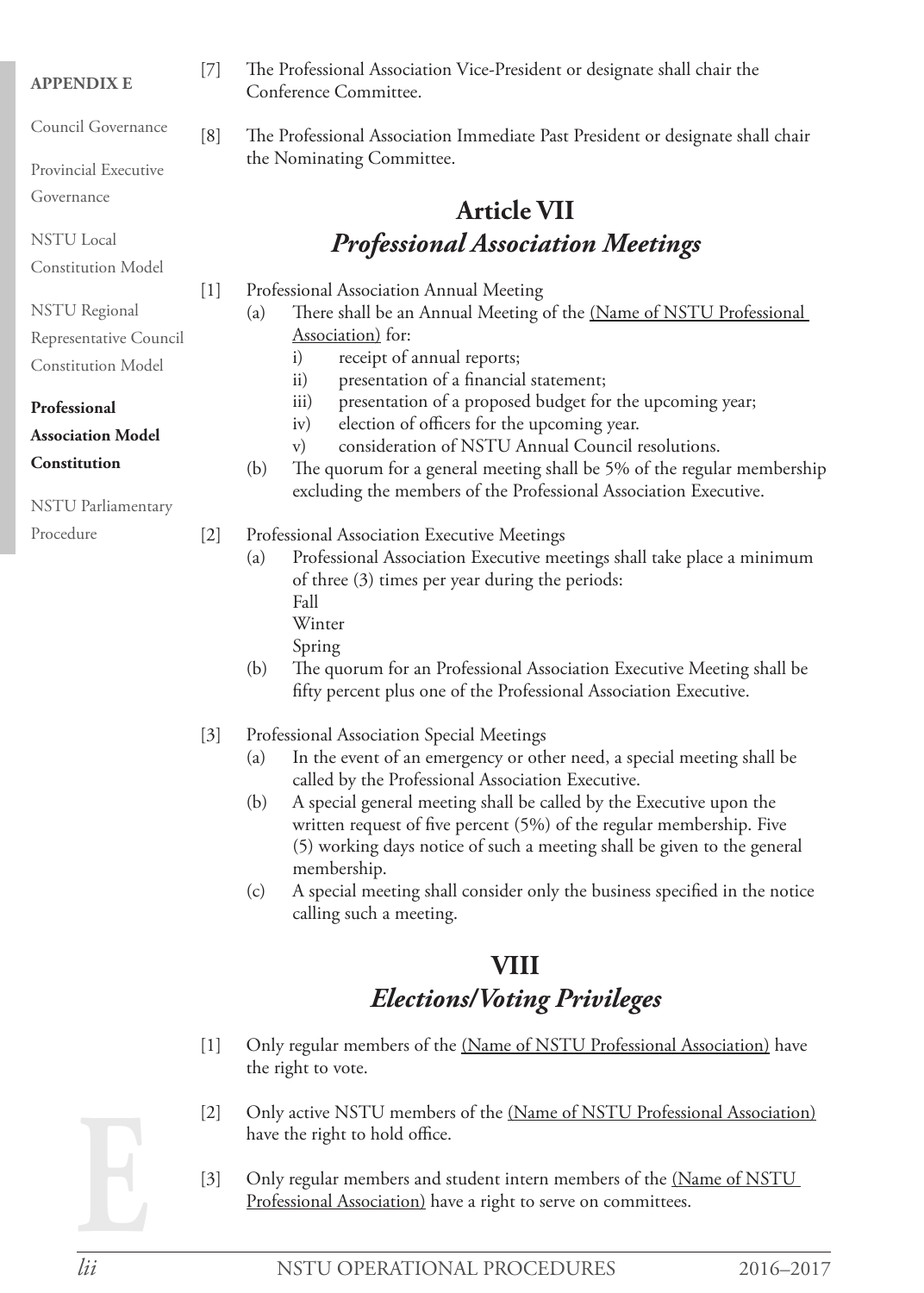- [4] The Professional Association Executive shall be elected by secret ballot.
- [5] The term of office for Professional Association Executive members shall be two (2) years from Annual General Meeting to Annual General Meeting.
- [6] Any (Name of NSTU Professional Association) Executive position shall be held by the same person for a maximum of two consecutive terms.
- [7] Should any Professional Association Executive position except Professional Association Immediate Past President remain vacant following elections at the Annual General Meeting, the Nominating Committee shall conduct a byelection using a mail-in vote procedure.
- [8] In the event that the Professional Association President cannot complete a term of office, the Professional Association Vice President shall assume the duties of the Professional Association President in the interim. The Nominating Committee shall seek nominations for the position and conduct an election using the mail-in vote procedure. The term of office for this position shall be until the completion of the vacated term of office.
- [9] In the event that a Professional Association Executive member other than the Professional Association President cannot complete a term of office, the position shall be filled through a by-election administered by the Nominating Committee. The term of office for this position shall be until the completion of the vacated term of office.

## **Article IX** *Finances*

- [1] The fiscal year shall be from August  $1^{st}$  to July  $31^{st}$ .
- [2] Membership fees shall be determined by the Provincial Executive of the Nova Scotia Teachers Union.
- [3] The signing officers shall be the NSTU Signing Officers.
- [4] The official authorization for expenditures shall be made by any two (2) of the following: the Professional Association Treasurer, Professional Association President or one other member of the Professional Association Executive. *Oper. Procedure 14. c) (iv)*
- [5] The Professional Association Executive shall make expenditures up to \$2,000. without prior approval of the regular membership.
- [6] Members shall be reimbursed expenses at the provincial NSTU rate.
- [7] The financial records of the (Name of NSTU Professional Association) shall be subjected to an annual review in accordance with guidelines provided by the Finance and Property Committee of the NSTU. *Standing Order 3.*
- [8] All operational expenses (including substitute teacher costs) incurred by the (Name of NSTU Professional Association) are the sole responsibility of the

#### **APPENDIX E**

Council Governance

Provincial Executive Governance

NSTU Local Constitution Model

NSTU Regional Representative Council Constitution Model

> **Professional Association Model Constitution**

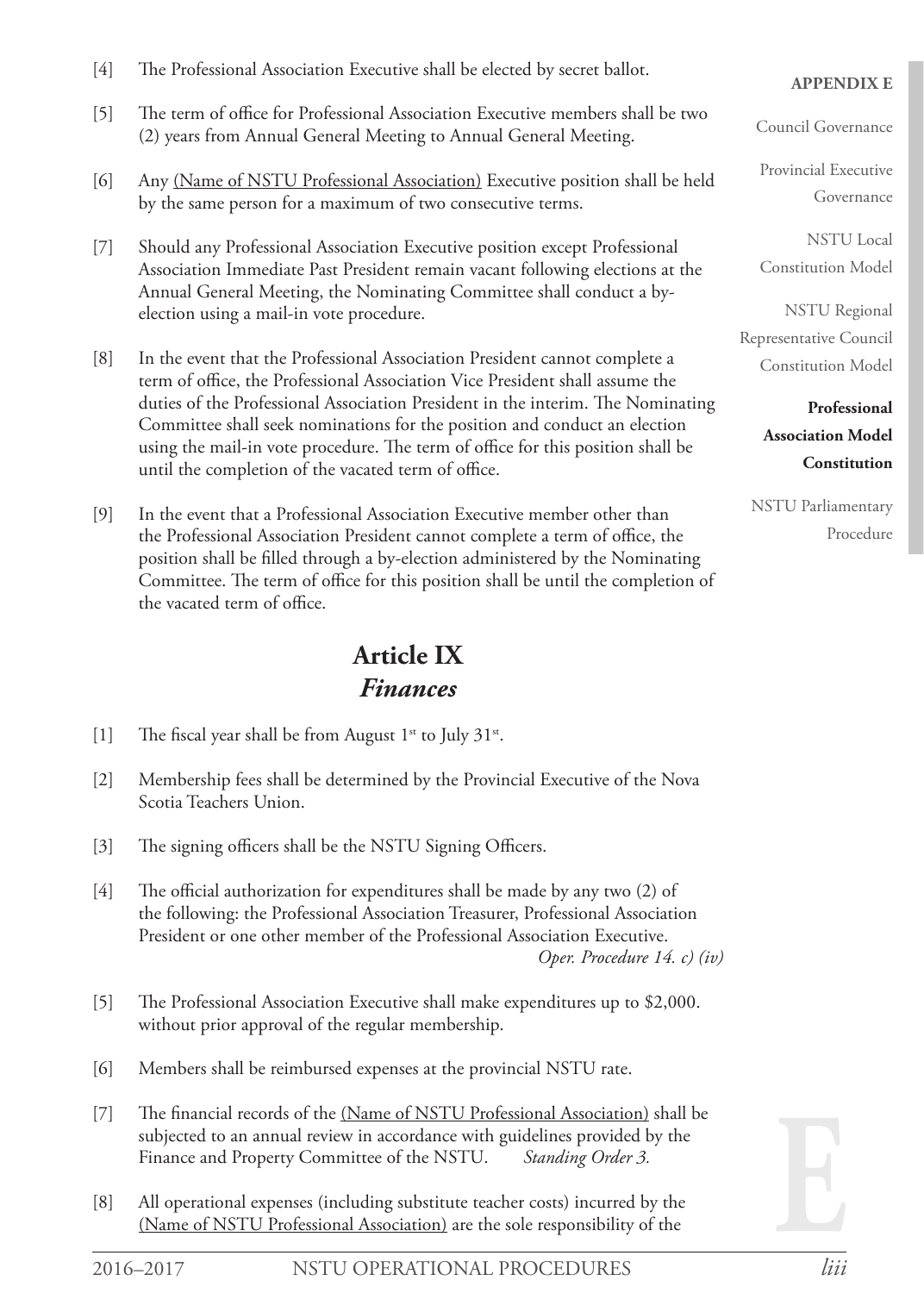| <b>APPENDIX E</b>         |        | (Name of NSTU Professional Association) and are not the responsibility of the<br>Nova Scotia Teachers Union.                                                                                                                                                 |                              |  |
|---------------------------|--------|--------------------------------------------------------------------------------------------------------------------------------------------------------------------------------------------------------------------------------------------------------------|------------------------------|--|
| Council Governance        | $[9]$  | Professional Associations may qualify for their executive meeting expenses to                                                                                                                                                                                |                              |  |
| Provincial Executive      |        | be paid for if, at the end of their previous fiscal year, their financial net assets                                                                                                                                                                         |                              |  |
| Governance                |        | are less than \$13,350. Meeting expenses will be paid for three (3) executive<br>meetings for a maximum of eight (8) executive members. NSTU expense                                                                                                         |                              |  |
| <b>NSTU</b> Local         |        | guidelines will be followed for reimbursement. Any expenses that appear<br>unreasonable will be subject to the approval of the Finance and Property                                                                                                          |                              |  |
| <b>Constitution Model</b> |        | Committee.                                                                                                                                                                                                                                                   | Oper.Procedure $14(c)(ii)$   |  |
| <b>NSTU</b> Regional      | $[10]$ | Professional Associations whose Financial Net Assets are less than \$13,350. in                                                                                                                                                                              |                              |  |
| Representative Council    |        | the previous year shall have costs for three (3) executive meetings paid for by the                                                                                                                                                                          |                              |  |
| <b>Constitution Model</b> |        | Nova Scotia Teachers Union.                                                                                                                                                                                                                                  | Oper. Procedure $14(c)(iii)$ |  |
| Professional              | [11]   | There will be no purchase of capital equipment over $$1,000.00$ without                                                                                                                                                                                      |                              |  |
| <b>Association Model</b>  |        | prior approval of the NSTU Finance and Property Committee.                                                                                                                                                                                                   |                              |  |
| Constitution              |        |                                                                                                                                                                                                                                                              | Oper. Procedure 14. c) (iv)  |  |
| <b>NSTU</b> Parliamentary | $[12]$ | Professional Associations may provide gifts to presenters, special guests and<br>conference organizers. Limited random draws of names of conference delegates                                                                                                |                              |  |
| Procedure                 |        | for prizes of a modest value may take place. Alternatively, a draw for a single<br>item of a value not to exceed \$200.00 shall be allowed. Professional Associations<br>shall not purchase gifts, prizes or door prizes for each delegate or attendee. This |                              |  |

## **Article X** *Rules of Order*

restriction does not apply to gifts that have been donated to the Professional Association by an unrelated party. *Oper. Proc. 14 (c)(v)*

Rules of Order shall be the same as those procedures adopted by the Nova Scotia Teachers Union.

## **Article XI** *Accountability*

- [1] Individuals in an elected or appointed leadership role, NSTU employees and others acting on the Professional Association's behalf have the obligation to avoid conflicts of interest; the perception of conflict of interest; and, ensure that their activities and interests do not conflict with their responsibilities to the Nova Scotia Teachers Union.
- [2] Professional Association Executive members are expected to attend as well as actively participate in all meetings of the (Name of NSTU Professional Association).
- [3] Professional Association Executive members are responsible to fairly represent Executive decisions when speaking on issues addressed by the Professional Association Executive.

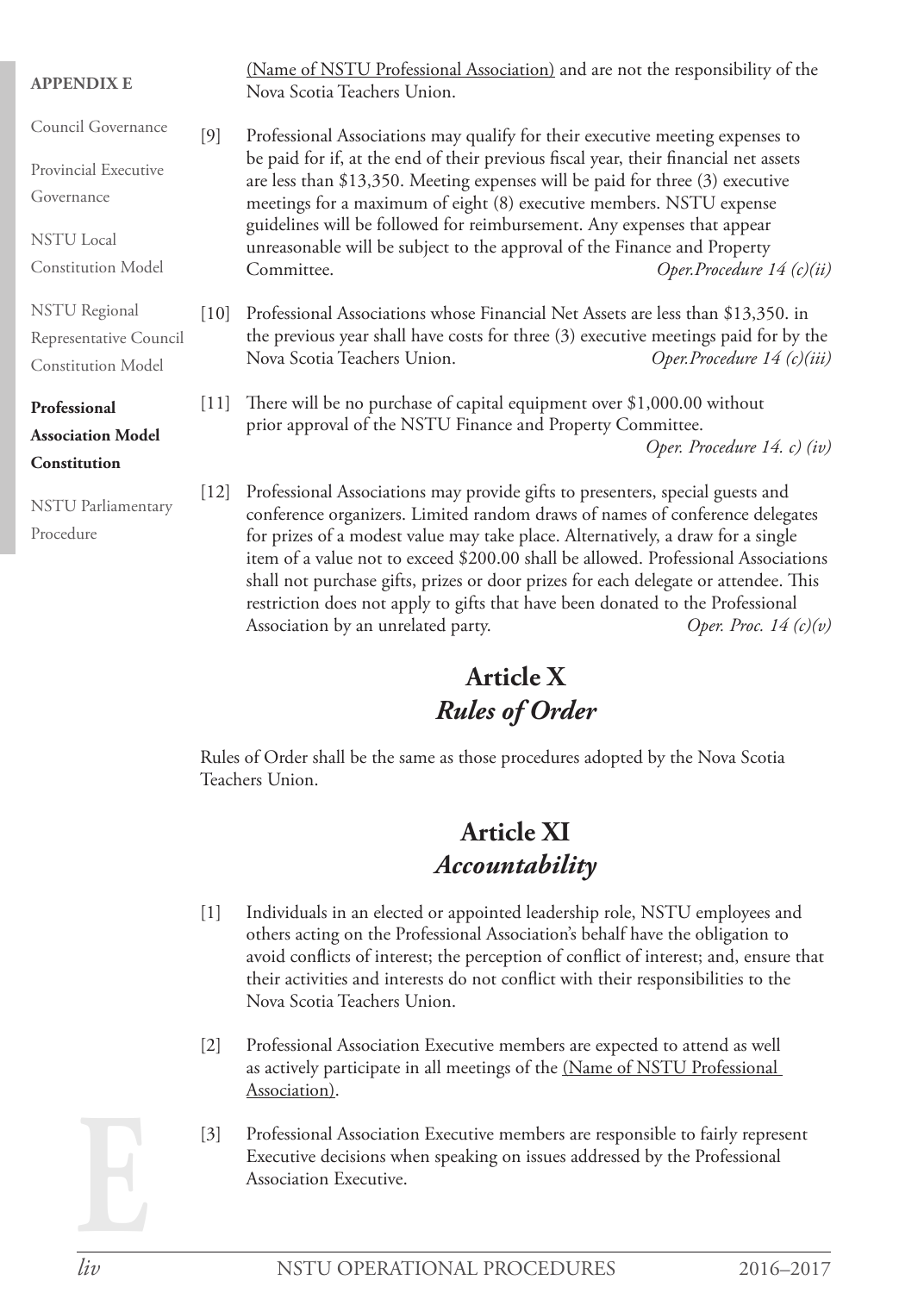## **Article XII** *NSTU Annual Council*

[1] Each Professional Association shall be entitled to one delegate with voting status at the Annual Council. *By-Law, Article III, 1. (e)*

## **Article XIII** *Communications*

*Policy, 12 (d)* [1] Any representation that the (Name of NSTU Professional Association) wishes to make to any organization, person, Government Department, Department of Education, school board and any other agency external to the NSTU shall be conducted through the office of the NSTU President by way of the staff liaison officer responsible for NSTU Professional Associations.

## **Article XIV** *Amendments*

- [1] This Constitution may be amended by a two-thirds majority of votes cast by the members present at a General Meeting or Special Meeting convened for that purpose.
- [2] Notice of proposed amendment(s) shall be given to members ten (10) working days prior to the meeting.
- [3] Amendments to this Constitution shall be ratified by the NSTU Provincial Executive at a scheduled meeting following approval by the Professional Association's general membership.

#### **APPENDIX E**

Council Governance

Provincial Executive Governance

NSTU Local Constitution Model

NSTU Regional

Representative Council Constitution Model

> **Professional Association Model Constitution**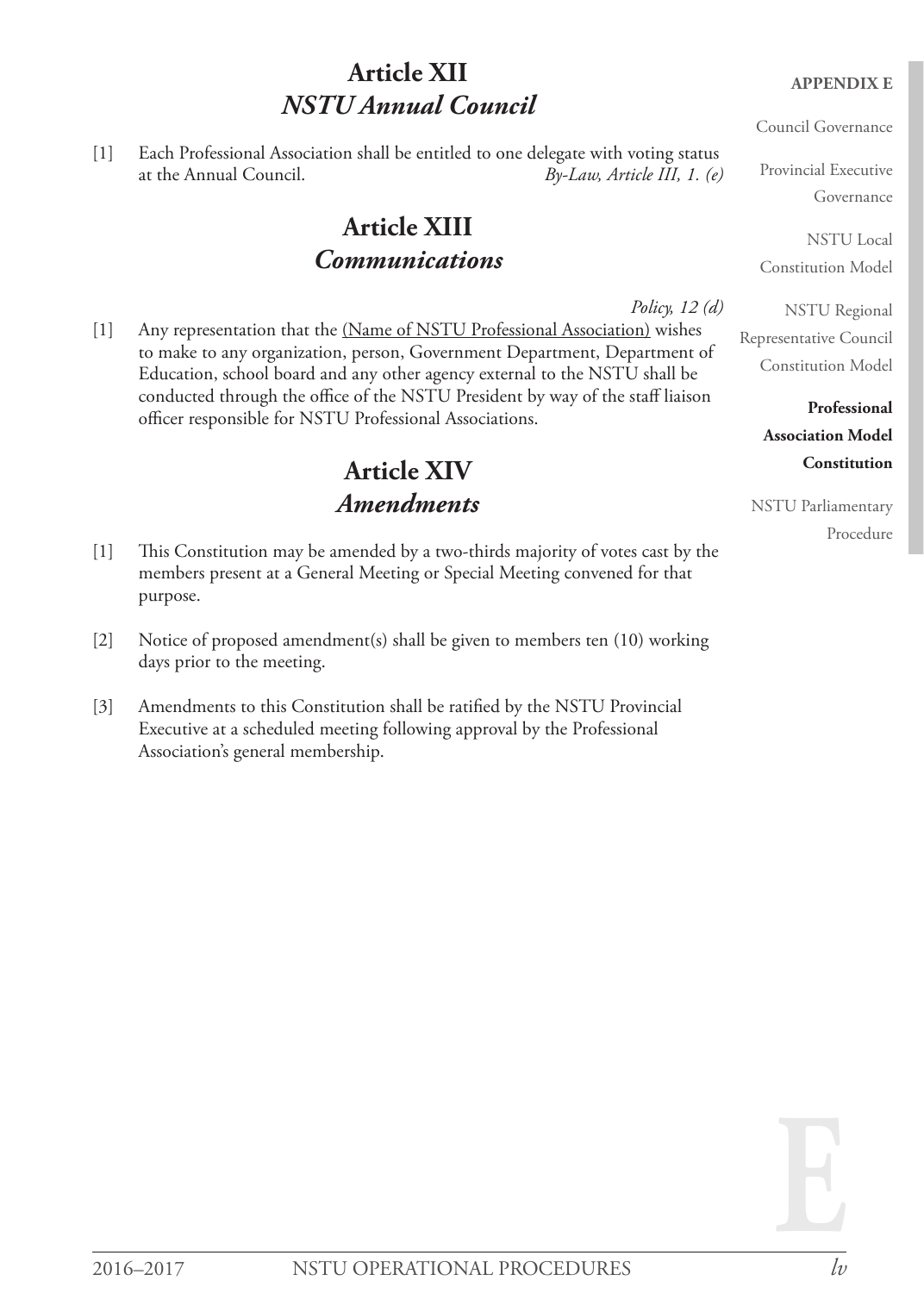#### **APPENDIX E**

Council Governance

Provincial Executive Governance

NSTU Local Constitution Model

NSTU Regional Representative Council Constitution Model

**Professional Association Model Constitution**

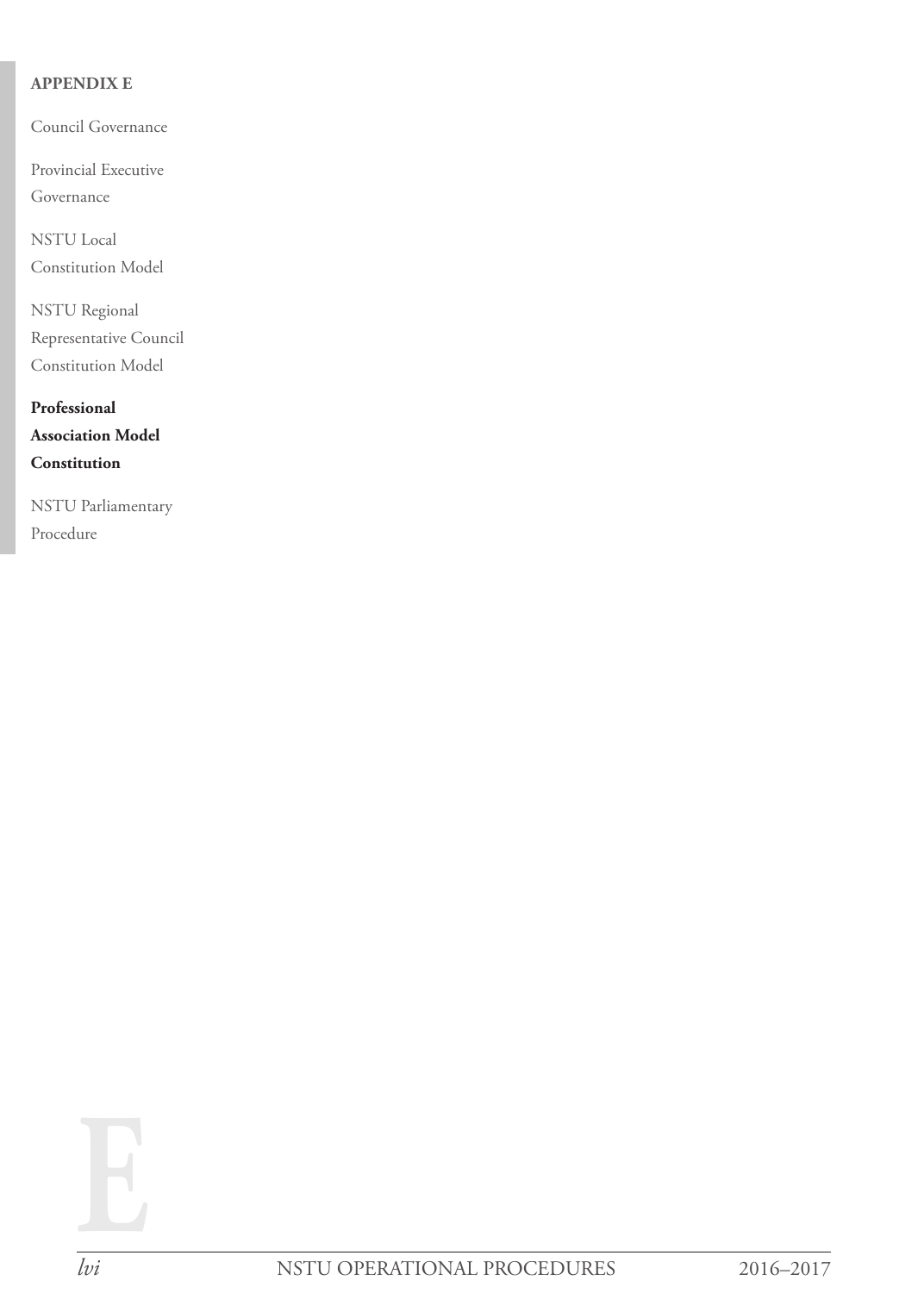# **PARLIAMENTARY PROCEDURE**



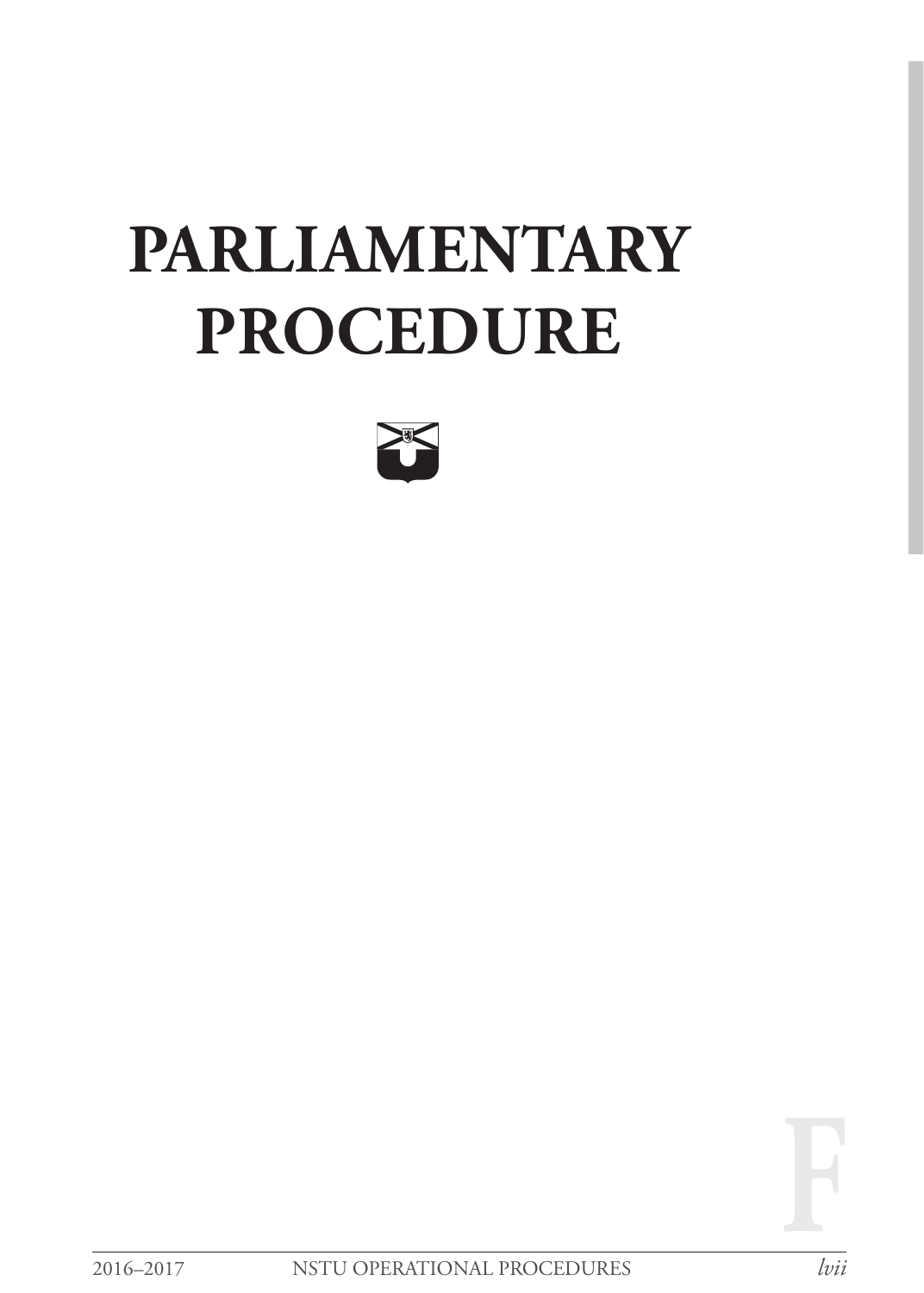## **NSTU PARLIAMENTARY PROCEDURE**

| Council Governance                                                                                                                                                                                                                            | I.        | <b>For Annual Council</b>                                                                                                                                                                                                                                                                                                                                                                                                                                                                                                                                                                                                                                                                          |
|-----------------------------------------------------------------------------------------------------------------------------------------------------------------------------------------------------------------------------------------------|-----------|----------------------------------------------------------------------------------------------------------------------------------------------------------------------------------------------------------------------------------------------------------------------------------------------------------------------------------------------------------------------------------------------------------------------------------------------------------------------------------------------------------------------------------------------------------------------------------------------------------------------------------------------------------------------------------------------------|
| Provincial Executive                                                                                                                                                                                                                          |           |                                                                                                                                                                                                                                                                                                                                                                                                                                                                                                                                                                                                                                                                                                    |
| Governance                                                                                                                                                                                                                                    | А.        | Parliamentary Authority                                                                                                                                                                                                                                                                                                                                                                                                                                                                                                                                                                                                                                                                            |
| <b>NSTU</b> Local<br><b>Constitution Model</b>                                                                                                                                                                                                |           | The current edition of Robert's Rules of Order, Newly Revised governs the<br>Nova Scotia Teachers Union in all parliamentary situations not provided                                                                                                                                                                                                                                                                                                                                                                                                                                                                                                                                               |
| <b>NSTU</b> Regional                                                                                                                                                                                                                          | <b>B.</b> | for in legislation, By-Laws and Standing Orders.<br>Council Chairperson                                                                                                                                                                                                                                                                                                                                                                                                                                                                                                                                                                                                                            |
| Representative Council<br><b>Constitution Model</b><br>Professional<br> 1 <br>Association Model<br>a.<br>Constitution<br>b.<br>in the NSTU.<br><b>NSTU Parliamentary</b><br>c.<br>Procedure<br>the NSTU.<br>d.<br>NSTU policy.<br>e.<br>$[2]$ |           | On an annual basis, the Provincial Executive shall appoint an<br>Independent Chairperson for the Council.<br>The individual appointed shall meet the following criteria.<br>Be an individual with demonstrated knowledge of<br>parliamentary procedure.<br>Be an individual who is not currently holding elected office<br>Be an individual who is not currently seeking elected office in<br>Be an individual with no conflict of interest according to<br>Be an individual who adheres to the principles outlined in<br>the NSTU Code of Ethics.<br>In the event that the Independent Chairperson is unable to<br>chair the meeting, the President will assume the duties of the<br>Chairperson. |
|                                                                                                                                                                                                                                               | C.        | Council Parliamentarian                                                                                                                                                                                                                                                                                                                                                                                                                                                                                                                                                                                                                                                                            |
|                                                                                                                                                                                                                                               |           | The Executive Director in consultation with the NSTU President shall<br>annually appoint a Council Parliamentarian.                                                                                                                                                                                                                                                                                                                                                                                                                                                                                                                                                                                |
|                                                                                                                                                                                                                                               | D.        | Quorum for Council                                                                                                                                                                                                                                                                                                                                                                                                                                                                                                                                                                                                                                                                                 |
|                                                                                                                                                                                                                                               |           | $[1]$<br>A majority of members of the Council shall constitute a quorum.                                                                                                                                                                                                                                                                                                                                                                                                                                                                                                                                                                                                                           |
|                                                                                                                                                                                                                                               |           | $\lceil 2 \rceil$<br>Members of the Council entitled to form a quorum and vote are:                                                                                                                                                                                                                                                                                                                                                                                                                                                                                                                                                                                                                |

- members of the Provincial Executive;
- Duly elected voting delegates or alternates replacing delegates.

#### E. Speaker Status

[1] Alternate delegates may address the Council with the permission of the chair but they may not move or second resolutions or vote on any resolution. Permission to speak shall not be unreasonably withheld. In the unavoidable absence of a delegate, the Council may permit an alternate delegate from the Local to act as a delegate in his/her place.

**APPENDIX F**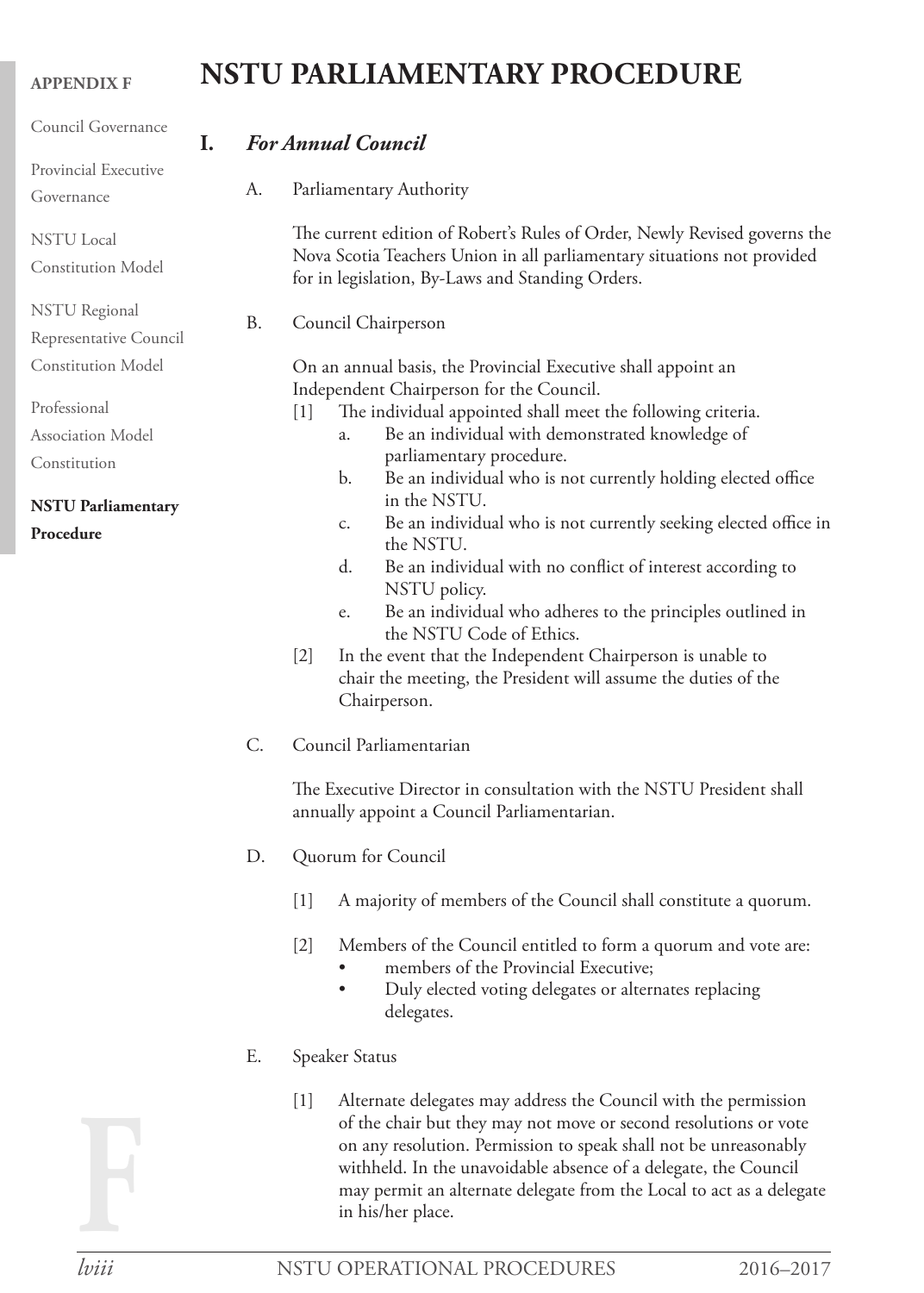[2] A non-voting delegate wishing to address Council shall request permission to speak. This request shall not be unreasonably withheld by the Council Chairperson.

#### F. Notice of Motion Requirements

- [1] Council shall not pass any motion involving a major change in policy or recommending a change in the Act unless notice of the intention to deal with the same and a copy of every proposed amendment, variation or repeal shall have first been printed in an issue of the NSTU newsletter mailed to all schools at least thirty (30) days before such Council meeting. This clause does not apply to motions amending By-Laws, notice of which must be given to members pursuant to Section 10(2) of the Act.
- [2] All recommendations of the Executive of the NSTU and its Committees which are to be presented to Annual Council for action, including resolutions to fix membership fees, shall be sent to the Locals at least thirty (30) days prior to the meeting of Council.
- [3] The NSTU Report of Activities shall be in the hands of the delegates at least fourteen days prior to the Annual Meeting of Council.
- [4] The reports presented by committees to Annual Council shall be received and reviewed at a session prior to the consideration of resolutions arising from them.
- G. Vote Requirements for Council
	- [1] Resolutions in the Council recommending changes in the basis of membership in the NSTU, the duties and powers of the Executive and its officers must be approved by a two-thirds majority vote of the members present at such meeting.
	- [2] Standing Orders may be changed by a majority vote of Council provided notice has been given thirty (30) days previously or by a two-thirds vote of Council, notice having been given at a preceding session of Council.
- H. Budget Requirements
	- [1] The Treasurer's Report, including the proposed budget, shall be presented to the Council no later than the first business session of Council.
	- [2] All resolutions that are identified by the Finance and Property Committee to have an effect on the proposed operating budget shall be dealt with prior to the presentation of the budget.
	- [3] In the final business session of Council the budget shall be presented for discussion and questions to the Committee of the Whole meeting to amend and/or accept the budget.

#### **APPENDIX F**

Council Governance

Provincial Executive Governance

NSTU Local Constitution Model

NSTU Regional Representative Council Constitution Model

> Professional Association Model Constitution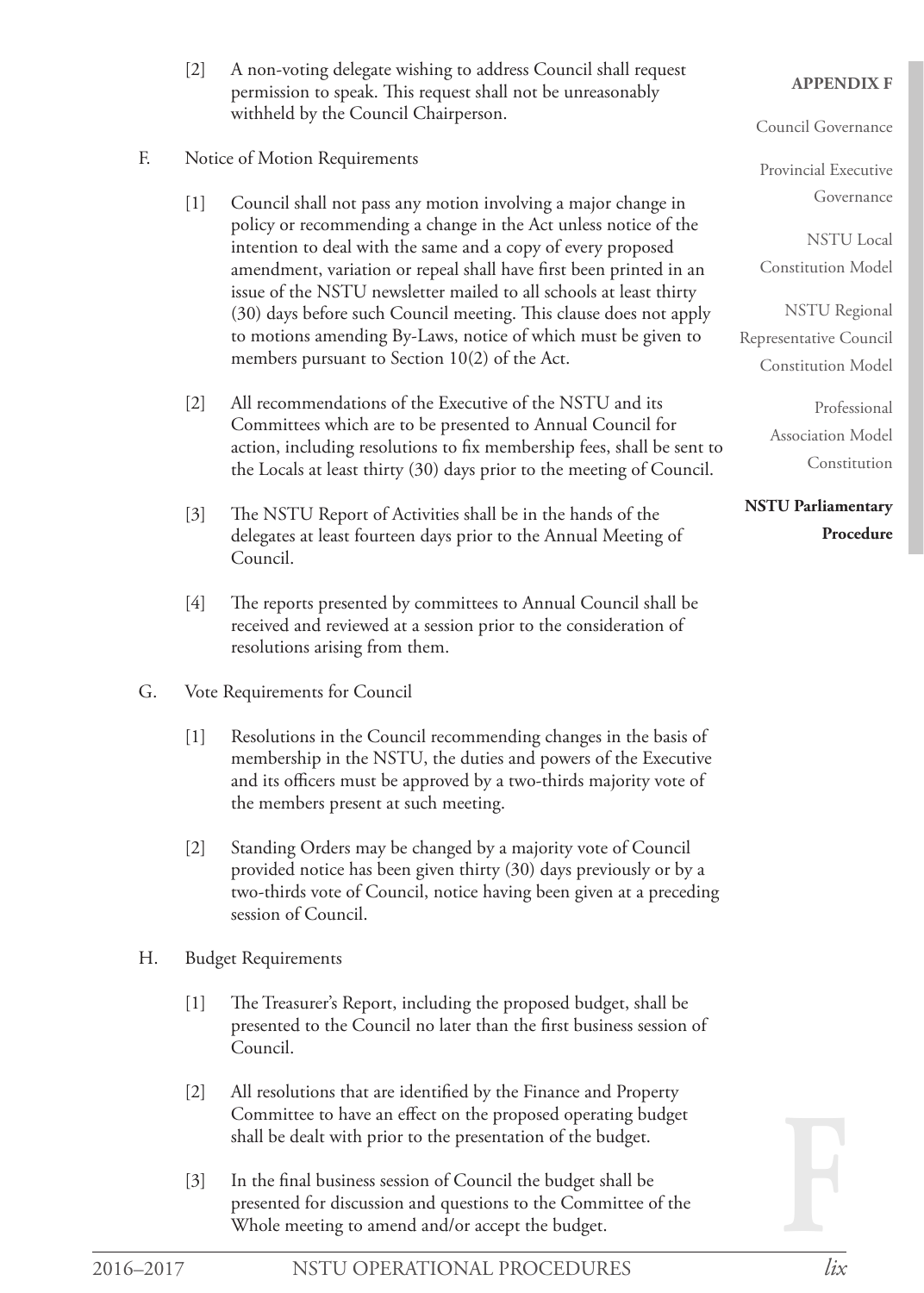| <b>APPENDIX F</b>          | I.                | Recording of Council Minutes                                                                                                                                                                                                                                                                                                                          |
|----------------------------|-------------------|-------------------------------------------------------------------------------------------------------------------------------------------------------------------------------------------------------------------------------------------------------------------------------------------------------------------------------------------------------|
| Council Governance         |                   | The Executive Director shall be responsible for the recording of the<br>$[1]$<br>minutes of the Council meetings.                                                                                                                                                                                                                                     |
| Provincial Executive       |                   | The minutes of every meeting of the Council, or the minutes<br>$[2]$<br>as corrected, when approved, shall be signed by the Secretary-<br>Treasurer and by the President, or in his/her absence by the chair<br>of the meeting at which they are approved, and these shall be kept<br>by the Executive Director of the NSTU as the official record of |
| Governance                 |                   |                                                                                                                                                                                                                                                                                                                                                       |
| <b>NSTU</b> Local          |                   |                                                                                                                                                                                                                                                                                                                                                       |
| <b>Constitution Model</b>  |                   |                                                                                                                                                                                                                                                                                                                                                       |
| <b>NSTU</b> Regional       |                   | Council proceedings.                                                                                                                                                                                                                                                                                                                                  |
| Representative Council II. |                   | <b>For Provincial Executive</b>                                                                                                                                                                                                                                                                                                                       |
| <b>Constitution Model</b>  | $[1]$             | A majority of the Provincial Executive members $(50\% + 1)$ shall constitute                                                                                                                                                                                                                                                                          |
| Professional               |                   | a quorum.                                                                                                                                                                                                                                                                                                                                             |
| <b>Association Model</b>   | $\lceil 2 \rceil$ | Votes of the Provincial Executive are taken as voice notes, show-of-hands<br>votes, ballot votes and roll call votes. Roll call votes are taken upon the                                                                                                                                                                                              |
| Constitution               |                   |                                                                                                                                                                                                                                                                                                                                                       |
| <b>NSTU Parliamentary</b>  |                   | approval of 20% of the members of the Provincial Executive.                                                                                                                                                                                                                                                                                           |
| Procedure                  | $[3]$             | Every Provincial Executive recommendation to the Annual Council                                                                                                                                                                                                                                                                                       |

- (ii) Purpose
	- General Consent
		- Used for routine and non-controversial questions.

requires a two-thirds (2/3) vote of the Provincial Executive members

General Consent (Unanimous Consent)

judged by the volume of voice response.

A vote in which no member indicates opposition to a motion

A vote taken by calling for "in favour" and "opposed" and

A vote in which members show their vote by raising their

A vote that places on public record the vote of each member.

A vote cast in such a way that a member's identity remains

present and voting at an Executive meeting.

or candidate. Voice Vote

hands.

secret.

Roll Call Vote

**Ballot Vote** 

Show of Hands Vote

**III.** *Specific NSTU Rules of Order*

(i) Definition

[1] Voting Procedures

Voice Vote Used for motions requiring a majority vote.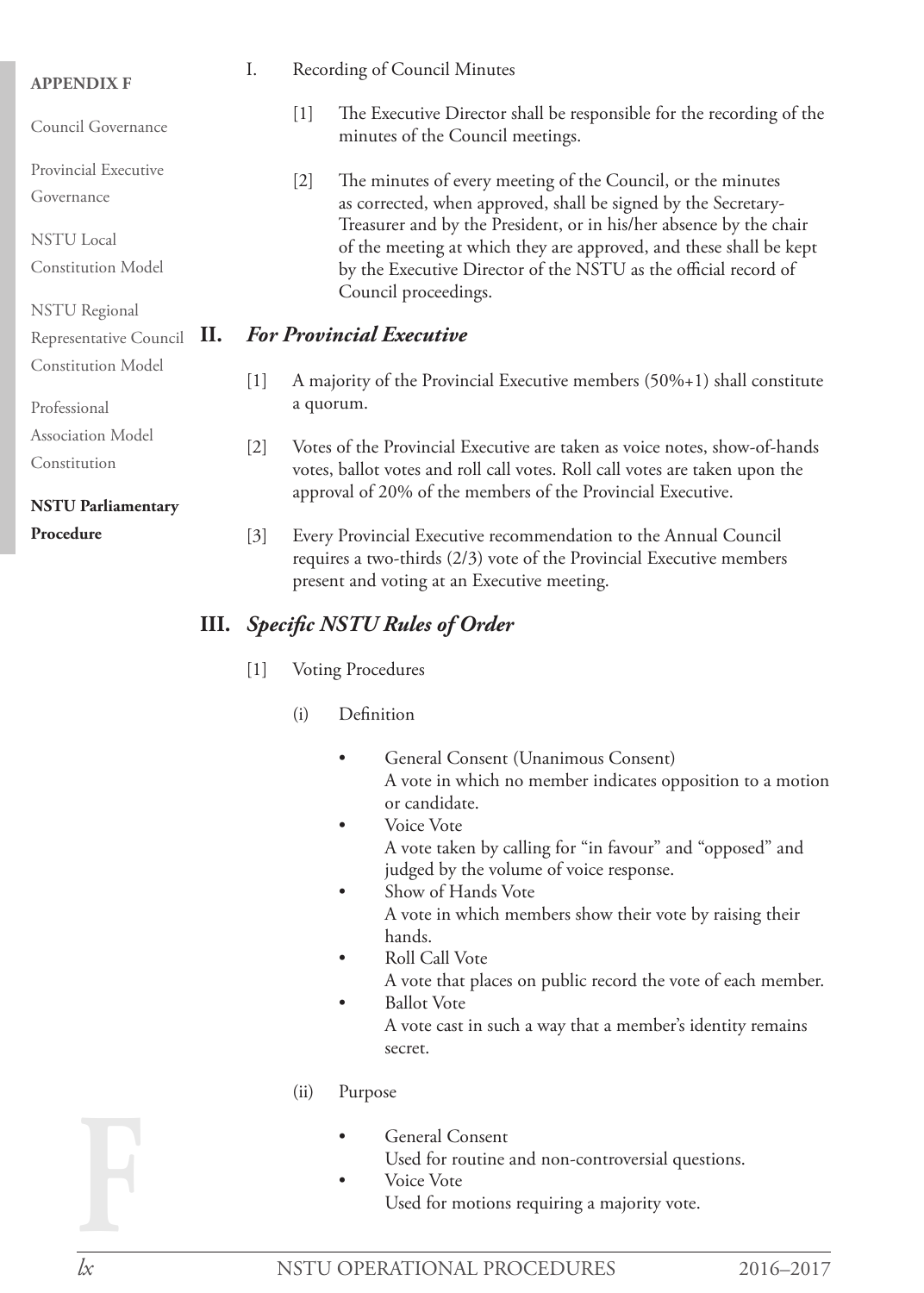|                   |       | Show of Hands Vote<br>Used in small assemblies as an alternative to the Standing Vote.                                                                                                                                                                                                                                                                                                                                                                                                                                                                                                                                                                                                                                                                                                                                                                                                                                                                             | <b>APPENDIX F</b>                                                                                                                                  |  |  |  |  |
|-------------------|-------|--------------------------------------------------------------------------------------------------------------------------------------------------------------------------------------------------------------------------------------------------------------------------------------------------------------------------------------------------------------------------------------------------------------------------------------------------------------------------------------------------------------------------------------------------------------------------------------------------------------------------------------------------------------------------------------------------------------------------------------------------------------------------------------------------------------------------------------------------------------------------------------------------------------------------------------------------------------------|----------------------------------------------------------------------------------------------------------------------------------------------------|--|--|--|--|
|                   |       | Roll Call Vote<br>$\bullet$<br>Used when the assembly wishes to place on record the vote of                                                                                                                                                                                                                                                                                                                                                                                                                                                                                                                                                                                                                                                                                                                                                                                                                                                                        | Council Governance                                                                                                                                 |  |  |  |  |
|                   |       | each member.<br>Used when members vote as representatives of others.<br><b>Ballot Vote</b>                                                                                                                                                                                                                                                                                                                                                                                                                                                                                                                                                                                                                                                                                                                                                                                                                                                                         | Provincial Executive<br>Governance                                                                                                                 |  |  |  |  |
|                   |       | Used when secrecy of vote is desirable.<br>Used in elections and important proposals.                                                                                                                                                                                                                                                                                                                                                                                                                                                                                                                                                                                                                                                                                                                                                                                                                                                                              | <b>NSTU</b> Local<br><b>Constitution Model</b>                                                                                                     |  |  |  |  |
|                   | (iii) | Administration                                                                                                                                                                                                                                                                                                                                                                                                                                                                                                                                                                                                                                                                                                                                                                                                                                                                                                                                                     | <b>NSTU</b> Regional                                                                                                                               |  |  |  |  |
|                   |       | General Consent (Unanimous Consent)<br>The Chairperson must always ask if there is any objection.<br>Voice Vote<br>The Chairperson calls for members to identify their positions<br>by "in favour" and "opposed."<br>Show of Hands Vote<br>The Chairperson calls for the raising of hands - "in favour,"<br>"opposed."<br>Roll Call Vote<br>A procedural motion to request a roll call vote is made by a<br>member before the vote on the main motion is taken.<br>The procedural motion, which is debatable, must receive the<br>support of one-fifth(20%) of those present at the meeting.<br>Upon approval, the roll is called by the meeting's secretary in<br>alphabetical order with the Chairperson's name being called last.<br>In roll call voting, a record of how each member voted, as<br>$\bullet$<br>well as the result of the vote, should be entered in full in the<br>minutes. The roll call vote record is attached to the meeting's<br>minutes. | Representative Council<br><b>Constitution Model</b><br>Professional<br>Association Model<br>Constitution<br><b>NSTU Parliamentary</b><br>Procedure |  |  |  |  |
| $\lceil 2 \rceil$ |       | Main Motion Procedure                                                                                                                                                                                                                                                                                                                                                                                                                                                                                                                                                                                                                                                                                                                                                                                                                                                                                                                                              |                                                                                                                                                    |  |  |  |  |
|                   | (i)   | Definition<br>A motion is a formal proposal by two members given to the<br>assembly for consideration, discussion and voting.                                                                                                                                                                                                                                                                                                                                                                                                                                                                                                                                                                                                                                                                                                                                                                                                                                      |                                                                                                                                                    |  |  |  |  |
|                   | (ii)  | Purpose<br>When ten or more members are present in a meeting, a formal<br>motion is used to address each business item on the agenda.                                                                                                                                                                                                                                                                                                                                                                                                                                                                                                                                                                                                                                                                                                                                                                                                                              |                                                                                                                                                    |  |  |  |  |
|                   | (iii) | Administration<br>The member addresses the chair -<br>1.<br>"Madame Chair, I wish to make a motion."<br>2.<br>The chair recognizes the member by stating the person's<br>name or title.<br>The member states the motion-<br>3.<br>"I move that"<br>The chair calls for a seconder-<br>4.<br>"Is there a seconder for the motion."<br>Another member seconds the motion. (If there is no<br>5.<br>seconder, the motion is not considered).                                                                                                                                                                                                                                                                                                                                                                                                                                                                                                                          |                                                                                                                                                    |  |  |  |  |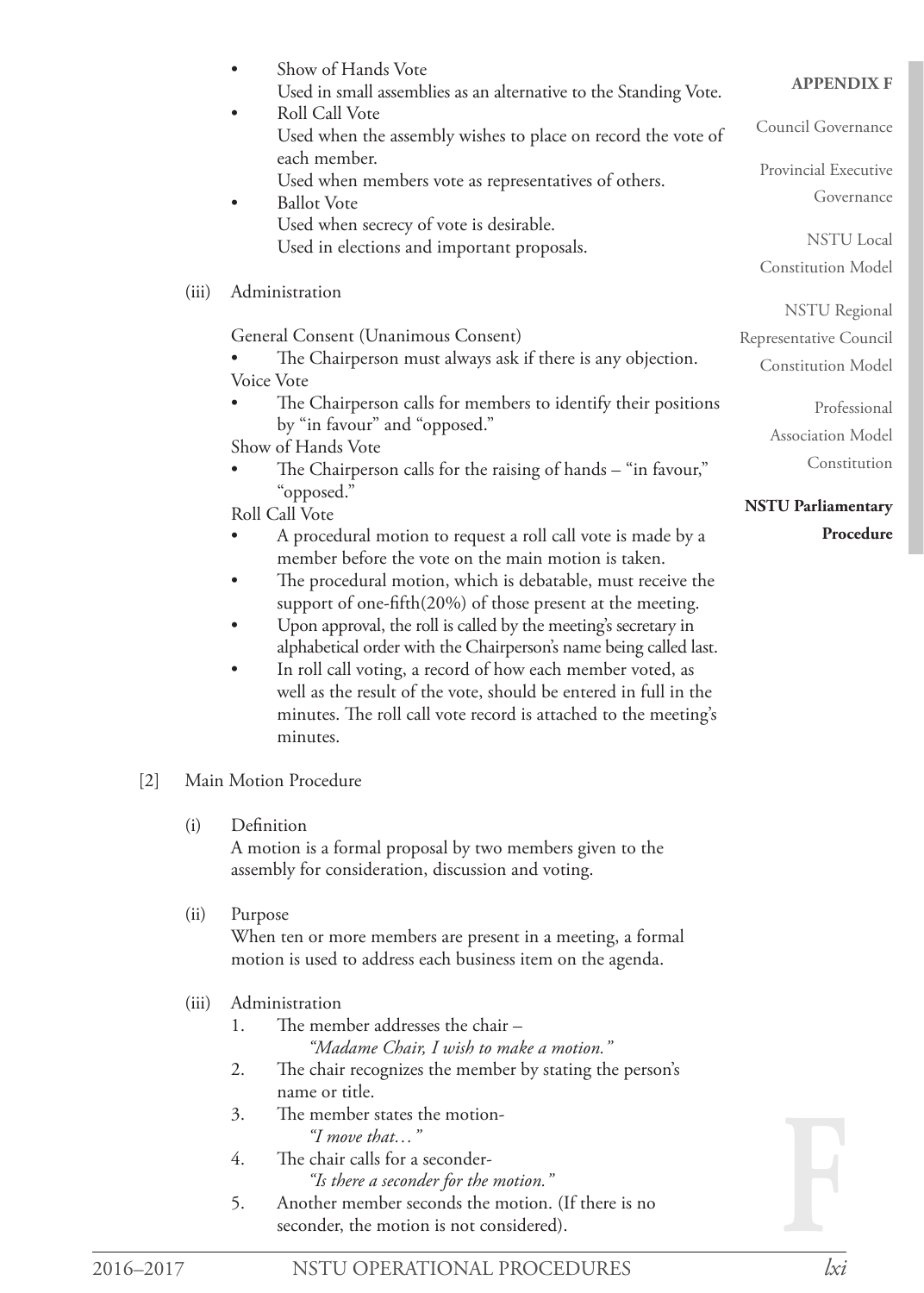| <b>APPENDIX F</b>                                                    | 6.  | The chair repeats the motion $-$                              |  |  |  |
|----------------------------------------------------------------------|-----|---------------------------------------------------------------|--|--|--|
|                                                                      |     | "It has been moved and seconded that"                         |  |  |  |
| Council Governance                                                   |     | The motion now belongs to the assembly.                       |  |  |  |
|                                                                      |     | The motion can now be debated, amended, superseded,           |  |  |  |
| <b>Provincial Executive</b>                                          |     | adopted, negatived and/or withdrawn.                          |  |  |  |
|                                                                      | 7.  | The mover speaks first on the motion.                         |  |  |  |
| Governance                                                           | 8.  | The chair calls on speakers in reasonable rotation.           |  |  |  |
|                                                                      | 9.  | Speakers begin their comments -                               |  |  |  |
| <b>NSTU</b> Local                                                    |     | "I speak for/against the motion."                             |  |  |  |
| <b>Constitution Model</b>                                            | 10. | A member seeking information on the topic requests such by    |  |  |  |
|                                                                      |     | stating $-$                                                   |  |  |  |
| <b>NSTU</b> Regional                                                 |     | "Madame Chair – Point of Information."                        |  |  |  |
| Representative Council                                               | 11. | The List of Speakers is followed until three members have     |  |  |  |
| <b>Constitution Model</b>                                            |     | consecutively spoken for or against the motion. At this point |  |  |  |
|                                                                      |     | the Chair seeks a speaker with an opposing view -             |  |  |  |
| Professional                                                         |     | "Is there a speaker forlagainst the motion?"                  |  |  |  |
| <b>Association Model</b>                                             |     | To conclude debate, the Chair asks -                          |  |  |  |
|                                                                      |     | "Are there further speakers"                                  |  |  |  |
| Constitution                                                         |     | or                                                            |  |  |  |
|                                                                      |     | "Are you ready for the question?"                             |  |  |  |
| <b>NSTU Parliamentary</b>                                            | 13. | Seeing none, the Chair calls upon the mover to close debate.  |  |  |  |
| Procedure                                                            | 14. | The Chair calls for the decision by reading the motion.       |  |  |  |
|                                                                      | 15. | The Chair takes the vote.                                     |  |  |  |
|                                                                      | 16. | The Chair reports the results of the vote to the assembly.    |  |  |  |
| In summary, the sequence for addressing a main motion is as follows: |     |                                                               |  |  |  |
|                                                                      | 1.  | Motion is placed.                                             |  |  |  |
|                                                                      | 2.  | Discussion ensues.                                            |  |  |  |

- 3. Chair calls for the question.
- 4. Chair repeats motion.
- 5. Vote is conducted
- [3] Amending a Motion Procedure
	- (i) Definition
		- Unrestricted Amendment An unrestricted amendment is a subsidiary motion that modifies a main motion by providing alternate wording.
		- Restricted Amendment A restricted amendment is a subsidiary motion that affects the motions of limiting debate, of postponing (tabling), of recessing, and of referring to committee.
		- • Friendly Amendment A friendly amendment is a subsidiary motion that the mover feels will be acceptable to the maker of the main motion. If the maker of the original motion is in agreement with the amendment, the presiding officer states that the motion is amended by general consent.
	- (ii) Purpose

To modify a main motion that is being considered by the assembly so that it will express more satisfactorily the will of the members.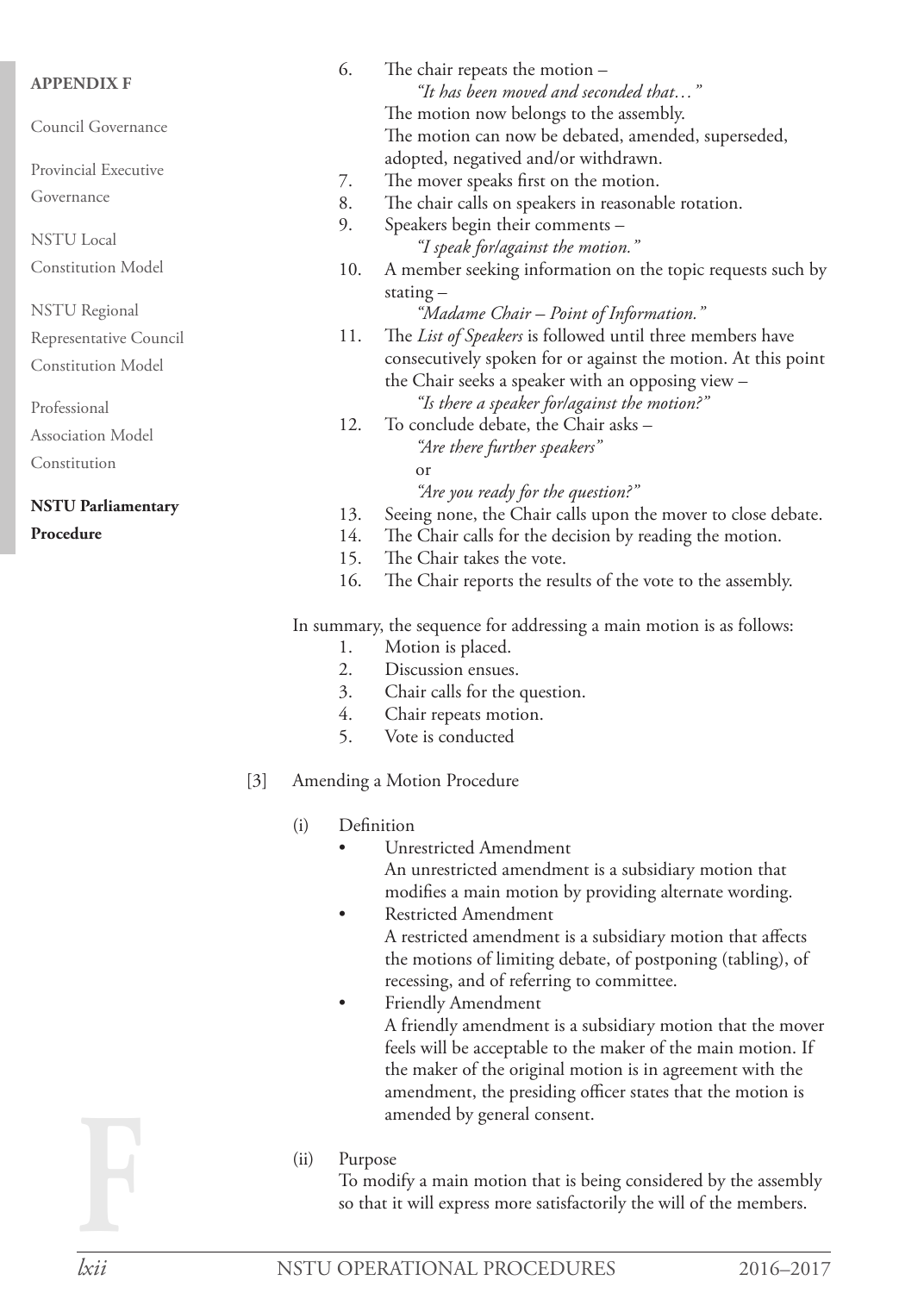- (iii) Administration
	- When an amendment is moved, the main motion is displaced and the amendment becomes the active business. After the amendment has been decided, debate resumes on the main motion.
	- Discussion is limited to the amendment until it is disposed of.
	- There is no restriction as to the number of successive amendments that can be moved to modify a main motion; however, only one amendment is addressed at a time.
	- Voting sequence is first: on the amendment; next on further amendments; and, finally: on the amended or original main motion.
- [4] Closed Session Procedure
	- (i) Definition

A Closed Session is that portion of an official meeting in which participants discuss and reach tentative decisions on sensitive and confidential matters without the restrictions of formal rules of order.

(ii) Purpose

To address agenda items concerning the following:

- Personnel (Salaries, Evaluation)
- Legal
- Disciplinary Actions
- Staff Report
- Sensitive and/or Confidential Matters

To allow for more comprehensive debate on these issues (i.e. Member Speaks Once Only Rule is relaxed when no additional speakers have been identified)

- (iii) Administration/Execution
	- 1. In Open Session following the motion to adopt the meeting's agenda, the Chairperson moves a motion to go into Closed Session to address identified agenda item(s). (This is a privileged motion that is neither debatable nor amendable. It requires a majority vote.)
	- 2. In Closed Session, the Vice-Chairperson conducts the meeting.
	- 3. In Closed Session members may speak on more than one occasion and the chairperson can make several interventions to deal with questions and misunderstandings as they arise in the debate. No formal motions are considered but straw votes can be taken to determine decisions for consideration as main motions in Open Session.
	- 4. In Closed Session, the Second Vice-President keeps a Speakers List and records decisions reached.
	- 5. When the business of the Closed Session is completed, the Vice Chairperson moves a motion to Rise and Report. (This is a privileged motion that is neither debatable nor amendable. It requires a majority vote.

## **APPENDIX F**

Council Governance

Provincial Executive Governance

NSTU Local Constitution Model

NSTU Regional Representative Council Constitution Model

> Professional Association Model Constitution

**NSTU Parliamentary Procedure**

**F**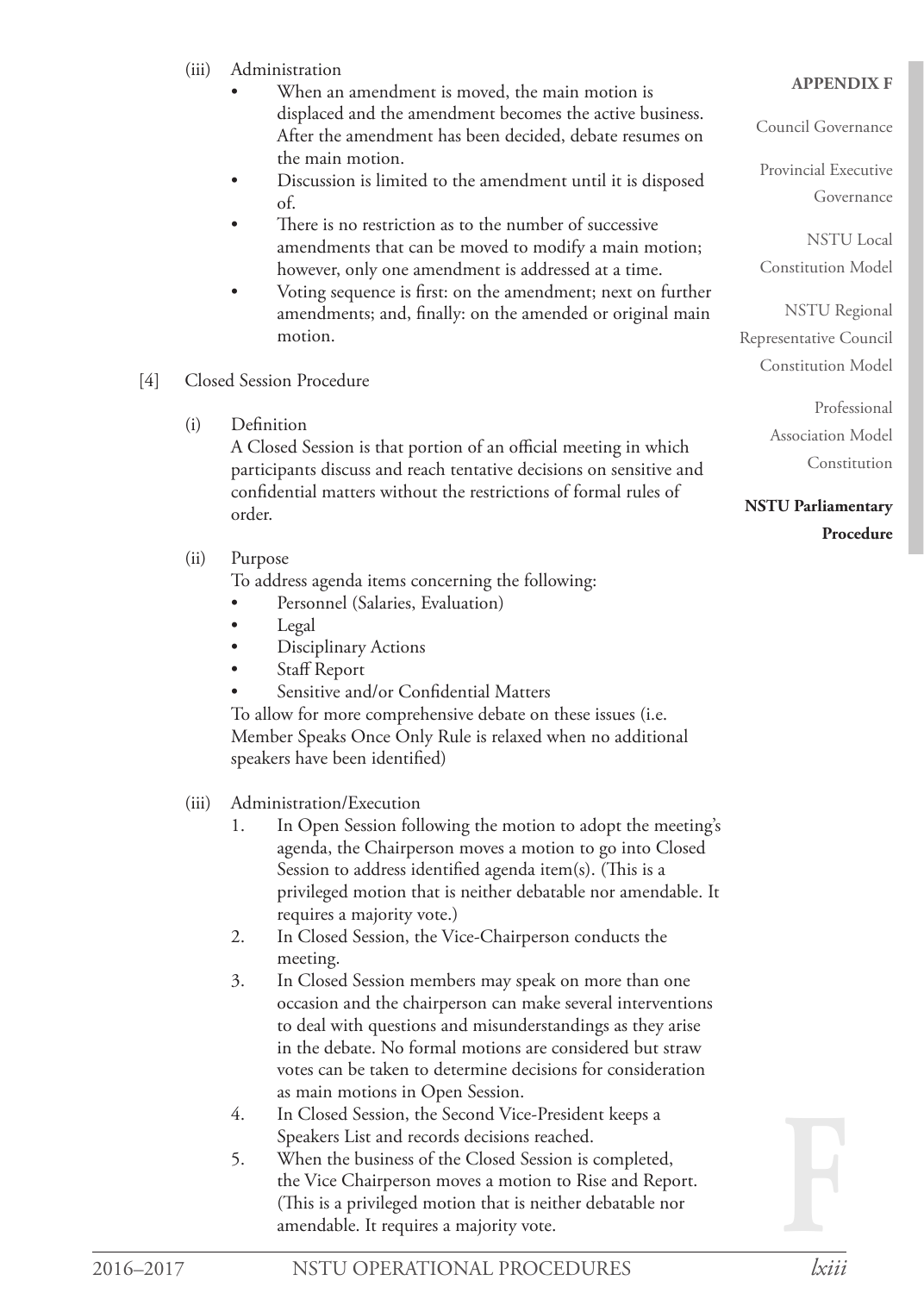| <b>APPENDIX F</b>         |  |                                                                                                | 6.<br>In Open Session, the Chairperson calls upon the Vice<br>Chairperson to report the discussion topics and status of |
|---------------------------|--|------------------------------------------------------------------------------------------------|-------------------------------------------------------------------------------------------------------------------------|
| Council Governance        |  | 7.                                                                                             | issues addressed in Closed Session.<br>In Open Session, decisions reached in the Closed Session are                     |
| Provincial Executive      |  |                                                                                                | moved as main motions by the Second Vice-President.                                                                     |
| Governance<br>$[5]$       |  |                                                                                                | Division of the Assembly Procedure                                                                                      |
| <b>NSTU</b> Local         |  | Definition<br>(i)                                                                              |                                                                                                                         |
| <b>Constitution Model</b> |  | Division of the Assembly is a demand that an indecisive vote be<br>verified by a counted vote. |                                                                                                                         |
| <b>NSTU</b> Regional      |  |                                                                                                |                                                                                                                         |
| Representative Council    |  | (ii)<br>Purpose                                                                                |                                                                                                                         |
| <b>Constitution Model</b> |  | To verify a vote result.                                                                       |                                                                                                                         |
| Professional              |  | (iii)                                                                                          | Administration                                                                                                          |
| <b>Association Model</b>  |  |                                                                                                | The member addresses the Chair – "I call for division" or<br>1.<br>"Division."                                          |
| Constitution              |  |                                                                                                | The Chair responds -<br>2.                                                                                              |
| <b>NSTU Parliamentary</b> |  |                                                                                                | "Division has been called for. The vote will be retaken as a<br>counted vote."                                          |
| Procedure                 |  |                                                                                                | 3.<br>The meeting secretary or scrutineers count the vote and<br>report results to the Chairperson.                     |
|                           |  |                                                                                                | The Chairperson announces the vote results.<br>4.                                                                       |
|                           |  |                                                                                                | A member is not required to vote in the same way<br>Note:                                                               |

**on a division as he or she voted on the initial vote.**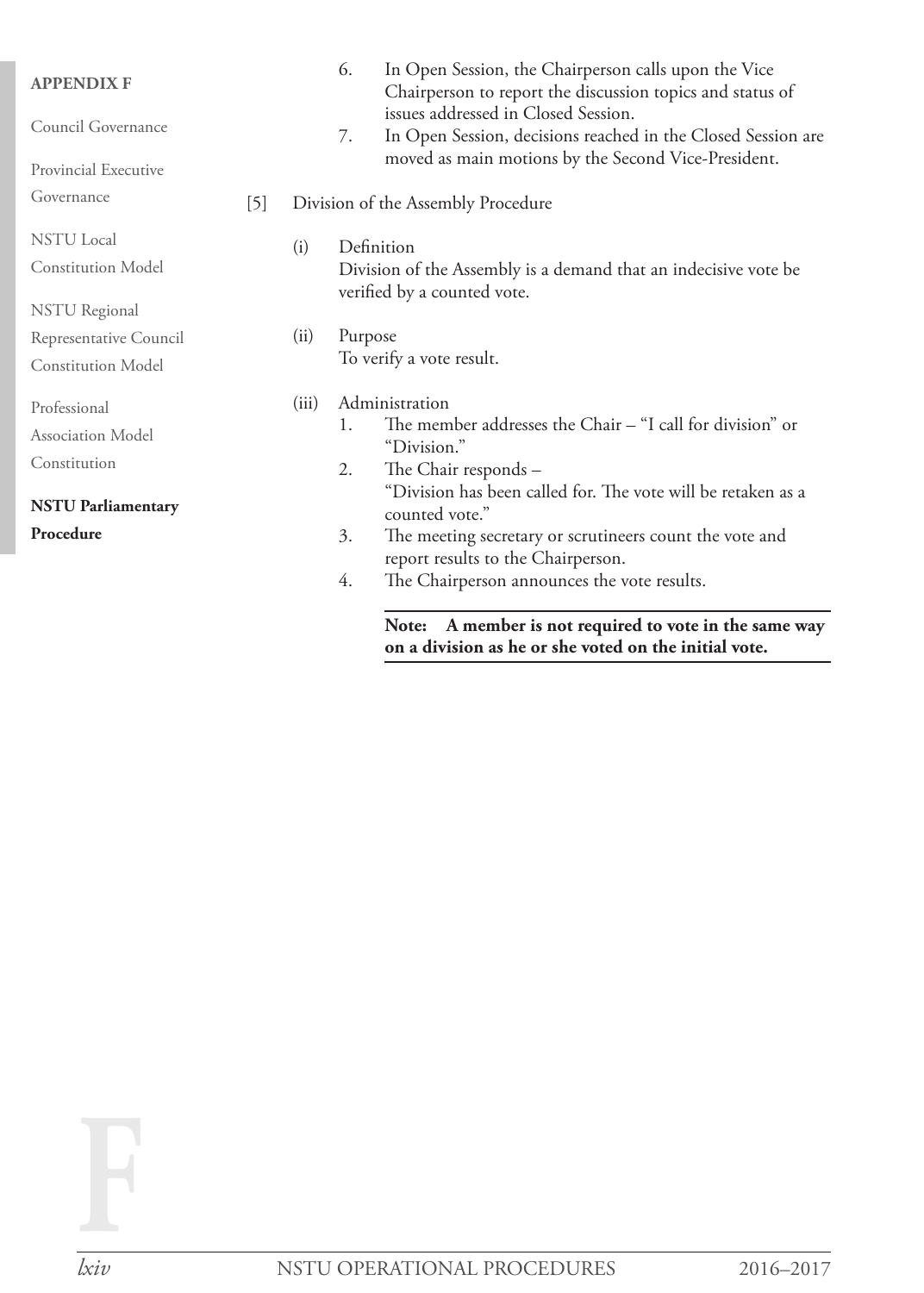

# NOVA SCOTIA TEACHERS UNION CODE OF ETHICS

### IV. MEMBER AND EXTERNAL ADMINISTRATION

- (a) The member should adhere to a contract until the contract has been terminated by mutual consent, or the contract has otherwise been legally terminated. A verbal agreement is a contract.
- (b) The member should not accept a salary below that which they would receive according to the scale negotiated between the NSTU and the employer.
- (c) The member should not accept a salary above that which they would receive according to the scale negotiated between the NSTU and the employer, without notifying the NSTU.

#### V. MEMBER AND PROFESSIONAL ORGANIZATION

- (a) The member should be a member of and participate in the Nova Scotia Teachers Union.
- (b) The member, who in their professional capacity, is a member of a committee, board, or authority dealing with matters affecting the educational program of Nova Scotia as a whole should be elected, appointed, or approved by the Nova Scotia Teachers Union.
- (c) The member, or group of members, should not take any individual action in matters which should be dealt with by their Local or by the NSTU.
- (d) The Local should not take any individual action in matters where the assistance of the NSTU has been sought, or in matters requiring the authorization of the NSTU.

#### VI. MEMBER AND PROFESSION

- (a) The member should maintain their professional learning by professional development, or study, by travel or by other means which will keep them abreast of the trends in education and the world in which we live.
- (b) The member should engage in no gainful employment, outside of the contract, where the employment affects adversely their professional status, or impairs their standing with students, associates, and the community.
- (c) The member should not accept remuneration for tutoring their pupils except under unusual circumstances and with the approval of their supervisor or principal.

#### VII. MEMBER AND COMMUNITY

(a) The member should so conduct themselves in their private life that no dishonour may befall them or through them to the profession.